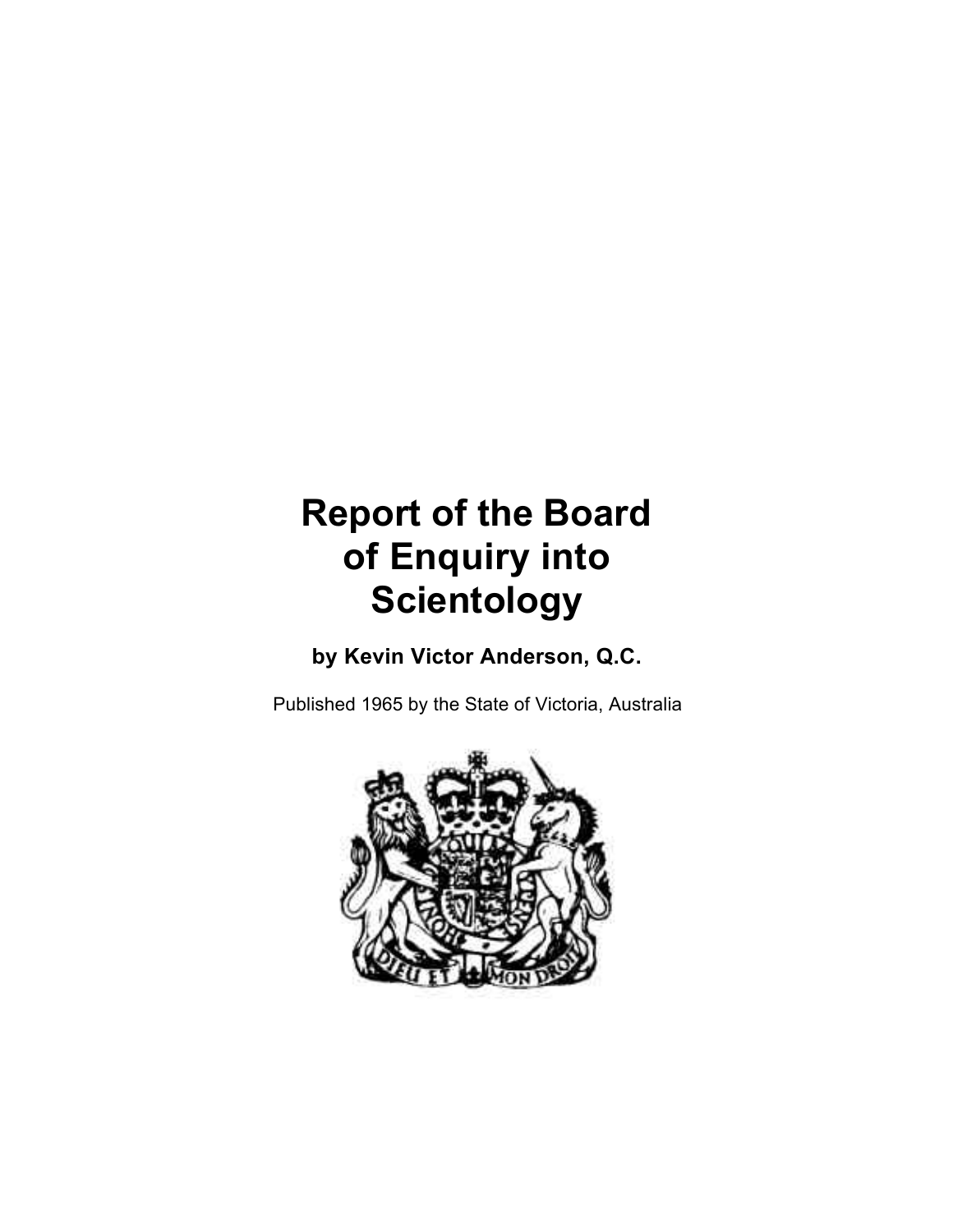# **Contents**

- Prefatory Note
- 1. Preliminary
- 2. Introduction
- 3. Scientology and claims made for it
- 4. The Organization of Scientology
- 5. Financial Aspects of Scientology in Victoria
- 6. Hubbard the founder of Scientology
	- Hubbard's Morbid Preoccupation with Perversion
- 7. Hubbard's scientific deficiencies
- Hubbard and Medicine
- Hubbard and Psycho-Analysis
- Hubbard as a Scientist
- Hubbard as a Nuclear Physicist
- 8. Hubbard's research
- 9. Dianetics
- 10. Association between Dianetics and Scientology
- 11. Scientology theories
- 12. The teaching of scientology
- 13. Scientology auditing processes
- 14. The E-Meter
- 15. Procurement and Dissemination
- 16. The preclear's progress
- 17. Dedication to Scientology
- 18. Scientology and hypnosis
- 19. The healing claims of Scientology
- 20. Alleged benefits of Scientology processing
- 21. General effects of processing
- **Short Term Effects**
- Long Term Effects
- Individual Cases
- 22. Hostility to medical profession
- 23. Dangers to mental health
- 24. Dangers of coercion
- 25. Moral laxity
- 26. Family discord
- 27. Scientology and religion
- 28. Scientology and politics
- 29. On the fringe
- 30. Conclusions
- 31. Recommendations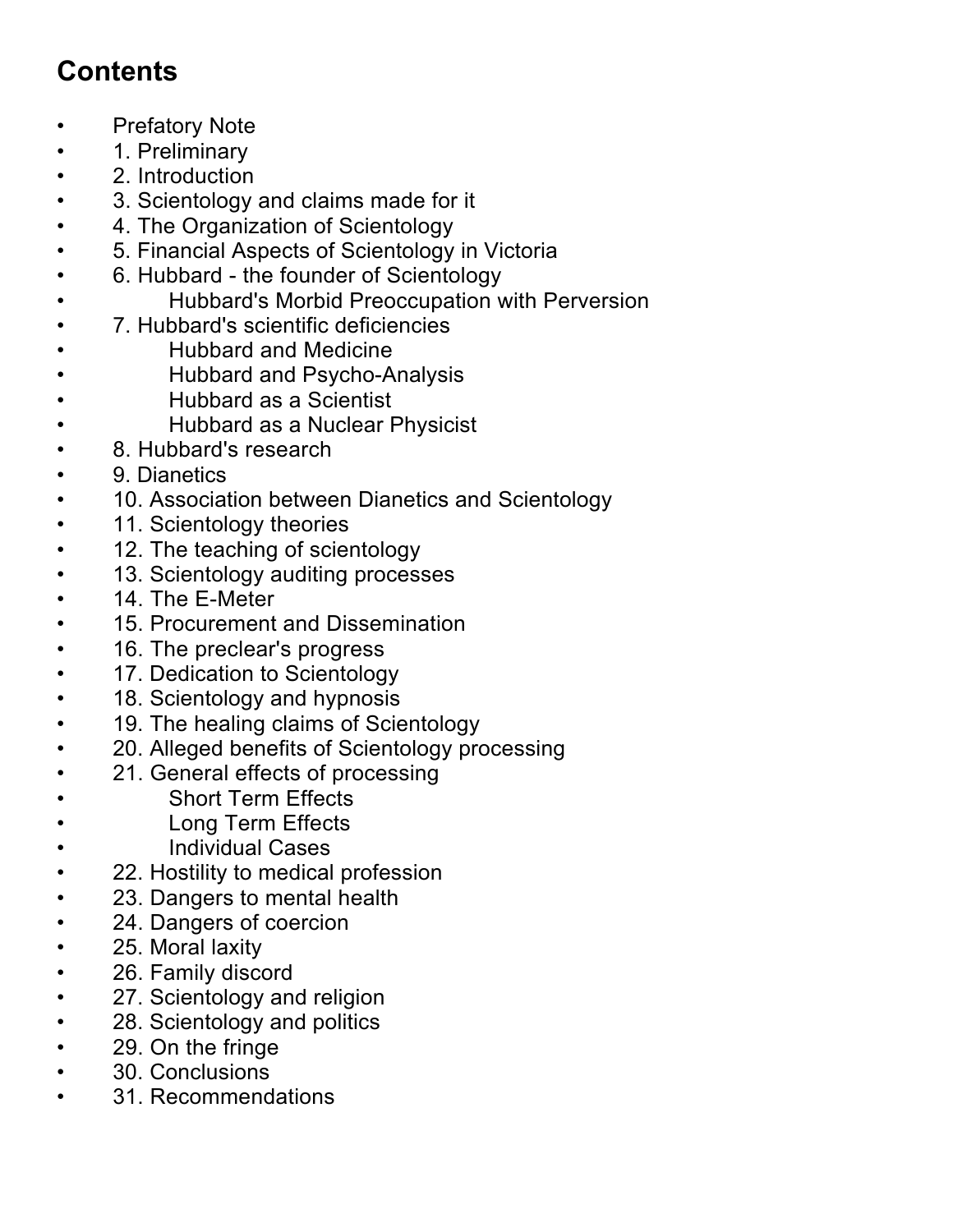# *Appendices*

#### *(In progress)*

- 1. Alphabetical list of witnesses.
- 2. Qualifications of individual witnesses possessed of scientific or technical qualifications who gave evidence in favour of scientology.
- 3. Names, qualifications and appointments of expert witnesses who gave evidence on various aspects of scientology theory and practice and other scientific matters.
- 4. Lists of exhibits.
- 5. Ruling and reasons of the Board in relation to the operation of Parliamentary privileges.
- 6. Glossary of scientology terms and abbreviations.
- 7. Consolidated statement of combined income and expenditure and profit or loss of the HASI and HCO from 1955 to 30th June, 1963.
- 8. Comparitive statement of the income and expenditure of the HASI for the financial years ended 30th June, 1961, 1962 and 1963.
- 9. Balance sheets of the HASI for the financial years ended 30th June, 1961, 1962 and 1963.
- 10. Statement of HASI receipts and payments for the six months ended 31st December, 1963.
- 11. HCO Pol. Lr. of 12th October 1961 "Refund of fee policy revised",
- 12. Comparative statement of the income and expenditure of the HCO for the financial years ended 30th June, 1961, 1962 and 1963.
- 13. Balance sheets of the HCO for the financial years ended 30th June, 1961, 1962 and 1963.
- 14. The Auditor's Code.
- 15. The Code of a Scientologist.
- 16. Extracts from *Brain-washing* Manual, with substitutions.
- 17. Scientology press policies Extracts from HCO Pol. Lr. of 14th August AD 13 (1963).
- 18. Text of "Loyalty Oath" appearing in *Certainty* Magazine, Vol. 5, No. 5.
- 19. (i) Extract from transcript.
	- (ii) Examples of matters dealt with during scientology processing.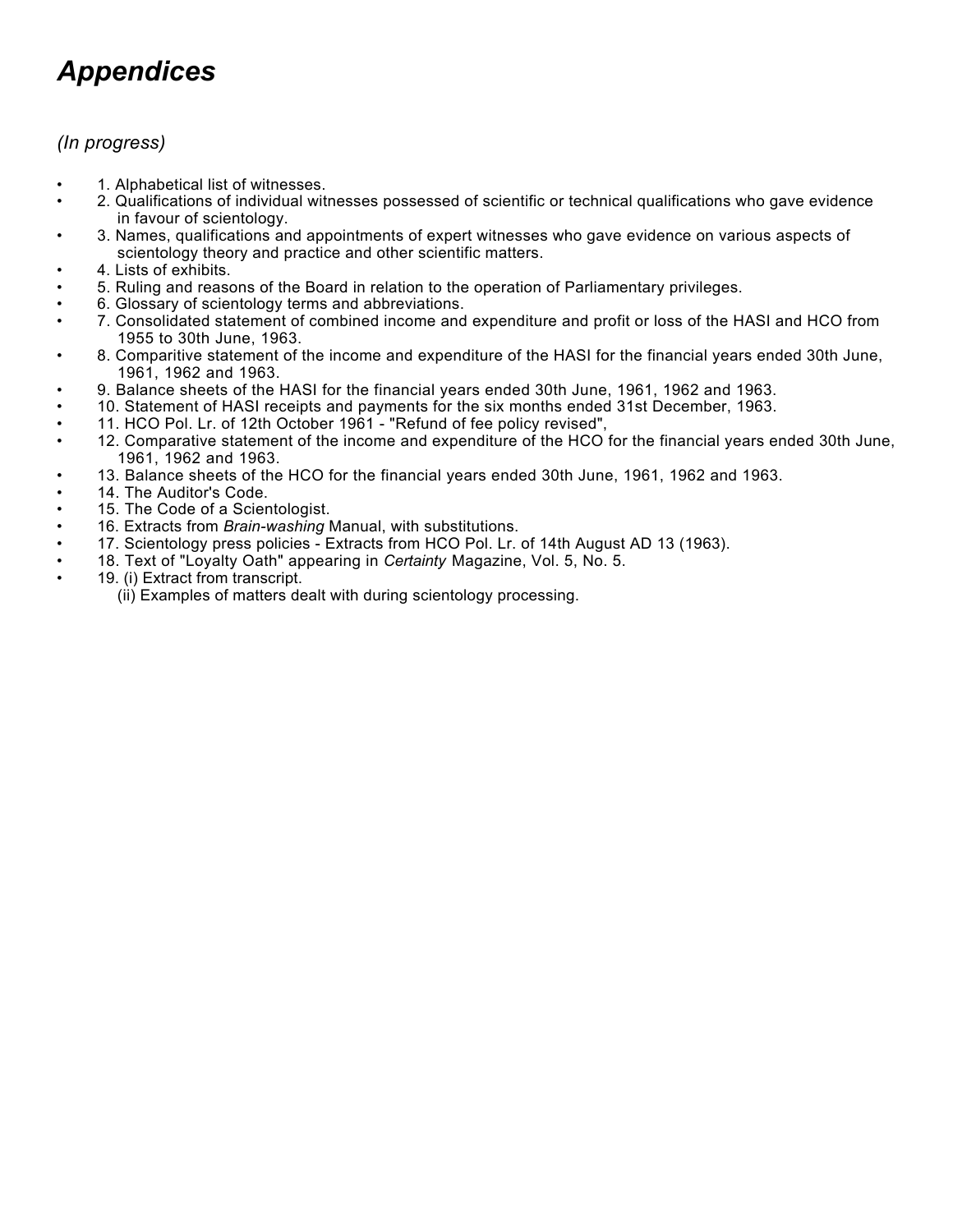### **The Anderson Report PREFATORY NOTE**

There are some features of scientology which are so ludicrous that there may be a tendency to regard scientology as silly and its practitioners as harmless cranks. To do so would be gravely to misunderstand the tenor of the Board's conclusions. This Report should be read, it is submitted, with these prefatory observations constantly in mind. Scientology is evil; its techniques evil; its practice a serious threat to the community, medically, morally and socially; and its adherents sadly deluded and often mentally ill.

Its founder is Lafayette Ronald Hubbard, an American now resident at Saint Hill Manor, East Grinstead, Sussex, England, who falsely claims academic and other distinctions, and whose sanity is to be gravely doubted. He is the governing director of, and has absolute power in, a world-wide organization named Hubbard Association of Scientologists International (the HASI), which promotes the practice of scientology and canvasses for adherents in most of the countries of the Western World. In eight years to 1964, scientology became strongly entrenched in Victoria.

For many years Hubbard was a prolific and successful writer of science fiction; the theories of scientology which he has developed have altogether extraordinary and novel qualities, rivalling in fantasy the most advanced science fiction.

Many scientology techniques, beyond the elementary stages, are essentially those of command or authoritative hypnosis, and are potentially dangerous to mental health. Scientology processing or "auditing" is administered by scientology trained "auditors" who have no knowledge or appreciation of, or skill in, orthodox psychiatry or psychology; they are generally unaware of the dangers of the techniques which they practise and are unable to detect in their patients a variety of symptoms which would indicate to a medical practitioner or a trained psychologist mental and physical conditions which may require professional treatment.

A pseudo-science called "dianetics", also founded by Hubbard and claimed by him to be "the modern science of mental health", is an important part of scientology and categorically but falsely claims to cure 70 per cent. of man's ailments. Though scientology formally professes not to treat or cure physical or mental ailments, in a covert way it creates the impression that it does, and it frequently processes individuals for the purpose of curing or alleviating their ailments.

Scientology procedures have done very considerable mental harm to individuals who have been persuaded to undergo processing and training. In many cases, mental derangement and a loss of critical faculties have resulted from scientology processing and have continued long after the individuals concerned have ceased active association with scientology. In a number of instances the direct result of scientology processing has been to produce mental derangement which has required hospital treatment.

In the initial stages of scientology, its practitioners, using recognized psychological methods commonly found in schools, clubs and welfare and social organizations, have on occasions produced some apparent benefit for some people; but the enthusiasm resulting from such transient gains is deliberately exploited by the HASI to produce a subservience amounting almost to mental enslavement from which, because of fear, delusion, debilitation and other conditions induced by scientology processes, the individual finds it extremely difficult, and often impossible, to escape. The dubious and temporary benefit which some people claim to have received from scientology processing does not justify the continuance by unskilled and ignorant operatives of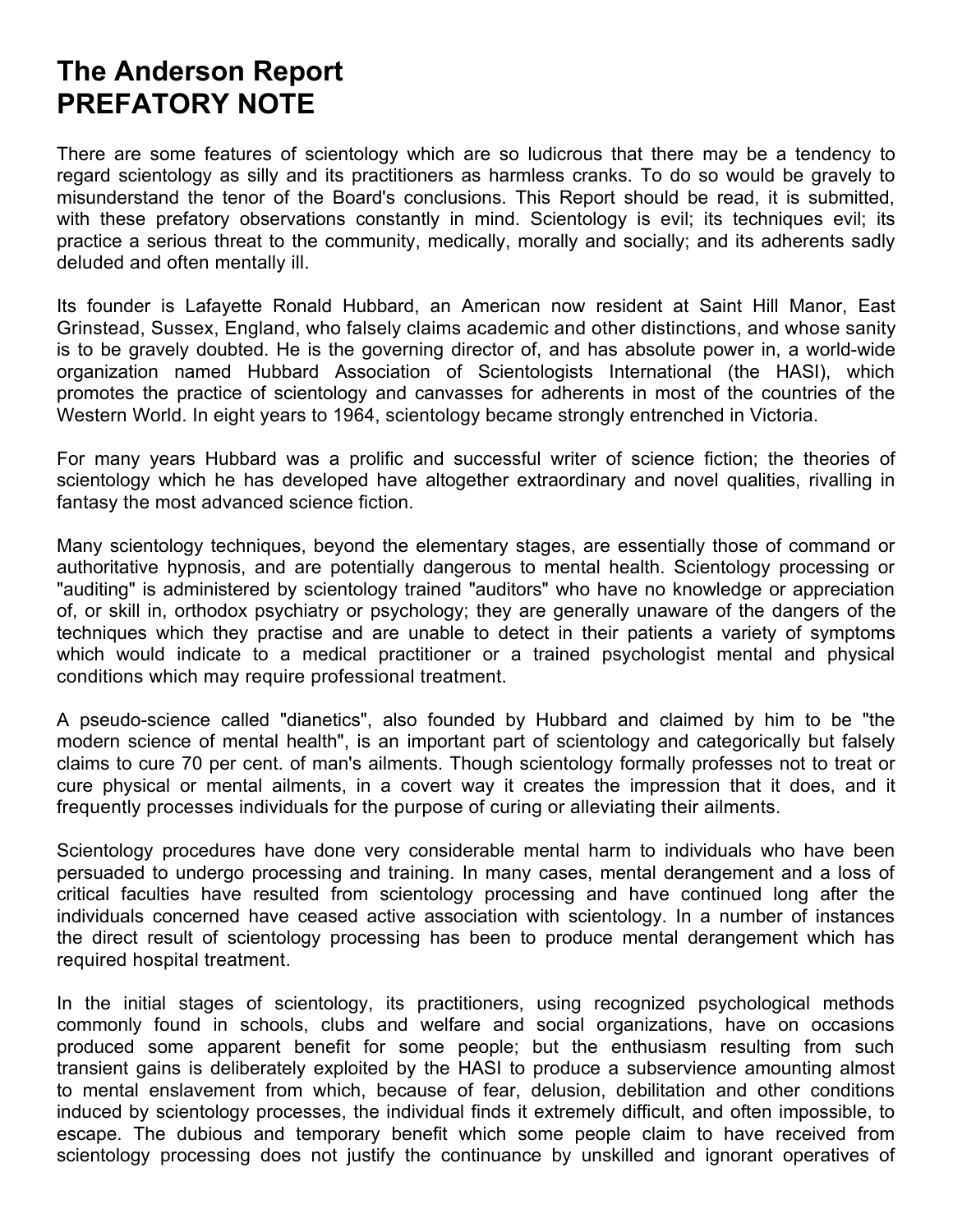practices which are positively harmful to mental health.

Though there was no evidence of blackmail in the popular sense, yet because of the domination which scientology asserts over its adherents who have been persuaded to reveal their innermost secrets in the course of processing, the potentiality for the misuse of confidences reposed in the HASI is great; the existence of files containing the most intimate secrets and confessions of thousands of individuals is a constant threat to them and is a matter of grave concern. This aspect is the more serious because copies of these reports are also held at Saint Hill Manor in England.

The appeal of scientology is at times deliberately directed towards the weak, the anxious, the disappointed, the inadequate and the lonely - those unduly concerned about themselves, who in some cases are mentally unwell. At other times it is directed at university and senior school students, ambitious business men and women, public servants, school teachers, housewives and others.

Scientology offers to "make the able more able", to remove "suppression", to improve IQ and personality, to proof people against mental and physical illness and to bestow a variety of other benefits, offering sure success by allegedly infallible means. All these claims are entirely unjustified. Public advertisements generally make no mention of scientology theory or advanced techniques; they merely offer lectures and benefits "without obligation" and make extravagant promises.

The principles and practices of scientology are contrary to accepted principles and practices of medicine and science, and constitute a grave danger to the health, particularly the mental health, of the community. Expert opinion to this effect was fully confirmed by the considerable number of specific cases of damage to mental health of which the Board heard evidence.

Many individuals have paid very large sums of money to the HASI for processing and other services, amounts of over £1,000 not being uncommon. The hourly rates for processing range from four and a half guineas downwards. Frequently, courses of processing extend over hundreds of hours; for these there are reduced rates. Financial hardship to the customer is the usual concomitant of processing. For the six years ended the 30th June, 1964, the gross income of the HASI was over a quarter of a million pounds, on which a flat 10 per cent. levy was payable to Hubbard's headquarters in England. In addition, considerable sums have been received by the Australian College of Personnel Efficiency at Geelong and the Melbourne College of Personal Efficiency at Hawthorn, two offshoots of the HASI.

Scientology has highly undesirable processes, many of which are hypnotic, wherein normal inhibitions and restraints are in abeyance. Sexual matters, normal and abnormal, are frequently dwelt upon extensively and erotically.

Scientology is not, and does not claim to be, a religion. The general attitude of its founder is hostile to and disparaging of religion.

Scientology is a grave threat to family and home life. As well as causing financial hardship, it engenders dissension, suspicion and mistrust amongst members of the family. Scientology has caused many family estrangements.

The Board has been unable to find any worth-while redeeming feature in scientology. It constitutes a serious medical, moral and social threat to individuals and to the community generally.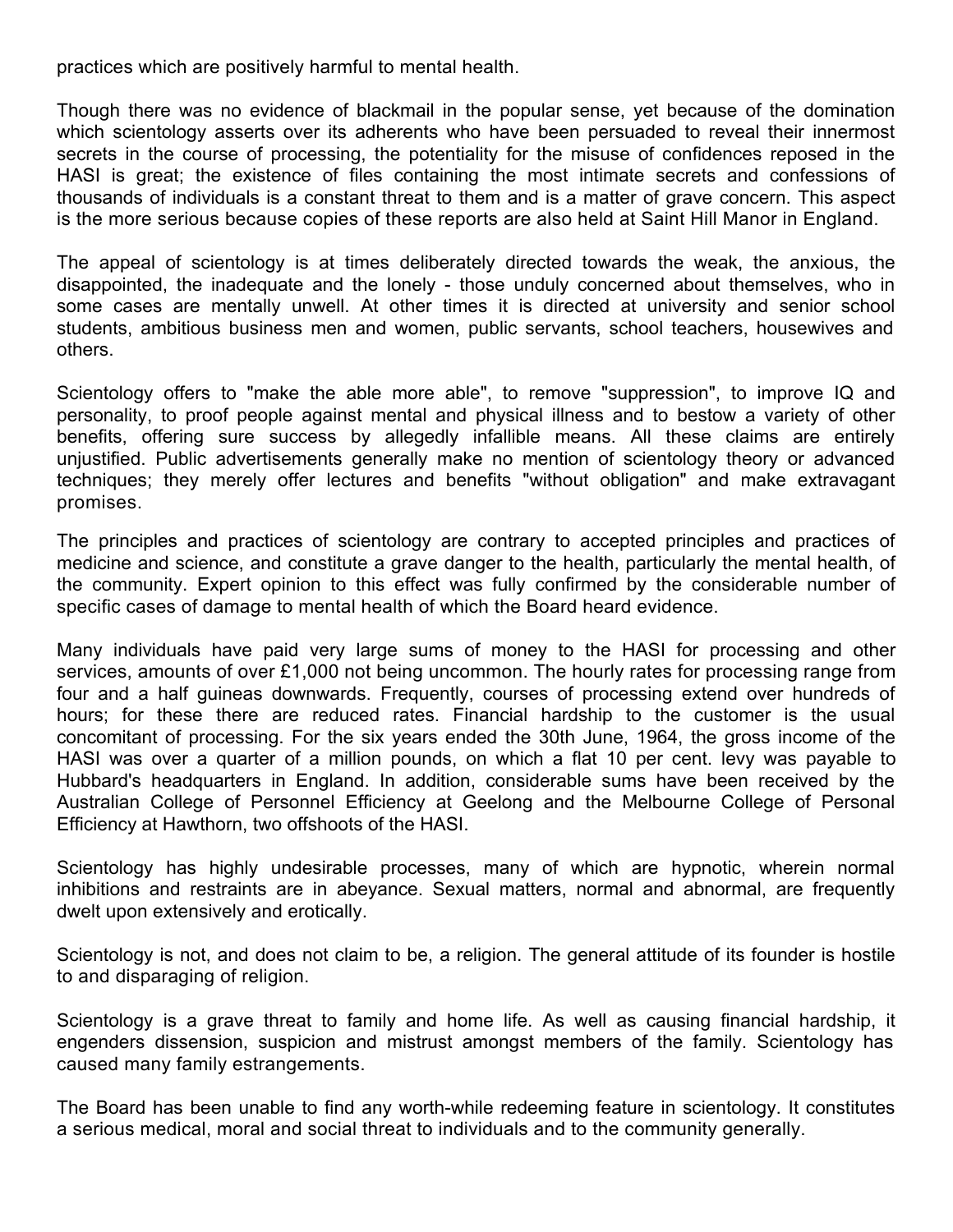### **The Anderson Report CHAPTER 1 PRELIMINARY**

#### **Appointment of the Board.**

This Board of Inquiry into Scientology was appointed by Order in Council made the 27th November, 1963, and published in the Victoria Government Gazette of the 28th November, 1963, No. 931, at p. 3547. The Order in Council was in the following terms:

#### **BOARD OF INQUIRY INTO SCIENTOLOGY**

At the Law Courts, Melbourne, the twenty-seventh day of November, 1963.

PRESENT:

The Lieutenant-Governor as Deputy for His Excellency the Governor of Victoria

Mr. Mack

Mr. Hamer

WHEREAS it is deemed expedient that a Board of Inquiry be appointed to inquire into and report upon Scientology:

Now therefore, the Lieutenant-Governor as Deputy for His Excellency the Governor of the State of Victoria, in the Commonwealth of Australia, by and with the advice of the Executive Council of the said State, doth by this Order constitute and appoint -

#### **KEVIN VICTOR ANDERSON, Q.C.,**

to be a Board to inquire into, report upon, and make recommendations concerning Scientology as known, carried on, practised and applied in Victoria and in particular and without derogating from the generality of the foregoing -

1. The aims, objects and purposes thereof and whether it is capable of achieving to any and what extent such aims, objects and purposes.

2. The persons and organizations by whom and the place or places at which the same is so carried on, practised, or applied.

3. The methods, processes, practices, techniques, principles and treatment involved or used or applied in the carrying on, practice, or application thereof.

4. The circumstances in which and the conditions under or in accordance with which the same is carried on, practised or applied.

5. The circumstances surrounding, the principles involved in, the conditions relating to, and the methods applied in the teaching thereof.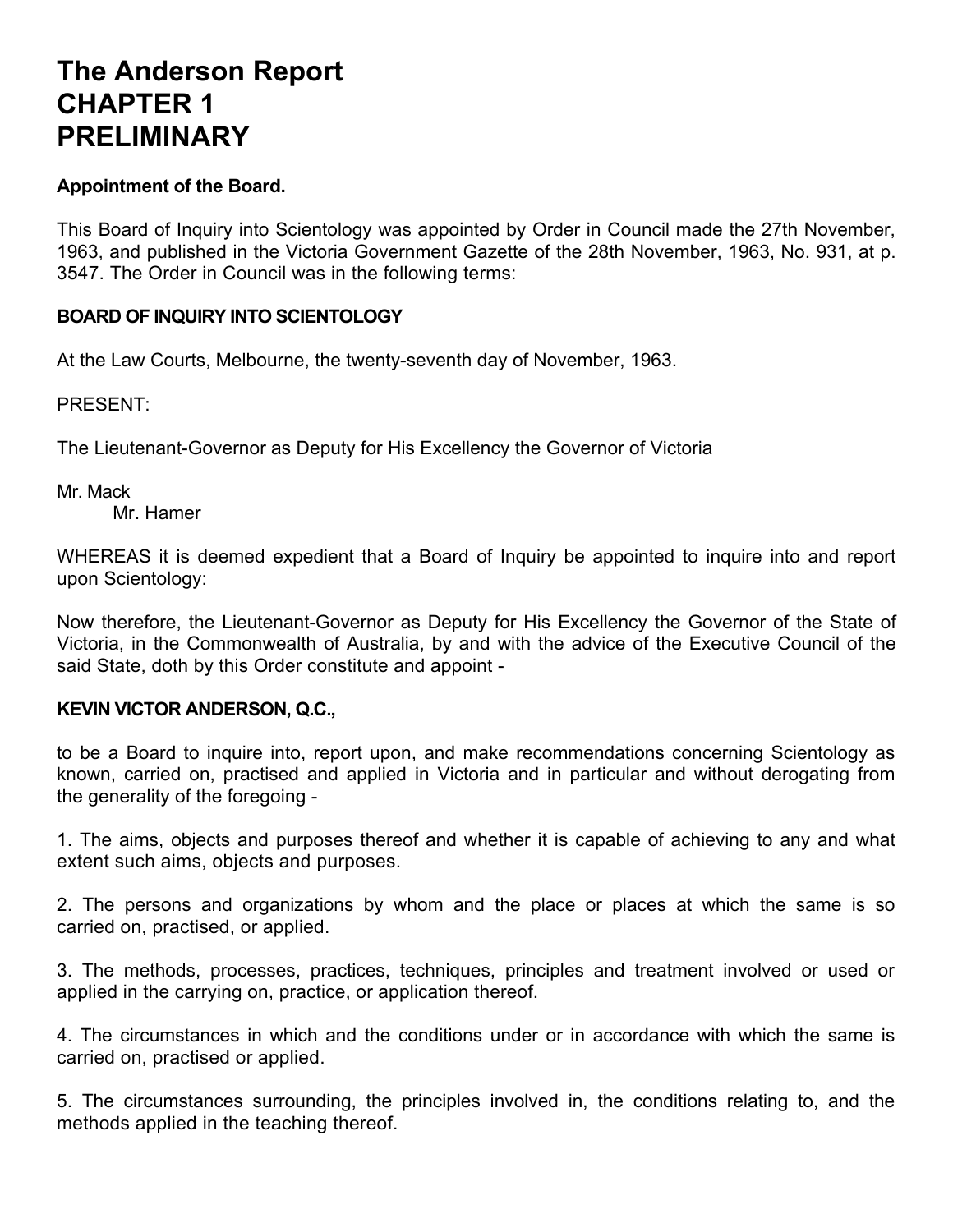6. The nature and amount of fees charged or remuneration received by persons or organizations engaged in the carrying on, practice, application and teaching thereof.

7. The instruments, machines, devices or other apparatus used in the carrying on, practice, or application thereof, and the manner of use of and the effectiveness of the same.

8. The illnesses or ailments, mental or physical, treated in the course of the carrying on, practice or application thereof, the effectiveness of such treatment, and whether such treatment is in any and what way harmful or beneficial or likely to be harmful or beneficial to the persons treated.

9. The advertisements used in the carrying on, practice, or application thereof, and whether the same have been in any and what manner false or misleading, and whether the same should be prohibited, regulated, or restricted in any and what way.

10. Whether persons or organizations engaged in the carrying on, practice, or application thereof have indulged in any and what unlawful, improper, harmful or prejudicial practices or activities.

11. Whether children under the age of sixteen years have been treated by any and what persons or organizations in the carrying on, practice, or application thereof, the circumstances and conditions under which such children have been treated and whether such treatment has been or was likely to be in any and what manner harmful or beneficial.

12. The terms and conditions under which and the circumstances in which persons are engaged for employment and employed by persons or organizations carrying on, practising or applying the same.

And it is hereby directed that the said Kevin Victor Anderson shall, with as little delay as possible, report under his hand on this inquiry.

Whereof the said Kevin Victor Anderson and al1 other persons whom it may concern are to take notice and govern themselves accordingly.

And the Honorable Rupert James Hamer, for and on behalf of Her Majesty's Chief Secretary for the State of Victoria, shall give the necessary directions herein accordingly.

J. COLQUHOUN Clerk of the Executive Council.

#### **Development of Official Interest in Scientology.**

For a few years before the appointment of this Board there had been an uneasy stirring in various places in respect of scientology. The harm which scientology was likely to cause has been of continuing and increasing concern to the Mental Health Authority. This Authority, which is the successor in law of the Mental Hygiene Authority, is now constituted under the Mental Health Act 1959, which provides by section 12 that the "The functions of the Authority shall, subject to this Act and the powers of the Governor in Council and the Minister under this Act, be to formulate control and direct general policy and administration in respect of the treatment and prevention of mental illness and intellectual defectiveness, and, in particular, and without affecting the generality of the foregoing

(a) to make provision for the improvement of the treatment and take measures for the prevention of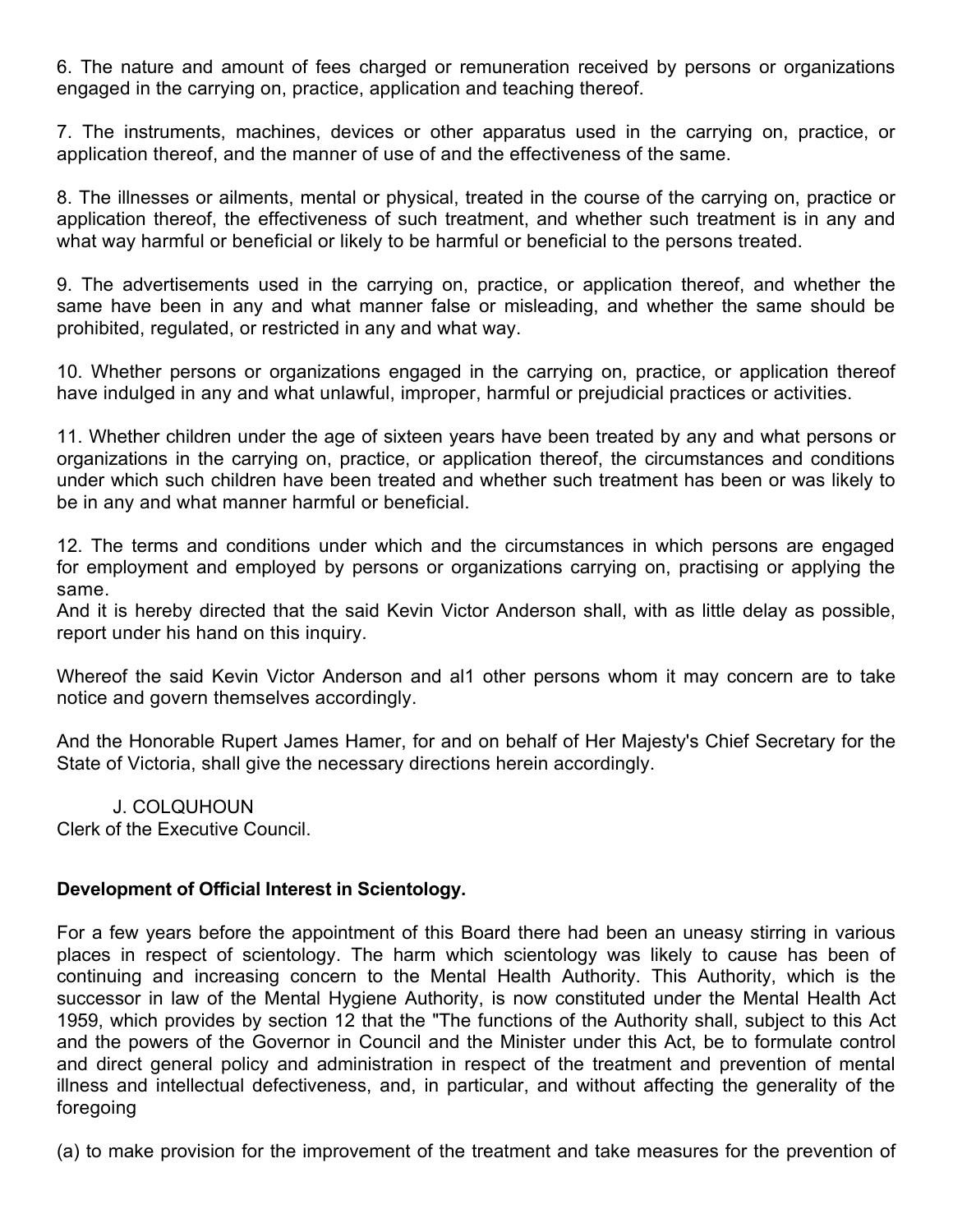mental illness and intellectual defectiveness

(b) to provide for the carrying out of research and investigations in relation to the causation and treatment of mental illness and intellectual defectiveness

The Authority's increasing concern developed because of information which it received of people being persuaded to take scientology courses and in some instances pay large sums of money, and particularly because such people had done so consequent upon misrepresentations concerning mental health and the mentally ill. The interest of the Authority in scientology did not develop because of any desire to interfere with people's beliefs, religious or otherwise. From as early as 1957, when the Chief Commissioner of Police raised the matter with the Authority, scientology had been to an increasing degree under the surveillance of the Authority because of the fear that it would influence people in such a way as to be injurious to their mental health.

The University of Melbourne was also alert to the potential harm which scientology could do to University students and, in 1961 and 1962, the University Student Counsellor became concerned at the attempts being made by scientology to exploit the anxieties of students. Students in their teens and early twenties frequently experience considerable anxiety concerning their courses and the manner in which they are coping with their studies, and this anxiety has been accentuated in recent years by the introduction of quotas, when failure in a year may mean the end of a student's academic career. In most cases such anxieties are normal, and the University of Melbourne has a staff of trained psychologists who act as student counsellors to assist students to cope with their difficulties. There are, however, no short-cut methods, and the University of Melbourne viewed the dangers inherent in scientology so seriously that the Vice-Chancellor on two separate occasions warned students against "city practitioners" who were offering services purporting to be psychological to assist them in their studies. The case of a University student who was attracted by scientology advertisements is dealt with in Chapter 15.

The Australian Medical Association was also alive to the potential harm arising from the activities of the scientologists, and an occasional statement in the press by the Medical Secretary of the Victorian Branch of that Association provoked scurrilous attacks on him by the scientologists.

Melbourne newspapers were also aware of undesirable features of scientology and the daily newspapers declined in 1961 to accept advertisements from the HASI. The Melbourne *Truth* newspaper made pointed attacks on scientology in a series of feature articles.

There was thus a growing public interest in Victoria in the activities of scientology, which culminated in statements in the Legislative Council by the Honorable J. W. Galbally, M.L.C., and the Honorable J. M. Walton, M.L.C.

Debate on aspects of scientology took place in November, 1963, in the Legislative Council, and a Private Member's Bill "to prohibit the teaching and practice of scientology for fee or reward and the use in relation to such teaching or practice of any apparatus or device for recording or measuring personal reactions, impulses or characteristics" was introduced into the Council by the Hon. J. W. Galbally, M.L.C., on the 26th November, 1963.

On the 27th November, 1963, this Board was appointed in the terms of the foregoing Order in Council.

#### **Sittings of the Board.**

The terms of reference required the Board to inquire into, report upon, and make recommendations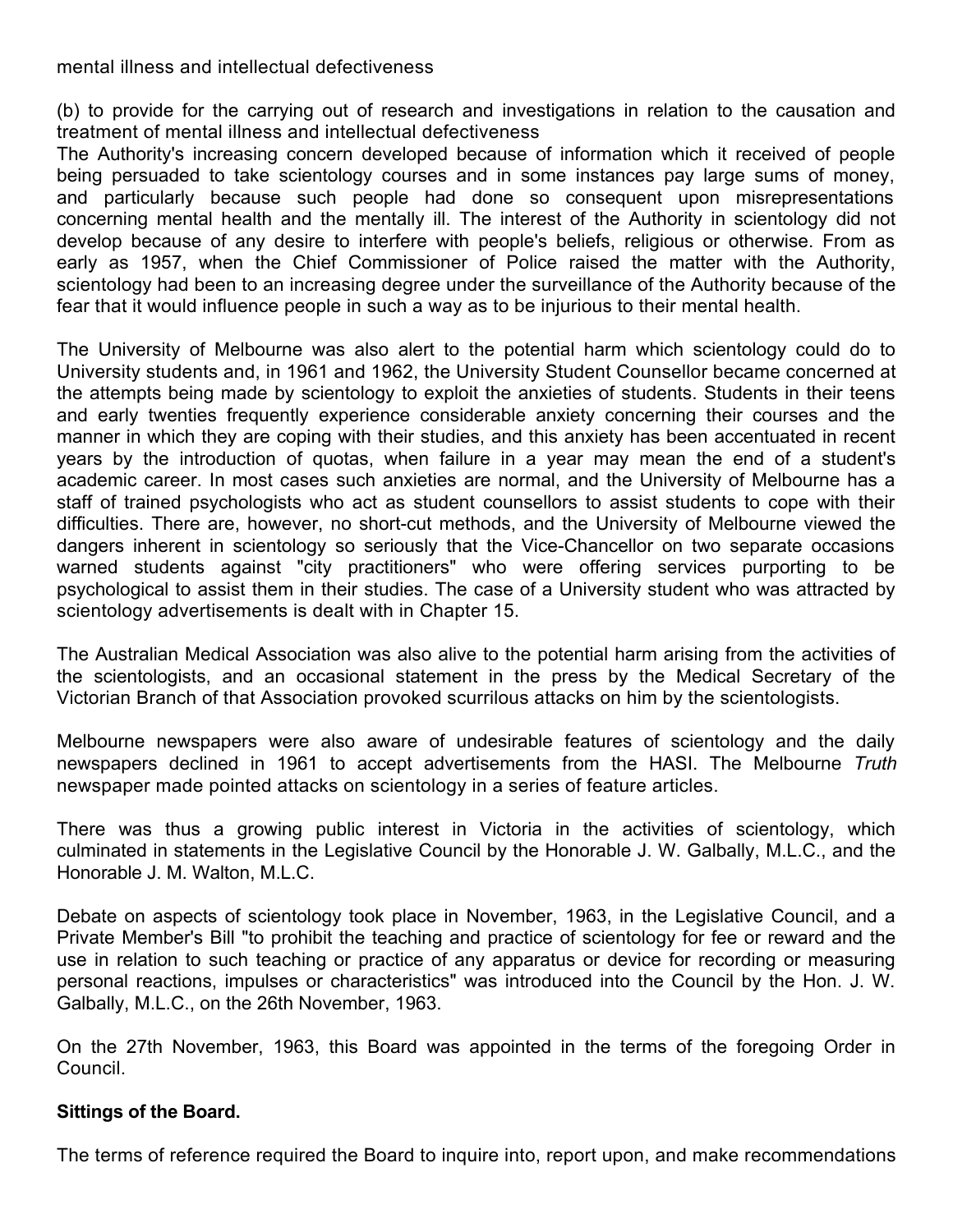concerning scientology as known, carried on, practised and applied in Victoria they were in very wide terms which explicitly mentioned many matters and implicitly required the Board to investigate all phases of scientology in Victoria.

The Board sat to receive evidence and hear submissions and addresses on 160 days. The first formal sitting was on the 6th December, 1963, at the Flemington Court House, when counsel appeared for various interested parties, certain formalities took place, and some preliminary evidence was heard. On that day the Board adjourned to the premises of the Hubbard Association of Scientologists International (the HASI) at 15759 Spring-street, Melbourne, where counsel assisting the Board tendered in evidence the contents of 35 steel or wooden filing cabinets and a large quantity of other records of the HASI. These records were left in the custody of Peter Rogers Williams, then the Continental Director of the HASI, on his undertaking to produce them as and when required.

The Board resumed sitting on the 17th February, 1964, in the National Herbarium, Birdwood Avenue, Royal Botanic Gardens, Melbourne, and thereafter sat at the Herbarium, except on four days when it sat at Department of Health premises at 19 Park Street, South Yarra, and four days when it sat at Owen Dixon Chambers, 205 William Street, Melbourne. On some occasions, the Board adjourned to the HAST premises at 157-59 Spring Street, Melbourne, and at 2 Coates Lane, Melbourne, to hear evidence, witness demonstration sessions of scientology processing and listen to tape-recorded lectures of the founder of scientology, Lafayette Ronald Hubbard.

The final sitting of the Board was on the 21st April, 1965.

#### **Appearances**

Mr. Gordon Just of counsel (instructed by the Victorian Crown Solicitor) appeared to assist the Board.

Mr. J. R. O'Shea of counsel (instructed by Peter E. and Ewart F. Norris) appeared, until 26th May, 1964, for the Hubbard Association of Scientologists International, the Hubbard Association of Scientologists International Limited, Peter Rogers Williams, and Ernest Denzil Stephen Gogerly. On the 25th May, 1964, Mr. O'Shea announced that after the 26th May, 1964, he would not be further appearing before the Board and that Mr. Ian G. Abraham of counsel would be appearing instead. Mr. Abraham appeared with Mr. O'Shea on the 25th and 26th May, 1964, and thereafter he appeared alone for the clients formerly represented by Mr. O'Shea. Mr. Abraham continued to appear until the 30th November, 1964, when, on instructions from his clients, he withdrew from the hearing.

Mr. Warren C. Fagan of counsel (instructed by J. Robertson McMillan and Company) appeared for the Committee for Mental Health and National Security (an unincorporated association opposed to scientology) from the first sitting of the Board until the 6th May, 1964. (See below as to appearance permitted in lieu of Mr. Fagan.)

Mr. M. Ashkanasy, Q.C., with Mr. O'Shea (instructed by Petcr E. and Ewart F. Norris), appeared on one occasion on the 28th April, 1964, for Mr. Peter Rogers Williams.

Mr. Richard Searby of counsel (instructed by Keith Ness and Son) appeared on the 18th May, 1964, for Southdown Press Pty. Ltd., the publisher of the Truth newspaper.

Mr. A. R. Bieske appeared as solicitor, on the 1st September, 1964, for a person whose evidence at that stage was heard in camera.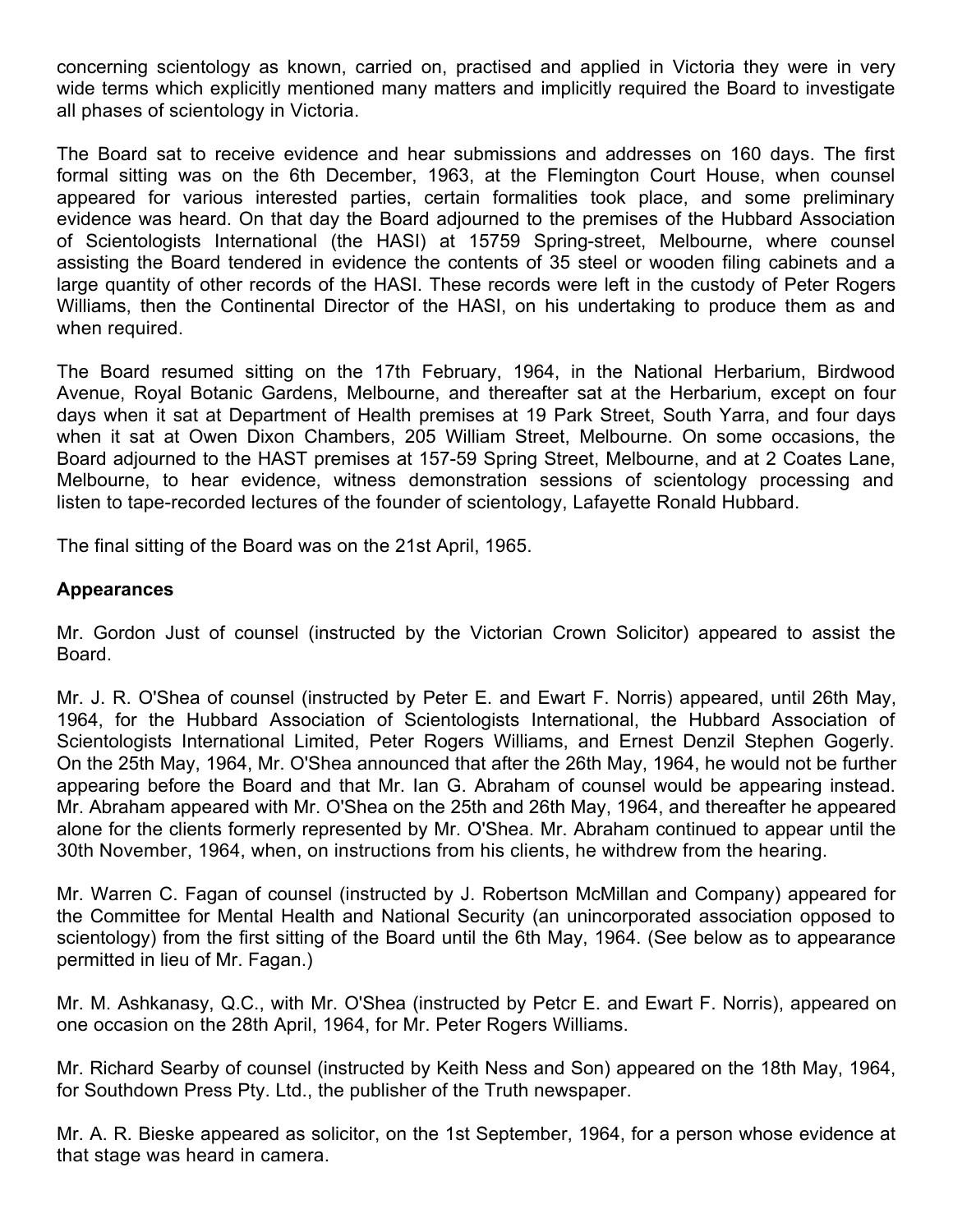Mr. Mervyn Kimm of counsel (instructed by Cedric Ralph) appeared on the I 0th September, 1964, for a person concerning whose possible interest in the Inquiry proceedings were held in camera.

Mr. J. F. Hill appeared as solicitor, on the 10th September, 1964, for three persons concerning whose possible interest in the Inquiry proceedings were held in camera.

In neither of these instances did the Board consider the matters raised in camera relevant to the terms of reference, and they were not further pursued.

Mr. B. L. Agapis, solicitor, of Sydney, was given leave on the 7th September, 1964, to appear for David Maxwell Tooley (commonly known as Marcus Tooley) the proprietor of the Australian Centre of Applied Psychology and The American College, both of 21 Bourke Street, Melbourne.

Mr. Phillip Bennett Wearne, the executive officer of the Committee for Mental Health and National Security, was given leave on the 27th May, 1964, to appear on behalf of that committee and himself, after Mr. Fagan of counsel ceased to appear for the Committee.

Mr. Douglas Moon was given leave to appear on the 18th August, 1964, in relation to an aspect of the Inquiry which related to him.

Mr. Michael Andrade Birch, the Melbourne representative of Marcus Tooley, was permitted to appear on the 17th August, 1964, on his own behalf.

#### **Evidence and Witnesses**

Though the Board was not bound by the rules of evidence, it endeavoured to conduct the Inquiry as nearly as the subject-matter and circumstances would allow, along lines conventionally followed by judicial and quasi-judicial tribunals.

The Board heard oral evidence on oath from 151 witnesses. The names of witnesses who gave evidence in the public sittings of the Board without restriction as to their identity, or whose names may be published without undue embarrassment, are listed in Appendix 1. The names of a small number of persons who gave evidence in public but in respect of whom the Board ruled that their identity be not disclosed are not included in Appendix l, nor are the names of witnesses who gave evidence entirely in camera (except where no undue embarrassment is attendant upon the inclusion of such names).

The evidence of all witnesses was taken in shorthand by the Government Shorthand Writer's staff and transcribed. It comprised nearly four. million words, covering 8,920 pages of transcript. The transcript of other than the strictly in camera evidence accompanies and forms part of this Report.

At all times, including during the in camera sessions, the scientology interests were permitted to be present, to participate in proceedings, to lead evidence and test evidence by cross-examination. This right was fully exercised until the 30th November, 1964, when counsel appearing for them was instructed by his clients to withdraw. Thereafter, they did not seek to exercise such right. The Board was thus denied the assistance of a final address by counsel for the scientology interests, and the burden imposed on counsel assisting the Board was greatly increased.

Unless there were compelling reasons to the contrary, the Board heard evidence in public. There were, however, a number of occasions when the Board considered it proper to sit in camera to hear evidence or submissions of and concerning people and matters, the general publication of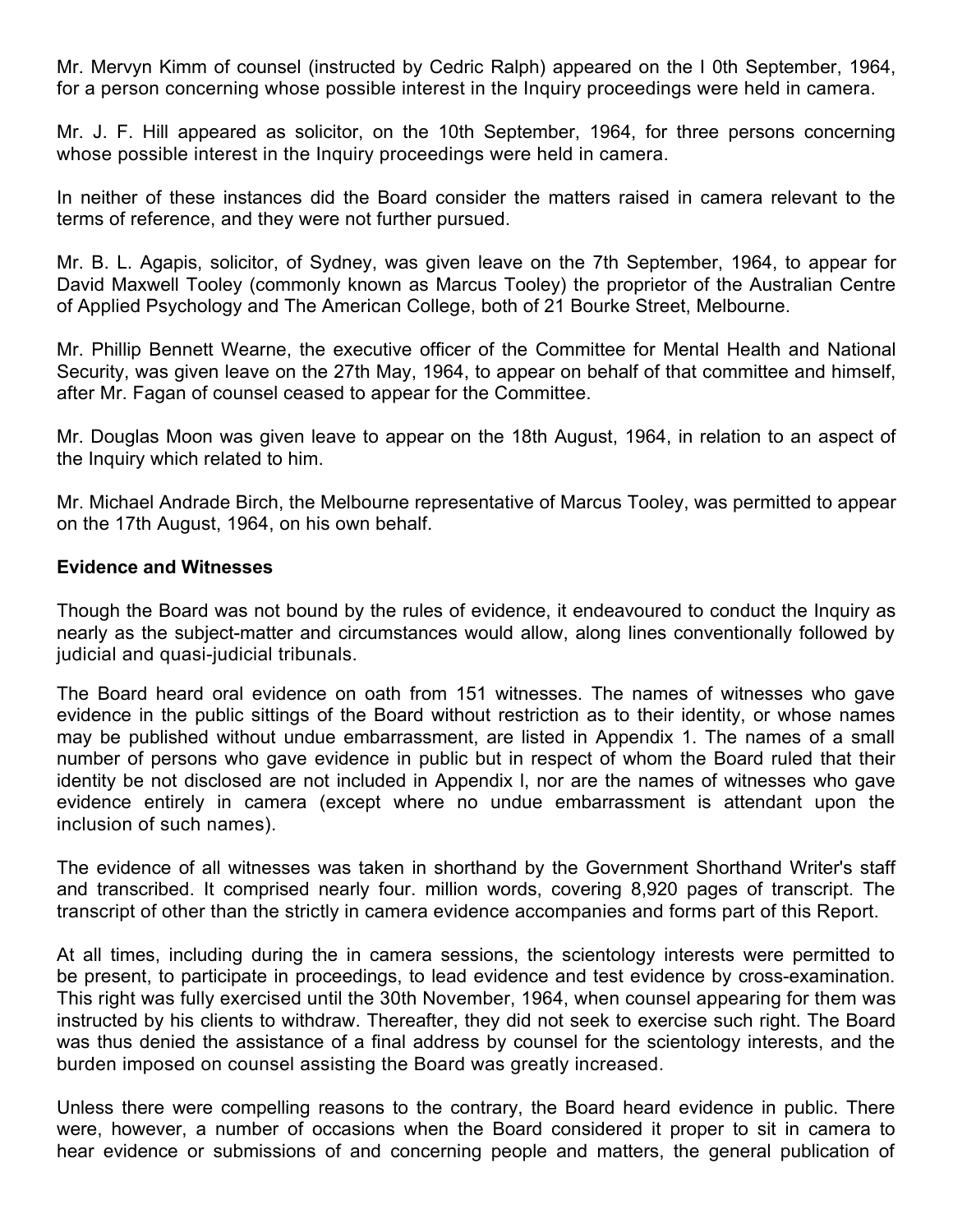which was considered undesirable because of the intimate, personal and embarrassing nature of the subject-matter. At times, the Board sat strictly in camera; on other occasions, though not in camera, the Board directed that the name or any information which might identify a particular person or witness be not published. The Press co-operated, and observed directions given as to non-disclosure of identity in such circumstances.

Though many witnesses gave evidence in support of scientology, very few of them possessed any qualification which entitled them to speak authoritatively on scientific or technical matters. The Board repeatedly pointed out to the scientology interests the notable absence of any credible evidence to justify scientology theories and techniques; however, this deficiency was not remedied.

Some persons with scientific or technical qualifications gave evidence before the Board on behalf of the scientology interests; two of such witnesses were medical practitioners. However, none of these witnesses gave any reliable or acceptable evidence in attempted justification of scientology; and, in particular, neither of the two medical practitioners was able to explain or justify scientology.

Scientology witnesses with scientific or technical qualifications found it impossible to reconcile, and did not attempt to reconcile, their scientific and technical learning with the theories and practices of scientology, but they sought to justify such theories by saying that they were in a different frame of reference from conventional scientific knowledge.

Out of consideration for such witnesses the Board has decided to adopt the course of not separately listing the names of the scientology witnesses mentioned in the last two preceding paragraphs. It is aware that persons who are known to be scientologists have sometimes suffered ridicule and even opprobrium, and it has no desire unduly to expose these witnesses, some of them highly qualified and competent in their chosen professions, to the embarrassment which might be visited upon them should their association with scientology be publicized. They were not scientology practitioners in any real sense but were preclears who had "cognited" to some extent on scientology. Accordingly, Appendix 2 lists the particular qualifications of a number of unidentified persons.

Contrasting with the virtual absence of any reliable scientific evidence in support of scientology was the testimony of an imposing array of highly qualified experts in many fields, whose evidence was to the effect that scientology was entirely unscientific, at variance with well established principles and practices of medicine and other sciences and possessed many dangerous features. Much of this Report will be concerned with the detail of their evidence and the conclusions of the Board drawn from that evidence. These expert witnesses are listed by name, qualifications, and appointments in Appendix 3.

#### **Non-attendance of Hubbard**

As the founder of scientology, Lafayette Ronald Hubbard was an important figure in the Inquiry. He did not attend, though the Board indicated from time to time that it would have found his evidence informative and important. It appeared early in the Inquiry that Hubbard had no intention of visiting Victoria, having expressed himself as quite satisfied with the manner in which the Continental Director for Australia, New Zealand and Oceania, Peter Rogers Williams, was dealing with the Inquiry.

Subsequently, in October, 1964, the Melbourne solicitors of Hubbard requested the Government to pay the cost of bringing Hubbard from England to give evidence before the Board. This request and a similar request to the Board were refused. The Board is satisfied, however, that Hubbard had no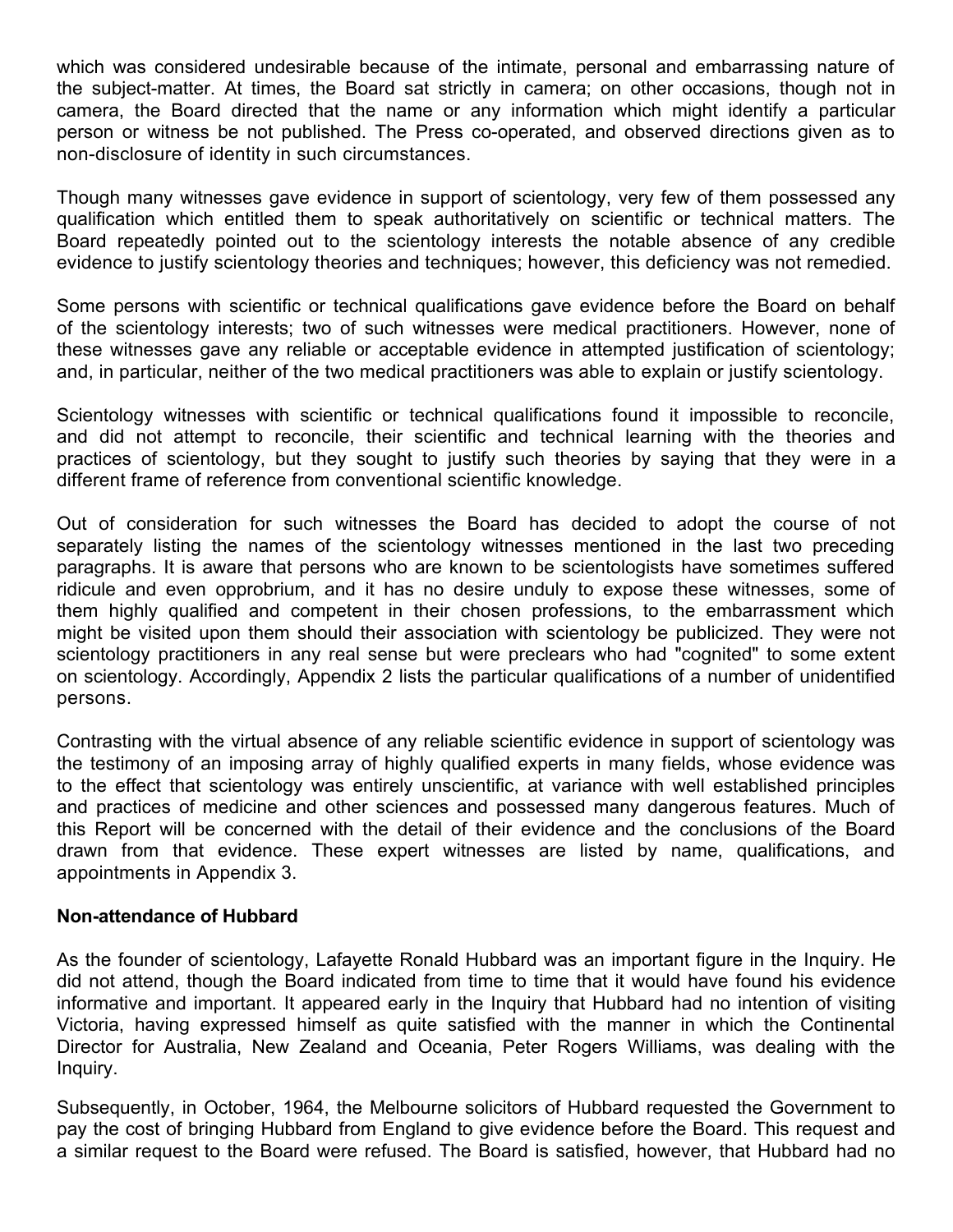intention of appearing before it. The applications for his expenses to be paid were made, knowing they would be rejected; they were made merely for the purpose of founding a criticism of the conduct of the Board and of this Report. Hubbard's evidence would have been of great interest to the Board; to what extent it would have been of assistance to the Board it is, of course, impossible to say. The Board had before it a very large quantity of Hubbard's writings, and this Report is based to a very substantial extent on these writings. It is not to be expected that Hubbard would have repudiated all that he has been writing since 1950. As this Report will show, he stands sufficiently condemned on his writings. In any event, it was for Hubbard to decide whether or not he attended the Inquiry. His financial resources and those of his organization were more than adequate to defray the expenses of his attendance at the Inquiry. It was his decision alone which resulted in his non-attendance.

#### **Exhibits**

The Board received in evidence a vast quantity of documentary material. Though this material is listed as 621 numbered exhibits (see Appendix 4), in fact it comprised many thousands of documents, including books, magazines, brochures, pamphlets, bulletins, policy and other letters, correspondence files, processing files, transcripts of tape-recorded lectures, and a variety of other documents.

#### **Parliamentary Privilege**

As already mentioned, one of the events which eventually led to the appointment of this Board was the debate in Parliament concerning scientology. The Hon. J. W. Galbally, M.L.C., in the course of his second reading speech in the Legislative Council on the 27th November, 1963, said that he was prepared to give evidence before a Board of Inquiry into scientology. In answer to a request by the Board, Mr. Galbally attended before the Board on the 4th May, 1964. Counsel assisting the Board announced that, though Mr. Galbally had stated that he was prepared to give evidence before the Board of his knowledge of scientology, the question had arisen as to whether he was eligible to give evidence and whether the Board had jurisdiction to receive evidence from him, because of what appeared to be the very wide effect of Parliamentary privilege attaching to anything said by a Member of Parliament in the course of proceedings in Parliament. After considering argument by counsel, the Board was of the view that privilege of Parliament attached to the statements made by Mr. Galbally in the Legislative Council, and that such privilege was not that of the member but of the House in which the statements were made. Notwithstanding Mr. Galbally's stated desire to give evidence before the Board and his desire, if he were able, to waive the privilege, the Board considered that it should not allow him to enter the witness box and be sworn and thereafter be questioned concerning the subject matter of his statement in Parliament. Accordingly, Mr. Galbally was not called as a witness.

Because of the importance of the privileges of Parliament, the Board's ruling and the reasons therefor are set out in Appendix 5.

#### **Secondary Sources of Information**

As already mentioned, a number of articles in the Melbourne Truth newspaper over a period of about three years had directed attention to the practice of scientology in Victoria. One of the articles indicated that the newspaper had information which would be of assistance to the Board. Accordingly, the Editor of Truth was requested to arrange for the attendance before the Board of such of his staff as might be able to assist the Board. On the 18th May, 1964, the Editorial Director of Southdown Press Pty. Ltd. (the publisher of Truth newspaper) and another journalist employed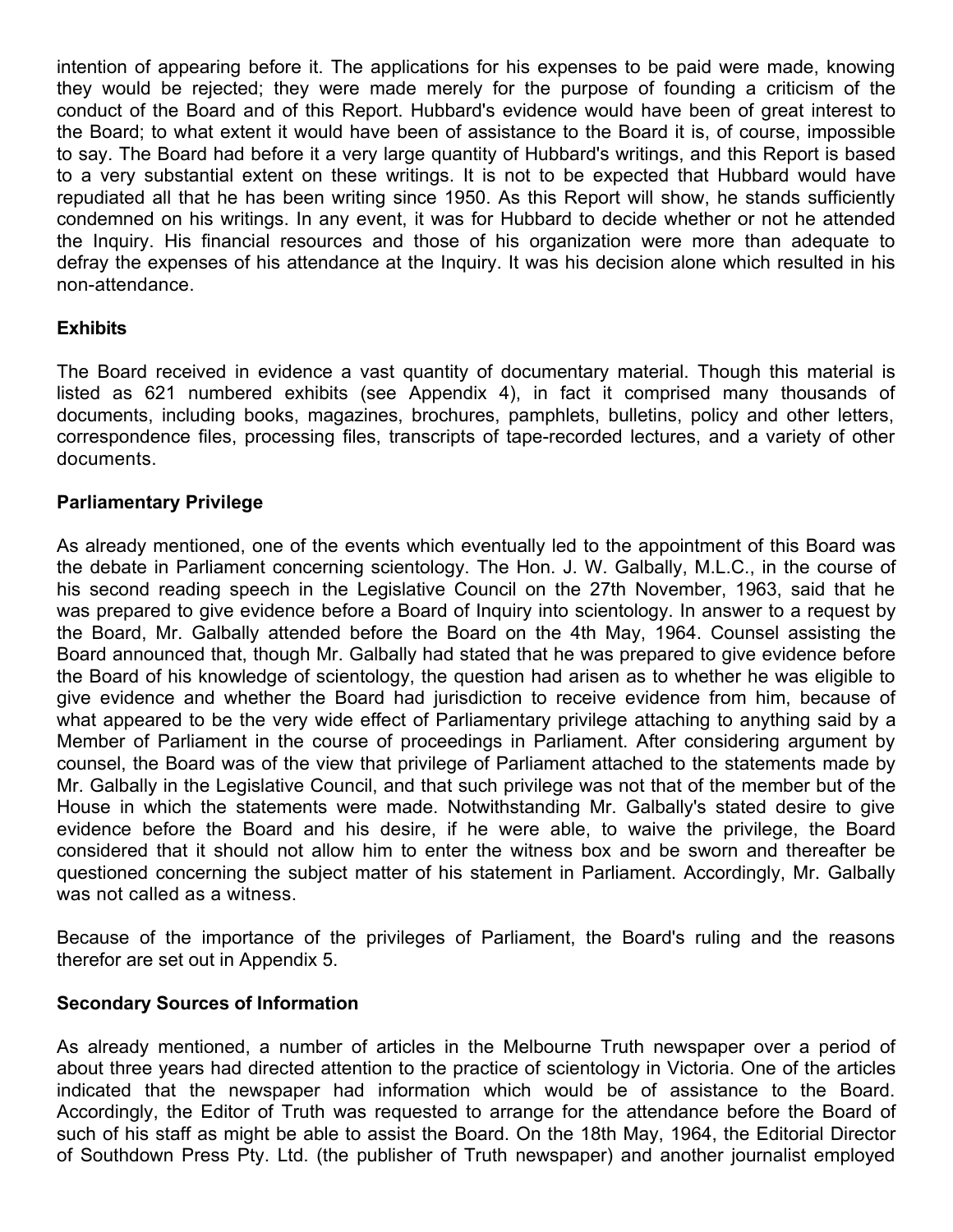by that company attended and gave evidence before the Board as to the source of the information contained in certain of the articles above referred to.

The evidence which Mr. Galbally was prepared, but not permitted, to give and the evidence which the representatives of Southdown Press Pty. Ltd. gave would have been and was of a secondary nature. It did not relate to anything which the individuals concerned knew of their own knowledge, but consisted of information which they had received from other sources.

As events turned out, the Inquiry was not handicapped by the non-availability of Mr. Galbally's evidence, as other evidence given before the Board indicated the probable source of most of his information.

#### **Course of the Inquiry**

At the beginning of the Inquiry, consultation between the Board and counsel resulted in the adoption of a course of procedure whereby the Board would be informed at an early stage of the nature and purpose of scientology. This plan involved calling initially a number of executive officers of the HASI to explain the principles and practices of scientology. It was further proposed that a number of witnesses who claimed to have benefited from scientology would be called at an early stage to give evidence of such benefits.

There were many other persons who were available to give evidence. They may broadly be divided into two groups:

(a) persons who had formed unfavourable opinions concerning scientology, either because they had formerly been associated with it and had broken away, or because they had observed its effects on other persons. Included in this group was a body of persons who had formed themselves into an unincorporated association which they named "The Committee for Mental Health and National Security.". Its executive officer was Phillip Bennett Wearne, who had formerly been an active scientologist.

(b) a number of professional persons - professors, medical practitioners (particularly psychiatrists), psychologists, physicists, scientists and the like whose evidence counsel assisting the Board considered should be heard because scientology purported to deal with a number of subjects which were their specialities.

Shortly after the Board commenced its regular sittings in February, 1964, the exceptionally wide scope of the terms of reference began to be appreciated and it became evident that the Inquiry would be of longer duration than originally expected. The subject-matter of scientology is dealt with in many thousands of pages of books, magazines, and pamphlets and in perhaps 30 million spoken words recorded on tapes. While, of course, the Board did not read and listen to all that material, much of which was repetitive, the subject matter of the Inquiry involved an investigation of a great variety of theories and practices and the effects, good and bad, of those practices.

After some 40 witnesses called at the request of the scientology interests had given evidence in favour of scientology (including Williams, whose evidence to that stage had occupied nineteen days and was not concluded) the Board heard evidence from several witnesses from each of the two categories mentioned above, namely, those opposed to scientology and expert witnesses.

Thereafter, the Board resumed hearing pro-scientology witnesses. At the beginning of September, 1964, the Board, after consultation with counsel, saw the prospect of finishing the hearing of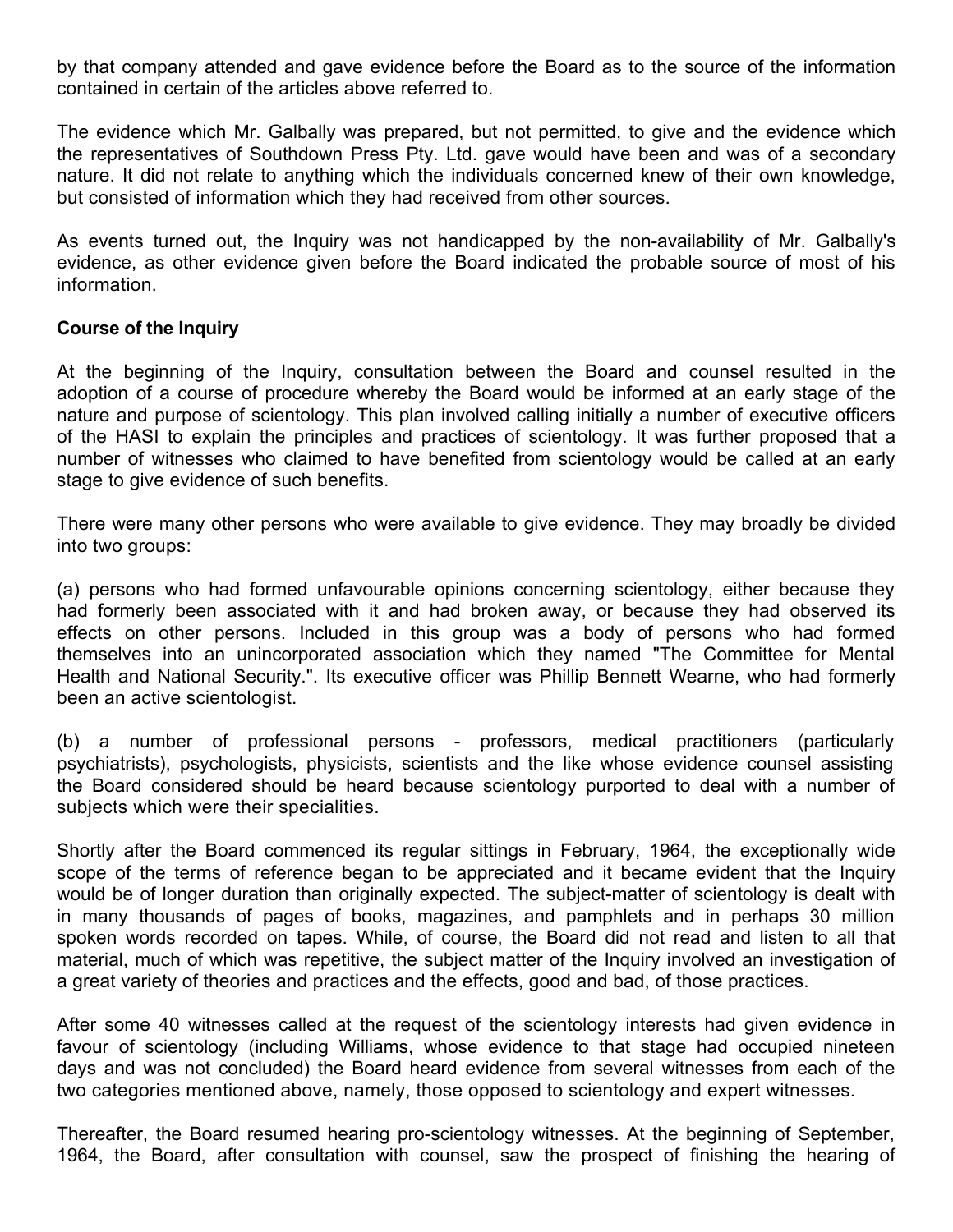evidence by the end of September or, at the latest, early in October. It was with surprise, therefore, that on the 9th September, 1964, which was the one hundred and first day on which the Board had sat, counsel for the scientology interests complained that "at this stage we have not heard the case of my clients at all, and that one hundred days have been taken up hearing hostile evidence". (This manifestly incorrect statement deserves no further comment than that, at that stage, 56 proscientology witnesses had given evidence out of a total of 93 witnesses then heard.) Counsel then announced that he had somewhere in the vicinity of 50 more witnesses whom his clients desired to be called. (These had not even been hinted at when consultations had taken place as to the prospect of finishing the evidence by the end of September or early October.) The additional evidence which it was proposed to call, so counsel said, "ranges from some witnesses who wish to give evidence of a general nature against that already given to witnesses who are medical practitioners and who hold various University qualifications who will be giving expert evidence. They will cover the whole range of matters already dealt with in a way hostile to scientology".

Though the announcement that the scientology interests wanted many more witnesses called was entirely unexpected, the necessity of hearing them was, of course, evident, and thereafter the Board heard evidence from an additional 44 pro-scientology witnesses called at the request of the HASI. The promise that there would be witnesses giving expert evidence in support of scientology had not been fulfilled by the end of November, 1964, when there were no more witnesses whom the scientology interests desired to be called. (The significant failure by the HASI to call any evidence to refute the evidence of the expert witnesses is dealt with in Chapter 7.)

Thereafter, on the 30th November, 1964, counsel for the HASI announced that, upon instructions from his clients, he was withdrawing from further participation in the Inquiry. This was at a stage when all the evidence which the HASI had wanted to place before the Board had been received, and when the only evidence then remaining to be heard was that of one expert witness attending that day and of a few witnesses to be recalled to complete minor details of their earlier evidence.

#### **Co-operation by the HASI**

At the beginning of the Inquiry, the HASI hailed the appointment of the Board with great jubilation, proclaiming that the Inquiry would completely vindicate scientology and dianetics. In fact, Hubbard went so far as to declare that the Board had been appointed in response to scientology's demands. The HASI appeared to co-operate in the Inquiry by being represented before the Board and by complying with requests by the Board for literature and the like. It readily provided facilities for counsel assisting the Board, the Board secretary and an audit officer to examine its records. It presented a number of demonstration sessions of scientology auditing for the instruction of the Board and also provided facilities for the playing of a selection of Hubbard's taped lectures.

It was, however, noticeable that, as the inquiry proceeded, the general attitude of the scientology interests, while appearing to be helpful and informative, tended sometimes to cloud and confuse issues by too great attention to non-essentials and extremely lengthy expositions of certain aspects of scientology. Later reflection suggests the probability that this approach was deliberate and was really designed, notwithstanding the apparent readiness to co-operate, to so exhaust the patience of the Board or so overwhelm it with minute detail that it would be persuaded against prolonging the Inquiry until the conclusion of all relevant evidence. Such a devious plan may well have been inspired by the Brain-washing Manual (a remarkable document often referred to by Hubbard and dealt with at length in Chapters 12 and 28) which scientology appears to have followed in other respects, for that manual gives directions as to "conduct under fire", and directs that one "must have to hand innumerable documents which assert enormously encouraging figures .... Not one of these cases cited need be real, but they should be well documented and printed in such a fashion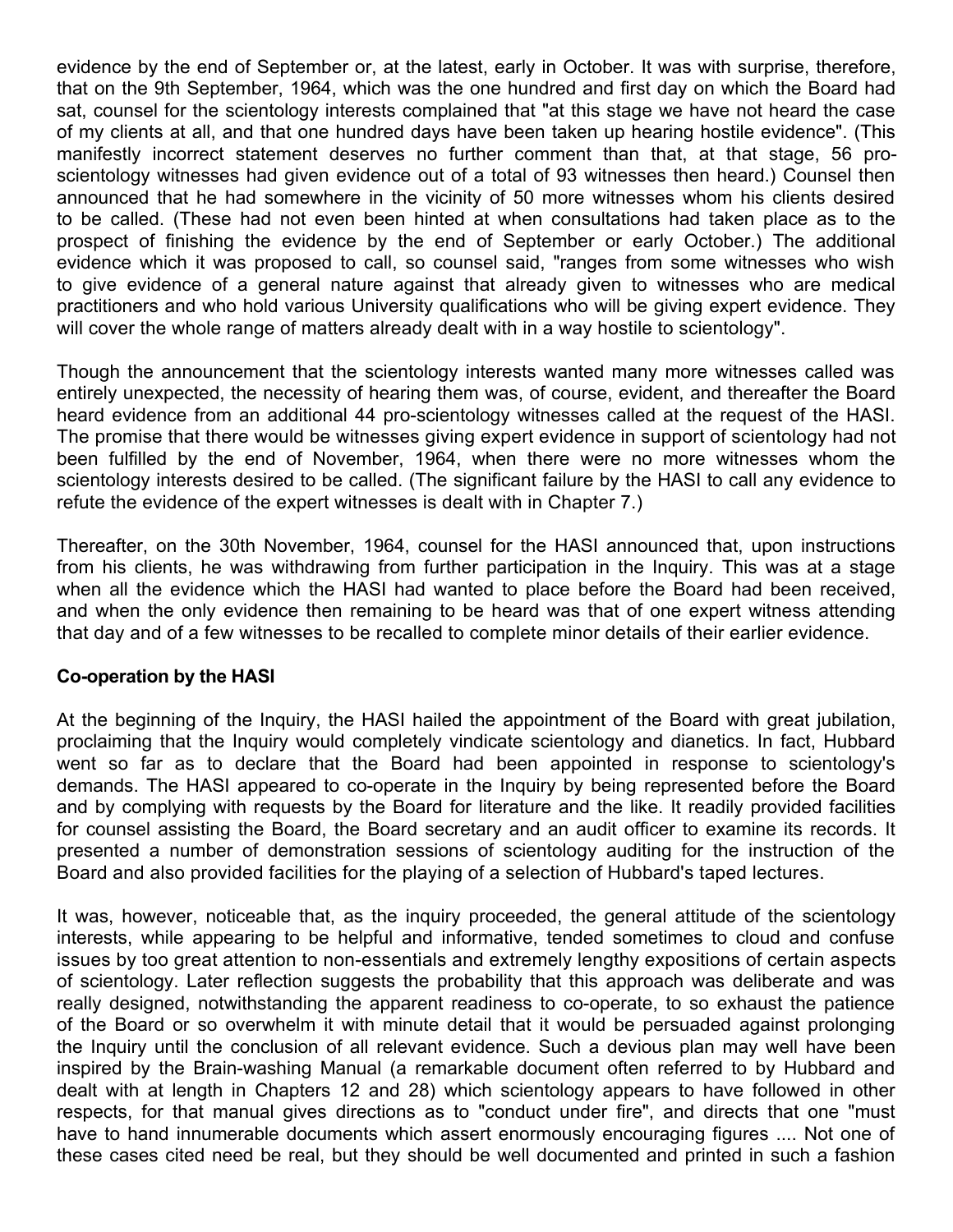as to form excellent court evidence". The manual further directs that "In order to defend . . . a great complexity should be made of psychiatric, psychoanalytical, and psychological technology. Any hearing should be burdened by terminology too difficult to be transcribed easily". The manual further directs that:

"Various types of in sanity should be characterized by difficult terms . The actual state should be made obscure, but by this verbiage it can be built into the court or investigating mind that a scientific approach exists and that it is too complex for him to understand. It is not to be imagined that a judge or a committee of investigation should inquire too deeply into the subject of insanity, since they, themselves, part of the indoctrinated masses, are already intimidated .... "

#### **Mental Health**

The task of the Board in giving effect to the very extensive terms of reference inevitably involved the investigation of certain aspects of mental health, but only so far as they related to scientology and its practice. The terms of reference did not involve investigation into the techniques or practices of psychiatry or psychology as such. From time to time attempts were made by the scientology interests to widen the scope of the Inquiry into a general investigation of the medical profession, or more particularly the practices of psychiatry and psychology, in an endeavour, it would seem, to deflect attention from scientology by attacking orthodox practices of medicine. The Board consistently declined to pursue such irrelevant exercises.

#### **Glossary and Abbreviations**

A glossary of scientology terms appears in Appendix 6.

Simplicity may be achieved by the abbreviation of common words, names, and phrases which will constantly recur in this Report. Unless some reason exists for amplification, the following abbreviations will generally be used for the words shown opposite them:

Com. Mag. *Communication* Magazine, official magazine of the Melbourne HASI.

*Dianetics: MSMH* "*Dianetics: The Modern Science of Mental Health*", the first major work by Lafayette Ronald Hubbard on dianetics.

Gogerly *Ernest Denzil Stephen Gogerly*

Gogerly, Mrs. Mrs. Catherine Mary Gogerly, wife of Gogerly.

HASI Hubbard Association of Scientologists International, the name given to the scientology organization, which has branches in several countries. This abbreviation, unless the context otherwise requires, will be used generally to refer to the Victorian headquarters of the organization and its administration at 157-59 Spring Street, Melbourne.

HCO Hubbard Communications Office, the organization whereby the founder of scientology keeps in communication with scientologists throughout the world and through which he promulgates directives, &c.

*HCO Bull.* Hubbard Communications Office Bulletin, a bulletin issuing frequently from HCO, containing directives, instructions, exhortations, reports on discoveries, &e.

HCO Infm. Lr. Hubbard Communications Office Information Letter.

HCO Pol. Lr. Hubbard Communications Office Policy Letter.

HGC Hubbard Guidance Centre, a section of the Melbourne HASI.<br>Hubbard Lafavette Ronald Hubbard, founder of scientology.

Hubbard Lafayette Ronald Hubbard, founder of scientology.<br>PAB Professional Auditors Bulletin.

Professional Auditors Bulletin.

Tampion Ian Kenneth Tampion.

Tampion, Mrs. Annie Tampion, wife of Tampion.

Williams Peter Rogers Williams.

Williams, Mrs. Penelope Elizabeth Berncastel Williams, wife of Williams.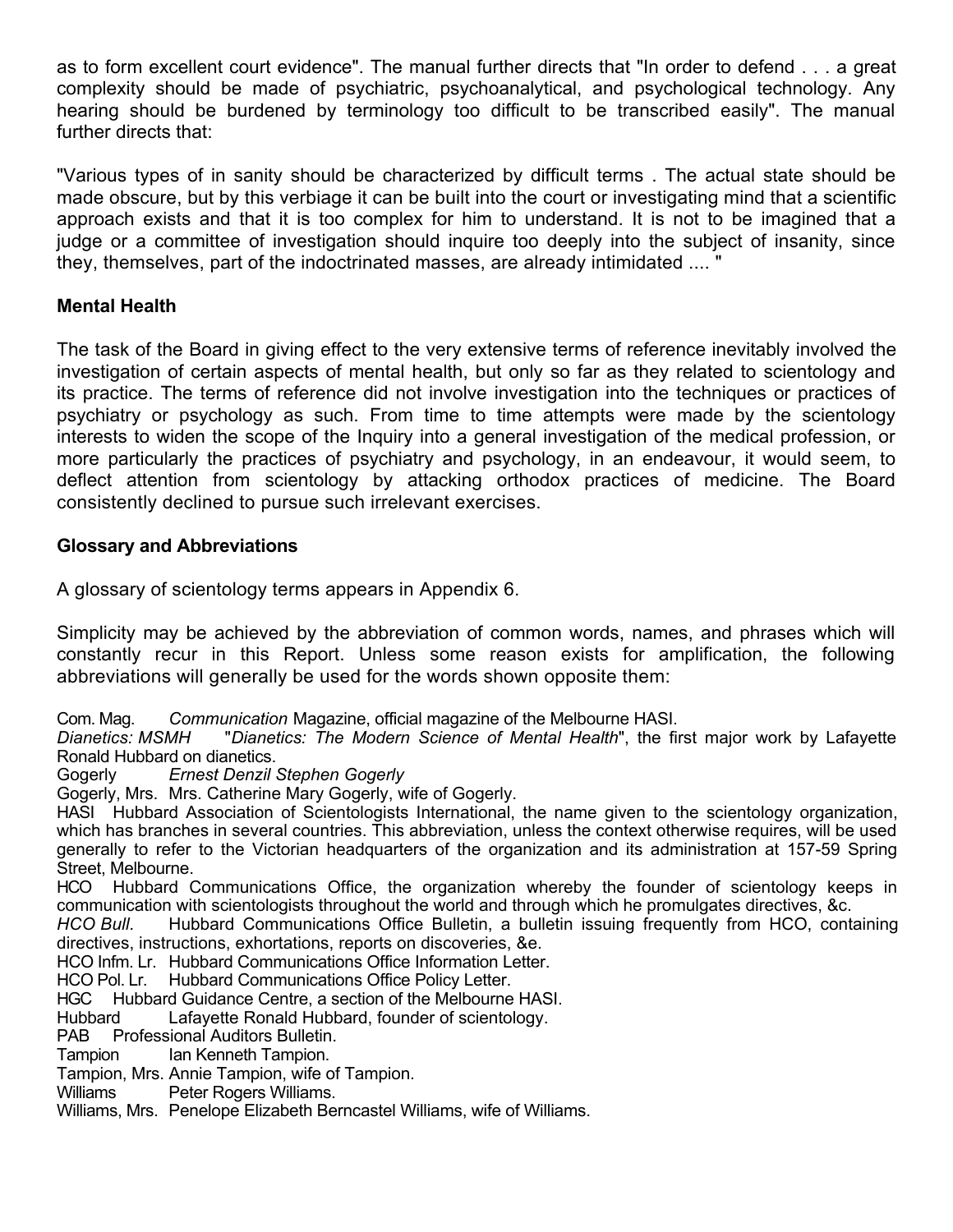### **The Anderson Report CHAPTER 2: INTRODUCTION**

#### **The Pattern of the Report**

In order to facilitate the reading of this Report, it is considered advisable to set out in this introductory chapter a very brief review of what follows and a conspectus of the contents of the Report, so that initial references to scientology theory and practice, which occur before these aspects are fully dealt with, will be more readily understood.

In Appendix 6 is a list of abbreviations used in this Report and a glossary of scientology terms.

The subject matter of the Report has been divided into chapters. Though there is inevitably a degree of overlapping in the topics dealt with, an attempt has been made to deal reasonably completely in each chapter with a specific aspect of scientology. Where necessary, however, there are cross references to other chapters. The latter part of this Chapter is devoted to a reference to salient aspects of the Report.

Though the whole of the Report deals with scientology generally, Chapter 3 makes some reference to Hubbard's descriptions of scientology and the claims which he makes for it.

Chapter 4 deals with the organization of scientology, both on a world-wide basis and in Victoria.

Chapter 5 deals with the financial aspects of scientology in Victoria. This is given in some detail and serves to show the ramifications of scientology. One significant feature is the control that Hubbard exercises over scientology, extending even to retaining to himself and his wife exclusive control of at least two bank accounts in Victoria in which money is regularly deposited. At the conclusion of Chapter 5 reference is made in summary form to certain important financial aspects of scientology in Victoria.

Chapter 6 relates to Hubbard, the founder of scientology, and gives biographical and other details about him. His importance to scientology cannot be over-emphasized. Hubbard makes highly extravagant claims to learning and he parades as a scientist of colossal capacity. He claims also that the theories and practices of scientology are based upon scientific research. All these claims are entirely unjustified; his own deficiencies and those of his "research" are dealt with in Chapters 7 and 8.

Scientology developed out of a pseudo-science called " dianetics ", which is still a significant and dangerous part of scientology. Chapters 9 and 10 deal with dianetics and its association with scientology. The link is an intimate one and, though scientologists claim that dianetics is not now practised, such a claim is false.

Chapter 11 deals with sufficient of scientology theory to give a fair picture of its entirely ridiculous qualities. There is the danger that when one seeks to classify and codify nonsense, the subject matter may acquire a deceptive quality of reasonableness. It would be unfortunate if any such quality were bestowed upon scientology theories by reason of the attempt in Chapter 11 to codify them.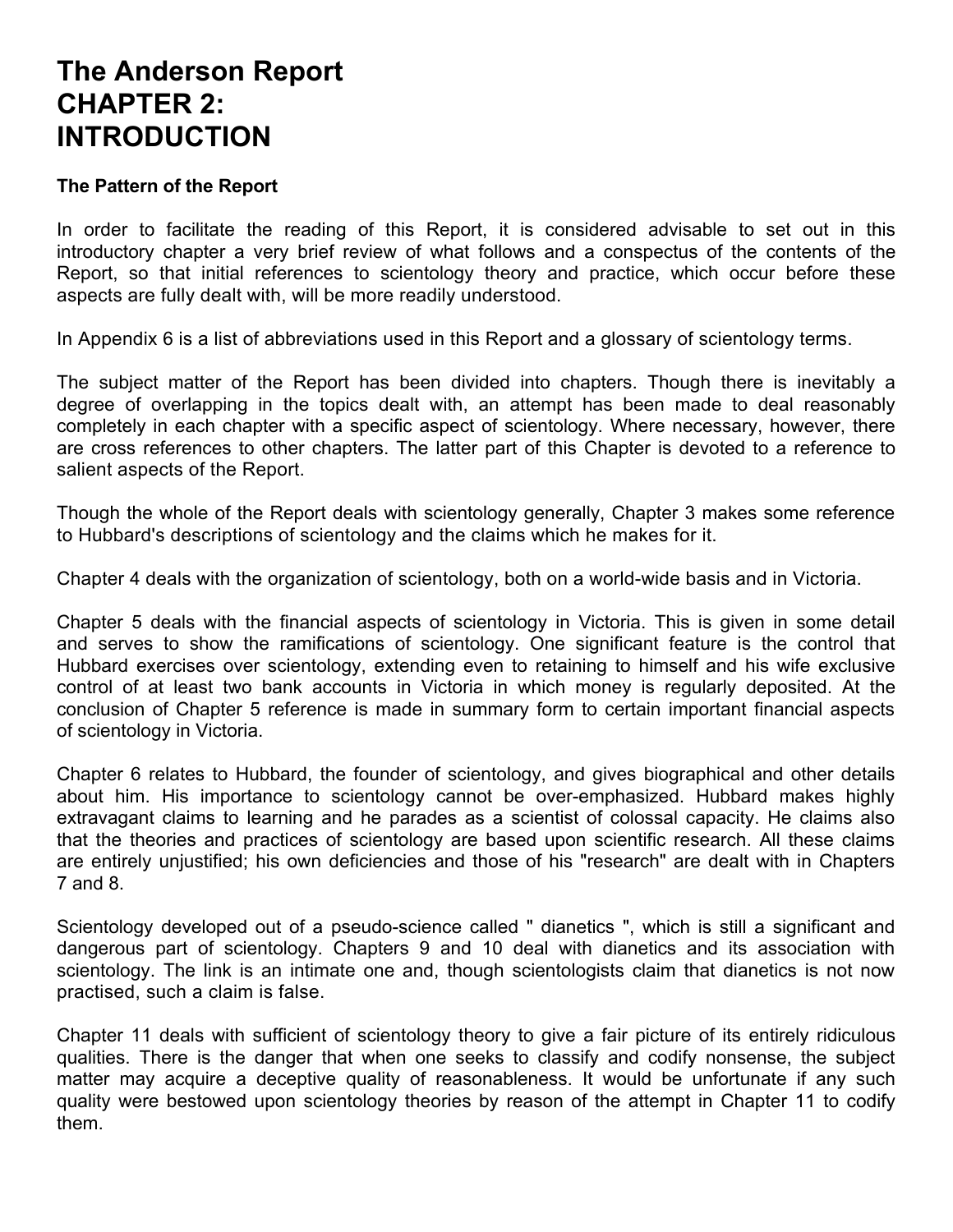Chapter 12 deals with the teaching of scientology.

Chapter 13 deals in some detail with scientology processing or auditing. A number of processes are dealt with at length.

Scientologists frequently use an electric instrument, called an E-meter, in processing. Very extravagant but unjustified claims are made for this meter, which is dealt with in Chapter 14.

Interest in and adherence to scientology is procured by cunning methods of deceptive advertising and carefully calculated and developed techniques for mental coercion and restraint. These are dealt with in Chapter 15.

Chapters 16 and 17 deal with a person's progress in and dedication to scientology.

One of the most alarming features of scientology, which is denied by Hubbard and his followers but abundantly proved by reliable and convincing evidence, is that beyond its elementary stages scientology techniques are mainly, or almost identical with, those of command or authoritative hypnosis and are potentially harmful to mental health. Chapter 18 illustrates the parallel between scientology and hypnotic techniques.

Scientology, in an indirect way, claims to heal. Chapter 19 deals with those claims.

Other benefits claimed by scientology are dealt with in Chapter 20.

In contrast with Chapters 19 and 20 are Chapters 21 and 23, dealing respectively with the actual general effects of processing and its danger to mental health. Of the many evil aspects of scientology, its danger to mental health is the most serious. Included in the phrase "danger to mental health" are many other evils of scientology, both moral and social, for these are often interwoven with mental ill health.

Chapter 22 deals with the viciousness with which Hubbard vilifies the medical and psychological professions, and engenders in his followers fear and hatred of those professions.

An alarming feature of scientology is its potentiality for coercion. This is dealt with in Chapter 24.

The titles of the next four chapters are self-explanatory: -

- Chapter 25 Moral laxity
- Chapter 26 Family discord
- Chapter 27 Scientology and religion;
- Chapter 28 Scientology and politics.

Scientology is a perverted form of psychology. Due to the absence of statutory control of those who profess to practise psychology, opportunities are afforded to charlatans and other persons without adequate qualifications to engage in exploitation of the gullible and impressionable. This aspect is dealt with in Chapter 29.

The conclusions of the Board, sufficiently evident from the whole tenor of the Report, are summarized in Chapter 30.

As directed by the terms of reference, the Board makes, in Chapter 31, the recommendations which it considers proper concerning scientology as known, carried on, practised and applied in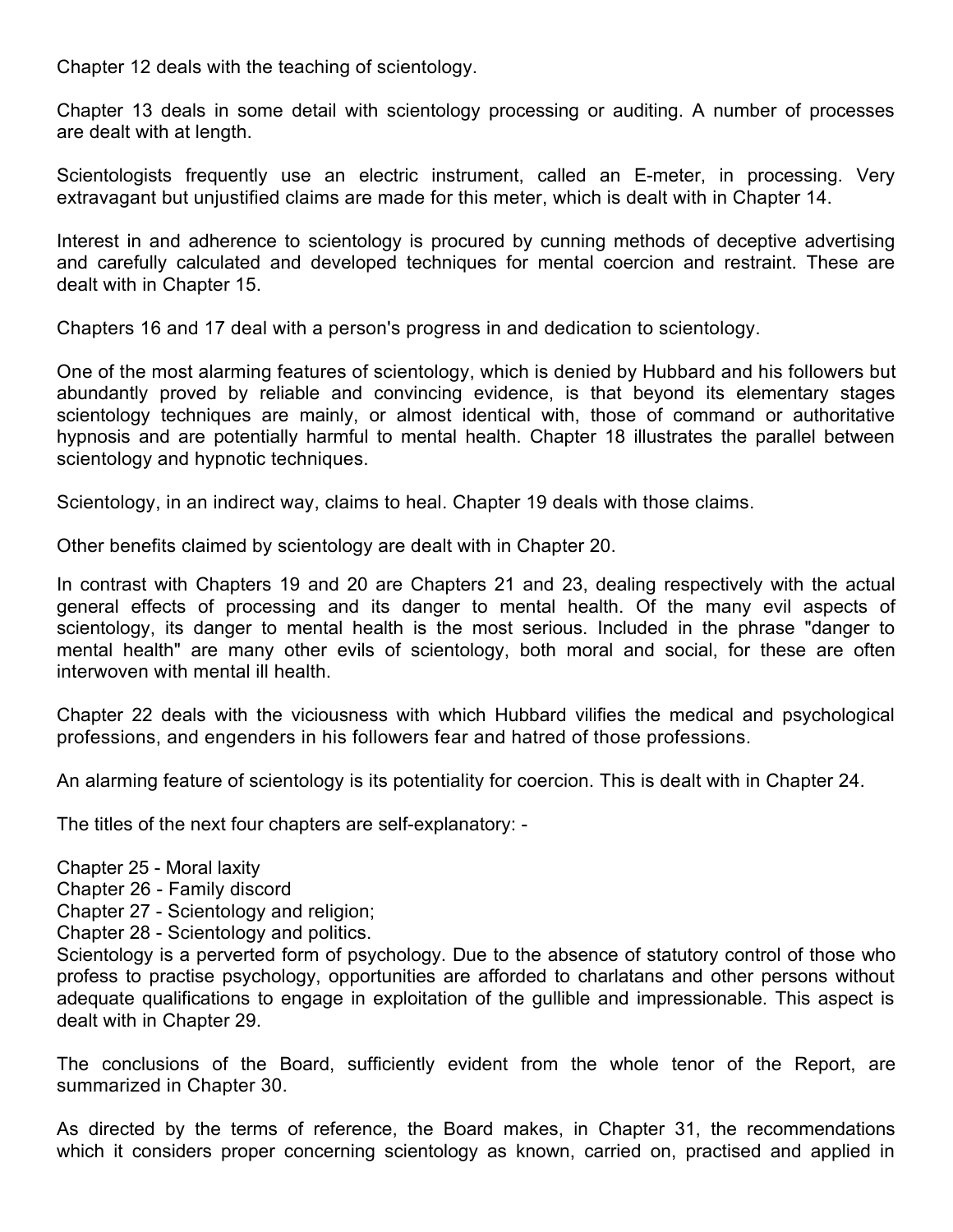Victoria.

#### **Conspectus of the Report.**

This Report covers a very wide canvas and deals with many phases of a body of learning and a collection of techniques, compendiously described as "scientology", which appear strange and unreal to the average individual. Scientology claims to be "that branch of psychology which treats of (embraces) human ability." Its theories are, however, generally impossible, peculiar, and novel to itself. In that it deals with a variety of real and imagined activities and conditions of the mind, scientology may be classed as a kind of psychology, though often irrational and perverted. Its techniques are a conglomeration of procedures based on misconceptions of psychiatry, psychology, psycho-analysis and other sciences, as well as a very heavy leavening of procedures that are its founder's own brain-children.

The word "scientology" was first used probably in the middle thirties of this century by Lafayette Ronald Hubbard, the founder of the "science" of scientology, which is the subject matter of this Report. In about 1936, Hubbard, then a young American author, is said to have formulated certain "axioms" which later developed into the axioms of scientology and the axioms of "dianetics". The word "scientology" was not used, except perhaps sporadically, until 1951. In that year, Hubbard claims to have succeeded, at Phoenix, Arizona, U.S.A., in proving by " scientific rather than religious or humanitarian" means the existence of a spirit, akin to the soul, which he termed the "thetan", and thereupon to have founded or discovered scientology.

Scientology grew out of dianetics, which Hubbard had founded a year or so earlier. Dianetics, which he described as "the modern science of mental health", started life fully-fledged in 1950, when he published his first major book on the subject named, *Dianetics: The Modern Science of Mental Health*. The following year he published *Science of Survival*. In these two books he set out and developed his main theories concerning dianetics. He claims that the first book was based on a vast amount of experiment and data and that it was written in three weeks. The claim is made for both dianetics and scientology that each is a science, validated by its "workability". No scientific evidence was called to support such claim. On the other hand there was a large and impressive body of expert evidence which refuted such claim in no uncertain terms. The Board is satisfied on the evidence that there is no justification for this claim in respect of either dianetics or scientology. (See Chapters 7, 8, 9.)

In dianetics, Hubbard claimed that the hidden source of all psychosomatic ills was the "engram", and that dianetic skills had been developed for the invariable cure of all psychosomatic illnesses, "which constitute 70 per cent. of man's illnesses." The "engram" was defined as a "moment of unconsciousness containing pain or painful emotion and all perceptions and is not available to the analytical or conscious mind as experience". The engram was said to be received in one's past, the "past" in dianetics being either in this lifetime, or more likely and more frequently in the prenatal period, i.e., during the mother's pregnancy. (See Chapters 6, 9.)

In dianetics, Hubbard dealt with "the clear" who was the optimum individual and was the goal of dianetic therapy. A clear was an individual who was entirely without ills or aberrations, with an intelligence high above the current norm. In later years the concept of a clear developed and changed somewhat, but the state of clear became seductively more desirable of attainment, yet remained for all an elusive will o' the wisp. Adherents of dianetics and scientology vaguely thought and still think Of the state of clear as being a worthy goal and something highly desirable and, as "preclears", they strive to attain it. For many years Hubbard, both in dianetics and scientology, has been promising his followers that they would very soon be clear; but few have been recognized by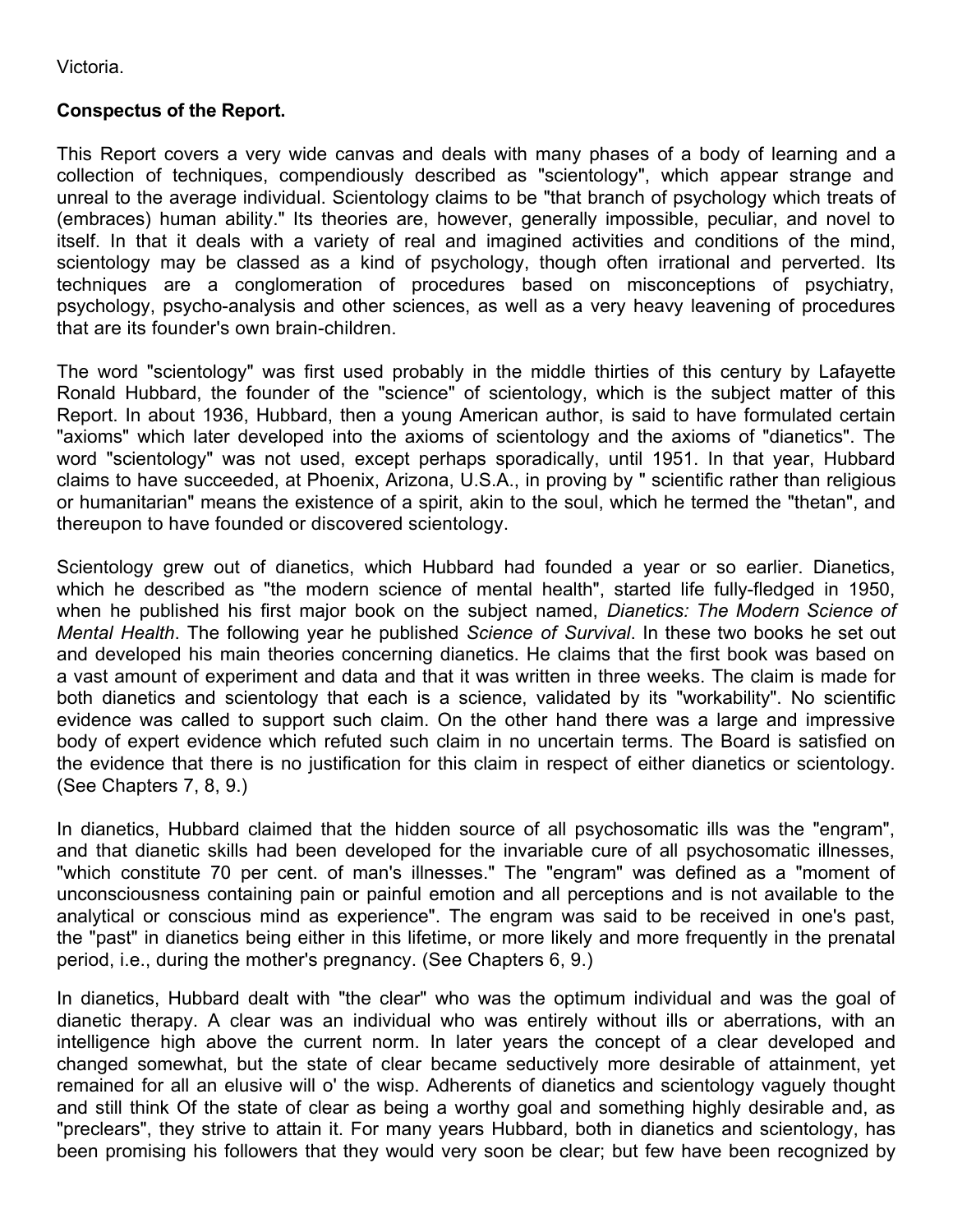scientology as having attained that state or, if they attained it, to have remained long in it, in spite of the award of a silver bracelet by Hubbard to those whom he certified as clear. Beyond the "clear" lies the ultimate goal of scientology, namely, "operating thetan" or "OT", said sometimes to be a purely hypothetical state but, according to Hubbard, readily attainable if only scientology practitioners could do their jobs properly. The accolade on attaining such an ecstatic state is a gold bracelet bestowed by Hubbard. Hubbard has claimed that the state of OT has been attained, but that for the time being those so exalted are remaining incognito. (See Chapter 11.)

Many of the processes of dianetics and scientology are essentially hypnotic and induce hallucinations. (See Chapter 18.) As the practice of dianetics developed, processing purported to bring to light engrams which related to periods long before the prenatal period. Hubbard assumed that these hallucinations were real and he developed the theory that the incidents had occurred in a "past life", that is, in a previous lifetime of the person. On this basis he claimed to have discovered the thetan, which was really the person, the "I", which he declared had survived the deaths of countless bodies to which it had been successively assigned over the untold trillions of years of the thetan's existence.

In 1950 Hubbard had founded the Hubbard Dianetic Research Foundation in California. In 1951 differences between him and the board of control of that organization caused him to withdraw from it, and he then founded scientology. He proceeded to build up his scientology organization to promote the theories and practices which his prolific mind and pen produced. He is a man of great imagination and energy, and Hubbard Association of Scientologists International (commonly referred to as "the HASI"), which he incorporated in 1954 in Phoenix, Arizona, now has branches in many countries of the Western World. (See Chapters 4 and 6.)

Hubbard is the governing director of and is all powerful in his organization. He directs and controls everything and everyone to an astonishing degree. Though this is a report of an inquiry into scientology, it must necessarily and equally be a report on its founder and master, for his personality pervaded the whole Inquiry and an understanding of Hubbard is necessary for an understanding of scientology. Hubbard will be referred to constantly in this Report. Though Hubbard did not attend the Inquiry and presently resides at East Grinstead, Sussex, England, and was last in Victoria in 1959, scientology as known, carried on, practised and applied in Victoria is as much under Hubbard's direction and control as though he had been, for the past eight and more years, sitting in the chair behind the desk in the room at the Melbourne HASI which is always kept ready for him. Hubbard's writings, which are very voluminous, appear in several books, many magazines and pamphlets, a multitude of bulletins and many other communications. The Board considered that an important part of its inquiry related to Hubbard, the power which he exercised over the organization in Victoria, the influence which he wielded over members of the community who became interested in scientology and the literature and other communications and instructions emanating from him which were the foundation of scientology practice in Victoria. (See Chapters 4 and 8.)

Hubbard's theories developed along astonishing lines; he had been a successful science fiction writer before 1950, and it is fair to say that in his scientology writings thereafter he continued to demonstrate his remarkable flair for fiction and fantasy. He wrote thousands of pages and spoke millions of tape-recorded words about thetans, operating thetans, past lives, time tracks, engrams, implants, galaxies, events of countless trillions of years ago and a multitude of other similar topics. He propounded axioms, factors, logics and prelogics; and he wrote about dynamics and emotional tone scales. Parallel with and incorporated in his theoretical writings are the details of ever changing techniques which he claims to have developed by research at his home at Saint Hill Manor. (See Chapter 8.)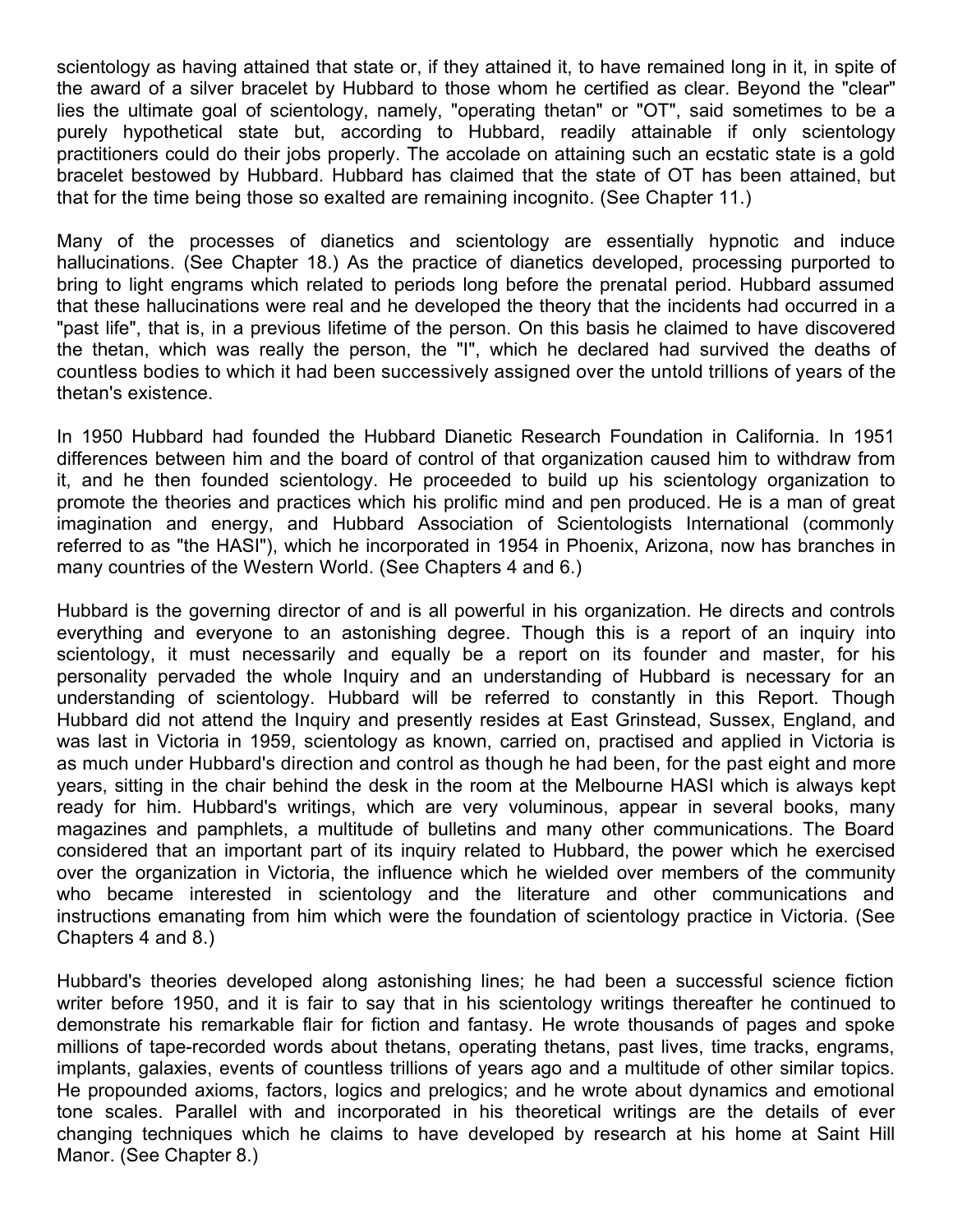So far at least as Victoria is concerned - but the same seems to be generally true for other countries, too - scientology does not claim to be a religion. It claims to be an exact science. Hubbard claims, amongst other things, to have discovered by exact scientific method rather than by humanitarian or other means the existence of what he called the "thetan", which is imprecisely defined in scientology but which, for convenience of forming a concept of it, is sometimes described as being like the soul in Christian belief or a spirit or something to that effect. Hubbard claims that scientology changes no man's religion and changes no man's politics and that a person could consistently belong to any religious denomination and at the same time be a scientologist. In America, there are what are called "founding churches of scientology", founded by Hubbard. In Victoria there is no such establishment as the founding church of scientology, though in the early days of scientology in Victoria some of its adherents referred to themselves as "the reverend" and for a time there was even "a bishop", the illusion being heightened by their clerical garb. The title of "Doctor of Divinity", designated by the letters " D.D.", is used by some scientologists and on occasions even by Hubbard himself. This "doctorate" was bestowed by some Hubbardian institution in the United States. But these and a few other trappings do not make scientology a religion or its practices or beliefs religious. Nor do belated claims that scientology is a religion, made towards the close of the Inquiry in an attempt to obscure the real issues involved in the Inquiry, transform scientology into anything even remotely religious. (See Chapter 27.)

Dianetics specifically claimed to cure mental and physical ills. Though it was said that dianetics was not now practised, that is not so. Dianetics is said to be a part of scientology and in Victoria scientology has been actively practised in the fields of mental and physical health. The HASI claims to be " the world's largest mental health organization" and has frequently claimed that it "proofs people against mental and physical ills." The Board heard a large body of expert professional evidence which proved conclusively that from a psychiatric and psychological point of view there are grave dangers to mental health attendant upon treatment by scientology, and that the extravagant claims that dianetic and scientology processing could effect cures of mental and physical ailments or would proof against illness were entirely unjustified. The scientologists have devised means whereby, though not in terms claiming to heal, they nevertheless manage in a very skilful and deliberate way to spread the belief that scientology cures both mental and physical ills. Dianetic theory and practice are so interwoven with scientology theory and practice as to be often indistinguishable. All dianetic literature is recommended reading for scientologists and the two names are constantly linked. (Chapters 3, 9, 10, 19.)

From an early stage in dianetics, and thereafter consistently in dianetics and scientology, many of the techniques used were and still are potentially harmful hypnotic processes. They are administered by the wrong people, on the wrong people, for the wrong reasons and in the wrong way. Hubbard has said that his techniques are not hypnotic and some witnesses have stated they were not, but they plainly are, as the evidence of expert psychiatrist witnesses made clear; and it is obvious that in Victoria for the last ten years and more an increasing number of scientologists, quite unfitted for the task, have been meddling in an unskilled and dangerous way with the mental health of thousands of persons, some of them in urgent need of proper psychiatric treatment and care. (Chapters 18, 21, 23.)

Scientology practitioners are called "auditors". These auditors are often young persons, some still in their teens or just beyond, sometimes ill educated, and with only a few months' training in scientology techniques to equip them for their task of taking control of the minds of their patients. They are persons who earlier have found their way into scientology, lured by the promises of scientology which they accepted against reason and without question. In some instances, auditors are persons who themselves are or have been mentally ill and this circumstance has predisposed them to espouse scientology. (See Chapters 12, 13, 15, 16, 17.)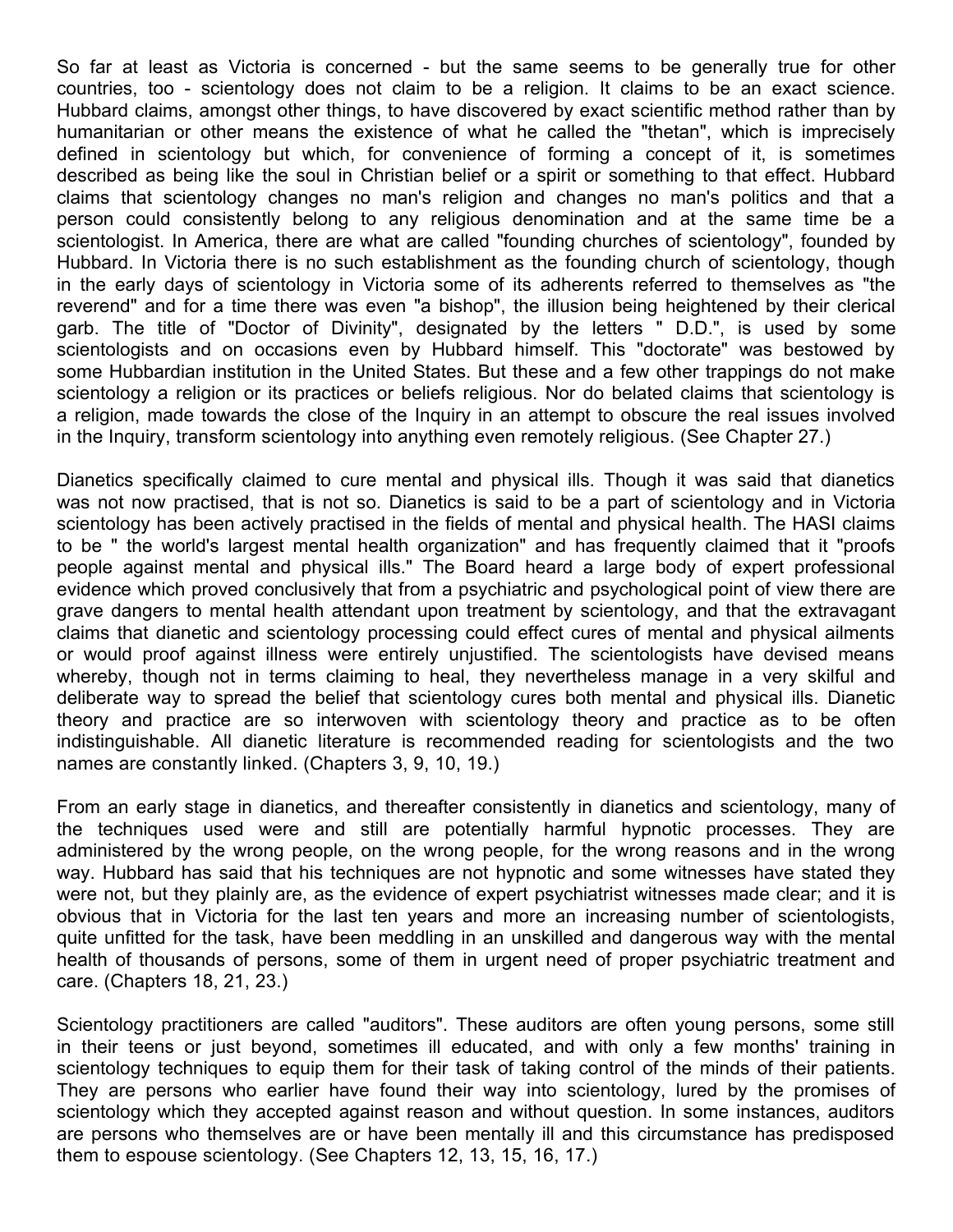Scientology "infiltrates" in an insidious way. In its early stages, its practitioners pretended to be ministers of religion and, so garbed, they effected entry to various places. This practice is now discontinued. Instead, a system of apparently innocuous advertising has taken its place. Scientology organizations, under various names, advertise free lectures and courses, where "the able are taught to be more able", and promises are made that techniques are available to increase IQ and improve personality. None of the theories or advanced practices of scientology is mentioned in the advertisements. The appeal is made in the advertisements to the anxious, the worried, the inadequate, the lonely, the gullible, and (though he may not know of his condition) the mentally ill. The pleasant surprise of the free lectures and the impression made by the apparent efficiency and the glibness of the HASI staff hold promise of greater things to come, the unsuspecting individual is persuaded to undertake processing or a course of training and eventually, even if he realizes the deception, he is generally so indoctrinated as to be beyond caring. (See Chapters 15, 16, 17.)

Scientologists frequently have a strange and obsessive dedication to scientology, which enables them cheerfully to make considerable personal and economic sacrifices in the interests of scientology. (See Chapter 17.) This dedication arises because of the bemused state produced by its processes and the insidious appeal which it makes to those persons who seek escape from the realities of everyday existence and its problems. Adherence to scientology is sustained by a mixture of mental conditioning and fear. The mental conditioning is effected by hypnotic techniques and procedures which have a "brainwashing" effect. The fear develops because of the dependency in the preclear on the HASI which the various processes engender and because of the realization that the organization possesses detailed written records of intimate and shameful disclosures made by the preclear during processing. The Board did not hear any evidence of blackmail in the sense that money was extorted under threat of exposure; but it is satisfied that the knowledge that the organization possesses such records acts as a very potent force in compelling obedience to the organization, which generally involves continuing communication with it and the undergoing of repeated sessions of auditing. (Chapter 24.)

Scientology possesses certain features which are morally highly undesirable. Many of the processes are of a hypnotic nature and normal inhibitions and restraints are relaxed, with the result that when matters of sex and perversion are introduced into processing, as is frequently the case, they are discussed and probed and dwelt upon sometimes for hours on end. The quality of the filth and depravity recorded in the HASI files as being discussed between preclears and auditors almost defies description. One highly disturbing feature of the dangerous hypnotic techniques used is that the perverted and erotic disclosures of a preclear are very frequently merely hallucinatory, yet they persist as realities to the preclear who is thereby often morally disturbed. (Chapter 25.)

Though scientology affords for some people an escape from the realities of life, it is not in any way a healthy diversion or recreation. It is quite the reverse. It robs people of their initiative, their sense of responsibility, their critical faculties and sometimes their reason. It induces them mentally to debase and enslave themselves. It has done, and is capable of doing, grave harm to the mental and physical health of its victims by the practice of dangerous procedures and by persuading them that orthodox medical care and treatment, which some of them may urgently require, is evil and to be avoided. It consistently relieves them of large sums of money in payment of fees for processing and training. (See Chapters 16, 17, 21, 22, 23.)

The income of the Melbourne HASI for the six years ended the 30th June, 1963 was well over a quarter of a million pounds. During that period many preclears paid large sums of money for auditing and other services; in several individual cases the sum paid was substantially in excess of £1,000. (See Chapters 5, 17.)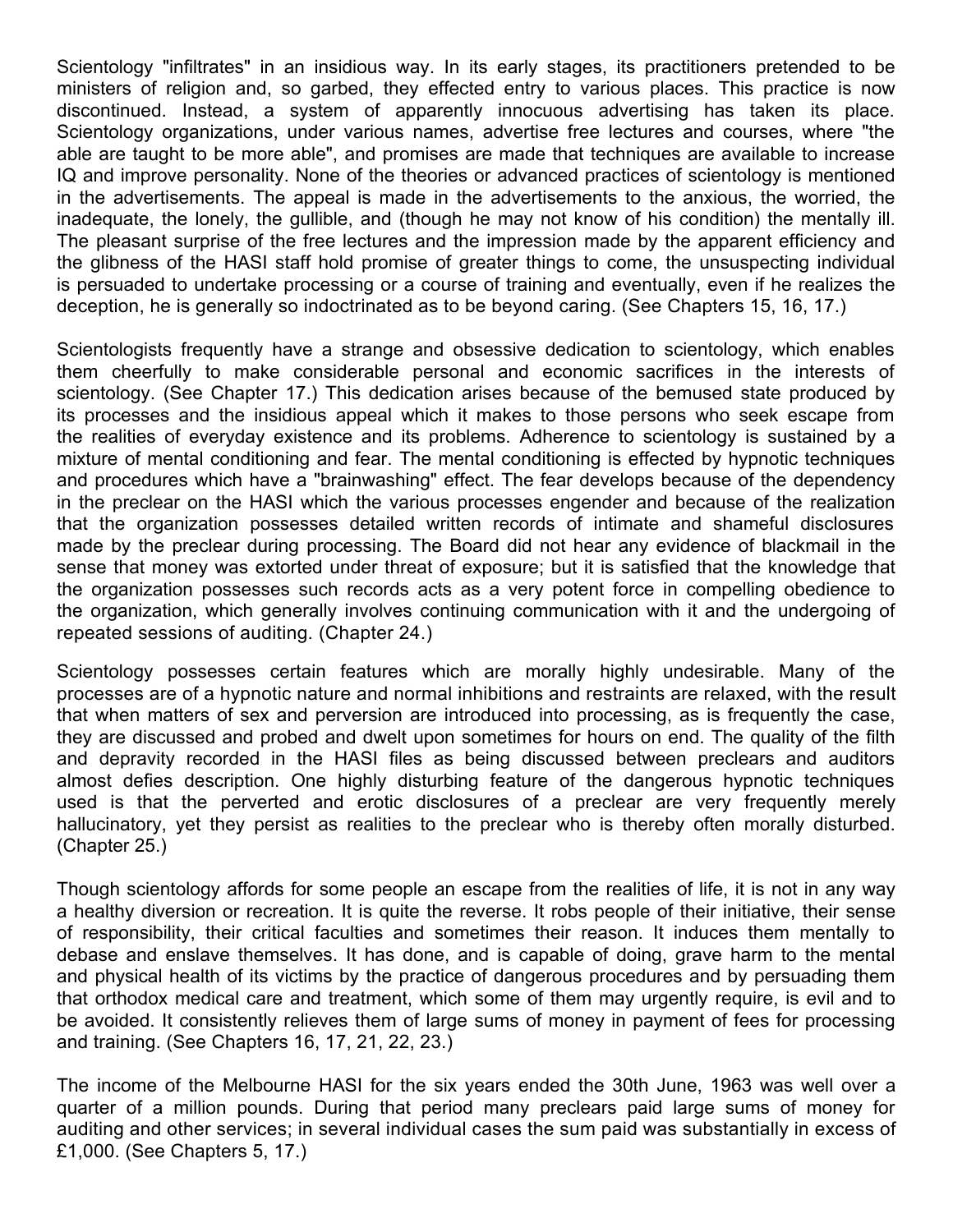Many of the theories and teachings of scientology are so fanciful that the reaction of the normal individual on hearing them is generally one of amusement and incredulity. On this account, the impression may exist in the community that scientology is just harmless nonsense and its followers merely queer people? that its theories are foolish but funny and that not much harm is being done by allowing silly people to have their silly beliefs and carry on their silly practices. Such an attitude is welcomed by the scientologists, for it serves to obscure the real nature of scientology. A tolerant "live and let live" attitude is what scientologists fervently desire, for it is on the inertia of the community, generated by tolerance and polite disinterest, that scientology thrives.

Hubbard is well aware of the value to him and his organization of good-natured tolerance and incredulity, and he trades on it. In HCO Bull. of the 29th July, 1963, he writes,

"Incredulity of our data and validity. This is our finest asset and gives us more protection than any other single asset. If certain parties thought we were real we would have infinitely more trouble. There's actual terror in the breast of a guilty person at the thought of OT, and without a public incredulity we never would have gotten as far as we have. And now its too late to be stopped. This protection was accidental but it serves us very well indeed. Remember that next time the ignorant scoff."

Tolerance of the beliefs of another, however silly they may seem to be, is one thing. Inaction, when the practice of those beliefs is positively harmful to others and may be permanently damaging, is quite another thing. The damage done and likely to be done by the practice of scientology is alarming and if this Report fails to make clear the great danger to the mental health of the community which scientology has been and is, the appointment of the Board will have been in vain.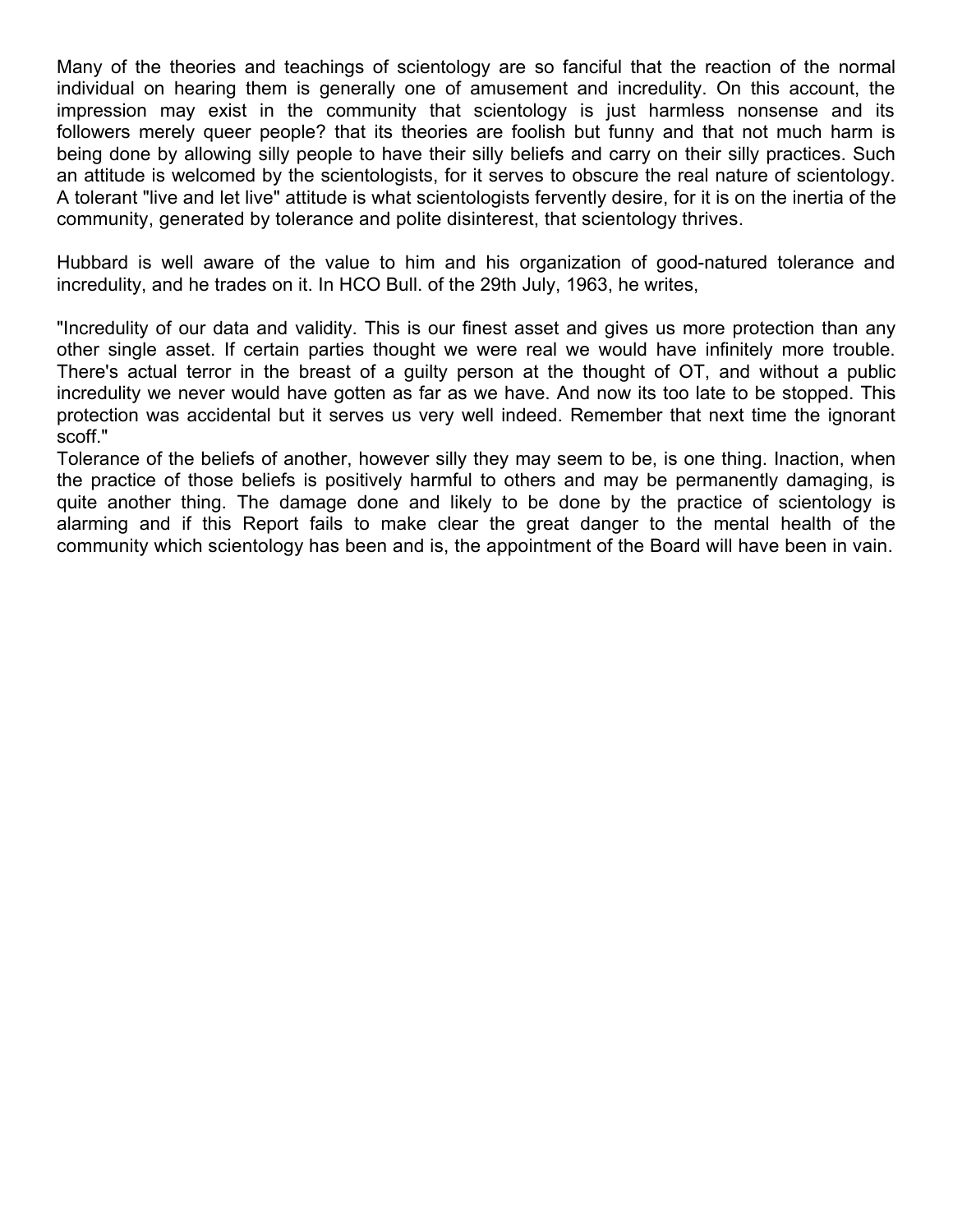### **The Anderson Report CHAPTER 3 SCIENTOLOGY AND CLAIMS MADE FOR IT**

Although no adequate definition of scientology is found in Hubbard's millions of written and spoken words, many extravagant claims for it have been made, some of which may appropriately be considered at this stage.

"Scientology," writes Hubbard in *Scientology: 8-80*, "is a new word which names a new science. It is formed from a Latin word, 'scio', which means know, or distinguish, being related to the word 'scindo' which means cleave. (Thus, the idea of differentiation is strongly implied). It is formed from the Greek word 'logos', which means the word, or outward form by which the inward thought is expressed and made known: also, the inward thought or reason itself. Thus, scientology means knowing about knowing, or science of knowledge."

Such is the arrogance of Hubbard that he assumes that, having explained with some pomp that "scientology" is a hybrid term formed of the misalliance of two classical words, scientology is actually that which he says it means.

Scientology, says Hubbard, thus means "the study of knowledge"; it is the "science of knowing how to know; it is a route to knowledge, it is not knowledge itself"; it is a "gnostic faith in that it knows it knows"; "the science of scientology is an engineering science"; it is "a precision science"; it is "the common people's science of life and betterment". In 1965 it claims to be the science of "learning how to learn".

From Hubbard's writings and lectures comes an almost inexhaustible flow of pretentious claims. Scientology is "the first major breakthrough by the exact sciences in the field of the humanities dedicated in the finest tradition of human dignity and freedom espoused by brilliant men in all periods of man's ascendancy over his relationship to the animal"; it is "the only successfully validated psycho-therapy in the world"; it is "the first precision science in the field of the humanities". It lays claim to a great number of other "firsts", which need not be enumerated.

Scientology is claimed to be "that branch of psychology that treats of human ability". It is said to do "things for people where nothing has been done before. It makes people well from illnesses which were once considered hopeless. It increases their intelligence. It changes their competence and betters their behaviour. In addition to those it brings them a better understanding of life".

"Scientology, the science of knowing, came out of the same crucible as the atom bomb. It is developed for good, not evil. For that reason Scientology has been called that branch of atomic science which deals with human ability. As its founder has been trained as one of the first nuclear physicists it can been seen why."

"Scientology is a system of organized axioms resolving problems of the spirit, life and thought, developed through the application of the methodology of the exact sciences to the humanities by L. Ron Hubbard, an American engineer and philosopher."

"The science of scientology is a broad well articulated science in the fullest sense of the word, which covers the mind, spirit, livingness and beingness of man. Scientology is the first and only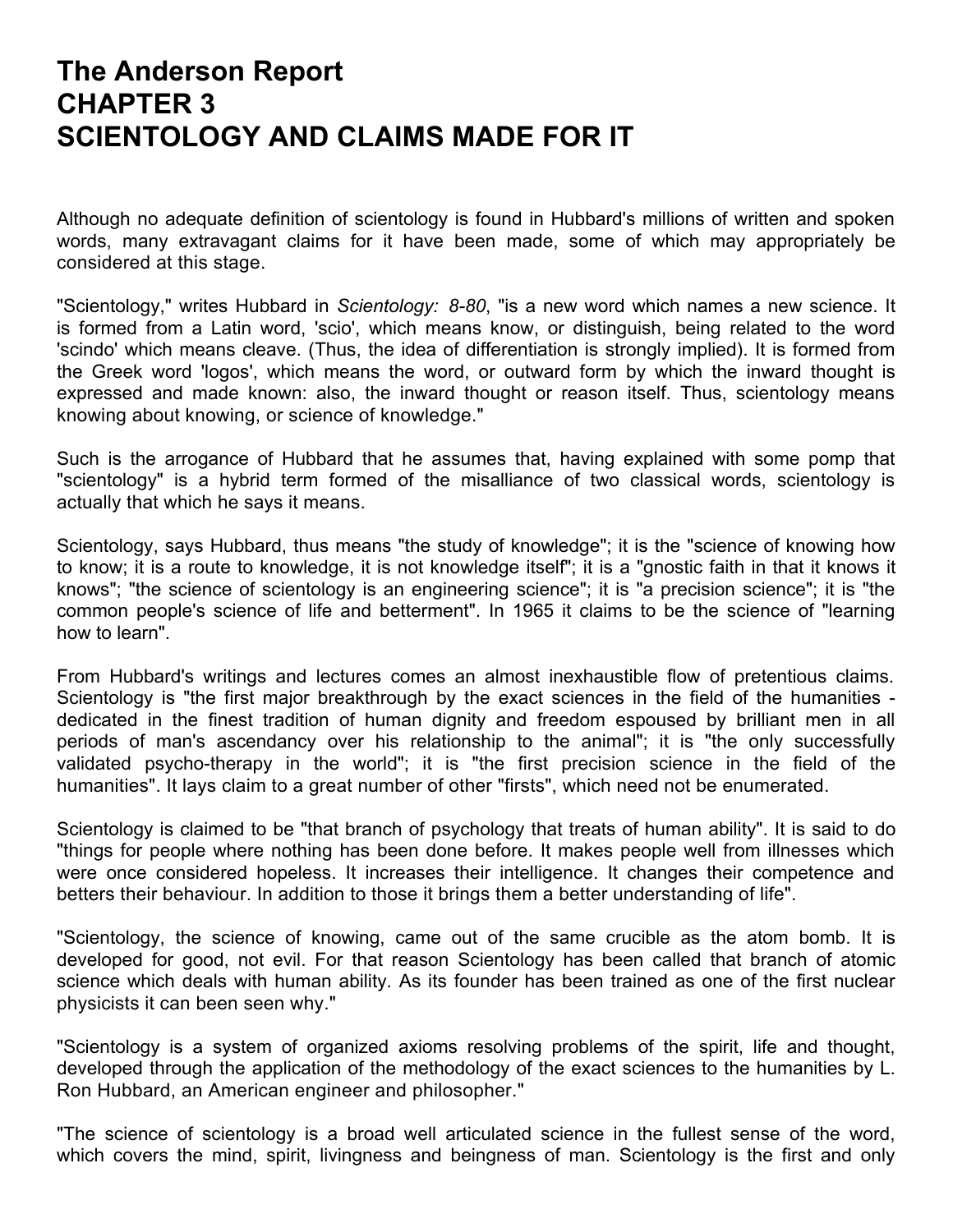Anglo-American development in the field of the human mind."

"Scientology covers livingness as a complete subject. Dianetics covers only that part of livingness which applies immediately and directly to the human mind."

"Scientology brings order and knowingness out of confusion and chaos. Scientology is an exact science of the human mind and spirit. It used the methodology of mathematics and nuclear physics to create precise knowingness in a hitherto unknown field. Scientology and Dianetics are the only Anglo-American developments in the field of the mind."

"Scientology is psychology in a different form, or rather a step further ahead. The scientologist unlike the psychoanalyst needs to know nothing about you. Your problem is everybody's problem. His work is not primarily directed towards the mentally ill, but rather for those who are able in that they may become more able. After 14 hours processing the average normal person's IQ can be raised by anything up to 20 points."

"Scientology is used on life, and its forms and products. The chief uses of scientology are in the fields of education, organization, mental disability, social order and religion. Scientology is the first to give scientific meaning to these." "A Scientologist is a first cousin to the Buddhist, a distant relative to the Taoist, a feudal enemy of the enslaving priest and a bitter foe of the German, Viennese and Russian defamers of Man."

Evidence given before the Board has shown that these claims are not justified. However, the constant repetition of these assumed qualities and virtues has been so effective that the gullible have accepted their validity without reservation, question or criticism.

Two of Hubbard's books are *Scientology: 8-80* and *Scientology: 8-8008*; the "8-8", explains Hubbard, stands for "Infinity-Infinity" written upright, and the "0" represents the static, theta, 8.

Scientology was founded by Hubbard in 1951, though the word " scientology" was used by him probably as early as 1935. One claim made for Hubbard by Jack Horner in Summary of Scientology was that as early as 1935 Hubbard had already formulated some of the basic axioms of scientology. Hubbard himself in an article entitled "Scientology: A New Science", published in Scientology, issue 28-G about 1954, writes, "The basic science was named 'Scientology' in 1938. In 1947 L. Ron Hubbard changed its name to 'Dianetics' in order to make a social test of publication and popularity. The test completed, in 1952 he changed the science back to its original name, scientology. This was done to inhibit its being "monopolized for private purposes." There are several inconsistencies in references which the Board was given as to the early history of scientology and dianetics. The foregoing quotation from Hubbard himself clearly shows that dianetics and scientology are inseparably interwoven parts of the same subject. Whatever be the precise date on which names were changed, scientology from 1951 onwards developed out of what dianetics was at the time, and the two have remained inseparable and, as to substantial parts, indistinguishable. It will be necessary to consider at length various aspects of dianetics. At this stage it is perhaps sufficient to mention that fundamental to both dianetics and scientology is the proposition that a person has at least two minds, the conscious or analytical mind, and the reactive or irrational or subconscious mind. (Reference is sometimes made to a third, the somatic mind). It was Hubbard's contention both in dianetics and scientology that at the seat of every aberration was a basic cause, a basic-basic. In dianetics, this was said to be the engram, most frequently experienced in the prenatal period; in scientology, it has been said at various times to be an engram in an earlier lifetime, facsimile one, an implant, a non-cellular engram, the goalsproblems-mass, on the last-named of which newly discovered basic-basic Hubbard seems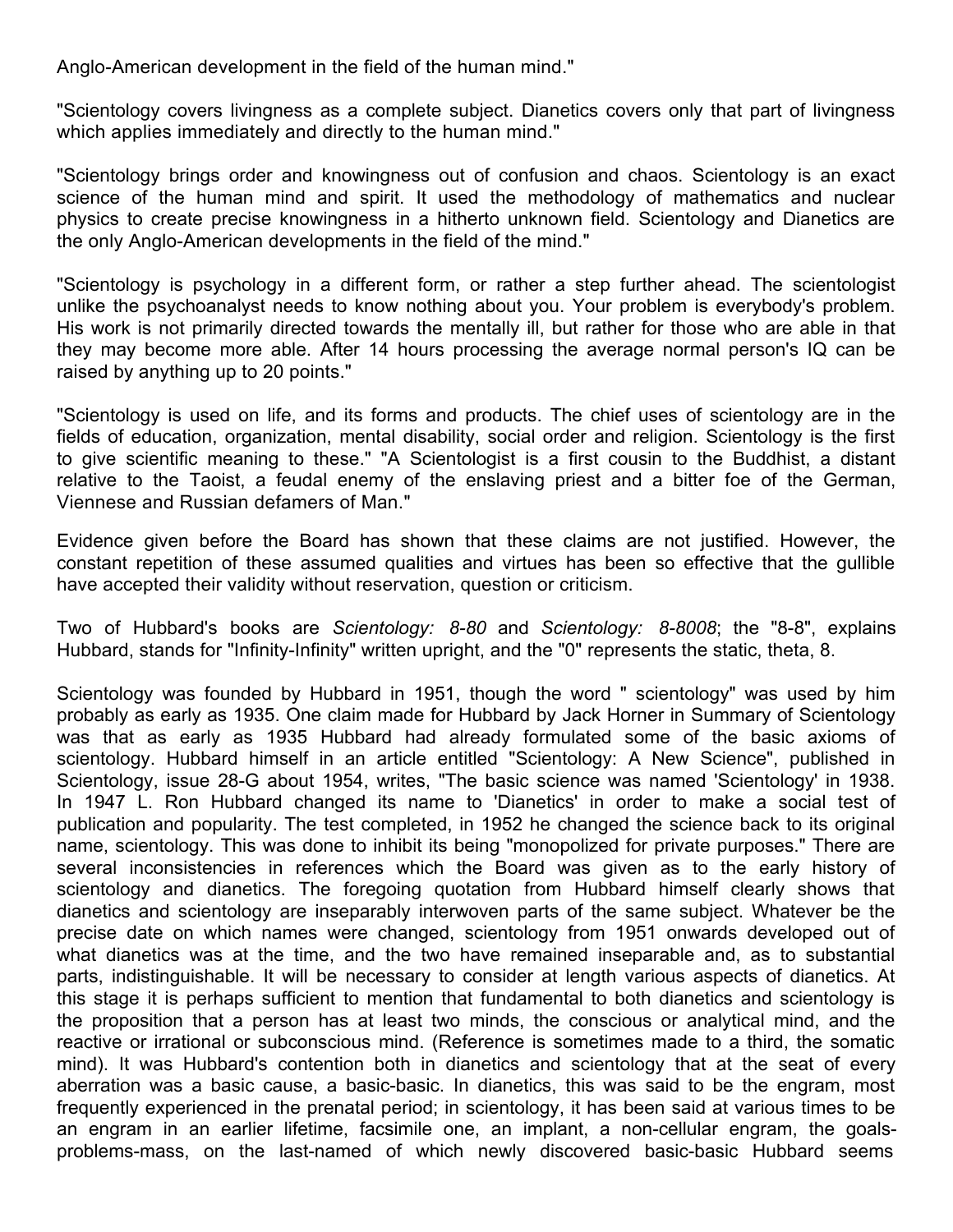currently to be working. These various causes were advanced in succession as being the new basic cause of aberrations and, as each such basic cause was discovered, it was proclaimed as the "ultimate" or a "breakthrough" or some other last word. Around aberrations of the mind and the causes which Hubbard says he has discovered for such aberrations, he has built a fantastic body of theory and has developed numerous practices or techniques for the resolving of such aberrations. In scientology, Hubbard claims to have found that the aberrative cause might have existed long before the prenatal period, that it could have occurred in some previous existence; and to explain how the past could be linked with the present he introduced the thetan.

The essence of scientology was said by Williams to be "the stating of an objective or goal along the lines of increased efficiency or well being, and the process used to obtain that object". By a process was meant a mental exercise designed to delete aberration from the human mind and to improve the performance of the innate faculties of the human mind. The "mental exercises" of scientology take many forms which, despite vehement protests to the contrary by scientologists, are, in a great number of cases, evidently hypnotic or based on hypnotic techniques. Some Of these "mental exercises" are of a repetitive nature, involving sustained questioning of the individual over many hours and even days on many topics, often of the most intimate kind. This processing frequently produces in the subject mental pictures which are in reality of a hallucinatory nature, but which are treated by the scientologist as being recollections of actual experiences of the thetan and as conclusive evidence of past lives and other scientology theories. These hallucinations frequently persist with the individual as realities and expert medical evidence makes it clear that they are potentially harmful.

The processes are conducted by scientologists who are called "auditors", and the individua1 who is undergoing processing is called the "preclear". There are numerous processes which are developed and changed from time to time, but whatever process is run in an "auditing session", the procedure "in session" is carried out on unvarying lines. Each session commences with a strict ritual and ends with a strict ritual. On occasions, an electrical instrument which is called the "Emeter" is used. Almost magical powers are attributed to the E-meter which is held in great reverence by scientologists and regarded with awe by preclears as being infallible in its determination of the truth or otherwise of statements made by them.

Extravagant and unjustified claims are made for scientology processing. Many of the processes are potentially detrimental to the mental health of the persons processed. In some cases harmful results are produced, and such apparent success as scientology processing may superficially appear to achieve is generally illusory. It is clear from the evidence that scientology involves the wholesale use of potentially harmful hypnotic procedures conducted by ignorant and sometimes mentally ill persons who are quite unaware of the potential dangers of the practices and the great harm which they may be doing. This Report deals with numerous features of scientology and its practices. These introductory remarks are designed to indicate broadly the general picture to be presented.

One difficulty which faces anyone concerned to obtain a comprehensive picture of scientology is that since 1956 no attempt has been made to produce a comprehensive and unified thesis a the theories and practices of scientology. From about 1956 the dissemination of scientology theory and practice has been by means of small books, periodical magazines, pamphlets, system of communications called variously bulletins, policy letters, &e., and tape recordings t Hubbard. Such publications as merit the description of books, as distinct from pamphlets, hat dealt only with limited aspects of scientology. In the result, there exists in an uncodified & unclassified form taperecordings which are said to contain 30,000,000 words spoken by Hubbard and writings by Hubbard which run into tens of thousands of pages. The Herculean task reducing to manageable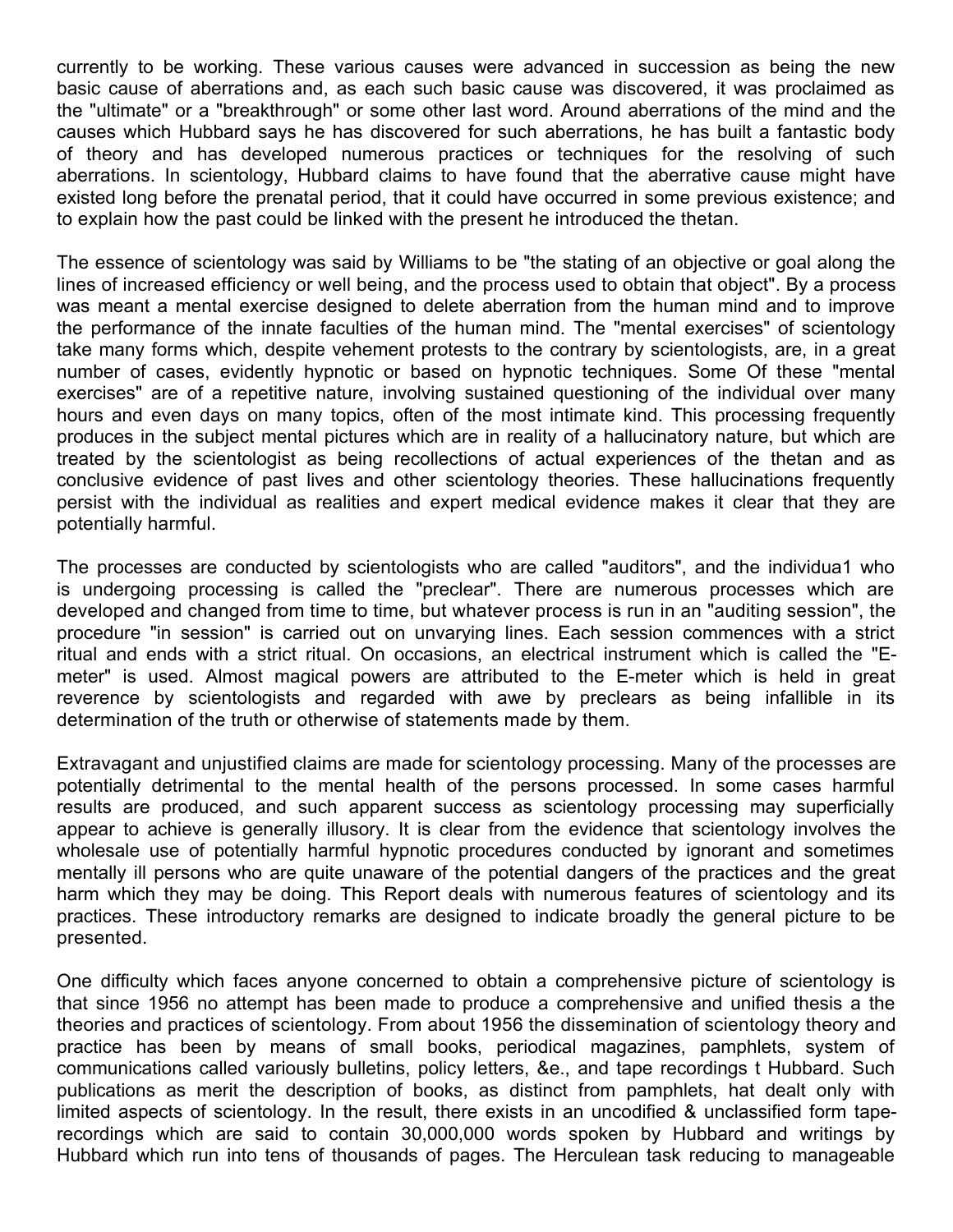size the content of these Hubbardian emanations must await the labour of a dedicated scientologist with the time, money, capacity, and compulsion to undertake such a useless exercise.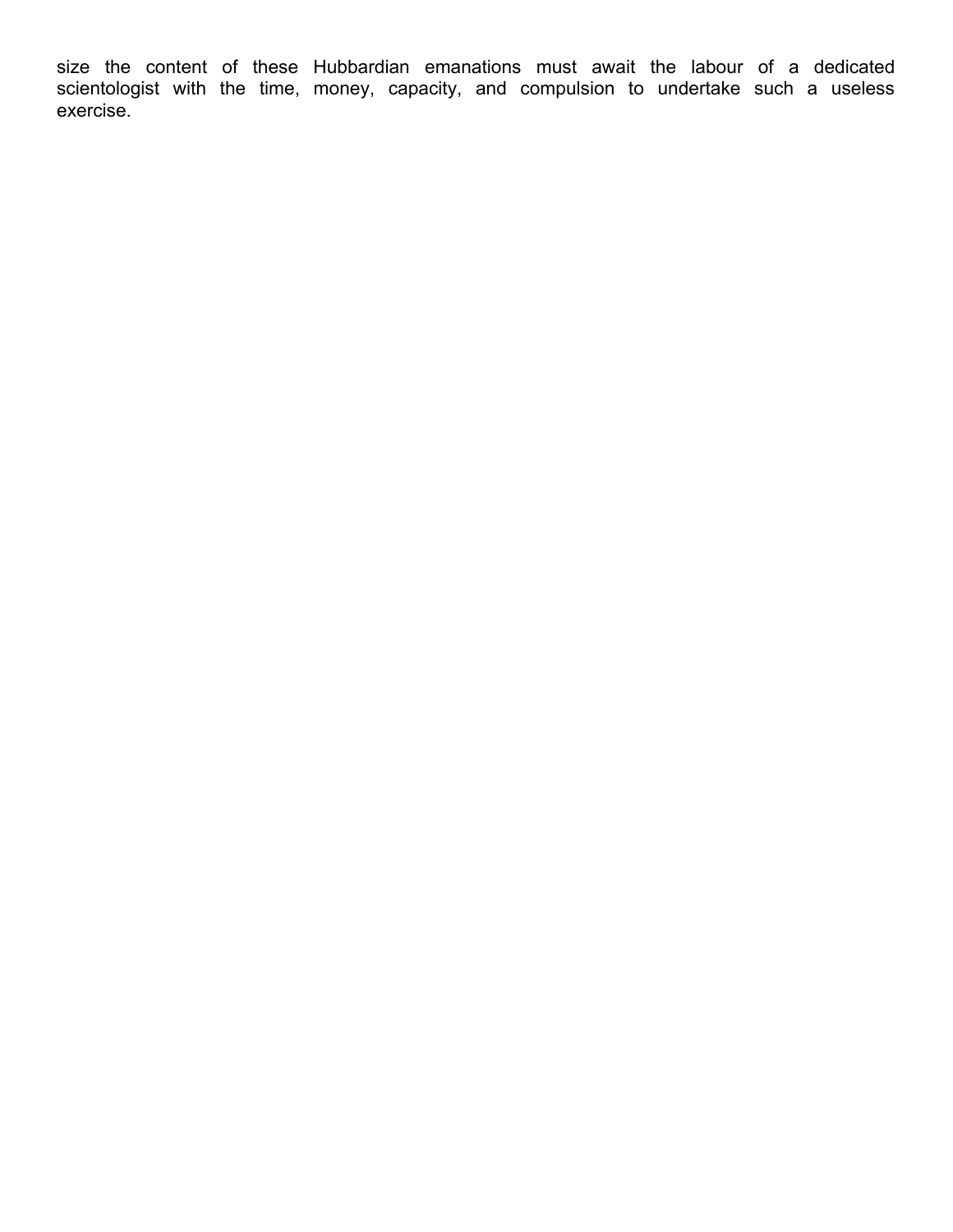### **The Anderson Report CHAPTER 4 THE ORGANIZATION OF SCIENTOLOGY**

#### **On an International Basis.**

Scientology is organized on a world-wide basis. Its "world", however, does not include communist countries, for Hubbard is very hostile to Communism.

Administrative international headquarters are at Saint Hill Manor, East Grinstead, Sussex, England, where Hubbard resides with his present wife and family. The headquarters, it is said, undertake research, provide technical information, advice, and managerial services, publish research material and conduct special courses. The organization of scientology is somewhat complex, for the parent company appears to be a company incorporated in Phoenix, Arizona, U.S.A., on the 19th May, 1954, under the name of Hubbard Association of Scientologists International. There is also a company incorporated in England under the name of Hubbard Association of Scientologists International Limited.

The articles of incorporation of Hubbard Association of Scientologists International, i.e., the American company, disclose that the company is in the nature of a company limited by guarantee to an amount of indebtedness not exceeding 250,000 American dollars. The company is empowered among other things to have and enjoy all the powers and privileges granted by law to non-profit corporations organized under the laws of the State of Arizona; to conduct and carry on any and all scientific research and more particularly the dissemination and advancement of knowledge of the human mind in mental, psychosomatic, and allied fields; to conduct schools and classes; to establish clinics; to publish and have published books, articles, letters, papers, magazines, and other periodicals; and to do and perform any and all acts not inconsistent with the laws of the State of Arizona.

There are central organizations of scientology in London, Washington, Los Angeles, Auckland, Melbourne, Cape Town, Sydney, and Perth. There are what are called city offices in New York City, San Diego, Port Elizabeth, Durban, Johannesburg, Berlin, Paris, Adelaide, Detroit, Dallas and Twin Cities, and Toronto. Hubbard claims there are franchise holders or field auditors in various parts of most of the continents and in various levels of governments and armed services in several countries.

Highly efficient lines of communication are maintained between Hubbard's headquarters at Saint Hill and the central organizations. The central organization in Melbourne is in direct telex communication with Hubbard and it is understood that other organizations are similarly linked. An English company, Hubbard Communications Office (World Wide) Ltd., is the channel through which all written communications from Hubbard are despatched. The function of HCO (WW) Ltd., is described in HCO Infm. Lr. of the 18th February, 1964, in these terms: " HCO (W.W.) Ltd., is concerned with the Organizations of Scientology on a world wide basis. It deals with Ron's personal communications to and from the HCOs, Orgs and Field, and with the Franchise Holders. It sends out Ron's policies and technical data. It has its own direct line to the HCOs, Orgs and City Offices all over the world." It keeps a close supervisory eye on local scientologists to ensure conformity to a " proper standard of Scientology ethics".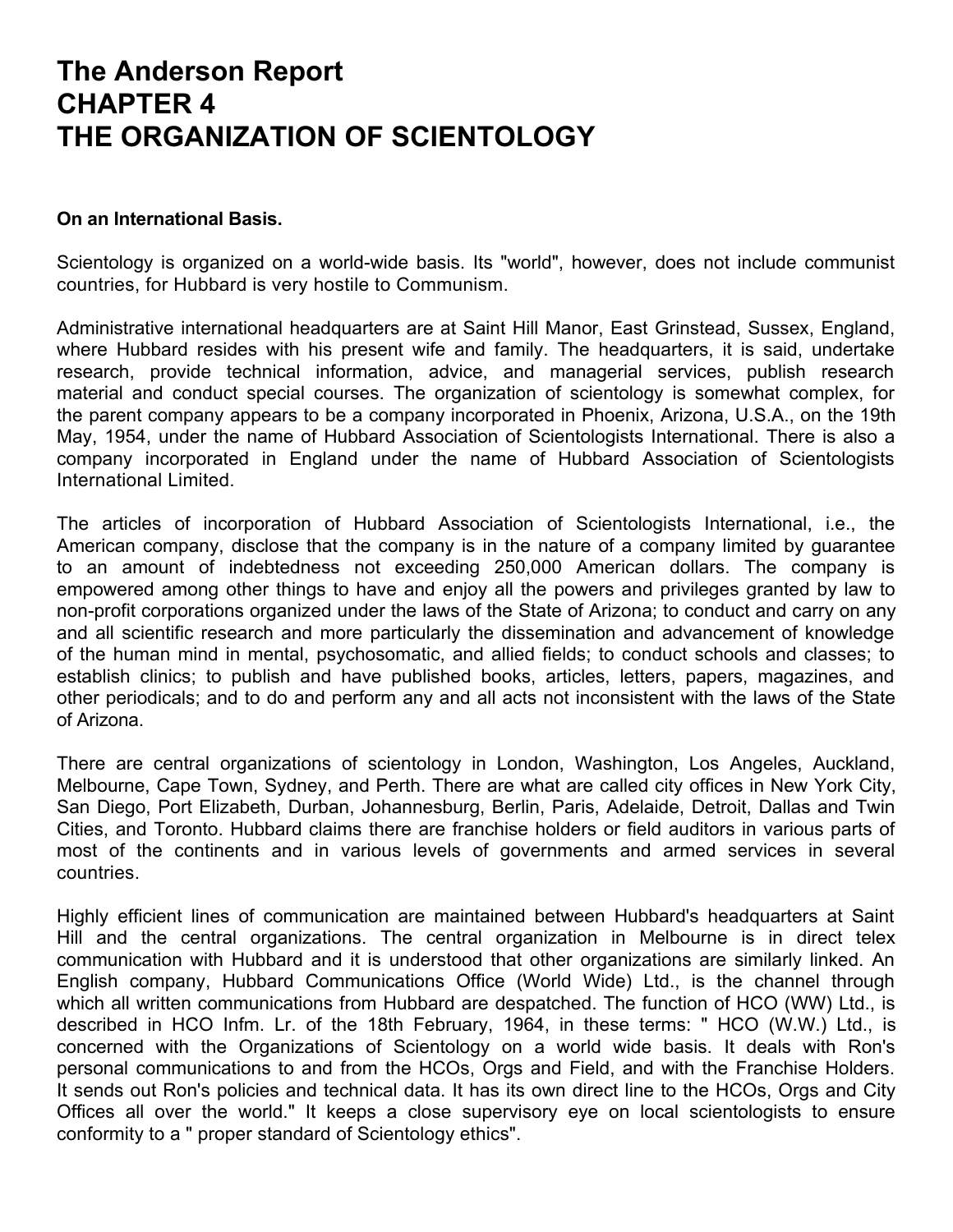There is an almost constant stream of communications flowing from Hubbard in England, via the HCO, to the various branches throughout the world. These communications contain instructions on a great variety of matters and are variously described as bulletins, policy letters, information letters, technical data, newsletters and the like.

The Hubbard Communications Office, commonly referred to as HCO, is a highly important part of the scientology organization, not only in Victoria but generally throughout the world. The sole proprietor of the business name in Victoria is Hubbard, and the local HCO secretary, in the name of Hubbard, wields great power. Though it has the same address as the HASI in Melbourne, the HCO is a distinct organization.

One witness, a former scientologist, described the HCO thus, " It is a police force which governs the HASI. It is Hubbard's own police force which governs the HASI organizations throughout the universe. It is separate from the HASI and it ensures that the policy of the HASI is carried out, and it has power to hire and fire members of the HASI. Whether it was on paper this way, I do not know ". Allowing for such prejudice as the witness might have had against scientology, he appears to have described fairly well what the evidence, both oral and contained in scientology documents, showed the HCO to be.

Though as a matter of formality the HASI and the HCO are separate legal entities and Hubbard is merely a director of the American company, he is nevertheless the executive or governing director and in fact exercises complete and autocratic control over each organization and all phases of their activities and all members, His name it is that the organizations bear; his "discoveries" and techniques they exploit and practise; his books are their literature; his prestige amongst scientologists is such that he felt the need to direct that students be instructed that he is merely a human being; persistently to disagree with him brings punishment ruthless and severe, no matter how highly placed the offender.

#### **Organization in Victoria.**

The organization, direction, and control of scientology in Victoria is effected through and by the American company, Hubbard Association of Scientologists International, which is registered in Victoria under the Companies Act as a foreign company, with its registered office at 157-159 Spring Street, Melbourne.

The English company, Hubbard Association of Scientologists International Limited (formerly Hubbard Association of Scientologists Limited), is also registered in Victoria as a foreign company with its registered office at 157-159 Spring Street, Melbourne. This company appears to have been inactive in Victoria at all relevant times.

During the course of the Inquiry a company, Hubbard Association of Scientologists International (Victoria) Pty. Ltd., was incorporated in Victoria on the 6th February, 1964, with its registered ofEce at 157-159 Spring-street, Melbourne The apparent intention was that this company should take over the duties and functions of the American company but, so far as the Board is aware, it had not done so at the time the evidence was concluded.

It seems, therefore, that at all material times, of three companies bearing Hubbard's name, it has been only the American company which has been functioning.

There are, however, several registered business names which are associated with the Melbourne HASI. The businesses or firms to which these names refer are in some cases inactive. At the time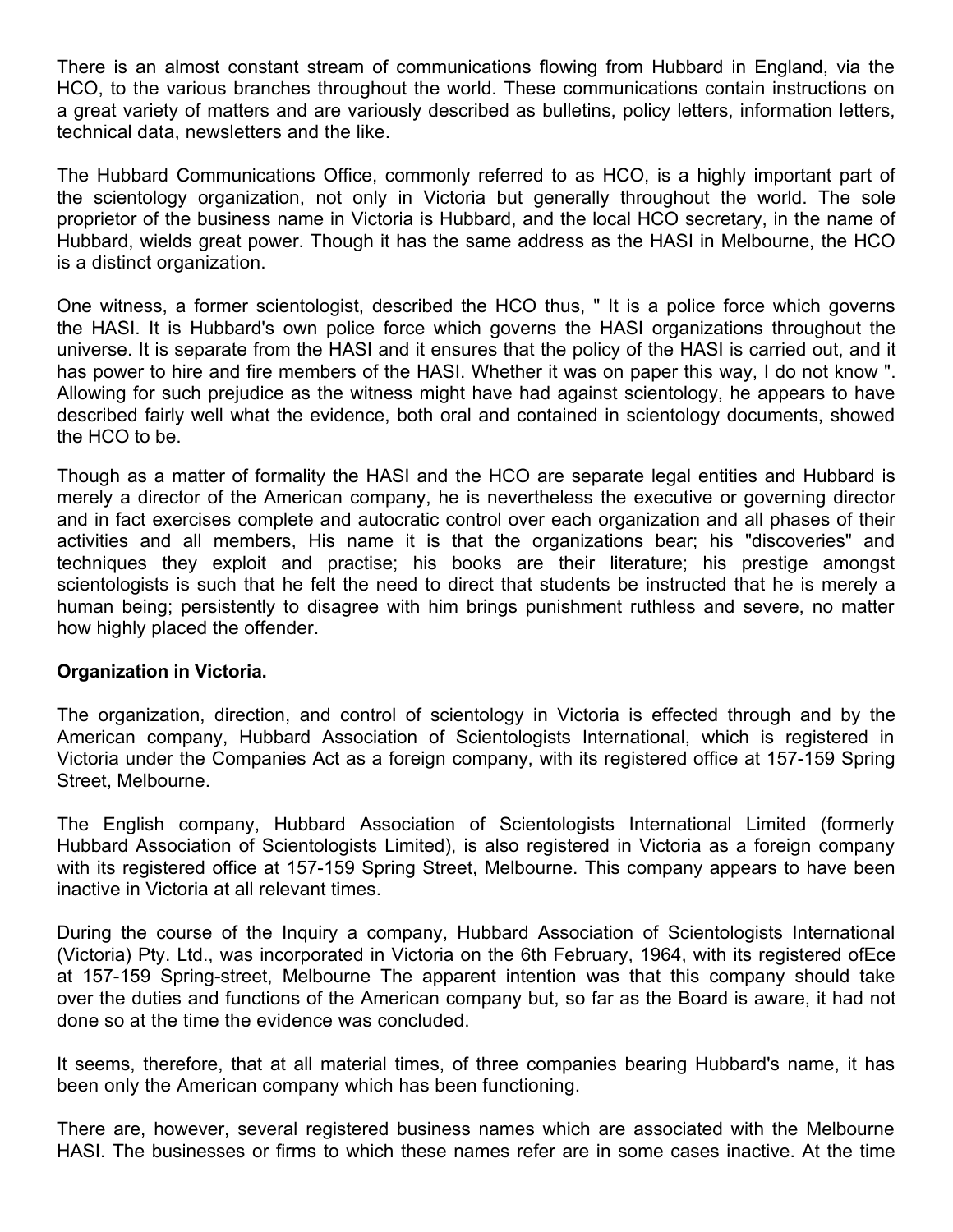of the Inquiry at least the following business names were registered with their addresses as 157 and /or 159 Spring Street, Melbourne, though some may now have become de-registered pursuant to the operation of the Business Names Act 1962:

Melbourne Test Centre, proprietor, Peter Rogers Williams;

Test Bureau of Australia, proprietor, Peter Rogers Williams;

Academy of Personal Efficiency, proprietor, Lafayette Ronald Hubbard;

Hubbard Guidance Centre, proprietor, Lafayette Ronald Hubbard;

Academy of Scientology, proprietor, Lafayette Ronald Hubbard;

Hubbard Communications Office, proprietor, Lafayette Ronald Hubbard.

A business name, The College of Applied Philosophy, was registered as recently as the 15th February, 1965, by the Hubbard Association of Scientologists International.

Williams was the continental director of the HASI for Australia, New Zealand, and Oceania, and in that capacity he had general supervision of the offices of the HASI in those areas. Scientology appears to be active in Perth, Adelaide, and Melbourne. At the stage when the Board heard evidence, the HASI was not flourishing in Sydney; this was mainly due to the activities of one, Marcus Tooley, formerly a leading scientologist, who had broken away from the HASI and had set up in business on his own account, practising what he called "Dynamic Psychology" in the same premises and with the same business name, "The American College," as he had earlier used when a loyal scientologist. He took most of the HASI business with him, and, in the language of scientology, he had become a "squirrel". Scientology is active in New Zealand and has been since the early 1950's. "Oceania," it seems, is intended to describe "the northern islands," but its precise meaning in scientology is not material as there are no branches there at the present.

In Victoria, the HASI headquarters are at 157-159 Spring Street, Melbourne, and until some undefined date in 1964, the HASI also occupied premises at 2 Coates Lane, Melbourne, where the Academy of Scientology was conducted. The officer in charge of the Melbourne HASI is the Association Secretary (Assoc. Sec.) who was Gogerly at the beginning of 1964, but, in a subsequent reorganization, Williams assumed that office.

The Melbourne HASI, which is organized and conducted along lines indicated by Hubbard, is divided into two sections, the Technical Division with Tampion as Technical Director, and the Administrative Division of which Gogerly was formerly in charge. Each of these Divisions are further subdivided. The Technical Division is concerned, as its name suggests, with the practical side and deals with the training of students and the conducting of auditing. It is divided into two subdivisions, one of which deals with the courses conducted at the HASI. The elementary courses are conducted in the Department of Personal Efficiency of which Peter Gallop was the director, and the more advanced courses are conducted in the Academy of which Mrs. Tampion was the director.

Also in the Technical Division is the Hubbard Guidance Centre (generally referred to as "HGC") which was under the control of Ross Turnbull; this centre deals with preliminary assessments of preclears, professional auditing, and co-auditing.

The Administrative Division, as its name implies, deals with registration and correspondence, accounts, and materials.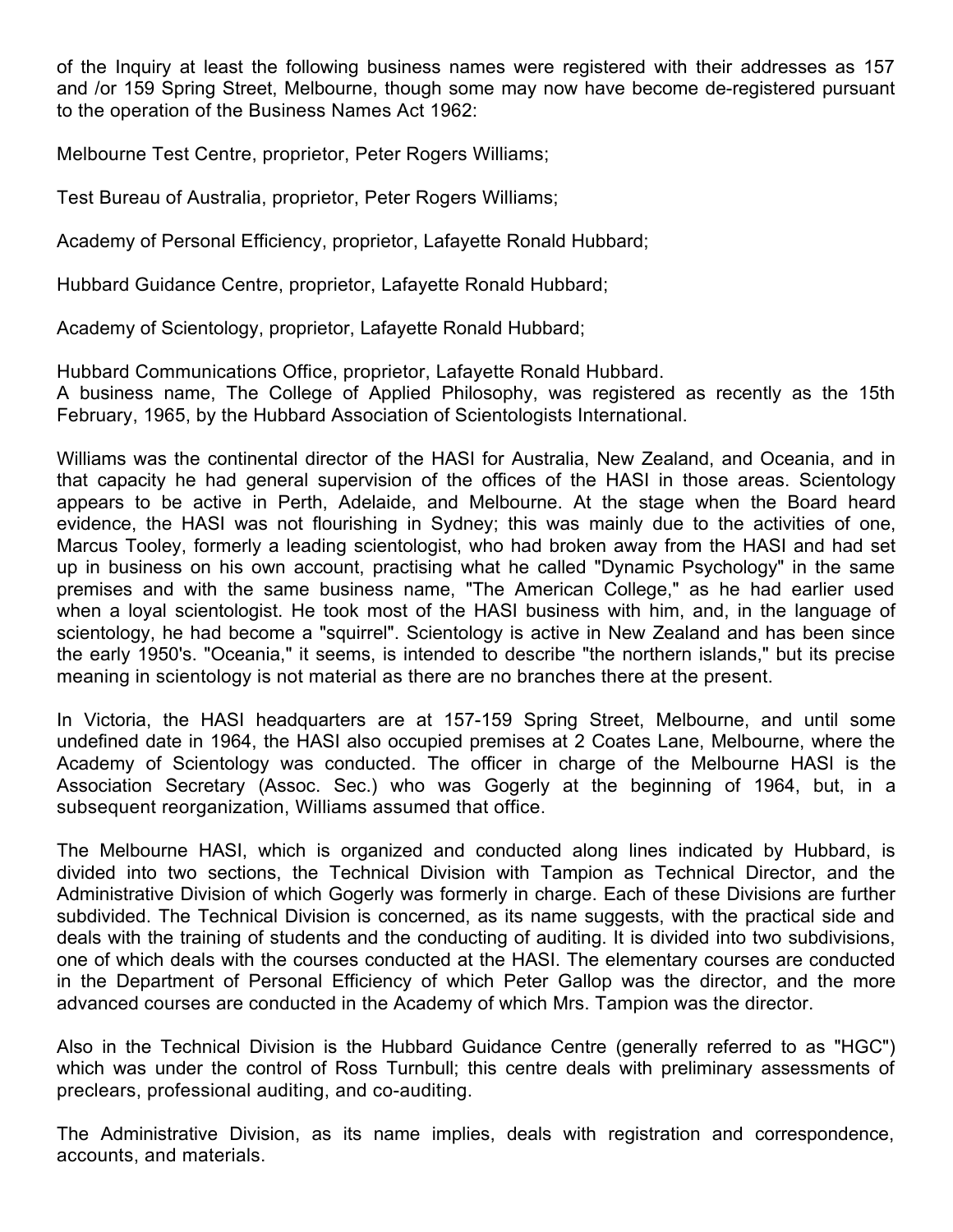To lend stature to the positions which various staff members hold, titles are freely distributed. Thus there are Directors of the various divisions and subdivisions, such as the Director of Processing, Director of Government Relations, Registrar, Letter Registrar, &c.

A highly complex and elaborate office system involving a tremendous amount of clerical labour is in operation. Files are commenced, it would seem, on every person of whose name and address the HASI can make a note. Thereafter, these persons are regular recipients of letters from various members of the staff, inviting and urging the addressees to come in to the scientology fold. This system of frequent letter writing is one of the "procurement" methods directed by Hubbard to be used as a means of eventually luring interested people into the HASI to undergo processing or training.

Once a person has embarked on a course of processing or training the most detailed records are kept concerning him. Report forms, containing even the most trivial details, are kept in respect of each session, and memoranda on every conceivable subject are filed away. Almost every communication is in writing, even complaints as to favouritism in tea making, and reprimands by a junior officer to a senior staff member for being late.

On the first day of the hearing the Board received as a bulk exhibit over 35 filing cabinets, as well as a large quantity of other files. These were left in the custody of Williams on his personal undertaking to produce them as required. Thereafter, counsel assisting the Board and the Board secretary had access to the files whenever required. These files, containing as they do every detail of every auditing session of every preclear, reveal a most alarming feature of scientology, namely, the tremendous power which the HASI is in a position to exercise over its preclears, for they contain the record of intimate disclosures made by thousands of preclears at a time when normal inhibitions and restraints were suspended and they were revealing their most secret hopes and fears, their shame and grief and guilt. This alarming aspect is dealt with in Chapter 24.

The system in operation involves sending to Hubbard in England each week a report on the processing of every preclear. These reports are retained by Hubbard in England and constitute a further disturbing feature of scientology.

At the time of the Inquiry there were two "district offices" functioning in Victoria. They were the Australian College of Personnel Efficiency at Geclong, of which Eric Bruce Lake, and his wife, June Margaret Lake, were the proprictors; and the Melbourne College of Personal Efficiency at Hawthorn, of which Peter Francis Gillham and his wife, Yvonne Doreen Gillham, were the proprietors.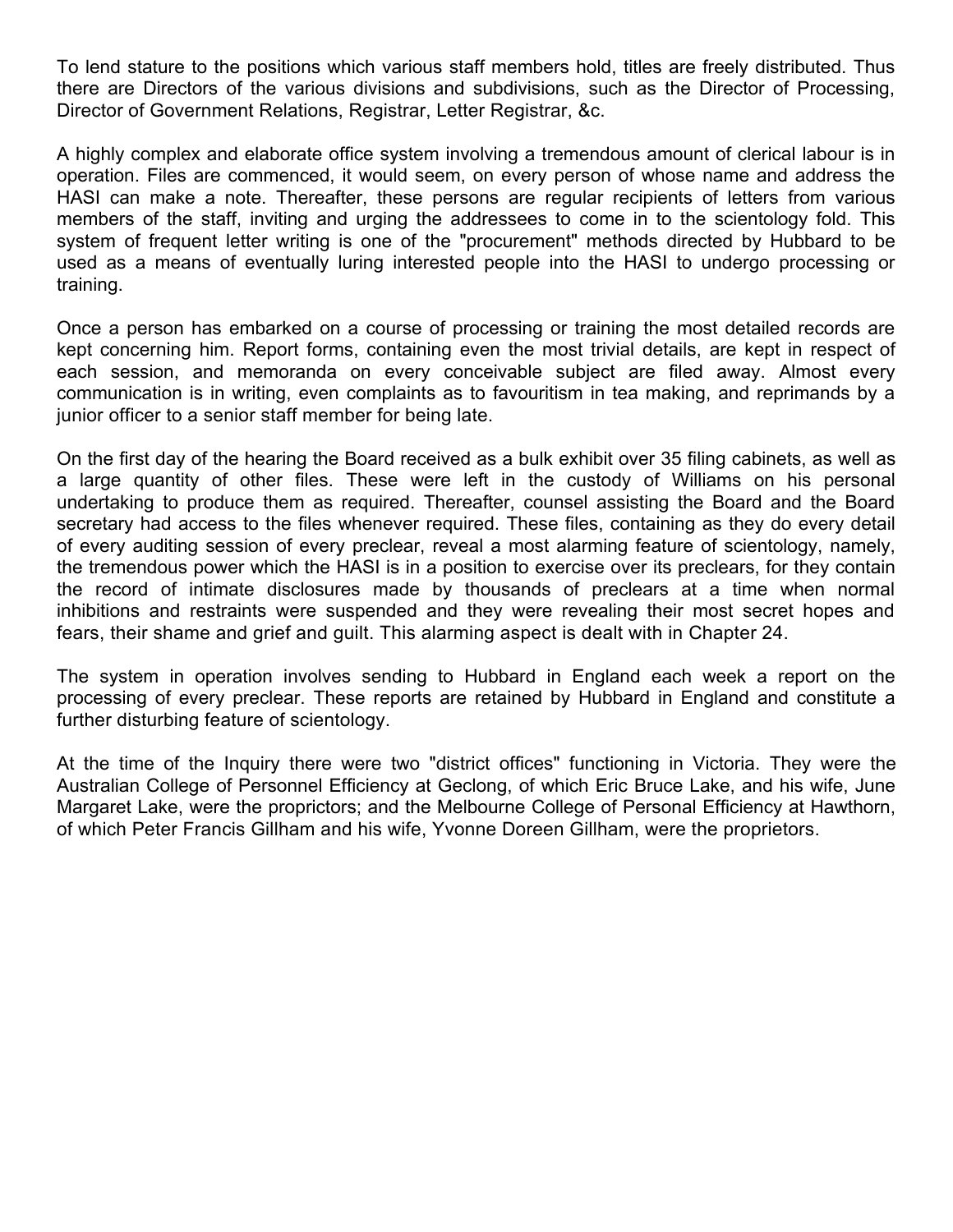### **The Anderson Report CHAPTER 5 FINANCIAL ASPECTS OF SCIENTOLOGY IN VICTORIA**

At the request of the Board Mr. John Herbert Joseph Campbell, an officer of the Victorian State Audit Office, made an examination of financial records kept by and the general financial administration of the Hubbard Association of Scientologists International and the Hubbard Communications Office at 157-159 Spring Street, Melbourne. It was made in the early half of 1964 and presented in evidence on the 4th May, 1964, and subsequent dates. It did not, therefore, include the period of operations subsequent to 31st December, 1963, except on a few incidental matters. The investigation was thorough and the evidence given by Mr. Campbell was not challenged by the scientology organization.

As the Melbourne organization has kept separate books and accounts in respect of the transactions of the Hubbard Association of Scientologists International and the Hubbard Communications Office and has employed different public accountants to prepare and audit the financial statements of each business undertaking, Mr. Campbell's evidence, as far as practicable, dealt with each undertaking separately.

#### **Hubbard Association of Scientologists, International.**

#### 1. ACCOUNTING.

The system of accounting appears to be based on instructions issued by the Hubbard Communications Office World Wide under the direction of Hubbard. These instructions set out the accounting records which are to be kept and the procedures to be carried out and contain various directions as to financial policy. A very large measure of financial control is exercised by HCO.WW.

The accounting system is largely manual with few mechanical aids. The system is stated by the HASI to be designed for the duties of the Director of Accounts to be carried out by unskilled clerical labour. A method of invoicing is used to account for both income and expenditure. In respect of income, serially numbered invoices are placed in an invoicing machine for issue as receipts and debit and credit notes. A separate invoicing machine is in use for disbursements. An invoice is issued for each payment.

The Director of Accounts is responsible for the receipts and disbursement of all moneys. The duties of the position include the issuing of receipts for cash collections; the posting of debit and credit entries to debtors' accounts; the banking of cash collections; the allocation of fixed proportions of cash collections to the appropriate bank accounts; the preparation of salaries sheets and the payment of salaries; the preparation of cheques for signature; the preparation of an invoice for each payment; the recording of weekly summaries of receipts and payments, and the opening of inwards mail.

Each week's transactions are treated as a single accounting period and copies of receipts and payments invoices together with the summary for each week are filed separately from the records applicable to other weeks' transactions. An orthodox cash book in a continuous form is not kept. A firm of public accountants and auditors is employed to collate the total of each week's transactions; to reconcile the bank accounts; to prepare periodical financial statements, and to carry out the audit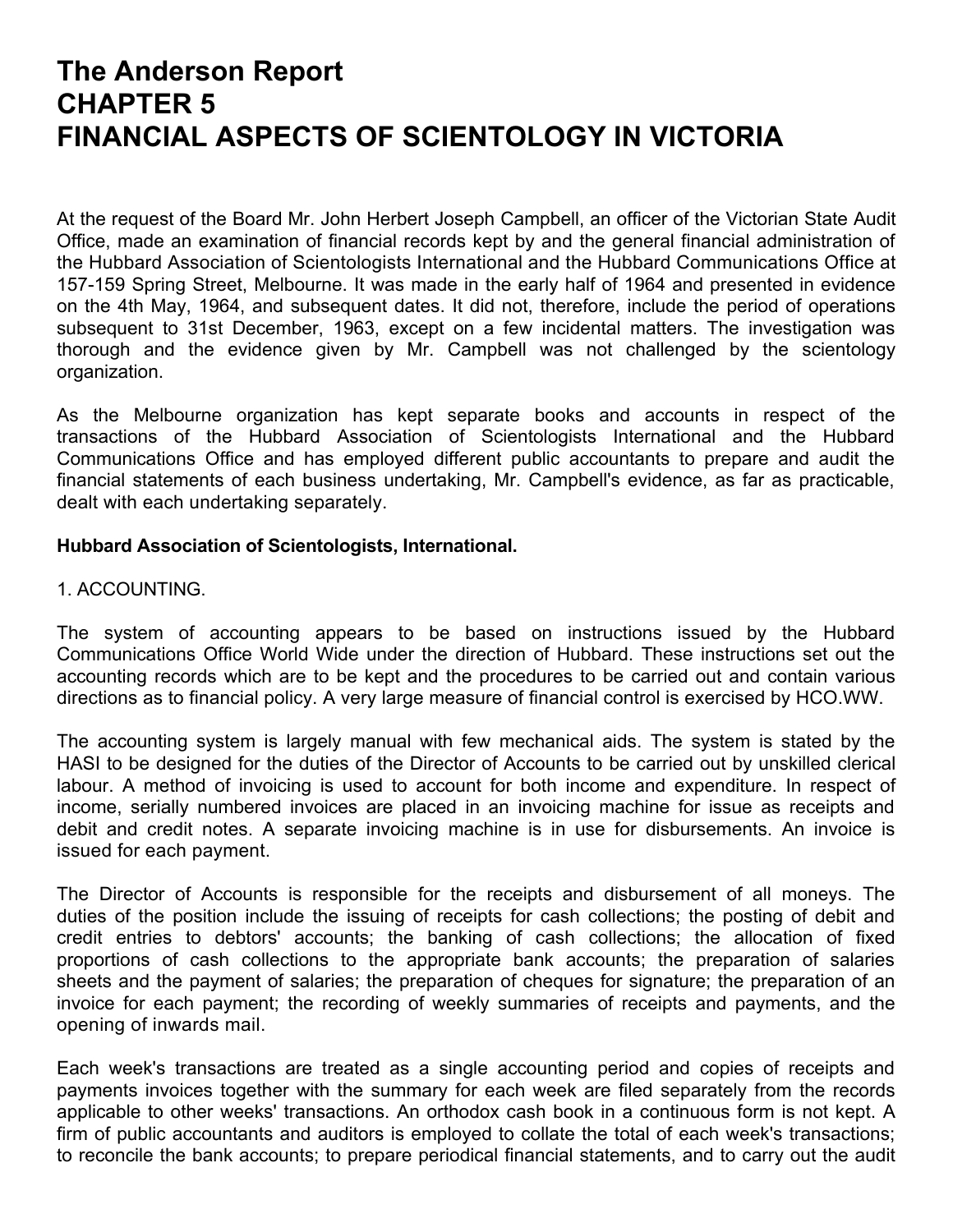of the books and accounts of the organization.

The following matters indicate a weakness in internal control in relation to cash collections:-

(*a*) Contracts entered into by individuals in respect of processing or training are not serially numbered and a contract register is not kept.

(*b*) Although account cards are kept in respect of individual debtors, a sundry debtors control account is not in existence. It is, therefore, impracticable to reconcile the outstandings with a control figure and to verify that all of the individual debtors' cards are on hand.

(*c*) Cash collections are not always banked in the form received.

(*d*) It appears that the Director of Accounts usually opens the mail working alone. A remittance book to record remittances received in the mail is not kept.

#### 2. BANKING.

Definitions of expressions used by the organization and adopted in this Chapter are :- "corrected gross income" is the weekly gross income less refunds or provision for refunds and incidental receipts such as international membership subscriptions, telephone recoups and proceeds from the sales of soft drinks; "proportionate amount" is the weekly corrected gross income less a 10 per cent. levy payable to HCO.WW.

The cash collections are required to be banked weekly.

Bank accounts are maintained at the Australia and New Zealand Bank Limited, Exhibition Street, Melbourne, in respect of the following accounts:-

#### *(a) Hubbard Association of Scientologists International Main Account.*

Apart from life membership subscriptions, cash collections are banked in this account in the first instance. After providing for refunds and remitting 10 per cent. of the corrected gross income to HCO.WW, the practice has been and is for all amounts standing to the credit of the account to be rebanked each week in other bank accounts.

The persons authorized to draw cheques on the account are either Lafayette Ronald Hubbard or Mary Sue Hubbard or any two of the following persons:- Peter Williams, Ronald Masters, Denzil Gogerly.

*(b) Hubbard Association of Scientologists International Salary Account.*

An amount equal to 55 per cent. of the "proportionate amount" is transferred to this account each week. The amount so credited is expended on staff salaries in respect of the Melbourne HASI and the Melbourne HCO. Prior to February, 1963, the weekly proportion so credited was 50 per cent. as the salaries of the HCO personnel were paid by that organization.

The persons authorized to draw cheques on the account are Lafayette Ronald Hubbard or Mary Sue Hubbard or any two of the following persons:- Peter Williams, Ronald Masters, Denzil Gogerly.

*(c) Hubbard Association of Scientologists Building Account.*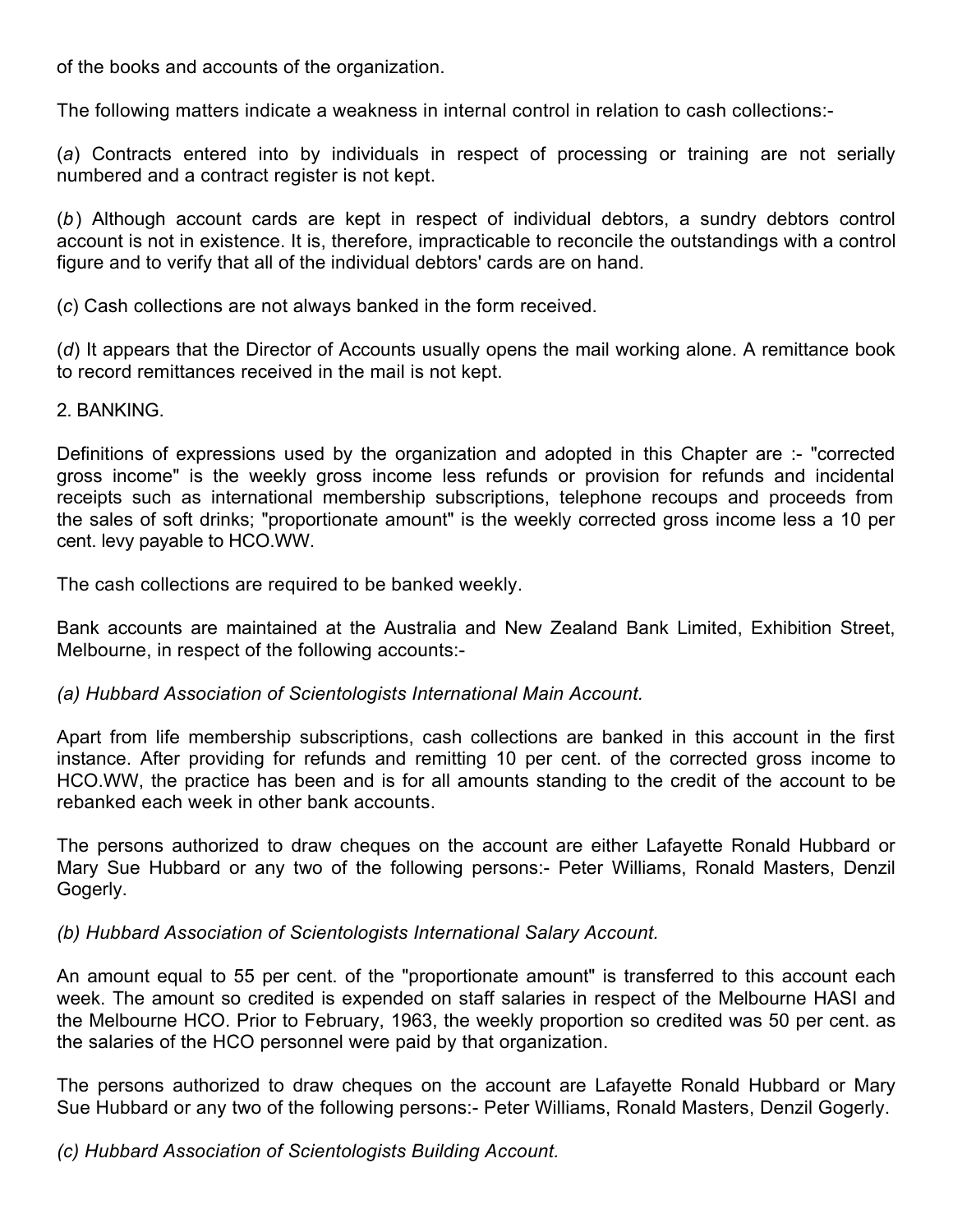A sum equal to 15 per cent. of the "proportionate amount" is transferred to this account each week. The main purpose of the account is stated to be to provide funds for the purchase of buildings. However, expenditure incurred on the rental of premises and other expenditure at the discretion of Hubbard, including Christmas bonuses for the staff, have been defrayed from these funds.

It is of interest to note the only persons authorized to draw cheques on this account are either Lafayette Ronald Hubbard or Mary Sue Hubbard. Cheques are prepared in the Melbourne office, sent to Saint Hill Manor for signature, and subsequently returned to the Melbourne office for payment to the creditors concerned.

#### *(d) Hubbard Association of Scientologists International Disbursement Account.*

A sum equal to 30 per cent. of the "proportionate amount" plus the total of incidental receipts is credited to this account each week. The funds provided are used to defray expenditure not usually chargeable to any of the three previously mentioned accounts.

The persons authorized to draw cheques on the account are either Lafayette Ronald Hubbard or Mary Sue Hubbard, or any two of the following persons:- Peter Williams, Ronald Masters, Denzil Gogerly.

#### *(e) Hubbard Association of Scientologists International Life Membership Account.*

Life membership subscriptions of £31 5s. each were received during the financial years 1961-62 and 1962-63 for banking to this account. It appears that the intention was later to convert the subscriptions into shares in Hubbard Association of Scientologists International Limited. However, legal difficulties made this course impracticable and no such conversion has taken place.

The acceptance of life membership subscriptions has been discontinued as a result of an HCO Pol. Lr. of the 5th July, 1963. This letter states:- "Due to projected changes in the corporate status of Scientology organizations, no further sales of HASI Ltd. shares or lifetime memberships are permitted anywhere in the world, effective immediately".

Life membership entitles the holders thereof to receive discounts of 20 per cent. on the cost of processing, training courses, and the purchase of books.

The persons authorized to draw cheques on the account are Lafayette Ronald Hubbard or Mary Sue Hubbard.

Details of transactions within the account are given hereunder:-

#### **1961-62**

| Receipts<br>Subscriptions (270 at £31 5s. each)<br><b>Disbursements</b> | £ s. d.<br>8,437 10 0<br>$E$ s. d. |
|-------------------------------------------------------------------------|------------------------------------|
| Loan to HASI, Melbourne                                                 | 300 0 0                            |
| Loan to HASI, Sydney                                                    | 23100                              |
| Loan to HASI Ltd.                                                       | 1,480 2 11                         |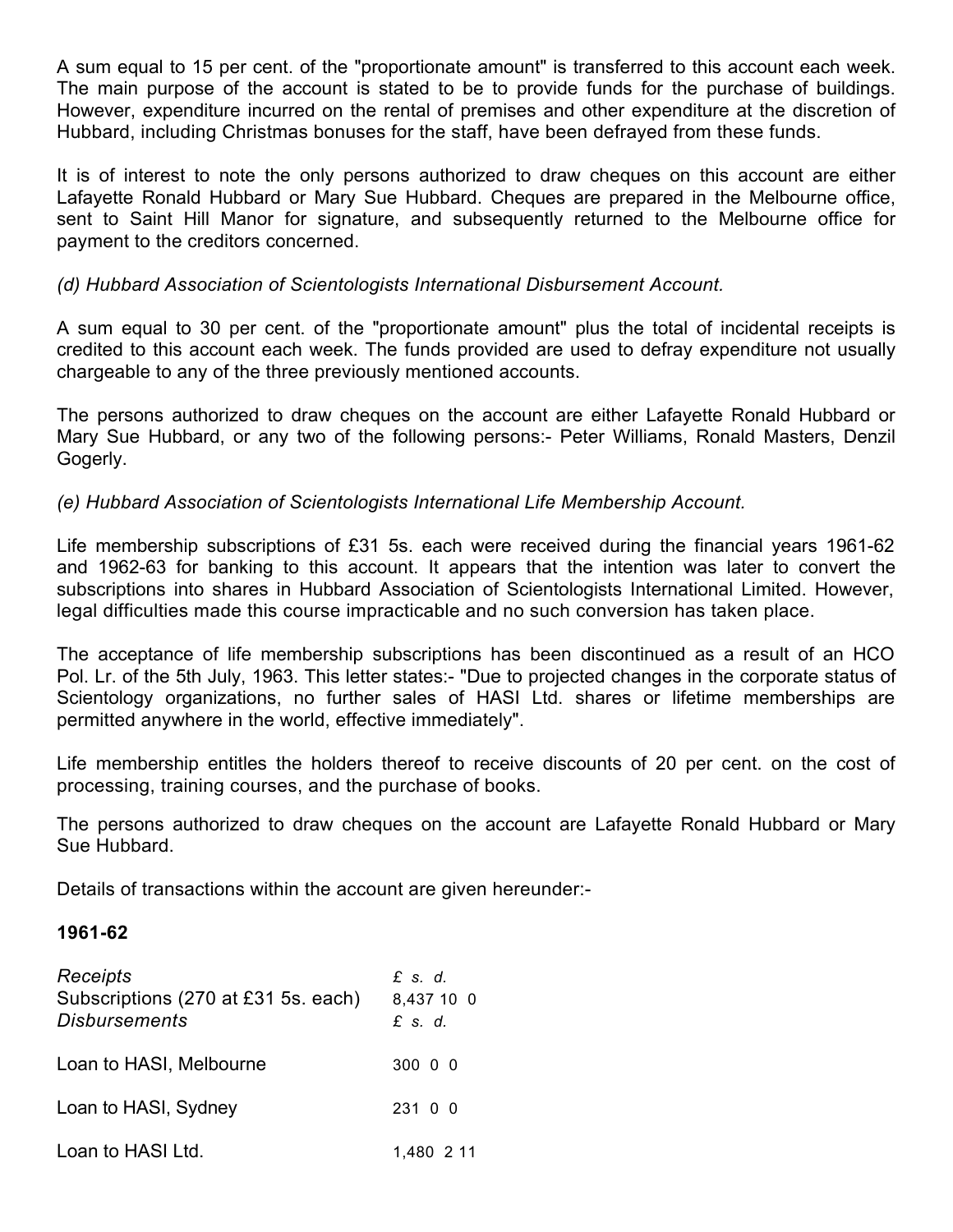| Refund of membership                                              | 31 5 0                   |  |
|-------------------------------------------------------------------|--------------------------|--|
| <b>Bank Charges</b>                                               | 176                      |  |
| Cash at bank, 30th June, 1962                                     | 2,043 15 5<br>6,393 14 7 |  |
| 1962-63                                                           |                          |  |
| Credits                                                           | £ s. d.                  |  |
| Balance forward from 1961-62                                      | 6,393 14 7               |  |
| Subscriptions (46 at £31 5s. each)1,437 10 0                      |                          |  |
| <b>Disbursements</b>                                              | 7,831 4 7                |  |
| Transfers to main account re-                                     |                          |  |
| <b>Refunds</b>                                                    | 62 10 0                  |  |
| Registration of HASI, Adelaide                                    | 44 2 0                   |  |
| Cash at bank, 30th June, 1963                                     | 106 12 0<br>7,724 12 7   |  |
| Period ended 31st December, 1963:<br><b>Credits</b>               |                          |  |
| Balance forward from 1962-63                                      | 7,724 12 7               |  |
| Subscriptions                                                     |                          |  |
| <b>Disbursements</b>                                              |                          |  |
| Transfers to Disbursement account re-                             |                          |  |
| Cost of Instructor Training, E. Williams (inc. air-fare) 717 17 3 |                          |  |
| Legal expenses                                                    | $1,000$ 0 0              |  |
| Transfer to main account re refund                                | 1,550 0 0                |  |
| Refund of membership                                              | 31 5 0                   |  |
| Cash at bank, 31st December, 1963                                 | 3,299 2 3<br>4,425 10 4  |  |

• Does not include an amount of £93 15s., which represents three subscriptions for life membership banked in the Disbursement account.

#### 3. FINANCE.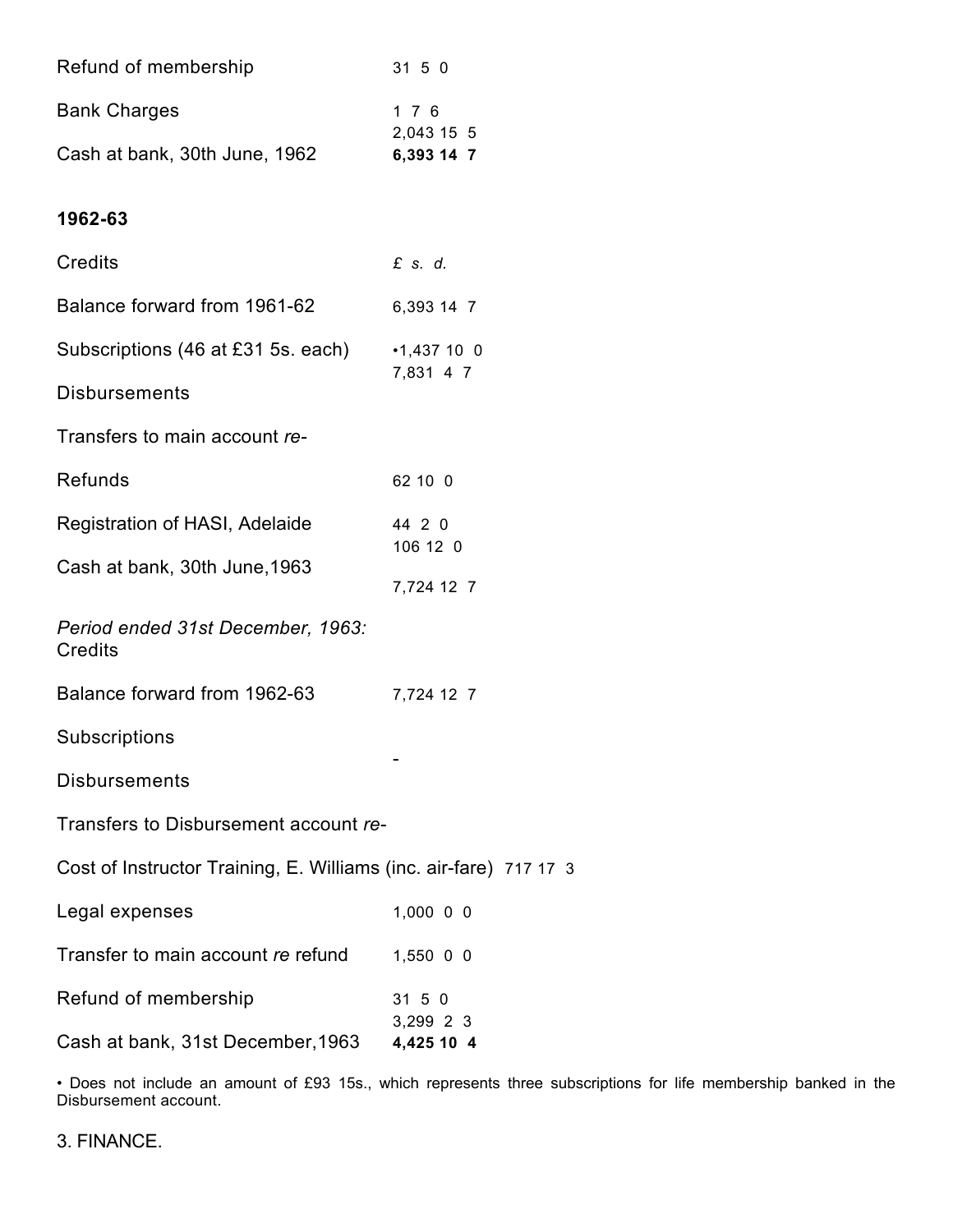The following financial statements are attached to this Report:-

(*a*) A consolidated statement showing the combined income and expenditure and the profit or loss of the Melbourne HASI and the Melbourne HCO for the period the 7th February to the 30th June, 1955, and for each completed financial year since then. (Appendix 7.)

(*b*) A comparative statement of the Income and Expenditure of the Melbourne HASI for the financial years ended the 30th June, 1961, 30th June, 1962, and 30th June, 1963, together with Balancesheets as at the close of those years set out in a comparative form (Appendices 8 and 9.)

(*c*) A statement of receipts and payments for the six months ended the 31st December, 1963. (Appendix 10.)

Details and comments in respect of various items contained in the financial statements referred to above are given hereunder:-

#### *Income*.

Income is derived mainly from fees received either for processing or for training courses conducted by the organization. Amounts shown in the financial statements under these headings represent cash collections only and do not include amounts due from debtors.

Very substantial amounts have been received from many individuals in respect of services rendered by the organization. Examples are:-

- (*a*) £3,065 paid between 1957 and 1963
- (*b*) £1,801 paid between 1960 and 1963
- (*c*) (wife of (*b*)) £1,777 paid between 1960 and 1963
- (*d*) £1,631 paid between 1957 and 1963
- (*e*) £1,579 paid between 1961 and 1964
- (*f*) £1,014 paid between Oct., '62, and March, '63
- (*g*) (wife of (*e*)) £1,086 paid between Oct., '62, and March, '63
- (*h*) £1,275 paid between 1958 and 1963

The above amounts do not include sums, if any, paid to HCO, Melbourne, for books, E-meters, advanced clinical courses, &c.

Mr. Campbell carried out an examination of various aspects of the procedures relating to cash receipts and a selective check was made of the transactions. These investigations revealed the following:-

(*a*) Agreements are entered into between the organization and individuals for the services to be rendered. Agreements are also entered into in certain cases in which no charge is to be made for processing or training.

(*b*) Persons may contract to pay for the services on either a cash or time payment basis. In some instances, payments are made in advance of the signing of agreements. Additional charges are payable in respect of contracts for certain services involving the payment of fees on a time payment basis, in the following instances:-

*Processing*. - Under the scales of fees dated 15th and 16th November, 1960, the fee for 25 hours processing was £105 cash or £124 on terms of £40 deposit and the balance payable over a period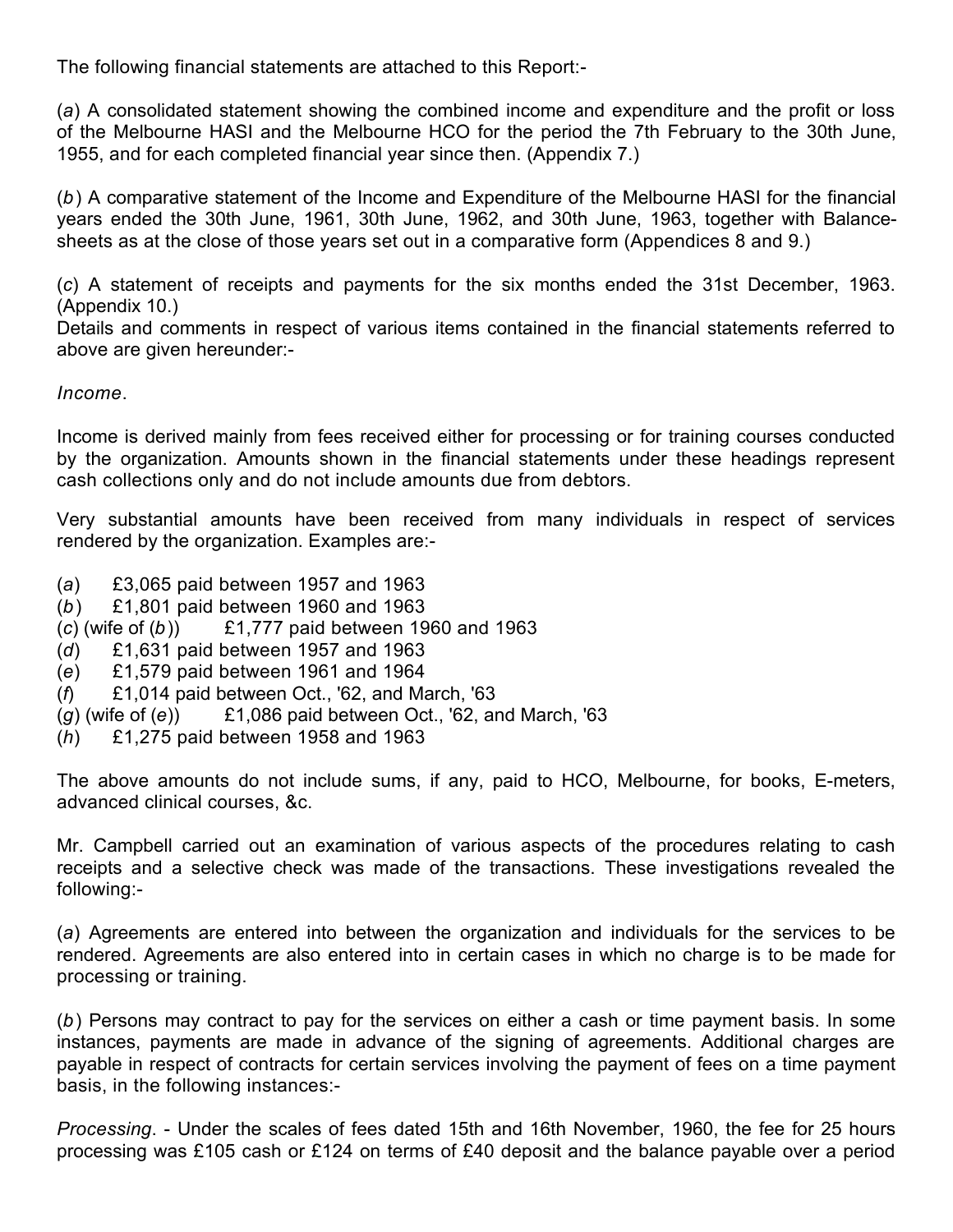of six months. The additional charges for terms represent a flat interest rate of approximately 45 per cent. per annum on the balance owing. However, the flat interest rate per annum would be approximately 12 per cent. in cases in which a rebate of £14 for prompt payment was applicable. Casual processing was available at various rates ranging from £4 14s. 6d. per hour downwards.

*Hubbard Qualified Scientologist Course*. - As from the 2nd January, 1964, the fee payable for this course was £40 cash or £44 on terms of £8 deposit and the balance payable over a period of ten weeks. The additional charges for terms represent a flat interest rate of approximately 58 per cent. per annum on the balance owing after payment of the deposit.

*Hubbard Professional Auditor Course*. - Under the scale of fees dated the 2nd January, 1964, the fee payable for this course was £140 cash or £160 on terms of £40 deposit and the balance payable over a period of six months. The additional charges for terms represent a flat interest rate of 33.3 per cent. on the balance owing after payment of the deposit. By November, 1964, the fees for training had changed; the following is the latest scale of which the Board has information:-

| HQS - (Hubbard Qualified Scientologist)             | 75  |
|-----------------------------------------------------|-----|
| HCA - (Hubbard Certified Auditor)                   | 75  |
| HPA - (Hubbard Professional Auditor)                | 75  |
| HCS - (Hubbard Clearing Scientologist, a course not |     |
| being conducted but in contemplation)               | 100 |

(*c*) Upon entering into an agreement for either processing or training under which payment is to be made on terms, the individual is usually required to sign a promissory note or promissory notes post-dated to the due date of the final installment.

(*d*) Instances have occurred in which blank cheque forms have been provided by the organization and used by individuals to pay accounts (approximately 40 blank cheque forms were issued between April, 1963, and January, 1964). It was said by the HASI staff that these forms were held by the organization for the convenience of people who did not have their cheque books with them at the time of signing contracts. The forms were also in effect used as promissory notes, because, although certain of the cheques were not banked, cash equal to the value of the respective cheques was brought to account on the dates shown on the cheque butts.

(*e*) The fees charged for processing and training were flexible though the prices paid for the services were generally in accordance with the scale of fees. Discounts were allowed to life members on processing and training, and to professional auditors, students and persons aged under 18 years in respect of processing. Staff were usually charged concession rates. In addition, a sliding scale of fees for processing, providing for a reduction in the hourly rate charged according to the number of hours processing contracted for, was operative from April, 1961, to October, 1963. Price reductions under the sliding scale were applicable not only in cases in which individuals contracted to undertake a large number of hours processing in the first instance, but also in instances in which they contracted to undertake additional processing at the time the previous contract expired.

(*f*) Managerial Fees received represent cash received for managing the financial affairs of the Melbourne College of Personal Efficiency, Hawthorn, and the HAS1 Sydney, for the period February to June, 1963.

(*g*) Miscellaneous Income includes amounts received in respect of sales of soft drinks, hire of E-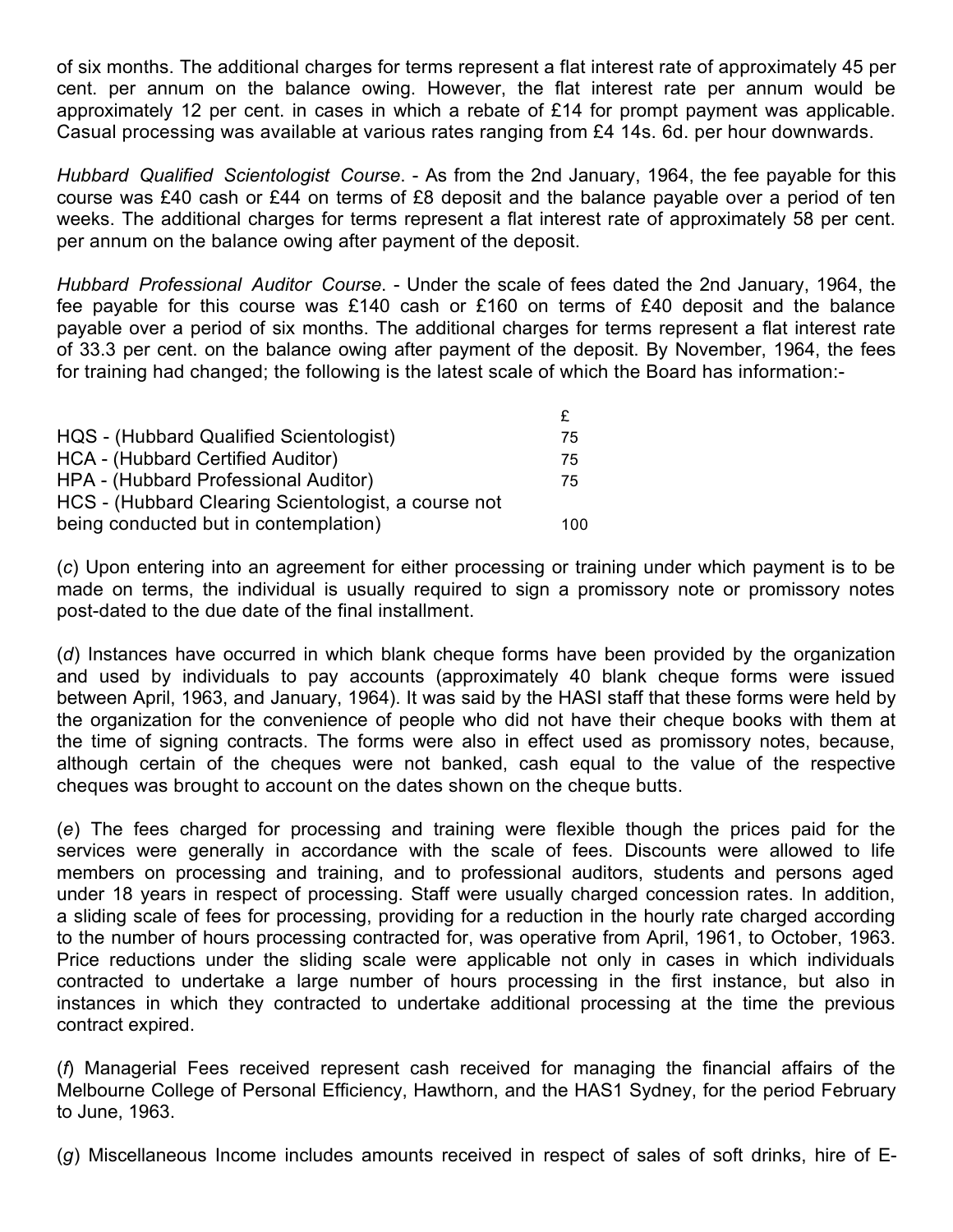meters and sales of testing materials. Compared with the financial years 1960-61 and 1961-62, there was an increase in income under this heading in 1962-63. This was attributable to the receipt of international membership subscriptions amounting to £673 which, in former years, would have been payable to HCO, Melbourne. However, the income for that year does not include all amounts chargeable to other Australian branches of the organization in respect of testing materials, magazines and bulletins, &c., supplied. *Refunds of Income.*

The policy in respect of refunds of fees is set out in HCO Pol. Lr. of the 12th October, 1961 and subsequent policy letters. (See Appendix 11.) The manner in which this refund policy was applied appears from correspondence set out in Chapter 15.

Refunds made in 1962-63 included sums of £254 12s., £200 and six Life Memberships totalling £187 10s.

Refunds made for the period 1st July to 31st December, 1963, included sums of £175 7s., £1,517 3s., £58 15s., £90.

By letter dated the 28th November, 1963, the HASI undertook to refund £397 16s. to one individual and this was done on the 4th March, 1964.

### *Expenditure.*

Details and comments in respect of certain of the items of expenditure are set out hereunder:-

*Rent.*

The premises leased by the organization in Melbourne and the respective rentals payable were:-

157 Spring Street £130 per calendar month. 159 Spring Street £130 per calendar month. 2 Coates Lane £108 6s. 8d. per calendar month. *Salaries.*

An employment contract is entered into by each member of the staff prior to taking up employment in the organization. Each employee is allotted a certain number of "units" based upon the position to be occupied. Generally speaking, the respective salaries vary from week to week according to the weekly income of the organization and to the number of units allotted to the respective officers or employees. Officers may be employed on a full-time or part-time basis.

As mentioned previously, 55 per cent. of the weekly gross income is transferred to the Salary Account each week. After the deduction of fixed rates, for example, cleaner's wages and allowances to officers undertaking courses at Saint Hill, the balance of the weekly proportion is divided by the total number of staff units. The unit value so ascertained is multiplied by the number of units held by the respective officers or employees and the resultant amounts represent the salaries payable for the week.

Christmas bonuses financed from funds in the Building Account were paid to the staffs of both the HASI and HCO in the financial years 1961-62 and 1962-63. No such bonuses were paid in respect of Christmas 1963. The sums so paid amounted to £388 4s. and £295 in the respective years.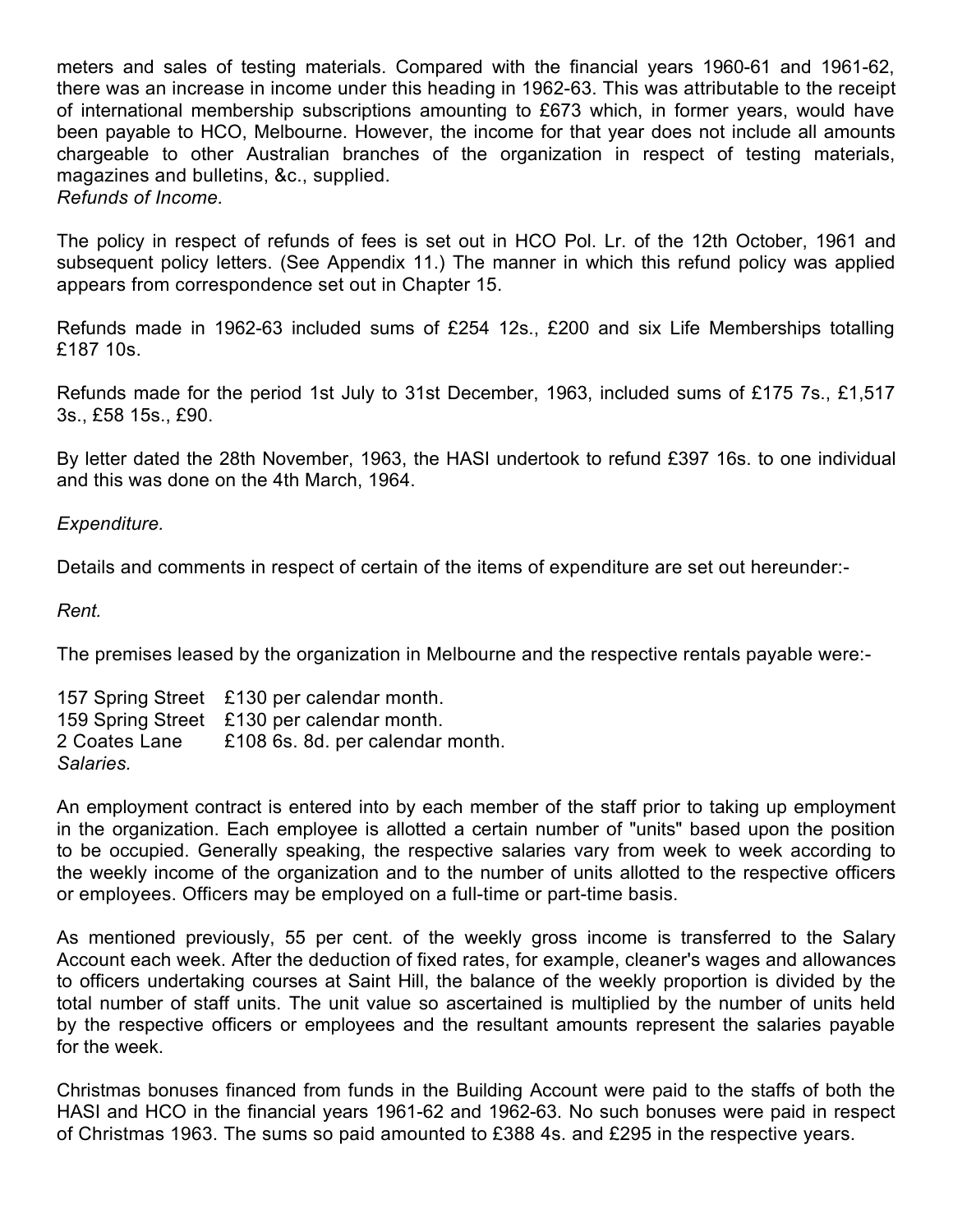A perusal of the lists of the weekly salaries paid to the staff of both the HASI and HCO discloses that the earnings were moderate and, in very many instances, were less than the Basic Wage. For example, for the week ended the 17th May, 1962, where the unit appears to have been 5s. 6d., a person on 16 units received as little as £4 8s. for 40 hours' work. Other instances for that week were:-

| No. of Units | <b>Hours Worked</b> | <b>Gross Salary</b> |
|--------------|---------------------|---------------------|
|              |                     | £ s. d.             |
| 25           | 40                  | 6 17 6              |
| 19           | 421/2               | 5 4 6               |
| 28           | 421/2               | 7 14 0              |
| 20           | 40                  | 5 10 0              |
| 13           | 321/2               | 3 1 1 6             |
| 3            | 71/2                | 0166                |
| 33           |                     | -6<br>91            |

The highest paid employee in the HASI in this week was the cleaner, who was paid at the rate of 10s. per hour. HCO staff fared a little better than the HASI, two of them getting £16 17s. 6d. and £16 respectively.

For the week ended the 26th September, 1963, where the unit was valued at 10s. 9d., the following are examples of the salaries paid:-

| No. of Units | Hours Worked | <b>Gross Salary</b> |
|--------------|--------------|---------------------|
|              |              | £ s. d.             |
| 21           | 40           | 11 5 9              |
| 18           | 40           | 9 13 6              |
| 20           | 40           | 10 15 0             |
| 361/2        | 401/2        | 19 1 9              |
| 29           | 401/2        | 15 11 9             |
| 18           | 40           | 9 13 6              |
| 23           | 40           | $12 \t7 \t3$        |
| 13           | 321/2        | 6 19 9              |
| 14           | 35           | 7 10 6              |
| 32           | 401/2        | 17, 4, 0            |
| 41           | 401/2        | 22 0 9              |
|              |              |                     |

For the week ended the 23rd January, 1964, where the unit was valued at 7s. 3d. the following are examples of the salaries paid :-

| No. of Units | Hours Worked | <b>Gross Salary</b> |
|--------------|--------------|---------------------|
|              |              | £ s. d.             |
| 18           | 40           | 6 10 0              |
| 16           | 40           | 5 16 0              |
| 26           | 401/2        | 986                 |
| 23           | 40           | 869                 |
| 29           | 401/2        | 10 10 3             |
| Advertising. |              |                     |

Expenditure under this heading includes amounts expended on:-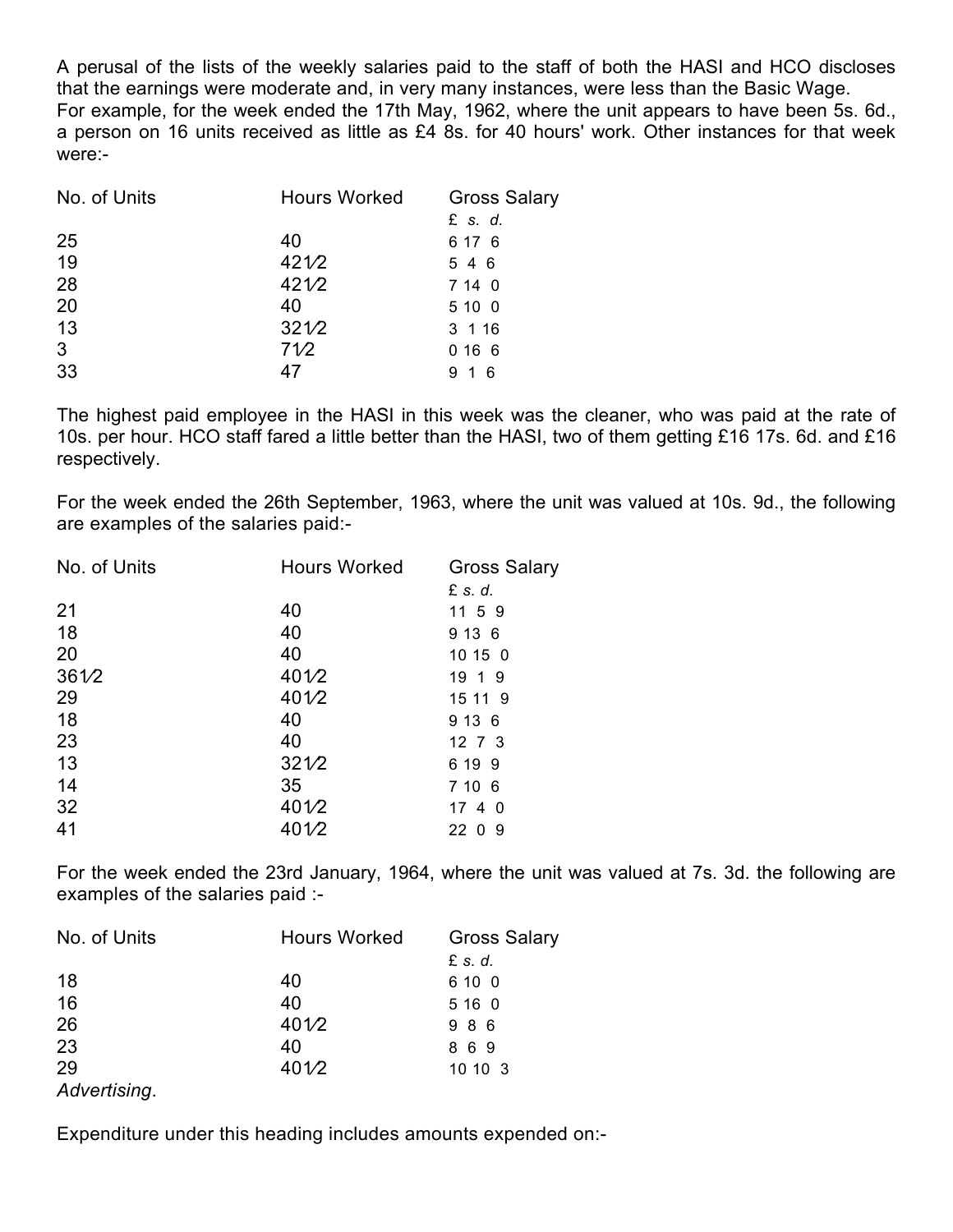(*a*) Renting of space for the display of posters in Melbourne trams for the period 4th December, 1961, to 3rd December, 1963.

(*b*) Advertisements in suburban newspapers, magazines such as "Australasian Post" and "Pix", and sporting publications, e.g., the "Soccer Weekly".

(*c*) Advertisements in the "pink pages" of the Melbourne Telephone Directory.

(*d*) Screen advertising in picture theatres.

(*e*) Distribution of leaflets and brochures in certain Melbourne suburbs. *Travelling Expenses*.

Apart from an amount of £52 included in 1961-62 in respect of travelling expenses incurred by Mr. P. Williams in U.S.A., the expenses were incurred by officers of the organization travelling within Australia. Overseas travelling expenses are included under the heading " Cost of Instructor Training " .

### *Tapes.*

The expenditure is in respect of tape recordings supplied by HCO.WW. and the Washington Branch of the organization. All payments are made to HCO.WW.

### *Hire of Office Machines and Telex.*

The sum expended in 1961-62 includes an amount of £422 5s. payable to HCO, Melbourne as a recoup of part of the cost of operating telex equipment. Expenditure borne by the organization in respect of telex equipment amounted to £450 11s. 1d. in 1962-63.

### *Cost of Instructor Training.*

Details of the expenditure in each of the years are as follows:-

|                                                                                                                  | 1.669 6 10         |
|------------------------------------------------------------------------------------------------------------------|--------------------|
| Fares and expenses trip to Johannesburg<br>Two instructors - special briefing course at Saint Hill (March, 1961) | 339 0 7<br>625 0 0 |
| Special briefing from Hubbard at Johannesburg                                                                    | 312 10 0           |
| One E-meter                                                                                                      | 35 12 6            |
| Special briefing course fees at Saint Hill                                                                       | 357 3 9            |
| P. Williams -                                                                                                    |                    |
| 1960-61<br>Payable to HCO.WW.                                                                                    | £ s. d.            |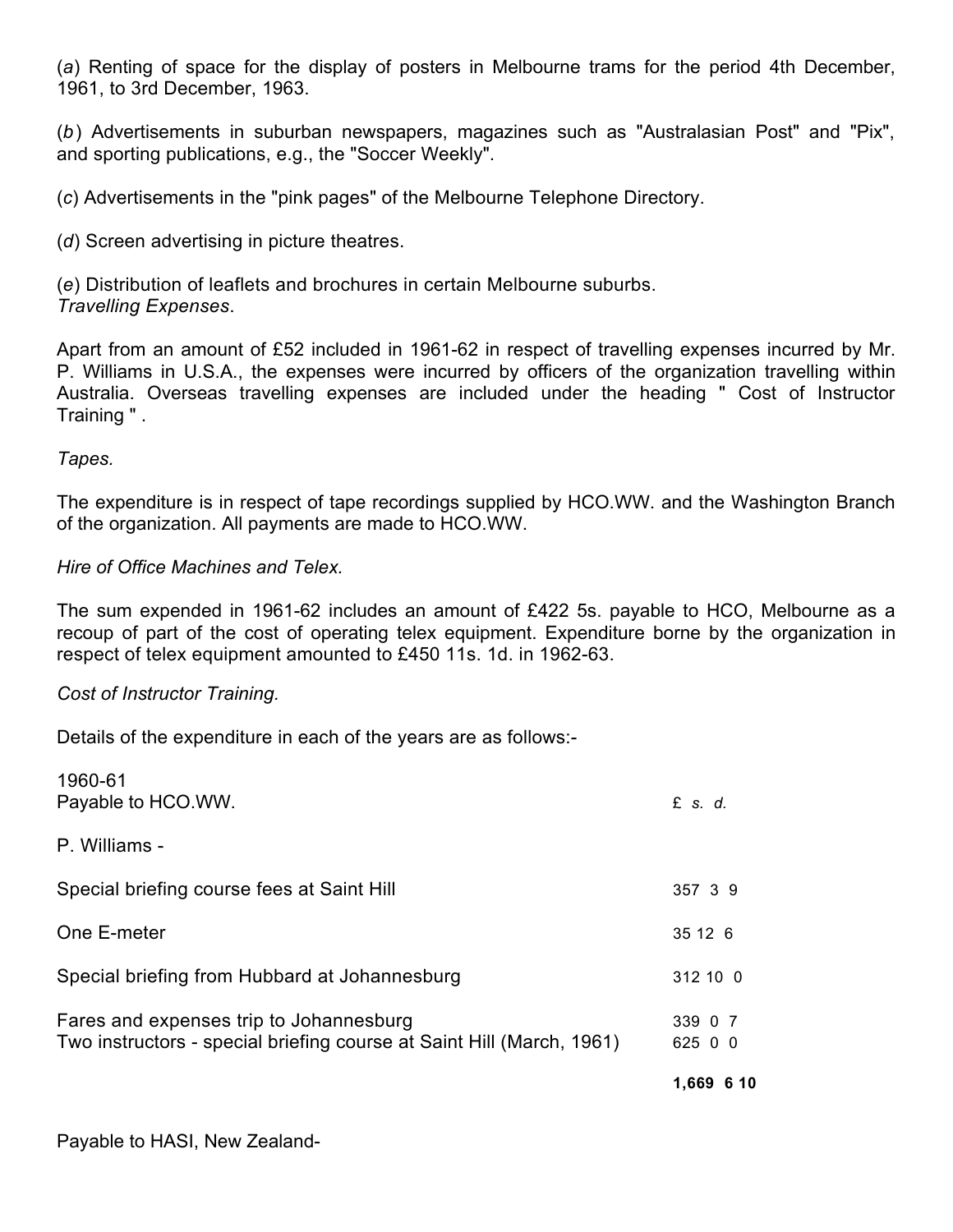| Messrs. Watters and Verity-                               |                                         |
|-----------------------------------------------------------|-----------------------------------------|
| Two HPA retreads•                                         | 375 0 0                                 |
| Hotel expenses                                            | 187 16 3                                |
| Fares                                                     | 263 8 9<br>826 5 0(·-Refresher Course.) |
| 1961-62                                                   |                                         |
| P. Williams - Air fares (U.S.A. and London)<br>B. Pesco - | £ s. d.<br>728 8 3                      |
| Air fares (London)                                        | 284 3 0                                 |
| <b>HPA</b> retread                                        | 75 0 0<br>359 3 0                       |
| D. Gogerly -                                              |                                         |
| Fares (Melb/London and return)                            | 560 2 0                                 |
| Travelers cheques                                         | 150 0 0<br>710 2 0                      |
| Less Credit for P. Williams account 1960-61 expenditure   | 1,797 13 3<br>5 12 6<br>1,792 0 9       |
| 1962-63                                                   |                                         |
| D. Gogerly -                                              |                                         |
| Expenses                                                  | 257 15 0                                |
| Course fees                                               | 358 12 3                                |
| B. Pesco -                                                | 616 7 3                                 |
| Fares                                                     | 126 10 1                                |
| Course fees                                               | 358 12 3                                |
| R. Turnbull -                                             | 485 2 4                                 |
| Fares                                                     | 428 6 9                                 |
| Course fees                                               | 358 12 3                                |
| B. Painter -                                              | 786 19 0                                |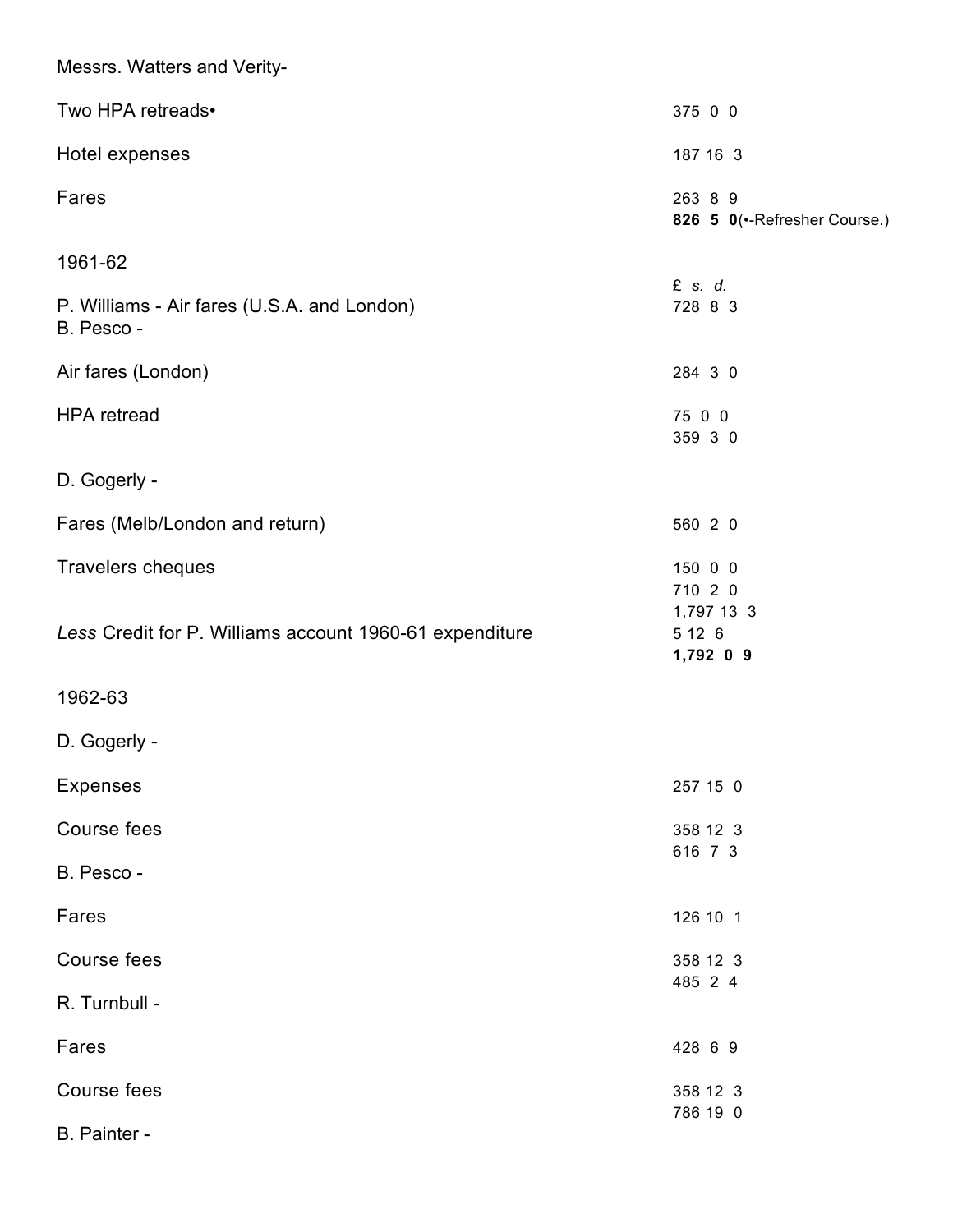| Fares                  | 460 19 10           |
|------------------------|---------------------|
| Course fees            | 358 12 3            |
| I. Tampion -<br>Fares  | 819 12 1<br>58 0 0  |
| Course fees            | 358 12 3            |
| A. Tampion -           | 416 12 3            |
| Fares                  | 58 0 0              |
| Course fees            | 358 12 3            |
| E. Watson -            | 416 12 3            |
| Fares                  | 330 0 0             |
| Course fees            | 358 12 3            |
| P. Williams - expenses | 688 12 3<br>769 8 2 |
|                        | 4,999 5 7           |
|                        |                     |

Six Months ended 31st December, 1963.

|                                      | $E$ s. d.   |
|--------------------------------------|-------------|
| Saint Hill Course Fees - E. Williams | 358 12 0    |
| Fares -                              |             |
| E. Williams                          | 598 11 0    |
| R. Turnbull and B. Painter           | 375 0 0     |
| E. Watson                            | 30 0 0      |
|                                      | $1,362$ 3 0 |

*Research Expenses.*

Details of the expenditure in each of the three years are as follows:-

1960-61

An account from HCO.WW. dated 16th February, 1961, states:-

|                                                                                | fs d    |  |
|--------------------------------------------------------------------------------|---------|--|
| Organizational share of expenses incurred in researches for Routine 3D 500 0 0 |         |  |
| Researches at WW Horticultural labs (1960-61)                                  | 250 0 0 |  |
|                                                                                | 750 0 0 |  |

(The amount of £750 Sterling converted to Australian £ at £100 Sterling = £125 Australian -- £937 10s.). 1961-62

No expenditure is shown under this item for the year. However, after the audited financial statements had been completed, an account for £7,191 5s. 4d. was received from the HCO.WW. in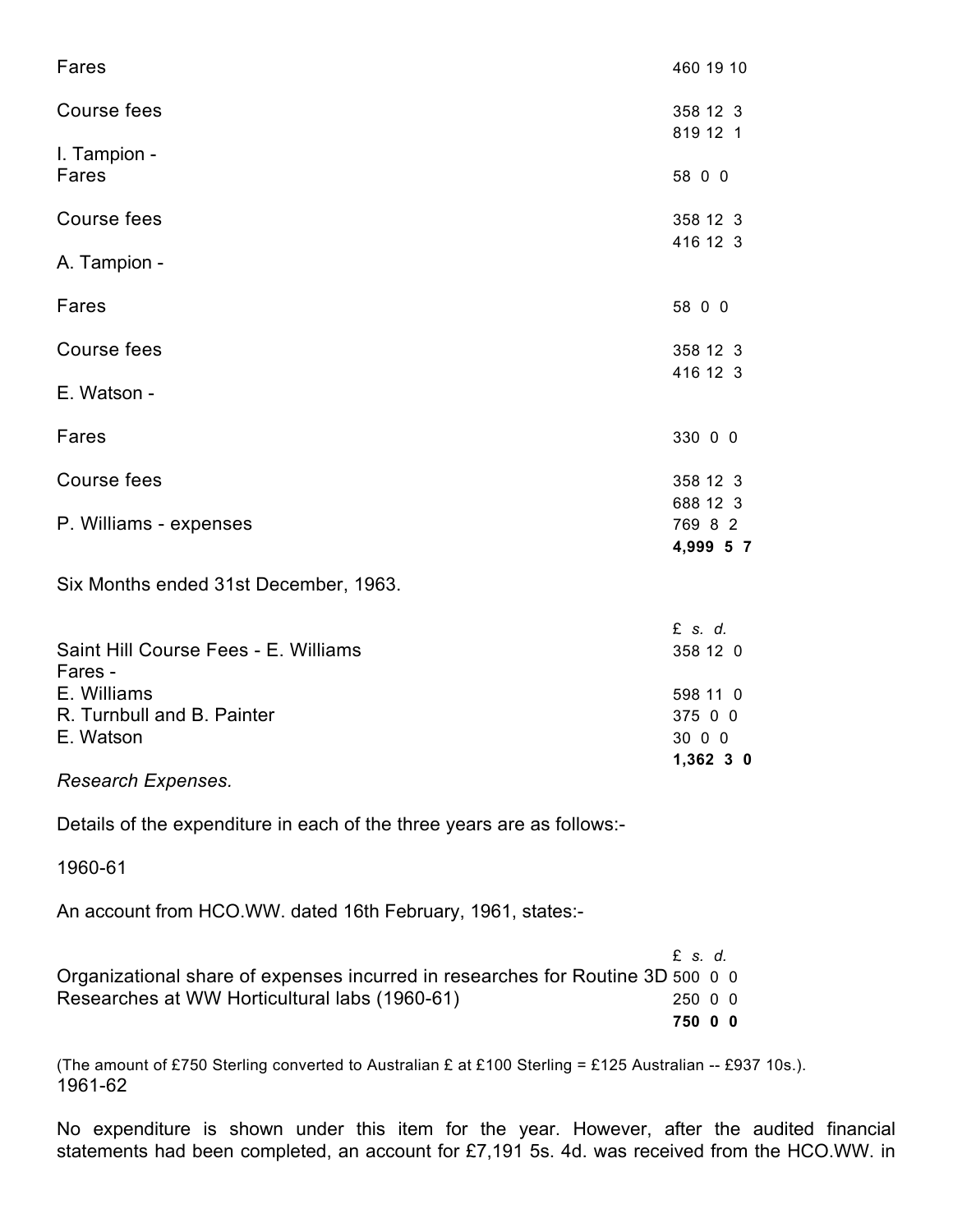respect of supplementary expenses incurred by that office on behalf of the Australian branches. This account sought to debit the Australian HASI with 30 per cent. of the cost of developing and research costs in respect of models IV and V of the E-meter, the cost of production of instructional and educational materials such as tapes, magazine costs and other items.

### 1962-63

At the time of Mr. Campbell's investigation, an account for supplementary expenses had not been received from HCO.WW. in respect of 1962-63.

### *Managerial Expenses and Service Charges HCO.WW.*

A sum representing 10 per cent. of the weekly gross income less refunds and incidental receipts is payable to HCO.WW. each week.

### *HCO, Melbourne.*

An amount representing 5 per cent. of the weekly "proportionate amount" was paid to HCO, Melbourne, each week during the years 1960-61, 1961-62, and in the period 1st July, 1962, to 7th February, 1963. HCO Pol. Lr. of the 1st February, 1963, directed that future payments be cancelled. The letter also directed that the percentage of the "proportionate amount" payable to the Salary Account was to be increased from 50 per cent. to 55 per cent. and that the salaries and certain other expenditure of each HCO Area Office were to be borne by the central organization.

### *Rates.*

Under the lease of the premises at 157 Spring-street, Melbourne, the organization was required to pay municipal rates and water rates in respect of the period 1St March, 1958, to 1St June, 1961. The total amount, £478 17s. Id., was shown as expenditure in the financial year 1961-62.

### *E-meters Unsaleable due to Obsolescence.*

The amount of £417 15s., written off in 1961-62, represents the value of eighteen E-meters which were unsaleable out of a stock on hand of 26 E-meters.

### *Assets.*

*Sundry Debtors.* An amount of £56 12s. 6d. shown as outstanding as at the 30th June, 1963, was in respect of sales of E-meters. Substantial amounts outstanding in respect of processing and training fees, &c., were not included in the final accounts.

A list of debtors from the individual debtors accounts as at the 7th January, 1964, showed that the net amount outstanding at that date was £22,869, of which £3,347 was due from staff members.

The total of £22,869 included about £4,000 bad or doubtful debts.

### *Sundry Loan Accounts.*

Details of the amounts outstanding in respect of loans made by the organization for the three years ended respectively the 30th June, 1961, 30th June, 1962 and 30th June, 1963, were £200, £238 8s. 8d. and £524 15s. 11d., granted in all but one instance to assist staff members while on training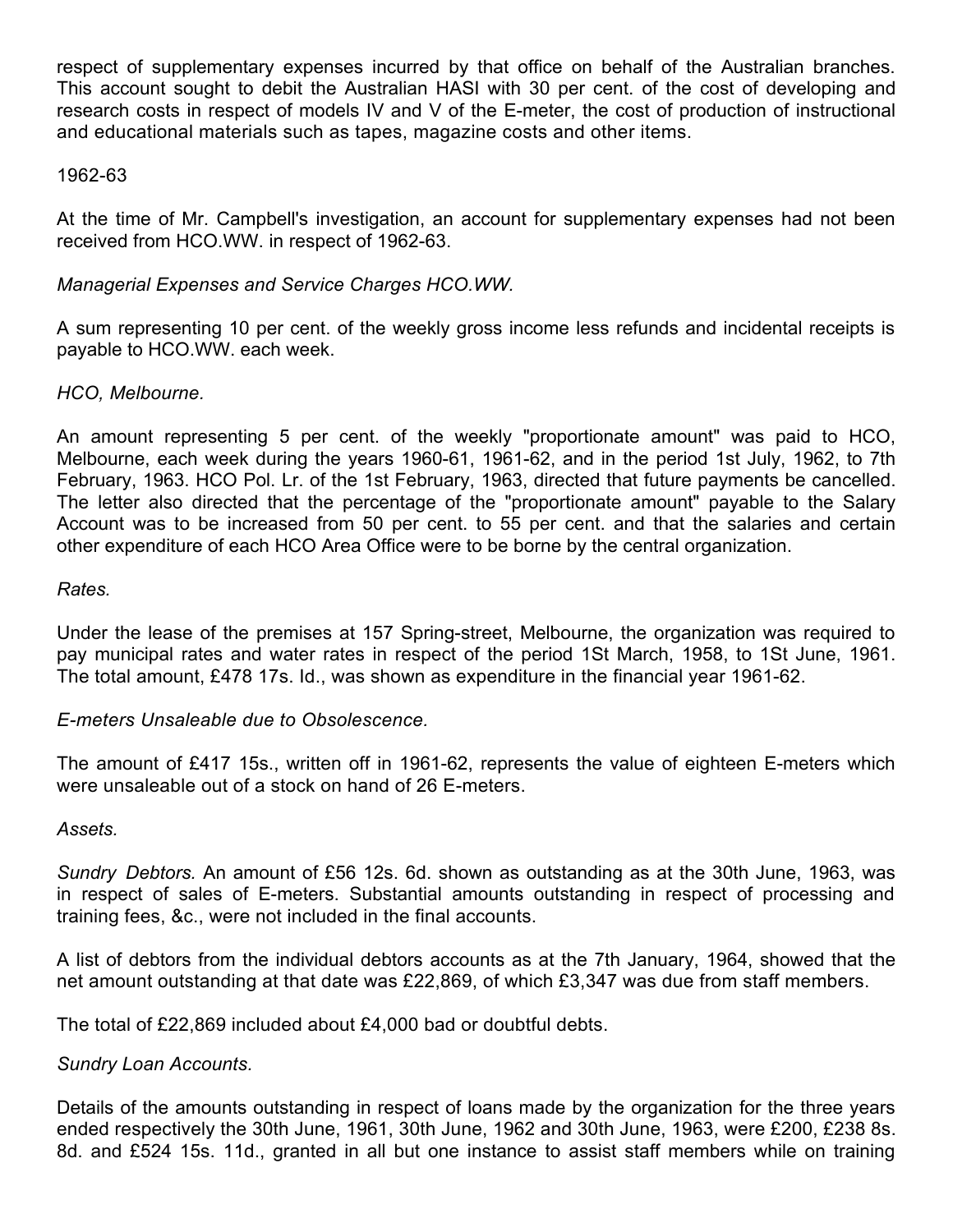courses at Saint Hill.

*Amounts owed by other Branches and Associated Companies.*

*HCO, Melbourne - Loan Account.* Details are as follows:-

|                                                                  | $E$ s. d.  |
|------------------------------------------------------------------|------------|
| Net value of assets taken over from HASI, Melbourne              | 1,448 5 3  |
| Payments on behalf of HCO re ACC course                          | 106 14 0   |
| Rebate due from Customs Dept. received by HCO                    | 210 0 0    |
|                                                                  | 1,764 19 3 |
| Less Remittances-                                                |            |
| 1960-61                                                          | 106 14 0   |
| 1960-61                                                          |            |
|                                                                  | 1,448 5 3  |
| 1961-62                                                          | 36 0 0     |
|                                                                  | 1,590 19 3 |
| Amount outstanding at 30th June, 1963<br>HARL Dorth Loop Account | 174 0 0    |

*HASI, Perth - Loan Account*.

The outstandings are in respect of amounts due to S. Richards for the purchase of the business operated by him in Perth. The amounts were required to be paid by HASI Melbourne, and refunded by HASI, Perth.

*HASI, Sydney - Current Account*.

The amount outstanding includes the cost of materials supplied to that branch.

*HASI Ltd.-Loan Account.* Details are as follows:-

| 1961-62                                                                                              |                       |
|------------------------------------------------------------------------------------------------------|-----------------------|
| Preliminary expenses paid on behalf of HASI Ltd                                                      | $E$ s. d.<br>237 10 0 |
| Advance to HASI Ltd., London                                                                         | 1,480 2 11            |
| Balance outstanding at 30th June, 1962                                                               | 1,717 12 11           |
| 1962-63                                                                                              |                       |
| Balance forward from 1961-62                                                                         | 1,717 12 11           |
| Postage re share certificates                                                                        | 4 3 2                 |
| Registration fees and costs Adelaide and Canberra branches<br>Balance outstanding at 30th June, 1963 | 55 8 9<br>1.777 4 10  |

*Liabilities.*

*Sundry Unsecured Loans.*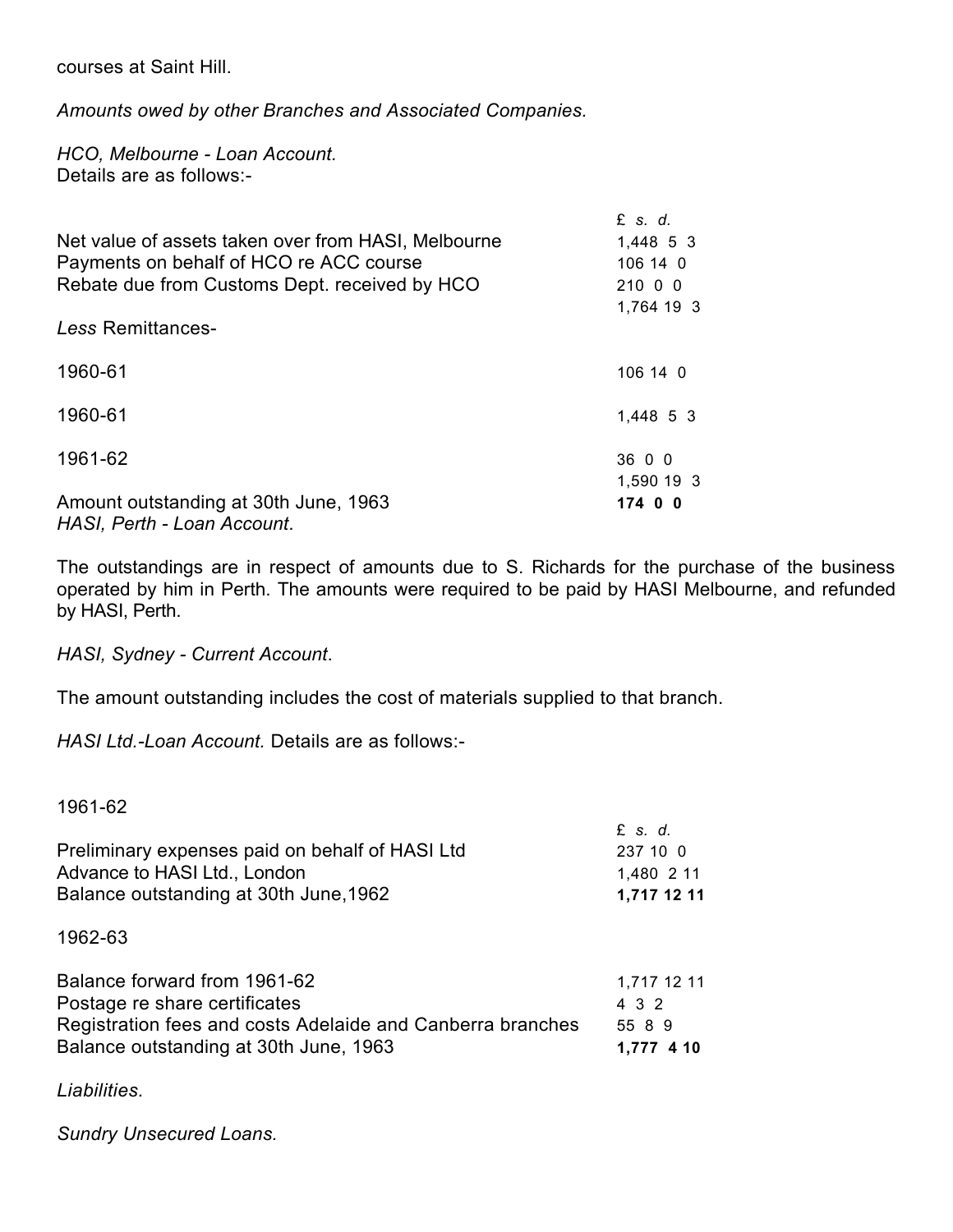The amount outstanding at the 30th June, 1963, represents the balance of sums loaned to the organization without security and not yet repaid.

The loans were given mainly during the financial year 1957-58, in which year amounts totalling £4,448 15s. were received. These loans came from some 25 scientologists and ranged from £30, £40, £50, £100, £255, to £410 and £620.

*Amount Owed to S. Richards.*

The amount outstanding at the 30th June, 1961, is in respect of the purchase of the American College, Perth, from S. Richards for the establishment of a branch of the organization in that city. The amounts paid to S. Richards have been shown in the accounts as a loan to HASI, Perth.

*Amounts Owed to Other Branches-*

*HCO.WW.*

Details are as follows:-

|                                               | £ s. d.                   |
|-----------------------------------------------|---------------------------|
| Managerial Expenses from date of commencing   |                           |
| business in Melbourne to 30th June, 1959      | 4,021 3 1                 |
| Purchases of books to 30th June, 1959         | 3,404 9 7                 |
| A credit transferred to London (April, 1960)  | 41 5 7                    |
| Research Expenses, 1960-61                    | 937 10 0                  |
| Cost of Instructor Training 1960-61           | 1,324 13 9                |
| <b>Additional Managerial Expenses 1960-61</b> | 625 0 0                   |
| Cost of Cables, 1961-62                       | 27 2 2                    |
| •Supplementary Expenses 1961-62.              | 7,191 5 4                 |
|                                               | 17,572 9 6                |
| Less Remittances -                            |                           |
| April, 1960                                   | 400 0 0                   |
| March, 1961                                   | 14 17 11                  |
| May, 1961                                     | 200 0 0                   |
| June, 1961                                    | 1,448 5 3                 |
| February, 1962                                | 388 14 9                  |
| April, 1963                                   | 52 14 3                   |
| Amount outstanding at 30th June, 1963         | 2,504 12 2<br>15,067 17 4 |

• See footnote under Profit and Loss Account *HCO, Washington.*

Of the amount outstanding at the 30th June, 1963, the sum of £52 2s. 4d. is owed in respect of hotel expenses for Mr. P. Williams.

### *HCO, Melbourne - Current Account.*

The amount outstanding includes a proportion of charges for rental of telex equipment, costs of *Communication* Magazine, cables and freight.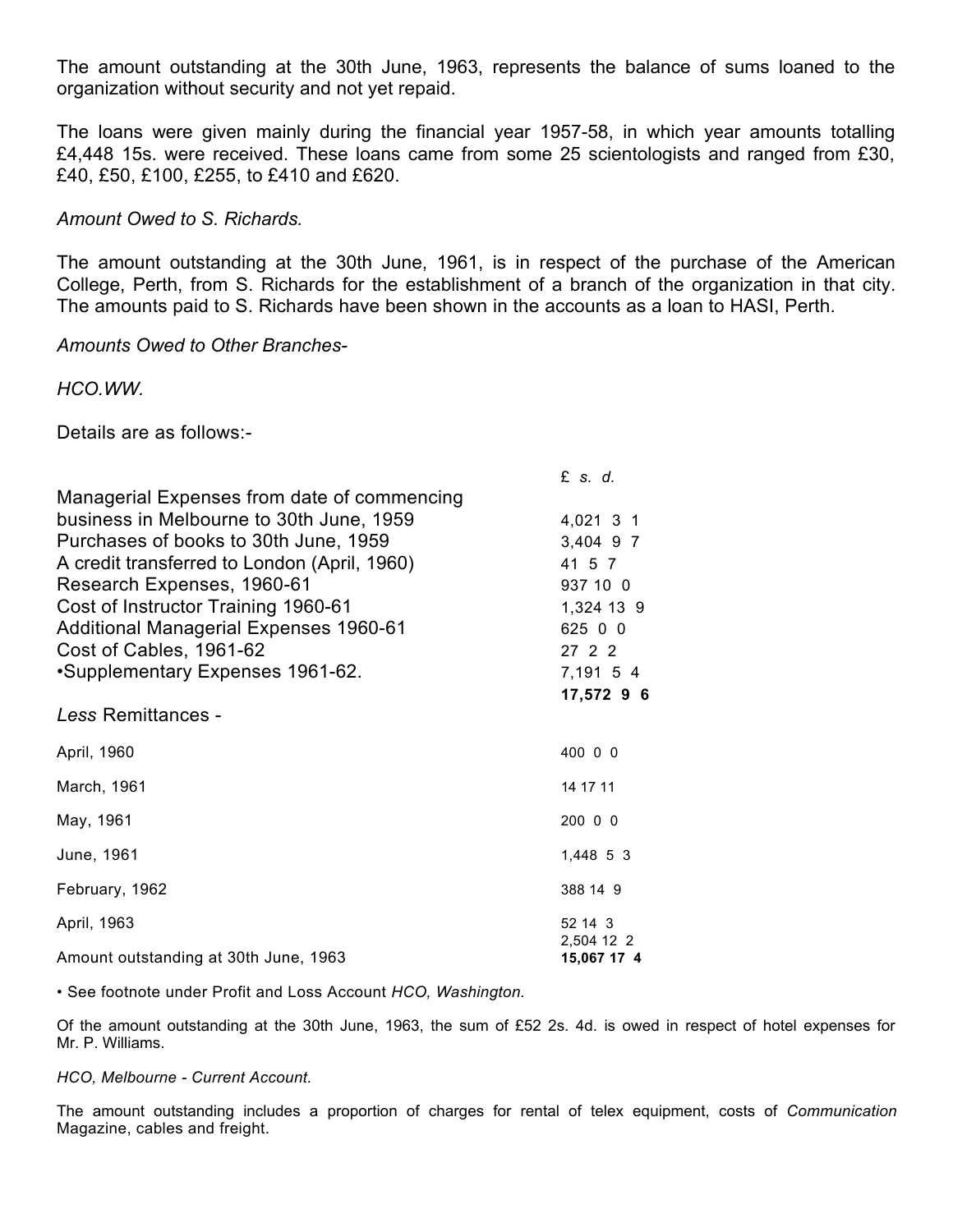*HASI, New Zealand.*

The sum outstanding at the 30th June, 1963, was arrived at as follows:-

|                                                       | $E$ s. d.  |
|-------------------------------------------------------|------------|
| Cost of Instructor Training - Watters and             |            |
| Verity (2 HPA retreads, air-fares and hotel expenses) | 826 5 0    |
| Debt incurred by J. Roberts in New Zealand            | 644 17 6   |
| Test materials supplies                               | 48 9 7     |
|                                                       | 1,519 12 1 |
| <b>Less Remittance</b>                                | 87 12 0    |
|                                                       | 1,432 0 1  |
| <b>Hubbard Communications Office.</b>                 |            |

#### 1. ACCOUNTING.

In many respects the accounting system is similar to that of the HASI and is based also on instructions issued by HCO.WW. However, unlike the other Melbourne organization, cash books are kept to maintain a continuous record of the receipts and payments.

Financial policy is determined largely by HCO.WW. A return of income from all sources and a report on stocks of books and publications is required to be furnished each week to that body.

#### 2. BANKING.

Although the organization is required to bank weekly, it was noted that in the financial year 1962-63 and in the six months ended 31st December, 1963, delays of up to one month had occurred in the banking of cash collections. The comparatively large sums of cash on hand at the 30th June, 1963, and the 31st December, 1963, reflect the position. Further, several instances of under- and over-bankings had occurred.

During the financial years 1960-61, 1961-62 and 1962-63, the following bank accounts in respect of the organization were maintained at the I.C.I. House Branch of the Bank of New South Wales:-

(*a*) Hubbard Communications Office Area Account.

#### (*b*) Hubbard Communications Office Book Account.

Generally, proceeds from sales of books, tapes and E-meters were banked in the Book Account, while cash collections in respect of franchises, congresses and membership subscriptions, &c., were deposited in the Area Account. Authorities held by the bank empowered either one of L. Ron Hubbard or Elizabeth Williams to draw cheques on the Accounts.

These bank accounts were closed on the 1st November, 1963, and balances at that date were merged in a new account opened under the name of Hubbard Communications Office Continental Account. Persons authorized to draw cheques on this Account were any two jointly of L. Ron Hubbard, Elizabeth Williams, Catherine Layton, Betty Miles and Lindsay Norman Bromley.

Another account in the name of Hubbard Association of Scientologists International A.C.C. Account is maintained at the Australia and New Zealand Bank Limited, Exhibition-street, Melbourne, for the purpose of accounting for the cash receipts and payments in respect of advanced clinical courses held in Melbourne. The persons authorized to draw cheques on the account are either Lafayette Ronald Hubbard or Mary Sue Hubbard.

#### 3. FINANCE.

A comparative statement of the income and expenditure of the Hubbard Communications Office, Melbourne for the financial years ended 30th June, 1961, 30th June, 1962, and 30th June, 1963, together with Balance Sheets as at the close of those years set out in a comparative form are printed as Appendices 12 and 13.

The following details and comments in respect of various items contained in the financial statements are given under appropriate headings:-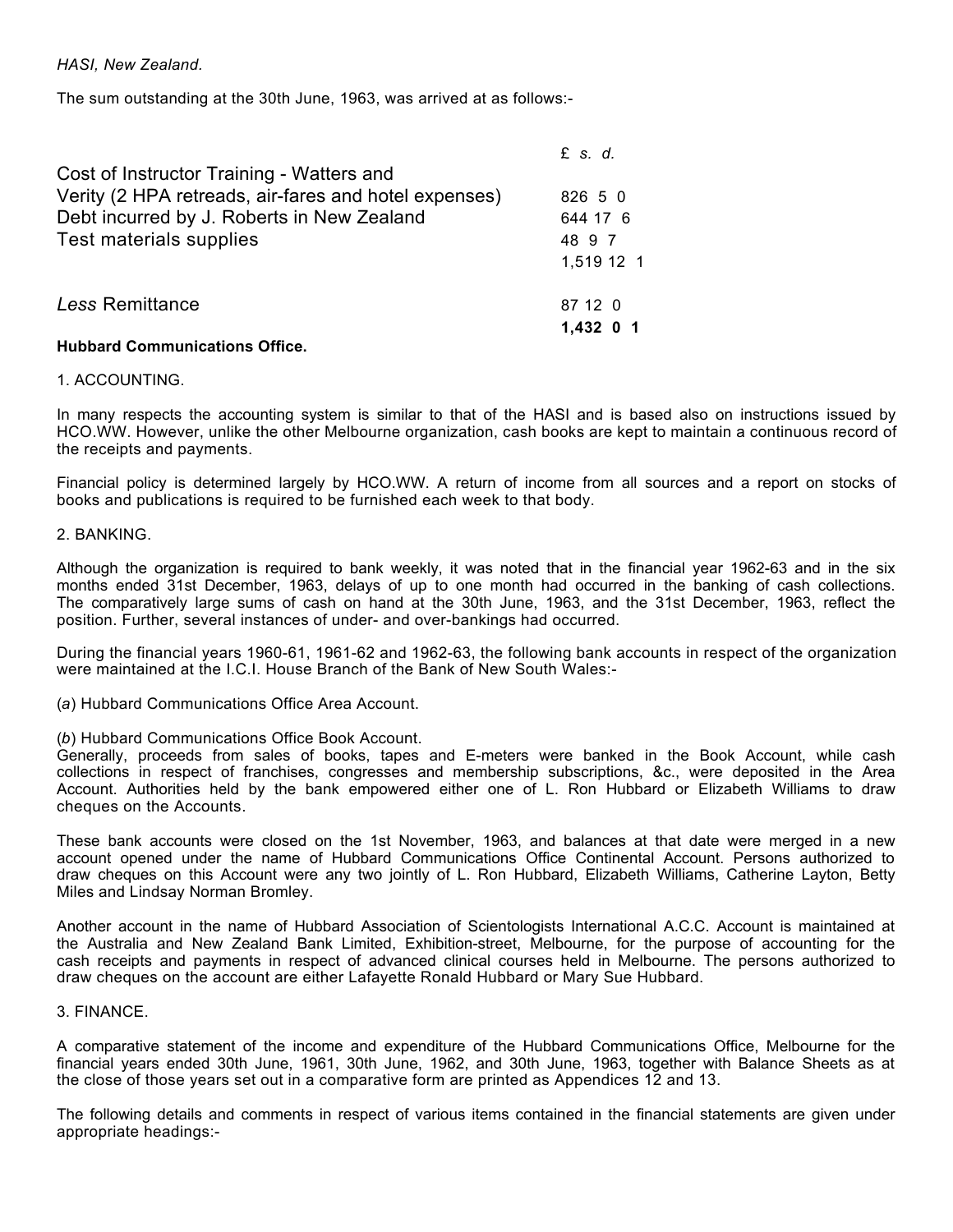*Income.*

Apart from income derived from the sale of books, tapes and E-meters, it was found that all income had been brought to account on a cash received basis.

*Books, Tapes and E-meters.*

Books, tapes and E-meters are purchased mainly from HCO.WW. for resale to persons and other branches of the organization within Australia. However, it was noted that 35 E-meters at a cost of £25 l0s. each were purchased from H. A. Wentworth Pty. Ltd., Melbourne, in August-September, 1961. Expenditure in respect of local purchases of books included a progress payment of £750 in December, 1963, to the Glenhuntly Printing Works Pty. Ltd. for the printing of 10,000 copies of the book, *This is Life*.

Excluding assembling and testing costs, the prices paid for a Mark IV and a Mark V E-meter were approximately £36 and £40 respectively. The selling prices after deducting discount were usually £56 8s. and £62 respectively. The current selling prices of books range from 1s. to £2 4s. per copy.

The holders of international membership of the HASI are allowed discounts on cash purchases of E-meters, tapes and books. Franchise holders (and district offices) have also been allowed discounts on such purchases.

In respect of the accounting for books, it would appear that there was a discrepancy in the value of the stock on hand as at the close of one or both of the financial years 1961-62 and 1962-63. However, as satisfactory records have not been kept to record stock movements, the reason for the apparent discrepancy cannot be readily ascertained. The following trading statement illustrates the position:-

|                                         | 1960-61 |       | 1961-62 |                   | 1962-63 |       |
|-----------------------------------------|---------|-------|---------|-------------------|---------|-------|
|                                         | £       | £     | £       | £                 | £       | £     |
| <b>Sales</b>                            |         | 3,378 |         | 3.245             |         | 2,509 |
| Stock on hand at beginning of each year | 1,869   |       | 2,571   |                   | 2,728   |       |
| <b>Purchases</b>                        | 3,262   |       | 1.419   |                   | 2,138   |       |
|                                         | 5,131   |       | 3,990   |                   | 4,866   |       |
| Stock on hand at close of each year     | 2.571   | 2.560 | 2,728   | 1,262 2,036 2,830 |         |       |
| <b>Gross Profit</b>                     |         | 818   |         | 1.983             |         |       |
| <b>Gross Loss</b>                       |         |       |         |                   |         | 321   |
| Percentage of Gross Profit to Sales     |         | 24%   |         | 61%               |         |       |

The apparent discrepancy could have been due to a number of reasons of which the most likely appear to be:-

- (*a*) Incorrect stocktaking.
- (*b*) Disposing of books at a price below cost.
- (*c*) Gifts of books.

(*d*) Misappropriation either of books or of proceeds from the sale of books. *Franchise Receipts.*

This item includes a contribution of 5 per cent. of the "Proportionate amount" of the gross income of HASI, Melbourne and varying percentages of income of the branches of the organization and other persons carrying on the practice of scientology in Australia. However, in accordance with a direction received from HCO.WW., the payment of franchise fees by HASI, Melbourne was discontinued as from the 7th February, 1963. The payment of franchise fees by other branches and persons to the HCO, Melbourne also ceased during the financial year 1962- 63.

In HCO Pol. Lr. of the 14th June, 1962, a direction was given to franchise holders that "no Franchise or Field Auditor should charge less for services than the Central Organization for that Continent. They may, however, charge more . . ." (At least one franchise holder charged £10 10s. per hour.)

The following information has been collated from the financial records for 1961-62 to show the persons and organizations from whom franchise fees were receivable during that year together with the respective amounts shown to be received or receivable:-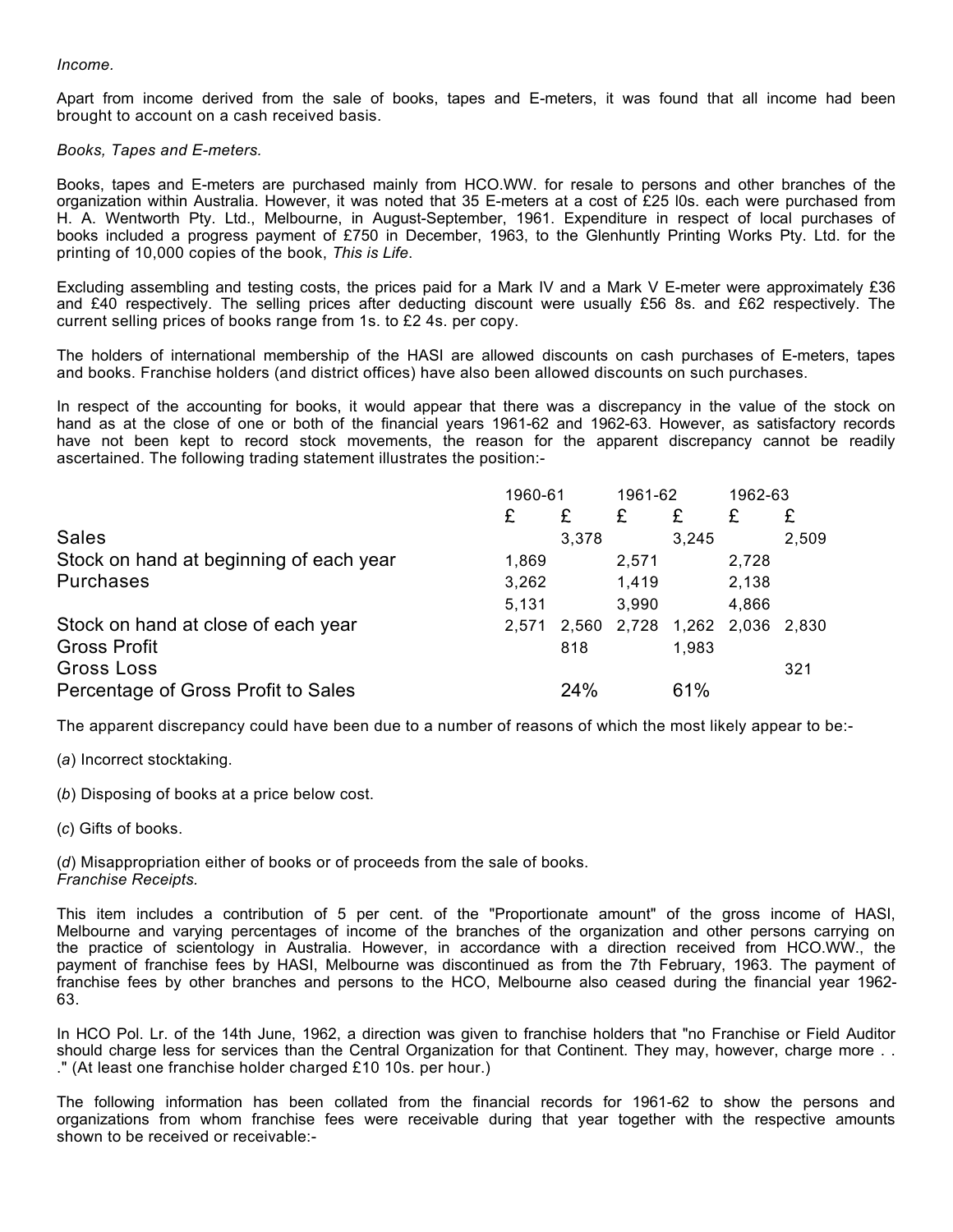|                                                     | $E$ s. d.     |
|-----------------------------------------------------|---------------|
| HASI, Melbourne                                     | $•2,069$ 6 10 |
| ., Perth                                            | 732 1 9       |
| " Sydney                                            | 638 17 9      |
| HCO, Perth                                          | 23 15 0       |
| "Sydney                                             | 34 14 3       |
| "Brisbane                                           | 86 17 8       |
| Australian College of Personnel Efficiency, Geelong | 177 2 10      |
| American College of Personal Efficiency, Adelaide   | 1,683 16 10   |
| <b>Brisbane College of Personal Efficiency</b>      | 156 13 6      |
| Melbourne College of Personal Efficiency, Hawthorn  | 575 7 10      |
| R. Garlick, Townsville, Q'land                      | 45 7 6        |
| K. Steele (Eaglemont, Vic.)                         | 1 1 9         |
| F. Van Der Linde (W.A.)                             | 6 3 8         |
| J. Blythe (Sydney, N.S.W.)                          | 33 10 0       |
| North Shore Scientology (N.S.W.)                    | 85 0 0        |
| I. and B. Scott $(N.S.W.)$                          | 472 3 10      |
| P. Walsh (N.S.W.)                                   | 14 1 0        |
| Mrs. Holburn (N.S.W.)                               | 500           |
| B. Salmon (W.A.)                                    | 1160          |
| H. A. Wentworth Pty. Ltd. (Melbourne)               | 202 12 6      |
|                                                     | 7,045 10 6    |

• Does not include an amount of £29 10s. 10d. stated to be in transit. *Membership Fees.*

The fees comprise mainly annual international membership subscriptions (£5 5s. each) and associate membership subscriptions (5s. each).

#### *Advanced Clinical Course Fees.*

Advanced clinical courses conducted by HCO.WW. were held in Melbourne in 1959 and 1961. Fees were payable on either a cash or time payment basis.

Income from the courses has been accounted for on a cash basis.

Twenty-two undertook the 2nd Melbourne Clinical Course in April, 1961. The fees charged for this course varied; nine contracted to pay over £400 and three others over £300, with some discounts for prompt payment.

#### *Congress Receipts.*

The receipts are mainly in respect of proceeds from the sales of admission tickets and dinner dance tickets at various congresses conducted by the organization.

Sums equal to 50 per cent. of the gross receipts were payable to HCO.WW. in respect of congresses held prior to the 16th March, 1963. However, HCO Pol. Lr. of 16th April, 1963, directed that in future, in lieu of the previous levy, a payment of 10 per cent. of the gross receipts was to be remitted. Personal congresses given by Hubbard are not included in this directive.

#### *Sundry Income.*

Amounts received under this heading are mainly in respect of tape replays.

#### *Expenditure. Salaries.*

The weekly salaries paid to officers and employees of this organization are stated to be calculated on the unit value determined for HASI, Melbourne.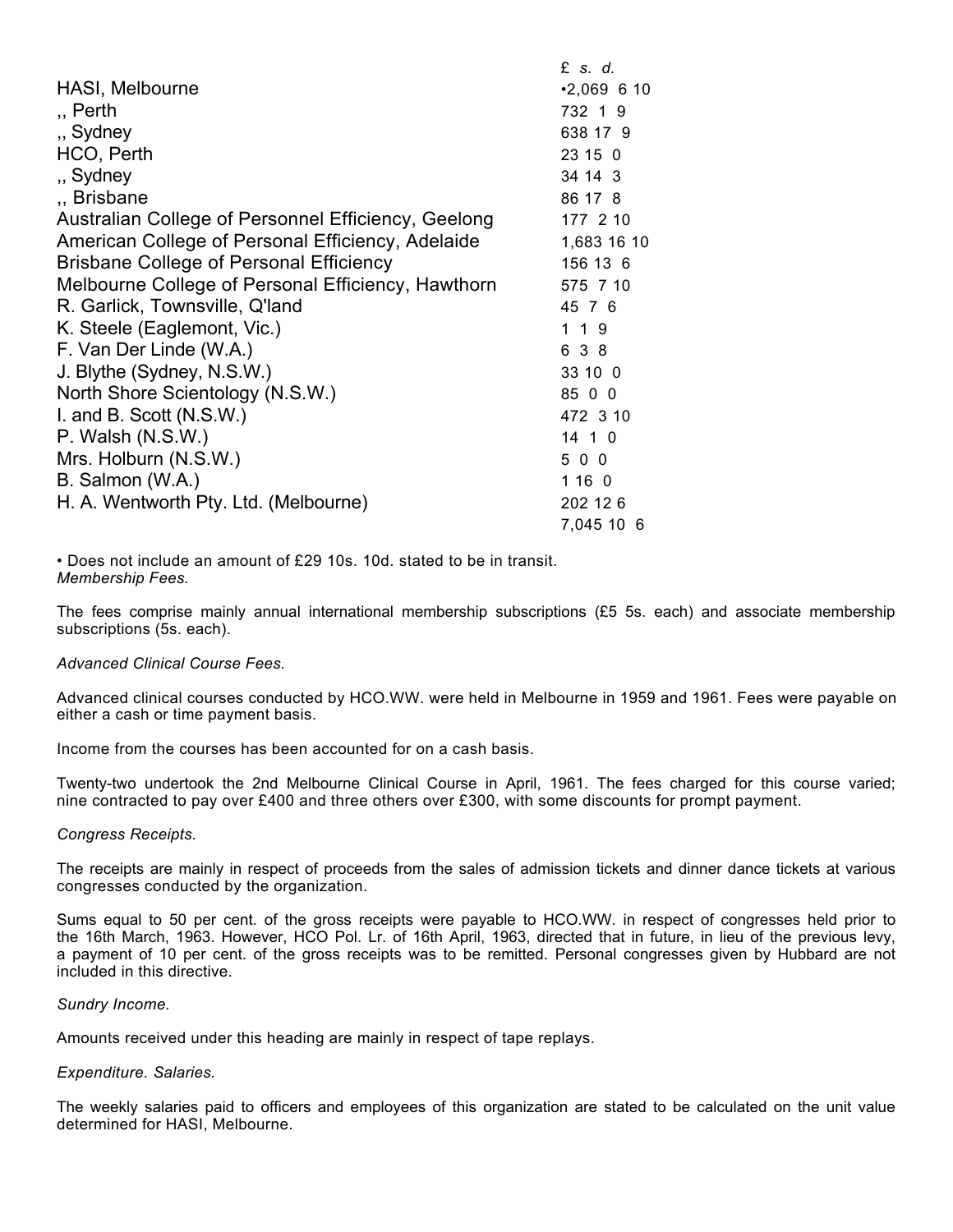#### *Congress Expenses.*

The expenditure includes amounts paid to hotels for accommodation, &c., and printing, stationery and postage charges incurred in respect of scientology congresses.

#### *Course Expenses.*

The sum shown as expenditure in 1960-61, £814, is in respect of the cost of production of instructional films for scientology courses by HCO, Washington. Expenditure of £195 14s. incurred in 1961-62 related to the purchase of books and stationery for use at an advanced clinical course.

#### *Legal and Detective Agencies.*

The expenditure in 1961-62 included an amount of £100 paid to a Mr. Huston on the 16th October, 1961.

Expenditure during the period 1St July to 31st December, 1963, included payments totalling £436 12s. 8d. to a W. D. Northcott, of Perth, for services rendered or to be rendered as a security consultant, and a payment of £59 14s. 10d. to Astoria Rent-a-Car on account of W. D. Northcott.

#### *Managerial Expenses and Service Charges.*

Amounts payable to HCO.WW. in each of the years under review were calculated as follows:-

#### **1960-61**

|                                                                                                                                              | Income<br>£ s. d.                           | £ s.d.  | Amount due to HCO.WW.                                            |           |
|----------------------------------------------------------------------------------------------------------------------------------------------|---------------------------------------------|---------|------------------------------------------------------------------|-----------|
| <b>Franchise Receipts -</b>                                                                                                                  |                                             |         |                                                                  |           |
| 10 per cent. levies                                                                                                                          | 2,644 15 2-33.3 per cent. = $881119$        |         |                                                                  |           |
| 15 per cent. levies                                                                                                                          |                                             |         | 1,747 4 1 - one-third of two-thirds (one third of £1,164 16s.) = | 388 5 4   |
| Book Sales - General                                                                                                                         | $3,317$ 18 5-10 per cent. = 331 15 10       |         |                                                                  |           |
| Sales of tapes after 2.5.1961                                                                                                                | $-10$ per cent. $=$                         |         |                                                                  |           |
| Sales of E-meters after 2.5.1961 (excl. Sales Tax) 66 15 5<br>Administrative Expenses re Advanced Clinical Course<br><b>Typing and Paper</b> | 593 15 0<br>Total 2,712 1 5                 |         | $-10$ per cent. = 6 13 6<br>510 0 0                              |           |
| 1961-62                                                                                                                                      |                                             |         |                                                                  |           |
|                                                                                                                                              | Income<br>£ s. d.                           | £ s. d. | Amount due to HCO. WW.                                           |           |
| <b>Franchise Receipts -</b>                                                                                                                  |                                             |         |                                                                  |           |
| 10 per cent. levies                                                                                                                          | 3,051 4 5 -33.3 per cent. = $1,017$ 1 6     |         |                                                                  |           |
| 15 per cent. levies                                                                                                                          | 741 8 0 - one-third of two-thirds = 16 13 0 |         |                                                                  |           |
| <b>Book Sales</b>                                                                                                                            |                                             |         | $3,243$ 19 10 $-10$ per cent. = 324 8 0                          |           |
| Sales of certain E-meters (excl. Sales Tax) $1,251$ 7 6 $-10$ per cent. =                                                                    |                                             |         |                                                                  | $125$ 2 6 |
|                                                                                                                                              | Total 1,483 5 0                             |         |                                                                  |           |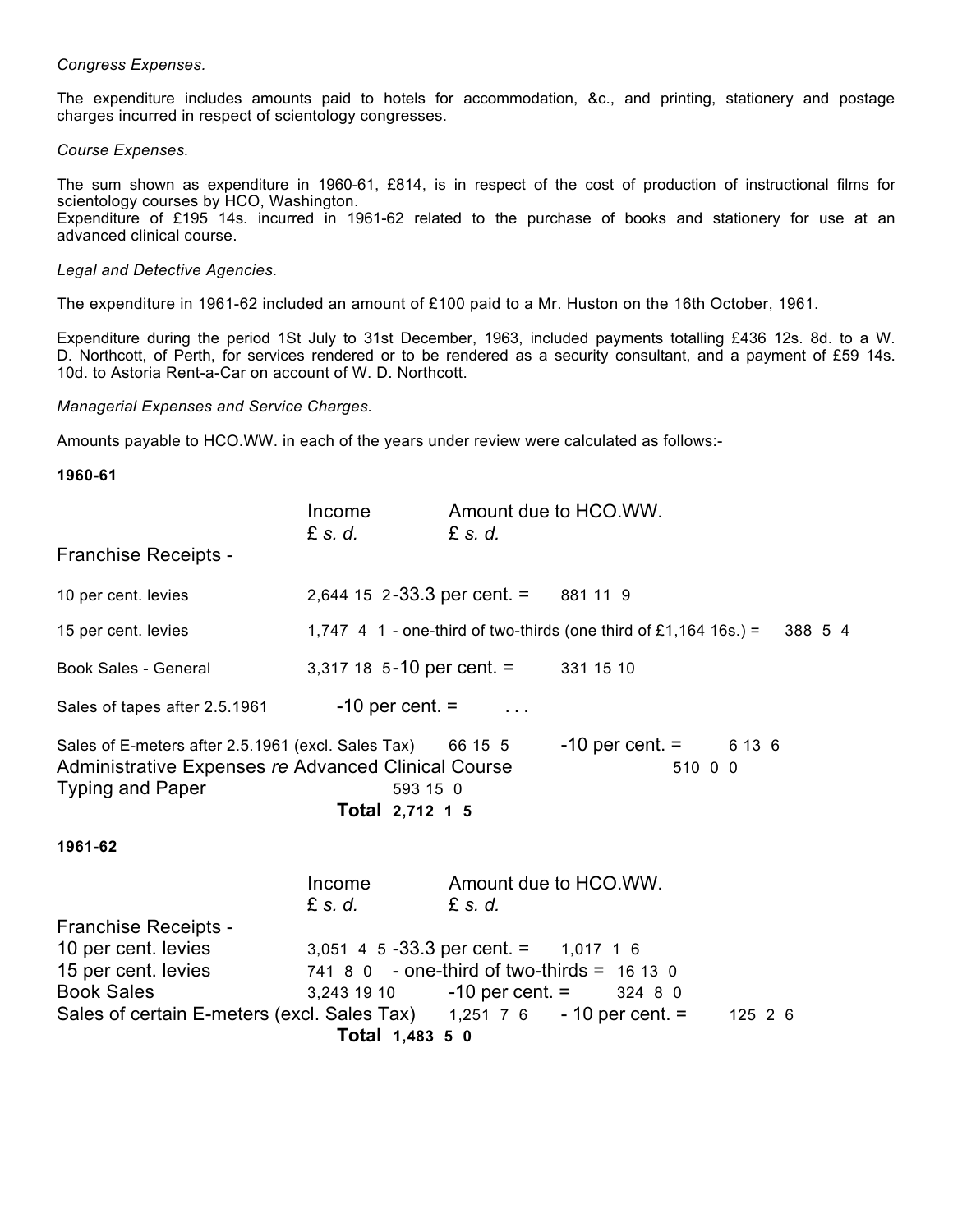Income Amount due to HCO.WW. £ *s. d.* £ *s. d.* Franchise Receipts - 10 per cent. levies 1,001 5 10- 33.3 per cent. = 333 15 3 Book Sales 2,403 5 5 - 10 per cent. = 240 6 6 Sales of E-meters (excl. Sales Tax) 2,829 7 6 - 10 per cent. = 282 18 9 **Total 857 0 6**

*Rent.*

The expenditure in 1962-63 is in respect of the rental of premises for HCO, Adelaide.

*Telex and Telephone Charges.*

The expenditure includes the rental of a teleprinter and the costs Of printergrams and cables.

*Travelling Expenses.*

Apart from expenses incurred by Mr. and Mrs. P. Williams, G. Jensen and E. Cooper on travel within Australia, a sum of £451 payable to HCO, Washington, representing fare for one Halpin, was charged as expenditure in 1960-61.

The expenditure in 1961--62 and 1962-63 appears to be in respect of executive officers travelling within Australia.

*Assets.*

*Loans to Employees.*

Advances to four employees amounting to £210 7s. 10d. were out-standing at the 30th June, 1963.

*Sundry Debtors.*

This item includes outstandings in respect of sales of E-meters, books, tapes and congress tickets.

Amounts due for advanced clinical courses were not included in the total outstandings, but a check of the individual debtors accounts disclosed that about £6,000 had not been collected at the 30th June, 1963.

#### *Amounts owed by other Branches.*

The balances represent the net amounts outstanding in respect of sums paid by the Melbourne organization on behalf of other branches together with amounts owed for materials, &c., supplied to the branches.

#### *Liabilities.*

*Amounts owed to other Branches.* 

*HCO. WW.*

The following are details of the amounts payable to HCO.WW. as at the close of each of the financial years from 1959-60 to 1962-63:-

#### **1959-60**

| <b>General Account</b>                    | £ s. d.  |
|-------------------------------------------|----------|
| Balance owing at 1st July, 1959           | 197 12 7 |
| <b>Add Cash transfers from HASI</b>       | 333 13 9 |
| Royalties on E-meters (from B. Penberthy) | 37 6 8   |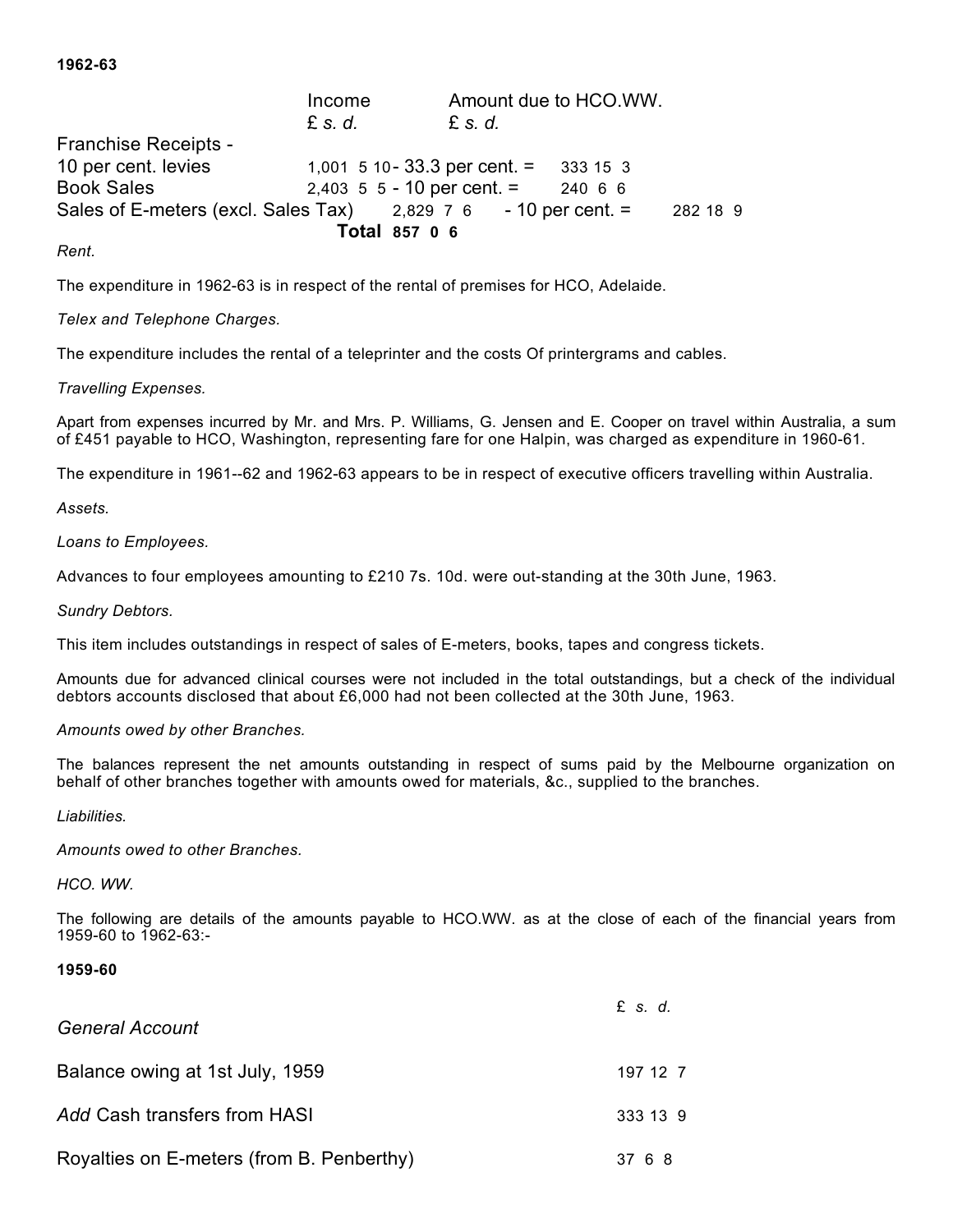| Books, tapes, &c., received during year                                                                                                                    | 2,171 10 0                                      |
|------------------------------------------------------------------------------------------------------------------------------------------------------------|-------------------------------------------------|
| Percentage on books sales (10 per cent. on £2,846 8s. 6d.)                                                                                                 | 284 12 6                                        |
| <b>Managerial Expenses and Services Charges</b><br>(33.3 per cent. on 10 per cent. Franchise receipts)                                                     | 989 9 9<br>4,014 5 3                            |
| Less Cash remitted during year                                                                                                                             | 3,207 18 5                                      |
| <b>Cost of Cables</b>                                                                                                                                      | 17 4 4<br>3,225 2 9<br>789 2 6                  |
| <b>Advanced Clinica1 Course</b>                                                                                                                            |                                                 |
| <b>Managerial Expenses and Administration</b><br>Charges due to HCO WW                                                                                     | 4,000 0 0                                       |
| <b>Cost of Cables</b>                                                                                                                                      | 175 15 10<br>4,175 15 10                        |
| Less Cash remitted                                                                                                                                         | $2,000$ 0 0<br>2,175 15 10                      |
| Balance owing as at 30th June, 1960                                                                                                                        | 2,964 18 4                                      |
| 1960-61                                                                                                                                                    |                                                 |
|                                                                                                                                                            | £ s. d.                                         |
| Balance owing at 1st July, 1960<br>Add - Administrative Expenses and Service Charges<br>Books and tapes supplied for year<br><b>E-meter Costs</b>          | 2,964 18 4<br>1,608 6 5<br>1,697 0 0<br>187 0 0 |
| Administrative Expenses (typing)<br>Postal (airmail)                                                                                                       | 593 15 0<br>281 5 0                             |
| <b>Cables and Telex Expenses</b><br>Freight on books                                                                                                       | 246 15 0<br>128 5 0                             |
| Magazine Printing and Distribution (PAB Magazine)<br>Adjustment re 30th June, 1960, Credit (Previously treated as Australian currency instead of Sterling) | 307 0 0                                         |
| <b>Administrative Expenses</b>                                                                                                                             | 510 0 0                                         |
| <b>Cost of Cables</b>                                                                                                                                      | 44 17 2<br>554 17 2<br>8,569 1 11               |
| Less Cash remitted during year                                                                                                                             | 2,945 1 6                                       |
| Balance owing as at 30th June, 1961<br>1961-62                                                                                                             | 5,624 0 5                                       |
| Balance owing at 1st July, 1961<br>Add Meters, Books, Tapes, &c., supplied for year                                                                        | 5,624 0 5<br>3,987 0 0                          |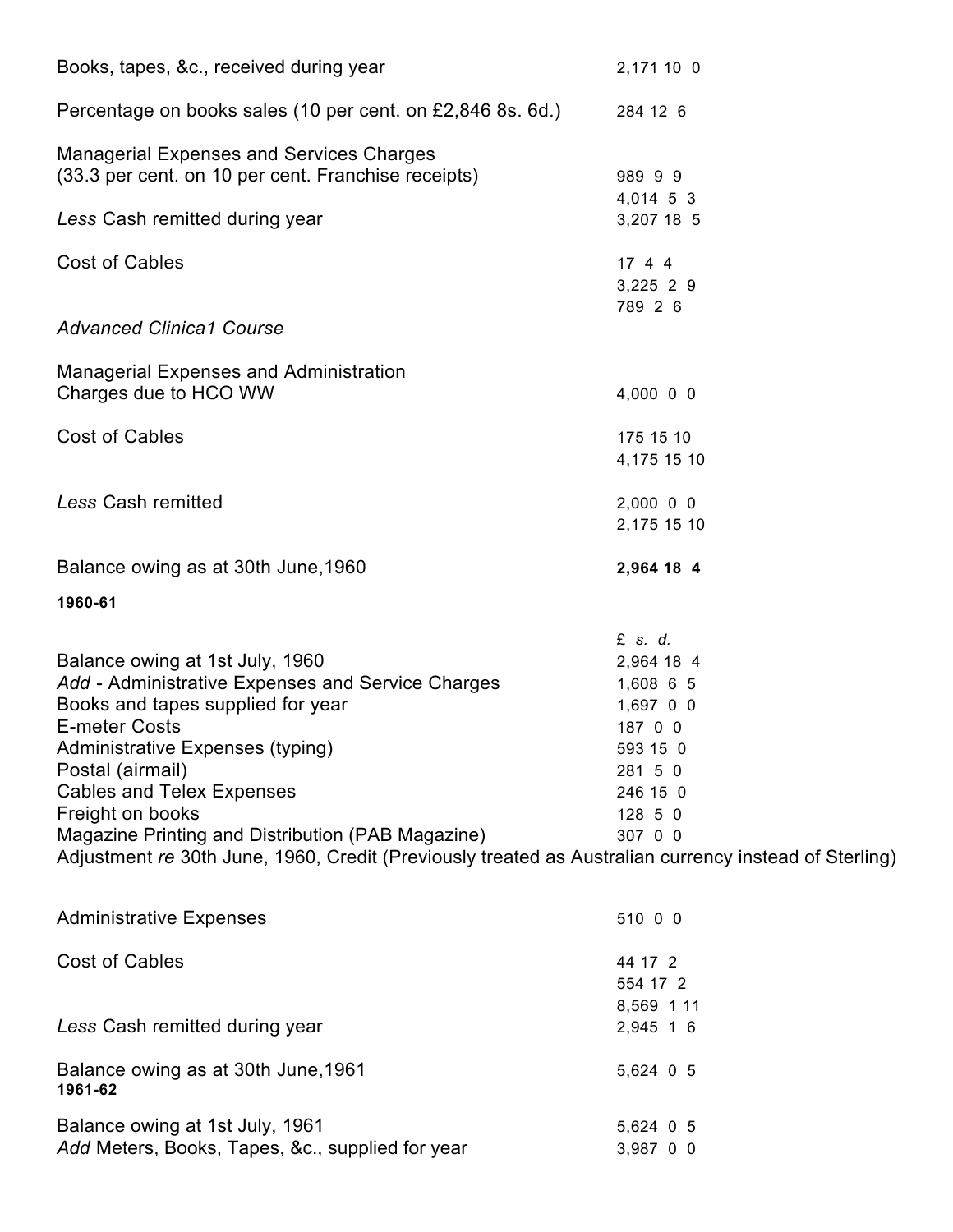| Managerial Expenses and Service Charges for year                        |                       | $1,483$ 0 0                    |             |
|-------------------------------------------------------------------------|-----------------------|--------------------------------|-------------|
| <b>Share of Congress Receipts</b>                                       | 715 1 6               |                                |             |
|                                                                         |                       | 11,309 11 1                    |             |
| Less Cash remitted during year                                          |                       | 4,515 7 3                      |             |
|                                                                         |                       |                                |             |
| Books transferred to HCO. WW                                            | 62 10 0               |                                |             |
|                                                                         |                       | 4,577 17 3                     |             |
| Balance owing at 30th June, 1962                                        | 7,231 4 8             |                                |             |
| 1962-63                                                                 |                       |                                |             |
|                                                                         | £ s. d.£ s. d.£ s. d. |                                |             |
| Balance owing at 1st July, 1962                                         |                       | 3,367 19 6 3,863 5 2 7,231 4 8 |             |
| Add Meters, Books, Tapes &c. supplied for year                          |                       | 3,040 2 5 3,040 2 5            |             |
| Managerial Expenses and Service Charges for year                        | 857 0 6               | 857 0 6                        |             |
| <b>Share of Congress Receipts</b>                                       | 423 2 2 423 2 2       |                                |             |
|                                                                         |                       | 4,648 2 2 6,903 7 7 11,551 9 9 |             |
| Less Cash remitted during year                                          |                       | 192 4 8 1,700 19 7 1,893 4 3   |             |
| Balance owing at 30th June, 1963<br>HCO, Washington.                    |                       | 4,455 17 6 5,202 8 0           | $9,658$ 5 6 |
| The amount due and still unpaid as at 30th June, 1963, is in respect of |                       |                                |             |
|                                                                         |                       |                                |             |

|                             | $1,366$ 5 0 |
|-----------------------------|-------------|
| Expenses re Tapes (1961-62) | 10150       |
|                             | $1,265$ 0 0 |
| Cost re Film (1960-61)      | 814 0 0     |
| Fare re Halpin (1960-61)    | 451 0 0     |
|                             | £sd         |

#### *Personal Loans.*

This item shown under receipts for the period 1st July, to 31st December, 1963,is in respect of sums received in December, 1963, to finance the printing of the book, This is Life. Sums ranging from £44, £50 to £350, £400 and totalling £1,494 were received from seven persons and the Australian College of Personnel Efficiency, Geelong.

#### **Australian College of Personnel Efficiency at Geelong.**

Mr. Campbell conducted in respect of the Australian College of Personnel Efficiency at Geelong a similar thorough investigation. The proprietors of this college are Eric Bruce Lake and his wife, June Margaret Lake, who earlier held a franchise to carry on the practice of scientology, and later had the status of a "district office".

It is unnecessary for the purposes of this report to give extensive details concerning this college.

For the three years ended the 30th July, 1964, the following income was obtained

Year ended 30th June, 1961 -

| Gross Income from-      | £sd        |
|-------------------------|------------|
| Processing              | 2,822 16 0 |
| Training<br>$3,810$ 0 0 | 987 4 0    |

Year ended 30th June, 1962 -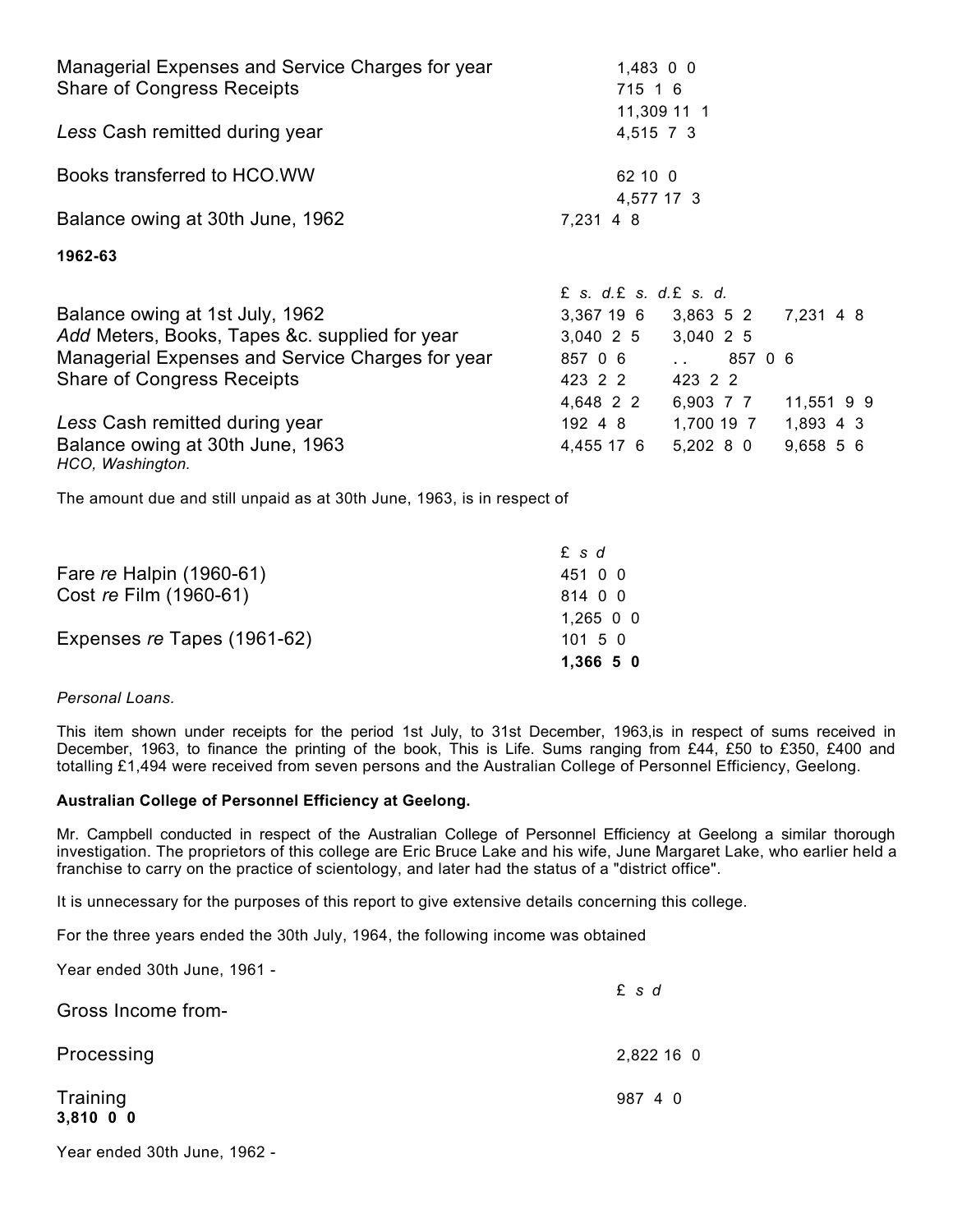| Processing                   | 3,718 3 6                          |
|------------------------------|------------------------------------|
| Training                     | 792 12 0<br>4,510 15 6             |
| Year ended 30th June, 1963 - |                                    |
| Processing<br>Training       | 4,070 6 3<br>825 17 0<br>4,896 3 3 |

A levy of 10 per cent. on these gross receipts was payable by the Lakes to HCO.WW. via the Melbourne HCO.

The fees charged by this college for processing varied, ranging generally from 3 guineas to 41 guineas per hour.

Very substantial sums were received from several persons for processing and training. Between July, 1960, and March, 1964, £1,442 was paid in respect of three members of one family. Other amounts over the same or shorter periods were £1131 (for two persons), £712, £706 (for two persons), £662 (for two persons), £634, £583, £473, £387.

This college advertised over the radio through 3GL, Geelong, and in the "Geelong Advertiser".

#### **The Melbourne College of Personal Efficiency at Hawthorn.**

The Melbourne College of Personal Efficiency at Hawthorn, conducted by Peter Francis Gillham and his wife, Yvonne Doreen Gillham, was also investigated by Mr. Campbell. The Gillhams earlier held a franchise to practise scientology, and later had the status of a "district office".

Income is derived mainly from processing, co-auditing and training courses conducted by the college. The following table shows a classification of fees received or receivable in each of the completed financial years in which the college has carried on business:-

|                              | 1958-59         |                      | 1959-60                 |       | 1960-1 | 1961-62 | 1962-63 |
|------------------------------|-----------------|----------------------|-------------------------|-------|--------|---------|---------|
|                              | £               |                      |                         |       |        |         |         |
| Processing                   | 157             |                      | 1,827 2,778 4,161 5,294 |       |        |         |         |
| <b>Training Courses</b>      | 292             | 827                  | 1,022 329               |       | 195    |         |         |
| Co-Auditing                  | $\cdot$ $\cdot$ | $\ddot{\phantom{0}}$ | 144                     | 1,588 | 1.388  |         |         |
| Conventions, Recordings, &c. | $\sim 10$       | 15                   | 18                      |       | 26     |         |         |
|                              | 449             |                      | 2,669 3,962 6,078 6,853 |       |        |         |         |

A franchise fee of 10 per cent. on the gross monthly takings was payable to HCO.WW. via the Melbourne HCO.

The fees charged varied from no charge for the personal efficiency course up to £4 14s. 6d. per hour for processing. There were intermediate fees for co-auditing at from 15s. to £1 6s. 8d. per hour later standardized at £1 per hour, and fees of £5, £10 and £40 for the HAS courses zero, level 1 and level 2 respectively.

Where fees were not paid in cash, processing or training was usually on a time payment basis, terms being arranged with Conquest Investments (Australia) Pty. Ltd., a company the nominal capital of which was £5,000, of which £2 was paid up, and of which the directors and shareholders were Noel Stanley Barton and Peter Francis Gillham.

Very substantial amounts were received from or on behalf of several persons in respect of services rendered by the college. They include amounts of £1,179, £936, £784, £703, £593, £562, £468, £479. The person paying the sum of £593 also paid an aggregate of £551 to the Melbourne HASI and the Australian College of Personnel Efficiency at Geelong, making a grand total of £1,144.

This college advertised in city and suburban newspapers, Melbourne trams, the "pink pages" of the Melbourne Telephone Directory, on the radio and by a notice board at the Hawthorn railway station.

#### **General.**

Though the system of accounts used by the Melbourne HASI and the Melbourne HCO left something to be desired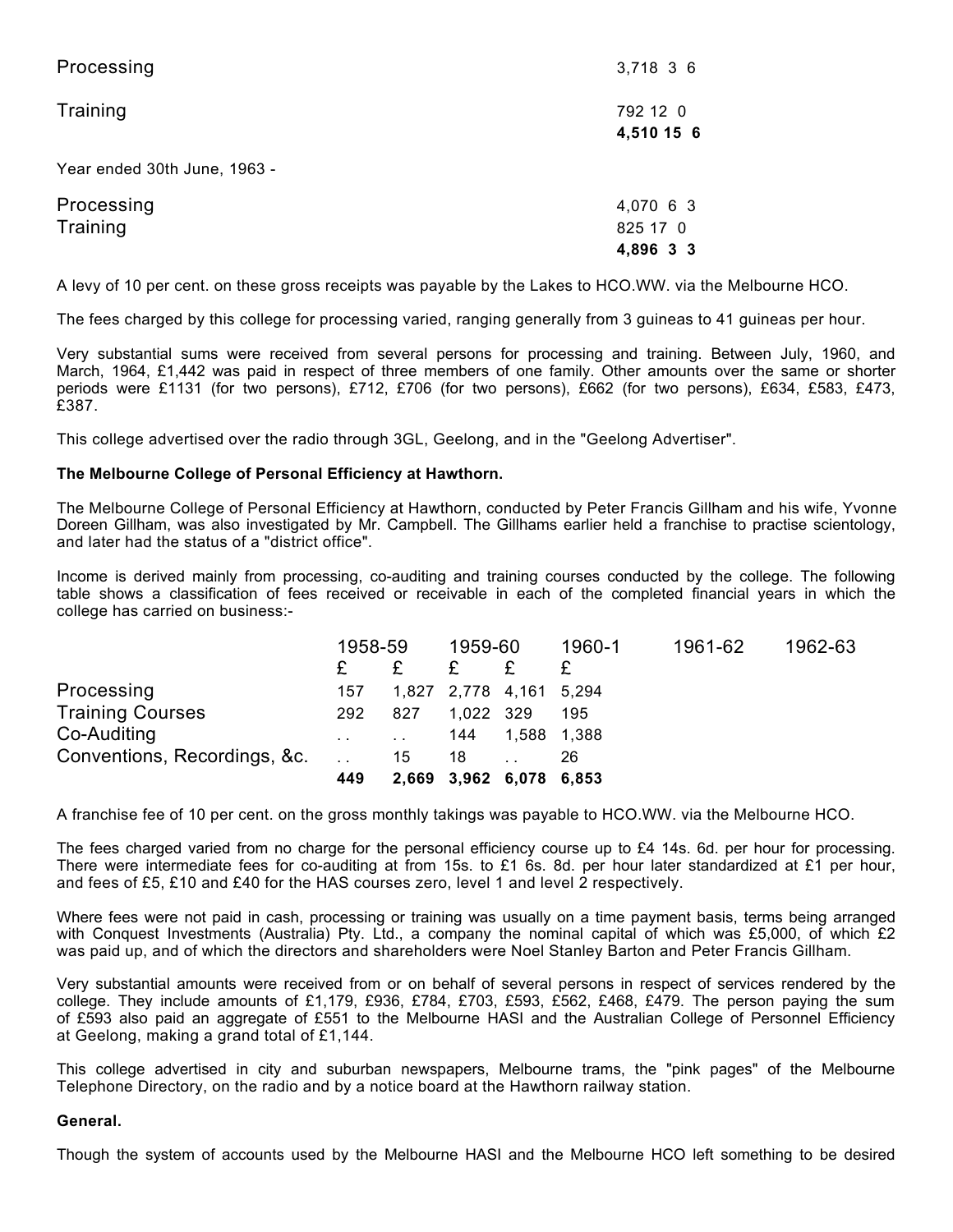from an accountancy point of view, the investigation by Mr. Campbell was thorough and there is no reason to believe that the material available to him does not completely cover the financial aspect of these organizations' activities. Likewise, there is no reason to suppose that the organizations received any other income than from the sources indicated, or that there were any other amounts remitted abroad than those indicated above.,

Certain significant figures emerge from the investigation by Mr. Campbell, the most important being the large income (well over a quarter of a million pounds) of the scientology organizations in Melbourne for the six years ended the 30th June, 1963.

The following figures show such income and the rate of growth:- Year ended £

| 30th June, 1958 | 12,150 |
|-----------------|--------|
| 30th June, 1959 | 30,500 |
| 30th June, 1960 | 47,075 |
| 30th June, 1961 | 57.640 |
|                 |        |

- 30th June,1962 71,977
- 30th June,1963 54,071

### **273,373**

The Melbourne College of Personal Efficiency, conducted by Gillham and his wife at Hawthorn, had a gross income from fees alone of nearly £17,000 for the three years ended the 30th June, 1963.

Year ended £

- 30th June,1961 3,962
- 30th June,1962 6,077

## 30th June,1963 6,852

#### **16,991**

For the same three-year period, the Australian College of Personnel Efficiency, conducted at Geelong by Lake and his wife, had a gross income from fees alone of over £13,000.

Year ended £

- 30th June,1961 3,809
- 30th June,1962 4,510
- 30th June,1963 4,895

The income of the Melbourne HASI for processing and training respectively for the three years ended the 30th June, 1963, amounted to nearly £130,000, being made up as follows:- Year ended 30th June, 1961- Processing ....26,837 Training .. ....14,284 Year ended 30th June, 1962- Processing ....29,023 Training .. ....l 7,267 Year ended 30th June, 1963- Processing ....32,610 Training .. ....9,342 129,363

The total income of the Melbourne HASI and the Hawthorn and Geelong organizations for the three years ended the 30lh June, 1963, was £213,753, as follows:-

**<sup>13,214</sup>**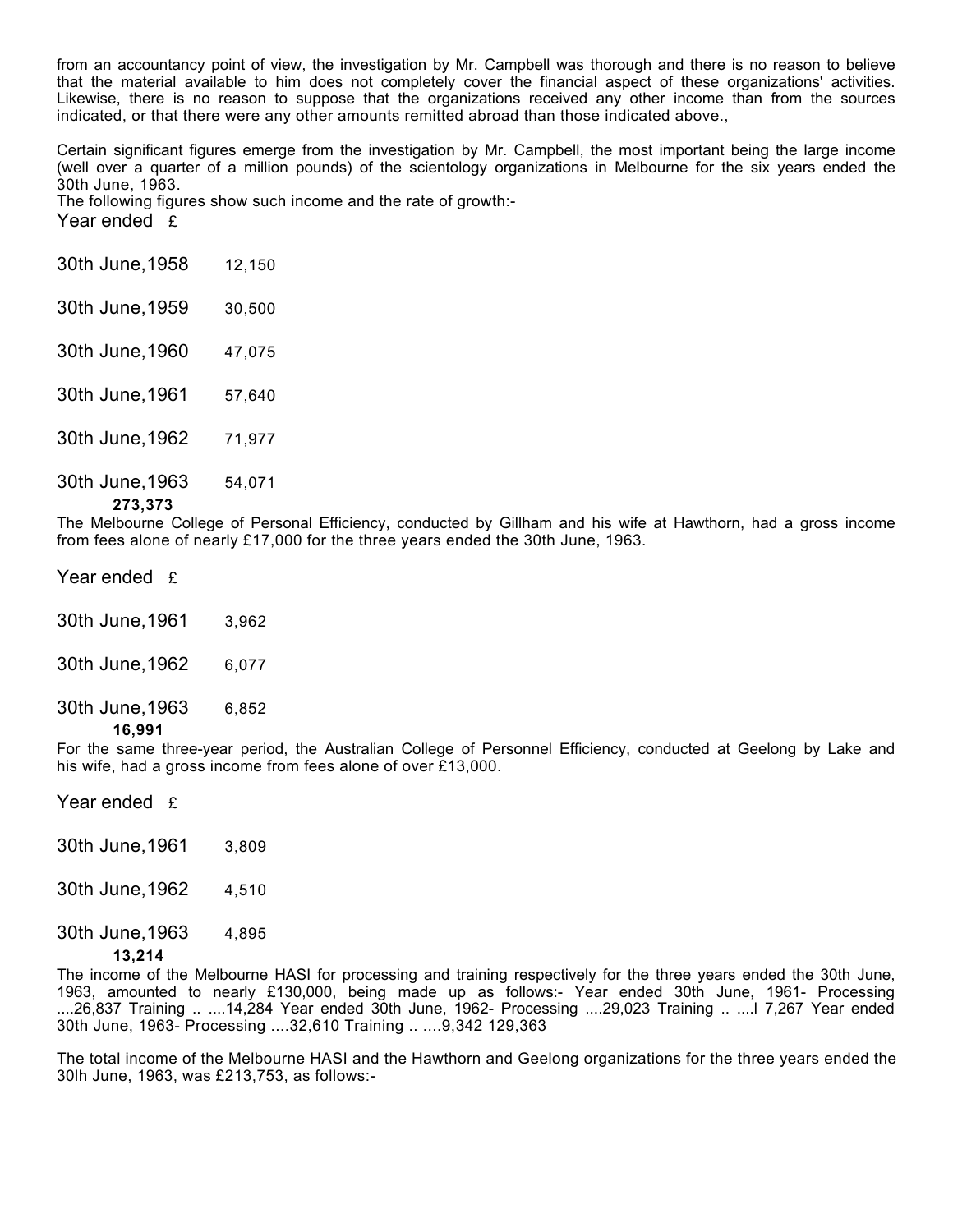Year ended £ 30th June,1961 65,411 30th June,1962 82,564 30th June,1963 65,778 **213,753**

The income of the three organizations from processing alone for the same period was £115,971 as follows:-

Year ended £

- 30th June,1961 33,621
- 30th June,1962 38,818
- 30th June,1963 43,532 **115,971**

For the five-year period from the 1st July, 1958, to the 30th June, 1963, the total amount of money remitted to the HCO.WW. in England by the Melbourne HASI and the Melbourne HCO was £26,166, averaging £5,233 a year, or £101 a week. Included in this sum was £17,183 for managerial expenses and service charges, which in turn included most of the 10 per cent. on gross receipts.

The HCO.WW. claimed that a further £17,231 was owing to it as at the 30th June, 1963, in respect of managerial expenses, service charges and expenses said to be unpaid as at that date. This last mentioned item included an amount of £7,191 5s. 4d. in respect of a proportion of the cost of the development of research equipment abroad, the production costs of instructional and educational materials and some other items, the account for which was rendered by HCO.WW. after the Melbourne HASI's books for the financial year 1961-62 had been closed and a substantial profit for that year had been revealed. This aspect was an unresolved problem with the Federal taxation authorities at the time the Board heard evidence.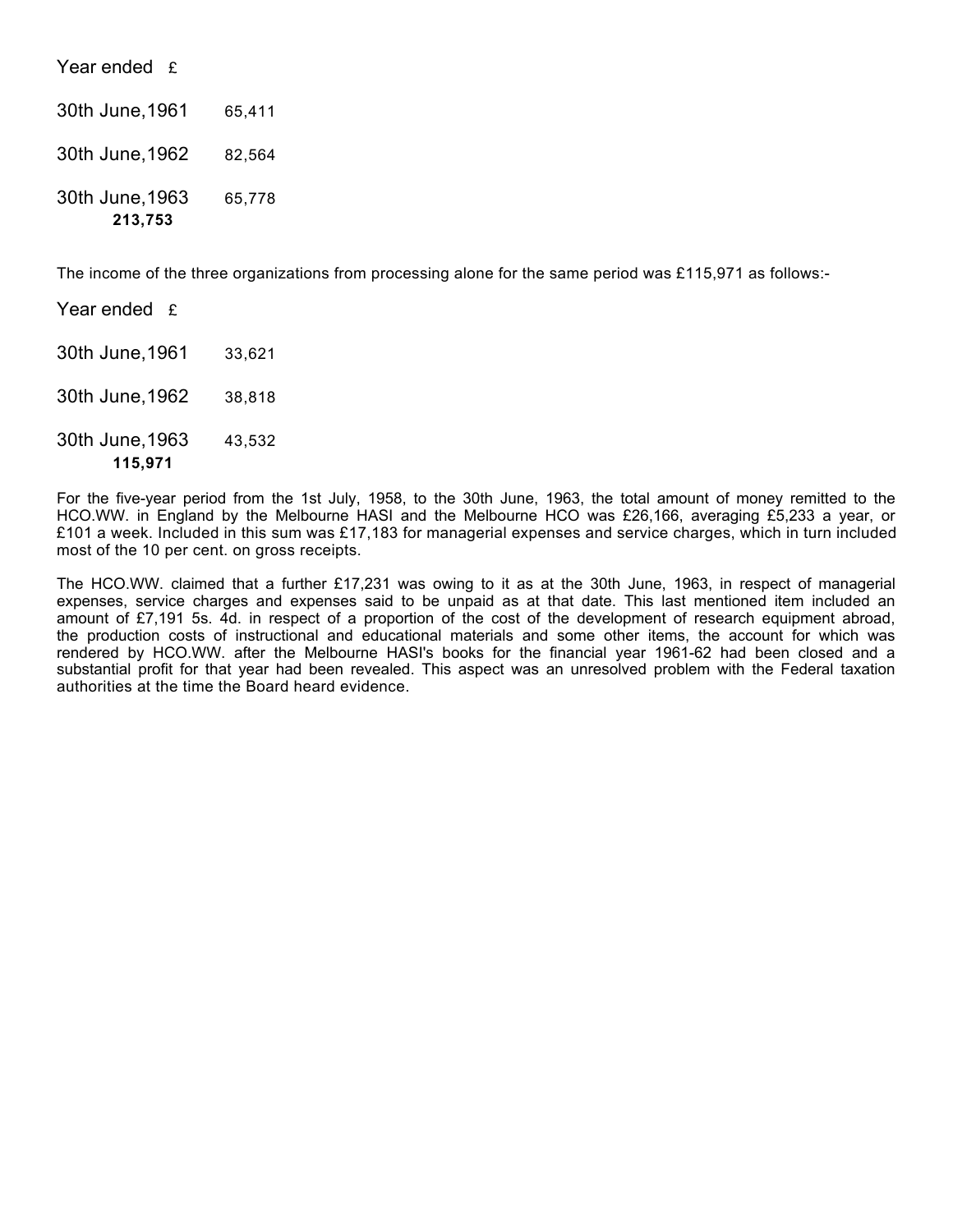# **The Anderson Report CHAPTER 6 HUBBARD-THE FOUNDER OF SCIENTOLOGY**

### **Biography.**

Lafayette Ronald Hubbard, the founder of scientology, was born at Tilden, Nebraska, U.S.A., on the 13th March, 1911, the son of H. R. and Ledora May (nee Waterbury). He claims to be descended from Count de Loup "who entered England with the Norman invasion and became the founder of the English de Wolfe family which emigrated to America in the 17th century." His father's family came to America in the 19th century. His father's mother was a Scot; his maternal grandfather was a cattleman in Montana, on whose ranch Hubbard was raised till he was ten. In his later childhood and adolescence Hubbard travelled extensively in Northern China and India with his father whose duties as a United States naval officer took him to the Orient. His sojourn in the East aroused in him an interest in Eastern philosophies and he learned something of the Buddhist and other teachings from fakirs and yogis whom he met. His early formal education seems to have been sporadic. One of his friends and early tutors is claimed to have been a Commander Thompson, a doctor in the United States Navy, who is said to have been a student of Sigmund Freud in Vienna.

From 1930 to 1932 Hubbard was a student at the George Washington University where he claims to have studied engineering and to have been one of the first men to have studied nuclear physics. He has claimed, or allowed the claim to be made and repeated frequently without denial by him, that he is a graduate of that University in civil engineering, and he uses, and allows to be used in relation to himself, the letters "B.S." and "C.E.", intending to convey the impression that he has so graduated. In fact, he has no such qualification. He claims other academic distinctions also - "many degrees" it is said - but the only "university" degree which is identified is that of Doctor of Philosophy at the Sequoia University, Southern California. The Board caused inquiries to be made as to the identity of this university and was informed by the Australian Consul-General in San Francisco that the Sequoia University was a privately endowed institution which was not accredited, that is, not registered with the Western Association of Schools and colleges, which is the accrediting body for the west coast of America.

This somewhat suspect degree and a self-bestowed doctorate of scientology enable Hubbard to describe himself and be described as "Doctor" Hubbard. Though he writes extensively on medical matters, there is no basis for regarding him as a doctor in the medical sense.

Between 1932 and 1941 he travelled extensively in Central America and developed as a prolific writer of books of fiction, travel, science fiction and fantasy, finding time "to write seven million words of published fact and fiction". In dianetics and scientology it is evident that his output of science fiction has continued unabated. He finds his early reputation as a science fiction writer irksome, and in biographical information disseminated to scientologists his science fiction proclivities are sometimes discreetly omitted.

During World War II he served as an officer in the United States Navy and appears to have been seconded to the Royal Navy for a period.

As early as 1935 he appears to have been formulating some of the "axioms" which later bloomed into 57 scientology and nearly 200 dianetic "self evident truths". It is said that he wrote in 1938 a never-published work called by the code name *Excalibur*, on the subject of the basic principles of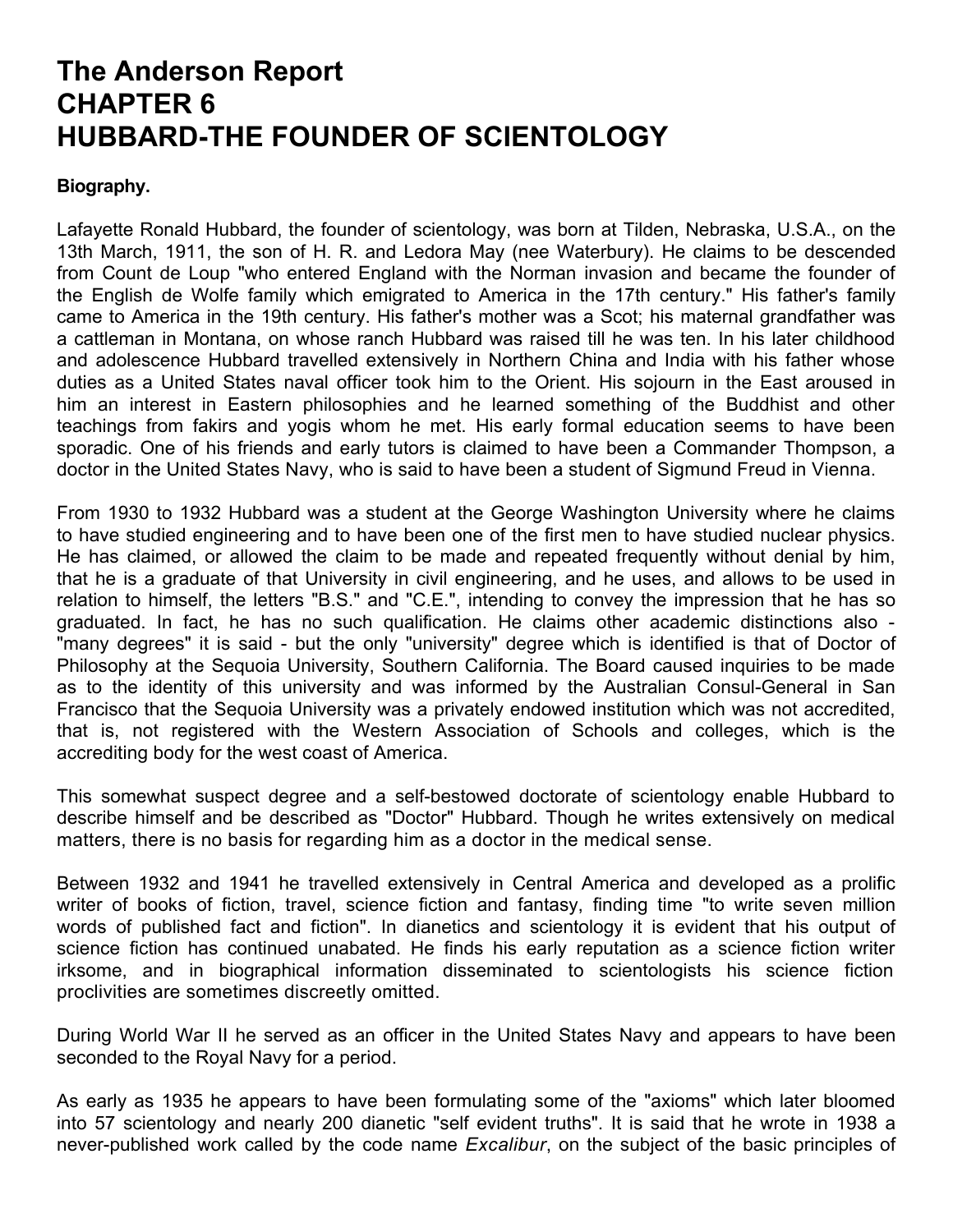human existence.

Both before and after World War II he studied hypnosis, and, as his writings indicate, he practised it for some time. Out of the hotchpotch of his experiences, his imagination and hypnosis he developed the theories which led to the publication in 1948 of his first book on dianetics, entitled *Dianetics, The Original Thesis*. His theories found little or no acceptance in orthodox medical or psychological circles, but his extravagant ideas found some targets on the fringe of learning and his writings appealed to some who accepted uncritically and without proof the astonishing claims which he made. In 1950, he wrote his first major book on dianetics, entitled *Dianetics: The Modern Science of Mental Health*. This book he claims to be of 300,000 words, but it is less than two-thirds that size, and his boast is that it was written in three weeks. He claims that it was an instant success, a best seller, which over the years has reached the million copy mark. The nature of dianetics is dealt with later in this Report. A definition of the word has crept into Funk and Wagnall's *New Standard Dictionary* in these terms, "A system for the analysis, control and development of human thought evolved from a set of co-ordinated axioms which also provide techniques for the treatment of a wide range of mental disorders and organic diseases: the term and doctrines introduced by L. Ron Hubbard, C.E., D.Scn., American engineer".

Other books on dianetics followed, the next substantial volume being *Science of Survival*, first published in 1951, which deals extensively with the "dynamics of behaviour" and "dianetics processing".

In about 1951 Hubbard established the Hubbard Dianetic Research Foundation in California, but he appears to have had disputes with its board of management, largely if not entirely because of his desire to explore advanced theories which he had developed concerning the thetan and its past existence. Accordingly, he severed his association with the Research Foundation in about 1952 and proceeded to found scientology which is the burden of this Report. The development of dianetics into scientology and the continued close association of both of these "sciences" with one another is dealt with later in this report.

The first scientology book appears to have been *Scientology: A History of Man*, published in manuscript in 1952 under the title of *What to Audit* and subsequently reprinted several times under the first mentioned title, *Scientology: 8-80* also appeared in 1952, *Scientology 8-8008* in 1953, *Scientology; The Fundamentals of Thought* in 1956. Several other small books appeared between 1952 and 1956, one of them being *Self Analysis in Scientology* in 1954. Since 1956 no substantial definitive book on scientology has come from Hubbard's pen though he has written many hundred of bulletins, letters and directives and dozens of books and booklets on specific aspects of scientology practice. He has further disseminated his ideas by a great number of tape recordings, containing an estimated 30 million words.

In addition to his books, he has produced or inspired the production of several scientology magazines in several countries, e.g., Great Britain, U.S.A., Australia, South Africa and New Zealand, with such titles as *Ability*, *Certainty*, *Reality*, *Affinity*, *Communication*. For several years these magazines have provided a very effective means of disseminating Hubbard's teachings amongst his followers and advertising his books, courses and congresses. His bulletins and other communications are frequently reproduced in these magazines. *Communication* magazine is "The Official Periodical of Dianetics and Scientology in Australia".

After Hubbard withdrew from the Hubbard Dianetic Research Foundation, it experienced certain difficulties, the nature of which did not clearly emerge, but seems to have been at least partly financial. In about 1954, Hubbard "acquired" the Foundation and in 1955 the "Unification" Congress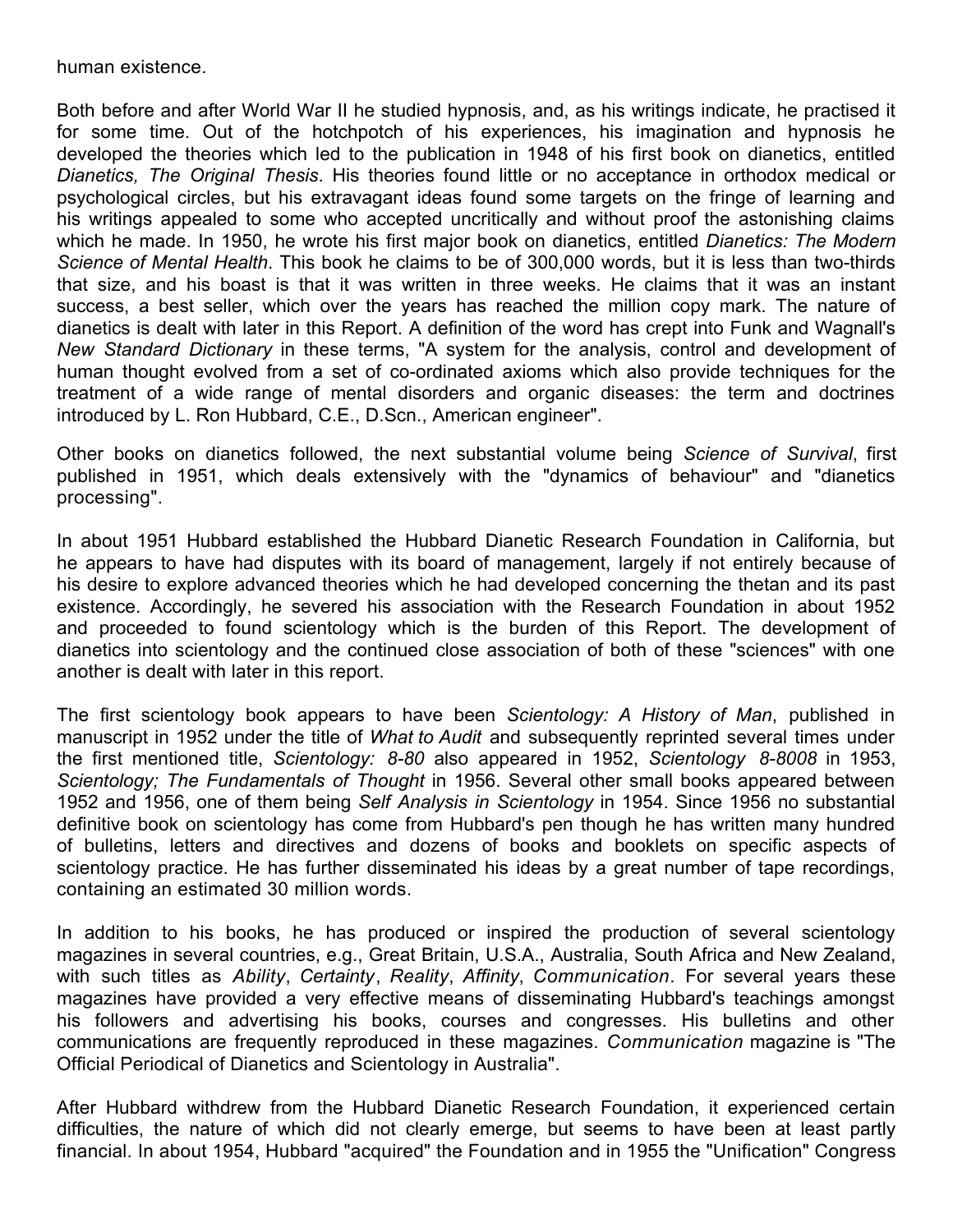was held to celebrate the occasion. Now that dianetics was once more his own, he wrote a book, *Dianetics 1955,* described as "The Text Book of Human Communication," which dealt with dianetic techniques. Hubbard, however, had long been impatient with the slowness of dianetic techniques. Further, dianetics claimed to alleviate or cure man's mental and physical ailments. As a "science" claiming to cure illnesses, Hubbard feared that dianetics was likely to be vulnerable to scrutiny by civil authorities. Scientology, which officially did not claim to cure, ran no such risk, so Hubbard felt, and, furthermore, it covered a wider canvas and afforded better and more rapid methods of exploiting the gullible. Hubbard accordingly proceeded actively to promote scientology, ostensibly allowing dianetics to fade into the background. There is, however, a close and continuous link between the two "sciences," and, notwithstanding attempts at the Inquiry to assert the contrary, dianetics, if not in name, at least in reality is still very actively engaged in by scientologists. Many of their processes are virtually indistinguishable in essence. Dianetic and scientology techniques are frequently hypnotic and of a kind which are potentially harmful to mental health.

Hubbard had his headquarters in the U.S.A. for some years but about 1958 he transferred them to England and he now operates from Saint Hill Manor, East Grinstead, Sussex, England.

He has conducted congresses in various countries, visiting Victoria for that purpose in 1959. These congresses are an important source of revenue for Hubbard. A congress held in America in 1958 returned 800 dollars per head from at least 140 people. "The Games Congress," held in America in 1956, was attended by about 450 people.

By frequent and repeated reference to his qualities Hubbard has built up for himself in the eyes of his followers a mighty image. The adulation and obeisance which they offer him is almost unbelievable. Scientology students are specifically taught that he is not God, lest they think he is. He himself insists in *The Creation of Human Ability*, that preclears must be taught that he is only a man. He poses as a benign father to his scientology family. He stresses that he is always available to his flock. He is very approachable, and he encourages preclears to write directly to him, facilities for such communications being provided at the HASI. Frequently such communications are of a confessional nature, as Hubbard suggests they should be, and on this account his control over his followers becomes stronger.

In appearance he seems to be a solidly built man, perhaps a little over average height with sandy or red hair, thick but receding slightly, and a broad face and ruddy complexion. A larger than life bronze bust of Hubbard stands in the reception office of the Melbourne HASI, little the worse for the damage done by an assault on it by a disturbed scientologist.

An important requirement by Hubbard is that a weekly report on the processing of each preclear should be forwarded to him at Saint Hill. His condescension in considering each preclear's processing report is stressed as an indication of his magnanimity and the preclear is suitably impressed, not realizing until it is too late that he is very effectively acquiring domination over the awe-struck preclear.

He makes for himself, and allows others to make for him, the most exalted claims, He repeatedly asserts that he has perfected the techniques necessary to audit preclears to clear and beyond, and he complains that it is the fault of auditors who are unable to audit and use the E-meter that preclears have not yet become clear and OT. Jack Horner, the author of *Summary of Scientology*, writes of Hubbard, "I wish to state that L. Ron Hubbard is, in my opinion, one of the great geniuses of the 20th century, and that his discoveries will make possible a new era of living for Man." Such eulogies are not infrequent and are not discouraged by Hubbard. In the eyes of his followers he is infallible. Their attitude fervently expressed, is, "Ron is right," " What Ron says goes," whatever he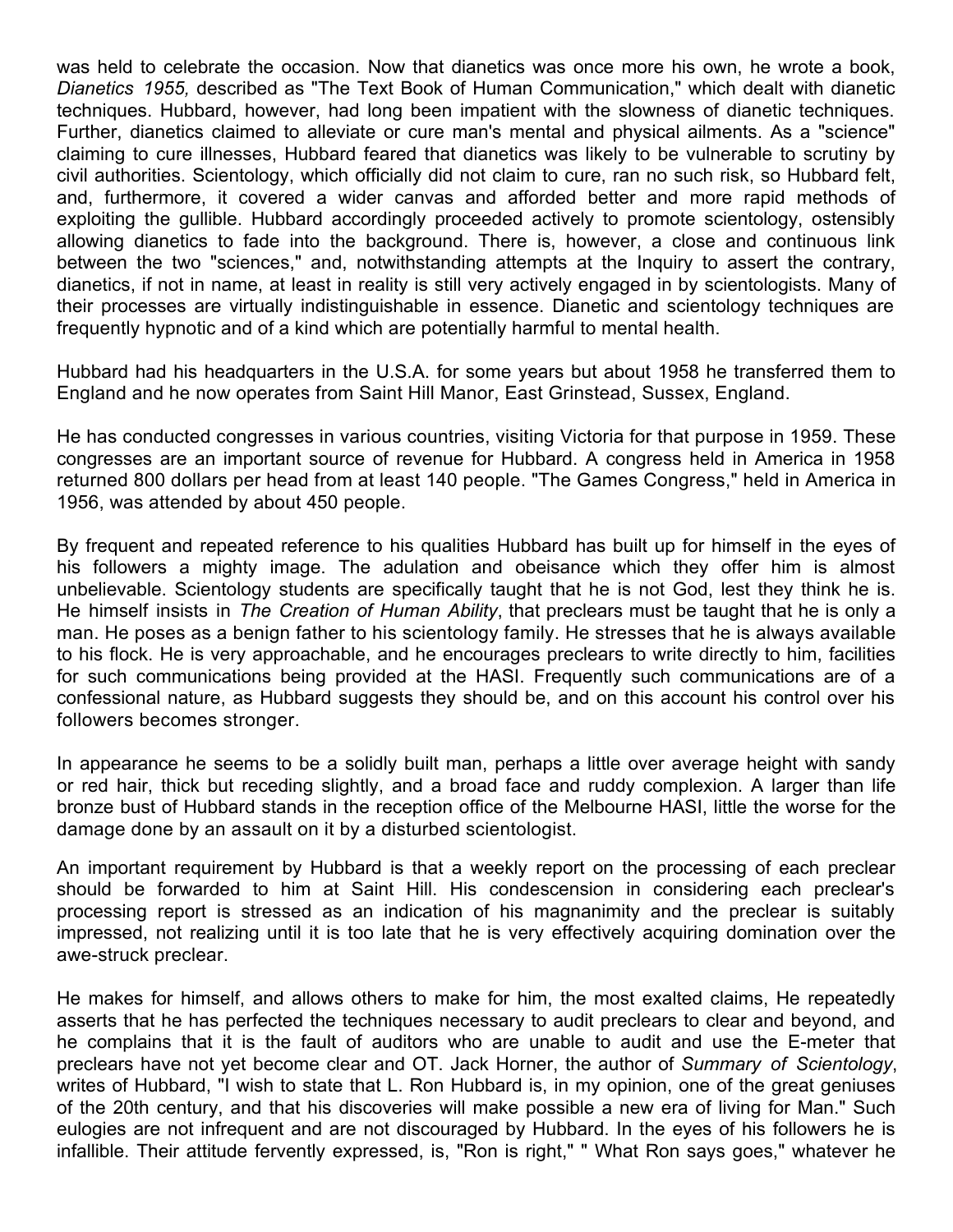says or does. His mighty stature is heightened by permitting, and indeed encouraging, his followers to address him as "Ron". Everyone is on first-name terms with him.

His manor house at Saint Hill is the Mecca of his followers. The optimum state in scientology, that of being operating thetan (or OT), is said to be attainable only through the portals of Saint Hill or, at the very least, through processing by a graduate of Saint Hill.

He resides and presides at the manor house, a Georgian building of perhaps eighteen or so rooms, attended by a domestic staff consisting of a butler, housekeeper, two cleaners, a butler's assistant, tutor for the children, a nanny, and an estate staff which includes a chauffeur and maintenance staff.

He claims to be a man of substantial private means, making no charge, so he says, for the use of Saint Hill by the organization for conducting advanced courses and for experimental and administrative purposes. He claims that he does not benefit financially from the 10 per cent. of all gross takings which the HASI's throughout the world are required to pay as a levy to scientology headquarters. Nor does he benefit financially, so he claims, from the fees which advanced students pay for the courses they attend at Saint Hill. He says that his own means are provided by the proceeds of the sale of property in America and of a yacht.

He married his present wife, Mary Sue, in 1950. She is as enthusiastic about scientology as he is. It is said that when Hubbard works out a new auditing process, she first of all tries it out on him. It is certain that at least on several occasions she has been his auditor. Psychiatric evidence which the Board heard was to the effect that preclears tended to become dependent upon and under the domination of their auditor, because of certain undesirable features of scientology processing techniques. The extent to which Hubbard has become dependent on and under the domination of Mary Sue has not clearly appeared. That she is a person of considerable misdirected ability seems evident. Her contribution to scientology is substantial.

Hubbard is a man of restless energy, with tremendous enthusiasm in everything he undertakes. He is constantly experimenting and speculating, and equally constantly he confuses the two. He has acquired in a frenetic but superficial way a smattering Or knowledge of many subjects. In very many instances, however, his knowledge is fragmentary and inaccurate and sometimes positively incorrect, yet it serves as the foundation for pretentious and completely misleading pronouncements on scientific matters of which he is ignorant. In other instances where he has not even "enough of learning to misquote," he gives full rein to his imagination to produce incomprehensible and absurd results.

All that he writes and says is either accepted by his followers or, at the very least, it is not rejected. They are taught that they are entitled to question his pronouncements, but they are conditioned to the belief that whatever he says is right.

He has revised the calendar by renumbering the years, starting with the year 1950, the year in which he founded dianetics. Thus, "AD 10" means in the tenth year of dianetics and scientology, or 1960 to those who have not "cognited" on his "sciences".

To keep the illusion of greatness and condescension, he purports to establish what in effect is a Hubbardian dynasty by instituting the International Council of Dianetics and Scientology which is "legalized by the legal structure of HCO Ltd and by my will of December 26, 1960" to which (amongst others, including Williams and his wife), are appointed two quite young children, both surnamed Hubbard, as inheriting members for whom various properties may be held in trust.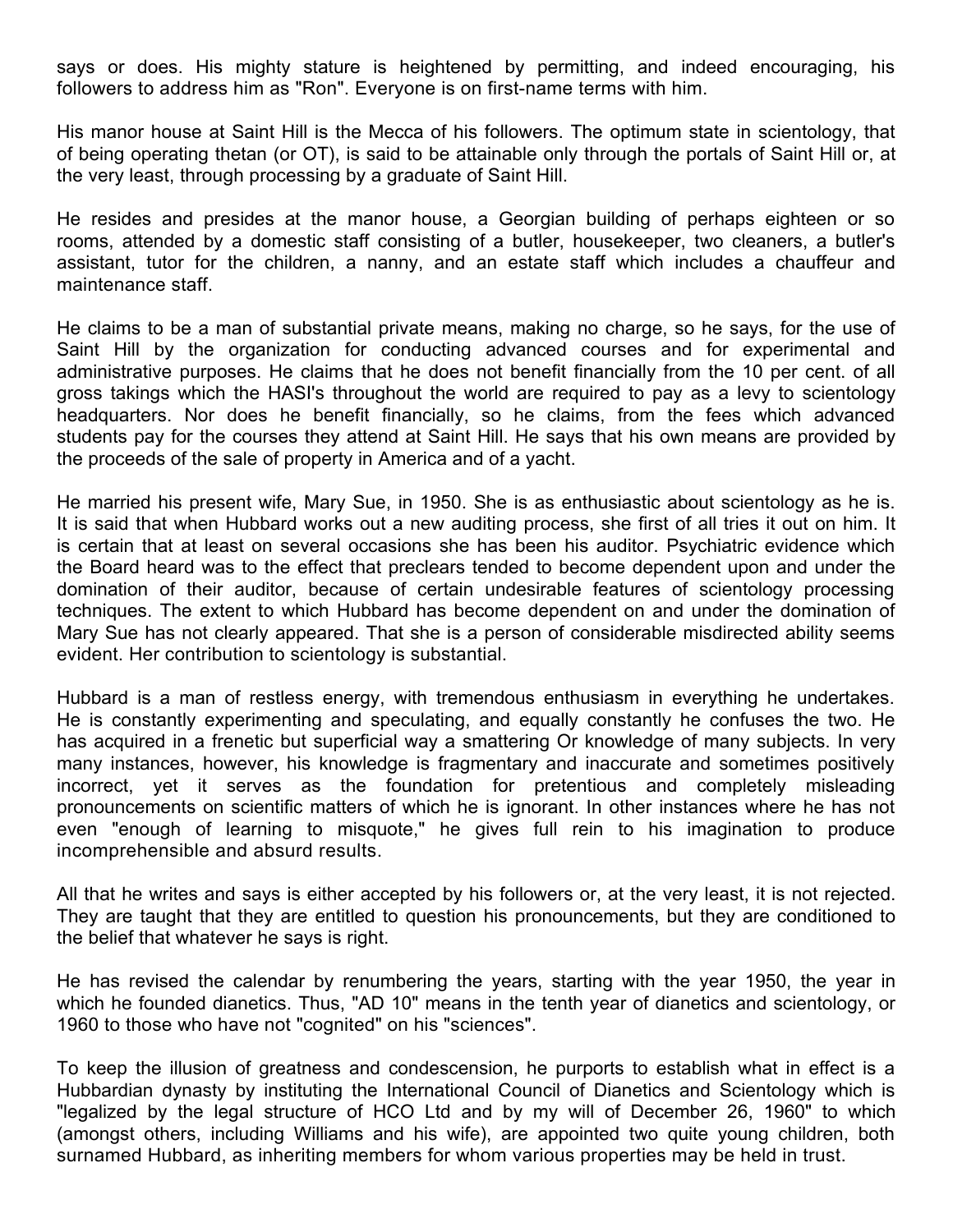On his birthday in 1963, in HCO Bull. of the 13th March, he aspired to almost regal dignity in his "Amnesty," which read -

"On my birthday and on achieving my own fourth goal in clearing, and in celebration of the first Eight first goal Clears by 3M, I hereby extend and direct all the organizations, officials and staff of Scientology Organizations to grant all Dianeticists and Scientologists penalized before this date a complete amnesty . . . Any and all offences of any kind before this date, discovered or undiscovered, are fully and completely forgiven. Directed at Saint Hill, on March the thirteenth, 1963, in the 13th year of Dianetics and Scientology. **L. Ron Hubbard**".

His condescension is further evidenced by newsy circulars which he periodically distributes, telling of the busy life he leads, with barely sufficient time for his Pepsi-cola in the afternoon, and how he is improving on the organ which Mary Sue gave him as a present.

Despite his apparent graciousness, he is intolerant of opposition and is autocratic and harsh in his treatment of the dissident. By the imposition of many extra hours of auditing he disciplines the unfortunate who is out of step. He excommunicates the rebellious or threatens that they will be denied further auditing. These threats to an indoctrinated preclear are terrifying.

He is governing director of Hubbard Association of Scientologists International, the operative company of the HASI, over which he exercises complete and autocratic control.

In what passes for research in scientology circles, he is constantly claiming major "breakthroughs," each "discovery" being hailed by him as the ultimate and accompanied by the most extravagant promises (none of which is realized), only to be superseded by his next remarkable "discovery".

Some of his claims are that he has a cure for radiation burns, that he has been up in the Van Allen Belt, that he has been on the planet Venus where he inspected an implant station, and that he has been to Heaven. He even recommends a protein formula for feeding non-breast fed babies, stating that he "picked it up in Roman days".

He has an insensate hostility to psychiatrists and "medical doctors," psycho-analysts, psychologists, and those in other similar professions whose field of study and practice is the human mind. His writings about such professions are quite rabid at times. They are, in his estimation, frauds, charlatans, butchers, and neurotics, and their techniques are, he says, antiquated 19th century practices based on discredited continental procedures and not since developed. By contrast, he offers the pure lily that is scientology.

Hubbard is not concerned with logic as the following passage from *Dianetics: MSMH*, shows,

"Aristotle's syllogism in which two things equal to the same thing are equal to one another simply does not begin to work in logic . . . It is an abstract truth that two and two equal four. Two what and two what equal four? There is no scale made, no yardstick or caliper or microscope manufactured which would justify the actuality, for instance, that two apples plus two apples equal four apples. Two apples and two apples are four apples now if they are the same apples. They would not equal four other apples by any growth or manufacturing process ever imagined".

On his own admission he is not a philosopher. In *Scientology*, issue 15H, copyright 1953, he wrote,

"I am not, and never will pretend to be, a philosopher. The task of a philosopher is to go off and philosophise. Philosophers normally philosophise all the years of their lives, and in the books of philosophers all the absurdities and wisdom can be found. My entrance into this field of better minds was a forced one; I had a feeling that man ought to progress. It was with astonishment that I discovered that man, for all his prate of science, psychotherapy, all his yap of mysticism and philosophy in general, did not even vaguely know how to improve himself".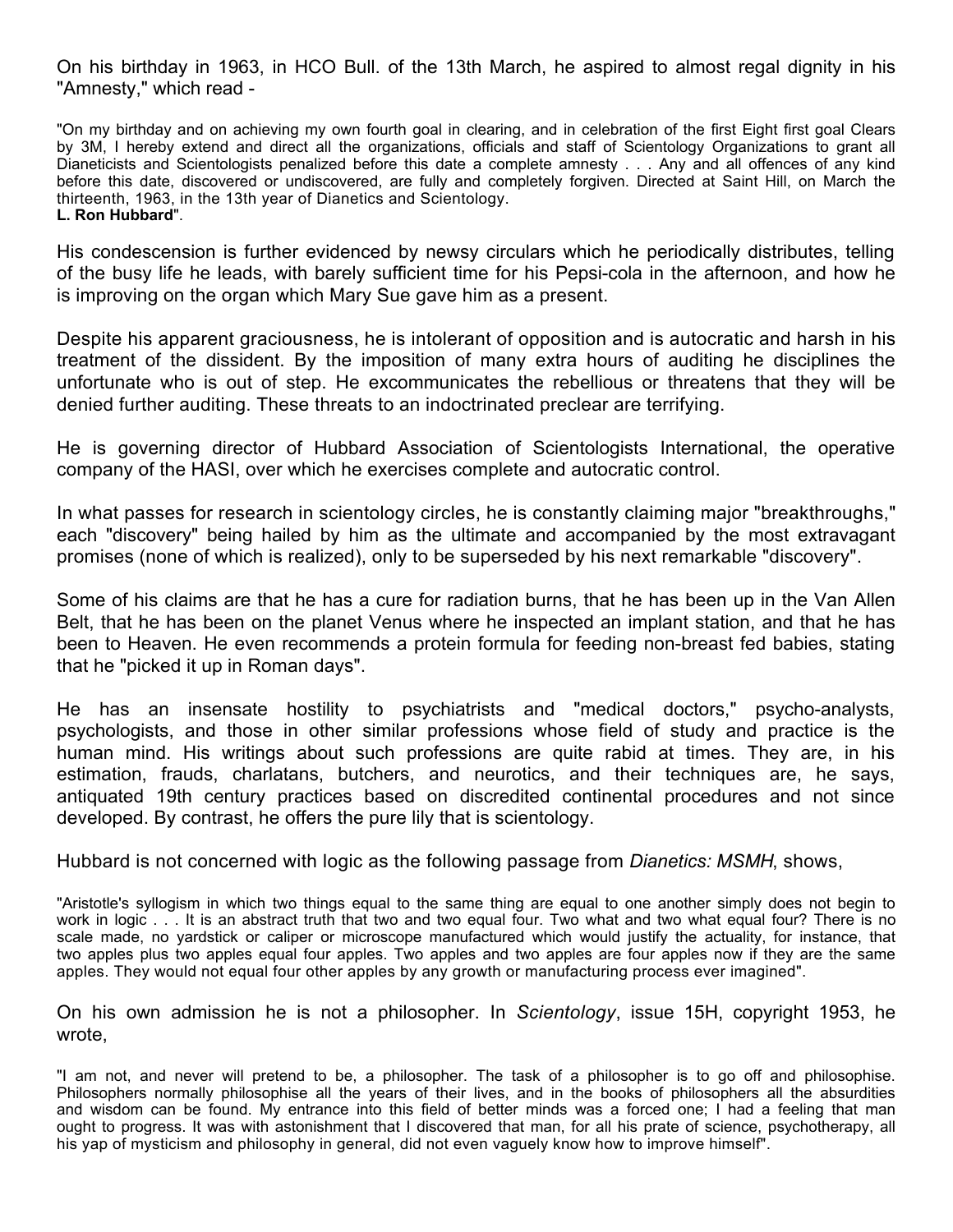However Hubbard may appear to his devoted followers, the Board can form no other view than that Hubbard is a fraud and scientology fraudulent. In forming these conclusions, the Board has considered both the oral evidence and the great volume of Hubbard's own writings; the following pages of this Report will reveal that the conclusions at which the Board has arrived in relation to Hubbard are based almost entirely upon his own writings.

One further appraisal of Hubbard, based on his writings, has been made. Expert psychiatric opinion is that the many books, pamphlets. articles. bulletins, and the like which bear Hubbard's name indicate in their author symptoms of paranoid schizophrenia of long standing with delusions of grandeur. This aspect is more fully dealt with later in this Chapter.

At an early stage of the Inquiry, Hubbard indicated that he did not intend to come from England to give evidence before the Inquiry, being, as he said, quite satisfied with the way Williams was handling the matter. Later, an application was made to the Victorian Government and to the Board that Hubbard's expenses be paid to enable him to give evidence. Such application was made, knowing it would be refused - as it was. It was made for the purpose of providing a basis of criticism of the report of this Board, which Hubbard knew by that time must be hostile to him and to his "science". Hubbard had no intention of attending the Inquiry. His dilemma was that if he were to repudiate his writings his deceit would be confessed; and unless he repudiated them he stood condemned by their content. The Board has been conscious of the fact that Hubbard did not attend and give evidence but the decision not to attend lay with him, as also did the decision in the closing days of the Inquiry to withdraw the legal representation of the HASI before the Board.

The falsity of Hubbard's claims concerning himself and his "science" will be examined later in this Report.

### **Hubbard's Morbid Preoccupation with Perversion.**

Much of Hubbard's writings show a morbid preoccupation with matters relating to abnormal behaviour of women, sex, rape, abortions, and similar topics. Especially in his books on dianetics, which are still recommended reading without which it is said one cannot succeed in scientology, he shows a prurient and distinctly unhealthy attachment to abortions, rape, perversion, and similar matters. This attachment, however, is by no means limited to his dianetic writings; there are several such references in his scientology writings also.

In *Dianetics: MSMH* and elsewhere, Hubbard declares that the engram and only the engram causes aberration and psychosomatic illness. An engram is a moment of "unconsciousness" containing physical pain or painful emotion. Most engrams were prenatal, so Hubbard taught, and he goes to fanciful and quite ridiculous lengths to illustrate how a prenatal engram is caused. There is no medical or other rational justification for his wild theories, and most of them are quite contrary to medical knowledge and to reason. Their ridiculous nature is perhaps best illustrated by using his own words, for to paraphrase his writings on this subject may give to them a suggestion of rationality which they certainly do not possess.

### In *Dianetics: MSMH* he writes,

"Mama sneezes, baby gets knocked 'unconscious'. Mama runs lightly and blithely into a table and baby gets its head stoved in. Mama has constipation and baby, in the anxious effort, gets squashed. Papa becomes passionate and baby has the sensation of being put in a running washing machine. Mama gets hysterical, baby gets an engram. Papa hits Mama, baby gets an engram, Junior bounces on Mama's lap, baby gets an engram. And so it goes.

People have scores of prenatal engrams when they are normal. They can have more than two hundred. And each one is aberrative. Each contains pain and 'unconsciousness'.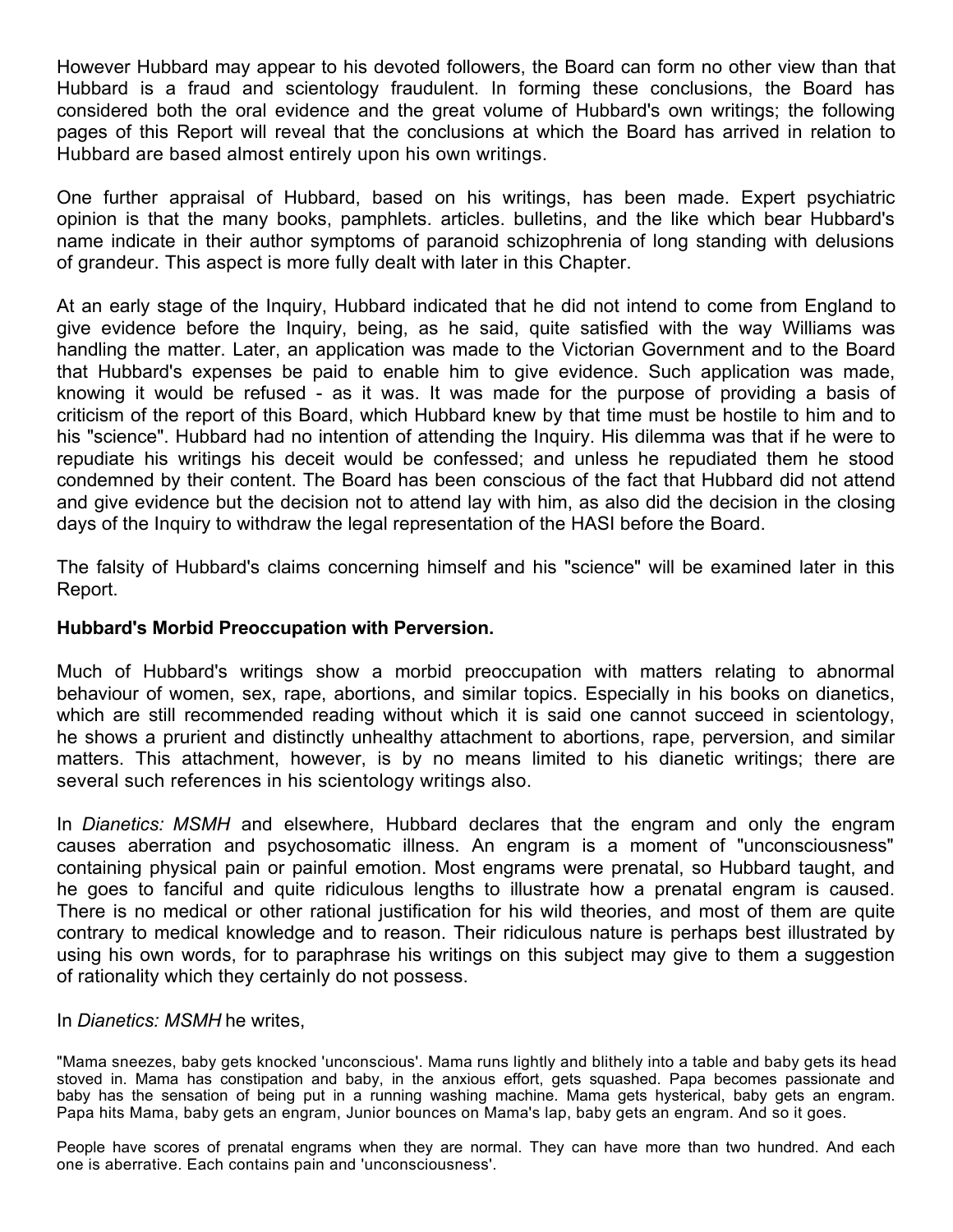Engrams received as a zygote are potentially the most aberrative, being wholly reactive. Those received as an embryo are intensely aberrative. Those received as the foetus are enough to send people to institutions all by themselves."

In the same book he writes:

"The prenatal child can, of course, experience terror. When the parents or the professional abortionist start after it and thrust it full of holes, it knows fear and pain . . . however . . . Being surrounded by amniotic fluid and dependent for nutrition on its mother, being in a state of growth and easily reformed physically, it can repair an enormous amount of damage and does."

The Board heard expert medical evidence to the effect that the foetus could not know fear and that, if thrust full of holes, it most certainly would not survive.

The following ridiculous statement appears in the same book:

"A large proportion of allegedly feeble-minded children are actually attempted abortion cases, whose engrams place them in rear paralysis or regressive palsy and which command them not to grow but to be where they are forever.

However many billions America spends yearly on institutions for the insane and jails for the criminals are spent primarily because of attempted abortions done by some sex-blocked mother to whom children are a curse, not a blessing of God . . .

The case of the child who, as this is read, is not yet born but upon whom abortion has been attempted, is not hopeless. If he is treated with decency after he is born and if he is not restimulated by witnessing quarrels he will wax. and grow fat until he is eight and can be cleared, at which time he will probably be much startled to learn the truth. But that statement and any antagonism included in it will vanish with the finishing of the clear and his love of his parents will be greater than before".

The chapter from which the above extracts are taken concludes:

"All these things are scientific facts, tested and rechecked and tested again. And with them can be produced a clear on whom our racial future depends."

All this, of course, is untrue and is nonsense. The Board heard evidence from an impressive body of expert medical witnesses which completely negatived Hubbard's pretentious nonsense, including the passages quoted and many others in *Dianetics: MSMH*. No good purpose would he served in painstakingly dealing separately with every incorrect statement of Hubbard and illustrating precisely how it was wrong. Such procedure would be too flattering to Hubbard's writings, which are largely self-condemnatory, and if they are to be commented upon, deserve no more comment than is sufficient to condemn them for the dangerous nonsense that they are.

#### In *Dianetics: MSMH* Hubbard writes:

"And in the case of the ulcers, here was baby poked full of holes (Mama is having a terrible time trying to abort him so she can pretend a miscarriage, and she uses assorted household instruments thrust into the cervix to do it) and some of the holes are through and through his baby's abdomen and stomach : he will live because he is surrounded by protein and has a food supply and because the sac is like one of these puncture-proof inner tubes that seals up every hole. (Nature has been smart about attempted abortion for a long, long time.) . . . Grandma lives next door and she comes over unexpectedly, shortly after the latest effort to make baby meet oblivion. Grandma may have been an attempted abortionist in her day but now she is old and highly moral."

#### In this book Hubbard tells of other cases:

"A standard class of prenatal engram has as its content the worry of the parents that the child will be feeble-minded if not now aborted in earnest. This adds an emotional overload to such engrams and it adds, as importantly, an aberrative condition in the now grown patient that he is 'not right,' 'all wrong,' 'feeble-minded,' and so forth. The difficulty of aborting a child is nearly always underestimated: the means used are often novel or bizarre: the worry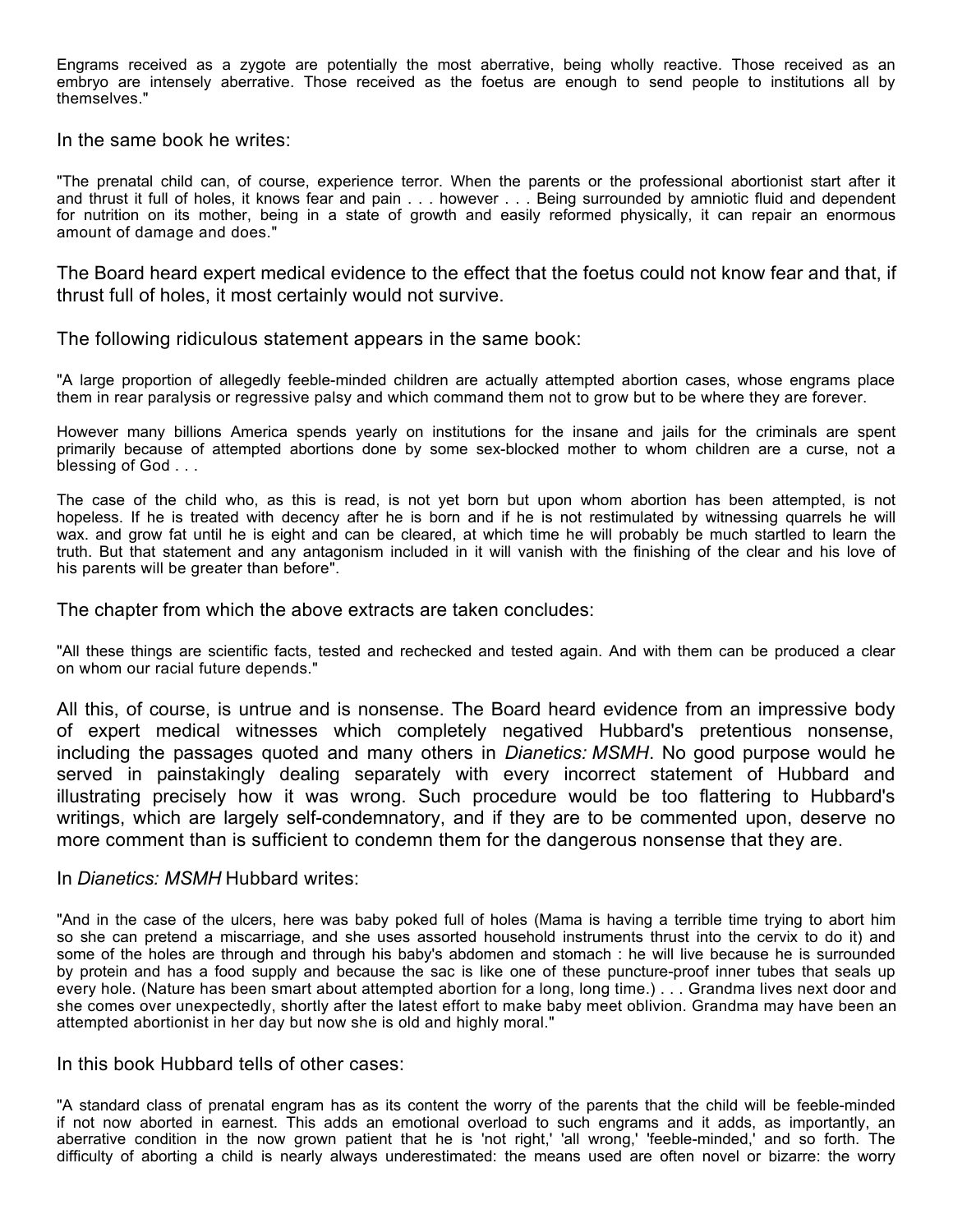because the child has not come out of the womb after the abortion attempt is acute, and the concern that he is now damaged beyond repair all combine to make severely aberrative engrams."

### Again:

"Fathers, for instance, suspicious of paternity, sometimes claim while trouncing and upsetting mothers that they will kill the child if it isn't like Father. This is a very unhappy type of token to say nothing of being, usually, a bad engram; it can go to the extent of remodelling structure, of making noses long or hair assent; it may compel an aberree into a profession he does not admire and all out of the engramic command that he must be like the parent."

#### And again:

"It is very noisy in the womb. A person may think he has sonic and yet hear no 'womb' sounds, which means that he does not have sonic but only 'dub-in'. Intestinal squeaks and groans, flowing water, belches, flatulation and other body activities of the mother produce a continual sound. It is also very tight in later prenatal life. In a high blood pressure case, it is extremely horrible in the womb. When mother takes quinine a high ringing noise may come into being in the foetal ears as well as her own - a ringing which will carry through a person's whole life.

Mother gets morning sickness, has hiccoughs, and gets colds, coughs and sneezes. This is prenatal life.

The only reason anybody 'wanted' to 'return to the womb' was because somebody hit mother and yelled 'Come back here!' so the person does."

#### And again Hubbard writes:

"The standard attempted abortion case nearly always has an infanthood and childhood full of Mama assuring him that he cannot remember anything when he was a baby. She doesn't want him to recall how handy she was, if unsuccessful, in her efforts with various instruments .... In the normal course of work the auditor will have his hands full of Mama screaming objections about her grown son's or daughter's entering into therapy because of what they might find out: Mama has been known, by auditors, to go into a complete nervous collapse at the thought of her child's recalling prenatal incidents. Not all of this, by the way, is based on attempted abortion. Mama often has had a couple of more men than Papa that Papa never knew about; and Mama would very often rather condemn her child to illness or insanity or merely unhappiness than let a child pursue the course of the preclear."

The interpretation which Hubbard seeks to put upon the mother's objection to her child's undergoing auditing is that she fears that her guilty secrets will be revealed; this is in line with his frequent assertion made in his pamphlet, Why some fight scientology (see Chapter 26) and elsewhere that families and friends of preclears oppose their interest in scientology because they have some shameful secret which they fear will be revealed to the preclear.

Again, in Dianetics: MSMH, Hubbard writes,

"Engrams, particularly in the prenatal area, are in chains"

and he lists a number of such chains which include coitus chain, father; coitus chain, lover; constipation chain; contraceptive chain; attempted abortion chain; masturbation chain. He explains that these chains are series of incidents of similar types, and the burden of his writing is that the unborn child records and remembers them, being able to distinguish each particular kind of event. It would seem, from Hubbard's notes, that the child can distinguish between the father and the lover because the father is either drunk or sober and the lover is always more enthusiastic.

In the same book, he writes;

"It may be that a patient is urgent in her insistence that her father raped her when she was nine and that this is the cause of all her misery. Large numbers of insane patients claim this. And it is perfectly true. Father did rape her, but it happened she was only nine days beyond conception at the time. The pressure and upset of coitus is very uncomfortable to the child and normally can be expected to give the child an engram which will have as its content the sexual act and everything that was said."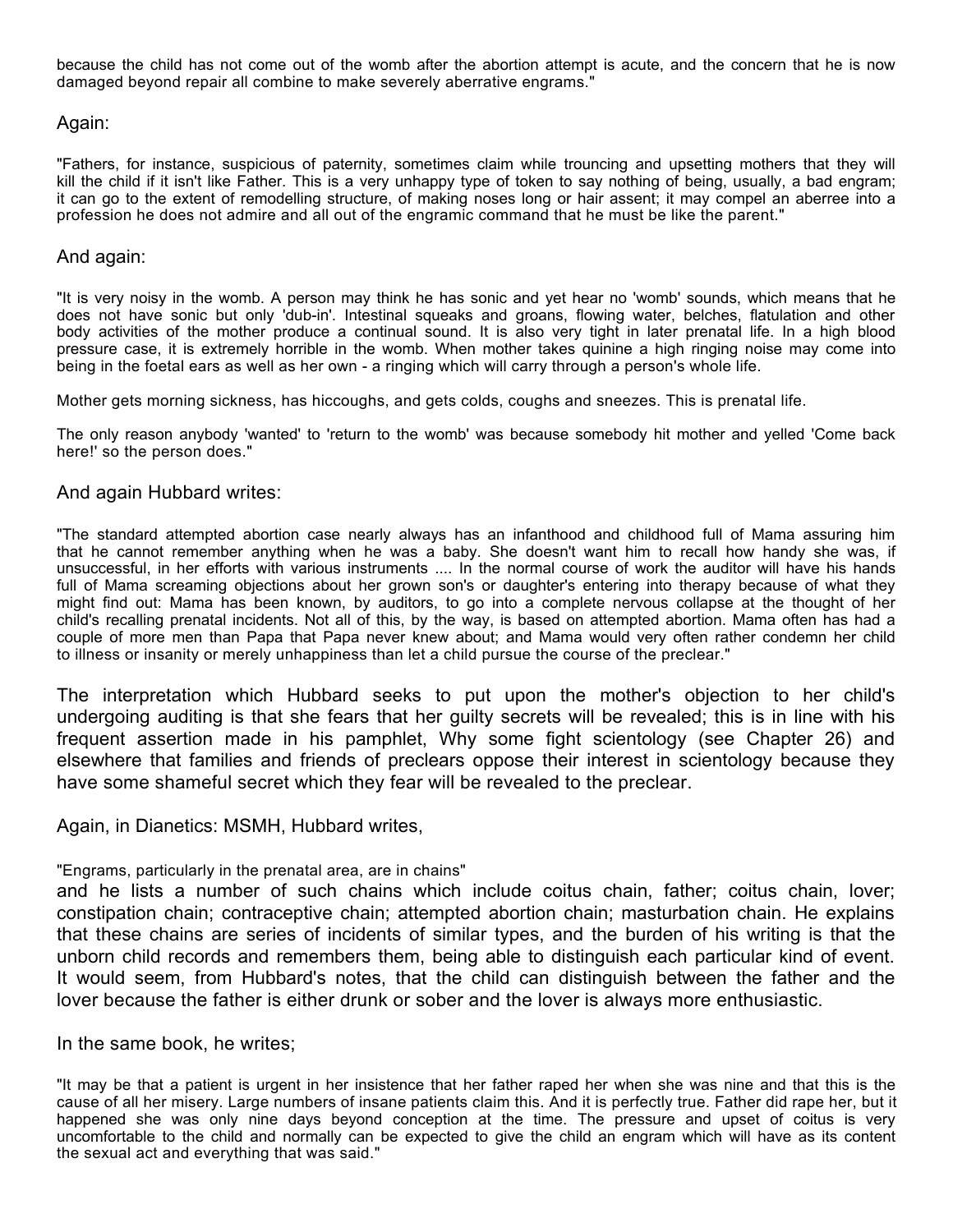The Board heard expert medical evidence that an embryo nine days old, hardly visible to the eye, does not possess an ear, is not capable of being aware of anything and has no nervous system or brain capable of recording anything or of having an understanding, intelligent or otherwise, of anything said or done. Further, Hubbard's assertion that the embryo records and understands what has been said involves the embryo being capable of intelligent understanding of language which the child, after birth, would not attain to for several months or even years.

In *Scientology*, issue 28-G, 1954, Hubbard gives three case histories selected at random. In the first;

"The basic consisted of a severe quarrel between his mother and father with several abdominal blows being received by the mother. The mother was protesting that it would make her sick all of her life. At the same time the mother was coughing from a throat blow. The father was insisting that he was master in his own home and that people had to do what he told them. This quarrel occurred at about four and a half months after conception and resulted in the temporary paralysis of the preclear's right side."

The second case was of an eighteen-year-old girl in a condition of apathy "bordering upon a break and worsening."

"The basic proved to be a mutual abortion attempt by the mother and father. The mother said she would die if anyone found out.... The father said the baby was probably like her and he didn't want it. Eighteen penetrations of the head, throat and shoulders with a long orange-wood stick - probably in third month. Several similar incidents completed this chain. Coitus followed each attempt at abortions. Another incident proved to be basic without a chain and with innumerable locks: an attempted abortion by a professional abortionist who used some form of needle and scraper."

The third case related to a male negro who had convulsions when audited on prenatal life.

"The convulsion proved to be twenty engrams nearer birth than the basic which lay on another chain and which was discovered by dream technique. The convulsion was caused by the dramatization of an engram involving the injection of turpentine into the uterus by the mother in an attempted abortion. The main engramic chain consisted of the mother's efforts to abort herself. From engramic content it was gathered that the mother was a prostitute, for as many as twenty experiences of coitus succeeded two of these abortion attempts. . . The basic chain contained many quarrels about money between the mother and her customers. . . The basic incident. . . was found to lie about twenty days after conception, when the mother first discovered her pregnancy."

This man's IQ was stated to be "about eighty-five"; the auditor's was not stated.

Hubbard is particularly concerned to show that the act of sexual intercourse while the woman is pregnant is likely to cause an engram to the unborn child, and he considers that intercourse only a few days after conception could have a highly aberrative effect on the barely existing embryo. Hubbard's theories involve the embryo at that early stage being aware of and registering in an aberrative way conversation between the parties to an act of intercourse. On several occasions he actually sets out the conversation between the parties; not infrequently the conversation is between the mother and her paramour and the topic of conversation is in one case at least the conveniently absent husband.

In *Dianetics: MSMH*, Hubbard writes,

"Attempted abortion is very common. And remarkably lacking in success. The mother, every time she injures the child in such a fiendish fashion, is actually penalizing herself. Morning sickness is entirely engramic, so far as can be discovered, since clears have not so far experienced it during their own pregnancies. And the act of vomiting because of pregnancy is via contagion of aberration. Actual illness generally results only when mother has been interfering with the child either by douches or knitting needles or some such thing.... Morning sickness evidently gets into a society because of these interferences such as attempted abortion, and, of course injury." Comment would be superfluous.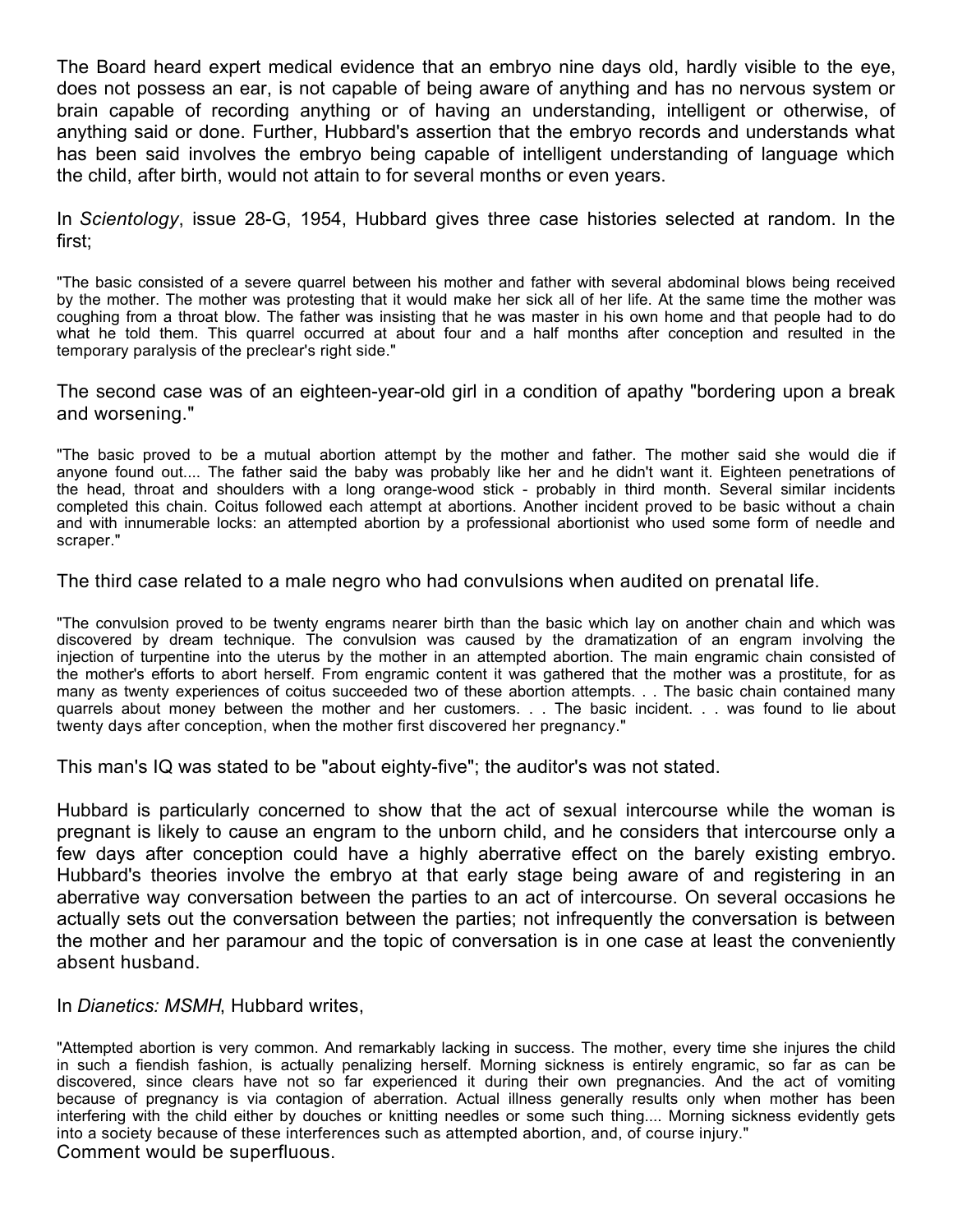# **The Anderson Report CHAPTER 7 HUBBARD'S SCIENTIFIC DEFICIENCIES**

Hubbard makes for dianetics and scientology a great many preposterous, ridiculous, and entirely untrue claims. He is a great propagandist and believes that, if he repeats sufficiently often his false claims for his "sciences", his pretence to knowledge in all the other sciences, his rabid denunciation of the medical profession, and the imagined villainy of those who criticise him, there will be sufficient people who will uncritically accept his nonsense as true.

In his books and other writings he frequently repeats the same weird idea in a multitude of alternative ways, often becoming quite didactic in an urgent and frenzied fashion. Any statement, even though initially only tentatively made, is thereafter asserted and repeated as true without any further proof as to its truth than Hubbard's repeated assertions. A common practice of Hubbard is to assert that something "could" be so, without any proof that it is, and upon such a foundation to build his false thesis. In most of his writings, as well as writing for the gullible and the anxious who may be mentally ill or on the verge of mental illness, he is writing for the uninformed and ill educated, who are unable to challenge his confident assertions of "fact", and who accept uncritically what he writes because its deceptive simplicity appeals and they think they are reading about facts, scientifically established, simply because Hubbard has said so. They are happy to read science fiction and to regard it as scientific fact.

It would be wasteful of time and energy to take each and every one of Hubbard's untrue or inaccurate statements and condemn it in specific terms, with detailed reasons in each case. Hubbard continually distorts and misrepresents, frequently asserting as fact propositions which are positively wrong. His writings and theories stand condemned en masse as being entirely contrary to conventional learning and experience in the many sciences in which he falsely claims to be knowledgeable. So far as his own theories are concerned, they are either contrary to existing scientific learning or are unsupported by any proof and are generally contrary to reason. If there is a scintilla which Hubbard has written or said that is justifiably excluded from the foregoing general denunciation of his works, it is of negligible content, and cannot serve as a foundation for the fabric of falsehood, fraud and fantasy which he has forged.

The Board heard many expert witnesses, of high integrity, holding the highest qualifications in their respective sciences. The roll call of such experts is imposing. Their names, qualifications, and appointments are listed in Appendix 3. They were uniformly of the opinion that Hubbard's writings revealed him as ignorant and ill-informed in those sciences in which they were expert. In varying degrees they considered that what he wrote was harmful to those who embarked upon Hubbardian treatment and to the community in general. They expressed, in various terms and with varying emphasis according to their personalities, their concern that such nonsense should circulate under the flattering cloak of science and that such pernicious techniques should be practised on the victims of Hubbard's deception. Again, it is unnecessary to repeat *in extenso* what each individual expert had to say concerning Hubbard and his works.

One remarkable feature of the expert evidence which the Board heard is that the scientology interests, though they were concerned to cross-examine the several experts searchingly and at length, did not call any, or any appreciable, evidence to controvert the opinions and conclusions stated by the experts. It is proper to say that, though the cross-examination was skilfully and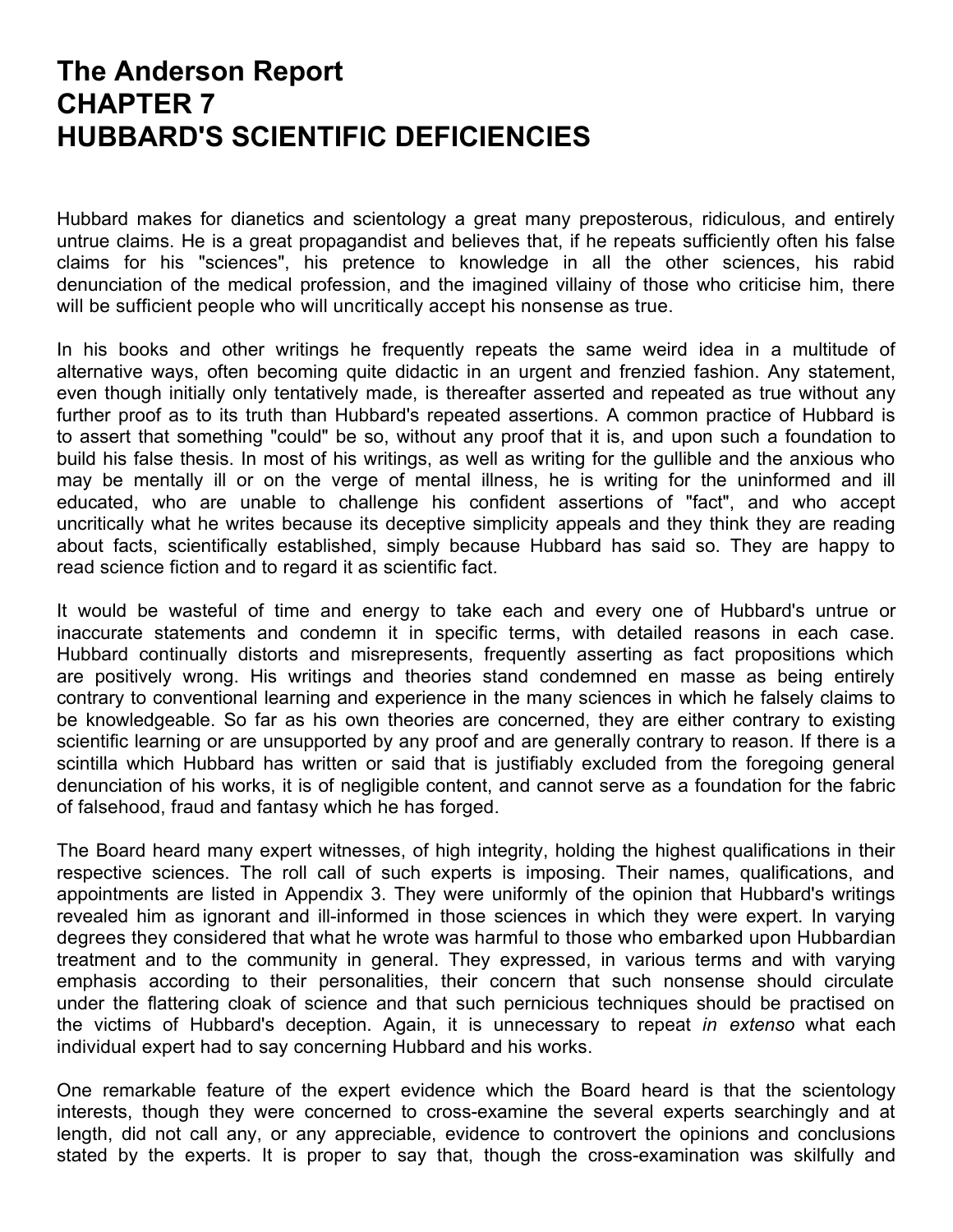painstakingly done on instructions from the HASI, it served only to confirm, and indeed to strengthen, the several opinions expressed by the expert witnesses in their evidence in chief.

The only effect which the cogent and uncontradicted evidence of such an imposing gallery of expert witnesses could have on any tribunal of fact would be that the tribunal should accept it. Such evidence was inherently probable, and the material which it condemned so improbable, that the Board has no hesitation in accepting and acting upon it.

During the course of the Inquiry, the Board made repeated comments on the continued absence of any substantial scientific evidence in support of scientology teaching, in the hope that, if such evidence existed, it would eventually be tendered. The scientology interests evidently had no intention of tendering any such evidence - if, indeed, it existed - and, though they were given the opportunity and were invited to do so, they declined to lead any such evidence. A few scientology witnesses who gave evidence had scientific or technical qualifications and experience, but their evidence was not, except in the most tenuous way, directed towards justifying scientology on any scientific basis. These witnesses merely sought to justify scientology empirically and subjectively. Typical of their defence or justification of Hubbard's theories, which were contradicted by expert evidence, was the comment of one scientology witness, a medical practitioner who, in relation to Hubbard's theories as to engrams and that ulcers were due to attempted abortions, said, "I don't see how anybody could prove that it was not so. How can you prove it was not so?" Several witnesses sought to justify Hubbard's theories on the basis that they could not be proved wrong, and they took this stand, notwithstanding that they acknowledged that Hubbard's theories were contrary to generally accepted scientific principles. The qualifications and appointments, without names, of these scientology witnesses appear in Appendix 2.

As already indicated, although Hubbard claims that he has degrees, he has no worthwhile academic distinction. He seeks to remedy this deficiency by ridiculing those who possess academic degrees and by denouncing them as rogues and charlatans who perpetuate outmoded and evil ideas and disproved techniques of an earlier century. The Board finds it unnecessary to attempt a vindication of the several professions which Hubbard so abuses. The subject of this Report being scientology, this Chapter is devoted to some discussion of the standards of research said to be engaged in by the founder of scientology, and an examination of the validity of his claims to knowledge in the several sciences on which he claims to write with authority.

### **Hubbard and Medicine.**

Hubbard's completely unjustified claims to speak with authority on medical matters are not confined to psychiatry and psychology. His writings range the gamut of medicine, and many of his theories are based on entirely erroneous ideas of several branches of medicine. A great part of this Report is concerned with the errors of Hubbard in relation to psychiatry and psychology. In this Chapter, other branches of medicine, particularly anatomy and gynaecology, regarding which Hubbard has many fanciful and incorrect ideas, are briefly dealt with. In relation to the matters dealt with in this part of this Chapter, the expert medical evidence which the Board heard included evidence from Professors of Anatomy and Gynaecology and Obstetrics and a Dean of Medicine.

As already mentioned, no good purpose would be served in dealing with the multitude of untrue or inaccurate statements which Hubbard has made in relation to medicine. For the purpose of illustrating the fallacies in his theories, it is sufficient to deal with a few matters which are fundamental to his whole teaching.

Of prime importance to both dianetics and scientology is the "engram" which Hubbard has defined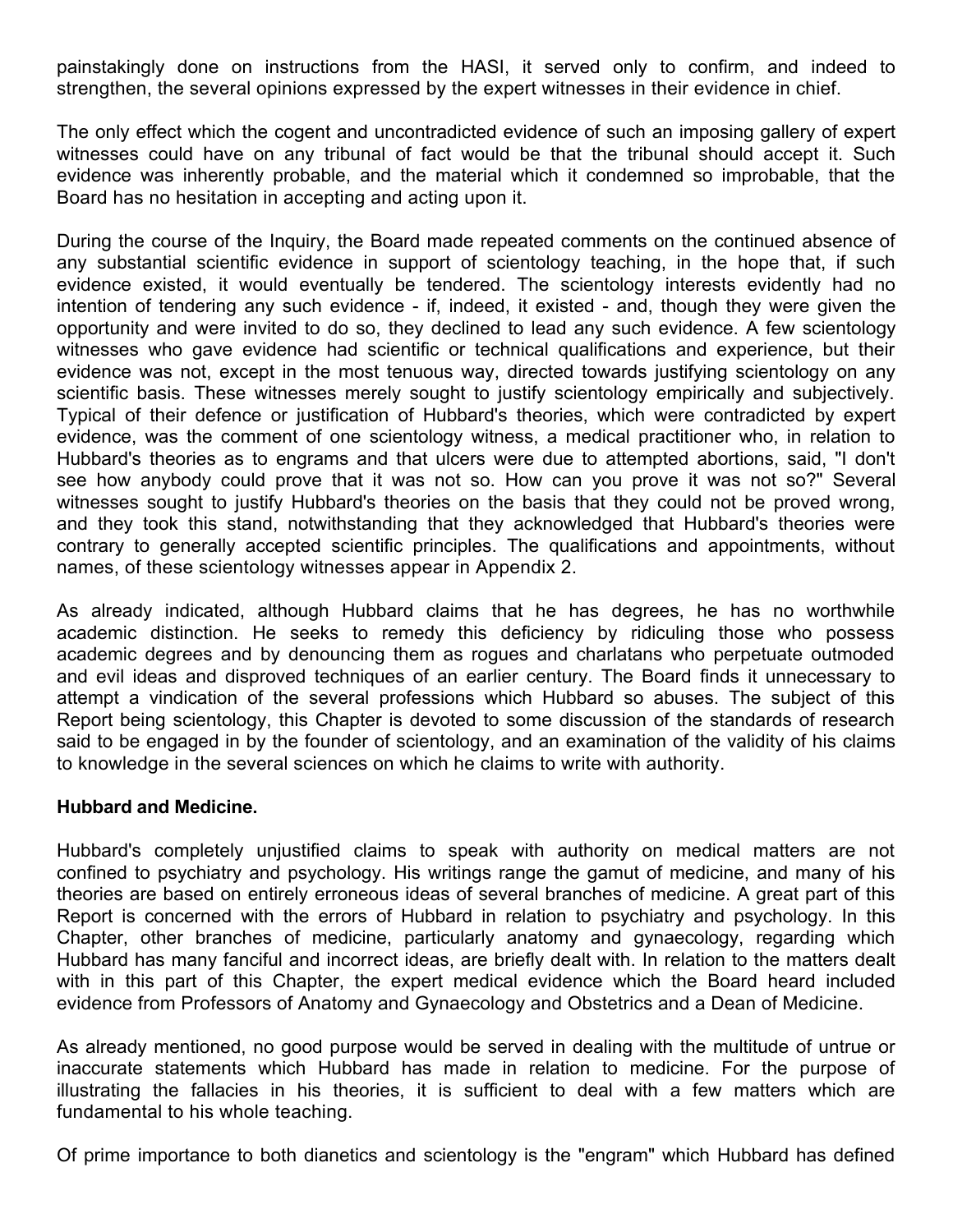as a moment of unconsciousness containing pain or painful emotion. It was one of the fundamental axioms of dianetics that the engram was the single source of aberration and psychosomatic ills. the most prolific period for engrams was said to be the prenatal period, and Hubbard's writings contain many examples of the ways in which engrams are said to be received in this period. Several examples are set out in Chapter 6.

Briefly expressed, Hubbard's view was that, when a pregnant woman was struck in the abdomen or engaged in intercourse, the child she was carrying suffered pain, and aberratively heard words which accompanied such incidents, and so received an engram.

"Birth," wrote Hubbard, "is a very aberrative affair," and engrams were frequently received at birth because the child, in the process of being born, was experiencing pain, and, accordingly, words spoken at that stage were said to be aberratively heard and recorded.

Hubbard further considered that a person apparently unconscious under an anaesthetic was in such a condition as to be highly receptive of engrams because of the "injury" which the accompanying surgery inflicted upon him.

The Board heard expert medical evidence that the engram as developed in scientology is unknown to medical science, and that Hubbard's engram theories are based on assumptions which are contrary to or unknown to orthodox medical knowledge and principles. Of course, many of them are also contrary to reason. For instance, Hubbard wrote of engrams being received within a few days of conception. He even goes so far in *A History of Man* as to write,

"Pre-sperm recordings are quite ordinary .... Pre-ovum sequences are on record but are not common"

the implication being that engrams may be received, even though conception has not taken place. The Board heard expert medical evidence that such things were not possible. Such assertions as Hubbard makes require that the sperm or the ovum before conception, or the embryo when it is barely visible to the naked eye, is capable of hearing without any aural equipment and of understanding and remembering without a nervous system or a brain. It involves, too, that the sperm or the ovum or the embryo, as the case may be, already knows a language which, when the child is eventually born, has slowly to be acquired over many months and even years.

The development of any equipment capable of receiving sounds does not take place till the foetus is substantially advanced, and the hearing of sounds by an unborn child, except very shortly prior to birth and then only if they are very loud, is not possible; any sort of intelligent understanding or appreciation of the meaning of words spoken prior to or at birth is, of course, impossible.

Hubbard further wrote that auditing procedures produce prenatal recollections of light. In A History of Man, he wrote that

"There is a 'visio' which is quite standard, of the race. There is quite often a light, a spark, in the sequence"

and that

"Actual prenatal visio, of course, is black except at such times as when light may be entered for surgical purposes, at which time light is sometimes recorded".

The Board heard expert medical evidence that such suggestions were nonsense.

Hubbard has written in many places that many aberrations are the result of injuries inflicted on the unborn child when abortions have been attempted. He writes of the child experiencing terror, fear,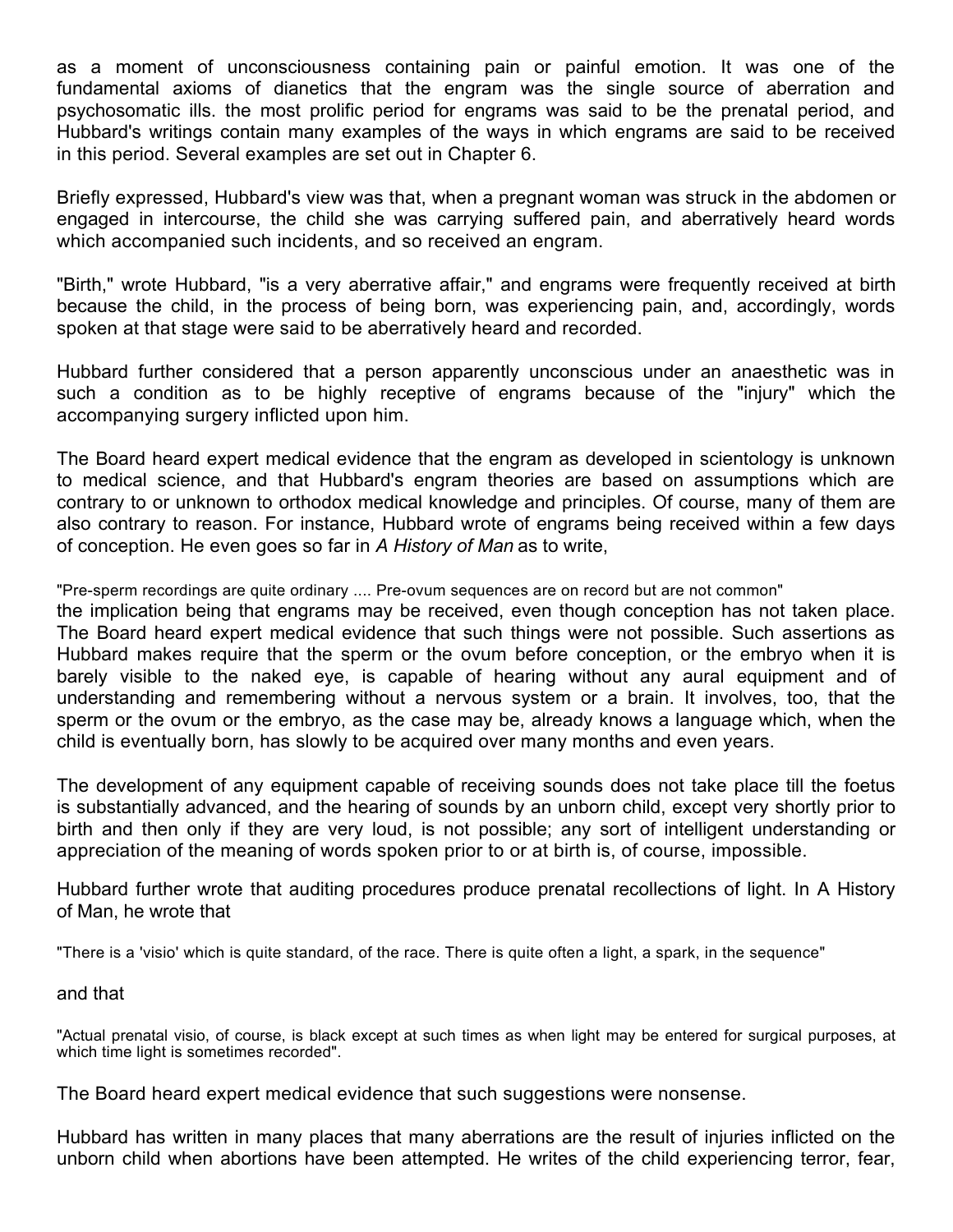and pain,

"when the parents or the professional abortionist start after it and thrust it full of holes"

and that ulcers in later life are caused by attempts at abortion in which household instruments are used and

"some of the holes are through and through the baby's abdomen and stomach"

and a lot more besides. He writes that attempted abortions are very frequent but generally fail, because

"the ability of the foetus to repair the damage is phenomenal,"

brain damage being ordinarily

"repaired perfectly regardless of how many foreign substances were introduced into it",

and other damage is also attended to, because the child

"is surrounded by protein and has a food supply and because the sac is like one of these puncture-proof inner tubes that seals up every hole".

The Board heard expert medical evidence that all these statements were incorrect. An unborn child does not know terror; a number of holes thrust into a foetus would certainly destroy it; once brain damage occurs it does not repair itself; the punctured sac does not seal itself, and a punctured sac is fatal to the child, unless it shortly precedes the birth of the child.

Hubbard's claim in Dianetics: MSMH that

"a large proportion of allegedly feeble-minded children are actually attempted abortion cases"

is medically absurd.

Hubbard has made many claims to the effect that dianetics and scientology can cure ailments. The broad claims are dealt with in Chapter 19. At this stage it is sufficient to mention some specific claims and to outline expert medical evidence which indicates that the claims to cure are quite unjustified.

#### Hubbard claimed that

"recording begins in the cells of the zygote - which is to say, with conception",

and that

"Cancer has been eradicated by auditing out conception and mitosis".

Expert evidence was that what was suggested was impossible. Cancer is not of psychological origin and is not cured by any type of psychological treatment. In Chapter 19 are the details of a tragic case where the Melbourne HASI attempted to cure, by auditing, a cancer sufferer. Hubbard's claims that scientology cures cancer, leukaemia, and radiation burns are entirely unjustified and dangerous.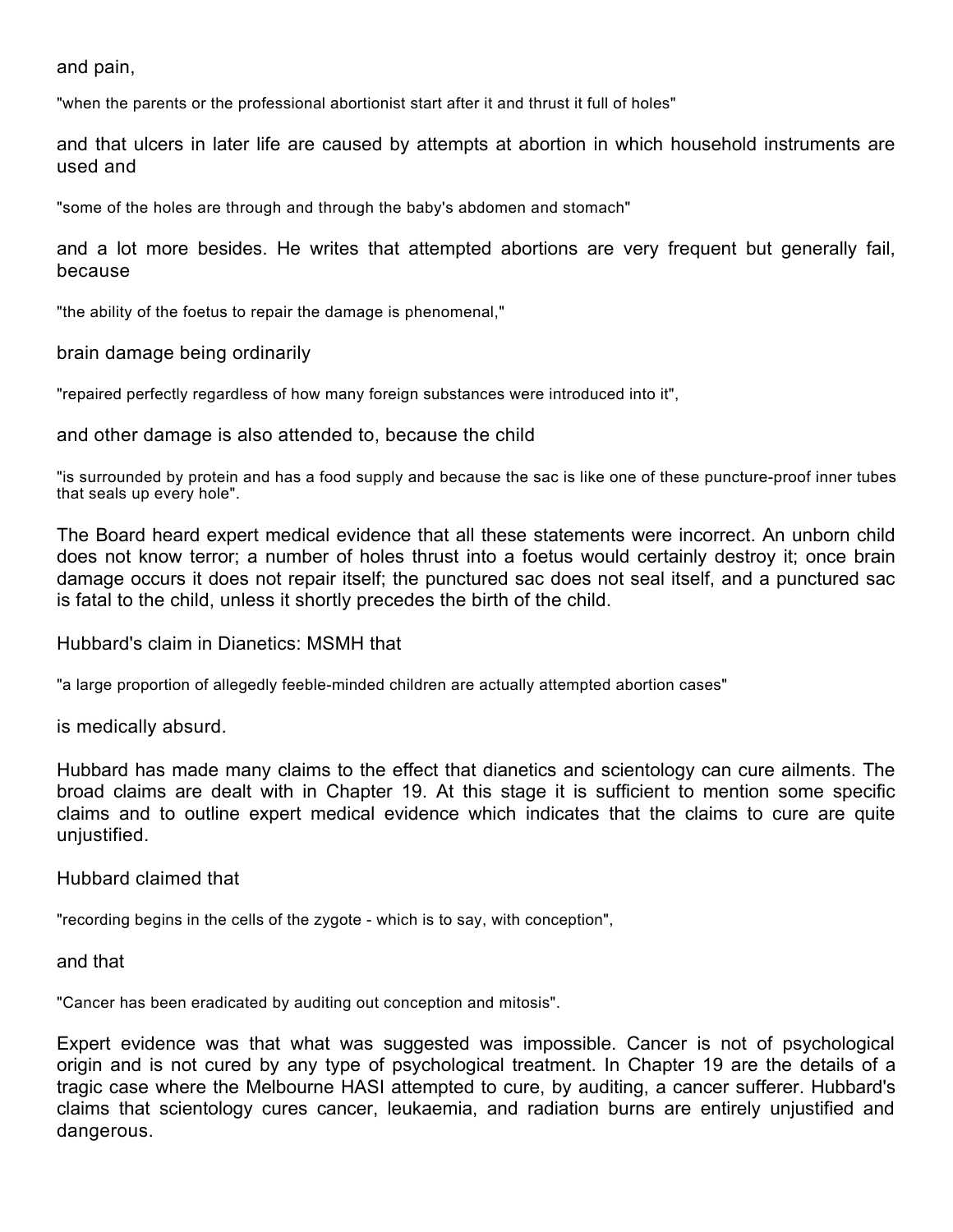Often Hubbard's ideas are so loosely expressed, and his terminology so inexact, that little meaning can be given to what he writes. In *Self-Analysis in Scientology*, he writes:

"Arthritis of the knee, for instance, is the accumulation of all knee injuries in the past ... The fluids of the body avoid the pain area. Hence a deposit which is called arthritis. The proof of this is that when the knee injuries of the past are located and discharged, the arthritis ceases, no other injury takes its place and the person is finished with arthritis of the knee. And this happens in ten cases out of ten - except in those cases where age and physical deterioration are so well advanced towards death that the point of no-return is passed."

The Board heard expert medical evidence that the assertions in this quotation, if intelligible at all, are quite contrary to accepted medical facts. The fanciful accumulation of "all knee injuries in the past" does not make sense: it is quite incorrect to say that in traumatic arthritis fluid avoids an injured knee, the reverse is the fact; where traumatic arthritis progresses to chronic arthritis due to repetition of injury, the osteo-arthritic condition which develops involves irreversible changes in the cartilage linings of the joint, producing a calcification or ossification of the cartilaginous joints. Such a condition is permanent, and spontaneous retrogression or cure by some mental process is not possible.

In the same book, Hubbard writes.

"Consider the bad heart. The person has a pain in his heart. He can take medicine or voodoo or another diet and still have a bad heart. Find and eradicate or nullify an actual physical injury to the heart and the heart ceases to hurt and gets well."

Expert medical evidence was that such a statement did not make sense, and that any actual heart condition, whether congenital or arising from injury or disease, could not be cured by psychological means.

The Board heard expert medical opinion at length on other medical claims made by Hubbard which were quite alien to accepted medical knowledge; but the foregoing selection is sufficient to illustrate the impossibility of Hubbard's pseudo-medical theories and knowledge.

### **Hubbard and Psycho-Analysis.**

From time to time, Hubbard, in his denigration of the various professions concerned with the treating of the mentally ill, has singled out for particular attack and abuse the practice of psychoanalysis. In a long article entitled "A Critique of Psycho-Analysis", published in *Com. Mag.* Vol. 4, No. 10, October, 1962, Hubbard, while seeking to terrify his followers as to the imagined evils of psycho-analysis, in fact shows both his ignorance and his misconceptions of this particular branch of psychiatric medicine by the patently absurd and erroneous statements contained in the article. For instance, he writes:

"The first solid criticism of psycho-analysis is inherent in its failure to advance . . . Psycho-analysis did not advance or did not evolve. There is little, if any, difference between the writings of Freud in 1894 and the declarations of analysts today unless it is a deteriorated difference . . . Psycho-analysis has not [succeeded], and to-day is almost a lost subject. There are fewer analysts in the world to-day than there were twenty years ago despite the enormous wages which could have been earned by them."

All this is quite incorrect. Throughout the world there are several thousand practising psychoanalysts, and their number is growing. In selected cases, where psycho-analytical methods are indicated, psycho-analytical techniques are successfully practised, and they are being constantly developed. Hubbard shows ignorance of the general literature, learning and development of psycho-analysis. He does not know or understand the meaning of many technical terms which he uses. Though using psycho-analytical terms he gives to them a meaning different from their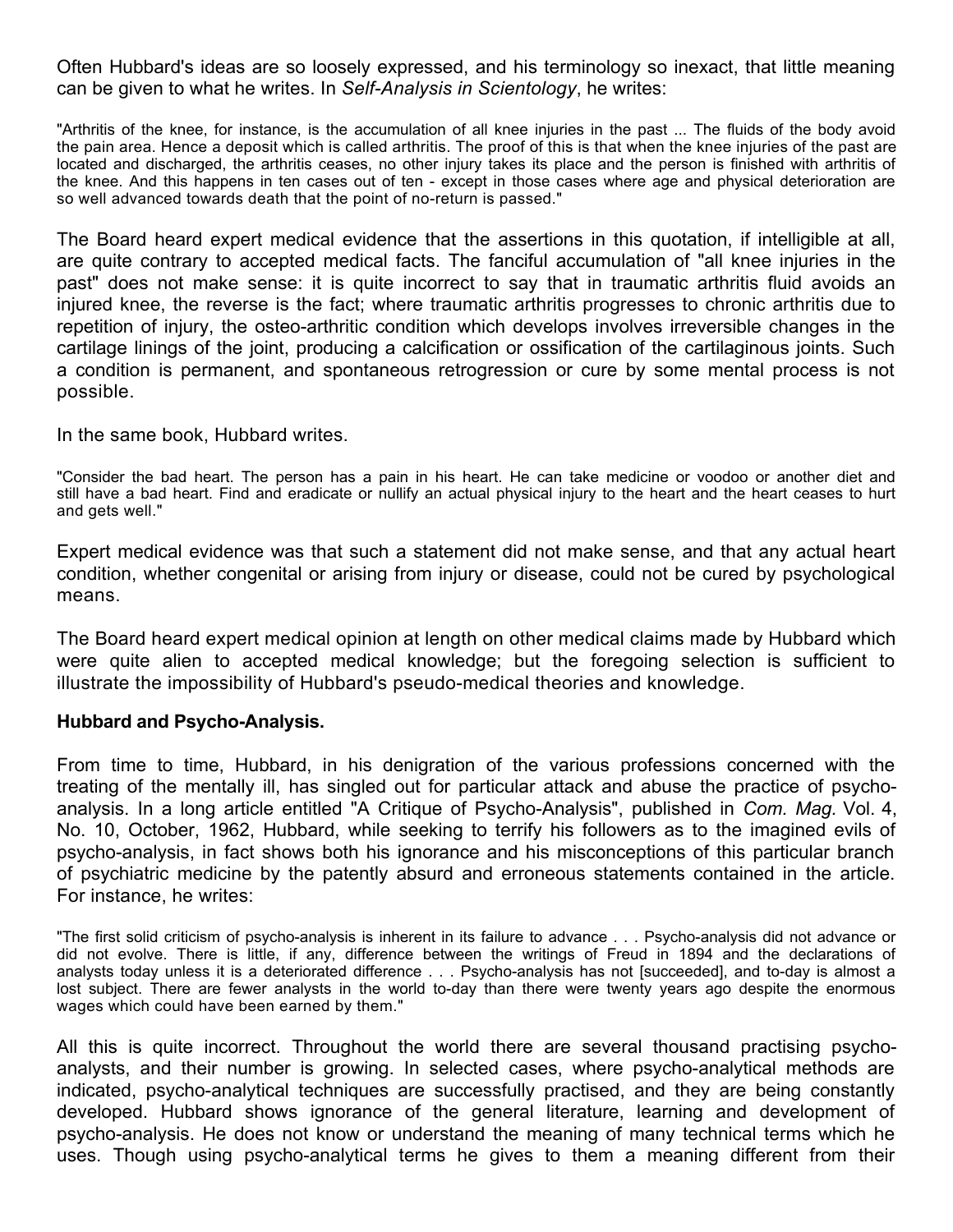accepted meaning in psycho-analysis, indicating, that he has not understood the underlying concepts. Psycho-therapy has not stood still as at 1894 as Hubbard asserts but has made great advances. He has the mistaken idea that Freud alone is responsible for psycho-analysis as practised to-day, and he ignores or is unaware of the many famous psychiatrists who, since Freud's time, have assisted in developing psycho-analysis into what is practised to-day. He suffers from the popular but erroneous belief, formerly current amongst some to whom Freud was little more than a name, that, as he puts it, of the practitioner (i.e., the psycho-analyst) reads sexual significance into all discourse and evaluates it for the patient along sexual lines".

Such acquaintance as he has with the teachings of Freud seems to be limited to Freud's earlier writings. Many of Hubbard's theories as to the significance of recollections of "past lives" and "engrams", show that he is unfamiliar with Freud's later work.

His acquaintance with Freud's teachings is claimed to have been initiated by and come through a Commander Thompson, a doctor in the United States Navy, but not otherwise identified, who is said by Hubbard to have been a personal student of Freud and a source of inspiration to Hubbard. For no other reason than this attenuated connexion between Freud and himself, Hubbard writes:

"Better than others, then, some sixty-eight years after Freud's original declarations, I could be considered qualified to criticize not only the failure of the basic work of Freud but the later offshoots which, while following his original tenets, yet sought to expand information on psycho-analysis .... Very few living analysts today have as a direct connexion with the subject as I have. . . Having established then my possible qualifications to criticize and having compounded such right by having bettered the results of Freud, I feel it is necessary to overhaul rapidly the points of failure of psycho-analysis as we understand the mind today."

All this is patently false. He claims,

"I have used psycho-analysis as a practitioner",

but his writings show almost complete ignorance of what it really is, and such practice as he may have made of psycho-analysis must have been as twisted as his practice of other therapies, good and bad, which he has prostituted. How he, as a science fiction writer, who has spent years travelling the world investigating the customs of peoples in many continents and, during the last fifteen years promoting an impudent fraud, can claim to speak with authority on a subject of which he is almost completely ignorant, makes sense only to Hubbard and his deluded followers.

His critique of psycho-analysis contains such dangerous statements as

"The treatment of the insane today is far worse than it was two centuries ago and the brutality practised under the name of 'mental healing' cannot be regarded with equanimity by any civilized man."

Such a statement would be likely to cause a person in need of psychiatric care to avoid psychiatric treatments at all costs; and, if a mentally ill person, having read such a dangerous statement, later did undergo proper psychiatric treatment, the prospect of treating such a person successfully would be greatly diminished because of the grave obstacle which fear of the psychiatrist had presented.

The evidence of highly qualified psychiatrists and in particular of an expert psycho-analyst with high qualifications and long experience, makes it clear that far from having any real knowledge or appreciation of what psycho-analysis is and does, Hubbard's knowledge does not extend beyond a scrappy acquaintance with some of the popular misconceptions of Freud's early tentative writings.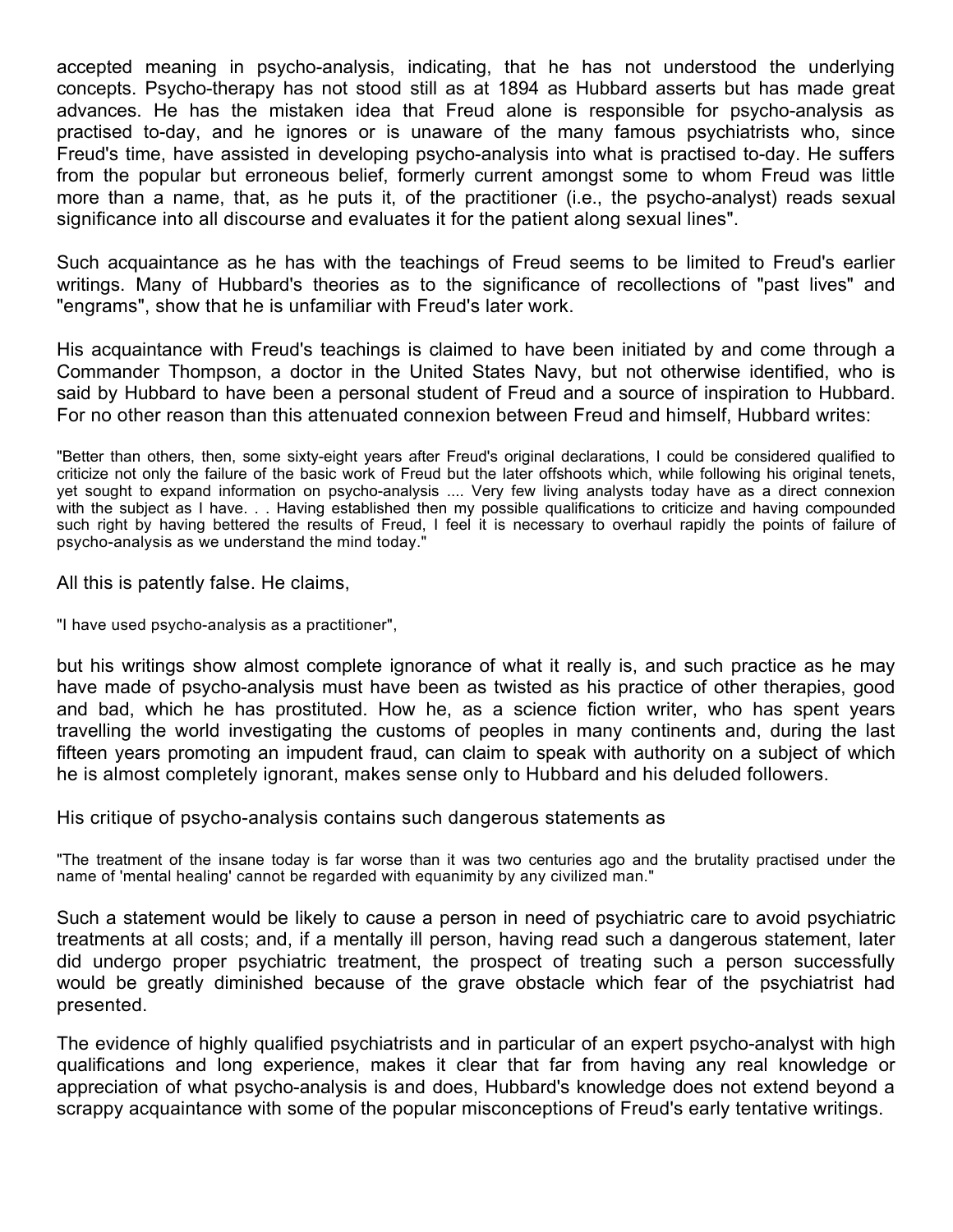### **Hubbard As a Scientist.**

The editorial note to *Scientology: 8-80* reads,

"The discovery and isolation of Life Energy in such a form as to revive the dead or dying has been an ambition as old as Man himself. In the last two thousand years a few individuals have claimed the ability without explaining it. With this book, the ability to make one's body old or young at will, the ability to heal the ill without physical contact, the ability to cure the insane and the incapacitated, is set forth for the physician, the layman, the mathematician and the physicist."

*Scientology: 8-80*, which has as its sub-title "The Discovery and Increase of Life Energy in the Genus Homo Sapiens", originally copyright in 1952 and subsequently reprinted at least in 1957, to the extent that it impinges upon anything vaguely resembling the province of the physician, the layman, the mathematician or the physicist, contains just so much nonsense. In this book, Hubbard devises wave lengths for aesthetics, analytical thought, emotion - there are high wave beauty and high wave ugliness - and he gives a "formula" of the energy of life source.

It would be wasteful of time and energy to attempt to discuss aspects of Hubbard's unashamed nonsense in this book. The Board heard evidence from a highly qualified physicist, a master of science and senior lecturer in physics at the University of Melbou rne, who said that much of the text of this book, if written as or claiming to be in any way scientific, was meaningless or just rubbish, and was the sort of nonsense a matriculation or first year student might "dream up" outside his formal study periods. He said none of the views set out in the book bore any resemblance to the theories of physics and that the "bits of science that crop up in this book are not the work of a competent nuclear scientist." Hubbard, this witness said, had not developed at all in physics; he had acquired some familiarity with the language of physics at a high school level - he knew some words existed in a genuine discipline that was physics - but he had not learned physics, and was quite unfamiliar with the scientific usage of the terms which he used.

One witness, called on behalf of the HASI, was also a master of science and had been a senior lecturer in mathematics at an interstate University. He was constrained to admit that as to some of Hubbard's writings in *Scientology: 8-80* it would be necessary to ask the author just what he meant, and the witness was unable to reconcile other passages in the book with his own scientific knowledge.

Notwithstanding that the book purported to be written for scientists about a branch of science this witness endeavoured to justify those parts of it which were completely inconsistent with generally accepted principles of science on the basis that Hubbard was writing philosophically, and that "you can say something in the name of philosophy which is completely inconsistent with science." The witness was unable to reconcile Hubbard's writings in *Scientology 8-80* with his own scientific knowledge or anything scientific in the generally accepted sense, yet he sought to maintain the validity of Hubbard's writings because, as he said, being written in the framework of scientology there was nothing in such writings which could be "disproven by the science of physics" which was in a different "frame of reference." It is almost incredible that this witness, with such high academic qualifications, could voice such nonsense; yet solemnly he did so, and a careful re-reading of the evidence confirms the impression which the Board had at the time he gave evidence, namely, that he, in common with many other scientology witnesses, appeared to be overborne by some inescapable compulsion which conditioned him to give quite fantastic and incredible evidence on matters scientological, while at the same time appearing to be bright, alert and rational on other matters.

Some scientology witnesses had been processed only shortly before they gave evidence. and this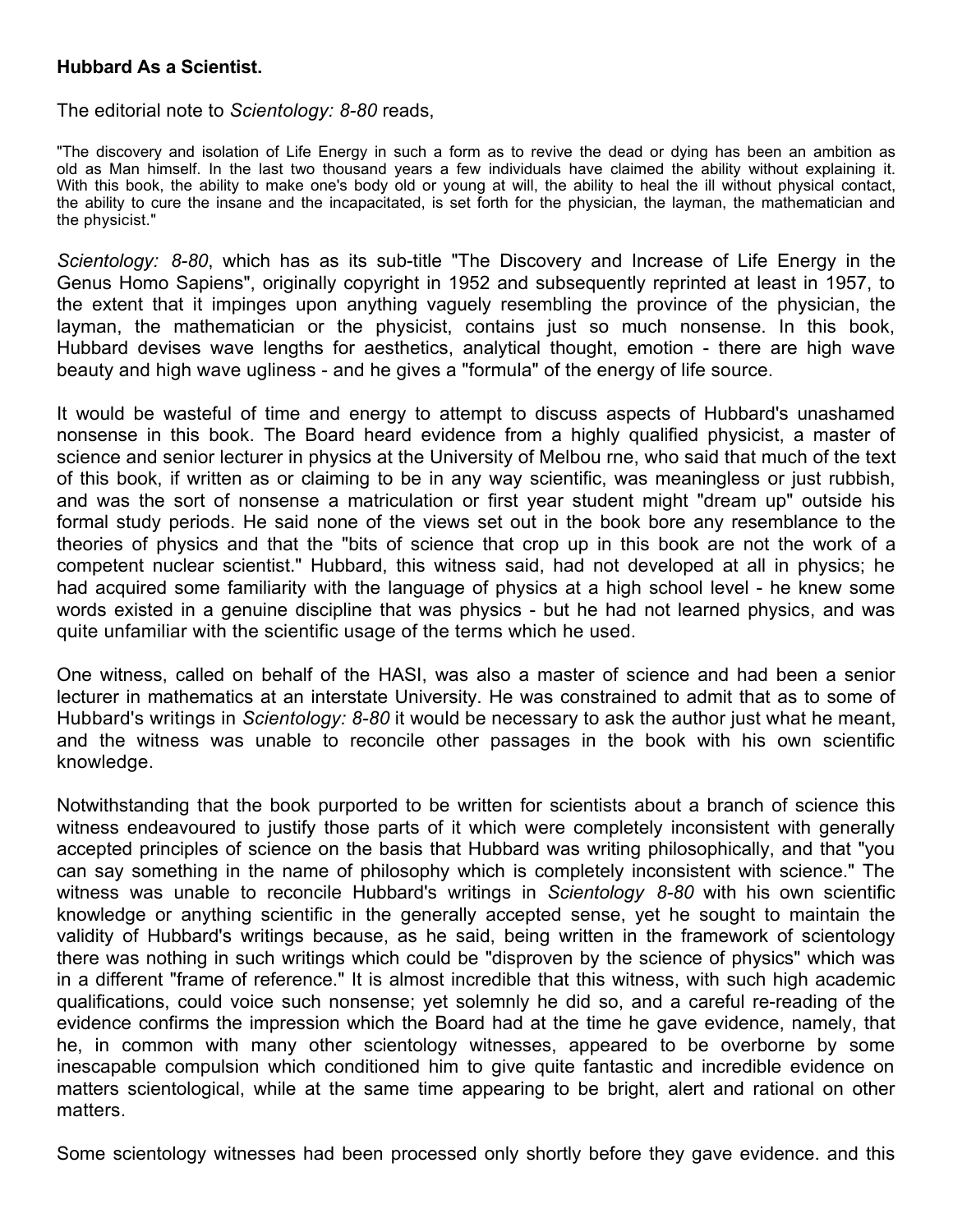may have accounted for their peculiar attitude. It did not appear in evidence whether or not this particular witness had been processed shortly before he gave evidence.

### **Hubbard As a Nuclear Physicist.**

One of the many claims made by Hubbard about himself, and oft repeated by his followers, is that he is a nuclear physicist, and his boast is that he was even one of the first nuclear physicists who, in 1932, were studying on lines which finally led to the atomic bomb. He claims to be an authority on the atom bomb and on radiation and he has written a book to prove it. This book, *All About Radiation*, is in two parts. The first part, being entitled "The Facts about the Atomic Bomb" and written by "a medical doctor", deals with certain medical aspects of atom bomb damage and is written in temperate language and, within limits, is reasonably accurate. The second part of the book is entitled, "Man's Inhumanity to Man", and Hubbard is its author. In the book he is described as "Dr. Hubbard" and as "A Nuclear Physicist".

The Board heard evidence from a highly qualified radiologist who has made a special study of radiation and its effects. He said that Hubbard's knowledge of radiation, as displayed by his writings in *All About Radiation*, was the "sort of knowledge that perhaps a boy who has read Intermediate Physics might, with a lot of misapprehensions and lack of understanding, demonstrate". One of Hubbard's assertions is that "a 16-foot wall cannot stop a gamma ray but a body, that is to say human, can". This witness said that this was a complete denial of physical truths and was a basic scientific fallacy which would lead to disastrous consequences in this community at this time if it were not resisted. He said that such a statement "shows complete and utter ignorance of physics, nuclear science and medicine". Speaking in general terms about Hubbard's contribution to *All About Radiation* which he described as "ravings and ramblings", the witness said:

"There is no attempt to present precise data or conclusions from precise data; no attempt to clearly present his views coherently and progressively in terms the reader can follow; colloquial and extraordinary terminology is used to confuse rather than enl ighten; the more basic fundamental established truths of science are ignored and replaced by imaginative fiction without a vestige of corroborative experiment designed to support such hypotheses."

In *All About Radiation*, Hubbard states that "the danger in the world today in my opinion is not the atomic radiation which may or may not be floating through the atmosphere but the hysteria occasioned by that question". This is in line with much of his teaching that most illnesses are caused by the mind, and he claims that man can be exposed to radiation and escape illness or damage, so long as no hysteria is associated with the event. This contention, the witness pointed out, is absolutely untrue and contrary to all authority on radiation which is uniformly of the view that damage done by radiation is quantitatively related to the magnitude of the physical dose received. "Radiation", writes Hubbard, "is more of a mental than a physical problem". This, said the witness, is completely false. Hubbard's ignorance and confusion of thought are further illustrated by his contention that sunburn is the same sort of burn as that caused by atomic radiation. This, of course, is not so, as the evidence made clear.

The witness gave many other examples as appearing in *All About Radiation* of Hubbard's lack of knowledge, misunderstanding and positively wrong views on matters of radiation and biology. It is unnecessary further to itemize instances of Hubbard's i gnorance on the subject of radiation except, perhaps, to refer to a formula which he claims to have evolved for a tonic called "dianazene", for which he claims almost magical powers. He wrote:

"Dianazene runs out radiation - or what appears to be radiation. It also proofs a person against radiation in some degree. It also turns on and runs out incipient cancer. I have seen it run out skin cancer. A man who didn't have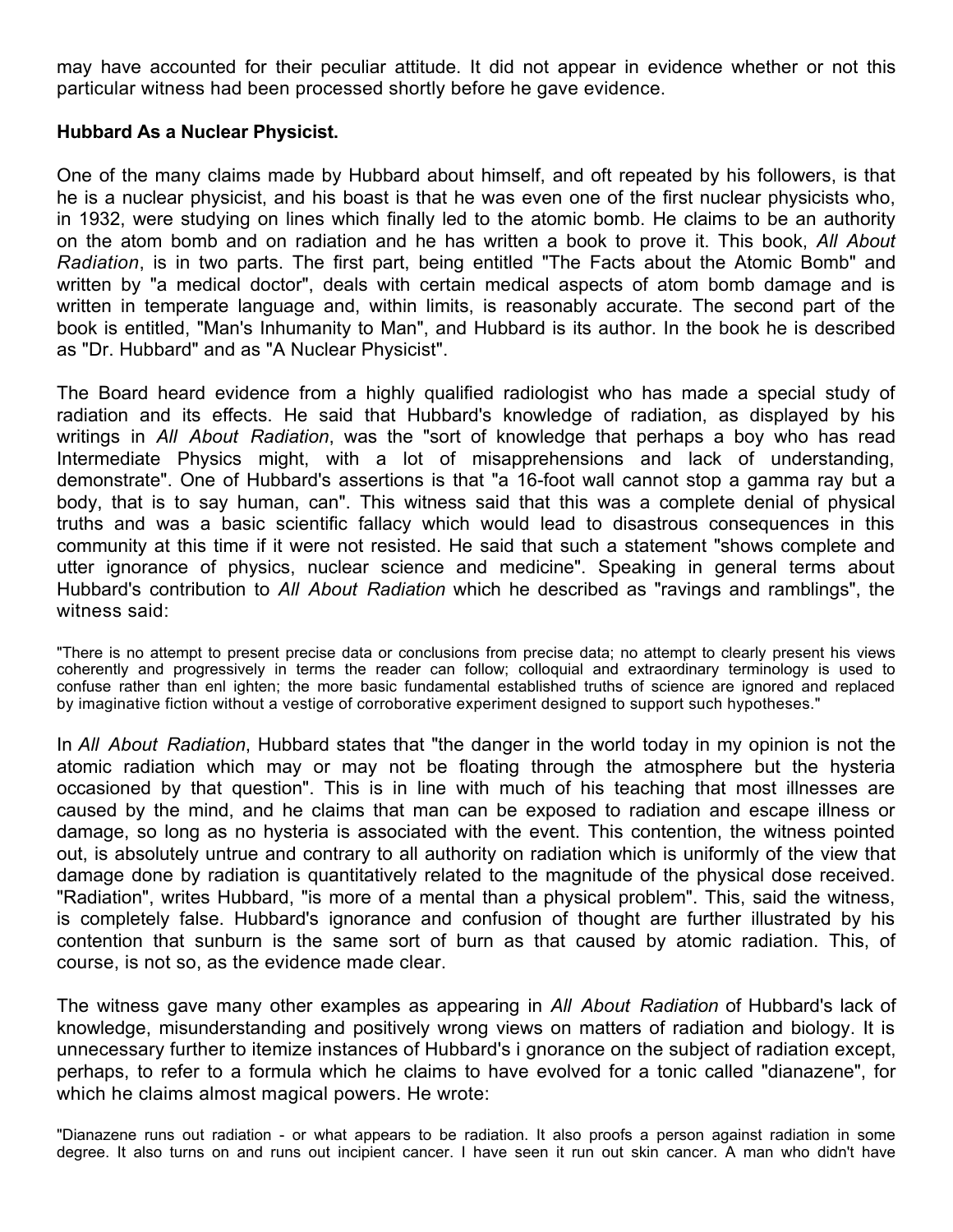much liability to skin cancer (only had a few moles) took Dianazene. His whole jaw turned into a raw mass of cancer. He kept on taking Dianazene and it disappeared after a while. I was looking at a case of cancer that might have happened."

This, said the witness, was "utter nonsense". Hubbard gave the formula for dianazene in the book, but there was, as the witness said, nothing remarkable about it; it was much the same sort of formula which is found in many proprietary medicines which are given for vague ill health, though the dosage in dianazene may be a little higher than is generally the case in such medicines. The fact that many Melbourne scientologists have taken dianazene is indicative of the degree of influence exercised by Hubbard over them.

One cannot but agree with the witness that it is a tragedy that anything so ridiculous should be inflicted on the general public.

From this witness's evidence it is apparent that Hubbard is completely incompetent to deal with the subject of radiation and that his knowledge of nuclear physics is distorted, inaccurate, mistaken and negligible. No evidence was called which disputed in any way these conclusions.

The dissemination of such nonsense as Hubbard has written in *All About Radiation* may well have dangerous consequences, for people reading and accepting it may develop a sense of false security or neglect or mistreat a condition which might otherwise respond to appropriate treatment.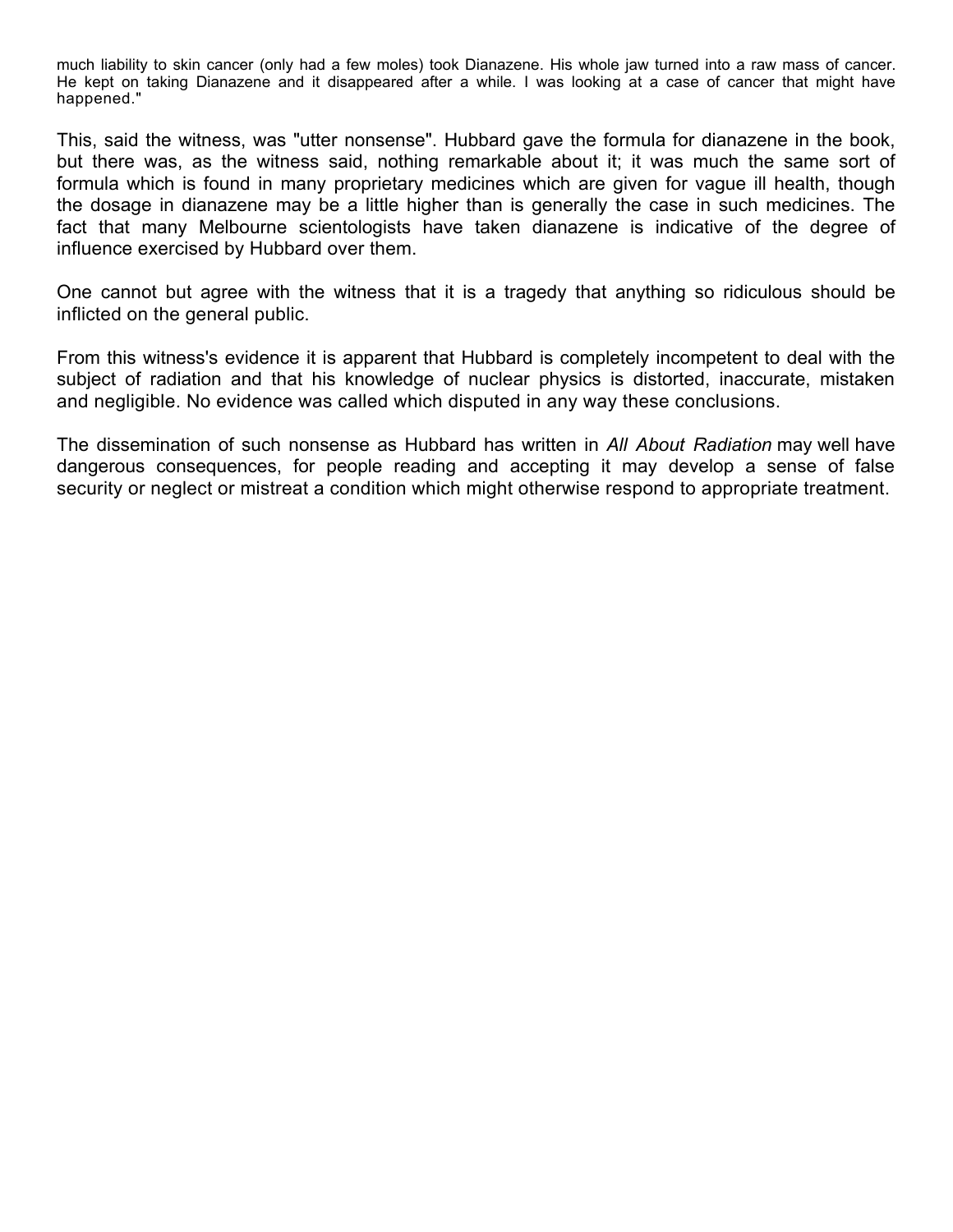### **The Anderson Report CHAPTER 8 HUBBARD'S RESEARCH**

If one excludes as "research" the fanciful imaginings of Hubbard, his research material appears to have been almost entirely what preclears have revealed in their processing. Almost if not entirely subjective and based on subjective standards, the "data" which Hubbard uses is that obtained from preclears who, while in a state of hypnosis induced by auditing, or otherwise mentally conditioned by processed which produce hallucinations, imagine fantastic, ludicrous and unusual experiences and thoughts, whic h Hubbard accepts as conclusive proof and on which he builds his theories. The evidence before the Board shows that processing reports of preclears from the several countries where scientology is practised are sent to Hubbard in England where they are exa mined and collated and the results reduced to some order, from which Hubbard then draws conclusions or gets ideas.

Williams described the development of a particular process called, "listing", wherein the goals of preclears were being sought. He said that preclears were required to provide a list of about 850 goals. These lists were compared and it was found that certain similarities began to emerge. There were many other goals, said Wil1iams, "which were not in common, but there were certain plots of those goals that were in common. The strange thing was, even though a person did not know the plot, with very little steering they could originate the plot. This was rather peculiar. Unless there was telepathic communication, how did the person know of the plot?" The question was rhetorical but the answer obvious. Preclears in auditing session are in a highly suggestible condition, and a "very little steering" would go a very long way. There was an abundance of evidence that preclears came up with particular past experiences only after they had become aware of Hubbard's theories on that particular topic. Furthermore, it is probable that in a list of 850 goals there would be at least some which would be found in another list of similar size. The thoughts, hopes and aspirations of mankind follow a fairly common pattern and their similarity in different people does not require a fanciful theory that they were electronically implanted in thetans trillions of years ago. Early in their sojourn in scientology, preclears become aware of Hubbard's ideas on a great variety of matters, and the evidence shows that when being audited they obligingly provide "data" on these matters, which "data" is taken as confirming Hubbard's theories.

The power of suggestion on preclears is strikingly illustrated by the disclosures by preclears as to helatrobus implants. During 1963 Hubbard promulgated information concerning the helatrobus implants, stating the periods at which these implants were laid in. Thereafter, when preclears were audited on the helatrobus implant of the goal "to forget", they told of the implanting of that goal at some date between those indicated by Hubbard, namely, 38 to 43 trillion years ago.

A further indication of the dependence of Hubbard on the evaluations of preclears during processing is Williams' evidence on "theta traps". In *A History of Man* Hubbard, in writing of "theta traps", states:

"There is no subject more interesting than that of theta traps. It is of vast interest to any invader, It is of vaster interest to your preclear. How can you trap a thetan ? By curiosity, by giving him awards and prizes (of an implant), by retractor screens, by mock-ups, by ornate buildings which he will enter unsuspectingly only to be electroniced down; by many such means the thetan is reduced from knowing to a colonist, a slave, a mest body.

All theta traps have one thing in common: they use electronic force to knock the thetan into forgetting, into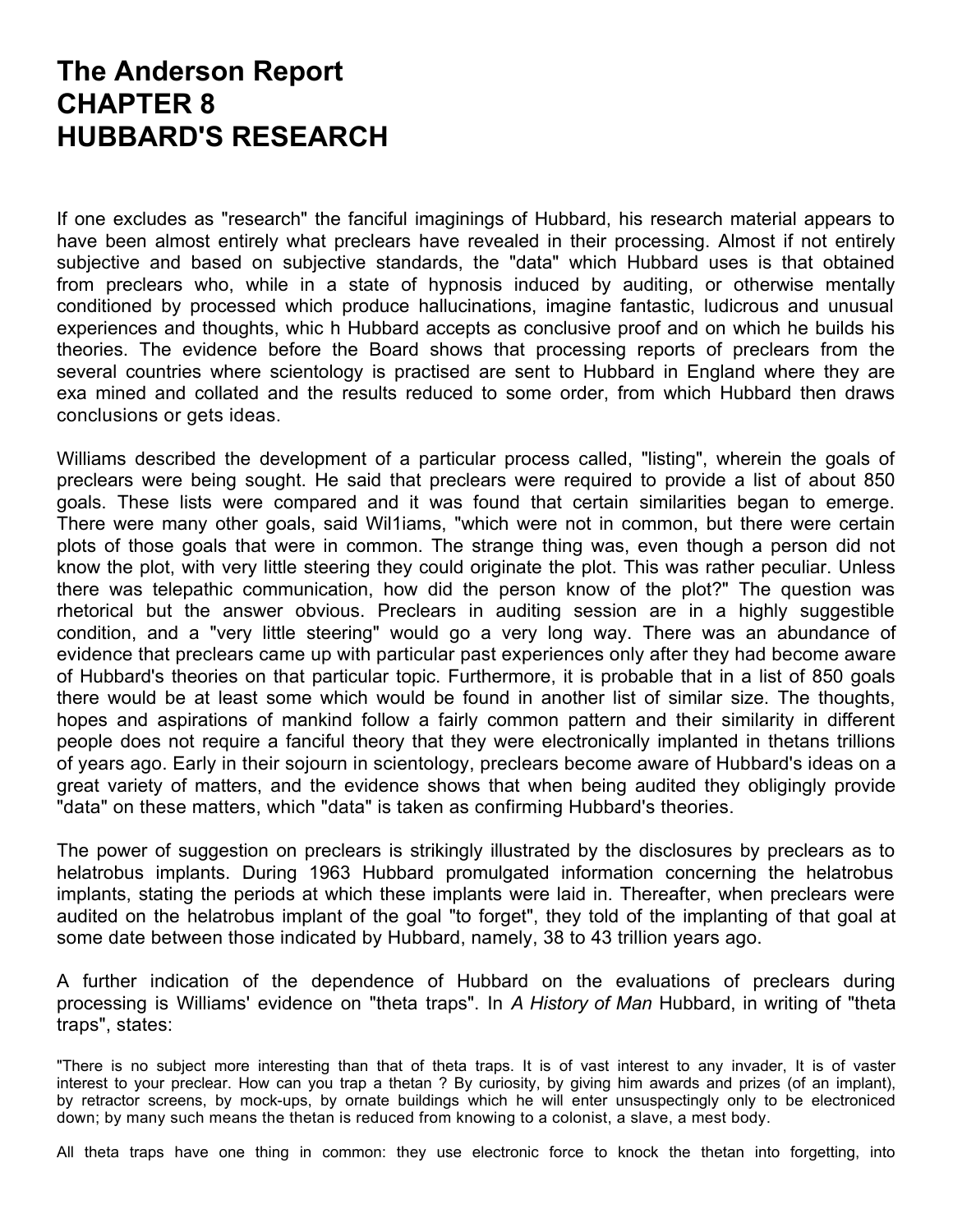unknowingness, into effect . . . The thetan feels himself, in some traps, being drawn up to a post. He fights it with his force. It cannot be suc cessfully fought. He succumbs. A day or a hundred years later, he is picked off and elsewhere used ... there was a theta trap called the fly trap. It was of a gummy material."

Williams said in evidence that Hubbard had no other way of acquiring such knowledge about thetans than from what preclears had revealed.

Hubbard's "research" is done at Saint Hill by himself and a small team of assistants. The facilities for "scientific research" into all the fields with which Hubbard claims great familiarity are very meagre.

Mrs. Williams, the most recently returned advanced Australian student to visit Saint Hill and to study there for about eight months, told the Board that "there is really not a laboratory at Saint Hill". He said that the manor house had three large halls and other rooms, a T.V. room, and a room with tape recording equipment, &c.; that the "experiments" comprised, in effect auditing experiments on the advanced students and a consideration of auditing results supplemented by reports from ,all over the world as to what has been produced by auditing in the way in which Hubbard has directed the auditing to be conducted; that Hubbard first puts forward to the students at Saint Hill whatever is to be audited and when it is successful with them he promulgates it for wider application, even though at that time research on it may not have been finalized; that the student groups which are the subject of such tests at Saint Hill may contain up to about 100 students from various parts of the world, and that the staff consists of from thirteen to twenty individuals, functioning as instructors, assistant instructors, case supervisors, clerks, auditors, and others and performing associated duties.

Gillham, who was also a Saint Hill graduate, said:

"We never saw Ron actually engaged in research, but then, because, as I understand, a lot of research was done in the early hours of the morning, but from the fact that the course was going, was also part of the research programme, as he would observe stu dents and see what they were doing, and then, in his own time, what was going wrong and correct it, and I was there for that." Gillham did not know of anyone else apart from Hubbard who was engaged in research and, as far as Gillham knew, Hubbard's "research" was done in his own private room.

Mrs. Gillham, another Saint Hill graduate, said that the only research she observed at Saint Hill was amongst the students, and that:

"Sometimes Ron would say if he wanted to do research on a certain process and there was at one time a number of students selected to run this process, but the majority of research he gets Mary Sue [his wife] to run. So whatever he worked out, Mary Sue runs on him before he uses it." Mrs. Tampion, who also was at Saint Hill, said that the research there consisted of "auditors, pc's and students running new processes on each other to see how they fared".

How Hubbard, without laboratory, equipment or scientific assistants, could carry out experiments in all the sciences in which he claims to speak as an expert remains unexplained.

Notwithstanding the absence of such indispensable aids, Hubbard claims that all his work in dianetics and scientology is validated by scientific proof and, early in the Inquiry, Williams went to great lengths in evidence in an endeavour to explain and pr ove that Hubbard and scientology proceeded by the scientific method to experiment, test, evaluate, prove and draw justifiable conclusions. However, his evidence was purely argumentative and mere empty words and no evidence in fact was called which remotel y suggested that there was anything scientific - or for that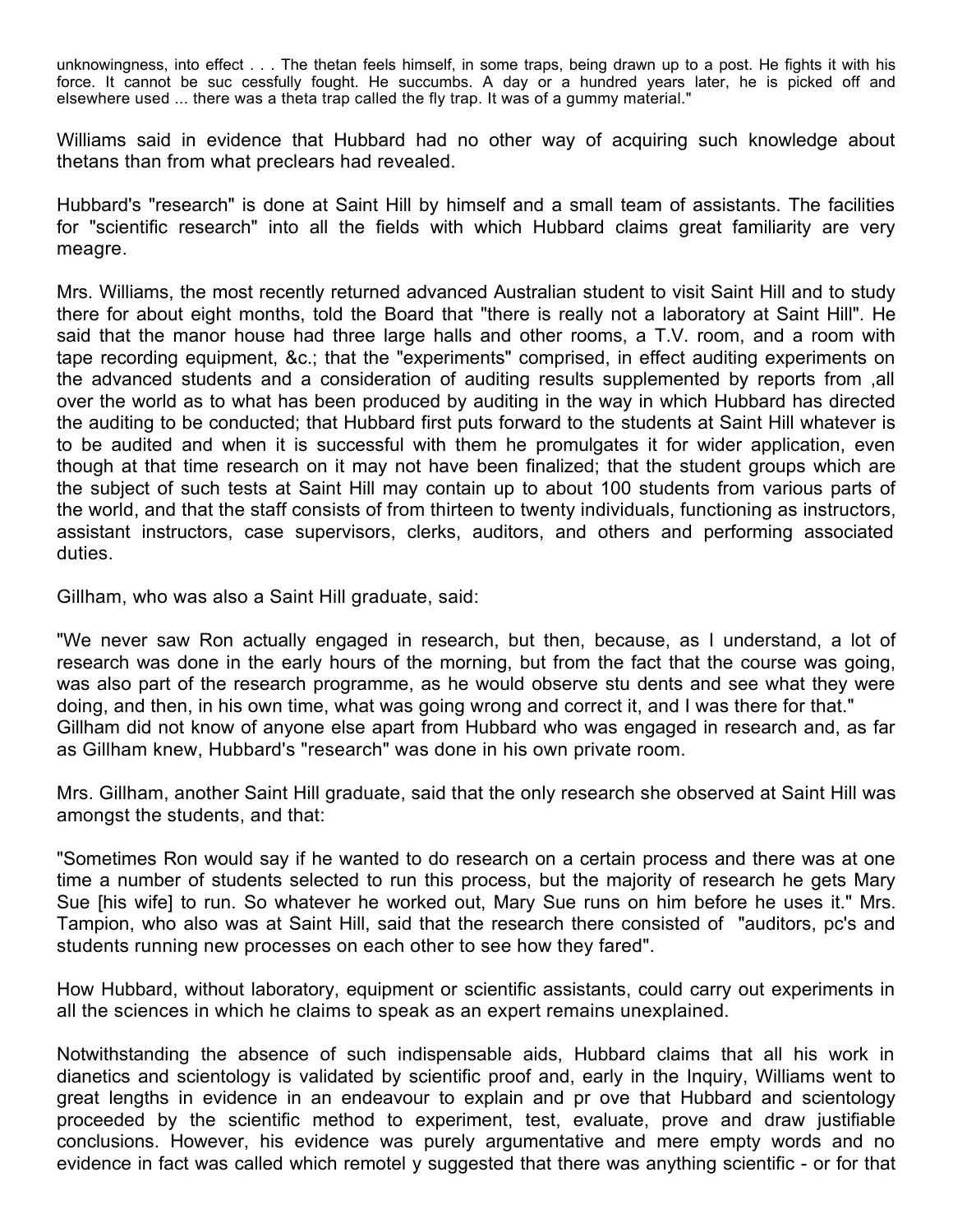matter any real method - in Hubbard's experiments and "research".

One witness, a former ardent scientologist, and now a bachelor of science, who languished in the slough of scientology for a few years during which his University course was halted, had the opportunity of observing at close quarters the validity of Hubbard's claims for scientology. His verdict was, "unproven, a lot of words, no evidence".

Hubbard makes claims that he has the proofs, that these proofs are inWashington and elsewhere, that his books and other writings tell of his experiments and their results. Judging the standard, value and extent of his research methods by what he has chos en to make public in his books and other writings, Hubbard fails ignominiously. Several expert scientific witnesses gave evidence to the effect that Hubbard's methods as revealed by his writings have not the slightest resemblance to scientific method.

Experts in many scientific fields criticized the so-called scientific method and research of Hubbard, and out of the evidence which the Board heard emerged the following criticisms, with which the Board wholly agrees: -

1. Hubbard is satisfied with, and regards as sufficient, subjective standards of proof;

2. He does not test the data obtained by subjective means even when there are means of objective testing; e.g., Hubbard's claims as to exteriorization could be tested objectively, but no such tests appear to have been undertaken. Hubbard and a scientolo gy witness claimed that scientology processing could add 30 pounds of weight to a body by mocking up a mass and bringing it into the body. The Board invited the scientology interests to arrange a demonstration, but the invitation was declined;

3. He does not give sufficient detail to establish the validity of his conclusions;

4. There is no confirmation of any of his findings by experiments carried out by other workers in the same field;

5. The experiments are not described and there is no way of testing his conclusions;

6. The material which he uses is -

(a) not capable of being tested,

(b) obtained under conditions which do not admit of any control or check,

(c) necessarily suspect for the reasons, amongst others, that it is generally obtained from persons who are hypnotized or who are in some illusory state, and to whom suggestions have frequently been made;

7. A great part of the material relied upon is no more than categorical pronouncements by Hubbard without any suggestion that there is any evidence to justify them;

8. An enormous proportion of Hubbard's so-called evidence, alleged results of experiments, findings and conclusions is totally at variance with orthodox theory and actual known facts which are the results of scientifically conducted experiments made under proper control conditions and capable of being duplicated, tested and confirmed.

Hubbard's attitude and that of his followers, as shown by several who gave evidence before the Board, is in effect, "I say such and such is possible, therefore it is. Now you prove me wrong, and since you can't, it must be right." Hubbard categorically asserts as a fact that "a few mornings ago" he was up in the Van Allen belt and that he then went on to Venus, where he inspected an implant station. Prove him wrong!

Each new "discovery" he hails as the ultimate, the final "breakthrough", the answer to all problems, requiring only that auditors develop sufficient skills in the techniques he has devised to "clear" the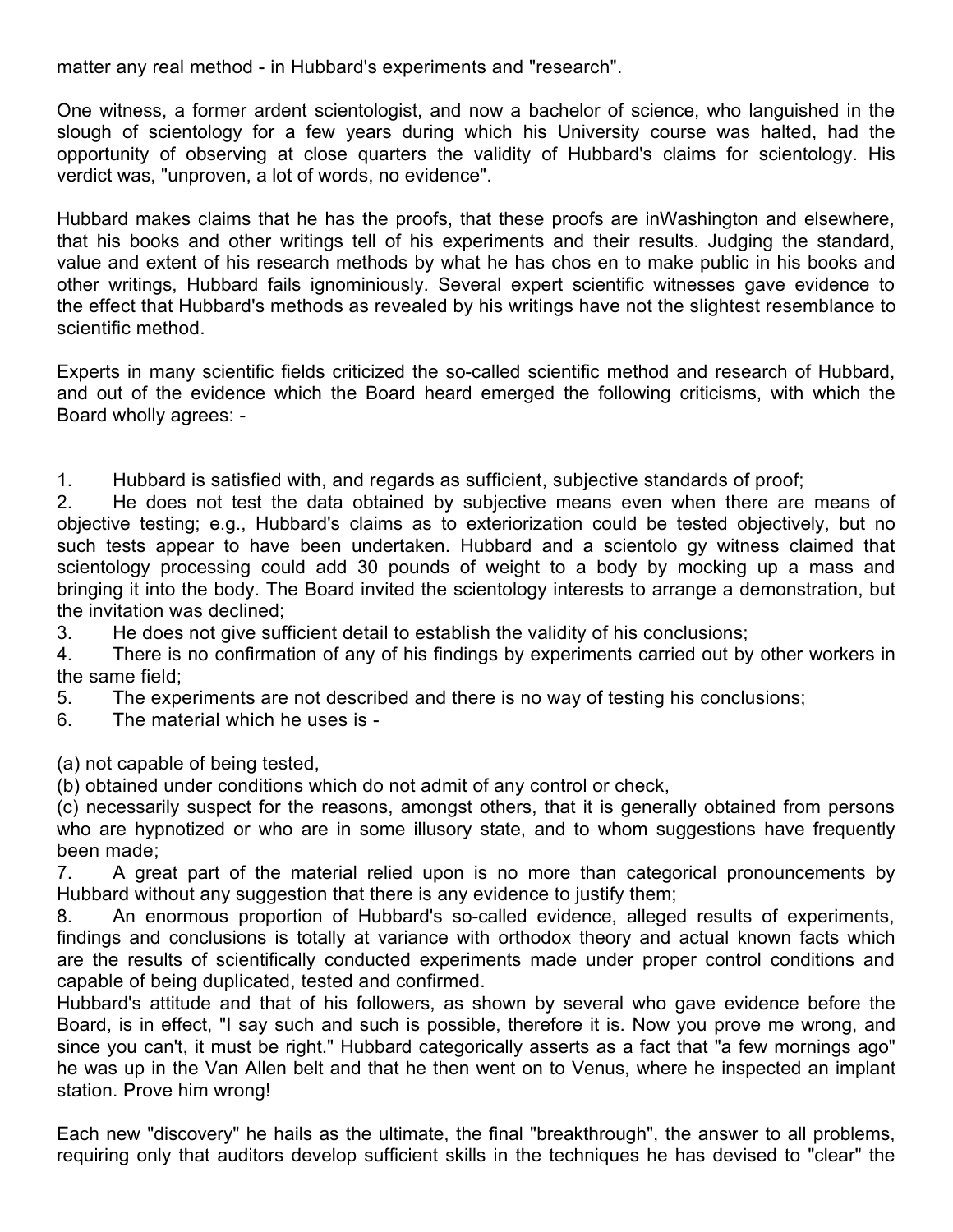world. Yet very soon that "breakthrough" is superseded by another, more wonderful and more promising than the last. And so it goes on.

Reliance on the data provided by preclears in auditing, where hallucinatory images are generated, does not of course bear any resemblance to scientific method. Yet it is on such a foundation that Hubbard has built the whole structure of his teaching. In *A History of Man*, which Hubbard claims is "a cold-blooded and factual account of your last sixty trillion years", Hubbard writes the most fanciful nonsense. Examples of the material contained in *A History of Man* and on which Hubbard based his "research" are set out in Chapter 11. Hubbard published this book in 1952, before the Piltdown man hoax was exposed. In it, Hubbard writes,

"The Piltdown contains freakish acts of strange 'logic', of demonstrating dangerous on one's fellows, of eating one's wife and other somewhat illogical activities. The Piltdown teeth were enormous and he was quite careless as to whom and what he bit and often very much surprised at the resulting damage. Obsessions about biting, efforts to hide the mouth and early familial troubles can be found in the Piltdown. It is a wonderful area in which to locate GE overt acts."

How preclears could recall "real" incidents which could not have happened has yet to be explained by scientology. Hubbard's research on the Piltdown man is surely a hoax upon a hoax.

It is the claim of scientology that it must be valid because it works, the test being "workability". In *Dianetics: MSMH*, Hubbard wrote -

"The only test is whether or not a fact works. If it does work and can be used, it is a scientific fact. And the prenatal engram is a scientific fact. Tested and checked for objective reality, it still stands firm. And as for subjective reality, the acceptance of the prenatal engram as a working fact alone makes possible the clear."

Hubbard finds his proof of workability in the claims made that preclears frequently say they feel better after auditing. Leaving aside for the time being the likelihood that post-hypnotic suggestion may well explain a preclear's statement that he feels better after auditing, workability of itself really proves nothing. This is evident from, for example, the research of Freud whom, incidentally, Hubbard acknowledges as one on whose work he has drawn. Early in the history of psychoanalysis his experiments led Freud to regard recent sexual trauma as being solely responsible for the production of hysterical, neurotic symptoms, He noted that, when his patients recalled a sexual trauma, they tended to lose their symptoms. However, Freud soon noticed that the "cures" were not permanent and he then assumed that the symptoms might have had their origins in more distant sexual traumas. When he investigated this theory he found that patients reported sexual traumas occurring in adolescence and that when they recalled those incidents their symptoms disappeared, but these gains likewise tended to be temporary. Further experiments which brought to light sexual trauma experienced in early childhood once more brought in its train some relief, often only temporary, of the patient's symptoms. However, Freud found that, in some cases where patients reported such incidents as having occurred in early childhood and they appeared to be benefiting from this recall, there was no possibility whatsoever that the incident could have occurred. This, "workability", the fact that a patient may benefit from "recall" of an incident which did not happen, was no proof that the incident happened.

As already mentioned, Hubbard's acquaintance with Freud's work appears to be very superficial and to be confined to Freud's early writings. If Hubbard was aware of Freud's later work and theories, in which Freud later considerably modified his earlier tentatively propounded theories, Hubbard entirely ignores them, for whereas Freud accepted the position that temporary relief was experienced by conjuring up incidents which did not happen, Hubbard wrongly treats the hallucinations of the preclear in relation to things that could not have happened as conclusive proof of such happenings, and on this entirely unwarranted assumption he bases the great bulk of his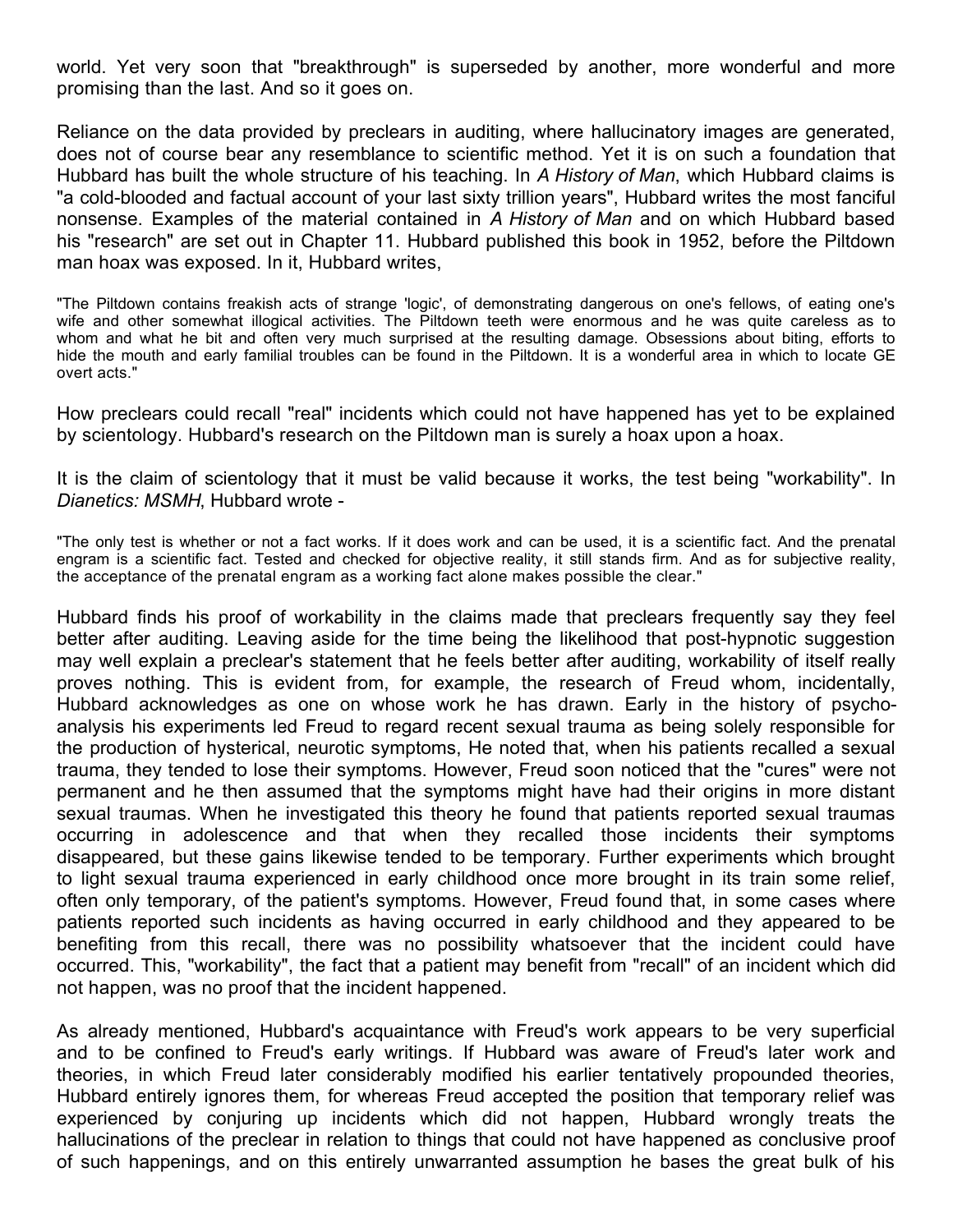theories and teachings on the thetan, the time track, past lives and many other fantasies.

The following extracts from *Dianetics: MSMH* illustrate the nature of Hubbard's "experiments" and the standard of his research. They are examples of how engrams are said to be acquired; one relates to engrams said to have been received at birth and the other relates to engrams said to have been received during a dental operation.

Hubbard considers that "birth is a very aberrative affair"; and to make his point tells of the case where, by processing a patient on his birth, it was established that

"his asthma had been caused by the doctor's enthusiasm in yanking him off the table just when he was fighting for his first breath. He had had conjunctivitis. That came from the eye drops. He had had sinusitis. That had come from the nose swabs used by th e pretty nurse."

The second case is described in the following terms:

"Let us make this an example: a man is under nitrous oxide (the most vicious anaesthetic ever invented as it is actually not anaesthetic but a hypnotic) undergoing exodontistry. As usual everybody present around the 'unconscious' patient chatters and yaps about the patient, the weather, the most popular movie star, of baseball. The exodontist is a tough character, bossy to the nurse, apt to be angry about trifles; he is also very sympathetic toward the patient. The nurse is a blue-eyed blonde, who is sexually aberrated. The patient, actually in agony, receiving an engram amongst engrams which may ruin his life (terrible stuff, nitrous oxide; really hands out a fancy engram as any dianeticist can attest) is unanalytical. Everything said to him or around him is taken literally. He takes the valence of the exodontist as both the top valence present and the sympathetic valence. But every phrase uttered is aberrative and will be interpreted by that happy little moron, the reactive mind, on the order of Simple Simon who was told he had to be careful how he stepped in the pies, so he stepped in them carefully. These people may be talking about somebody else but every 'I' or 'he' or 'you' uttered is engramic and will be applied to others and himself by the patient in the most literal sense. 'He can't remember anything' says the exodontist. All right, when the engram keys-in, this patient will have an occlusion on memory in greater or lesser degree. 'He can't see or feel it': this means an occlusion on sight, pain and tactile. If the patient has his eyes watering in agony at the moment (though completely 'under') he may get actual bad vision as well as poor visual recall from this experience. Now they put him in the hands of this blonde nurse to let him sleep off the drug and recover. She is an aberree amongst aberrees. She knows patients do weird things when they are still 'out' so she pumps him for information about his life. And she knows they are hypnotic (yes, she sure does) so she gives him some positive suggestions. Amusing herself. She says he'll like her. That she'll be good to him. And stay there now for the present.

"So the poor patient, who has had two wisdom teeth, impacted, taken out, has a full anger-sympathy dramatization. The general tone he takes is the tone the exodontist showed to the others in the room. The exodontist was angry at the nurse. With his recalls all messed up, the patient a few years later meets a woman similar to this nurse. The nurse has given him compulsions towards her. The silly little moron, the reactive mind, sees in this entirely different person enough similarity to create an identity between the nurse and this new woman. So the patient divorces his wife and marries the pseudo-nurse. Only now that he has married the pseudo-nurse the dental engram begins to key-in in earnest. Physically he gets ill: the two molars adjacent to where the wisdom teeth came out develop large cavities and begin to rot (circulation shut down, pain in the area but can't be felt because there's a pain recall shut-out). His memory goes to pieces. His recalls become worse. He begins to develop eye trouble and a strange conjunctivitis. Further (because the dentist leaned on his chest and stomach with a sharp elbow from time to time) he has chest and stomach pains. This nitrous oxide hurt his lungs and this pain is also in chronic restimulation. But most horrible; he believes that this pseudo-nurse will take care of him and he stops to some degree taking care of himself in any way; his energy dissipates; and analytically he knows it is all wrong and that he is not himself. For he is now fixed in the valence of the exodontist who is angry with this nurse and so he beats the pseudo-nurse because he senses that from her all evil flows. The girl he married is not and was not the nurse, she sounds something like her and is a blonde. She has her own engrams and reacts. She attempts suicide.

"Then, one day, since this is one engram among many, the mental hospital gets our patient and the doctors there decide that all he needs is a good solid series of electric shocks to tear his brain up, and if that doesn't work, a nice ice-pick into each eyeball after and during electric shock, the ice-pick sweeping a wide arc to tear the analytical mind to pieces. His wife agrees. Our patient can't defend himself; he's insane and the insane have no rights, you know.

"Only the cavalry, in this one case, arrived in the form of dianetics and cleared the patient and the wife and they are happy today. This is an actual engram and an actual case history. It is a sympathy engram, pro-survival on the moronic reactive mind level".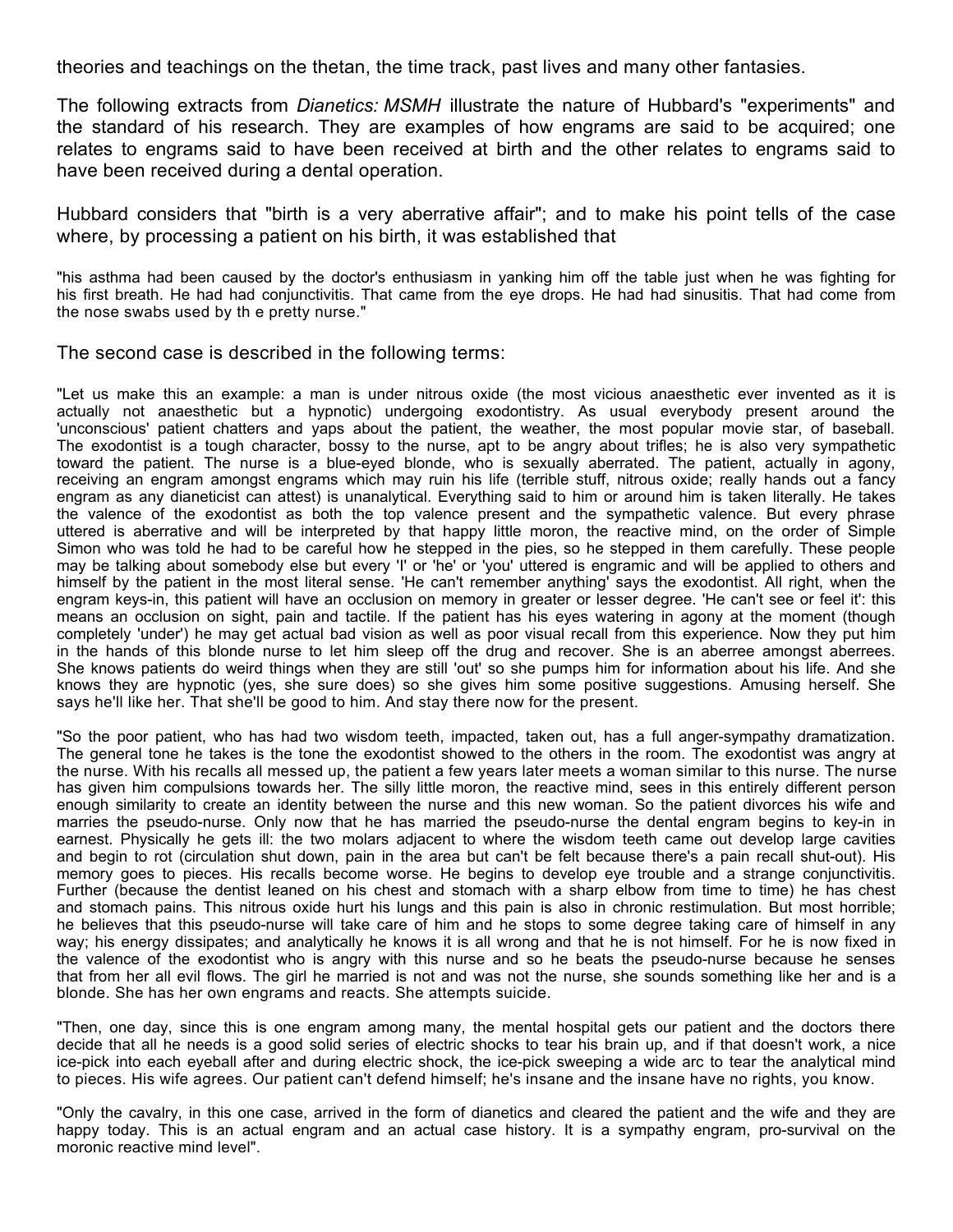# **The Anderson Report CHAPTER 9 DIANETlCS**

Dianetics is described by Hubbard as "the modern science of mental health". He explains that its derivation is from two Greek words, "*dia*" meaning "through" and "*noos*" meaning "mind". An examination of the content of dianetic teaching suggests that its derivation would more aptly be from Diana, the moon goddess, and that a word with a Latin root but much the same meaning would have been more appropriate.

Hubbard wrote a number of books about dianetics and it has been the subject of a substantial number of articles in scientological publications. Before discussing dianetics in the light of the evidence placed before the Board some excerpts from the books all articles written by Hubbard can conveniently be referred to for an idea of the fanciful claims which Hubbard made for it.

The word "dianetics" is said to be "a term employed to embrace the science of thought and including a family of subsciences by which the individual collective activities of mankind may be understood and bettered".

Hubbard writes that dianetics is "a sub-subject of scientology and covers the anatomy of the mind rather than the brain"; it is "that branch of scientology that covers mental anatomy"; it is "a form of science of thought applicable to psychosomatic ills and individual aberrations". Its purpose is "to pass man across the abyss of irrational, solely reactive thought and to enter a new stage of constructive progression to the ultimate goal."

The goal of dianetics is "a world without insanity, without criminals and without war". It looks for a simpler course to the achievement of its aims than through the conventional therapies. In *Science of Survival*, which was first published in l95l, Hubbard wrote

"It took four to twelve years to get an inkling of these [conventional] therapies and all evidence to hand, carefully compiled, shows that they do not work, that the problems of criminality, insanity and war still remained, with these systems of 'therapy' far out of control."

He then claimed that dianetics was a simpler solution, which did not require twelve years of schooling and practice to learn, but which provided "an understanding of life, man, and mind operation which could resolve the 19,000,000 insane, our millions of criminals, and international madness".

Dianetics is, wrote Hubbard in *Dianetics: MSMH*,

"actually a family of sciences .... With the techniques presented in this handbook the psychiatrist, psycho-analyst and intelligent layman can successfully and invariably treat all psychosomatic ills and inorganic aberrations. More importantly, the skills offered in this handbook will produce the dianetic clear, an optimum individual with intelligence considerably greater than the current normal, or a dianetic release, an individual who has been freed from his major anxieties or illnesses. The release c an be done in less than twenty hours of work and is a state superior to any produced by several years of psycho-analysis, since the release will not relapse."

The principal books on dianetics are *Dianetics: MSMH*, *Science of Survival*, and *Dianetics 1955*. These books contain an exposition of the principles of dianetics and instructions for the practice of dianetic therapy as well as a large number of instances of the alleged beneficial application of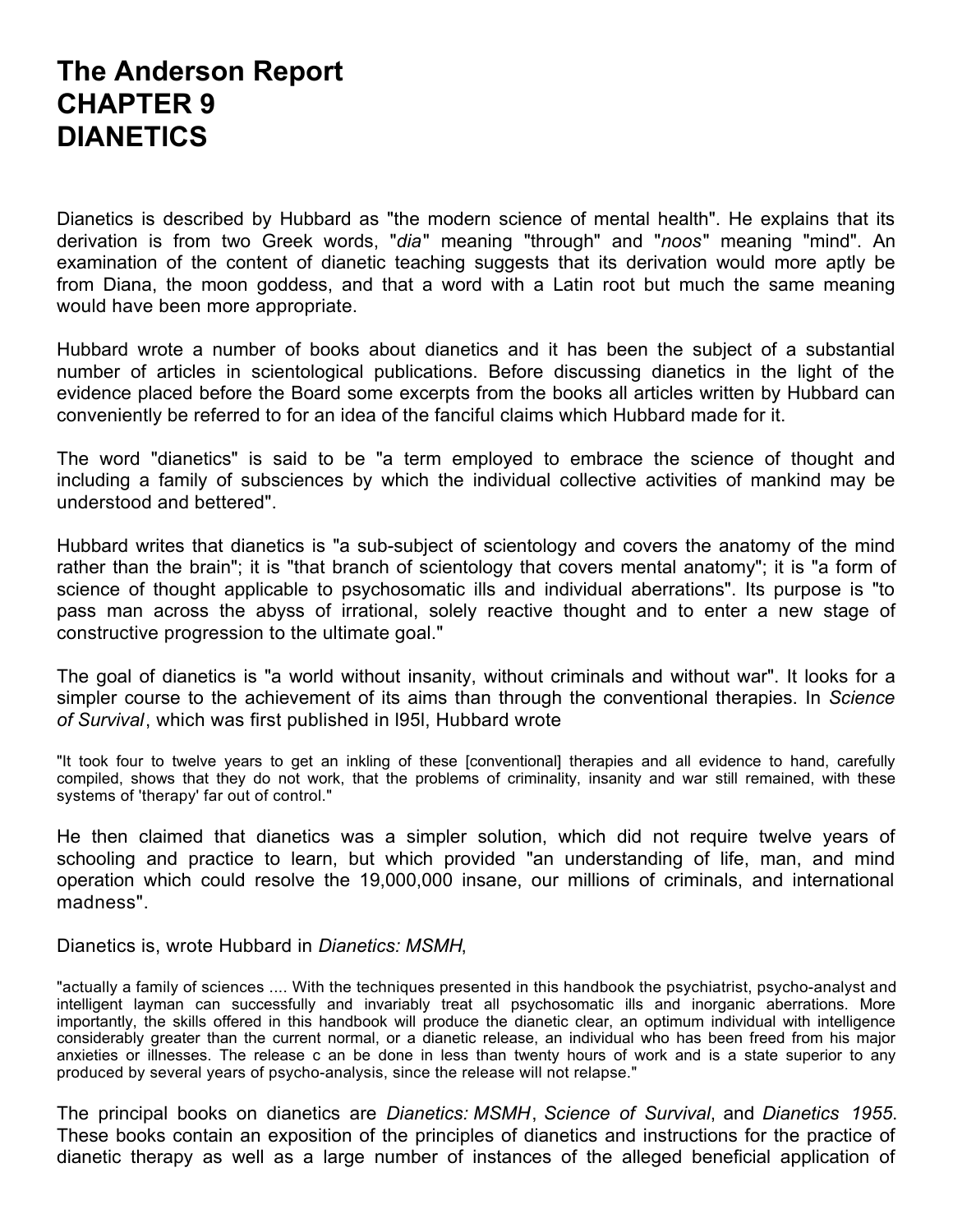dianetics. Fundamental to dianetics is "survival", towards which all activity should be directed. "The dynamic principle of existence is "survive!". The first axiom is: survive. "We do not know", writes Hubbard, "to what end we are surviving and in our field of the knowable and in our choice of only the workable axioms we do not know and have no immediate reason to ask why".

Survival, considered as a single and sole purpose, is said by Hubbard to subdivide into four dynamics.

"Dynamic One is the urge of the individual towards survival for the individual and his symbiotes. ['Symbiotes' means all energies and entities which aid survival.]

Dynamic Two is the urge of the individual towards survival through procreation; it includes both the sex act and the raising of progeny, the care of children and their symbiotes.

Dynamic Three is the urge of the individual towards survival for the group or the group for the group and includes the symbiotes of that group.

Dynamic Four is the urge of the individual towards survival for Mankind or the urge toward survival of Mankind for Mankind as well as the group for Mankind, &c., and includes the symbiotes of mankind."

The mind of an individual, so dianetics teaches, has really three parts. They are the analytical, the reactive and the somatic.

The analytical mind, sometimes referred to as the conscious mind, is that portion of the mind which perceives and retains experienced data to compose and resolve problems and directs the organism along the four dynamics. It thinks in differences and similarities.

The reactive mind is that portion of the mind which sites and retains pain and painful emotion and seems to direct the organism solely on a stimulus-response basis. It thinks only in identities.

The somatic mind is that mind which, directed by the analytical or reactive mind, places solutions into effect on the physical level.

Williams understood the "somatic mind" as a term used to describe

"that package of information or data appertaining to the automatic function of the body, and automatic responses of the body. The somatic mind, functionally, would include such things as the automatic heart beat and breathing and this sort of thing." In *Dianetics: MSMH*, Hubbard wrote that

"the hidden source of all psychosomatic ills and human aberrations has been discovered and skills have been developed for their invariable cure."

The goal of dianetics being to cure psychosomatic illness and remove aberrations, dianetics was therefore dedicated to "running out" and so removing what Hubbard said was the cause of all the trouble, the engram. According to dianetics, psychosomatic ills are caused by engrams, the engram being the single source of psychosomatic ills and aberrations.

"The engram and only the engram causes aberrations and psychosomatic illnesses."

Aberrations include all deranged or irrational behaviour. Moments of "unconsciousness", when the analytical mind is attenuated in a greater or lesser degree, are the only moments when engrams can be received. The engram is a moment of "unconsciousness" containing physical pain or painful emotion and all perceptions and is not available to the analytical mind as experience.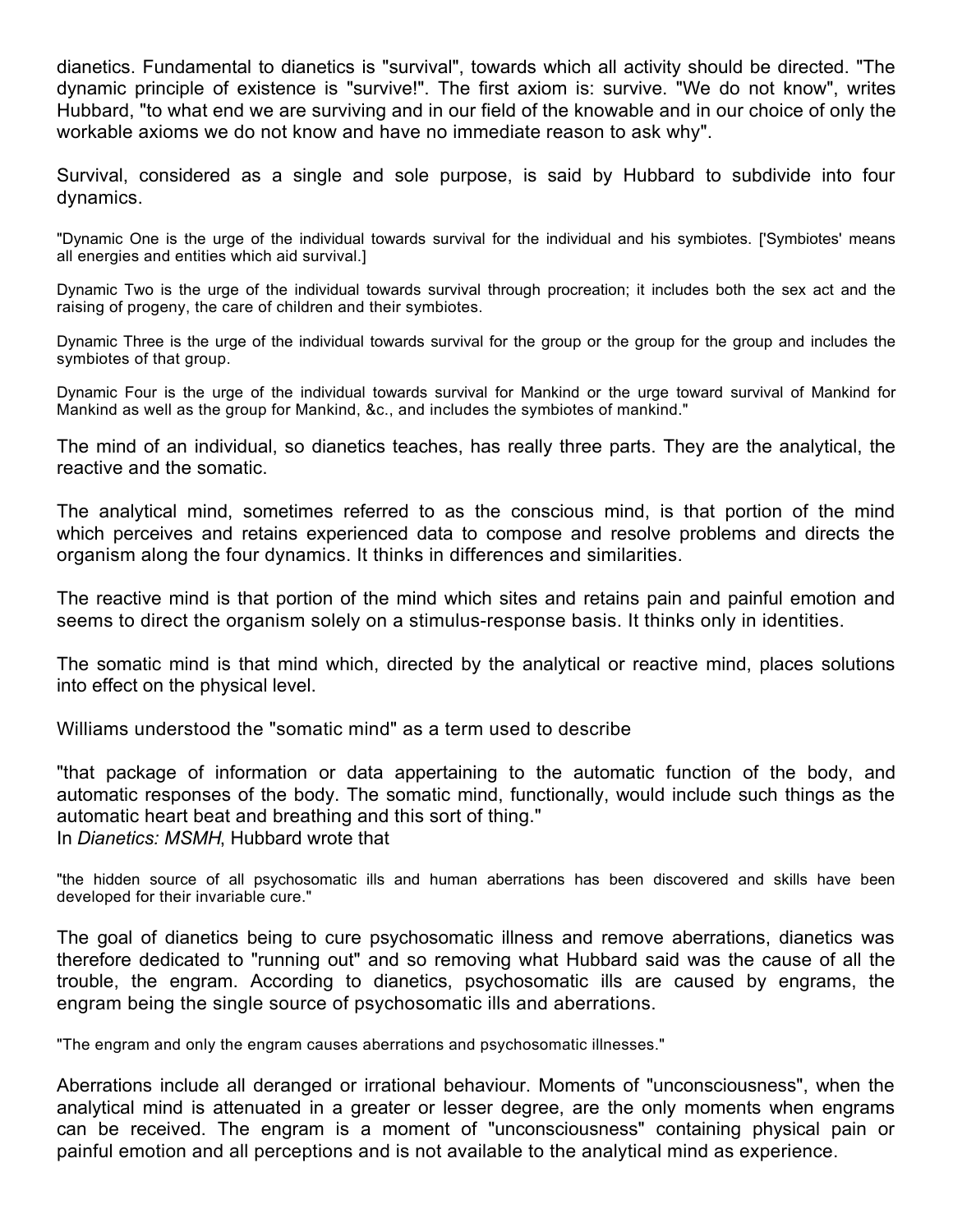Hubbard declared that all psychosomatic illnesses,

"which constitute 70 per cent. of man's illnesses, can be positively cured by dianetic processing".

This, he said, was effected by auditing the preclear or sufferer and thereby discovering and running out the engram. The source of the aberration was said to be the reactive mind which acted more or less irrationally and fed information to the conscious mind and body, without the knowledge or consent of the individual, save that sometimes the individual might perceive that he was acting irrationally in relation to some matter, but could not understand why. An individual, according to Hubbard, thus possessed two minds; the analytical mind, which is the conscious mind which becomes aware of things learned by actual experience and functions logically; and the reactive mind, which is the unconscious mind and which operates irrationally or irresponsibly and is the cause of all aberrations. The problems of life are complicated by the functioning of the reactive mind, and it is the cause of ill-health and mental troubles.

The reactive mind, so Hubbard claims, received engrams in the past. Initially, the "past" was earlier in the life of the individual concerned but quickly Hubbard propounded the theory that many engrams, perhaps most, were incurred in the prenatal period, i.e., during the pregnancy of the mother; and at this period the reactive mind of the unborn child became aware of events happening and words spoken at a time when it, the unborn child, received some injury, e.g. by the father hitting the mother in the stomach, or much more frequently by an injury received by the embryo or foetus during intercourse between the parents, the embryo being aware of and suffering injury and remembering such incidents and accompanying words from as early as eight days after conception. As these theories further developed, Hubbard claimed that engrams could be experienced by the individual even before conception! All of this, of course, is nonsense, and a large body of expert evidence was called to prove that it and much more fantastic theorising was nonsense, However, Hubbard, disdaining to admit such theories as fantasy, boldly asserts them to be scientifically proven facts.

An attempt was made by scientology witnesses at the Inquiry to show that dianetics is now, in effect, in abeyance, but that is clearly not so; it was the forerunner of scientology, and out of it scientology developed; and it is claimed by Hubbard that dianetics is part of scientology. Hubbard has consistently maintained that an understanding of his book, *Dianetics: MSMH*, is essential to an understanding of scientology, and he has repeatedly, right up to very recent times, directed that every effort be made to sell this book, a million copies, so he claims, having already been sold. Its present price is £2 3s. 6d.

#### In dianetics Hubbard considered that

"The entire physical pain and painful emotion of a lifetime, whether the individual 'knows' about it or not, is contained, recorded, in the engram bank. Nothing is forgotten. And all physical pain and painful emotion, no matter how the individual may think he has handled it, is capable of reinflicting itself upon him from this hidden level, unless that pain is removed by dianetic therapy."

#### Hubbard writes in *Dianetics: MSMH*,

" 'Dianetic therapy', may briefly be stated. Dianetics deletes all the pain from a lifetime. When the pain is erased in the engram bank and refiled as memory and experience in the memory banks, all aberrations and psychosomatic illnesses vanish, the dynamics are entirely rehabilitated and the physical and mental being regenerate".

Hubbard claimed that in dianetics had been discovered the method of refiling pain and that

"wide awake and without drugs an individual can return to any period of his entire life providing his passage is not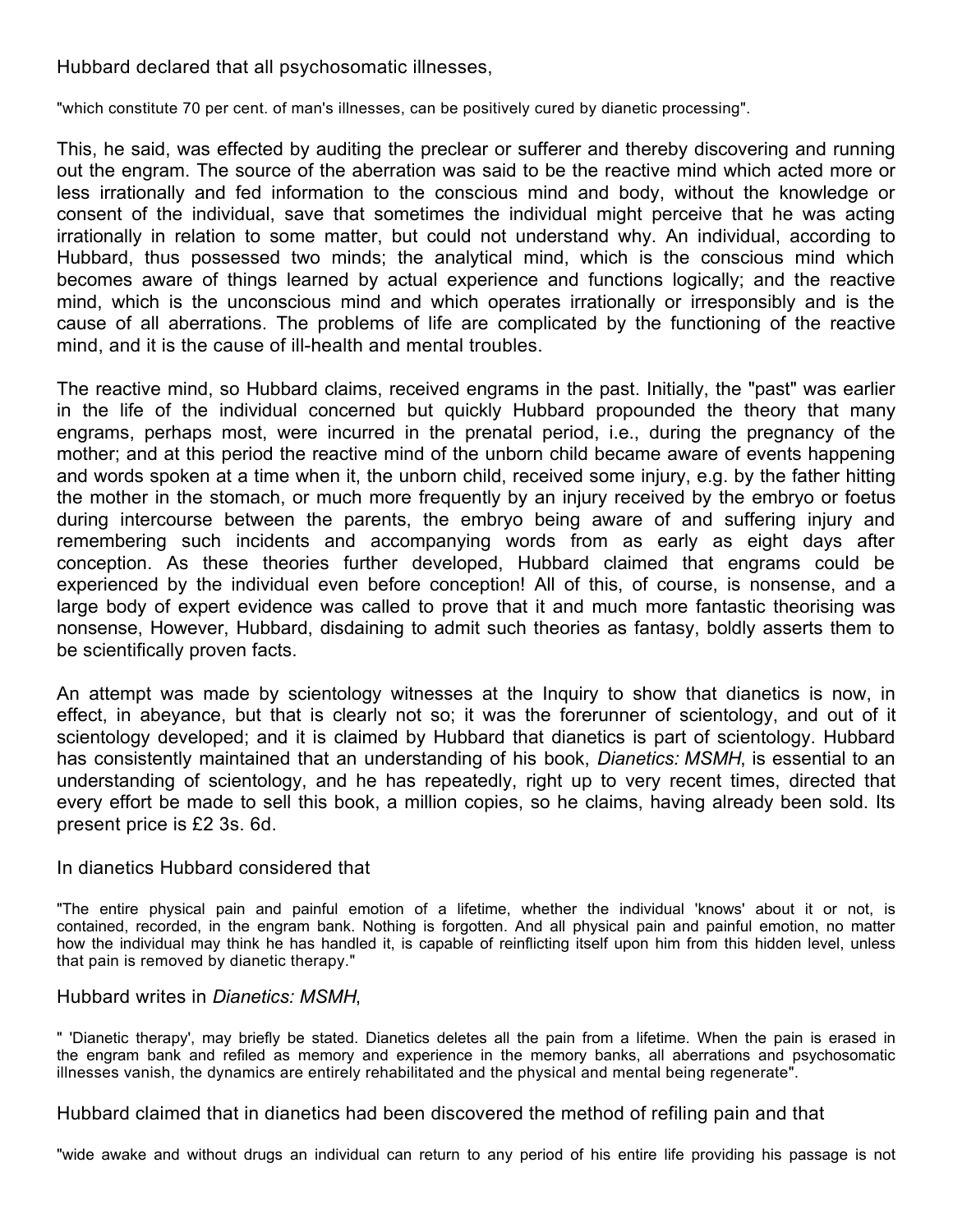blocked by engrams".

The technique or therapy is done by what is called "dianetic reverie", and is applied by an auditor, who

"directs the attention of the patient to the patient's self and then begins to place the patient in various periods of the patient's life merely by telling him to go there rather than remember. All therapy is done, not by remembering or associating, but by travel on the time track. Every human being has a time truck. It begins with life and it ends with death, It is a sequence of events from portal to portal as recorded".

That many of the processes used in dianetics were hypnotic is evident both from their nature and their operation but Hubbard either ignores or denies this fact. In these processes the processing was towards clear, which was at the time said to be the optimum state attainable by man. In such a state, all illness and aberrations fell away. An intermediate stage was the release.

"In a release, the case is not progressed to the point of complete recall. In a clear, full memory exists throughout the lifetime, with the additional bonus that he has photographic recall in colour, motion, sound, &c., as well as optimum computational ability".

Dianetics taught that past experiences were recorded,

"that the engram recording was probably done on the cellular level, that the engram bank was contained in the cells", that "the engram is a recording like the ripples in the groove of a phonograph record".

Hubbard was emphatic in pointing out that what were impinged on the cell were not memories but actually prenatal engrams or recordings, and that these recording at a cellular level were capable of being made from the earliest stage of prenatal development onward; even at the zygote stage. The most prolific source of engrams was, so Hubbard considered, in the prenatal period, and his dianetic writings are cluttered to a degree which is obsessive with examples of how the prenatal engrams were experienced by the embryo, sometimes only a few days after conception, and by the foetus, as a result of violent assaults on or other physical injury to the mother, attempted abortions and intercourse which is often described as promiscuous. In Chapter 6, aspects of prenatal engrams and Hubbard's morbid preoccupation with abortion and sexual perversion are dealt with.

About 70 per cent. of the physician's "current roster of diseases", so Hubbard claims, falls into the category of psychosomatic illness. "Psychosomatic illnesses", Hubbard explained, "are those which have a mental origin but which are nevertheless organic". Hubbard writes,

"Arthritis, dermatitis, allergies, asthma, some coronary difficulties, eye trouble, bursitis, ulcers, sinusitis, &c., form a very small section of the psychosomatic catalogue. Bizarre aches and pains in various portions of the body are generally psychosomatic. Migraine headaches are psychosomatic and, with the others, are uniformly cured by dianetic therapy. (And the word cured is used in its fullest sense.)"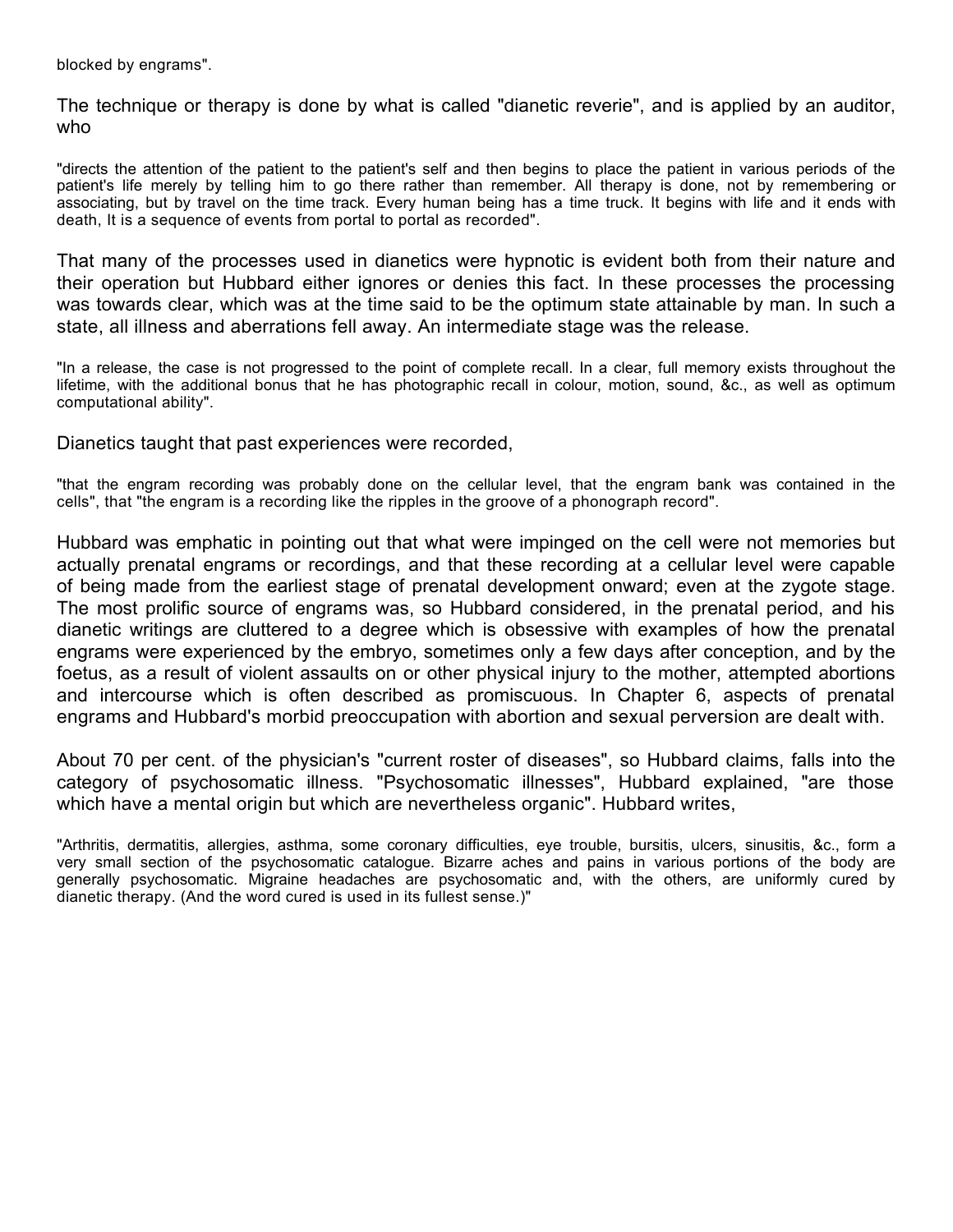### **The Anderson Report CHAPTER 10 ASSOCIATION BETWEEN DIANETICS AND SCIENTOLOGY**

Hubbard founded the Hubbard Dianetic Research Foundation in California in 1950. By 1951, his experiments in dianetic processing had reached the stage where he wished to develop the past lives theory beyond merely the prenatal period. He found in dianetic processing that preclears came up with incidents which could not have happened either in this lifetime or in the prenatal period. He accepted the incidents as real, though it appeared that they had occurred prior to the prenatal period, sometimes very many years earlier. In 1951, because of differences between himself and the board of control of the Hubbard Dianetic Research Foundation, he withdrew from that organization and continued alone his probing of the past. In this way, he founded scientology, which involved his "discovery", by what he claimed to be scientific methods, of the thetan or the soul or the spirit, which he claimed had existed for all time and had possessed countless bodies, over millions of years. There now opened before him the entrancing and limitless vista of the past with boundless scope for his imagination.

The Hubbard Dianetic Research Foundation seems to have fallen on hard times by about 1954, and Hubbard acquired it in some way which did not clearly emerge in the evidence. By 1955, dianetics was Hubbard's once more, and he held a congress to celebrate the reunion which he called the Unification Congress.

Scientology witnesses repeatedly asserted during the Inquiry that dianetics was not now practised. Their anxiety to establish this contention was understandable, because of the forthright claims made by dianetics to cure with certainty a great number of man's ills. Hubbard has not retracted any of the claims which he had earlier made for dianetics, and the scientology witnesses did not resile in any way from the claims which had been made as to the efficacy of dianetics to cure with certainty 70 per cent. of man's psychosomatic illnesses and aberrations. They said, however, that at the present time scientologists were not interested in curing ills but only in making the able more able. Tampion said that, though the highly efficacious skills of dianetics were available to cure the mentally ill, it was uneconomic to do so, as far quicker results were obtained "making the able more able" than by making the less able, able.

The scientology witnesses pointed out what they claimed were important distinctions between dianetics and scientology. For instance, Hubbard in HCO Bull. of 1st July, AD 13 (1963), wrote:

"With the advent of Scientology with its complete shift from Dianetic goals, healing went out as a reason for running engrams and concern about the body vanished as an auditing target .... Engram running has vanished as a healing process. Engram handling by chains has emerged as an entirely reoriented subject, not even vaguely connected with the body and with the target not of a human clear but of Operating Thetan."

It was said that since the discovery that the thetan had engrams the theory that the engram recording was cellular did not exist in scientology (notwithstanding the positive assertion in dianetics as a proven fact that the engram recording was cellular), because the recording was now of the engram of the thetan which had no cells on which the recording could be impinged.

Williams explained what he described as the "principal changeover" from dianetics to scientology thus: "The early dianetic work said that what aberrated the individual was what was done to the individual, whereas in scientology we see introduced the concept that it is what the individual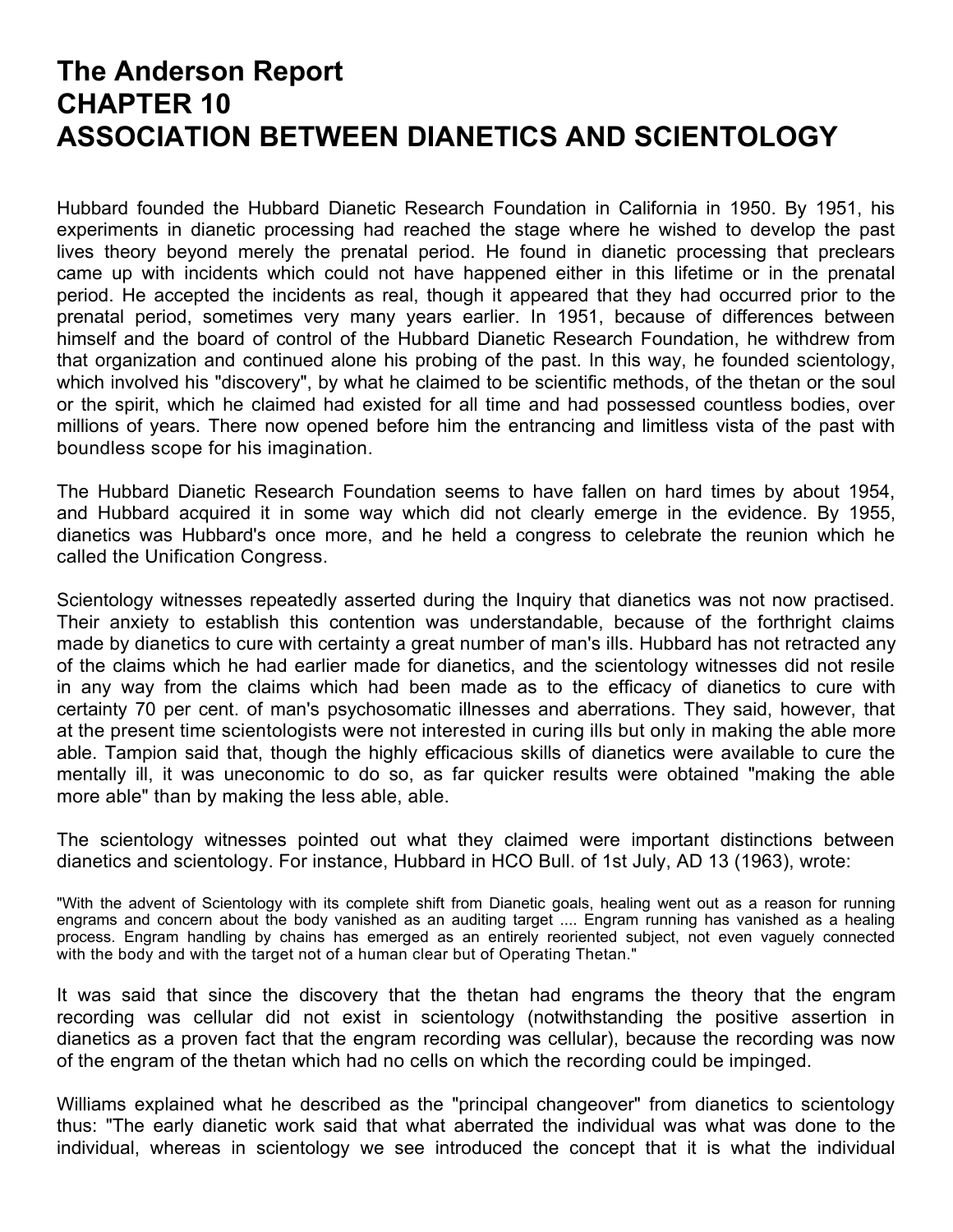himself has done that can aberrate him," that is, the individual takes responsibility for his own condition. Williams further expressed the distinction between dianetics and scientology thus: "At the end of a dianetics se ssion he (the preclear) would say, 'I have recovered from something someone did to me.' At the end of the scientology session he would say, 'I have recovered from something as a result of what I have done.' So, it is contradictory".

One important aspect of scientology auditing is that a person should be "at cause," just as a clear is said to be at cause, and that a person should be responsible and should accept responsibility. The preclear is persuaded in auditing that, by probing the past and uncovering all aspects of whatever may be the situation being audited, he will understand how and why the situation came about. He is said then to have a clearer understanding of things and to accept responsibility, for auditing tends to explain whatever may have happened - or the preclear believes happened - as due to himself and to decisions made or acts done or thoughts entertained by himself. Nobody is sick, asserts Hubbard, unless he wants to be sick; even a soldier wounded by enemy action is said to be responsible for his wound because of his own non-survival thought or action. Anything which has happened to a person, so it is said, is because of some non-survival act which he himself is responsible for. The preclear thus examines his past in an accusative way, accepting responsibility and acknowledging guilt for happenings in respect of which he was in no way culpable. The quality of guilt is thereby given to the most innocent action, and the acceptance of responsibility in this distorted way, far from benefiting the preclear, leaves him prey to great anxieties and predisposed to undertake more auditing to find relief from the very anxieties that auditing produces.

Williams, in pointing out a distinction as to responsibility according to whether the preclear has been dianetically or scientologically processed, merely illustrates an immaterial distinction, for the techniques are essentially the same, and if scientology preclears soliloquize differently from dianetic preclears it is merely because they have been so indoctrinated.

Though there do exist these and other distinctions between dianetics and scientology, though the techniques which have developed in recent years are called by scientological names and are said to be directed towards the thetan or spirit rather than the body, there has continued to be a close and unbroken association between the two As already mentioned, dianetics is repeatedly referred to in scientological writings as a sub-subject of scientology - as that part of scientology which deals with mental anatomy - and scientology witnesses agreed that dianetics was still a part of scientology. Even during the Inquiry the two names appeared boldly across the front of the HASI premises at 157-9 Spring Street, Melbourne.

In HCO Pol. Lr. of the 26th February, 1961, Hubbard refers to the "International Council of Dianetics and Scientology", which "is legalized by the legal structure of HCO. Ltd. and by my will of December 26, 1960," to which Council Williams and Mrs. Williams were appointed, the purpose of the Council being stated to be, "to ensure the smooth running of Dianetics and Scientology throughout the world, to safeguard and increase their money and properties and to provide good administration, excellent service and justice".

Numerous bulletins contain references to dianetics which indicate that it is still very much alive.

Hubbard has been most insistent in numerous bulletins that the sales of his book, *Dianetics: MSMH* should be pushed virtually to the exclusion of other literature. In HCO Bull. of the 28th April, 1960, Hubbard writes,

"*Dianetics: The Modern Science of Mental Health* contains today a perfectly workable therapy. But more importantly it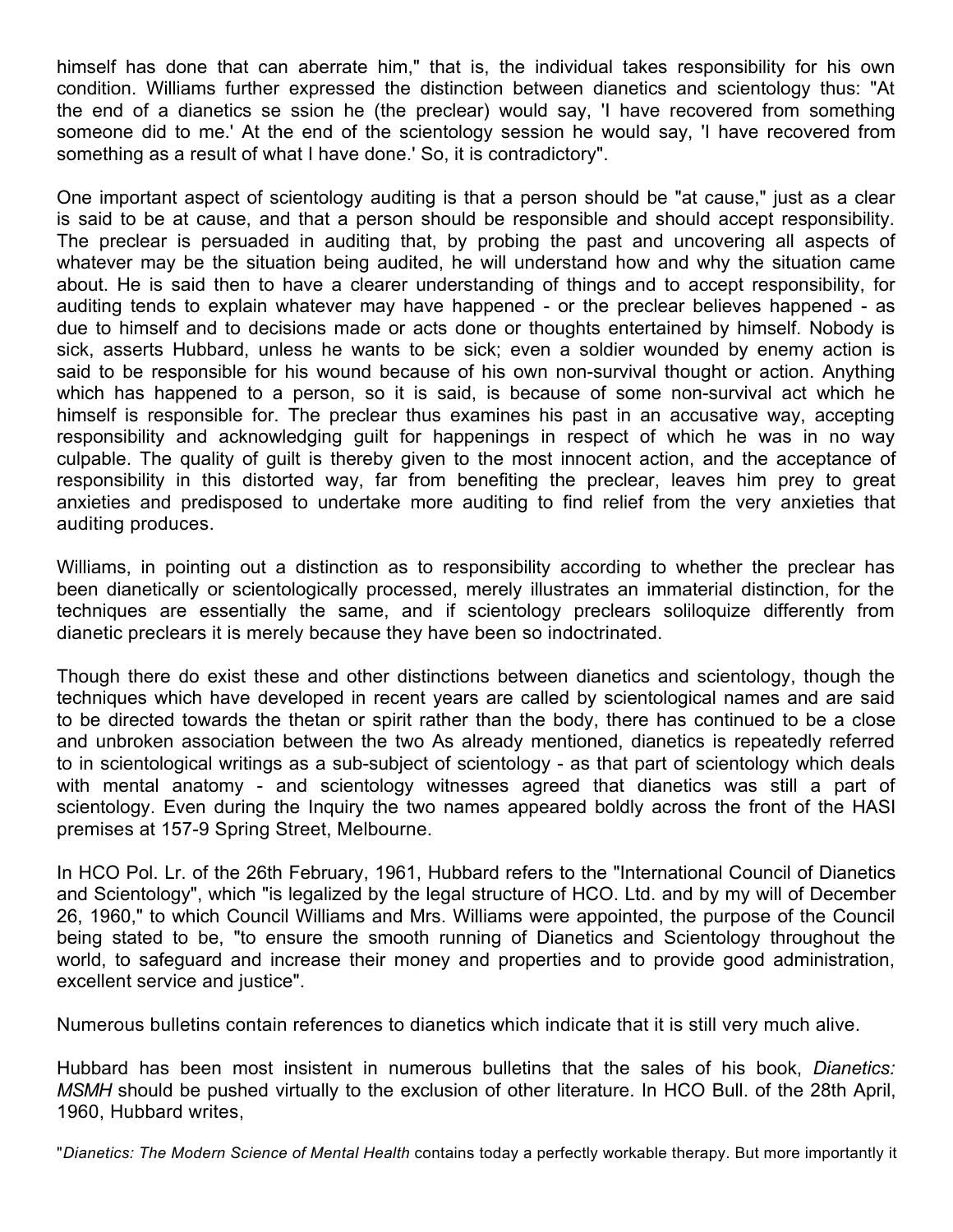contains a bridge between the uninformed and the informed public on the subject of scientology".

In the same bulletin, Hubbard writes,

"When people are asking you questions about Dianetics and Scientology, no matter how obtuse or abstruse the questions are, your best answer to these questions was my earliest answer and that was, Read *Dianetics: The Modern Science of Mental Health* and that will answer your question . . We have made a break-through. The moment of the break-through is recorded at public level with *Dianetics: The Modern Science of Mental Health*. If people do not read this book, they just will not have broken through .... To all Central Orgs. Push this book with every possible display and mention .... Play down all other PE books, display *Dianetics: The Modern Science of Mental Health* as the book they must now buy .... We've lost the people in a maze of many titles. Take down all your modern book displays. Concentrate on one, *Dianetics: The Modern Science of Mental Health*".

This direction makes it clear that dianetics is a current study and very much alive. Obediently to Hubbard's command the Melbourne HASI gave precedence to *Dianetics: MSMH* and prominently displayed the book in its window.

In HCO Bull. of the 6th October, 1960, Hubbard directs that professional auditors be written to telling them that there are unlimited supplies of *Dianetics: MSMH* available and that

"As we feel that this book is the best possible dissemination for Scientology, we want to get it out to people with the least possible delay". As an inducement to the auditors, the instruction continued, "For each and every copy of *Dianetics: The Modern Science of Mental Health* that you buy from us for cash you will get a credit of £1 in the HGC. This offer is only open to professional auditors - the public will buy the book from you in the usual way".

The Melbourne HASI monthly magazine *Communication* of which Mrs. Williams was at least until October, 1964, the editor, bore at that date the legend "The Official Periodical of Dianetics and Scientology in Australia".

The *Com. Mag*. of May, 1960, states in relation to *Dianetics: MSMH* that to say it was "invaluable both to the Student of Scientology and to anyone wishing to find his way in the labyrinth of human behaviour, is an understatement: the book is, in fact, essential reading". The *Com. Mag*. of June, 1961, reprints part of the first chapter of *Dianetics: MSMH*.

The Com. Mag. of November, 1962, refers to *Dianetics: MSMH* thus: "This book describes the states of a 'release' and 'clear' obtainable through Scientology processing". The *Com*. Mag. of February - March, 1963, describes *Dianetics: MSMH* as "the basic text book on the mind and clearing"

The *Com. Mag*. of May, 1965, is mainly an advertisement for *The Original Thesis* written by Hubbard in 1948, which is described as "The Original Text on Dianetics" and is said to be "an excellent beginning text for anyone starting in Scientology".

Many ideas developed in dianetics were adopted into scientology, e.g., the engram, the time track, the clear, the release. It may well be that emphasis and direction have changed, but dianetics has always remained and is still an integral part of scientology. Witnesses were constrained to admit that it was important to scientology. Williams conceded that "it has key importance", but the explanation of the HASI for the continued association of *Dianetics: MSMH* with scientology was that it provided helpful background material and enabled the history of scientology to be appreciated and understood, so that the inquirer "can read through Dianetics and can understand the rest of it".

The connexion between dianetics and scientology and the continued prominence given to *Dianetics: MSMH* were of much more significance and importance in this Inquiry than historical or background material. As will appear later in this Report, for a considerable number of years,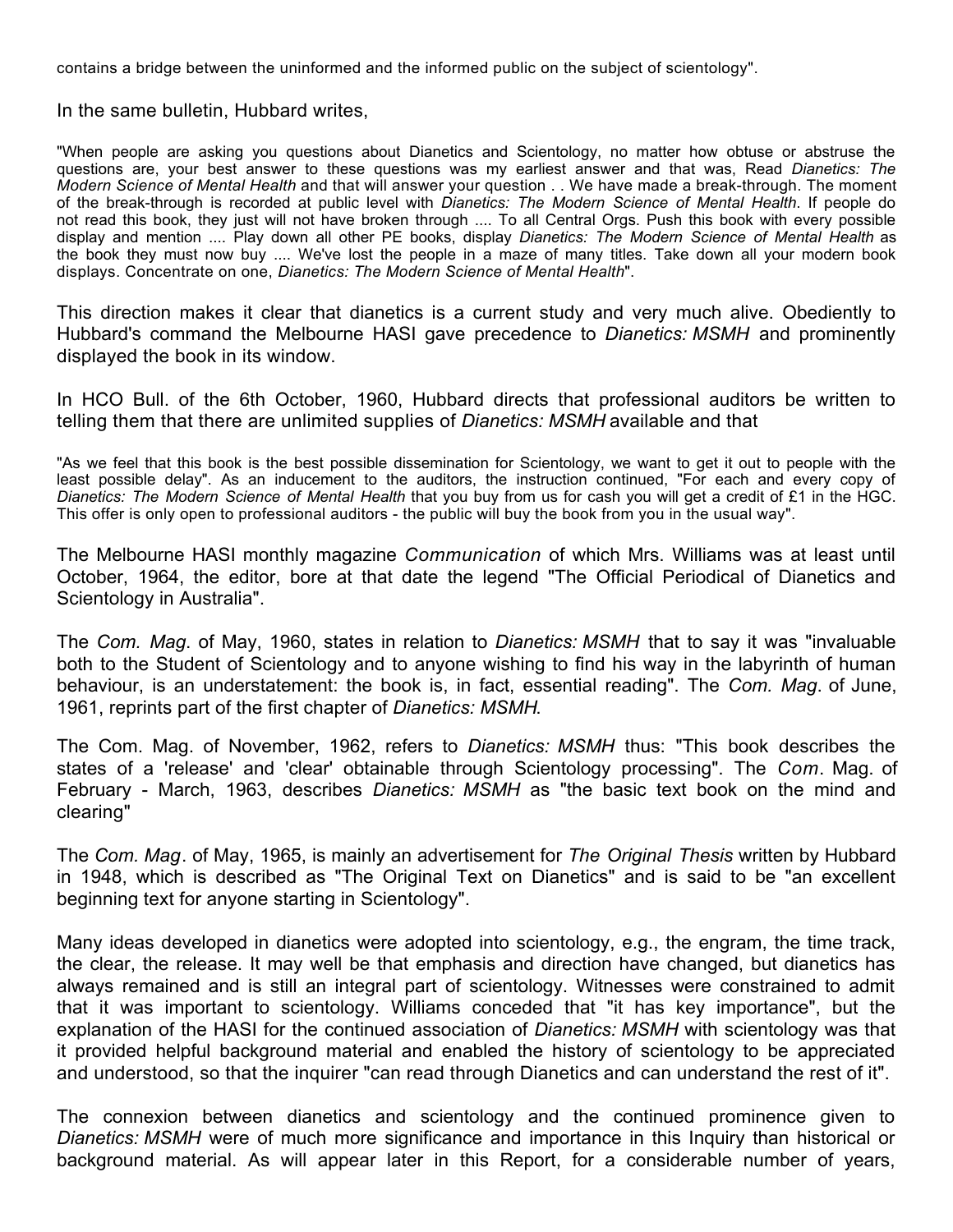scientology, in a guarded and veiled manner yet nonetheless deliberately and consistently, has been purporting to treat illnesses and effect cures.

Protestations that scientology does not claim to cure are idle, because at the same time the HASI offers to inquirers its dianetic literature which proclaims the efficacy at wholesale healing of one of the branches of scientology. In the Melbourne HASI *Com. Mag.* Vol. 1, No. 10, there appears in bold type the announcement that "All you have read about in scientology and dianetics can be achieved by you with processing from the Hubbard Guidance Centre". The two subjects are deliberately woven together in this confusing way in order to deceive the uncritical who are led to believe that scientology has healing techniques, and at the same time to enable the HASI, when challenged by government authority, to reply that is does not claim to heal. The scientological attitude is, in effect, "Scientology does not claim to cure, but in the past it has done the wonderful things set out in *Dianetics: MSMH* and other books. Of course it does not claim to cure but ...." The success of this technique is measured by the number of mentally and physically ill people who have patronised the Melbourne HASI. Such number does not admit a precise definition, but it is evident from an examination of numerous files that the technique adopted by the HASI of disclaiming to heal but pointing to past achievements was effective in many cases.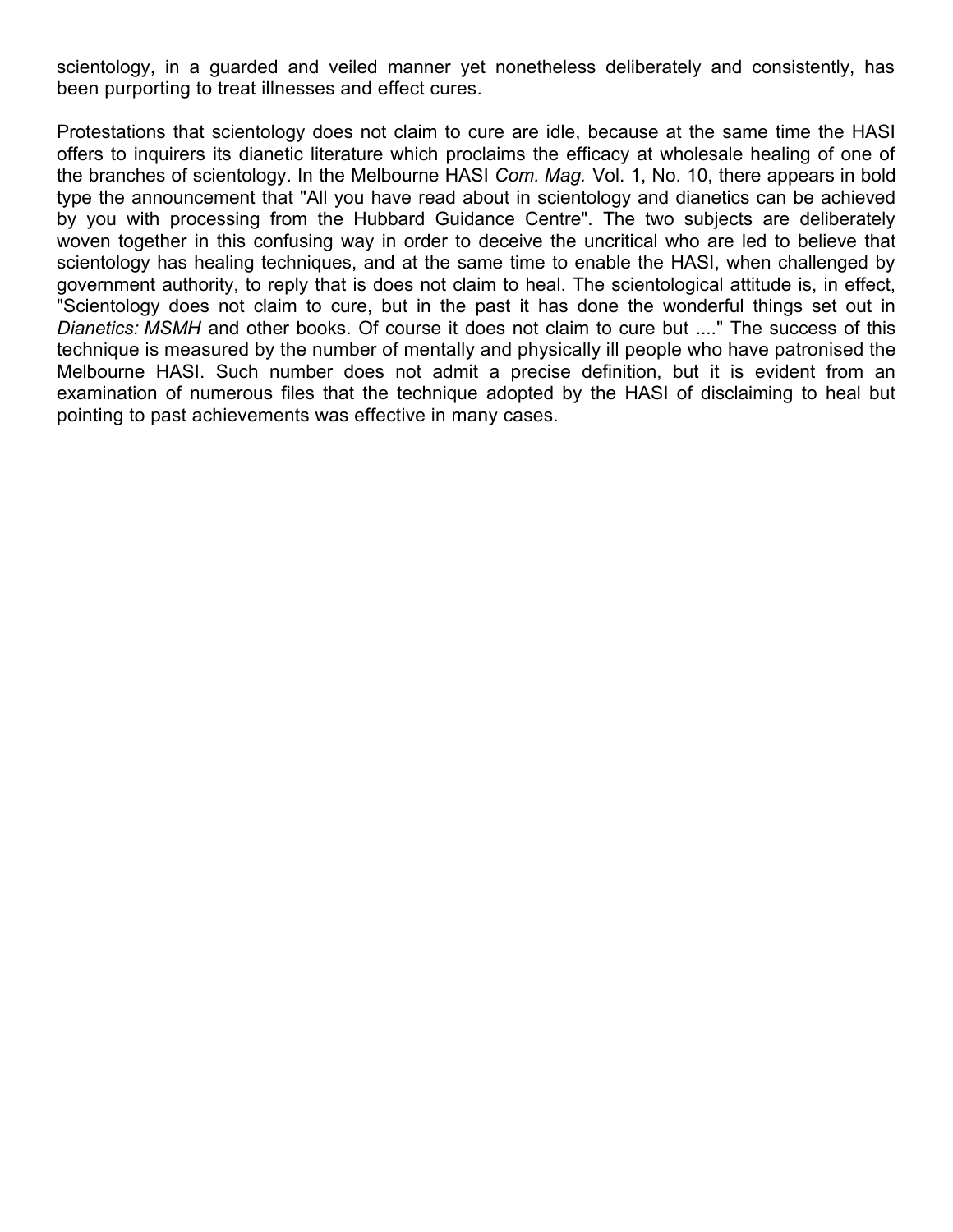# **The Anderson Report CHAPTER 11 SCIENTOLOGY THEORIES**

In *Scientology: The Fundamentals of Thought*, written by Hubbard in 1956 and described as "The Basic Book of the Theory and Practice of Scientology for Beginners", Hubbard seeks to discuss and explain the basic principles of scientology. In quoting from this and other writings of Hubbard, the Board has not followed Hubbard's practice of printing in capitals the many words, phrases and even sentences which he dignifies with capital letters for the purpose of emphasis.

It is also to be noted that, in many of his writings, Hubbard puts in parenthesis after certain words other words with the same or substantially the same meaning for the assistance, so he explains, of translators. In quoting Hubbard's actual texts this Report includes the words which Hubbard has put in parenthesis.

One further preliminary observation should be made: the attempted codification or description of scientology theories in this Chapter - and, indeed, in any other part of this Report - should not be taken as indicating in any way an acceptance of their validity.

### **Cycle of Action.**

Hubbard writes in *Scientology: The Fundamentals of Thought* that fundamental to scientology is what he calls the "Cycle of Action" which is "an apparency as follows: Create, then survive; then destroy; or Creation, Survival, Destruction". Hubbard illustrates the apparent cycle of action by this example: "A child is born, he grows, he reaches manhood, he grows old, he dies". However, he stresses that this is only the apparent cycle of action and that "The actual cycle of action is as follows: Create, create-create-create, create-counter-create, no creation, nothingness": "createcounter-create" being to "create something against a creation", which equals "to create one thing and then create something else against it", which equals to "destroy".

Hubbard says that an actual cycle of action consists of various activities, each of which is creative. By way of illustration he takes a wall which is seen to be standing.

"To be apparent it is necessary that the wall be constantly created. The act of 'destruction' is to exert against the wall another creativeness that of the action or activity of knocking the wall down. Both the wall standing there and the action of knocking it down are 'creative' actions. Because we may object (to argue against, dislike) to a wall being knocked down, we vilify (swear at, scorn) the creativeness involved in knocking it down with the word 'destructive'. Actuality tells us there is no such thing as destruction. There is only creation against a creation. There is another 'type of destruction' and this is no more creation. By no longer being a party to (a member of) the wall's creation, the wall, in theory, can cease to exist for one. This is true in actual practice in Scientology ".

### **Reality.**

From this line of "reasoning", which is reminiscent of discarded oddities of earlier philosophic speculation, Hubbard then propounds the proposition that what is real for a person is real for that person and what is unreal for that person is unreal for that person, and his followers carry this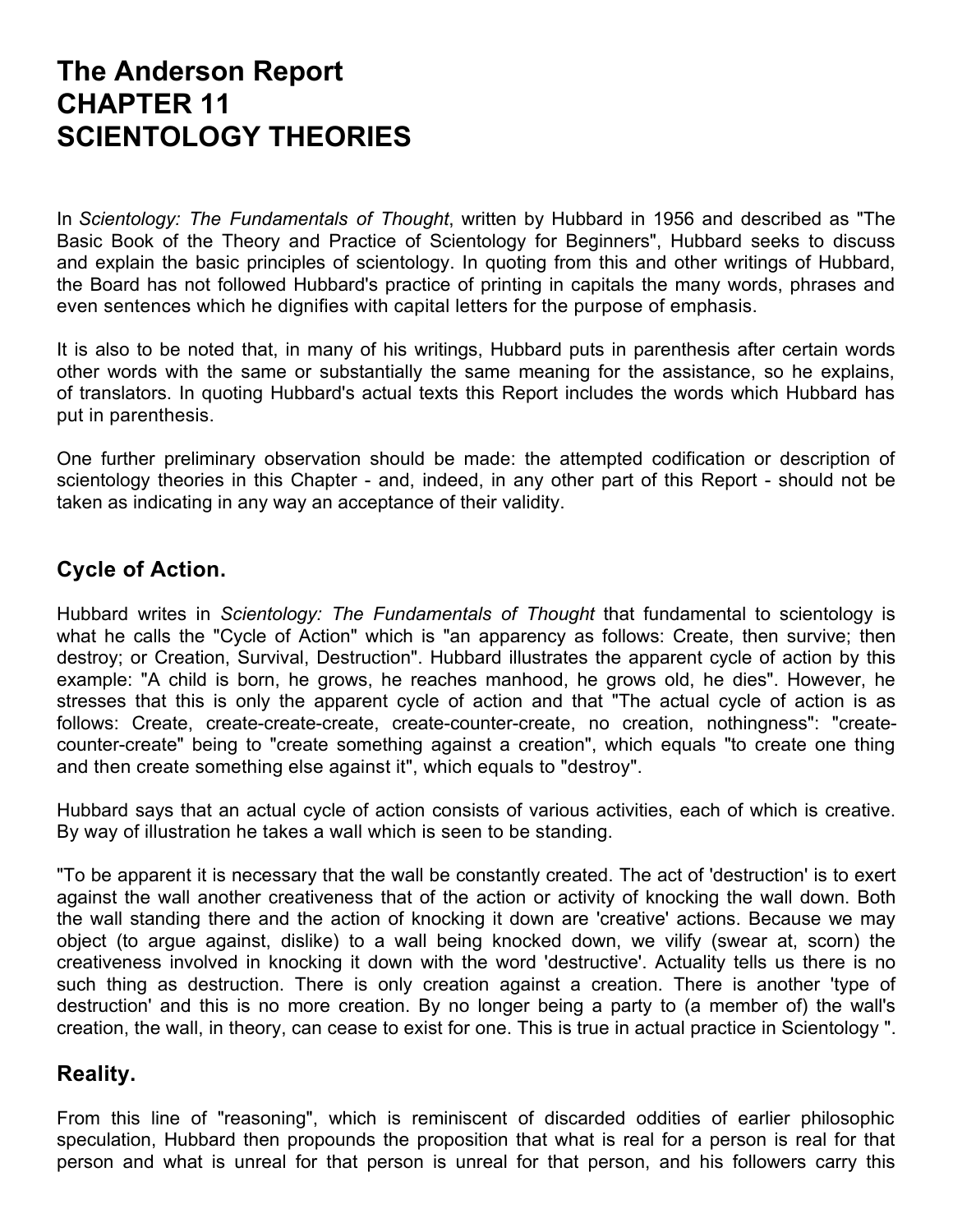proposition to extreme lengths. On this basis, several witnesses were prepared to accept Hubbard's claim to have gone to Venus on a particular occasion in this lifetime, because Hubbard had said he had been there a few days before and if it was real to him then it was real to him.

"Reality," writes Hubbard, "is the way things appear. Reality is apparency .... Reality is fundamentally agreement. What we agree to be real is real". This statement and the confusion of the use of the word "create" illustrates the wholesale distortion of the meaning of words in which Hubbard engages. His writings abound in instances of words being assigned meanings different from their accepted or conventional meanings and he frequently invents new words for his purposes. Of course, each branch of learning has its own vocabulary, and a person, whether he be a lay person or the founder of scientology, may make his own dictionary. But Hubbard confuses his followers by the use of common words in a quite artificial and contradictory way, and obscures the meaning which he is endeavouring to convey.

Throughout the Inquiry, the Board has been aware of the difficulty caused by Hubbard's misuse and abuse of common English words, and it has endeavoured to bear in mind the distorted meanings which Hubbard has given to such words. However, allowing for Hubbard's peculiar deviation from standard English meanings, the Board finds no more acceptable to reason the great body of Hubbard's teaching on scientology theory.

The cycle of action thesis which he propounded may appeal to some as an interesting view of life, but one cannot ignore the fallacies which it contains, such as reality being an apparency and the claim that for a thing to exist it must be constantly created, and that in scientology a thing may cease to exist if one ceases to think it exists.

There are three conditions, writes Hubbard, which comprise life, and they are "be, do and have": the conditions of "being" or "beingness", "doing" and "havingness". Hubbard teaches that people's beingness, doing and havingness may vary greatly according to their mental conditions and that scientology processing can produce in a person a greater degree of beingness and havingness, as well as raise his ability to do things.

#### **"This is Life".**

One of the highly recommended books on scientology described as standard reading for beginners, is a volume of about 100 pages entitled, *This is Life, An Introduction to Scientology* by Reg Sharpe, an American. This book was written in 1961 and reprinted on several occasions, including once in Australia. Sharpe somewhat simplifies the cycle of action, stating it to be simply "Create-Survive-Destroy (Decay)" or, as applied to a human body" Birth-Life-Death" and he quotes axiom 13 of the "Axioms of Scientology" in which Hubbard has written "The cycle of action of the physical universe is Create, Survive (persist), Destroy".

*This is Life* is a simply written book, in which the author takes simple examples to illustrate his points, but lacks logic and assumes a multitude of premises without proving them - in effect, leaving it until later when the student will become more advanced in scientology thought and able then to "cognite" on them without having to be satisfied that such premises are valid.

#### **Stable Datum.**

Sharpe stresses the need for a person to have " stable data" in all matters, and he quotes axiom 52 as follows, "A Stable Datum is necessary to the alignment of data". It emerges from a consideration of Hubbard's and Sharpe's writings on stable data that so long as the stable datum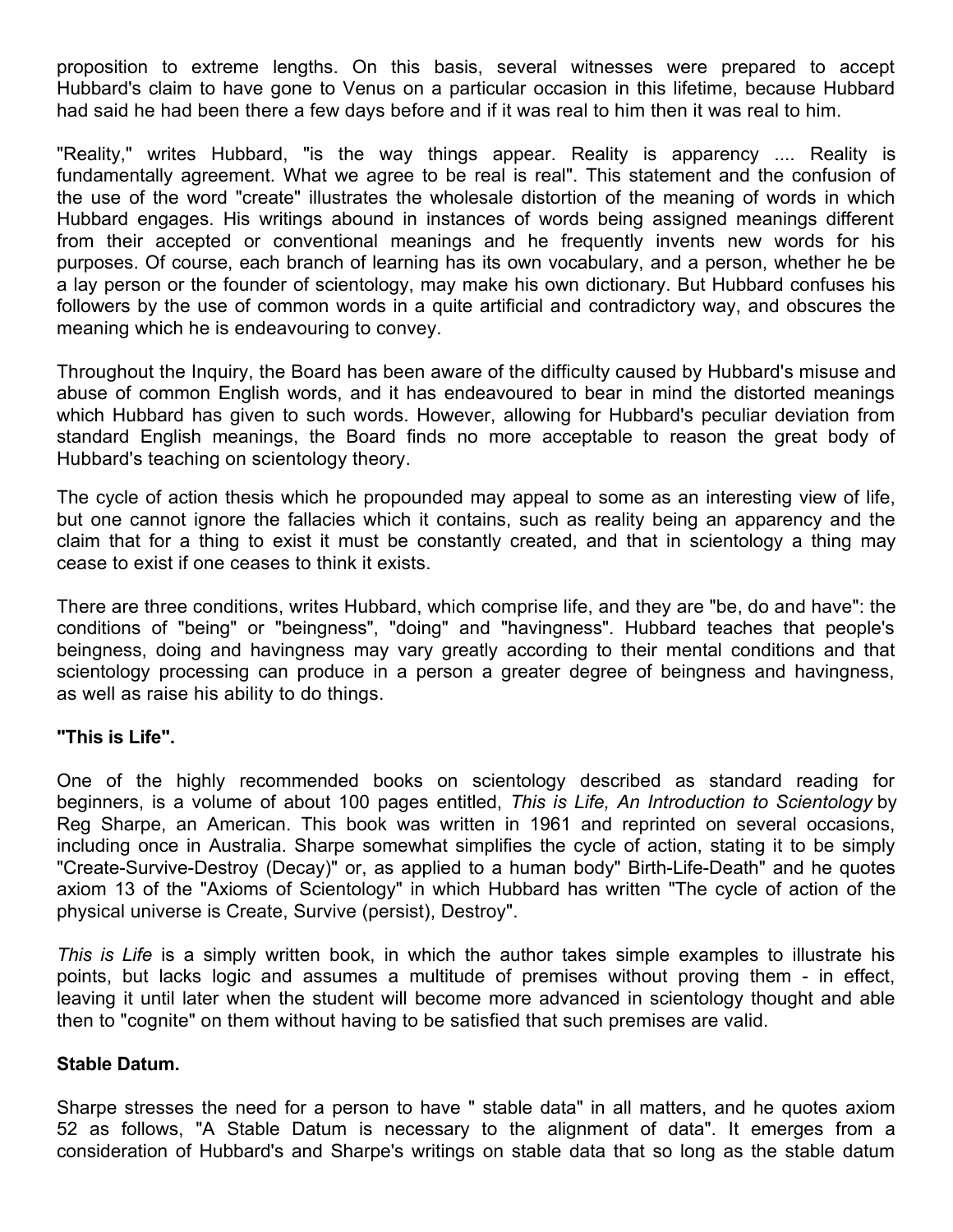is true for you, all is well, even though it may not be true for others ; and, further, if a stable datum which you have chosen turns out to be untrue for you, you start off with a new stable datum and again all will be well. Sharpe readily assumes that the reader will cognite on scientology and requests him to read the book uncritically by the following exhortation

"the reason I have drawn your attention to all this is because in studying this book and, indeed, anything Scientological, I want you to be sure that the data presented is true. If you sit and try to prove it wrong you will be in trouble. On the other hand I do not wish to try to prove it right. I just want you to read it and make up your mind as to its truth or otherwise. I do hope you will neither accept nor reject anything just because you do not understand . . . . Above all I want you to discover for yourself what is true".

He then deals with people who are sure of themselves and who, he writes, have "certainty", because they have the most stable data.

"There are so many things on which they are certain. In consequence they are better able to sum up situations and act to the best advantage. At worst we have the insane. There is little if anything that they are certain about. Certainty you will observe is closely allied to sanity. The more certainties a man has the more sane he is."

In this insidious way, the reader of *This is Life* is led to read the rest of the book, always with the subconscious thought that what he is reading is right and that his own deficiencies are the explanation for his failure to understand and accept, and the further subconscious thought that to lack certainty about any proposition in the book is, to that extent, to be insane.

#### **The Eight Dynamics.**

In *Scientology: The Fundamentals of Thought*, Hubbard writes, "As one looks out across the confusion which is life or existence for most people, one can discover eight main divisions to each one of which applies the conditions of existence. Each division contains a cycle of action." These divisions are called "dynamics" and there are eight dynamics which, according to Hubbard, are: -

"THE FIRST DYNAMIC - is the urge towards existence as one's self. Here we have individuality expressed fully. This can be called the self dynamic.

THE SECOND DYNAMIC - is the urge toward existence as a sexual or bisexual activity. This dynamic actually has two divisions. Second Dynamic (a) is the sexual act itself and the Second Dynamic (b) is the family unit, including the rearing of children. This can be called the sex dynamic.

**"THETHIRDDYNAMIC** is the urge toward existence in groups of individuals. Any group or part of an entire class could be considered to be a part of the Third Dynamic. The school, the society, the town, the nation are each part of the Third Dynamic, and each one is a Third Dynamic. This can be called the group dynamic.

**THE FOURTHD YNAMIC** is the urge toward mankind whereas the white race would be considered a Third Dynamic. All the races would be considered the Fourth Dynamic. This can be called the mankind dynamic.

**THEFIFTHDYNAMIC** is the urge toward existence of the animal kingdom. This includes all living things whether vegetable or animal. The fish in the sea, the beasts of the field, or of the forest, grass, trees, flowers or anything directly and intimately motivated by life. This can be called the animal dynamic.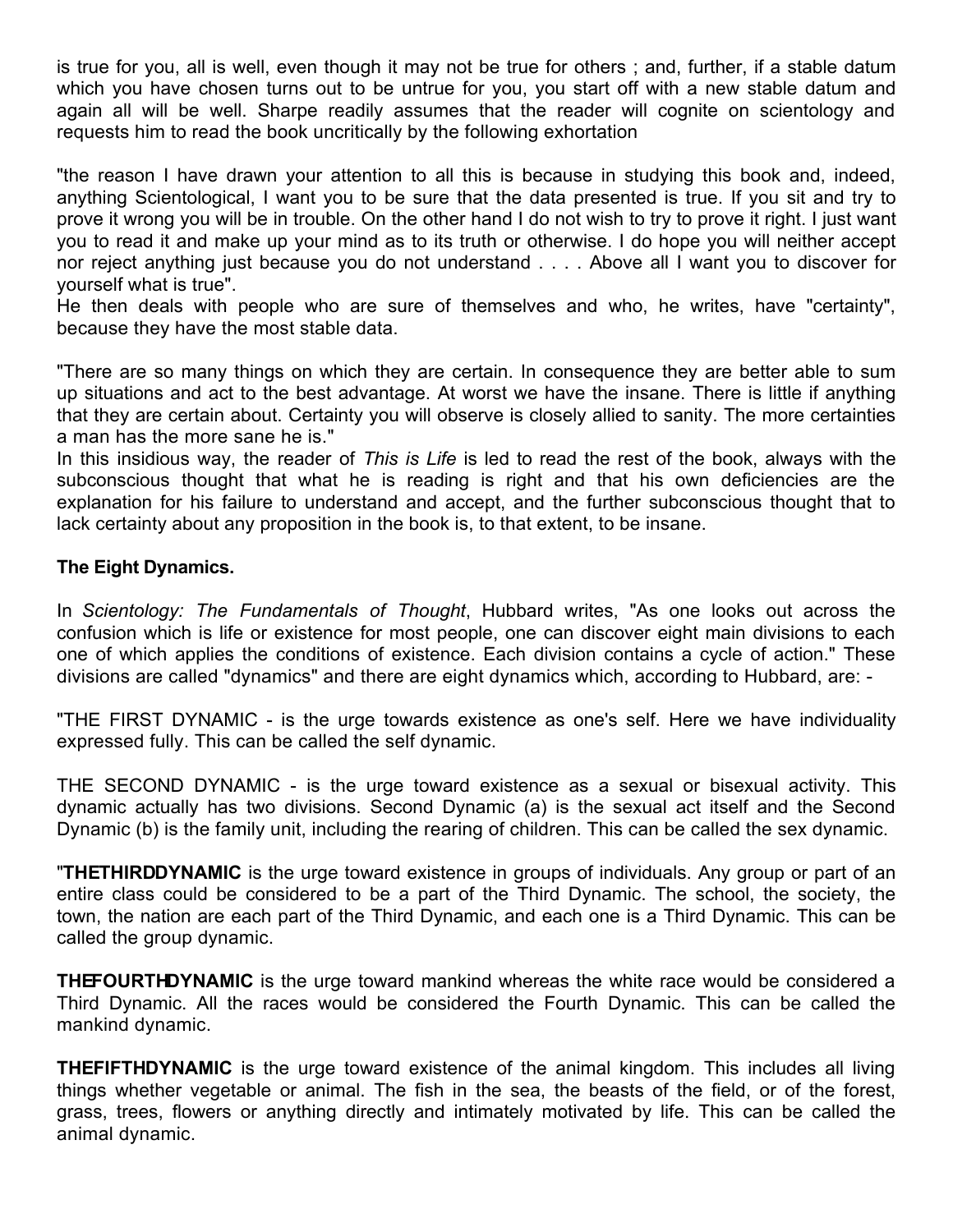**THESIXTHDYNAMIC** is the urge toward existence as the physical universe. The physical universe is composed of matter, energy, space and time. In Scientology we take the first of each of these words and coin a word MEST. This can be called the universe dynamic.

**THESEVENTHDYNAMIC** is the urge toward existence as or of spirits. Anything spiritual, with or without identity, would come under the heading of the Seventh Dynamic. This can be called the spiritual dynamic.

**THE EIGHTH DYNAMIC** is the urge towards existence as Infinity. This is also identified as the Supreme Being. It is carefully observed here that the science of Scientology does not intrude into the Dynamic of the Supreme Being. This is called the Eighth Dynamic because the symbol of infinity stood upright makes the numeral '8'. This can be called the infinity or God dynamic." It will be noted that dianetics had the first four dynamics only. Scientology, so Hubbard writes, "embraces dynamics one through seven as known territory, scientifically demonstrated and classified". This claim is not borne out by any material placed before the Board, whether orally or as written material. Such written material as dealt with dynamics beyond the third dynamic was patently speculative. Indeed, in practice, scientology has rarely, and barely, gone as far as the third dynamic. The self dynamic and the sex dynamic have been the dominant themes, if one wishes to classify scientology processing in Victoria in terms of dynamics.

Of the eighth dynamic, Sharpe writes, "*The 8th Dynamic*. This with all humility I'll leave to you. God. The Supreme Being. The Creator. The Infinite. Nature. But you are certainly interested in It's survival. Nothing would be here without It".

Though Hubbard claims that "the science of scientology does not intrude into the Dynamic of the Supreme Being", this is not so, as Chapter 27, which deals with Hubbard's disparagement of religion, makes clear.

The dynamics are constantly referred to in scientology practice, preclears being processed on, and their aberrations being described as being in respect of, one or more of the dynamics.

#### **ARC Triangle.**

In *Scientology: The Fundamentals of Thought* Hubbard writes,

"There is a triangle of considerable importance in Scientology and understanding of it gives a much greater understanding of life, and an ability to use it.

The ARC triangle is the keystone of living associations. This triangle is the common denominator to all of life's activities. The first corner of the triangle is called Affinity .... The word 'affinity' is here used to mean love, liking or any other emotional attitude ....

The second corner of the triangle is Reality. Reality could be defined as 'that which appears to be. Reality is fundamentally agreement. What we agree to be real is real'.

The third corner of the triangle is Communication. In human relationships this is more important than the other two corners of the triangle in understanding the composition of human relations in this universe. Communication is the solvent for all things. It dissolves all things .....

ARC are understanding. If you would continue a strong and able communication with someone there must be some basis for agreement. There must be some liking for the person and then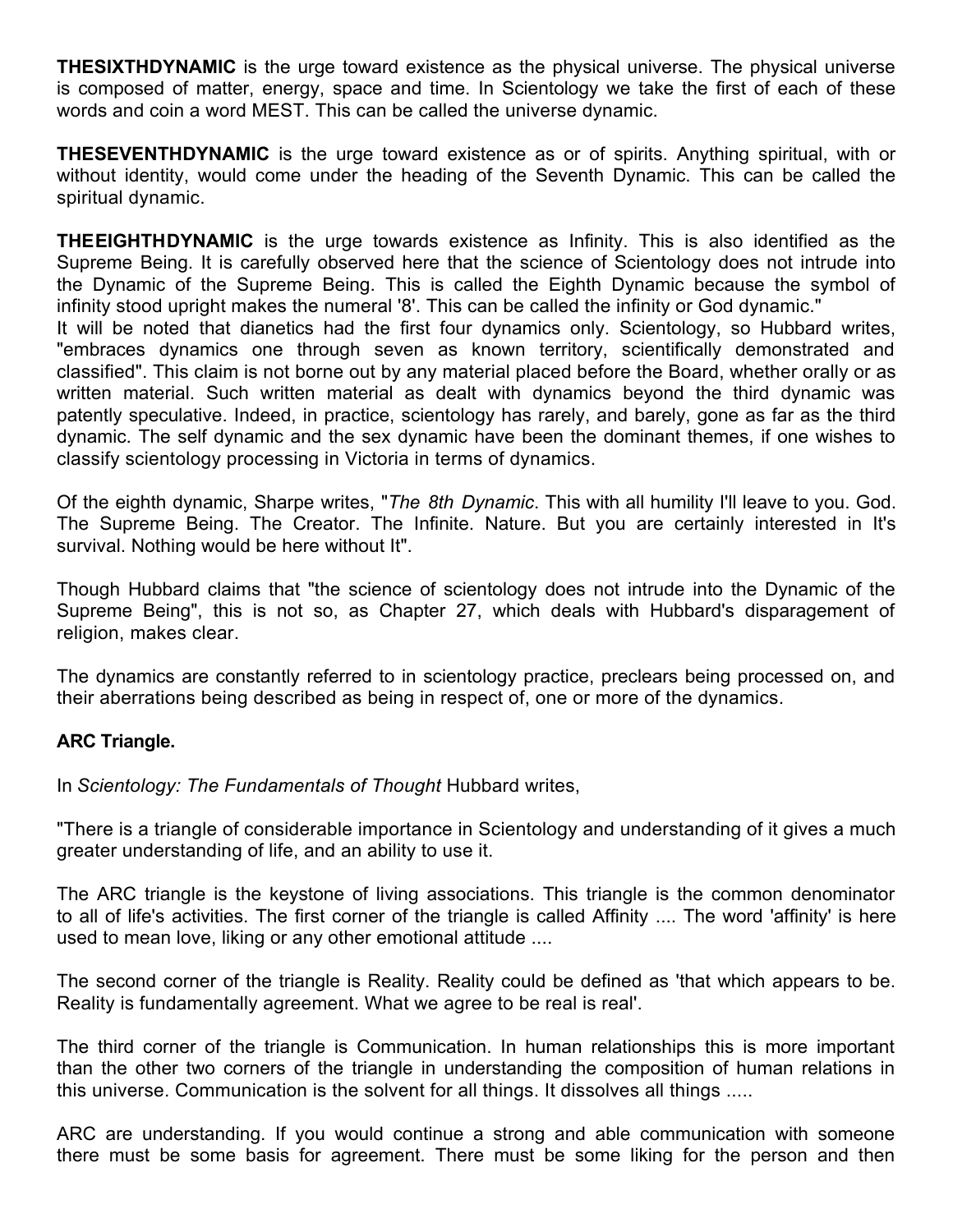communication can exist.... Communication is essentially something which is sent and which is received. The intention to send and the intention to receive must both be present in some degree before an actual communication can take place ...."

Original with Scientology, as are all these concepts, the ARC triangle understood is an extremely useful tool or weapon in human relationships. For instance, among the ARC triangle laws, a communication to be received must approximate the affinity level of the person to whom it is directed.

As people descend the tone scale they became more and more difficult to communication with, and things with which they will agree, become more and more solid. Thus we have friendly discourse high on the scale and war at the bottom. Where the affinity level is hate, the agreement is solid matter, and the communication . . . bullets."

ARC is stated to be "the component parts of understanding," and in scientology practice great emphasis is placed on the ARC triangle, especially on communication. Several highly placed HASI witnesses explained at great lengths the intricacies of the ARC triangle. Indeed, so detailed and protracted was their evidence on this particular phase that the Board was at first puzzled by the repeated insistence of these witnesses as to the importance of this aspect. It was explained that unless there was affinity, a readiness or willingness to receive the communication, there could be no communication; and, further, unless both the sender and receiver had a reality on what was being communicated the triangle was not functioning and there would be no communication and, of course, if there was no communication there was no triangle. It was said, further, that for the triangle to function effectively there had to be an acknowledgement of the communication by the recipient, and an acknowledgment of the acknowledgment by the sender. For how many stages such acknowledgments should go back and forth was not determined. The acknowledgment could take various forms, and witnesses explained the way in which auditors acknowledged the acknowledgement of preclears to whom they had communicated a reality. Each individual auditor, it was said, had his own pet phrases, such as "good", "right", "O.K.", "beauty", or some other similar pleasantry.

*Summary of Scientology* by Jack Horner confirms the teaching concerning the travelling back and forth of acknowledgments. He writes, " There are actually five lags in one-half of the cycles; between origination and receipt, between receipt and answer, between answer and its receipt by originator, between receipt of answer and acknowledgment, between acknowledgment and its receipt". In *Scientology: The Fundamentals of Thought*, Hubbard stipulates the necessity of repetition and of acknowledgments . He writes that auditing ability includes "an ability to place one question worded exactly the same way over and over again to the preclear no matter how many times the preclear has answered the question. It should include the ability to acknowledge with a 'good' and 'all right' every time a preclear executes or completes the execution of a command."

As the Inquiry proceeded it became evident that the scientology witnesses were proceeding on the basis that scientology was real to them but at that stage not real to the Board, and that for the Board to "cognite" on and so understand scientology, it was necessary to establish affinity with the Board and to communicate to the Board the reality which they had on scientology. And so the witnesses sought to indoctrinate the Board, and, as far as circumstances allowed, they applied techniques appropriate to ARC which, however, were merely techniques of salesmanship, whereby they sought to obtain the Board's assent to each statement they made or proposition they advanced. Witnesses even went so far as to seek the Board's actual acknowledgment of each proposition advanced. In this preoccupation to receive the Board's assent to whatever might be said lay the explanation, in part at least, for the thoroughness of their treatment of the ARC triangle.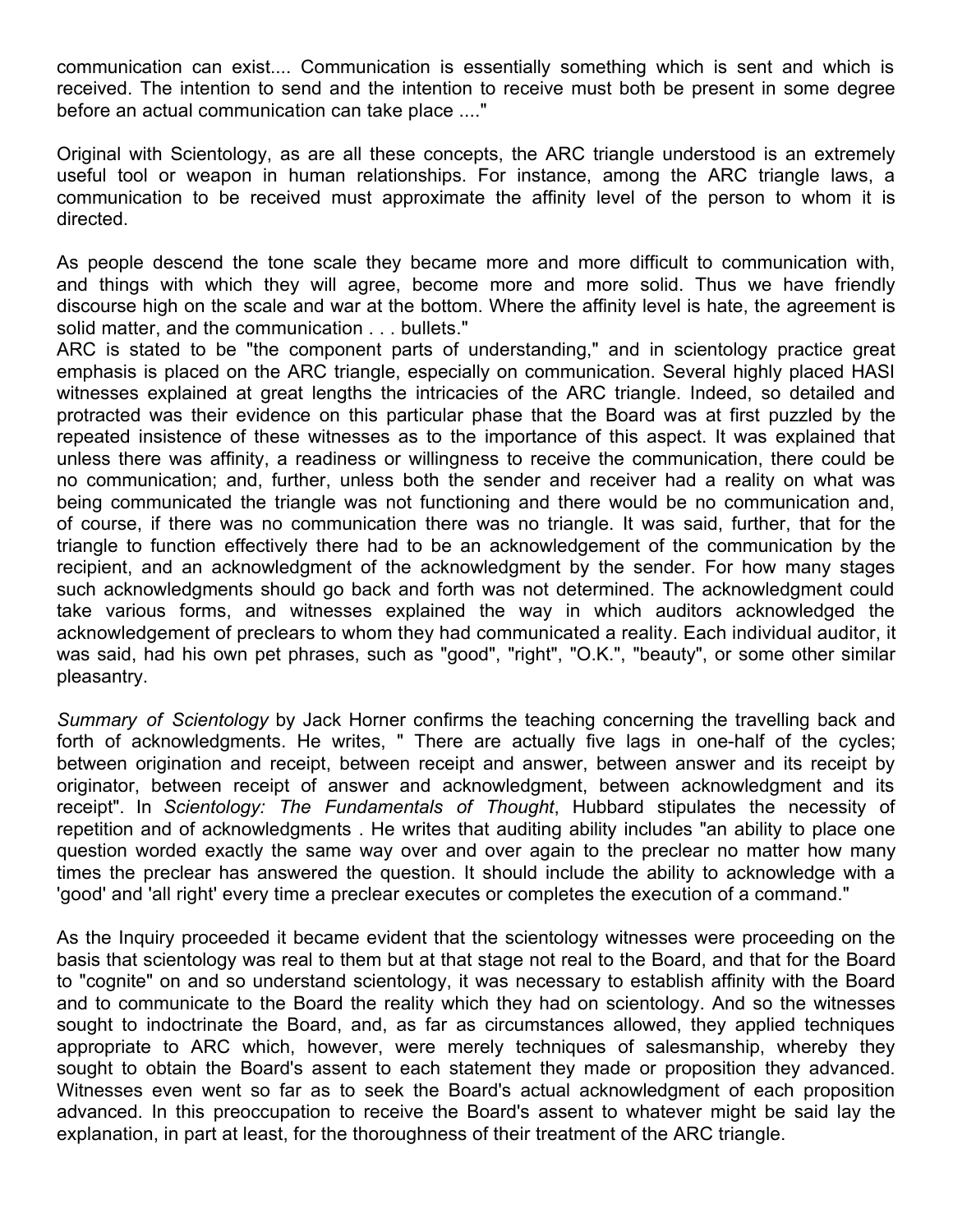The Board believes that the processes so practised on it did not extend beyond the elementary personal efficiency course level, probably because graduation or promotion to higher levels in scientology requires a "cognition" on all that has gone before.

When one is in disagreement with the HASI or a person, there is said to have been an "ARC break". A person who endeavours to break away from scientology finds it very difficult to do so, because he has been conditioned to believe that any hostile attitude he develops towards scientology is due to an ARC break for which he must accept responsibility and that it is in his own interests to have the break repaired. If the ARC break is with the HASI, it makes great efforts to repair the break. Frequently many hours of processing are directed towards repairing an ARC break. One very common method by which the preclear is lured back is by the letter writing technique. This technique, devised and directed by Hubbard, involves the writing of letters, sometimes dozens of them to the one person, requesting the recipient to come to the HASI and talk things over and so repair the ARC break.

If a preclear during a course of auditing has an ARC break with HASI it is said that it is because of a "by-passed charge", the auditing being faulty, as for example where the auditor has wrongly found as the "basic" in a chain of engrams an engram later in time than the real basic. In such a case Hubbard directs that the preclear be telephoned and told that there is a more basic incident or RI (reliable item) or GPM (goals-problems-mass), and the rebellious but worried preclear is induced to return for further processing.

#### **Axioms of Scientology.**

"Scientology as a science", writes Hubbard in *Scientology: The Fundamentals of Thought*, "is composed of many axioms (self-evident truths, as in geometry)". There are 57 axioms in scientology. In dianetics there are 190 axioms. There are also 7 prelogics and 24 logics. Hubbard described the first 10 axioms in scientology as the most fundamental "truths", by which he means "commonly held considerations". In propounding the axioms of scientology Hubbard makes entirely unfounded assumptions and is quite illogical. The whole list of scientology and dianetic axioms and the prelogics and logics appear in various scientology publications, including *Ability*, issue 80, and the New Zealand *Affinity* Magazine, issue No. 8: and no good purpose would be served in setting out at length in this Report the text of the axioms, prelogics and logics. It will be sufficient to refer in detail to the first 10 axioms of scientology which Hubbard regards as fundamental, and which he sets out as follows in *Scientology: The Fundamentals of Thought*:

"Axiom 1. . . Life is basically a static. (Definition: A life static has no mass, no motion, no wavelength, no location in space or in time. It has the ability to postulate and to perceive.)

Definition: In Scientology, the word ' postulate ' means to cause a thinkingness or consideration. It is a specially applied word and is defined as causative thinkingness.

Axiom 2 . . . The static is capable of considerations, postulates, and opinions.

Axiom 3 . . . Space, energy, objects, form and time are the result of considerations made and/or agreed upon or not by the static, and are perceived solely because the static considers that it can perceive them.

Axiom 4 . . . Space is a viewpoint of dimensions. (Space is caused by looking out from a point. The only actuality of space is the agreed upon consideration that one perceives through something and this we call space.)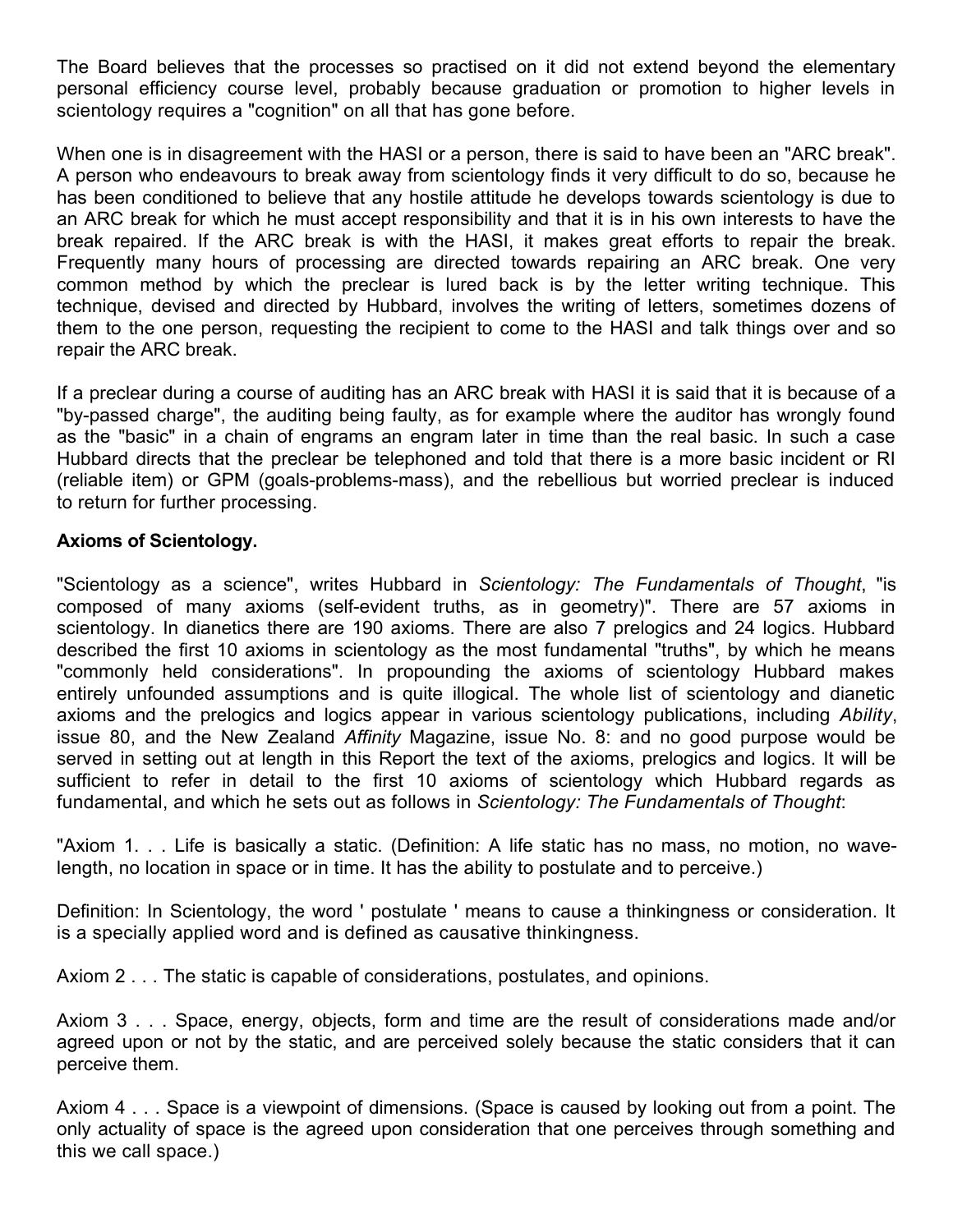Axiom 5. . . Energy consists of postulated particles in space. (One considers that energy exists and that he can perceive energy. One also considers that energy behaves according to certain agreed upon laws. These assumptions or considerations are the totality of energy.)

Axiom 6 . . . Objects consist of grouped particles.

Axiom 7 . . . Time is basically a postulate that space and particles will persist. (The rate of their persistence is what we measure with clocks and the motion of heavenly bodies.)

Axiom 8 . . . The apparency of time is the change of position of particles in space.

Axiom 9 . . . Change is the primary manifestation of time.

Axiom 10 . . . The highest purpose in the universe is the creation of an effect."

The Board heard by way of final address an analysis of the axioms of scientology by Mr. Phillip Wearne. He submitted that a cursory glance at the axioms may give the impression that they are aligned somewhat with early Christian gnostic faith, and the axiomatic thetan-theory may appear to be a statement in Greek symbols of spirit as created of the physical universe, so that axioms 1 and 2 describe God as Spirit and axioms 2 to 10 describe the creation of the physical universe by God and subsequent axioms state the separation of souls from God by the interposition of MEST, the human soul being then finally designated as the "thetan" in axiom 50. Mr. Wearne submitted, however, that Hubbard really means that a life static is an entity which partakes of the quality of thought and not matter, and is not one Supreme Being by which all life and all things were created but that the physical universe was created jointly and severally by a conglomeration of thetans, that is, by individual souls, each of which had the capacity of infinite and eternal intelligence as distinct from temporal and spatial existence of material substance. The concept of a thetan or thetans creating the physical universe is, as Mr. Wearne pointed out, quite the reverse of Christian belief. Mr. Wearne developed this thesis in a way which would be of interest to the philosopher or theologian minded to embark upon controversy with Hubbard. For the purpose of this Report, it is sufficient to say that Hubbard's dogmatic assertions and assumptions as expressed in the axioms, are unsupported by reasons or proof. As axioms they claim to be self evident truths, but they are neither self evident, nor are they true. One scientologist was quite enthusiastic about Hubbard's axioms of scientology which he regarded as "a gem of literary expression", and as being "the finest piece of writing in the English language", but, to use his own words, "I have found that the axioms were very confusing to me for a start and I will say that it was a couple of years before they began to make sense". So much for their self evident qualities! Gillham, co-principal of the Melbourne College of Personal Efficiency, said that after being a scientologist for many years he still did not understand the axioms.

Not only do some of the axioms contain startling and unproved assertions, but some of the terms used by Hubbard in the axioms are in effect defined in the axioms themselves, so that one goes round in a circle and finds axioms proving each other but little else and with no acceptable premises as a starting point. Hubbard further confuses himself and the reader by equating concepts to substances. For instance, in axiom 3 Hubbard states that space, energy and time, all of which are concepts, may be perceived, presumably in the same way that objects are perceived, and that all or any of them are the result of considerations made and/or agreed upon or not by the static by which presumably he means they exist, only because they are in any given case considered or agreed upon by the static to exist. In axiom 7 he defines "time" as being basically a postulate that space, which is a concept, and particles, which are substances, will persist. So too, in axiom 5, he writes that energy, which is a concept, consists of postulated particles, which are substances, in space, which is a concept.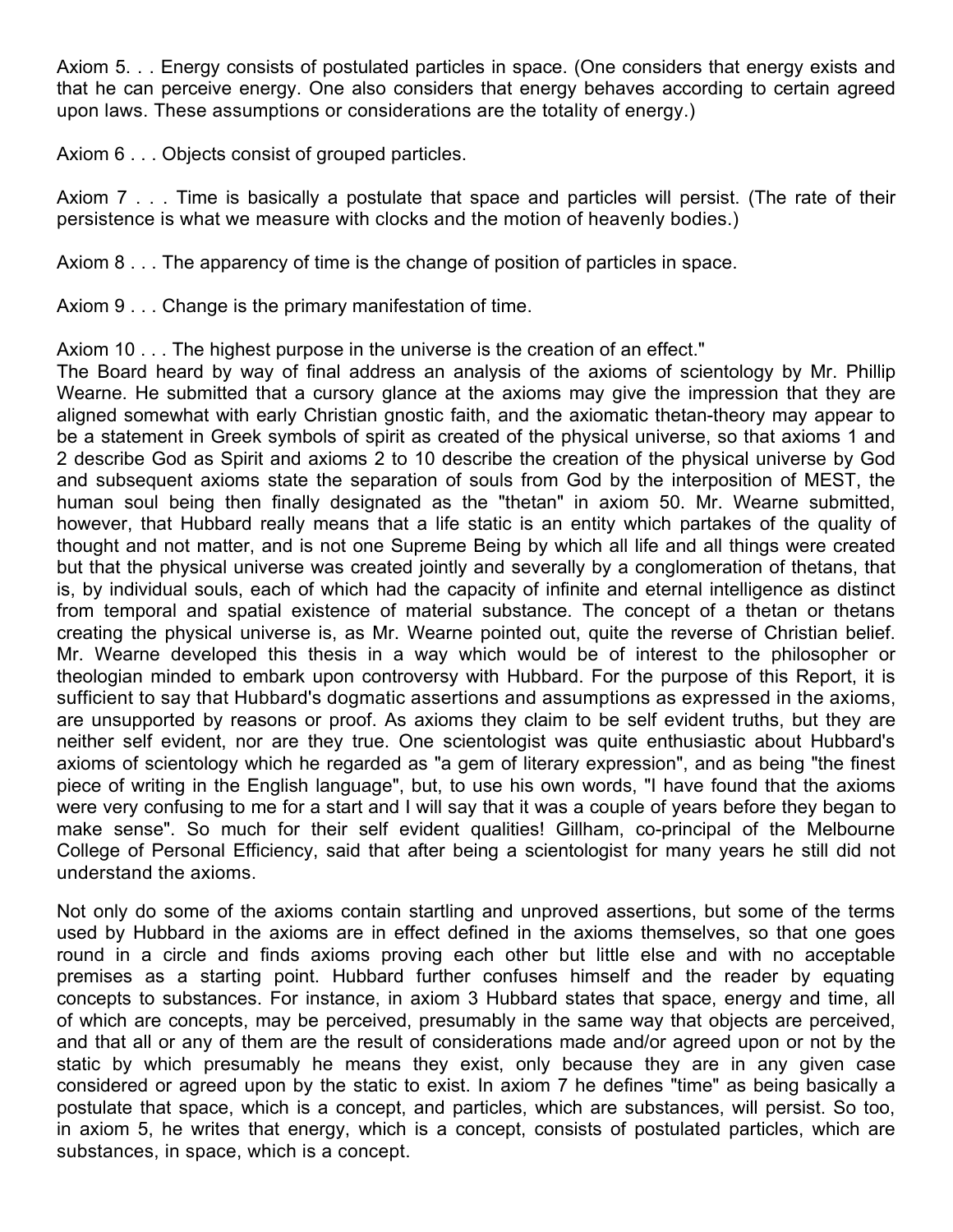In the axioms, Hubbard thus confuses abstract concepts with concrete objects and treats the existence of each as purely subjective to and dependent on the considerations and/or agreements of the individual static.

### **The Tone Scale.**

In scientology, constant reference is made to the tone scale. The tone scale was first developed by Hubbard in dianetics and its purpose was to classify a variety of human emotions in a graduated order from the most dismal or lowest, which is said to be apathy, to the highest which is said to be enthusiasm. Each emotional level is given a number and the emotions are arranged in a descending order of desirability. The tone scale has been produced in various forms and representations of this tone scale have not been entirely consistent one with the other. So far as the numbering is concerned it is said that the numerical gradation of the emotions is incidental and any other set of numbers could equally wel1 have been chosen; the significant feature is that the emotions are in a descending order of desirability. Some representations of the tone scale have been very detailed and comprehensive, one such representation or a variant of it being the "Hubbard Chart of Human Evaluations" which is a chart with 12 columns vertically and about 50 columns horizontally, and reproducing what is, in effect, a detailed table of much of the contents of Science of Survival. In this book of several hundred pages, which is "built around a chart", Hubbard has set out what he considers the significance of the tone scale and the way in which persons rise up the tone scale in response to dianetic processing, and, as he would now have it, in response to scientology processing.

For the purpose of this Report the reproduction of Hubbard's highly elaborate Chart of Human Evaluations is unnecessary. It is sufficient to produce here two variations of the tone scale, one appearing in *Scientology: 8-8008*, and the other appearing in *This is Life*.

The thetan tone scale appearing in *Scientology: 8-8008* is as follows:

- 40.0 Serenity of beingness
- 8.0 Exhilaration
- 4.0 Enthusiasm
- 3.0 Conservatism
- 2.5 Boredom
- 2.0 Antagonism
- 1.8 Pain
- 1.5 Anger
- No-sympathy
- 1.0 Fear<br>0.9 Symr
- Sympathy 0.8 Propitiation
- 0.5 Grief
- 0.375 Making amends
- 0.05 Apathy
- 0.0 Being a body
- 0.2 Being other bodies
- 1.0 Punishing other bodies
- 1.3 Responsibility as blame
- 1.5 Controlling bodies
- 2.2 Protecting bodies
- 3.0 Owning bodies
- 3.5 Approval from bodies<br>- 4.0 Needing bodies
- 4.0 Needing bodies<br>- 8.0 Hiding
- Hiding

The tone scale appearing in *This is Life* is in the following form: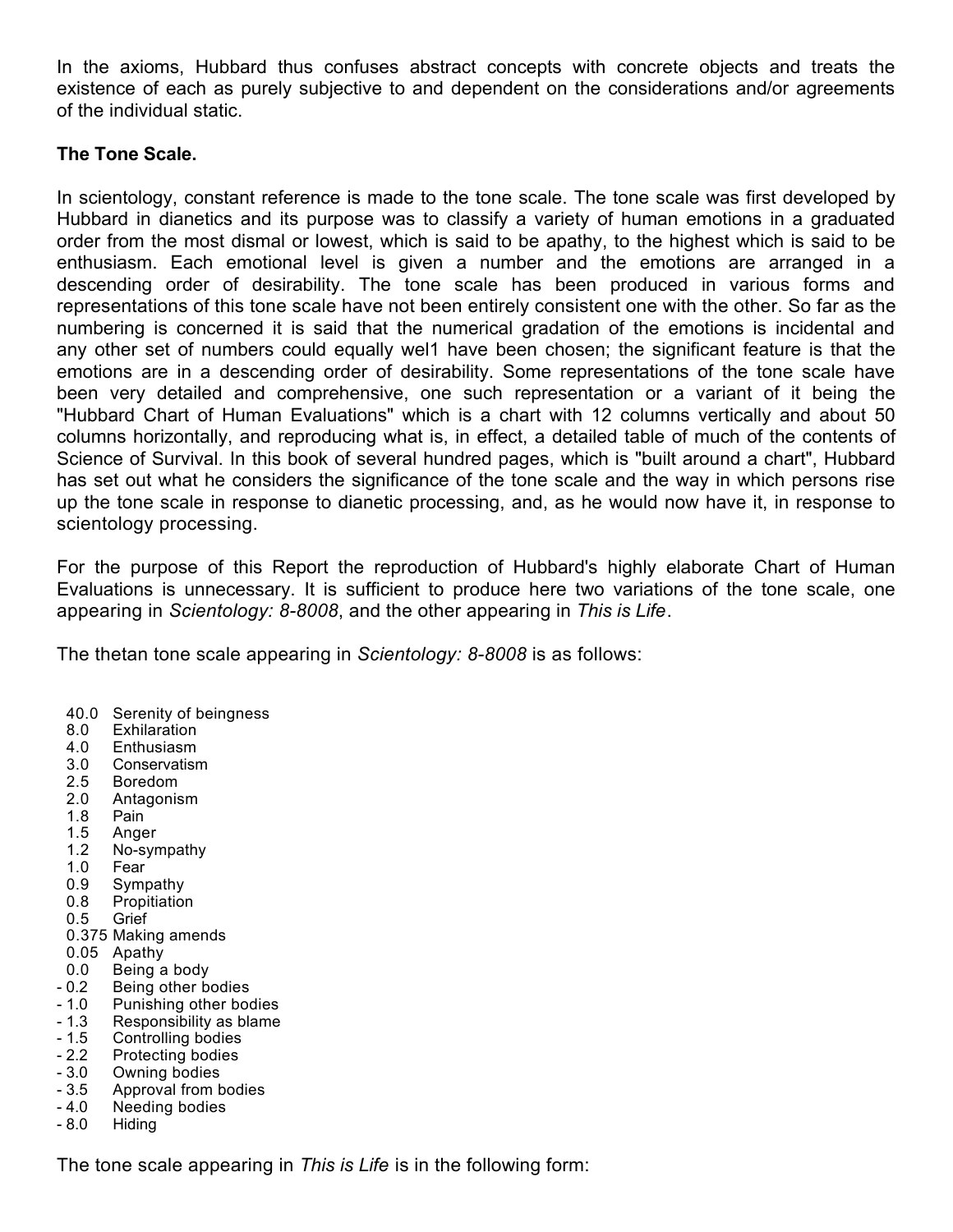| 4.0 | Enthusiasm                    |
|-----|-------------------------------|
| 3.5 | <b>Strong Interest</b>        |
|     | Mild Interest                 |
| 3.0 | Contentment                   |
|     | Indifference                  |
| 2.5 | Boredom                       |
| 2.0 | <b>Expressed Hostility</b>    |
| 1.5 | Anger                         |
| 1.1 | <b>Unexpressed Resentment</b> |
| 1.0 | Fear                          |
| 0.5 | Grief                         |
| 0.1 | Apathy                        |

It will be observed that the tone scale as shown in *Scientology: 8-8008* is rather more extensive than that shown in *This is Life*. The reason for this is that the former takes in the "thetan scale range well below body death at '0' down to complete unbeingness as a thetan". Hubbard explains this extension of the tone scale by saying that "This sub-zero tone scale shows that the thetan is several bands below knowingness as a body and so he will be found in the majority of cases. In our homo sapiens he will be discovered to be below zero on the tone scale". This remarkable statement is consistent with Hubbard's proposition that most persons are in such a low state that it is not until they have been processed for a substantial time that they are lifted up the tone scale sufficiently to feel apathy. And Hubbard writes in *Scientology: 8-8008* that the auditor must not be dismayed that the preclear, who may be otherwise acting normally, becomes irrational in the course of auditing, but should "persevere until he has the thetan up into rational scale. A raving mad thetan is far more sane than a normal human being". Hubbard used this particular argument to explain and justify what one would normally regard as the reduction of a person's condition to what is sometimes referred to by Hubbard as the "sad effect". This is a condition in which the preclear is in such a depressed state after scientology processing as to be likely to contemplate suicide, yet the preclear has been so conditioned by scientology as to believe that, in reaching this state, he is in fact progressing.

Confusion frequently arises because of the loose way in which the word "preclear" is used. The preclear is the real person, *is* the thetan, which for the time being is in association with the body which it has picked up. The thetan functions through the reactive mind, not the analytical mind which is the adjunct of the "meat body", the mechanism of the physical object which is visible to the eye. Thus the purist does not say "my thetan", but "the thetan which is I", and such refinement of language is to be kept in mind when considering the adventures of a thetan as it journeys up and down the tone scale and ranges beyond emotions experienced when in the state of body-plusthetan.

The whole purpose of scientology auditing is said to be to raise a person up the tone scale, and as one rises up the tone scale one is said to shed undesirable qualities and to assume more desirable qualities, not only mental but also physical.

Thus a person at 4.0, which is the conventional number given to enthusiasm on the tone scale, would be, writes Sharpe, "excellent at anything he undertakes", be rarely ill, have a high concept of truth, be a truly courageous man, be very much aware of the existence of any danger in a set of circumstances, have a very high sense of responsibility, be excellent as a friend and liked by many, understand and be understood very well.

A person on 2.5 (boredom), so Sharpe writes, whilst capable of some action, would be relatively inactive, bored or indifferent, be occasionally ill and susceptible to the usual diseases, be insincere and careless of facts, just could not be bothered about the truth, have neither courage nor cowardice, be too careless to be trusted with more responsibility, have only fair friendship value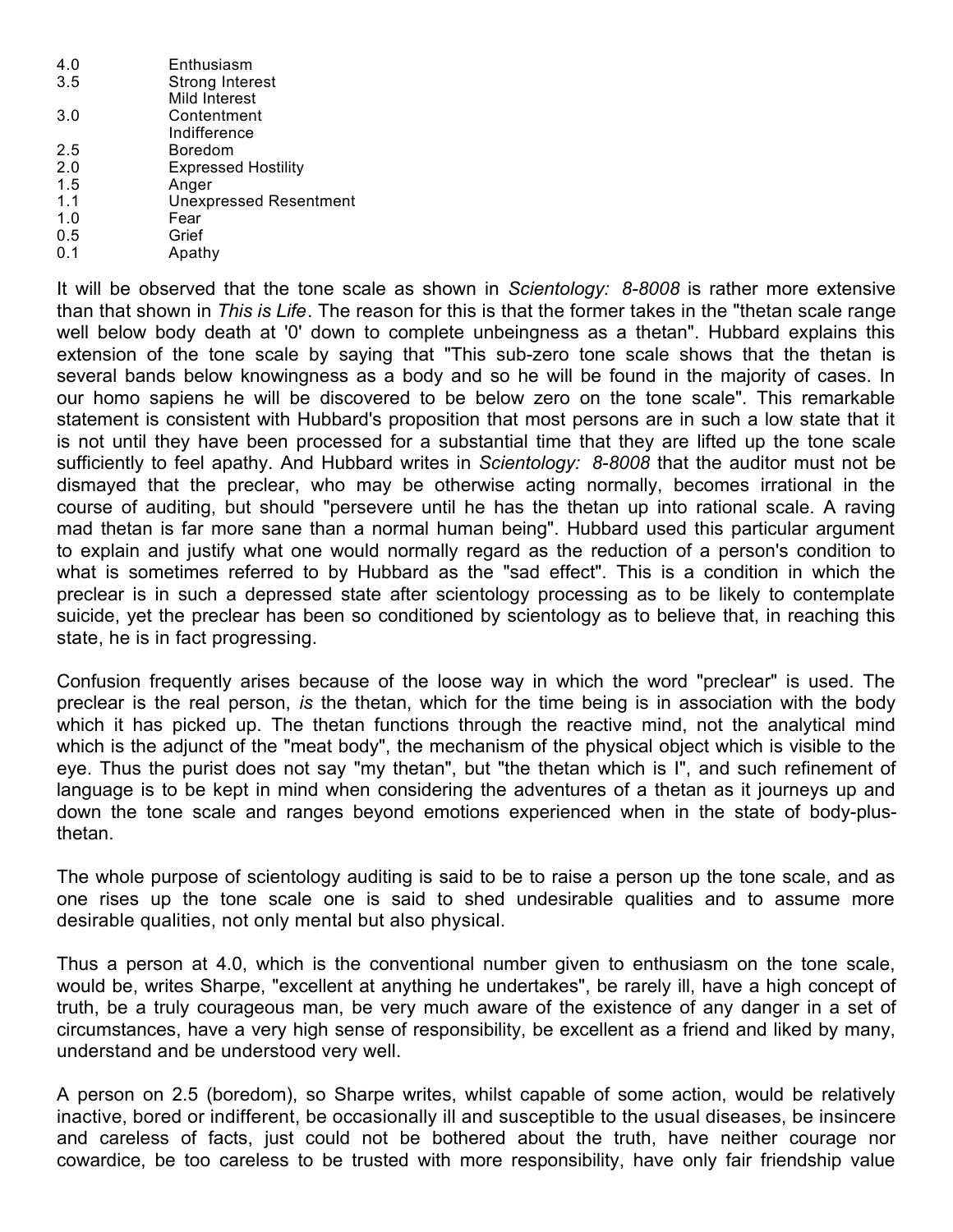and be liked only by a few, misunderstand and be often misunderstood.

In these days of personal hygiene, Hubbard's note in *Science of Survival* is of passing interest: "The body is normally sweet-smelling down to 2.0 but begins to exude chronically certain unpleasant effluvia from 2.0 down. Individuals from 2.0 down commonly have bad breath. Their feet may have a considerable odour . . . in the orient wives are commonly selected by the sweetness of their perspiration. This is apparently a very reliable test for position on the tone scale."

As to the unfortunate person who is 1.1 (the quality of unexpressed resentment and fear on Sharpe's scale-fear being shown on Hubbard's scale as 1.0), Sharpe writes that he is "only capable of minor executions," is sulky and has a chip on his shoulder, has frequent illnesses and gives way to them and goes to the doctor for the most trivial reasons, is a plausible liar, is scared of the truth and fearful of the consequences, is definitely cowardly, has an incapacity for responsibility, is in fact utterly irresponsible, is almost certainly unable to cause anything, on the score of friendship is a dangerous liability and usually despised and has no real understanding at all.

The tone scale is a great "conditioner" of preclears: it conditions them to listen to the claims by Hubbard that scientology processing effects personality improvements. The expanded tone scale really incorporates almost all human qualities and defects and is sure to contain some reference to a trait as to which an individual is self-conscious and has a secret fear of inadequacy. The friendless person finds himself classified as perhaps 1.1; he desperately wants to be loved, to be appreciated, to have friends; the scientology practitioner finds him very ready to grasp at the rewards which processing is said to achieve with certainty.

There have been other classifications of human emotions in the past and there will no doubt be others in the future; Hubbard's chart does little more than set out in an expansive way his particular classification of recognized emotions and a variety of other human qualities, real and assumed. The existence of emotions and their graduated classification is one thing. The completely unfounded claims by Hubbard that scientology auditing is capable of producing improvements in any real sense is quite another.

#### **The Thetan.**

In *Science of Survival*, Hubbard tells about a life force to which he has assigned the name theta, which is the eighth letter of the Greek alphabet, and is symbolized by 8. Theta, he writes, is "thought, life force, *elan vital*, the spirit, the soul, or any other of the numerous definitions it has had for some thousands of years". Hubbard elsewhere has described theta as life, and it may be one of his quirks that the letter, theta, in ancient Greece was synonymous with death, being the symbol by which the people marked ballots when voting for a verdict of death upon an accused person.

In scientology, the thetan, or theta being, is an individual entity. It is said that there is a thetan in possession of each human being and that the thetan is infinitely more important than the "meat body" with which it is associated in this lifetime. The meat body is frequently referred to as "mest" body, the letters M, E, S, T, standing respectively for matter, energy, space, and time.

When a preclear is audited, the thetan, according to scientology theory, is contacted and it reveals many things which are hidden from the conscious mind. The individual man, so Hubbard claims, is divisible into three parts, "The first of these is the spirit called in Scientology, the *Thetan*. The second of these parts is the *Mind*. The third of these parts is the *Body*".

The thetan is fundamental to scientology. It is described in scientology as having "no mass, no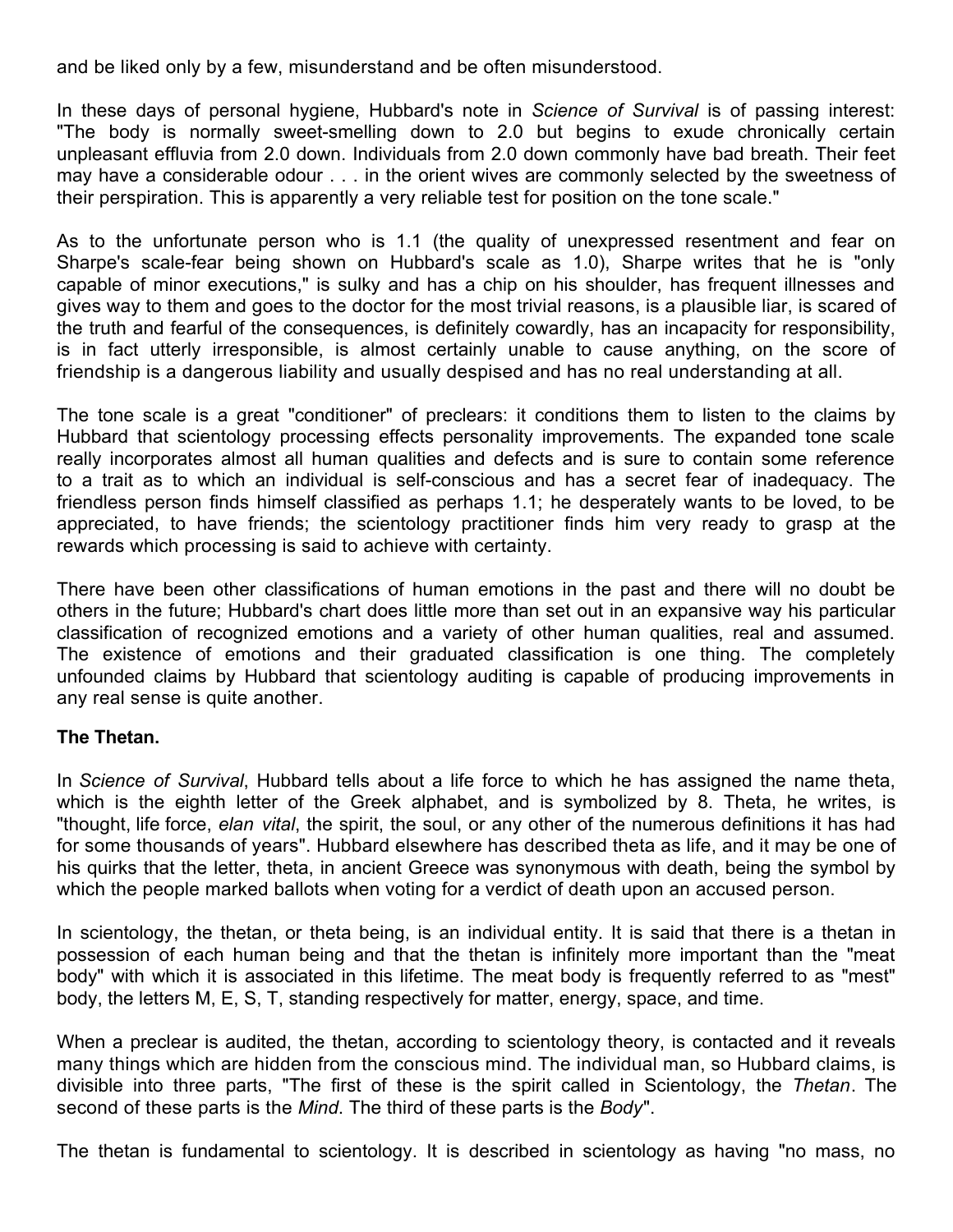wave-length, no energy and no time or location in space except by consideration or postulate". In *Scientology: The Fundamentals of Thought*, Hubbard wrote in 1956:

"Probably the greatest discovery of Scientology and its most forceful contribution to the knowledge of mankind has been the isolation, description and handling of the human spirit. Accomplished in July, 1951, in Phoenix, Arizona, I established along scientific rather than religious or humanitarian lines that that thing which is the person, the personality, is separable from the body and the mind at will and without causing bodily death or mental derangement."

This thing, the person, the spirit, is the theta being or thetan. Though said by Hubbard to be the spirit, the soul or something like it, it is *sui generis* and finds no parallel in any other discipline or teaching, sacred or profane. It is said to possess immortality, to have existed from all time and to be destined to exist for ever in the future.

In *Scientology: 8-80*, first published in 1952, and reprinted as recently as 1957, Hubbard writes:

"Thetan is the word given to the awareness of awareness unit, the life source, the personality, and the beingness of homo sapiens .... It is the person .... The thetan is a glowing unit of energy source. He seems to himself to be anything from a quarter of an inch to two inches in diameter. His capability is knowing and being. He exudes and uses energy in many forms. He can perceive and handle energy flows easily. The thetan enters sometime in early infancy. This may be before, during or following birth. He comes in a state of personal unknowingness, desiring to have an identity which he considers he has not without a body. He throws capping beams at the genetic entity, takes over the body .... The thetan in most preclears is within the skull. It shifts on auditing (which is to say the pc shifts) from behind to in front of the head .... Standing behind anybody the thetan can adjust and change any error in the body at will. He sees these as black spots. To get rid of them one has only to get the flows necessary to make and keep them white .... The thetan collapses into the body when the body feels pain. This was how he got trapped .... A thetan can get partly out of himself on a ridge. Then the preclear seems to be inside himself and yet outside .... The thetan is the preclear. The body-plus-thetan is no increase of personality. The body is a sort of vegetable run by the genetic entity. The thetan can clean up and heal his own body and those of others at will."

The thetan "is the 'I', it is WHO the preclear is .... is both outside and inside the mest body". Though the usual residence of the thetan is said to be in the skull or near, it can, so Hubbard explains in *Scientology: The Fundamentals of Thought*, be in one of four positions: entirely separate from the body or even from this universe, near the body and knowingly controlling the body, in the body, and compulsively away from the body and unable 0 to approach it.

In *A History of Man* (originally called *What to Audit*), Hubbard writes that the "very best place" for the thetan is "out of contact with the mest body entirely and fully alive as 'I'. His worst place is inside the mest body." He further writes that "his second best place is just outside the mest body" and that "the thetan in most cases, is behind and above the mest body". Sometimes, however, he may be in front of the body, and this causes a

"direction reversal on the part of the person so that he doesn't know right from left-people can teach him continually but he will still say his right is his left and his left is his right, and so it is, for 'I' in this person is the thetan and the thetan is in front, facing the mest body and right is the thetan's right, of course."

The thetan has, so Hubbard suggests, remarkable capabilities, all of which, in 1952, he hesitated to enumerate, leaving it to the preclear, who is the thetan, to find out for himself. Some of its skills and attributes he did mention. Thetans communicate by telepathy, they can move material objects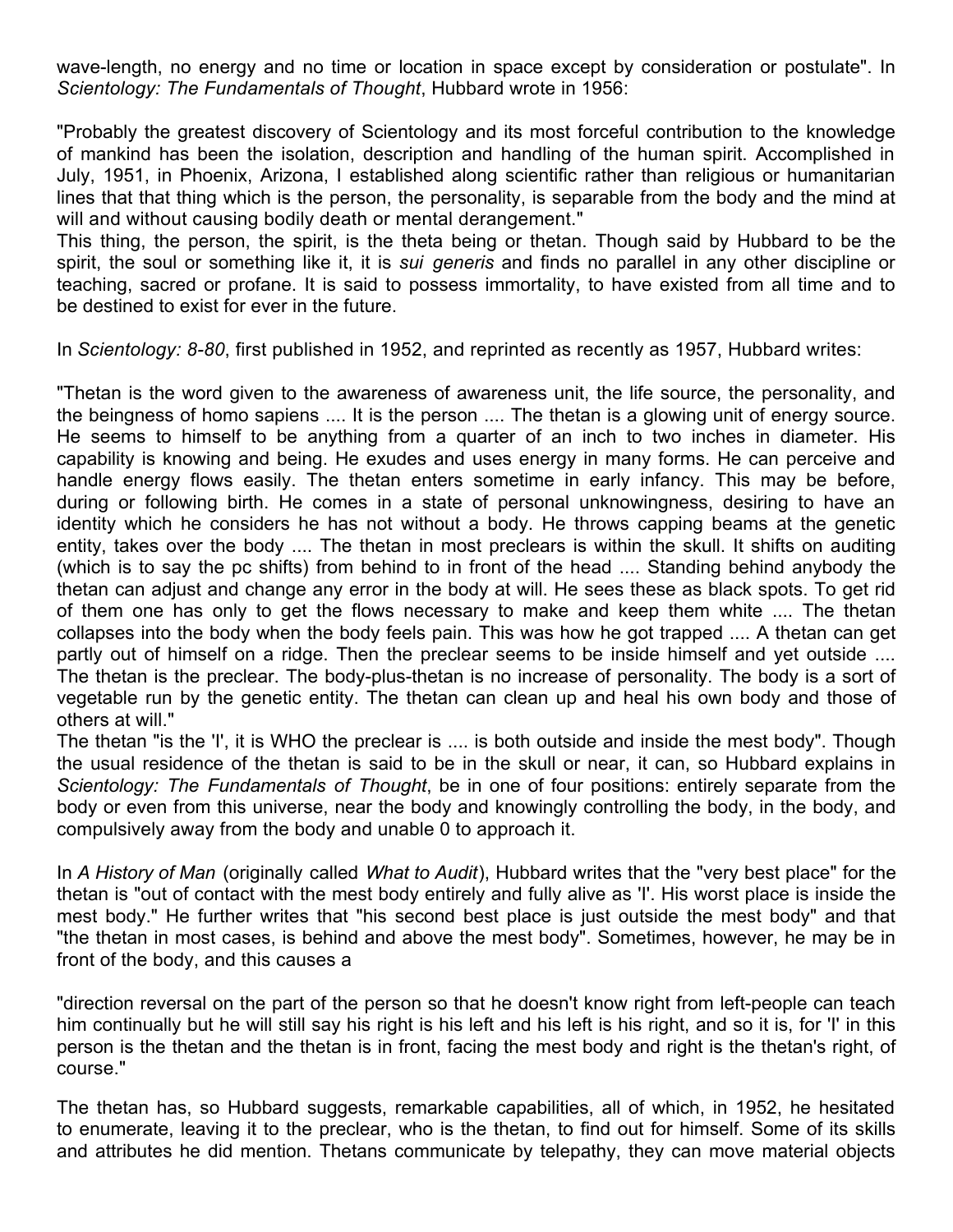by throwing an energy flow at them. They emit a considerable electronic flow, can be rendered unconscious by wave action, can be hypnotized, can be made to sleep. They can quarrel with each other, feel pain, live on some planets.

"A theta body with its alertness restored is capable of remoulding the human body within its field, taking off weight here, restoring it there, changing appearances and even height."

Of equal importance to scientology theory and practice is the doctrine of "past lives," in which the thetan had weird experiences, the influences of which are of great significance to the thetan in its present sojourn on earth. In the early stages of the Inquiry the scientologists endeavoured to create the impression that, at the present time, the concept of past lives played very little part in scientology. However, as the Inquiry proceeded, it became evident that past lives were today as significant and important in scientology as they have always been.

In its long existence through the ages, the thetan has been on earth many times before this lifetime and has had many bodies. lt has been picking up bodies and dropping bodies from time immemorial. In scientology it is generally thought that the thetan picks up a body at or about birth but it can be after birth and it can be before birth; in some cases it can even be many months before birth. In his writings Hubbard tells of auditing bringing to light incidents which occurred eight days after conception and even before conception. When one witness, a former scientologist, gave evidence before the Inquiry that in scientology some took the view that sometimes a thetan, looking for a body, would follow around a woman who looked as though she was likely shortly to become pregnant, the Board at first doubted the veracity of the witness; but this witness was later vindicated, for Lake, one of the principals of the Geelong scientology centre, gave evidence that he had experienced two well authenticated cases of this phenomenon.

It is said that a thetan, when it newly picks up a body, is in a state of unknowingness and may be confused because, though it is aware of the body it has taken over operating, it has never been told the identity of its body, and, while there are quite a few adults around, it has not been told that there are specific adults who will care for its body until it can manoeuvre the body thoroughly. So in the ceremonies of the American founding church of scientology there is a "christening" ceremony whereby the thetan is introduced to the human parents of its body. An account of Hubbard's performance of the "christening" ceremony is a travesty.

Apparently, in Hubbard's view, a thetan can take over a body already occupied by another thetan. The extent to which thetans had any choice of bodies did not clearly emerge, though one witness threatened counsel assisting the Board that she would return as his grandson's thetan thirty years hence.

The origin of thetans, whether they reproduce and how many thetans there are, witnesses could not say. Whether there would be sufficient thetans to go around when the population explosion occurs is not known. A scientologist in Hong Kong, corresponding with a highly placed staff member of the Melbourne HASI, has adverted to a gloomy prospect for those thetans which have bodies in this present lifetime. He writes,

"I do know that the population of China is 650 million, and that babies are being born at the rate of 17 million per year. Work this out for the next hundred years keeping in mind that three-quarters of the world's population at present is Chinese .... The chances are that next lifetime one would be a Chinese body, be indoctrinated with Communism from birth, have a minimum of education, be overworked and underfed and eventually die of malnutrition when one should be in the prime of life,"

with the prospect, it seems, of picking up yet another Chinese body and repeating the same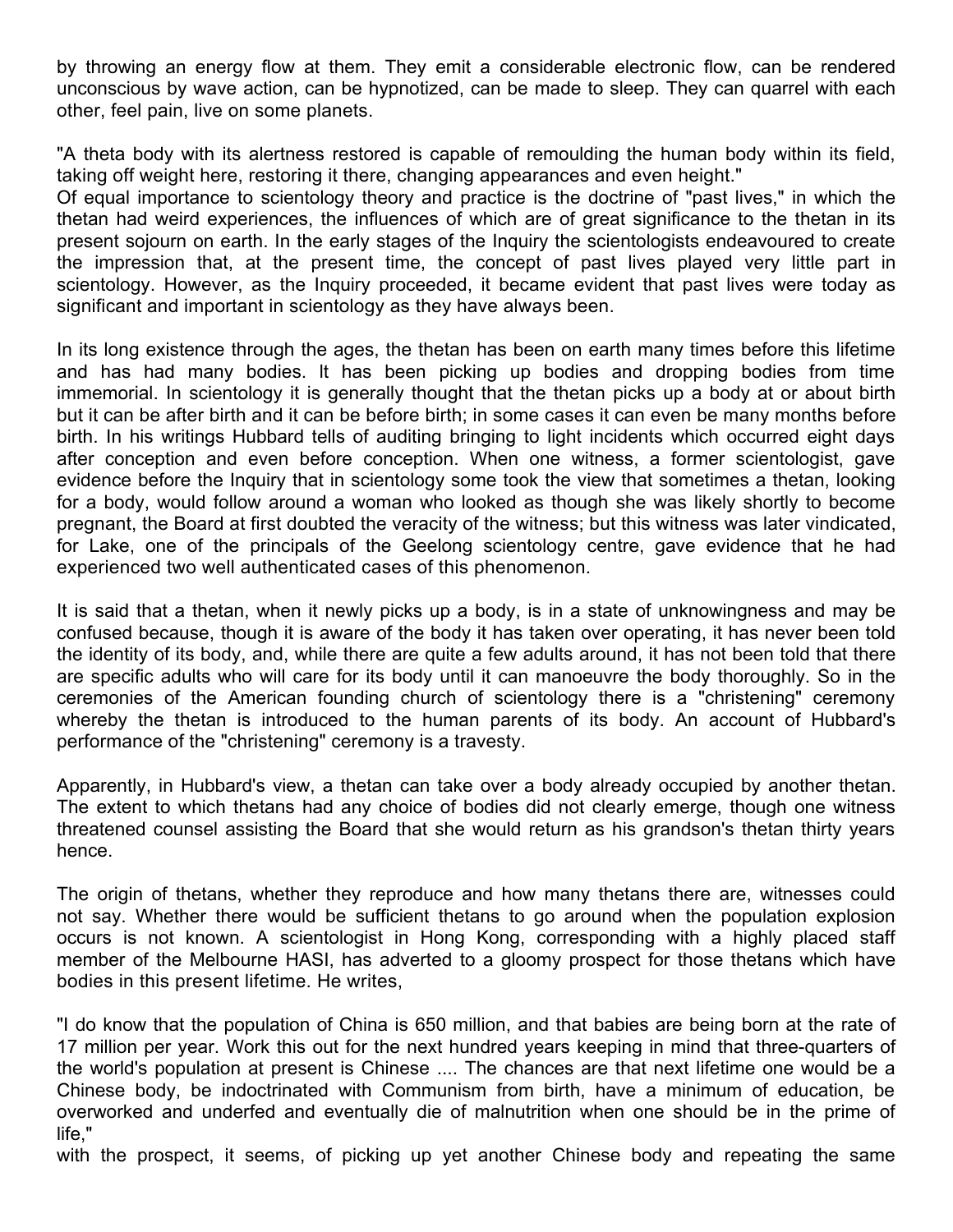procedure forever.

When a thetan drops off a body, it goes to an implant station, where it is implanted with various goals, the goal to forget being, if not invariable, very common. The thetan waits until it can pick up another body, for which there is sometimes competition amongst disembodied thetans, for to be without a body can be a some what uncomfortable experience for a thetan. In one of his taped lectures, Hubbard states that the minimum period spent on an implant station is sixty-nine days, though the period was earlier thought to be shorter. Hubbard claims to have visited Venus and to have inspected an implant station there. There are other implant stations throughout the universe to which thetans report. In *A History of Man* Hubbard writes,

"The report area for most has been Mars. Some women report to stations elsewhere in the Solar System. There are occasional incidents about Earth report stations. The report stations are protected by screens. The last Martian report station on Earth was established in the Pyrenees." Hubbard has worked out processes which he claims will rehabilitate the thetan by removing all aberrations. If this is achieved in this lifetime, the thetan will be able to enjoy future lives without being troubled by problems. if the aberrations are only "keyed out" the death of the present meat body will still leave the thetan subject to a recurrence of the aberrations; but, if a thetan is properly rehabilitated by scientology processing, Hubbard's teaching is that it will not have to go back to an implant station, where those who have not been properly rehabilitated are required to go and where there awaits the dreadful fate of having goals implanted by electric shocks, the passing of currents, "raw electricity" and a variety of other terrifying procedures. It is to escape such experiences as these that preclears, believing completely in Hubbard's teachings, seek desperately to be processed to clear and beyond, so as to avoid such experiences in the "between lives" periods.

Auditing makes contact with the thetan, and its past experiences are brought to light. A great amount of theory has been propounded concerning the thetan, much of which is not material to this Inquiry. It is sufficient to mention some of the more significant aspects of the thetan.

In scientology auditing, an attempt is made to locate and remove the aberration which is preventing the enjoyment of the optimum quality of being clear. The search is for the "basic-basic" which in dianetics and early scientology was the engram. However, in *Scientology: 8-80*, first published in 1951, "facsimile one" was stated to be

"the one basic engram, on top of which all this-life engrams are mere locks. It was received by the human race many, many centuries ago, and probably was a supersonic shot in the forehead, chest, and stomach, incapacitating, and reducing, the size and function of the pineal gland."

#### **Implants.**

Subsequently, Hubbard made a dramatic "breakthrough," and the basic cause of aberrations was said to be implants. Thetans, it seemed, had a variety of goals implanted in previous lives. A goal common to many thetans was found to be the goal "to forget." The unhappy lot of the thetan is that it does not remember its past, because in a past age it has been implanted with this goal to forget. This appears to have been done on the planet Helatrobus between 38 trillion and 43 trillion years ago. The hostile work of implanting in thetans the goal "to forget" and other goals was done by implanters, generally referred to as "they," who by electronic means and with great ferocity assailed the unfortunate thetans. Other implants have been inflicted on thetans, such as the gorilla implants, the aircraft door implants, the train implants, the bear implants and the glade implants. These implants were inflicted upon thetans at points earlier in time than the helatrobus implants. In HCO Bull. of the 24th July, AD 13 (1963), Hubbard set out a table of periods as "verified" by his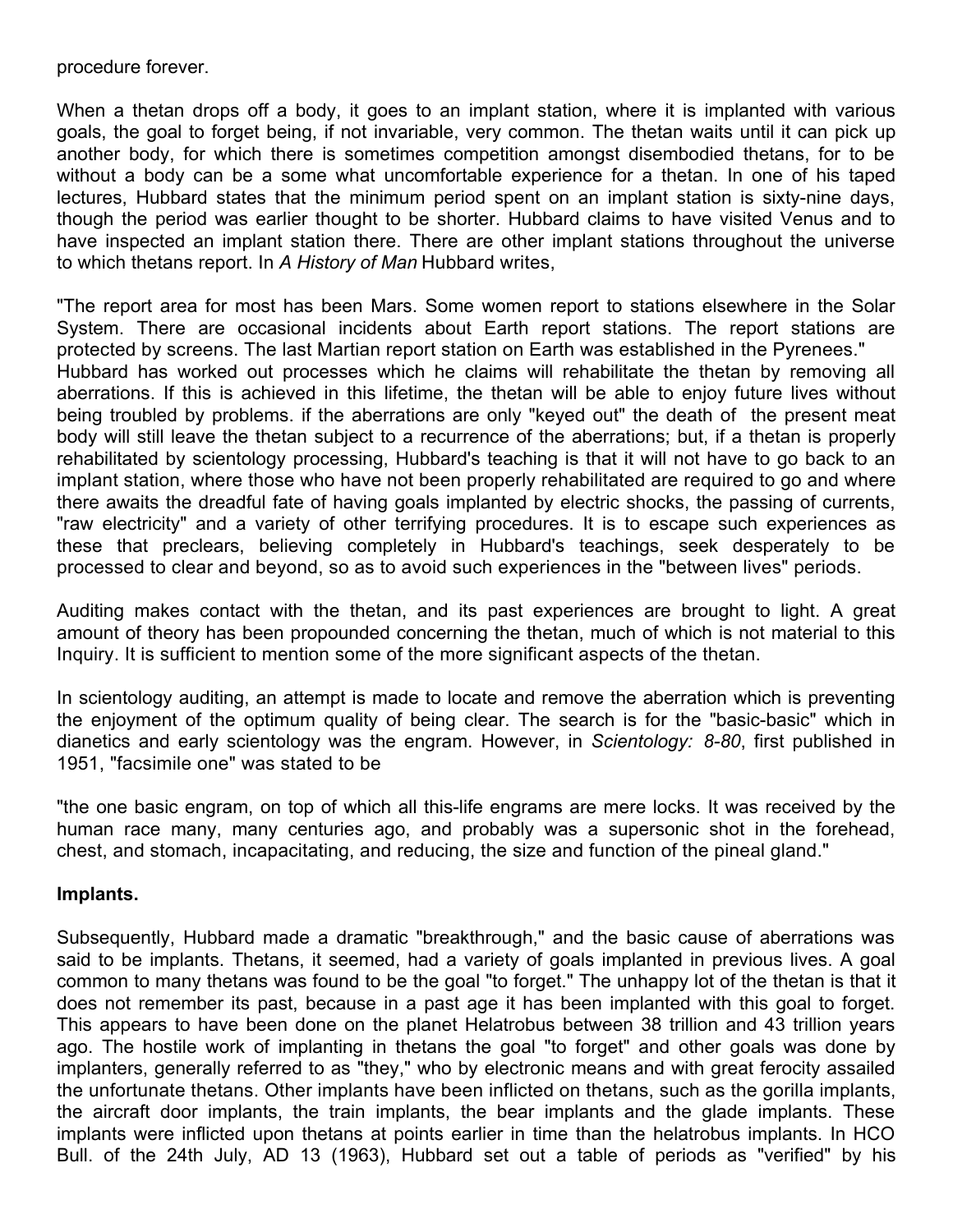"research," showing the times between which the different types of implants were implanted:-

Helatrobus Implants 382 trillion years ago to 52 trillion years ago. Aircraft Door Implants 216 trillion years ago to 315 trillion years ago. The Gorilla Goals 319 trillion years ago to 83 trillion trillion trillion years ago. The Bear Goals 83 trillion trillion trillion years ago to about 40.7 trillion trillion trillion trillion years ago. The Glade Implants (formerly called Black Thetan) 40.7 trillion trillion trillion trillion years ago to 5.9 trillion trillion trillion trillion trillion years ago. The Invisible Picture Goals 5.9 trillion trillion trillion trillion trillion years to a date not fully determined. The Minion Implants Not yet determined. The Story of Creation Implants 70 trillion trillion trillion trillion trillion trillion trillion years.

The last mentioned, writes Hubbard, is the earliest date yet found, "but an earlier incident is known to exist."

In HCO Bull. of the 14th July, AD 13 (1963), Hubbard gives intriguing details of the manner in which the various goals were "laid in." The "aircraft door" goal "was given in the mocked up fuselage of an aircraft with the thetan fixed before an aircraft door. (There are also two or more aircraft fuselages used in the Helatrobus Implants, but the preclear moved through them, was not fixed in them)." The "gorilla goals" were

"given in an amusement park with a single tunnel, a roller coaster and a ferris wheel .... The symbol of a Gorilla was always present in the place the goal was given. Sometimes a large gorilla, black, was seen elsewhere than the park. A Mechanical or a live gorilla was always seen in the park. This activity was conducted by the Hoipolloi, a group of operators in meat body societies. They were typical carnival people. They let out Concessions for these Implant 'Amusement Parks.' A pinkstriped white shirt with sleeve garters was the uniform of the Hoipolloi. Such a figure often rode on the roller coaster cars. Monkeys were also used on the cars. Elephants sometimes formed part of the equipment. The Hoipolloi or Gorilla goals were laid in with fantastic motion. Blasts of raw electricity and explosions were both used to lay the Items in."

The bear goals were handled by a group called " 'The Brothers of the Bear' and were the ancestors of the Hoipolloi." The black thetan goals "were given in a glade surrounded by the stone heads of 'black thetans' who spat white energy at the trapped thetan. The trapped thetan was motionless."

The experiences of thetans for countless ages in the past have the quality of the ultimate in science fiction, with wars between galaxies, machines with minds, and celestial travel between universes whose existence was not even suspected before Hubbard's time.

*A History of Man* was one of the earliest books on scientology; it was first published in 1952 in America with subsequent editions in 1954 and 1957. Its author is Hubbard in whom the copyright of the book resides. It is still recommended reading for scientologists, but HASI witnesses endeavoured, while not disowning the book, to create the impression that it was really not now of any significance. This attempt was belied by the evidence of many scientology witnesses which showed that they were well acquainted with and accepted many of the theories propounded in A History of Man, many of which Hubbard has repeated and endorsed in more recent writings.

To say it is an astonishing publication does not convey adequately the peculiar qualities or contents of *A History of Man*. Its style is slapdash and its contents bizarre. It is in the tradition of science fiction and for compressed nonsense and fantasy it must surpass anything theretofore written. Yet in the first sentence of the Foreword the claim is made that "This is a cold-blooded and factual account of your last sixty trillion years." The third paragraph proclaims,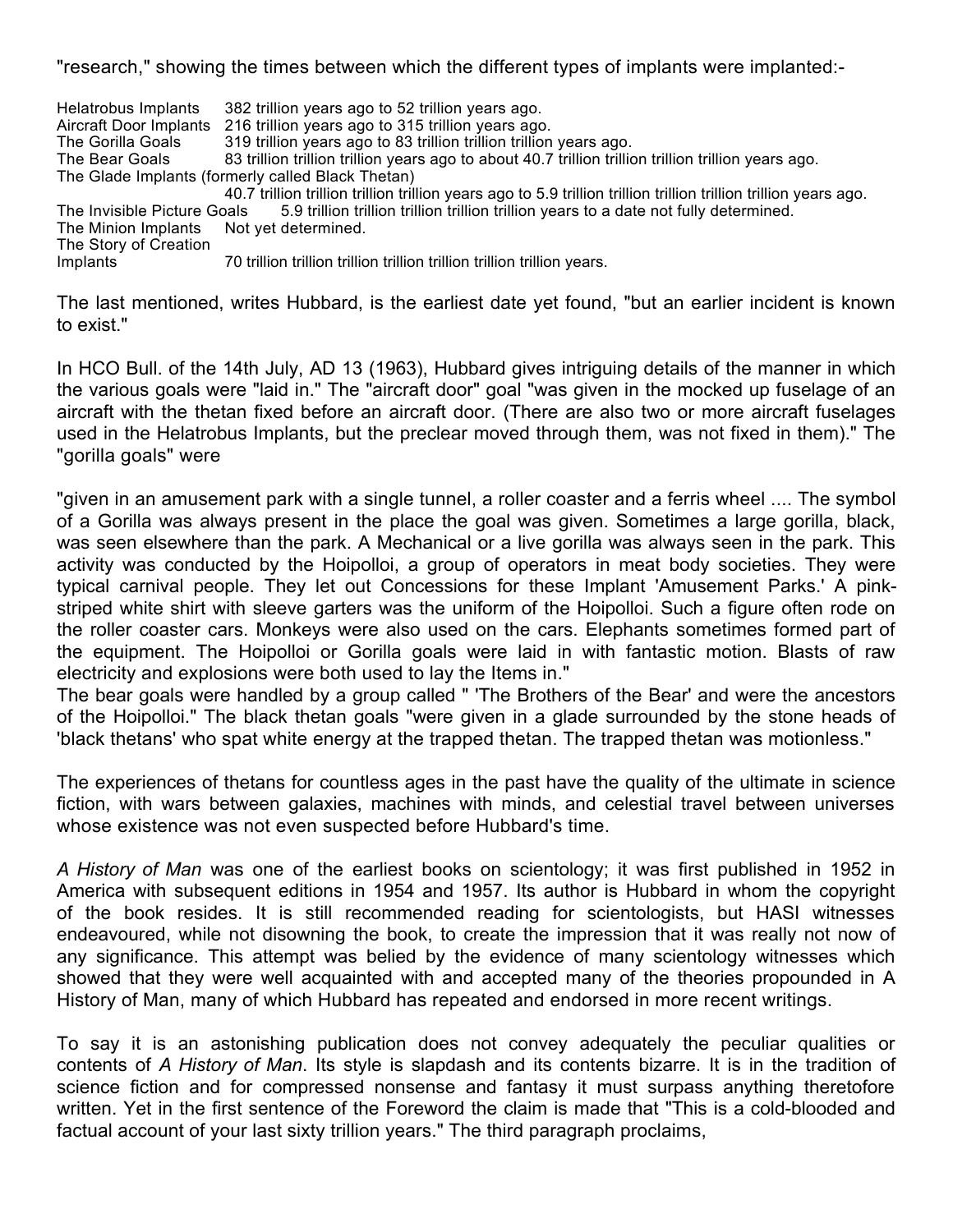"This is useful knowledge. With it the blind again see, the lame walk, the ill recover, the insane become sane and the sane become saner. By its use the thousand abilities Man has sought to recover become his once more."

This may seem laughable nonsense, but the tragedy is that so many people, reading uncritically and wanting to believe in something, have accepted the validity of these fantastic claims and the contents of the book and a great mass of similar and, if it were possible, more ludicrous nonsense. None of this nonsense which Hubbard has propounded has been repealed or repudiated. A very large part of it has been repeated in later writings and on tapes, much of it quite recently.

This book is concerned particularly with the development of the "whole track" and past life concepts. The contents of the book and the date of the first edition suggest that it was written about the time Hubbard broke with the Hubbard Dianetic Research Foundation which looked with disfavour on his theory of past lives. Hubbard claimed that by auditing the time track over the whole span of the track-at that time considered to be about sixty trillion years-he obtained excellent results, whereas in auditing only the current lifetime one could only obtain slow and mediocre results. "Further," he writes,

"it is very hard to argue with a miracle. Today, Eleanor has arthritis. She is audited 'whole track' with 1952 techniques. Tonight she doesn't have arthritis. Miracles, using 'whole track' are plentiful. By using this data an auditor can obtain a Mest clear rather easily."

Hubbard revealed then that with the invention of the Electropsychometer, commonly called the Emeter, great advances in processing were made. He greatly extended the time track, and sixty trillion years is but the yesterday of the time track which now, seemingly, extends back to the beginning of time and, if possible, even beyond that - one trillion trillion trillion trillion trillion trillion trillion trillion years or less, according to HCO Bull. of the 24th July AD 13 (1963).

#### **The Genetic Entity.**

In *A History of Man*, Hubbard tells of the "genetic entity" or GE. A human body has both a thetan and a GE. The GE is the entity which carries forward from the earliest formation of the mest body and is located more or less in the centre of the body, the stomach. It was formerly referred to as the somatic mind in dianetics.

"The GE facsimiles include a transfer of somatics from past theta beings, for it is not common for a GE to have the same theta being twice .... A GE departs from the body much later than the theta beings abandon one, sees it through the death to the end and only then leaves to join the line once more some two or three days before conception."

Hubbard then develops the thesis that the GE "carries on through the evolutionary line, parallel with the protoplasmic line, generation to generation, usually on the same planet," whereas the theta being comes into the line from various quarters, with the result that a theta being lives each life with a different GE.

"The genetic entity apparently enters the protoplasm line some two days or a week prior to conception. There is some evidence that the GE is actually double, one entering on the sperm side, one entering on the ovum side ....

Pre-sperm recordings are quite ordinary .... Pre-ovum sequences are on record but are not common .... Conception and the impulses generated answer the conditions for one type of cancer, embryonic .... Cancer has been eradicated by auditing out conception and mitosis. The theta being apparently joins the track immediately prior to birth. Its sequence, for itself, is death, between-lives,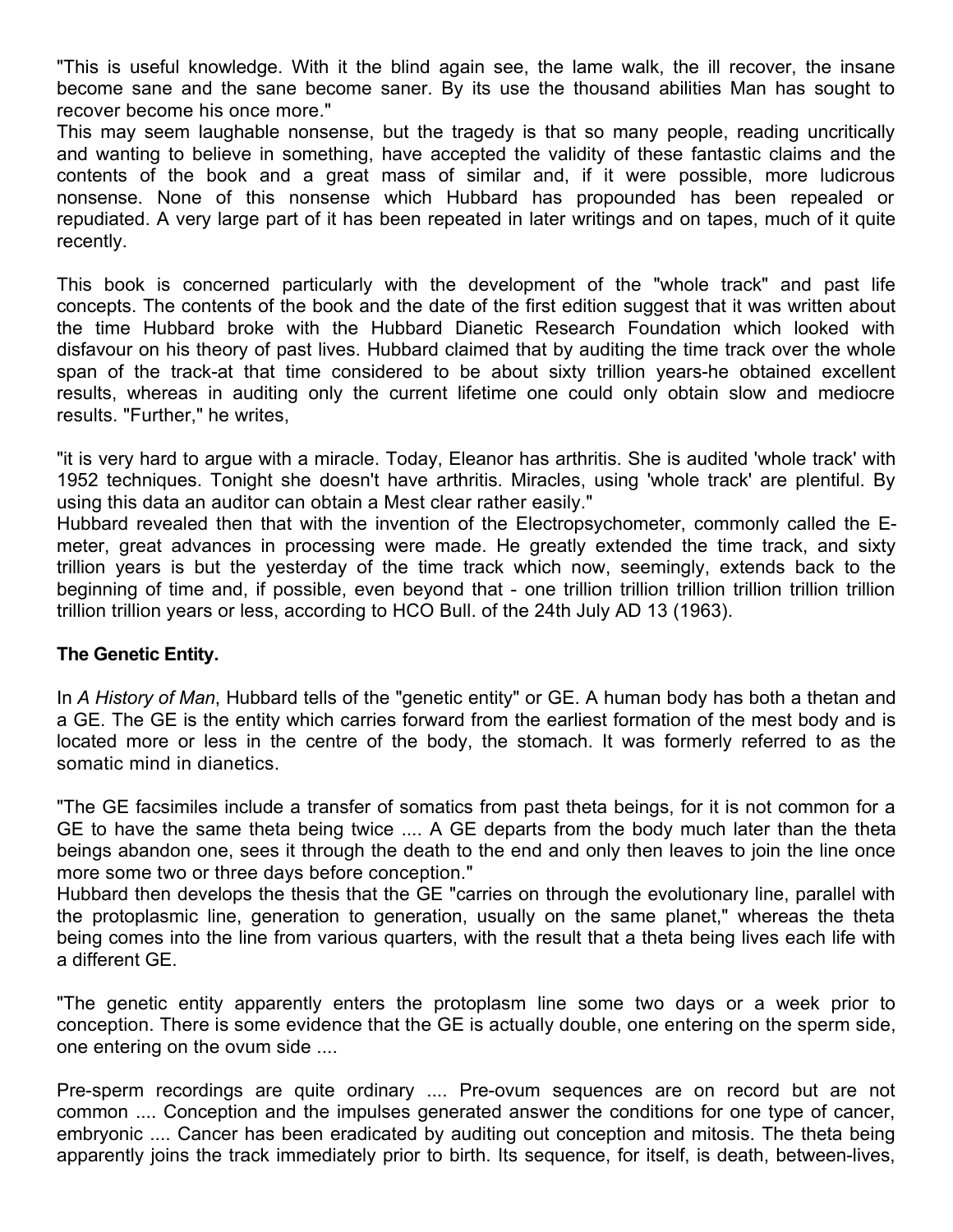birth, all in a few minutes according to some findings, a sequence which is quite aberrative .... Birth is a very aberrative affair .... 'Facsimile one' had as many as eighty-thousand births on it as locks. Birth presents itself to be audited much of the time because Mother, complaining of how difficult the preclear's birth was, makes it an overt act. This overt act had birth as a motivator .... The genetic line consists of the total of incidents which have occurred during the evolution of the Mest body itself. The composite of these facsimiles has the semblance of a being," the GE. The discovery of the GE, writes Hubbard,

"makes it possible at last to vindicate the theory of evolution proposed by Darwin .... You as a theta being, may or may not have seen Greece or Rome. Your Mest GE has probably activated a body there, just as it has been .... an anthropoid in the deep forests of forgotten continents or a mollusc seeking to survive on the shore of some lost sea."

Hubbard then tells of various things the auditor will meet in processing. For instance, there is the clam. Millions of years ago the clam had many troubles, the first of which was the double hinge problem. One hinge wanted to stay open, the other wanted to close and so conflict occurred which was resolved by one hinge overcoming the other with the result that the latter suffered pain. In present time, so Hubbard claims, all you need do with certain people to restimulate the tragic defeat of the weaker hinge is to ask such a person, "Can you imagine a clam sitting on the beach, opening and closing its shell very rapidly ?" at the same time making a motion with thumb and forefinger of a rapid opening and closing, whereupon the victim may grip his jaw with his hands and feel quite upset. He may, writes Hubbard, even have a few teeth pulled mistaking for toothache the restimulation of the engram suffered by the vanquished clam shell hinge.

How silly can people be? Yet, one woman, who told of benefits which scientology had given her, said in evidence that when counsel assisting the Board mentioned "clam" to her, she had a pain in her jaw.

Then there is the Weeper, originally, so Hubbard writes, called the "Grim Weeper," or the "Boohoo," a truly pathetic case. "After leaving the sea," writes Hubbard, "the GE spent a half a million years on the beach." In this state it needed food from the sea, but also air to breathe. It would open up to get food and get a wave in the shell. But as it had to breathe it had to pump sea water out, hence the name "the weeper." "The inability of a preclear to cry is partly a hang-up in the Weeper," Hubbard writes. "He is about to be hit by a wave, has his eyes full of sand or is frightened about opening his shell because he may be hit. An occluded case is sometimes merely a case of 'shell-shut' ". Hubbard tells, too, of engrams about birds and bats, of being eaten and of the sloth, the latter being responsible for fear of snakes and falling, and of the caveman and the Piltdown man, the latter being responsible so writes Hubbard, for "Obsessions about biting, efforts to hide the mouth and early familial troubles," for "the Piltdown teeth were ENORMOUS and he was quite careless as to whom and what he bit and often very surprised at the resulting damage".

The meeting of the GE and the theta body often led to great confusion because, "A theta being takes a picture of the memory of a GE and carries it as a record. A GE takes a picture of the memories of theta being and carries those." A consequence of these developments is that in auditing it is quite a problem whether it is the experiences of the theta being then being audited that come up or those of a theta being whose memories were carried by a GE, whose memory was being carried by a theta being, whose memory in turn was being carried by a GE, from which the theta being then being audited acquired it.

The GE also finds prominent and important mention in *Scientology: 8-80* and other scientology publications by Hubbard. Williams said that the GE is not now the subject of scientology teaching,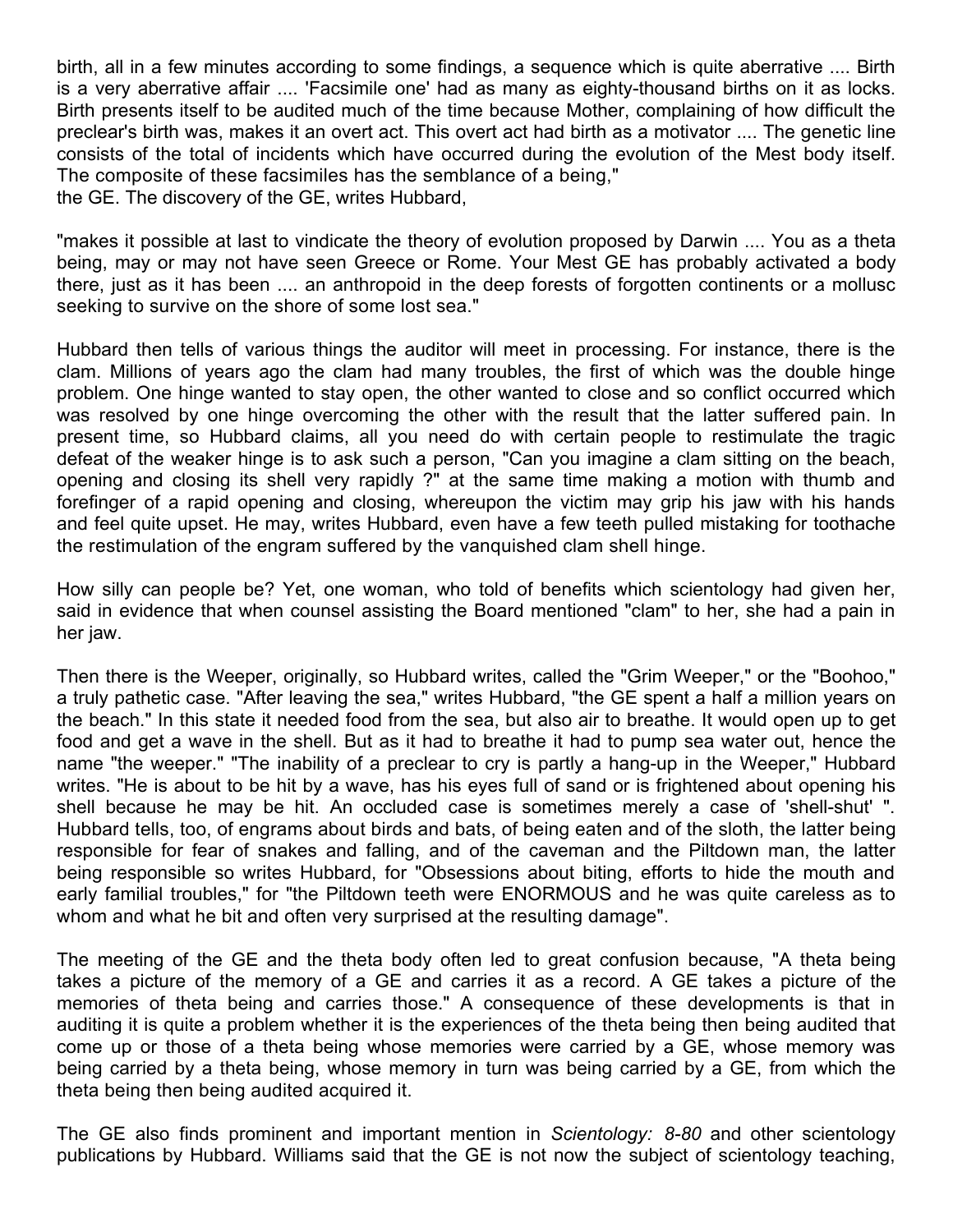is not now known and practised, and if revived as an active study would require some modification. The GE, however, appears still to be part of the actual structure of scientology theory; it is referred to in axiom 55 of scientology by Hubbard, and has not been abandoned, repudiated or substantially modified since the first occasion when Hubbard wrote in the early fifties of the thetan "playing games" with it. Hubbard's practice is not to acknowledge that anything in his pronouncements ever requires modification or recantation. Earlier inconsistencies and contradictions are glossed over or ignored.

#### **The Clear and The Preclear.**

The concept of "clear" is one of the fundamentals of scientology. The word "clear", used as a verb, an adjective and a noun, is the mainspring of scientology; for the principal purpose of scientology auditing is to clear the "preclear" so that he attains to the state of being "clear", and is thus a "clear", shedding the prefix "pre" as he sheds the last of the aberrations from which auditing is said to free him. Everyone who is not a "complete clear" is said to be a "preclear".

On the way to clear is said to be the "release"; this is a person, according to *Scientology: 8-80*, "who has reached a point in processing where he no longer is suffering from a psychosomatic illness, or who has been freed of his chronic mental and physical difficulties and painful emotions. While he is far from being a 'clear', he is above normal, has good stability, and can enjoy life." A release is said to be a case which will not get worse.

The concept of clear was not developed in Hubbard's first work on dianetics, *Dianetics: The Original Thesis*, published in 1948, though reference was made therein to an individual who had been "cleared of engrams and chains and who has achieved a general tone four."

The first extensive references to "clear" appeared in *Dianetics: MSMH*, published in 1950, and it has been constantly referred to in dianetic and scientology publications since that time.

The "clear" is derived from the language of computers and adding machines. Hubbard used the calculating machine as an analogy to the mind. The action of "clearing" was said to be concerned with the clearing of various zones of thinking and to be the removing of some old unwanted computations from the mind, so that the mind could think and act freshly and clearly on some particular problem.

Originally, "clear" as a noun attempted to describe someone who was said to be "cleared of neurotic, psychotic and suboptimum patterns and thoughts and actions that would arise from these."

In *Dianetics: MSMH*, a "clear" was said to be "an individual who, as a result of dianetic therapy, has neither active nor potential psychosomatic illness or aberration", and "to clear" meant "to release all the physical pain and painful emotion from the life of an individual or, as in Political Dianetics, a society."

Williams accepted as an adequate current description of clear the following: "A clear can be tested for any and all psychoses, neuroses, compulsions and repress ions (all aberrations) and can be examined for any autogenic (self-generated) diseases referred to as psychosomatic aberrations." An almost identical definition appears in *Dianetics: MSMH*. Hubbard wrote in *Dianetics: MSMH* that tests on such a person "confirm the clear to be entirely without such ills or aberrations." Williams claimed that he was a clear, and he has in fact been awarded a silver bracelet by Hubbard to prove it. Hubbard has even said that Williams is well beyond clear, but attaining to such an exalted and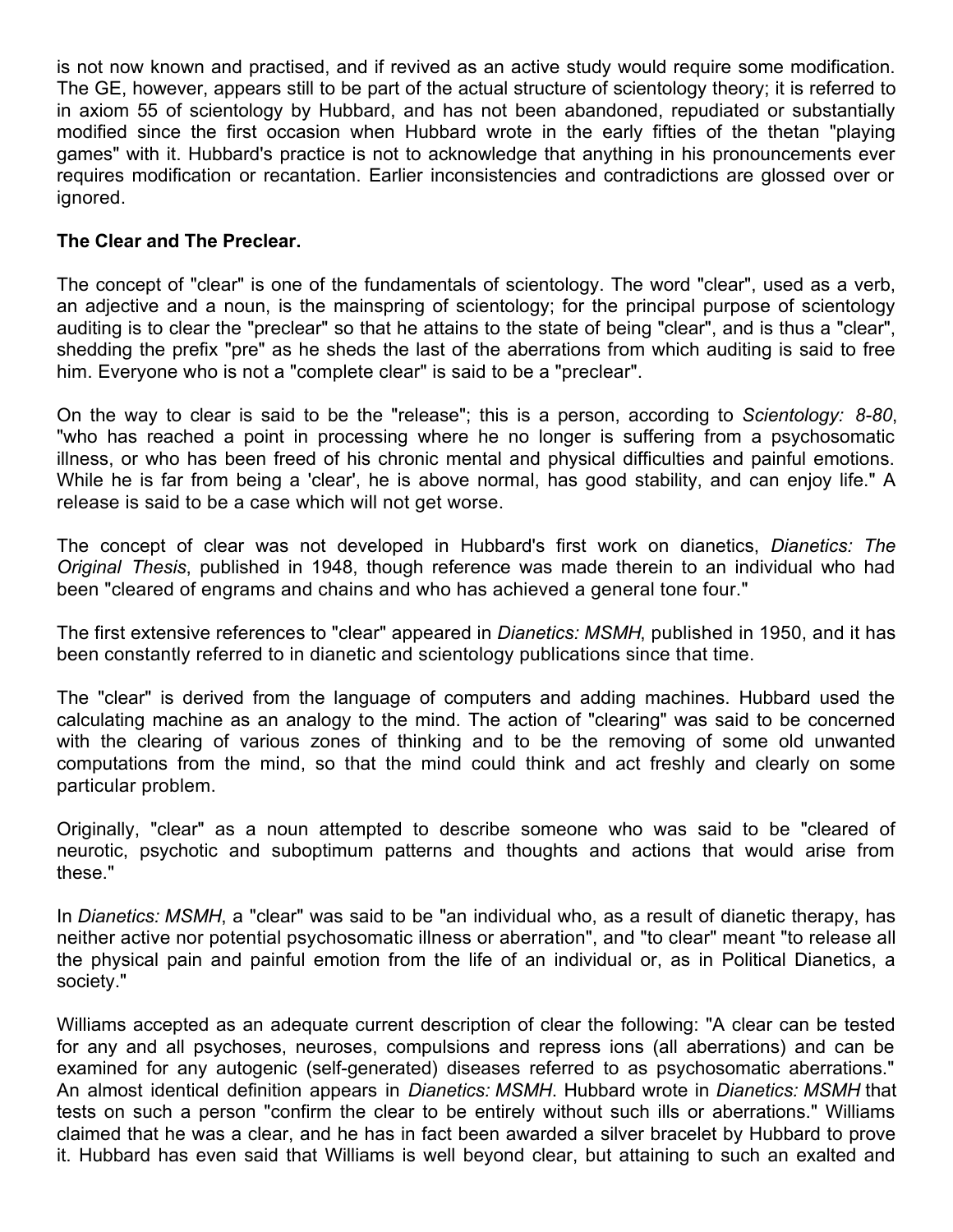supposedly sickness-free level did not protect him from a common cold which he sustained during the Inquiry.

Williams said that by clearing in the mental field scientologists meant the removal of some unwanted fixed thought, idea, consideration, motivation or goal that was interfering with the individual's ability to think clearly and rationally about a particular subject. However, the prospect of attaining to clear seems depressingly remote, in spite of Hubbard's promises, for Williams pointed out that "a large mental difficulty is often composed of several difficulties, or several different subjects which have to be cleared separately." Processing is so manipulated that the final difficulty is never reached and cleared; fresh difficulties are constantly discovered as part of the "large mental difficulty", and the preclear is kept always expectant but never attaining to the goal of clear.

A clear was said to be produced by erasing some aberrative materials and keying out others. This state, when all the aberration has not been erased, is called, a "keyed out clear" or "mest clear" or just "clear". There were also "theta clears" and "cleared theta clears".

Theta clears were said to be superior to mest or keyed out or just plain clears. At one stage those beyond theta clear were described as "cleared theta clears." Theta clears are an intermediate step between mest clears and operating thetan. Williams told the Board that Hubbard's teaching was that theta clears could operate outside their bodies, and in *The Creation of Human Ability*, Hubbard defines "theta clear" as being "An individual who, as a thetan, is certain of his identity apart from that of his body, and who habitually operates the body from outside." Williams said he had witnessed Hubbard read a plaque on a wall some distance away. Williams considered that Hubbard might well be clear, but HCO has no doubt about Hubbard's state, for HCO Infm. Lr. of the 24th November, 1963, states, "He [Hubbard] was clear before 1962, and is now, at this writing, four goals down from present time toward OT, scientology's highest state. He badly needs a vacation." In *A History of Man*, Hubbard wrote that the first stable clears, produced in 1947, were in reality theta clears, not mest clears. In 1963, the terms "first goal clear", "second goal clear", &c., were used to indicate that that particular number of goals were cleared away from the person's mind.

Over the years the concept of clear has developed, and though the general nature of the concept is indicated in many writings, some of the expositions are contradictory and the boundaries between the various kinds of clears are confused. In some advertisements and elsewhere Hubbard has defined a clear as "a person at willing and knowing cause over his own life, his body and his surroundings and without a reactive or subconscious mind". A clear is credited with having a happy well-balanced personality, with efficiency and intelligence above the average and with an IQ of 135 plus.

Some of the descriptions of "clear" confuse the lower grade clear with the operating thetan, who, however, is also a type of clear. A person who has been "cleared" but is still being audited is still regarded as a preclear and is properly described as "pre-OT (pre-operating thetan)", according to *Certainty* Magazine, Vol. 5, No. 7. The suggestion that there may even be a "super clear" does not make for clarity.

#### **Operating Thetan.**

In *Com.* Mag. Vol. 5. No. 5, May, 1963, it is said that there are three grades of clears, namely, mest clear, theta clear, and operating thetan, the operating thetan being "a rather esoteric level, hard to reach and hard to describe in full."

An operating thetan, frequently referred to as "OT", is said to be a thetan with restored ability to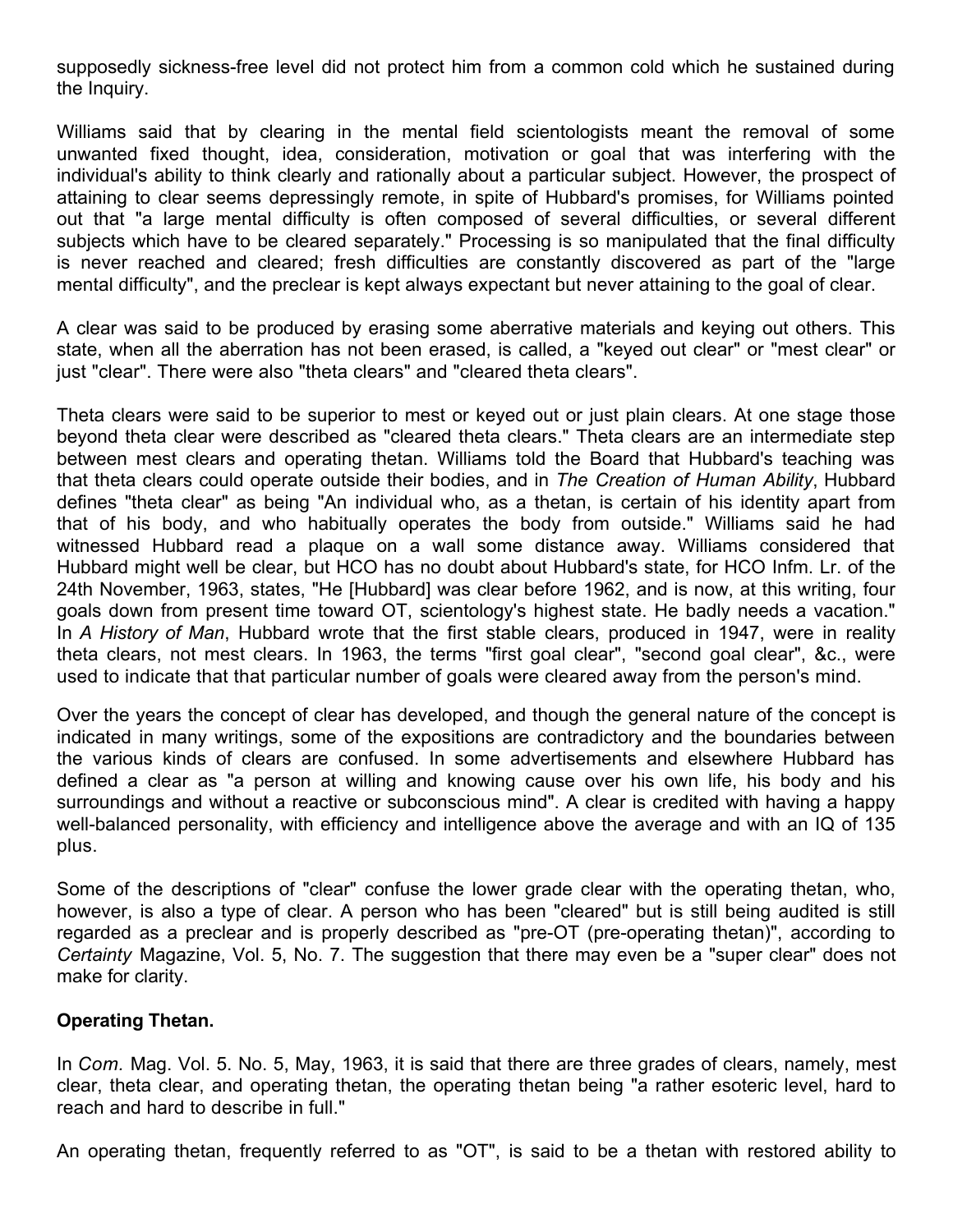control or "be at cause" over matter, energy, space, time, life and form. An operating thetan has the ability to knock off hats at 50 yards, to lift telephone receivers from a distance and to read a book some distance away. The ultimate goal in scientology is to become OT. There is an award of a gold bracelet to anyone who becomes OT. Williams hopes to achieve this state and he has been undergoing processing to that end. Remarkable attributes are claimed for the state of OT. In *Certainty* Magazine, Vol. 5. No. 10, appears the statement that,

"Every operating thetan has outsight. Some of the qualities prominent are:-High ethical level; enthusiasm; accident-proof; fast reaction times; theta communication; ability to move at will throughout all universes; high creative ability; self mastery, grants beingness; high truth and courage level; strong sense of responsibility on all dynamics."

Hubbard's enthusiasm about the state of OT is equalled only by the extravagance of his boasts and predictions. In *Scientology*, issue 15G, Hubbard writes, "There is no excuse now not to be clear. A good thorough-going operating thetan should not take more than fifty hours of auditing."..

In HCO Infm. Lr. of the 24th November, 1963, it is written, "He [Hubbard] considers the research part of his task concluded in August of 1963, since all targets ever envisioned were realized as of that date and only codification and recording remained .... Now that the skills for OT are achieved they are found to be very precise."

*Ron's Journal*, No. 7, which is HCO Infm. Lr. of the 17th December AD 13 (1963), reads, "Well, here we go into AD 14, with all our technology assembled, with a complete bridge, with OT's emerging."

HCO Infm. Lr. of the 5th February, 1964, reads,

"OT course open to all auditors who have good basic training. I have kicked the doors open on Class VI. training at Saint Hill. All auditors who have good basic training are eligible for enrolment at once in running Actual GPM's. I am just completing a full training course for the Instructors and we are making OT's at Saint Mill smoothly after three years of hard and arduous research .... This news should tell you quite obviously that we have won all the way. And it's waiting for you at Saint Hill."

Though, as earlier indicated, Hubbard considered that 50 hours auditing could produce operating thetans he has now somewhat revised that estimate, and in HCO Bull. of the 9th July, 1963, he states that he himself is "definitely on the easy last half to OT" and that he considers "that OT lies on the sunny side of 1,000 hours of processing now for cases that can be audited"

Mrs. Williams was present in the 1964 classes at Saint Hill as one of the advanced students, but she did not become an OT, not even clear, and she did not make the acquaintance of any OT's and did not know of any OT's being produced. But that OT is a desirable state is evident, for in *Certainty* Magazine, Vol. 5, No. 10, Hubbard writes,

"the state of operating thetan is about 50 million miles higher than clear, if we put it into symbolic form. There is actually no comparison. A clear can still be invalidated; a clear can still make effect in the face of overwhelming odds. An OT, well, I don't know: for OT, read 'God' and that's just about it. But one thing is certain you cannot be OT without passing through clear first .... Faster routes to OT are envisaged."

Hubbard attributes his failure to produce OT's, after promising for so many years to do so, to the incapacity of auditors to audit properly. His repeated complaint is that he has devised techniques which are certain to produce clears and OTs, and the fault lies not with his techniques but with auditors who are unable to apply the techniques and operate the E-meter.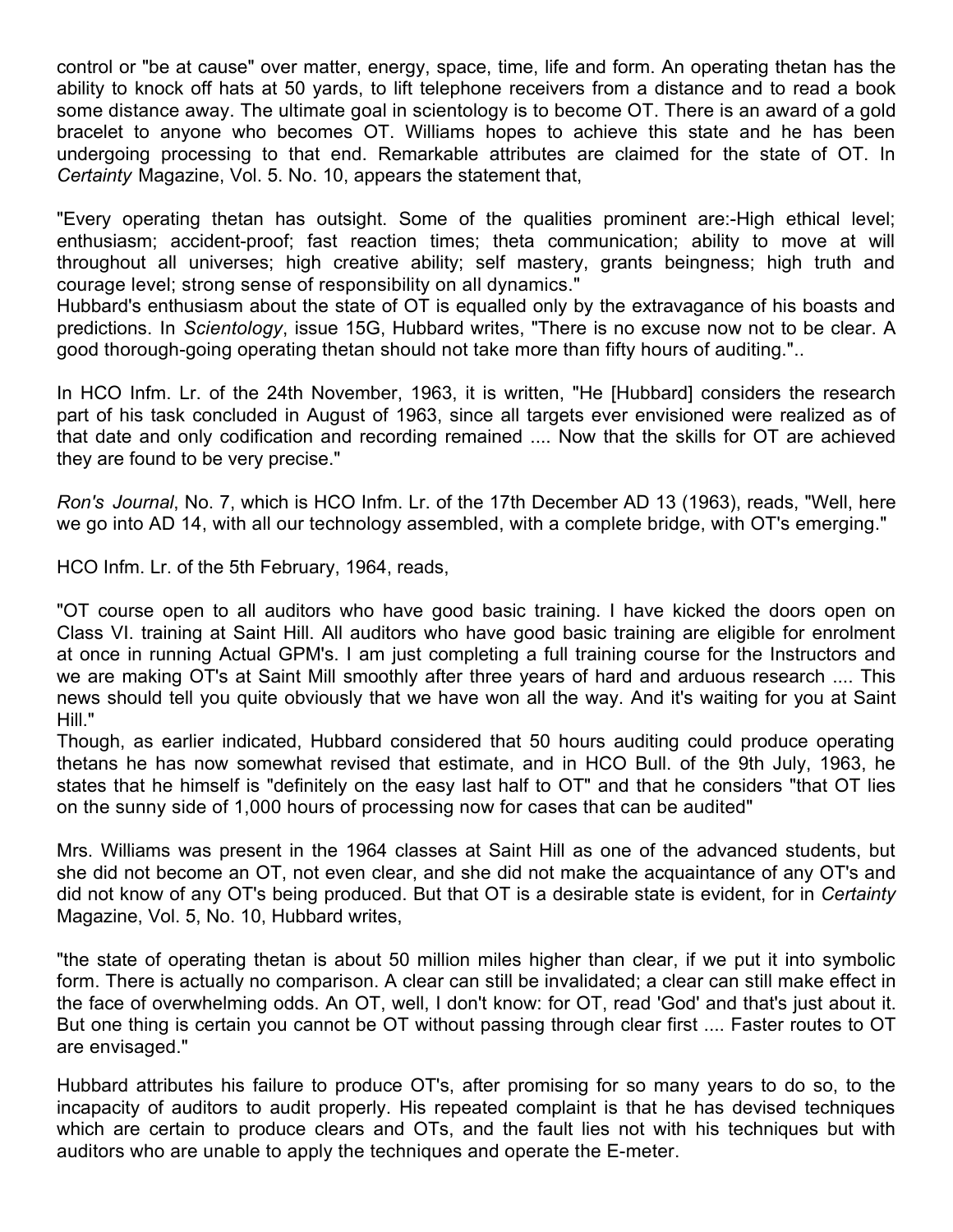In HCO Bull. of the 9th July, 1963, Hubbard typically complains,

"It is no longer a question of whether Scientology works, it is only a question of whether the auditor can work Scientology. If he or she can't, then the trouble lies in one or more of these basics [i.e., the auditor's basic skills]. The trouble does *not* lie with the procedure or with the pc."

Hubbard is endeavouring to produce an OT meter, superior to any E-meter, which will, he claims, make possible auditing to OT.

From time to time Hubbard has made claims implying that OTs were being made or had been made. In reply to a pointed inquiry by a rebellious scientologist, Hubbard wrote that, "Our theta clears and operating thetans are for the present remaining incognito." The Board is therefore unable to report upon the identity of any person claimed as OT. It would seem, however, that if Hubbard is to be believed, an OT is "just around the corner", like the fulfilment of so many of his other extravagant promises.

#### **Overt Motivator.**

The Overt Act-Motivator in scientology is a principle or working hypothesis, not invariably applicable, that if a person does harm to an area, he will be likely to receive harm from that area.

Williams explained that the principle is that one does an overt act, something bad, harms some part of life, breaches some moral code, and thereafter, because of regret, guilt, &c., and variously associated phenomena, lays oneself open to be hurt by whatever it is against which the overt was committed. The response is called the "motivator," but opinions fluctuate as to which comes first, the overt act or the motivator. People may even be "motivator hungry," and an example was given by Williams in these words: "If you had a lawyer who kept on doing things which caused the judge to scream at him, you would have a lawyer, who in the field of jurisprudence (if that is the word) would be 'motivator hungry' and the assumption would be that he had committed an overt against the judge."

Reference is sometimes made in scientology to "victim," the victim being a person suffering from a run of bad luck or persistent misfortune of any kind, including illness, who, however, is entirely responsible for his own misfortunes, even though it be deliberately inflicted on him by another. As it is a scientology principle that man is good and can be made better, the fault is said to lie with the individual himself, the emphasis in scientology being to make the individual conscious of his complete responsibility for his own condition, whatever it is, and to find out by auditing just what it is in the preclear's own behaviour which has laid the foundation for his present aberrations and misfortune.

#### **Goals-Problems-Mass.**

Probably the latest "breakthrough" by Hubbard is the "goals-problems-mass" or GPM, which he now appears to regard as the "basic-basic" cause of all aberration. The GPM is associated with the time track, implants, past lives and OT's.

In scientology it is said that a person's problems have weight which can be measured. As early as *Dianetics: 1955*, Hubbard wrote,

"If there were no energy being created by the awareness of awareness unit, then one would be at a loss to account for mental energy pictures, for these things, being made at a tremendously rapid rate, have considerable mass in them-mass which is measurable on a thing which is as common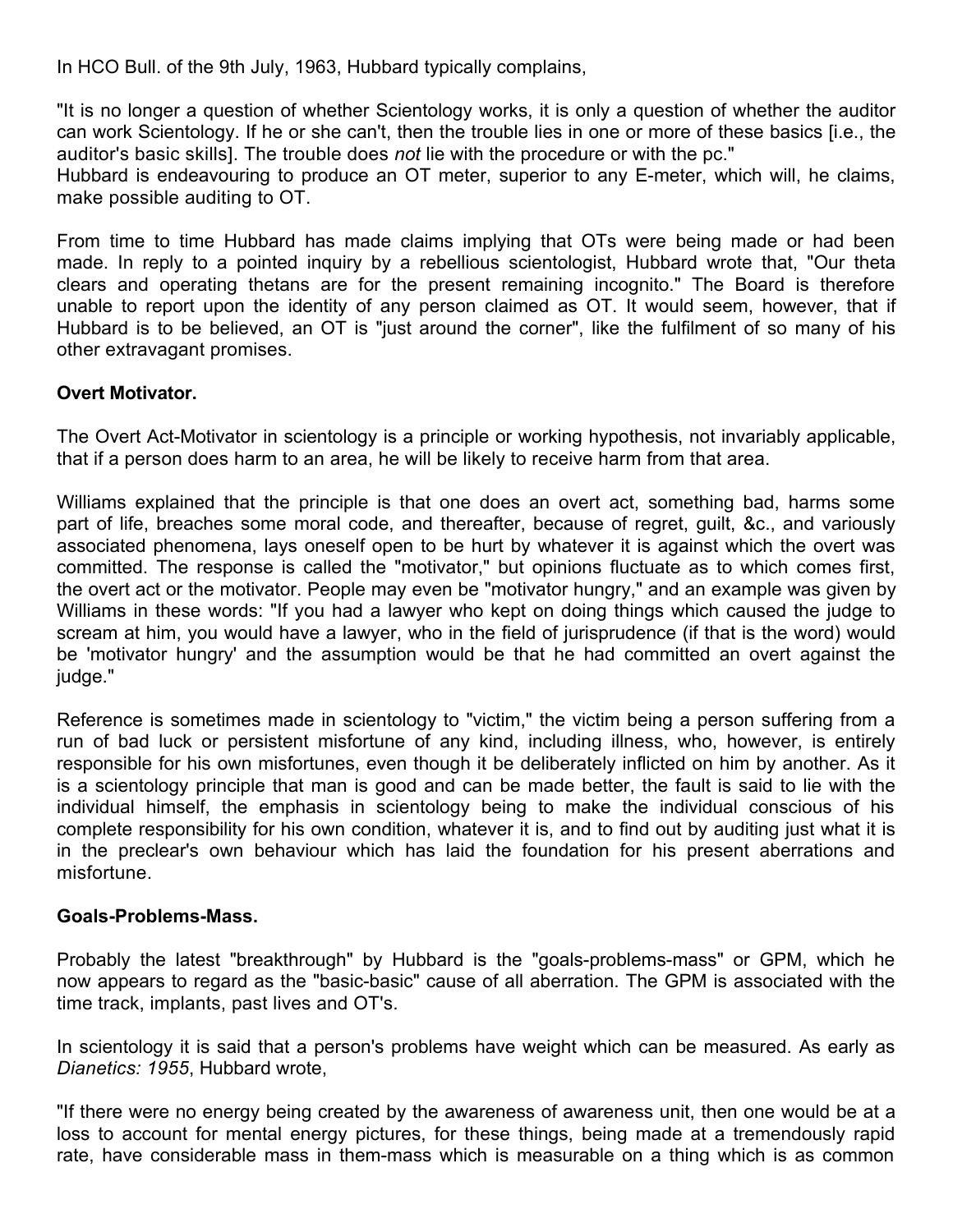and everyday as a pair of bathroom scales."

In evidence, Williams defined GPM as being "the mass of stored mental energy which has accumulated following the setting of a goal." He explained how a person

"sets himself a goal, and in his attempt to succeed in that goal, he acquires the problem, and the problem is trying to achieve the goal, on the one side, and forces opposing that, on the other, and there is conflict giving us the idea of mass."

It means, he said, "a mental mass .... which certainly has mental weight, but whether it is discernible or not, that could be debatable." "Mentally speaking," he said, "it has thickness and other dimensions like that." There was further evidence that, according to scientology, the mind could mock up a mass - a black mass floating in front of the individual but really invisible - which he could then bring into his body and thereby increase his weight by up to thirty pounds, and, by further thinking, he could expel this same weight. Whether a person could, by thought, permanently expel weight from the body was not clearly determined, and scientology has not yet emerged as an alternative to dieting.

During the Inquiry the scientology interests were invited on several occasions to demonstrate how a mass could be mocked up and brought into the body and how the increase of the body weight could be measured on a scales, which was the claim Hubbard made, and which Williams asserted could be relatively easily done. The invitation was not accepted, although it was made clear that the Board would be greatly impressed by any such demonstration.

However, strange physical developments are attributed to processing. In *Ability* Magazine, issue major 2, is a testimonial from a young lady who writes, " Before starting on these sessions my breasts were unusually small. In fact I wore a size 32A brassiere .... I am now wearing a size 34c, and from all indications will wear still larger." Possibly inspired by such a report, two prominent female members of the Melbourne HASI staff, each with the same male auditor, set goals which were quite opposite. One set as her goal to have a smaller bust, and the other to have a larger bust. Whether the first attained her goal through auditing did not clearly appear in evidence. However, the second woman considered that she had attained her goal through auditing, because formerly she walked round-shouldered, but now she stands up straight and holds her shoulders back.

In HCO Bull. of the 23rd September, 1963, Hubbard tells of implant GPM's and writes that these

"have only passing importance as a pc's Actual Goals and GPM's are a thousand thousand times more aberrative and important than Implants. But one has to know the extent and nature of Implant GPM's in order not to get them confused with Actual GPM's."

In HCO Bull. of the 28th September 1963, Hubbard writes, "Confusion between Implants and Actual GPM's occurs because the implanters used types of goals and patterns found in actual GPM's. Implanters obviously had a knowledge, from historical record or even research, of what a thetan's own goals look like but obviously they never developed the data to a workable therapy or they probably would not have continued to be driven to such costly expedients as continuous implanting, between lives installations, &c.

The highest level of treatment technology known to exist in the universe before Scientology was Pictureology wherein, at a signal from the therapist, the thetan crunched up the engram. This is currently in use (and has been for many trillions of years) in the Galactic Confederation."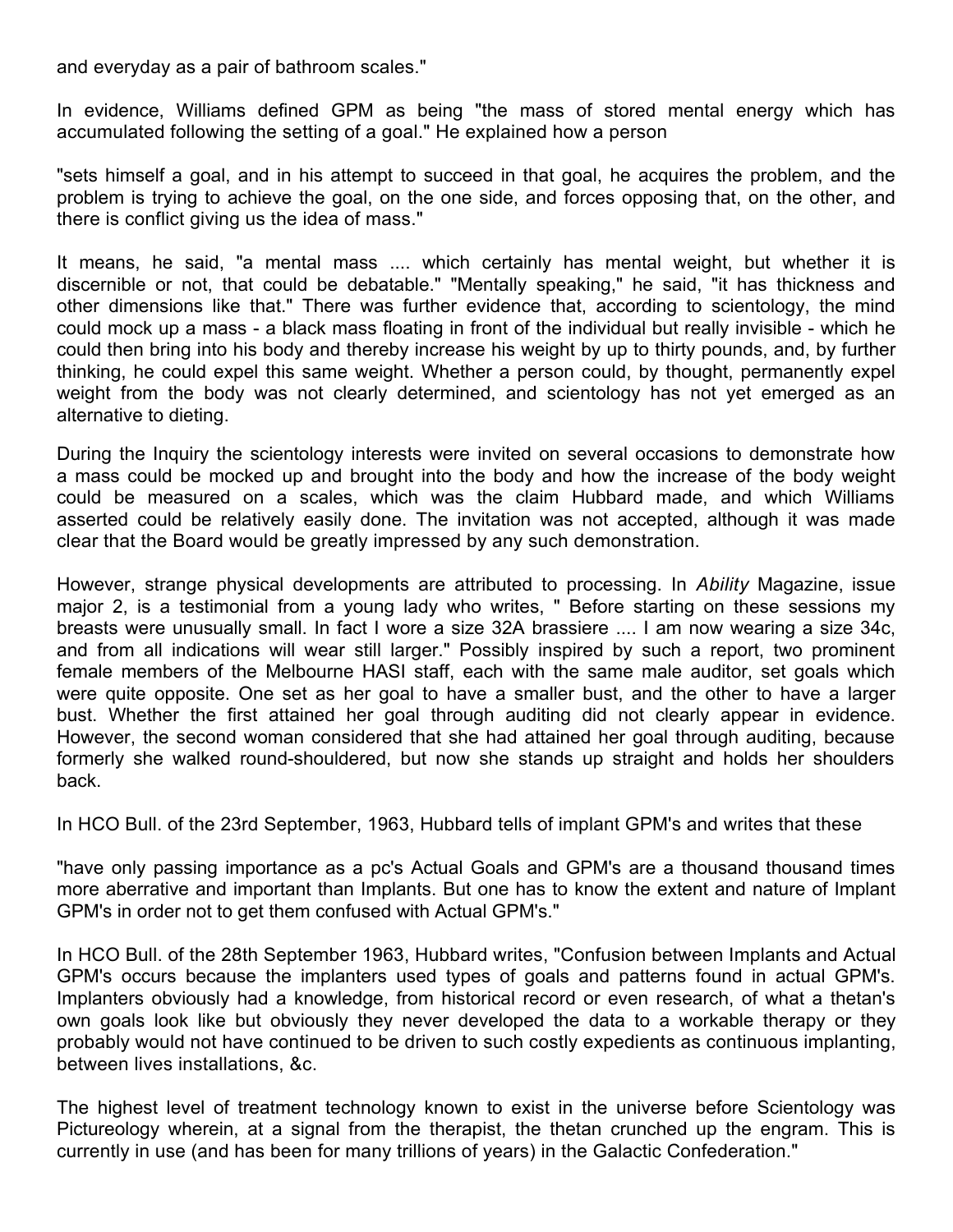The latest information available to the Board is that work on GPMs is still in the developmental stage. In HCO Infm. Lr. of the 5th February, 1964, Hubbard writes,

"You can't run an Actual GPM unless you're trained to Class VI. You'd kill somebody. The new technology has not been released and will not be. It is too exacting. We can do it safely at Saint Hill".

Though Hubbard in the same information letter stated in effect that by the running of Actual GPM's "we are making OT's at Saint Hill smoothly" the scientology interests did not produce to the Board an OT or anyone who had seen an OT, and in this respect Mrs. Williams, who was a Saint Hill student during the first half of 1964, disappointed many who had hoped to see an OT when she gave evidence before the Board in September, 1964.

The foregoing summary does not exhaust the content of scientology theories but is sufficient to illustrate their general nature.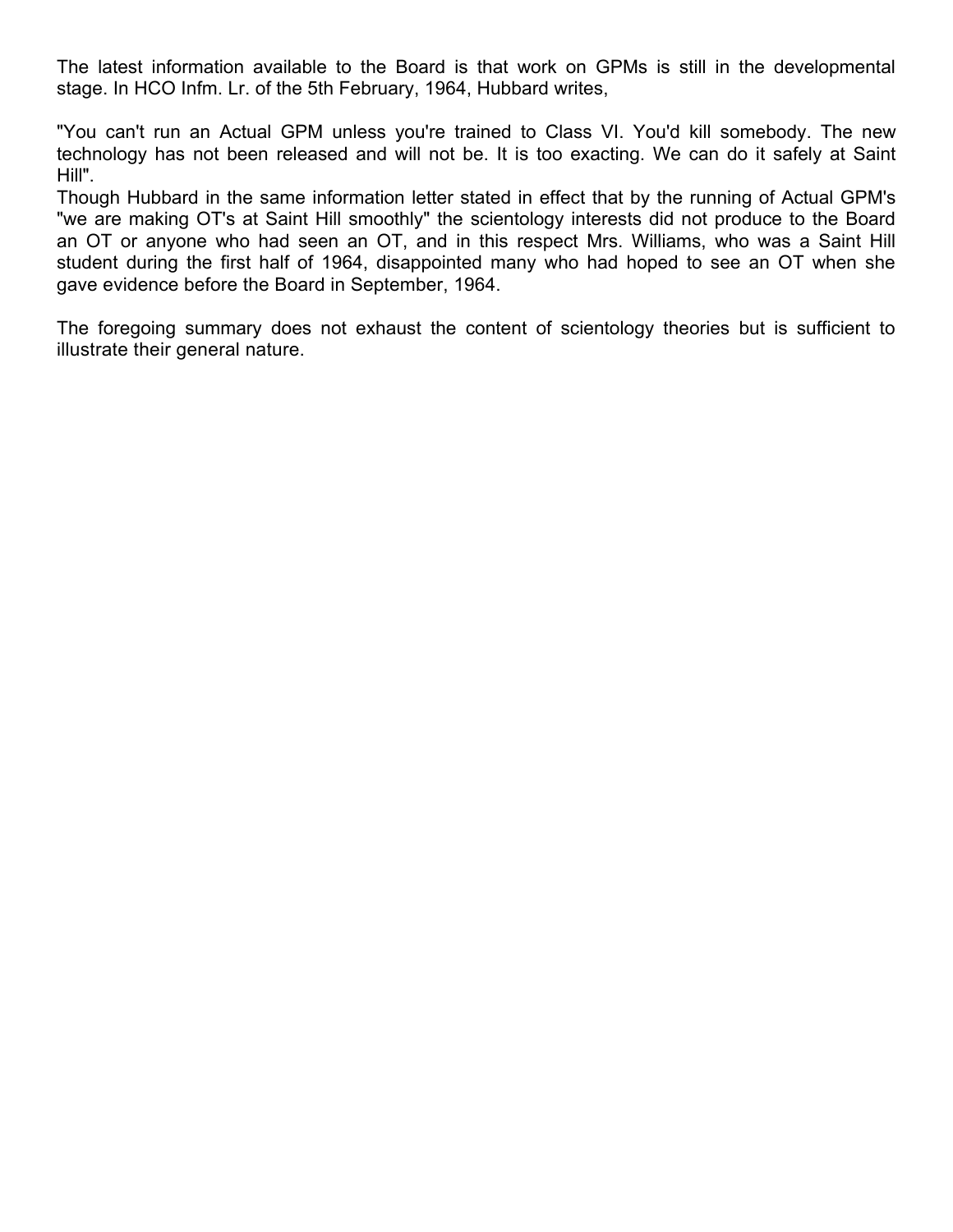# **The Anderson Report CHAPTER 12 THE TEACHING OF SCIENTOLOGY**

The formal teaching of scientology in Victoria is conducted at the Melbourne HASI in two separate divisions. A limited amount of instruction has been given at both the Geelong centre and the Hawthorn centre. At the HASI the elementary instruction is done in the personal efficiency department, and the more advanced teaching is done at the Academy of Scientology, which at the commencement of the Inquiry was in premises at 2 Coates Lane, Melbourne, but has since vacated those premises and is now at 157-159 Spring Street, Melbourne.

Great efforts are made to get persons "on course" at the HASI. Though individuals may initially attend the HASI only to be tested or for the free lectures, their thoughts and inclinations are skilfully channelled towards the various courses which the HASI conducts. These courses train them to be auditors, at the same time indoctrinating them in scientology theory and principles.

The HASI takes care to ensure that any advertising which is addressed generally to the public contains no reference to scientology theory or any of the advanced techniques. It is almost entirely confined to the "We can improve your condition," "We can make you more able," type of advertisement, in which the fact that the initial lectures are free is stressed and IQ and personality tests are recommended. Such advertisements appeared frequently in the daily metropolitan newspapers and in suburban newspapers, and also in some periodicals. A substantial proportion of the advertisements were inserted in newspapers by "The Melbourne Test Centre," an adjunct of the HAS1 and one of many business names used by the scientologists at 157 Spring-street, Melbourne. In 1961 the daily metropolitan press refused to accept scientology advertisements. Posters have also been exhibited in trams, and slides shown on theatre screens. Pamphlets have been distributed and are available at the HAST to any who care to take them. The Geelong and Hawthorn centres have advertised over the radio. The aspects of advertising are dealt with elsewhere in this Report (See Chapter 15). Advertisements with a scientology content are addressed to a more limited class, namely, persons already in scientology, or merely on mailing lists kept by the HASI. A name may find its way onto such a mailing list on the slightest pretext; its inclusion does not necessarily indicate any association with scientology. A regular means of disseminating scientology material and of advertising more advanced courses is the monthly magazine published by the Melbourne HASI, entitled Communication.

#### **Personal Efficiency Courses.**

The public advertising seeks to encourage people to attend the free lectures, which constitute an initiation into scientology and are part of the personal efficiency course which is run free of charge and is one of the main avenues for introducing people to scientology. Another important avenue is through recommendation by people who are already in scientology. Those attending the lectures are made to feel welcome, called by their Christian names and addressed by carefully selected instructors whose competence lies in their ability to arouse interest in scientology and procure submission to auditing and enrolment on paying courses. The PE course is considered of prime importance as, in Hubbard's words, it procures "bodies for the shop." The personal efficiency department has a director, a registrar and other staff members.

The audience generally contains a large proportion of people who are anxious and inadequate,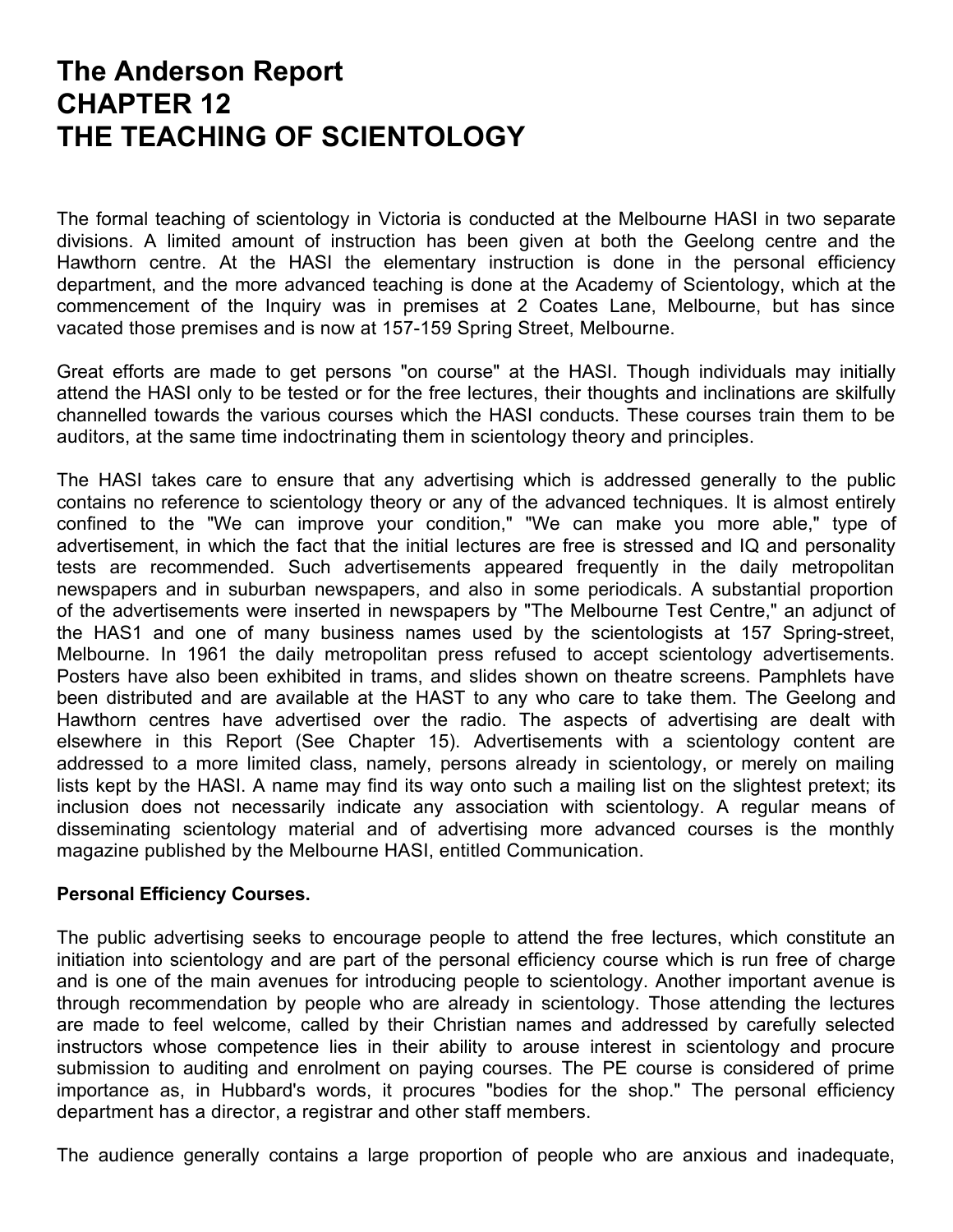who feel insecure or are unable effectively to cope with their environment, and the lectures are directed towards instilling self-confidence and an ability to face their environment without fear. The audience often includes persons who are anxious to improve themselves or are desirous of undergoing some form of business training.

About 4,000 persons have taken the PE course at the Melbourne HASI, and it is said that at the end of the course only 1 per cent. have filled in report forms which were unfavourable. The Board is unimpressed by this figure, which does not deal with equivocal answers and, in any event, relates to alleged benefit received from what are probably cleverly delivered lectures with conventional but elementary psychological content and negligible scientology content. Such benefits are comparable with benefits derived from lectures given in the friendly atmosphere of a club or similar institution to people who want to be cheered up and encouraged.

During the PE course the instructor explains that the principles and practices of scientology are aimed at making a person's environment less confused, and if those attending feel they have received benefit from the course and want to benefit still further, they are informed there are courses in scientology which they can embark upon, the next course being the Hubbard Apprentice Scientologist (HAS) Course.

In the PE course, "scientology" as a word, and something more, is cleverly introduced, the E-meter is referred to, perhaps even produced for inspection, and there is talk of IQ tests and personality tests which earlier formed part of the free PE course. (These tests were formerly free, but, from August 1963, they have been part of the HAS course, and fees have been paid for tests). These IQ and personality tests figure prominently in scientology, and are often used to deceive a person as to his state of mental health and to create a feeling of inadequacy and anxiety. The evidence shows that these initial tests are deliberately used to make the individual uncertain and anxious and predispose him to undertake scientology processing or study on the promise that scientology techniques can improve some undesirable trait supposed to have been revealed. These tests are conducted by inexperienced persons, who neither understand what they are doing nor appreciate the significance of the results which they obtain.

The second course is the HAS course of two weeks duration, three nights a week, and the fee is £5. It includes lectures on listen style auditing, the students being told that listening is helpful, and they practise listen style auditing on each other. They are introduced to Sharpe's book *This is Life*. As appears in Chapter 23, "listen style auditing" can be accompanied by grave consequences to individuals in certain conditions of mental health.

The HAS course is followed by a further course, HAS Course 1, which is conducted three nights a week for four weeks, and the fee is £10. During this course the student is taught the scientology principles of affinity, reality and communication, the eight dynamics and the auditor's code, and he practises more advanced auditing techniques on his fellow students. The successful student obtains a certificate stating that he has passed the HAS Course at Class 1 level.

#### **Academy of Scientology.**

Courses beyond the HAS Course 1 are conducted in the Academy of Scientology, which also has its separate director and staff. The courses normally conducted at the Academy are the HQS (Hubbard Qualified Scientologist), HCA (Hubbard Certified Auditor) and HPA (Hubbard Professional Auditor.) As from the 2nd July, 1964, the fees for the HQS Course were £40 cash or £44 on terms, and for the HPA Course £140 cash or £160 on terms. A further course, to be known as HCS (Hubbard Clearing Scientologist), is in contemplation. This will be more advanced than the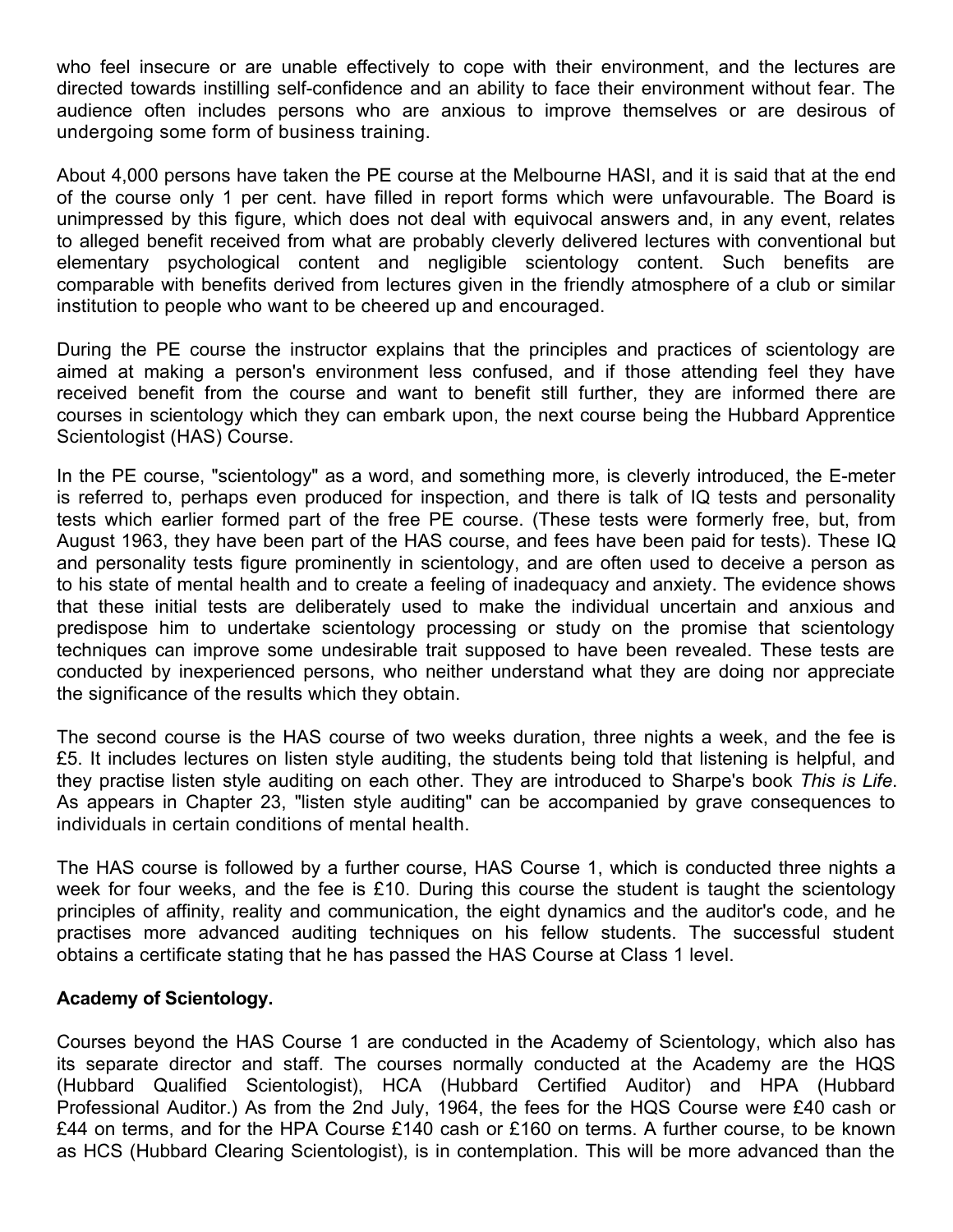#### HPA Course.

Before a student is accepted for a course at the Academy he is given a security check. Likewise, a security check is given to a preclear before he is accepted at the Hubbard Guidance Centre for processing. These security checks are designed to ensure a favourable predisposition towards Hubbard, scientology and its imagined efficiency. For such security checks the E-meter is used. (See Chapter 24 as to some types of security checks.)

At the Academy, a student is trained in various drills which Hubbard claims to have developed. The first of these is TR 0, entitled "Confronting Preclear," this drill being developed by Hubbard "to train students to confront preclears in the absence of social tricks or conversation and to overcome obsessive compulsions to be 'interesting'." Instructions for conducting this drill are as follows:

"Have student and coach sit facing each other, neither making any conversation or effort to be interesting. Have them sit and look at each other and say and do nothing for some hours. Students must not speak, fidget, giggle or be embarrassed or anaten. It will be found the student tends to confront with a body part, rather than just confront, or to use a system of confronting rather than just be there. The drill is misnamed if Confront means to do something to the pc. The whole action is to accustom an auditor to being there three feet in front of a preclear without apologising or moving or being startled or embarrassed or defending self. After a student has become able to just sit there for two hours 'bull baiting' can begin. Anything added to being there is queried by the coach with a 'What happened?' Twitches, blinks, sighs, fidgets, anything except just being there is promptly queried with the reason why, if necessary. TR 0 has been divided into four parts. Each part is drilled for about 15 minutes in turn and then begun over again and again."

"Bull baiting" is, as its name suggests, an activity designed to provoke the student to display some resentment at the manner in which the instructor is treating him. Training drill TR 0 is divided into a number of parts, and in one of them directions are given that "the coach may say anything or do anything except leave the chair. The student's 'buttons' can be found and tromped on hard." In this context, "buttons" means something about which the student is sensitive.

The second drill is TR 1, and is entitled "Dear Alice." The purpose of this drill is to "train the student to deliver a command newly and in a new unit of time to a preclear without flinching or trying to overwhelm or using a via." The procedure in this drill is to require the student to read to the coach a phrase from *Alice in Wonderland*. This book is chosen because it offers the greatest choice of nonsensical statements. The student is then required to repeat the phrase until such time as it is his own, that is, until it appears to emanate entirely from him. Part of this drill is a command by the coach to "create the space of the coaching session by locating 4 points in front of you and four points behind you."

The third drill, TR 2, entitled "Acknowledgements," is conducted with an E-meter. This drill was developed by Hubbard to teach the student that "an acknowledgement ends a communication cycle and a period of time, that a new command begins a new period of time." In this drill, the coach reads lines from *Alice in Wonderland* to the student and "the student thoroughly acknowledges them."

The fourth drill is TR 3, entitled "Duplicative question," and is designed to teach the student "to duplicate without variation an auditing question, each time newly, in its own unit of time, not as a blur with other questions, and to acknowledge it. To teach that one never asks a second question until he has received an answer to the one asked." This drill trains the student to repeat the same question for hours at a time, without any variation. These repetitive processes in auditing are one of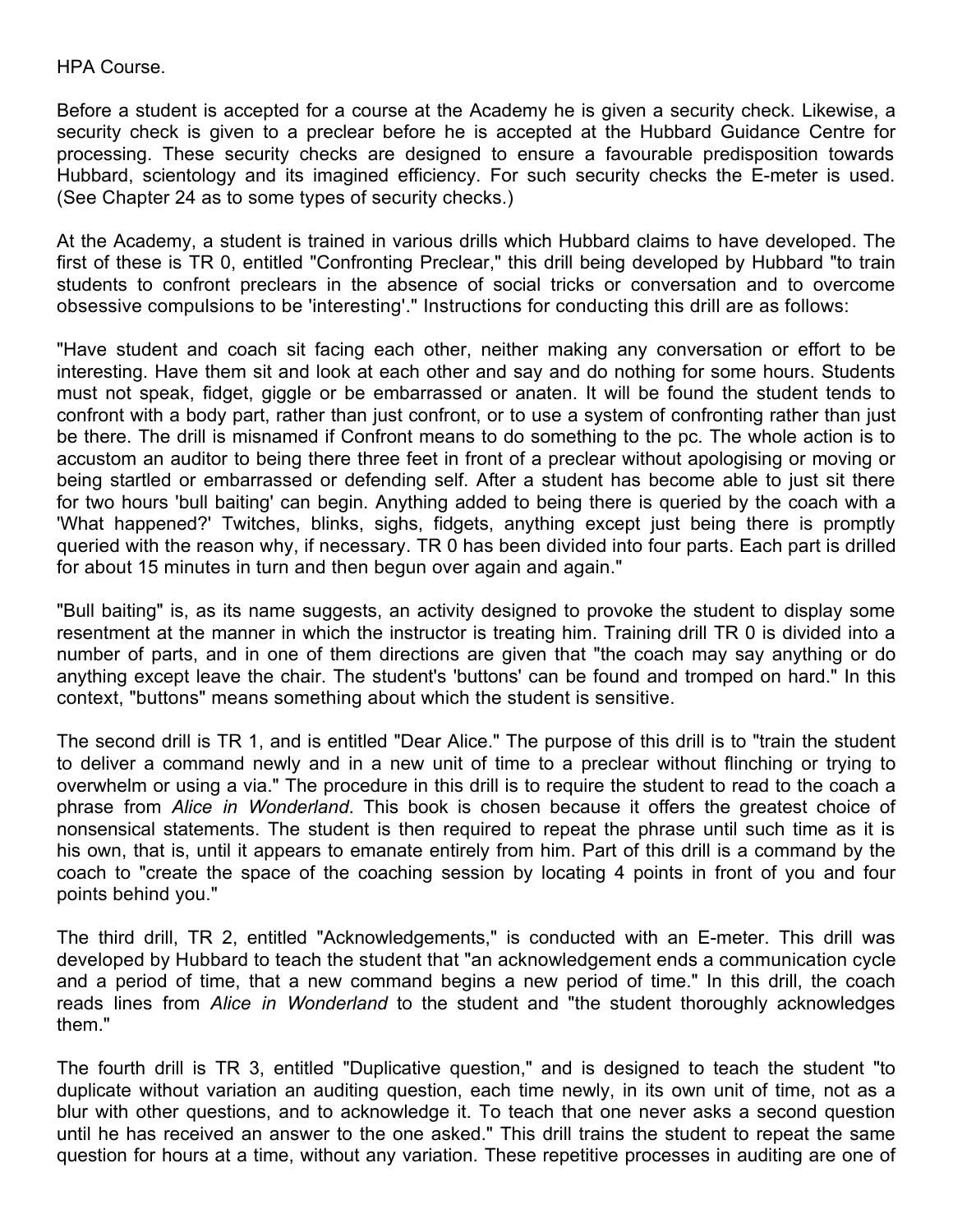the many disturbing features of scientology techniques . The student practises this drill with such questions as "Do fish swim?" or "Do birds fly?"

In the fifth drill, TR 4, which is a development of TR 3, the coach endeavours to digress, and the student is required to handle the situation as he would with an obstructive preclear in an auditing session.

The foregoing information on the training drills is contained in HCO Bull. of the 29th April, 1963, entitled "Modernized Training Drills." There are other drills, numbered 6 to 9. These are repetitive drills which condition the student to audit preclears with similar repetitive processes.

These drills have produced in students who have undergone training some astonishing quantities which were later apparent in some of the witnesses who gave evidence before the Board. Scientology-trained witnesses generally "confronted" the Board and spoke directly and clearly. With an air of apparently complete sincerity and frankness they were able on occasions to talk utter rubbish, to persist in it and to seek by illogical argument to justify nonsensical statements. What they were saying on many occasions was untrue, though it may be that they believed it, and one hesitates to brand as perjurers a number of individuals who, while apparently normal in other respects, did not appear to know the meaning of truth when they came to speak on scientology. As mentioned elsewhere in this Report, their capacity for almost ecstatic sincerity was heightened in a number of cases by the fact that they had undergone processing only shortly before giving evidence.

The HQS course is either a full-time day course of a month on five days a week, or an evening course of thirteen weeks, three nights a week. In this course, which is at Class 2 level, the student learns verbatim the Auditor's Code and the Code of the Scientologist. These codes are respectively Appendices 14 and 15. He receives a general background knowledge of the theory of scientology and is able to apply the easier scientology procedures.

The Hubbard Professional Auditor (HPA) Course is an intensive course which often takes students a year or longer to complete, though a student may qualify in three months. Even when the course has been completed and the student has been successful, he does not receive his certificate entitling him to practise in his own right as an auditor until he has been security checked and is regarded as satisfactory from a security point of view. One requirement, before a preclear can advance beyond a particular level, is that he should "cognite" on everything scientological up to that stage, and a failure to satisfy the organization that one has a reality on all relevant scientology theory to that stage delays the issue of the HPA certificate.

The HPA course is designed to instruct the student in all aspects of auditing; a large part of the course is devoted to instructing the student in the operation of the E-meter.

Various processes in which the student is instructed are dealt with later in this Report. (See Chapter 13.)

#### **Saint Hill Training.**

The ambition of the dedicated scientologist is to visit Saint Hill Manor, and there do an advanced course conducted by Hubbard himself. A variety of claims are made for the efficacy of a Saint Hill course. It is said Saint Hill trained auditors are clear or nearly so, they alone can audit to OT, they alone can be entrusted with the most advanced techniques. Elsewhere in this Report are other references to Saint Hill and the activities which witnesses who had been there were able to talk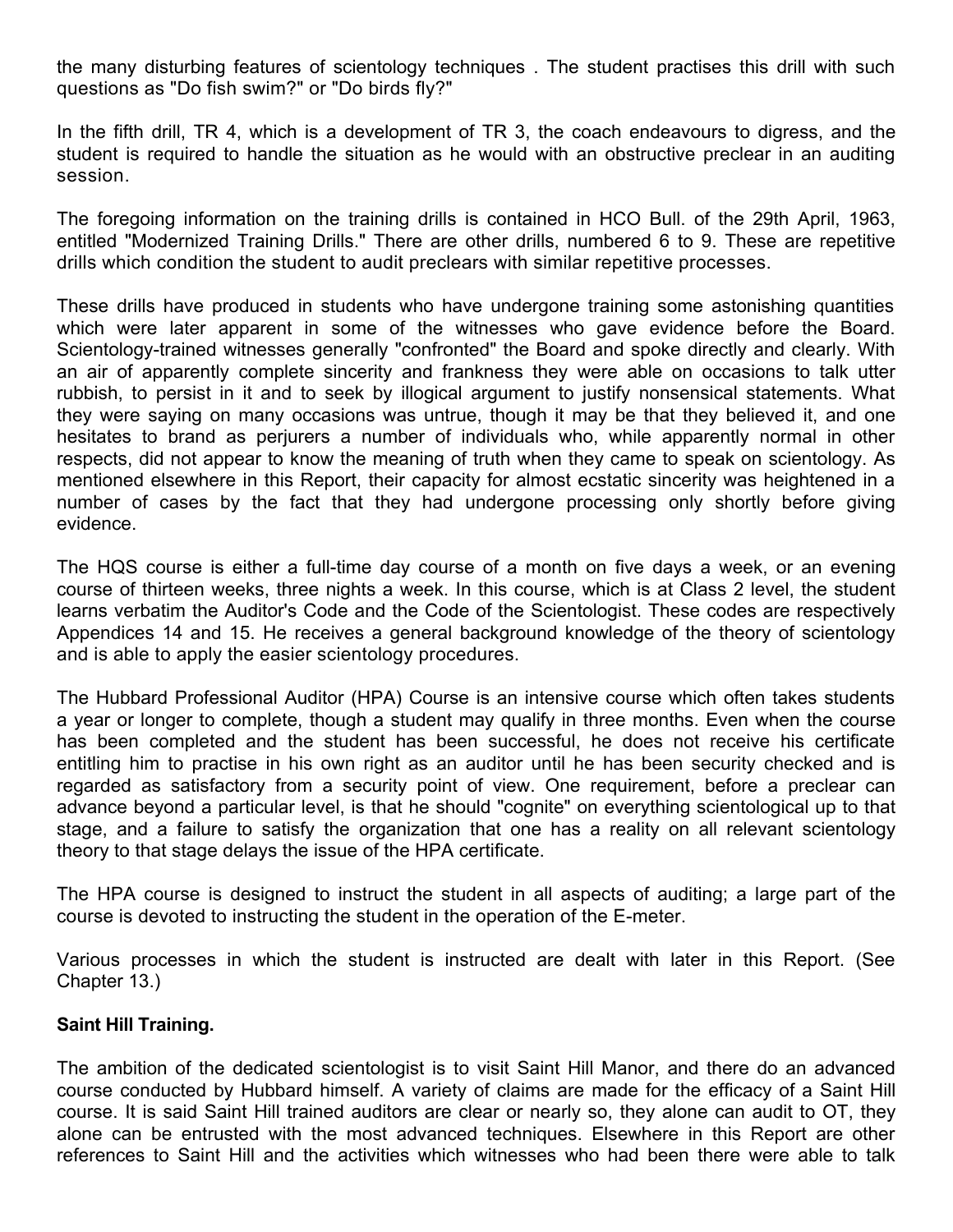about. It seems that at least nine scientologists have gone from Victoria to Saint Hill for such advanced courses, at a cost of £358 12s. each. The cost of the course, which did not include fares and living expenses, has been borne by the student in question, or partly or wholly by the Melbourne HASI. In cases where the HAST has contributed to the cost of the course, the student has been required to enter into a bond to serve on the staff of the HASI for a specified period on his return from Saint Hill. (See Chapter 8, as to research at Saint Hill.)

These advanced courses, termed "special briefing courses", are attended by as many as ninety students at a time. They come from various parts of the world, including U.S.A., South Africa, South America, Greece, France, East Africa, Australia, New Zealand, Germany and England.

# **Indoctrination in Scientology.**

Training as an auditor involves quite intensive study of scientology theory and a large amount of practical work in which students audit one another in co-audit sessions and undergo other individual auditing. The discipline is firm, almost harsh, with heavy "infractions" for slight transgressions. As the student aspires to be HPA (Hubbard Professional Auditor) it is impressed on him that he is now a superior type of person who is leaving behind mundane considerations which preoccupy the despised homo sapiens. Advancement and success are dependent on the complete acceptance of scientology theory. Before commencing the professional courses (i.e., above HAS) one necessary qualification is "Complete subjective and objective reality on the entire scope of the Science of Scientology." This involves accepting without question or reservation-or what is called "cogniting" upon-not only those items of scientology theory mentioned in this Report but much similar additional material.

The oppressive processes of auditing, with their repetitive and searching procedures, produce, in the case of a person who is already mentally or neurotically disturbed, at least some psychotic condition. The Board heard expert psychiatric evidence that repetitive questions and repetitive commands increase suggestibility and, if continued long enough, may reach the point where indoctrination could be effected, and a reversal of opinions and ideas previously held could be obtained. Many of the processes are hypnotic, and there is a fruitful field for post hypnotic suggestion. A preclear who "cognites" unreservedly upon scientology theory at the HPA level may wel1 be paranoid, though apparently normal in other respects. A person suffering from a paranoid disorder can often disguise the symptoms of his disease by an impressive facade of reasonableness and normality; he may even be in an advanced state of paranoia, but, provided that he comports himself in a creditable manner and speaks lucidly and reasonably, a layman - even an informed layman - may not realize that the individual is mentally ill. A quality of imperturbability and an air of reason and normality on most matters tend to give to the nonsensical utterances of such a person a spurious quality of reason. Herein may lie an explanation for the dedication of several of the witnesses who gave evidence in support of scientology. Several spoke with the same engaging frankness and clarity about normal matters and the nonsense of scientology. Their speech and attitude were equally as open and direct when they talked about thetans, engrams, theta bops on the E-meter, time tracks and past lives, as when they gave their names and their addresses appropriate to this lifetime. One began to understand how staff members, confronting the curious enquirer and lecturing to those attending the free lectures, could impress the gullible and the anxious and the mentally ill with an admixture of common sense and nonsense.

The effect of prolonged processing and training is that the critical faculties and common sense of the individual are destroyed, so that he comes to believe that Hubbard is right, scientology is right and everything else is wrong, and that the greatest thing that he can do is to work for Hubbard and thereby assist in saving the world.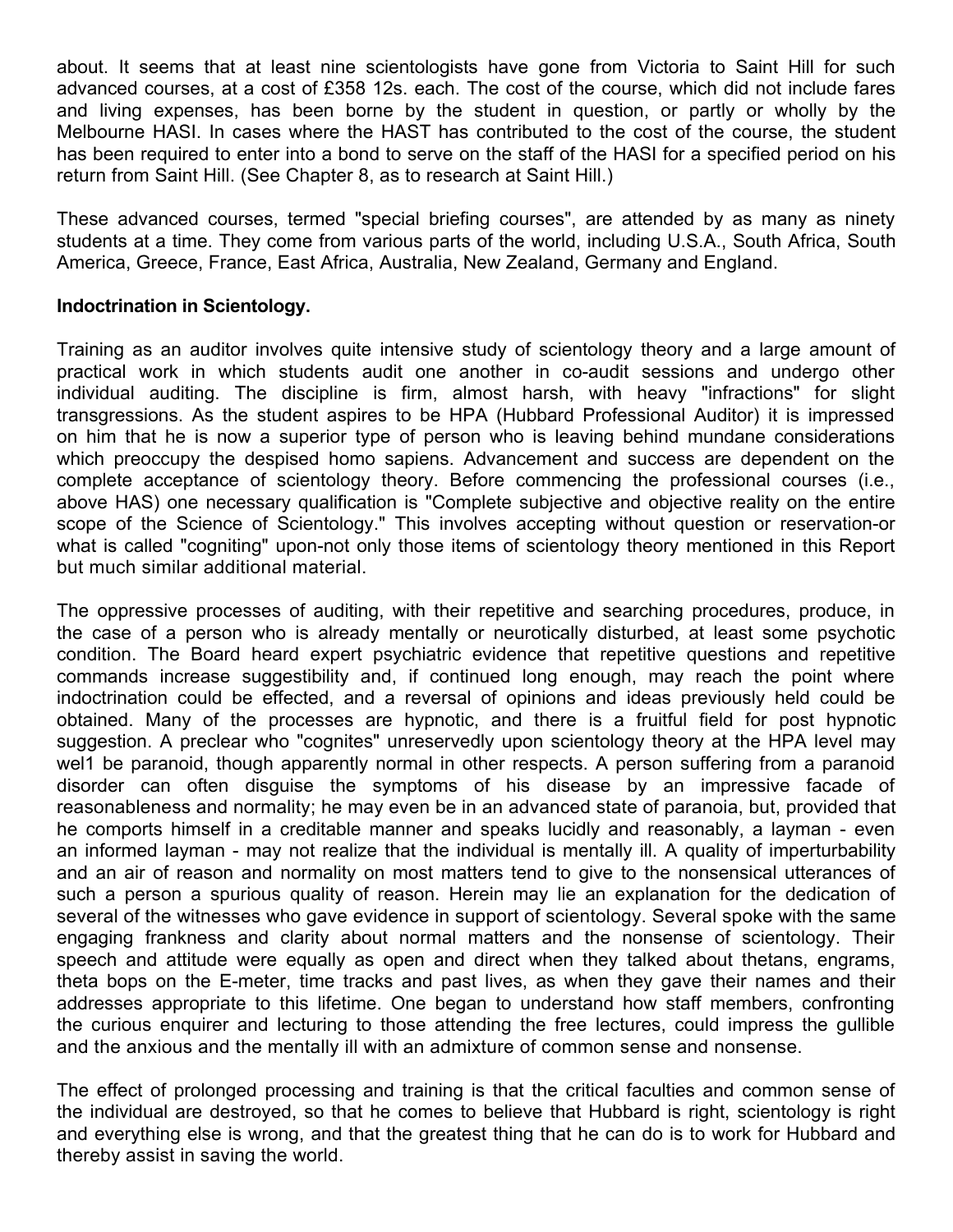# **Brainwashing.**

During the Inquiry reference was made from time to time to brainwashing. This expression usually connotes techniques applied to an unwilling subject. Where it is so practised on a subject in normal health the objective of the operator may be achieved, but generally only temporarily, for once the processing is halted and the subject is returned to normal conditions and surroundings, reason tends to reassert itself, and the subject usually tends to resume his former way of thinking. In scientology, however, the auditor has a very willing victim, who submits to procedures which are in the main hypnotic and have been devised in a calculated way to achieve domination over the mind of the preclear. These procedures constitute a kind of brainwashing, though their pattern may not precisely be found in other techniques which are conventionally termed brainwashing. The Board is not concerned to find that the scientology techniques are brainwashing techniques as practised, so it is understood, in some communist-controlled countries. Scientology techniques are, nevertheless, a kind of brainwashing.

Expert psychiatric evidence was to the effect that in the early stages of brainwashing, a psychotic state, very much like schizophrenia, can be achieved. A person who "cognites" unreservedly upon scientology theory at the HPA course level has been scientologically brainwashed and might well be schizophrenic.

The astonishing feature of scientology is that its techniques and propagation resemble very closely those set out in a book entitled *Brain-washing*, advertised and sold by the HASI. This book purports to be "A synthesis of the Communist Textbook on Psychopolitics," "Psychopolitics" being defined as "the art and science of asserting and maintaining dominion over the thoughts and loyalties of individuals, officers, bureaus and masses, and effecting the conquest of enemy nations through 'mental healing'." (One edition of *Brainwashing* is described as "A synthesis of the Russian Textbook on Psychopolitics".)

The Board heard astonishing evidence about the *Brain-washing* Manual, as this book was usually called. Though purporting to be a synthesis of the communist text-book, with an introduction which purports to be the text of a lecture said to have been delivered by "Beria", to American students at the Lenin University, the English version of the manual bears a startling resemblance to Hubbard's own literary style. Whether he is the author, as was suggested by a witness hostile to scientology, is probably immaterial. What is of some significance is that his organization assiduously sold and distributed this manual. The Board heard evidence to the effect that Hubbard or his American organization, desiring to draw the attention of the "authorities" to the contents of the manual and to expose the craftiness of the Russian psychopoliticians, posted from America to the Melbourne HASI an envelope containing a copy of the manual, and a similar envelope but with no copy of the manual in it. When the two envelopes arrived at their destination, the Melbourne HASI then complained to the "authorities" that the contents of one envelope were missing, the suggestion being that the manual had been removed en route by communists, and the other envelope containing the manual was produced to the "authorities," so that they could see the nature of the material involved, and in this way the manual was brought to the notice of the "authorities."

It was a fanciful story, but it was consistent with Hubbard's policies of deceit and may very well be true. Certainly, a great part of the manual is almost a blue print for the propagation of scientology. One remarkable exhibit tendered to the Board was a series of extracts from the *Brain-washing Manual*, with, however, the substitution of a number of words with a scientology connotation for certain words with a communist connotation. With these substitutions effected, the extracts were in the main startlingly applicable to scientology as operating in Victoria. This exhibit, with the substitutions made, is Appendix 16.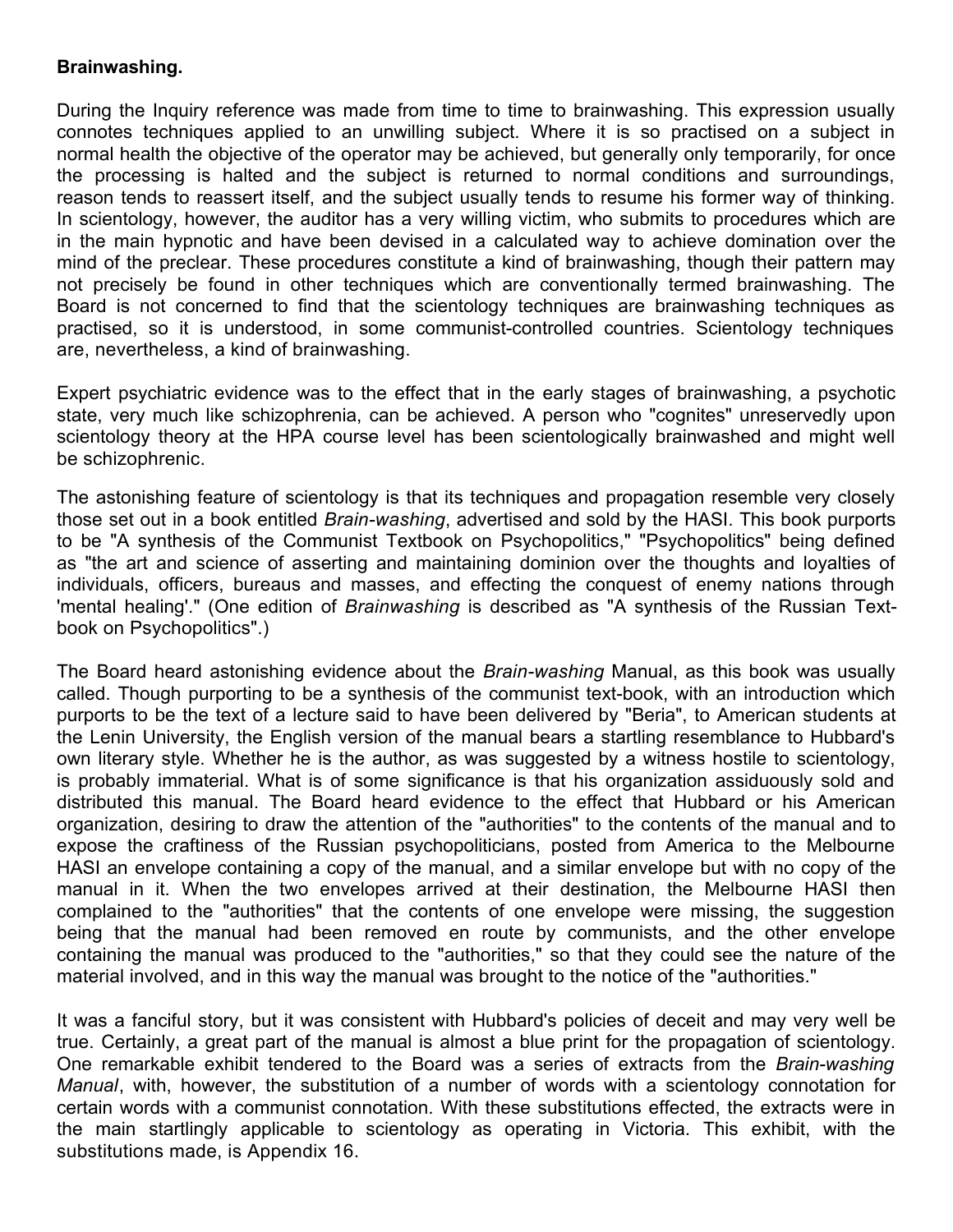# **The Anderson Report CHAPTER 13 SCIENTOLOGY AUDITING PROCESSES**

Over the past fifteen years Hubbard has developed a great variety of auditing processes. These have been tried for a time and then put aside when Hubbard has claimed some new dramatic ultimate breakthrough and has enthusiastically announced techniques considered appropriate to his new ideas, But seldom, if ever, have any of his processes been declared to be wrong or defective. Quite the reverse. Mrs. Williams was unable to recall any process which had been abandoned, though some may have been put into cold storage. In HCO Bull. of the 15th May AD 13 (1963), Hubbard wrote in relation to engram running that "all lectures and books on it are true", though subsequent HCO bulletins took precedence over earlier material. In HCO Bull. of the 9th July, 1963, Hubbard wrote, "Today we assume that every successful process we ever had is and was a valid process." And as late as the 26th November, 1963, in a policy letter of that date, he wrote, "It is evident that 13 years of research developed many processes and styles of auditing and that these are all useful and necessary to the successful progress of cases." Thus there are many processes developed by Hubbard which may be drawn upon according as his whim or that of the director of processing or an auditor directs. Both in relation to Hubbard's theories and his techniques, scientology witnesses experienced embarrassment. Notwithstanding that during 1963 Hubbard wrote a number of bulletins which in sheer fantasy at least equal or even surpass the contents of *A History of Man*, Williams and other witnesses sought to explain away the earlier fantastic theories by saying that, though not jettisoned, they did not play an active part in current scientology practice. This is not the case. The most fanciful nonsense about helatrobus implants and gorilla goals and much more besides dominated Hubbard's effusions of 1963 and made it a vintage year for absurdity.

The scientology witnesses also said that many of the techniques appearing in Hubbard's writings were not now used, at least, not in Victoria; but it was admitted that they could be reintroduced at any time. The evidence of scientology witnesses as to practices and processes used at the ETASI was generally unsatisfactory in that they endeavoured to play down the nature and extent of practices in use, the intensity with which they were practised and the apparently disturbing effects they had on preclears.

The HASI sought to present scientology as a benign regimen, broadcasting health, happiness and sanity in the most pleasant of ways, kindly, helpful, simple, easy, noble. It was none of these. The evidence the Board heard and the files it examined give the lie to such claims. The attempt to play down scientology became more apparent as the Inquiry proceeded, efforts being made to disguise or modify the various features and effects of processes, which were shown by expert psychiatric evidence to be detrimental to mental health. The Board was told that various procedures were not now used, that others were not as long or as intense as had earlier appeared, that exteriorization was not now an objective, that past lives were not of importance, even that the demonstration sessions which had been conducted at the beginning of the Inquiry were not now as fully representative as they had been because the emphasis was now more on "overt withholds" than on "straight wire ARC". The Board was not deceived by these attempts to present a "watered down" picture of scientology. Just around the corner are more of Hubbard's "breakthroughs", and more techniques and theories. The bulletins and other written material of 1963 and 1964 abound in details of engram running, goals-problems-mass and a multitude of other past life matters. The Board voiced the view during the Inquiry, as it does now, that once this Inquiry is finished there will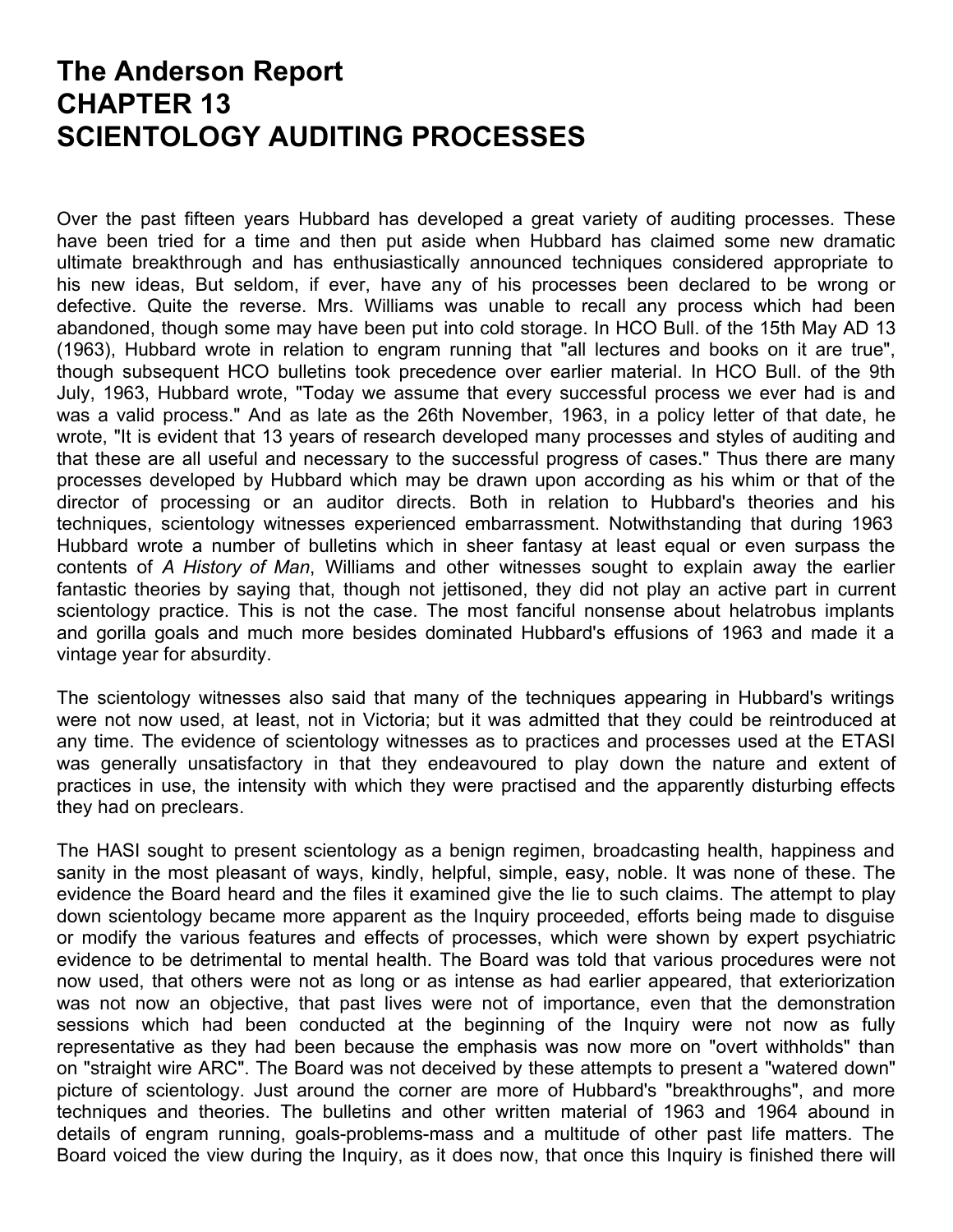be a resurgence of all the pernicious activity which marked the progress of scientology up to the appointment of this Board, if only it can find sufficient victims to exploit.

# **Exteriorization.**

Many of Hubbard's processes, especially those developed in the 1950's, were deliberately designed to produce "exteriorization", a state or condition known to psychiatrists as "dissociation", which is produced by hypnotic means. Dissociation is an hallucinatory experience in which the subject believes that he is outside his body. Hubbard claimed that the thetan did in fact leave the body during "exteriorization" and go to some place outside it in obedience to the command of "Be three feet back of your head" and similar commands. One of Hubbard's books, *The Creation of Human Ability*, published in 1955, is largely devoted to techniques designed to produce exteriorization. In this book the command "Be three feet back of your head" is then followed by other commands to the preclear to be in various places alternatively pleasant and unpleasant, and "then in more and more dangerous places until he can sit in the centre of the Sun." These techniques are essentially hypnotic and repetitive.

Routine R1-13 directs that the preclear should "duplicate his body many, many times and push the mock-up into it." The auditor is then directed,

"Have him interiorize and exteriorize many times from his present body. Then have him mock-up the electronic structure of his body until he can see it easily. Now ask him 'Do you see any gold balls in your head?' If he does not, have him mock-up gold balls until his head's golden balls appear. Now have him move any golden balls he finds which are out of position in his head until they are in proper position."

And so it goes on. These are dangerous hypnotic procedures in unskilled hands. One of the routines, given the number and name "R2-17: Opening procedure by duplication until preclear feels good about it", involves the selection of two dissimilar objects such as a book and an ash tray or a book and a bottle. These are placed several feet apart. The auditor then commands the preclear, "Go over to that book", "Look at it", "Pick it up", "What is its colour?", "What is its weight?", "Put it down in exactly the same place". The same commands are given in respect of the ash tray or the bottle. Hubbard then writes, "The same word and the same formula are used over and over again until the preclear has had a sufficient number of hours of Opening Procedure by Duplication to enable him to do it without communication lag, without protest, without apathy, but only cheerfulness, each time seeing the items newly. This is a process which is done by the hour. The process is better when done consecutively for many hours rather than done an hour apiece each day for several days."

This process is in fact dangerous to the mental health of the preclear, who may be reduced to a state of insensible automation or may become deranged under the persistent commands of the auditor who is controlling him by hypnotic procedures. This process has been used in the Melbourne HASI until relatively recent times. One witness who for a time had been director of processing said that he had been run on this process for nine and a half hours without any breaks at all.

*The Creation of Human Ability*, a book of over 250 pages, is full of details of similar techniques for producing exteriorization. No good purpose would be served in detailing the other techniques, for all are condemned for the same reason.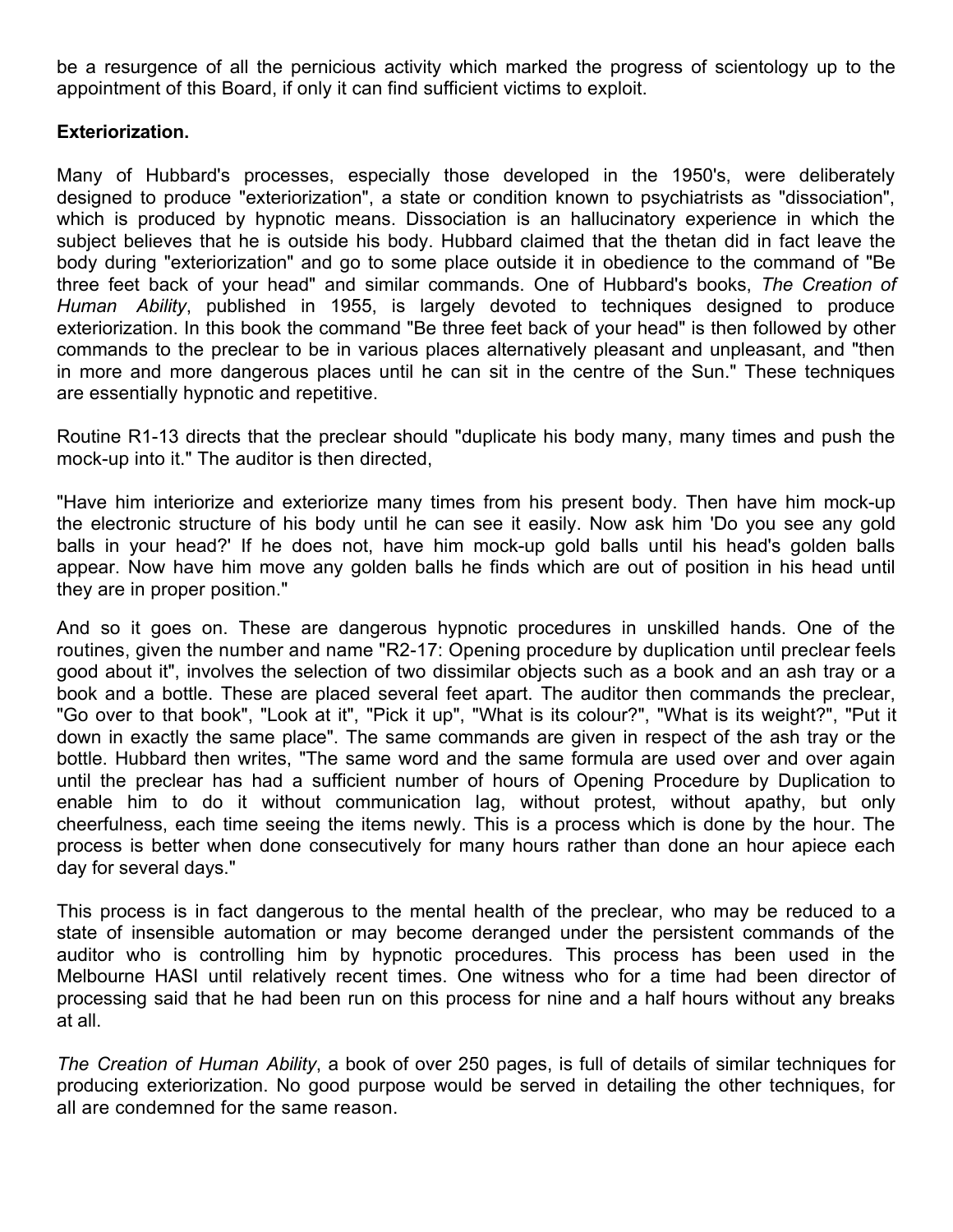### **Demonstration Sessions.**

Certain processes admittedly in current use were demonstrated for the Board in specially arranged sessions. These demonstrations were presented for the information of the Board at the HGC premises in Coates Lane, Melbourne. The Board witnessed the sessions on a closed television circuit; in each of the demonstration sessions Tampion was the auditor. The preclears were selected by lot from a small group of scientologists who had volunteered for the purpose. The demonstrations, seven in number, were intended to be a cross section or sample of the processes then being currently used at the HASI. They were described as being processes from level 1 to level 4. The demonstrations were not full length auditing sessions, for the normal session is about 21⁄2 hours in length and sessions are often conducted twice daily for several days, whereas most of the demonstrations took only from half an hour to an hour. Some were even shorter. Furthermore, the demonstrations suffered from the handicap that the preclears concerned were aware that they were being observed on television, and, while both the auditor and the preclears no doubt endeavoured to simulate an orthodox session, they may have been inhibited to some extent by the consciousness that they were on show.

These demonstrations, which were given at an early stage of the Inquiry, were probably conducted along efficient scientology lines as far as circumstances permitted. However, the scientologists themselves conceded that certain limitations should be placed upon their value and adequacy.

One important aspect of all the demonstrations was the strict routine followed by the auditor when he and the preclear went into session and when they came out of session.

# *Listen Style Auditing.*

The first demonstration was of a process entitled "Listen Style auditing". This is a Class I process and engaged in at quite an elementary stage in scientology experience. It involved the auditor asking the preclear, "Tell me about the right decisions you have made", whereupon the preclear began to talk about her affairs without pause or interruption until after about half an hour the auditor stopped her as the allotted time had run out. At the beginning of the session the preclear had stated her goals as being that the session would be fantastic, that she should gets lots of wins, feel more positive about things, feel more relaxed, and feel more positive that she could handle things, situations at home "so that everybody is happy". At the end of the session she had her goals read out to her and enthusiastically said that she had had gains in them all. Nine days later she was admitted to hospital as a mental patient. Her tragic case is referred to in Chapter 23, where the fact that this apparently simple process can have dangerous consequences is discussed.

#### *A.R.C. Straight Wire.*

The second process demonstrated was called "ARC Straight wire". The auditor commanded the preclear repeatedly to "Recall an emotion", "Recall something real", "Recall a communication". The preclear complied with these commands by giving details of his experiences as a sailor, as a soldier and in other roles. The session was of nearly an hour's duration, but a normal session would be much longer. In this demonstration an E-meter was used, though it was said that this is often not the case. By this process the preclear was supposed to have gains of increased affinity, reality and communication, to feel happier, have more agreement with people and communicate more easily and effectively. This, said Williams, is brought about by the preclear's re-evaluation of past experiences and changed attitudes towards people in the environment as well as the "release of emotional charge" .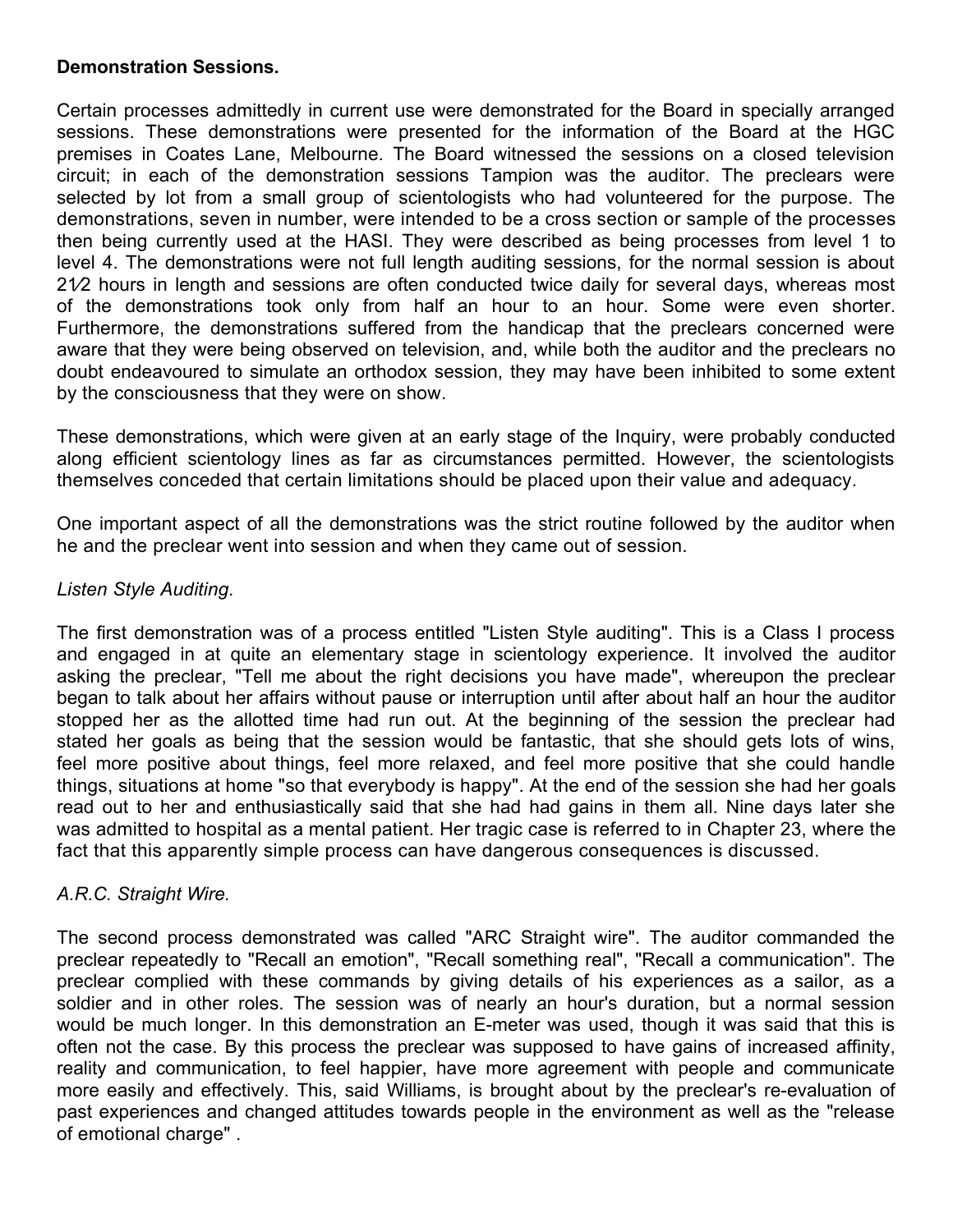As will be mentioned later in this Report, the repetitive commands which are designed to probe the preclear's past may have adverse effects on the mental health of particular individuals. In the demonstration session, the preclear, conscious of the audience, recalled innocuous emotions. There is clear evidence in the many processing files examined that, in the privacy of an ordinary session, emotionally disturbed preclears readily confess to their auditors matters of an intimate and shameful nature.

*CCH 's.*

The third demonstration session, a common form of process in which the preclear does not necessarily speak, was of the CCH's, meaning "Control-Communication-Havingness". The instructions for training students in the CCH's are contained in HCO Bull. of the 5th July, 1963. There appear to be four CCH's. Students are trained in these techniques by coaches. Thereafter, as auditors, they use them on preclears.

According to the bulletin, in CCH I and CCH 3 the student and the coach sit facing each other, the student's knees on the outside of both of the coach's knees.

The four CCH's were demonstrated to the Board. In CCH I the auditor asked the preclear for her hands alternately, repeating the command a number of times. Each time the preclear tendered a hand. In the demonstration session, the command was given three times for each hand, but in session and in training this process, either alone or in conjunction with others, can go on for hours.

In CCH 2, the auditor commanded the preclear "You look at that wall", "You walk over to that wall", "You touch that wall", "Turn around". The preclear did all these things, the auditor saying "Thank you" after each command was carried out and also asking the preclear some questions. The series of commands was repeated only three times, but in full session they may be repeated many times.

The third, CCH 3, is called "Hand Space Mimicry". In training, the student and coach sit facing each other. In the demonstration session the auditor asked the preclear to place her hands against his and to follow them and contribute to their motion. The auditor moved his hands around and the preclear's hands followed. This was repeated six times, but in full session may be repeated many times over a much longer period. Hubbard's instructions in relation to CCH 3 are that after the exercise as described above is done in training the command is then given, "Put your hands facing mine about a half an inch away, follow them and contribute to their motion." This exercise is then continued until it is "flat", that is, satisfactory, and then the "student does it with a wider space and so on until coach is able to follow motion a yard away."

In CCH 4, called "Book Mimicry", the auditor in the demonstration took up a book and made several movements with the book which the preclear imitated. The series of movements was repeated only a few times in the demonstration session but in full session the process is continued for much longer periods, until the process is "flat".

The purpose of these processes is said to be to develop in the preclear control of his body, to develop his reality on things and to improve his communication.

These processes are frequently very protracted in full session. When continued for a substantial time, the emotions of preclears may be taxed beyond endurance, so that they become hysterical, and symptoms of mental imbalance develop or are intensified. They frequently lead to discussion between the preclear and the auditor of the preclear's most intimate sexual secrets and behaviour,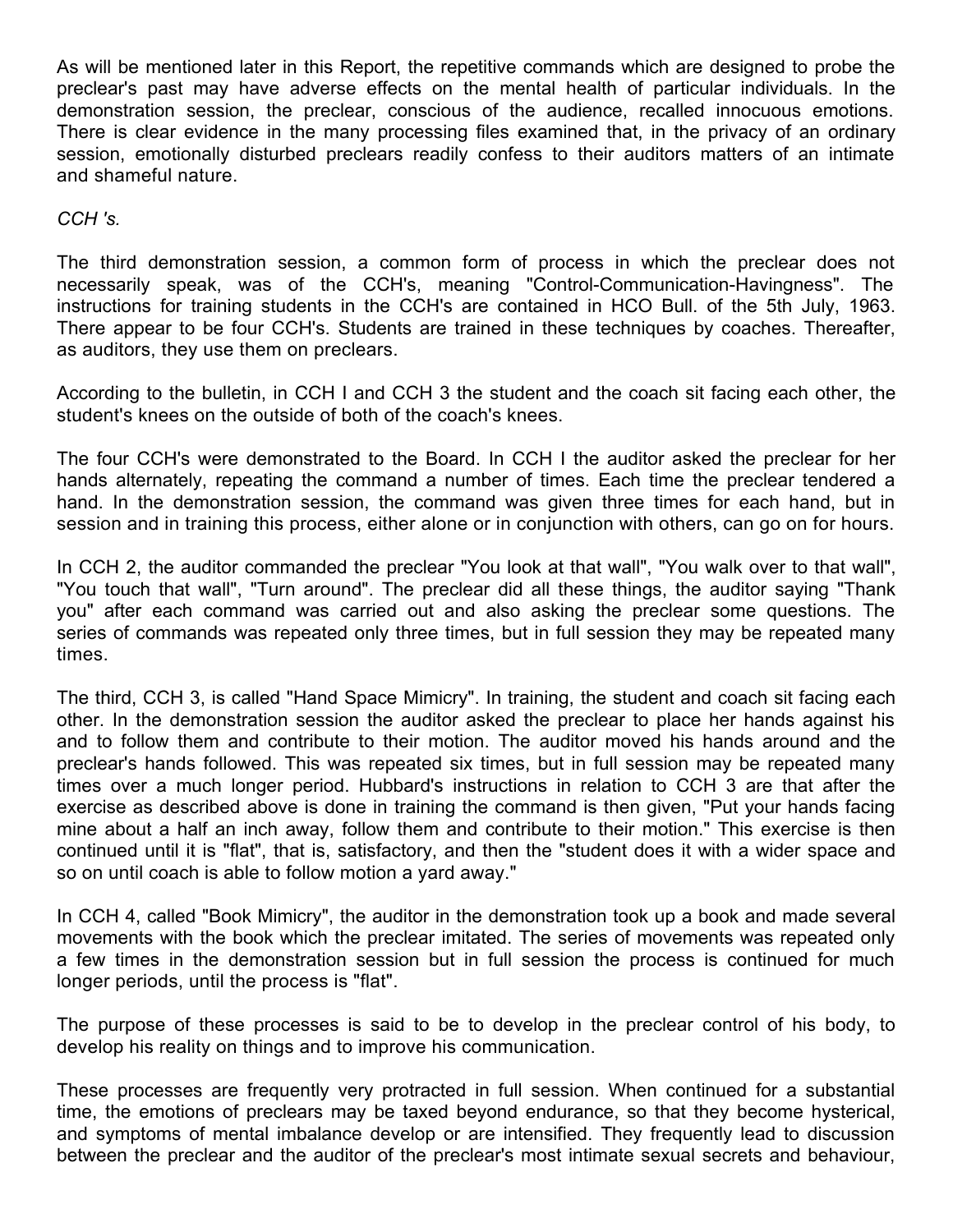and at times to the preclear developing sexual urges towards the auditor, if of the opposite sex. These happenings are explained by the fact that these processes when practised for hours at a time almost invariably produce a state of hypnosis.

ARC straight wire and the CCH's are Class 2 processes, and proficiency in these is necessary to qualify for the HQS certificate.

#### *Slow Assessment by Dynamics, Rudiments, Havingness.*

Demonstration 4 was of a process entitled "R2C - slow assessment by dynamics plus rudiments, questions and havingness." This was a composite session of a number of processes. The auditor asked the preclear, a woman, "Since you were last audited has anything been suppressed?" She had been audited the previous evening and found some difficulty in finding anything which had been suppressed since then, but as the E-meter showed a reaction each time the question was asked, she struggled to find an instance. She was then asked, "Since the last time you were audited is there anything you have been careful of?" to which she gave an oblique and rambling answer about care in taking her children to school that morning.

The circumstance that her last auditing session had ended at about ten o'clock the previous night probably inhibited this demonstration. The preclear was herself an experienced scientologist, who was evidently aware of the unseen audience in the room outside. In a full session, the questioning would continue for much longer and an already disturbed preclear would tend to see in everything which he had done a possible suppression or occasion to take care. This particular technique tends to mobilize guilt in the preclear, and, if continued for any appreciable length of time, could have harmful effects in particular cases. The auditor in this case asked and repeated only two questions, "Since the last time you were audited has anything been suppressed?" and "Since the last time you were audited is there anything you have been careful of?" However, in some processing when "an 18 Prep check" is embarked upon, the "Prep check buttons" are used, and the question, "Has anything been .... ?", or a similarly phrased question, is applied not only in respect of "suppressed" and "careful of", but also "failed to reveal", "invalidated", "suggested", "mistake been made", "protested", "anxious about", "decided", "withdrawn from", "reached", "ignored", "a failure", "helped", "hidden", "revealed", "asserted", "solved". In certain cases, Hubbard directs that the question must be preceded by "In this lifetime .... ", otherwise the preclear will become "over-restimulated".

Hours and even days could be spent on this phase of this process, for the questions are repeated until the E-meter does not "read". Though the question put in the demonstration was "Since you were last audited .... ", the "time limiter" may be some other point in time, thereby greatly widening the area which the preclear has to traverse in searching for all that he has suppressed, been careful of, failed to reveal, been anxious about, withdrawn from, or as the case may be. Sometimes, in running rudiments the preclear is checked on the E-meter with such questions as "Are you willing to talk to me about your difficulties?" Expert evidence was that this is a question designed to worry the preclear because it presupposes that he is experiencing difficulties and it may stir up feelings of guilt and anxiety.

Returning to the fourth demonstration session, the auditor then proceeded with the routine of slow assessment by dynamics. In this process, the preclear is given the choice of the dynamic to be investigated. This preclear chose the first, or "self", dynamic. The auditor asked the preclear her name and then asked her to tell him, "What consideration have you had about your name?" The preclear then talked at length about thoughts she had on her name and other names by which she had been called. Most of this seemed innocuous, but the preclear had not liked her first Christian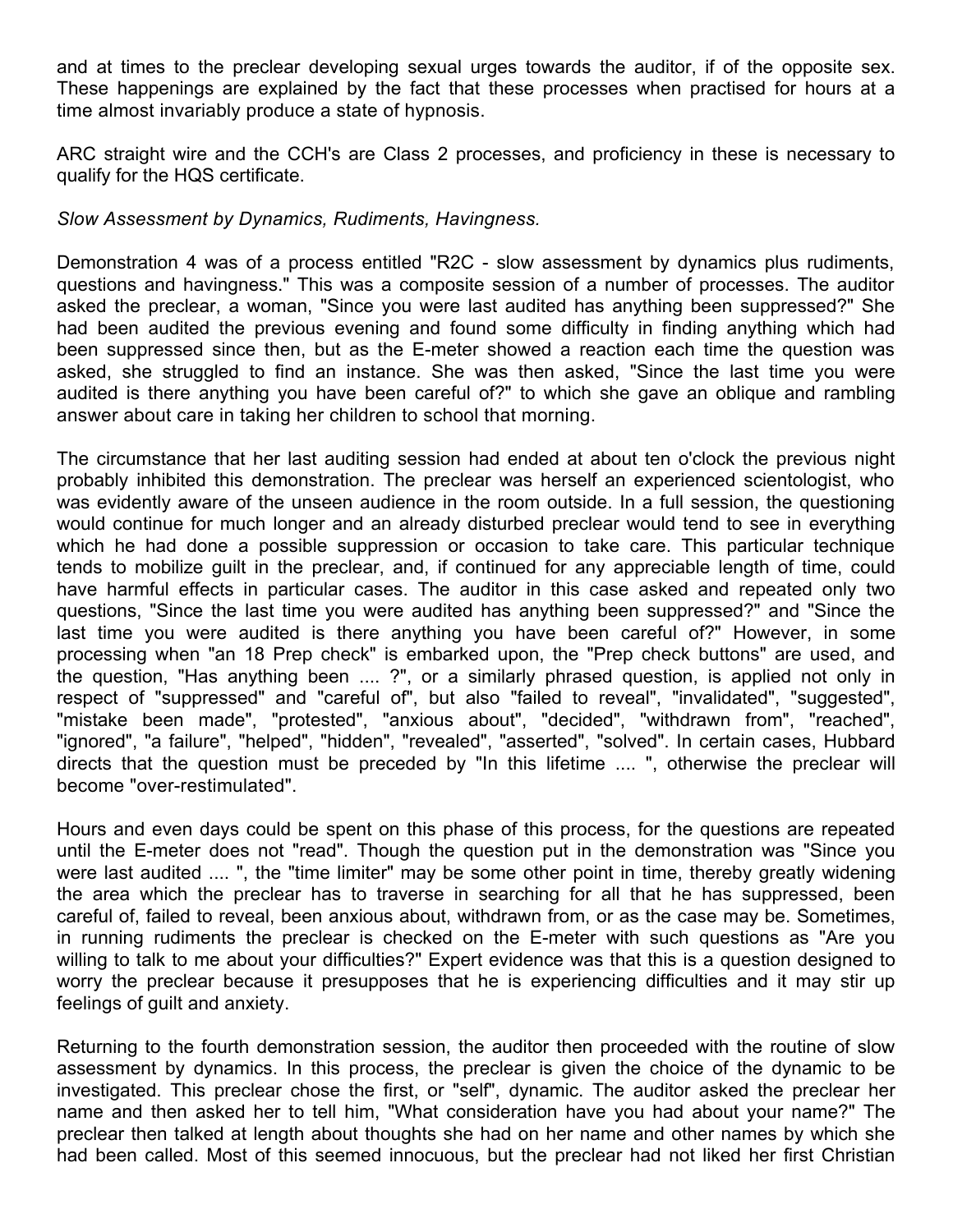name and her maiden surname and the E-meter gave various reads. The conversation with the auditor drifted to various employments the preclear had had, and other similar matters. Each aspect was probed by questions till there was no reaction on the meter. This part of the session resembled in some ways the "listen style" process, but in this instance the auditor was positively in control and was directing and questioning and prompting the preclear.

This demonstration took only 35 minutes and bore little resemblance to a full session of perhaps 21⁄2 hours (which in turn would normally be only one of several sessions in a course of processing). The particular process is well named "Slow assessment by dynamics", for, in respect of whatever dynamic the preclear may choose, there have been listed a great variety of topics to be discussed, and, if conducted in the manner and at the speed indicated in the demonstration session, would take months and even years to complete.

The final process demonstrated on this preclear in this session was "havingness", the preclear being asked to squeeze the cans of the E-meter and then to touch various objects such as the table, the top of her suit, her skirt, the table again. and her chair. She was then asked to squeeze the cans again, and was considered to have had some gain because the E-meter reading was then "up about half a dial".

In this session the auditor followed the strict route by ending the body of the session, but continuing for a short time discussing with the preclear the goals she had attained in the session, after which the "havingness" process was embarked upon. This was evidently a session in which the preclear in question had been subjected to a hypnotic process, and the "havingness" process was characteristic of hypnotic techniques wherein the patient is slowly brought back from the past to the present. Again, following strict routine, the auditor then loudly announced, "End of Session".

In HCO Technical Form of the 17th October AD 13 (1963), are set out "the breakdown of the first four dynamics", being the items or areas that may be dealt with when the preclear is being processed on the first four dynamics. HCO Bull. of the 31st October AD 13 (1963), sets out "breakdown of Dynamics Five through Eight". It is unnecessary to set out these "breakdowns" in full detail, but some of the particular matters dealt with are significant.

In relation to the first, or the self, dynamic, such things as the following are dealt with in detail: names, positions, pc's identity (what pc is mainly being, what pc would rather be. what pc would rather not be, other identities pc has been and is being, &c.), education, interests obsessive activity (things pc feels compelled to do, must prevent himself from doing, fears, bad habits, &c.), pc's doingness, body (genetic line, body defects, illness, initial care, relationship to body, ARC with body, birth, death, &c.), location, time sense, ownership (personal effects, property, business interests, stocks and bonds, handling and control over the dynamics, handling and control of mest, &c.), pc's havingness, unusual mental treatment (mental condition, mental defects, medicalpsychiatric treatment, squirrel auditing, &c.), scientology processing.

In relation to the second or sex dynamic, the following matters (some of which are dealt with in considerable detail) are listed: parents, parents' family, own family, sexual relations (both marital and extra-marital), other sexual activity (types, homosexuality, sex with animals, fetishes, unusual sex, masturbation), procuration (contraception, sex for pleasure, abortion).

The third or group dynamic has listed, with many subdivisions, friends, enemies, groups, government.

The fourth or mankind dynamic deals with such areas as international relations, extra-terrestrial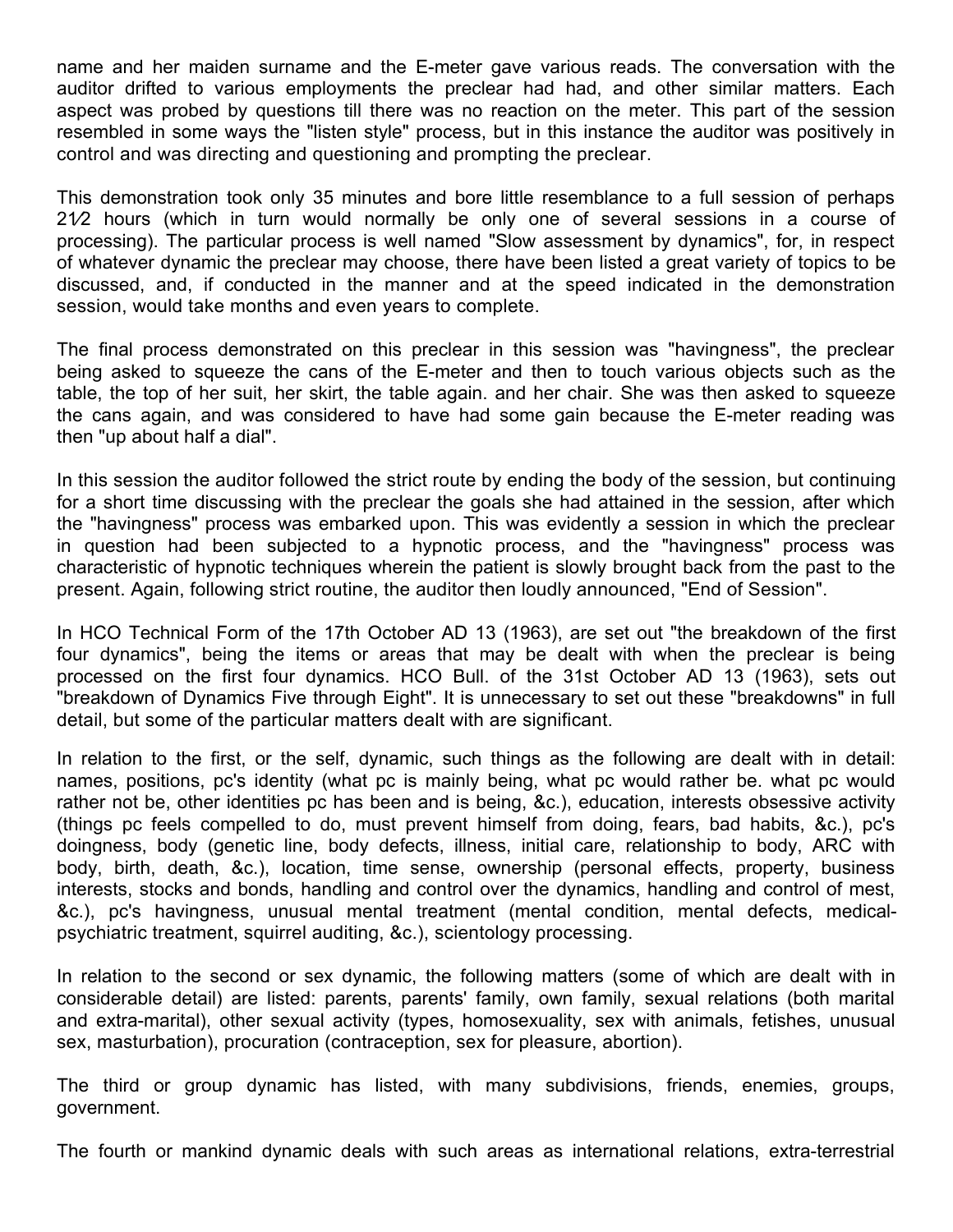relations (intelligent life on other planets, Markab Federation, Galactic Federation, space travel, flying saucers), mass communication, homo sapiens (survival of the species, over-population, under-population, the New Man), scientology five (world dissemination, world clearing, mental healing methods, healing, operating thetans.).

Beyond the fourth dynamic there is almost limitless scope for auditing. The fifth or animal dynamic deals with all aspects of plants, animals, living things, nature, nature study, organic material, genetic line, interrelations of life forms; the sixth or universe dynamic, with possessions, matter, energy, the mind, areas of livingness, schedules, measurement and description, manufacture, property, transportation, communication media, national forces, geographical areas, the universe, other universes; the seventh or spiritual dynamic, with spirits, theta, entheta, affinity, reality, communication, spiritualism, aesthetics, ethics, philosophy, art, creativeness, magic, scientology; the eighth or God dynamic, with the Supreme Being, religious entities, religion, religions, church, mysticism, anti-religion, after death, creation, religious philosophy, religious practices.

A variety of subheadings is indicated in respect of dynamics five to eight as being appropriate topics or areas on which to audit the preclear should he select any of these dynamics. However, the dynamic most likely to be selected would appear to be the first or the second, and with either of these there is almost unlimited scope for disclosures which are of a personal, secret, shameful nature, and which, when recorded on the preclear's file virtually ensure the domination of the HASI over the preclear.

#### *Routine 2H Assessment.*

The fifth process demonstrated was described as "Routine 2H Assessment". The purpose of this routine was "to put a person into better communication with other persons in his life by finding moments in his life when he went out of communication with certain persons", or to repair an ARC break. The preclear in this session was a young man in his early twenties who stated as his goal for the session, "To clean up an ARC break I had with a girlfriend". The auditor proceeded then to ask him seven times in succession the question "Since the last time you were audited has anything been suppressed?" The preclear, who had been audited about eight days previously, answered variously to this question until the auditor pronounced the meter to be "clear". He then asked the preclear to "Recall an ARC break", which the preclear did, and the auditor questioned him until the details of this incident were exhausted. He was again asked to "Recall an ARC break", which he did and he was also questioned on this at length.

This session finished in the same way as the previous one, with squeezing of cans and "havingness" routines, whereby the preclear was slowly brought back to present time.

This session lasted only 35 minutes, and the ARC breaks were not dramatic and were only lightly touched upon. In a secret session of  $2\sqrt{2}$  hours, a worried person could be mentally tortured by the probing of the auditor. *Problems Intensive.* The sixth demonstration was of a process named "Problems Intensive". Hubbard regards the "problems intensive" as a highly effective technique. In HCO Bull. of the 27th September AD 12 (1962), he writes,

"The only fully valid lower level process today that achieves enormously effective results, is the Problems Intensive. It does the following: Eradicates feelings of illness; Adds years to life; Subtracts years from appearance; Increases I.Q. . . . . People are suddenly losing all manner of things they thought were illnesses and were calling arthritis and ulcers and what not. They weren't sick. They were just suppressed."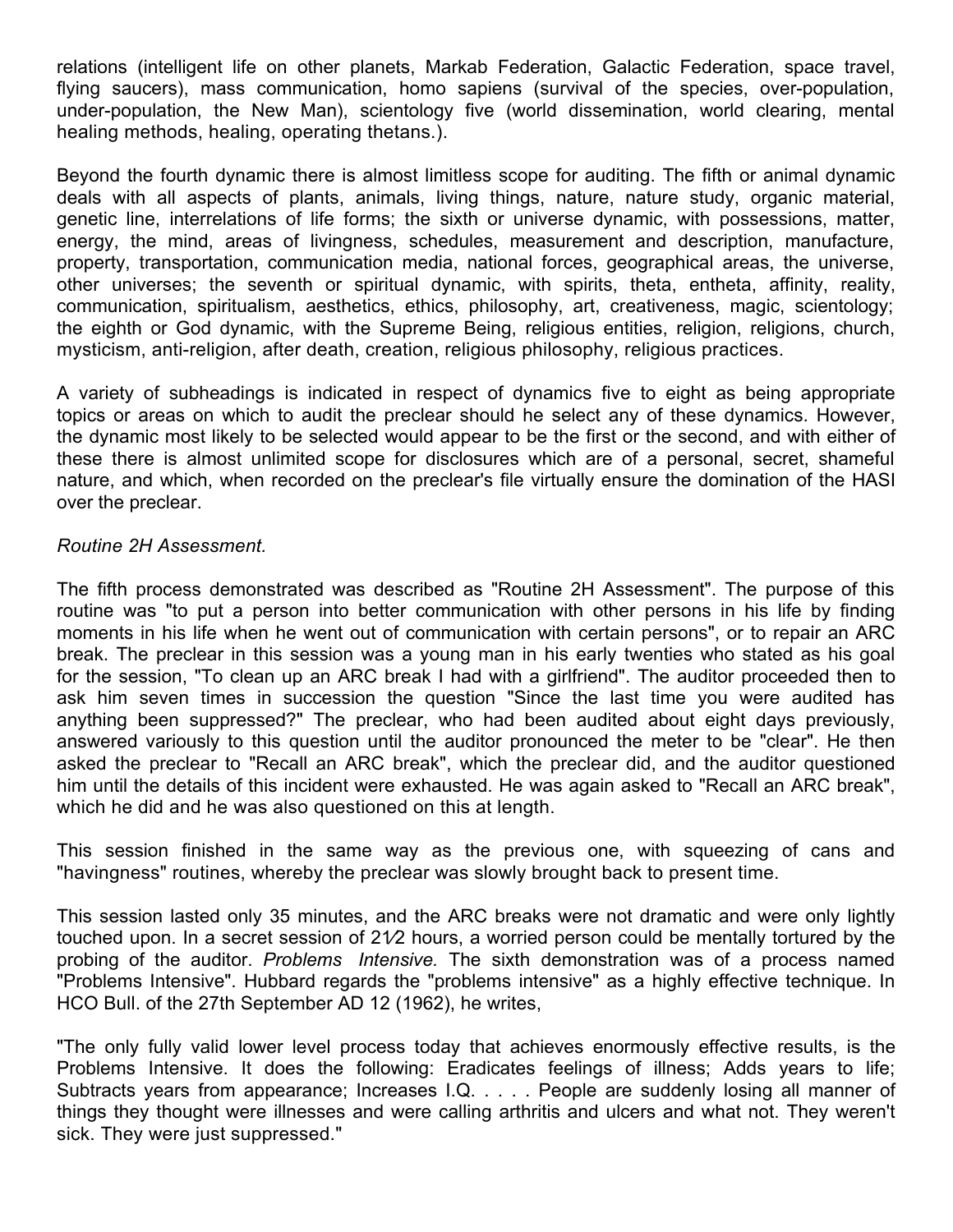His instructions are, " Find on the meter the most important most reactive change in the pc's life, and then locate the prior confusion to that change, which confusion may have occurred from 2 weeks to 5 minutes before the actual decision to change."

The process involves the auditor asking the preclear, "What changes have you decided to make in your life?" In this process, the preclear's answers are written down ; these are checked with the preclear on the F-meter, and the particular decision which reads most on the meter is selected as the topic for auditing. The auditor then asks the preclear a series of questions called "prep-check" questions (see demonstration 4, ante) such as " suppressed", "careful of", &c., and he phrases the question, "Since [a month before the decision to change] has anything been suppressed?" The theory behind this process is that some decisions to change are made as a solution to some problem and confusion that have existed in the preclear's mind. The supposed benefits of this process are said to be that the preclear will have a feeling of increased well-being and will find the resolution of a problem which he has had since the period of confusion and the decision to change.

The preclear in this session was asked many times the precise question, "What other changes have you decided to make in your life ?", and he gave a variety of answers, together with appropriate dates. After eight decisions were detailed, the auditor called a halt because of limitation as to time, and then checked the eight decisions on the E-meter, and got a" blow-down" on the decision "To build up my body a bit" at a particular date.

The auditor then asked the preclear many times, "Since [the date] has anything been suppressed?" and the preclear was still telling of things suppressed when the hour allotted to this session elapsed.

In an ordinary session the seeking of decisions goes on until the preclear exhausts his recollection of decisions and things suppressed. As the usual course for a "Problems intensive" is 25 hours as a minimum, but may be much longer, it requires little imagination to picture the mental exhaustion of a preclear after five hours questioning each day for five days in succession. When a preclear has finished telling of all the things suppressed, he may be asked to tell all the things of which he has been careful, and then of all the things he has "failed to reveal", made mistakes about, been "anxious about", "ignored", failed at, &c., as listed in demonstration 4, ante. In this way hundreds of hours of auditing can be, and are, aggregated.

#### *R3SC - A Service Facsimile.*

The seventh demonstration session was of a process called "R3SC-a service facsimile." In scientology, a "service facsimile" is "an aberrated, non-survival solution the preclear uses to make others wrong, self right, to aid the survival of self, hinder the survival of others, help self dominate others and help escape domination." There are various means, so it was said, by which an auditor can locate a service facsimile. In this particular process, the procedure is for the auditor to ask the preclear, "What method have you used to make others wrong during your life?" The auditor writes down the answers and then with the aid of the E-meter gets a "blow-down" on one of the answers which is then selected as the item to be audited to determine the facsimile.

The benefits claimed for this type of auditing are "a considerable rise towards optimum behaviour level of the person and a cessation of the use of that method used to make others wrong as well as a general increase in well-being, confidence, happiness and ARC."

The preclear in this demonstration session was a woman who had been audited the previous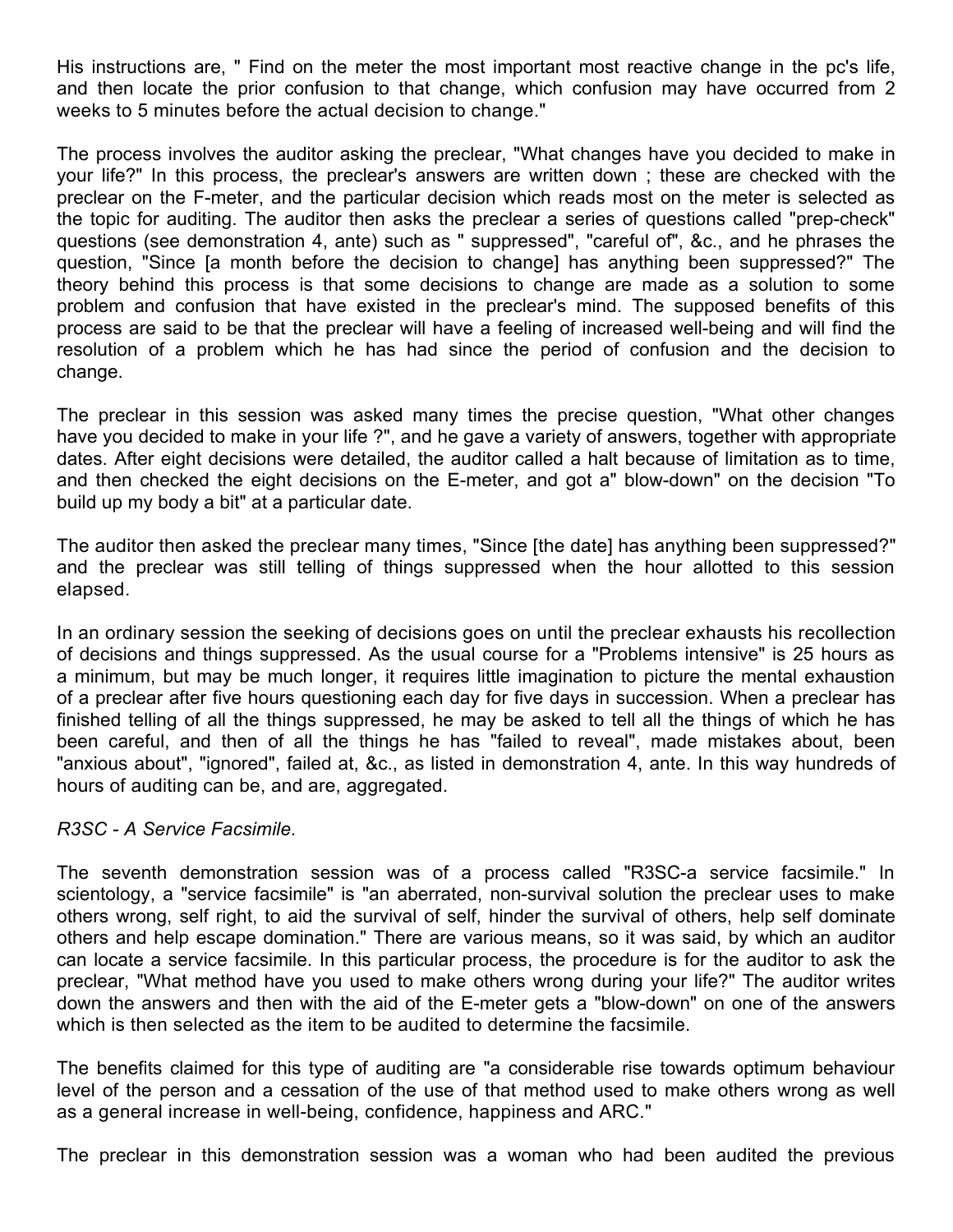week, and she was asked by the auditor the customary preliminary question, "Since the last time you were audited has anything been suppressed?" A "read" was obtained on the meter, and in explanation the preclear said, "Well, all auditors' questions always read at first. 1 am protesting so much and I sort of hate them, you know, they make me feel guilty."

The auditor then asked repeatedly, "What methods have you used during your life to make others wrong?" Then she was asked such questions as, "Is there anything you have done to make anybody else guilty during your life?" "Have you done anything during your life to make yourself right?"

It emerged from this questioning that the preclear considered that she had been critical in making others wrong and herself right, whereupon the auditor embarked upon a series of questions such as, "Will you tell me how being critical will make you right?" "How would being critical make others wrong?" "How would being critical aid your survival?" "How would being critical hinder the survival of others?" " How would being critical help you to escape domination?" "How would being critical help you to dominate others?" and many other questions to the same effect, in relation to being critical.

Finally, the auditor asked "Concerning being critical has anything been suppressed ?" He immediately announced there was nothing on the meter, the preclear said she felt "Okay", and the auditor decided then to end the session earlier than intended because the service facsimile had been found and run. Tampion admitted that this session might have been better had some other person been the preclear, as the preclear in question had had "this sort of thing handled quite a bit in past auditing."

# **Characteristics of an Auditing Session.**

In the light of later evidence which the Board heard from expert psychiatrists, several features of these demonstration sessions are of particular importance and significance. The scientologists considered that these sessions were fair representative samples of the various processes demonstrated, having regard to the limitations imposed by the time and circumstances, and Hubbard actually bestowed upon Tampion a doctorate of scientology for the part he played in conducting the sessions. From what has been set out above and from other aspects of these demonstrations the following features emerge:

1. Sessions are always commenced with a strict routine. The preclear is asked if it is all right to audit in the place where they are, and is it all right to start the session? The auditor then utters a loud "start of session" and the session is then under way.

2. The auditing questions are repeated in identical or almost identical terms, and are continued until the meter does not read.

3. Goals are stated and recorded at the beginning of the session, and at the end of the session the preclear is asked what gains he has made. Sometimes the preclear was vague about the goals set, but when reminded of them enthusiastically stated there had been gains.

4. The questions as to whether goals have been obtained are asked in such a way as to induce favourable answers.

5. The auditor assumes a pose of being obligated to the preclear for his (the preclear's) help in making the session a success. The auditor thanks the preclear for whatever gains are said to have been made and expresses regret that he (the auditor) has, in effect, failed in cases where a gain has not been obtained, and the preclear is made to feel that he must help the auditor make it a good session. There is evident in the preclear a desire to please the auditor.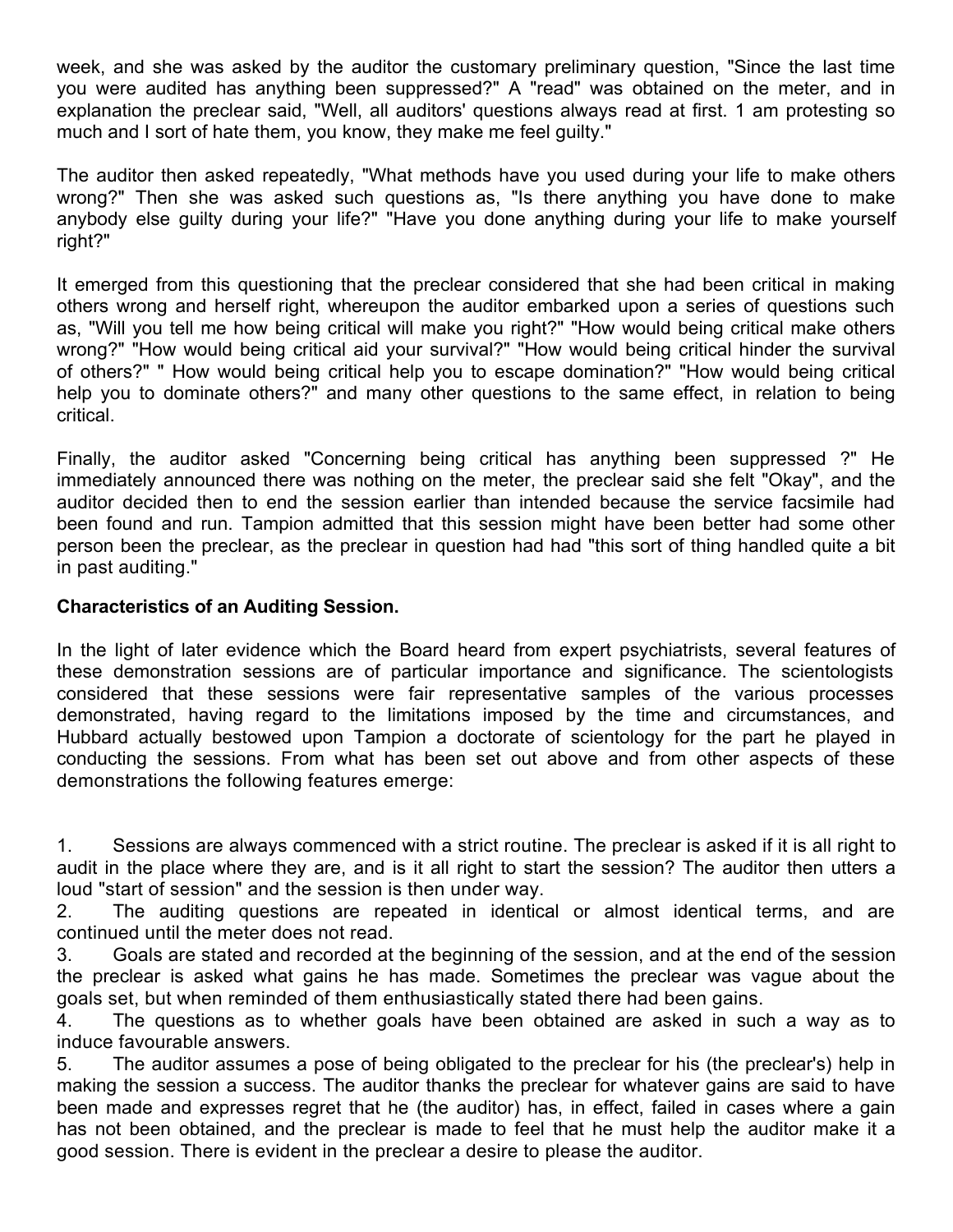6. The preclear searches deeply into his memory for incidents which may be made to fit the subject matter of the question, and frequently matters with only the most tenuous connexion with the matter being probed, and even with no connexion, are mentioned.

7. A suggestion of guilt is implied in each question, and the answer is generally in the nature of a guilty admission, an abasement, a confession. Alternatively, there is an attempt to justify what the preclear is admitting.

8. Notwithstanding the innocuous nature of most of the areas dealt with, the truncated nature of the session and the presence of an audience watching, the preclears were speaking in what, on normal standards of conversation, would have been an uninhibited level.

9. Each session is brought to an end by a strict routine. There is a slowing down of the tempo of the session, and the auditor ends the body of the session which, however, still continues while the auditor inquires as to gains made and conducts processes designed to bring the preclear from the introspective past up to the present. The session is finally ended by a sharp "end of session", and in the last two more advanced demonstrations the auditor commanded, "Tell me I am no longer auditing you", to which the preclear in each instance replied, "You are no longer auditing me."

10. At least two of the preclears had symptoms which would have alerted a psychiatrist to the likelihood that the preclear was suffering from mental or physical illness. In one case the process being run, short though it was, was positively harmful to the preclear's condition. As to the other case, the Board subsequently heard expert psychiatric evidence that auras the preclear said he was seeing could be part of an organic illness like epilepsy and that auras may be one of a series of premonitory symptoms which precede an epileptic fit. Neither the auditor, Tampion, nor Williams was apparently aware of the possible medical significance of the phenomenon which this preclear described. Tampion, a man still in his twenties, a former school teacher who gave up his University course in Commerce in about 1961 to become a full-time professional scientologist, considers that his knowledge of the human mind is superior to that of psychiatrists, and that rather than recommend psychotic persons to a psychiatrist for treatment he would advise "that they have a good holiday and get away from the things that upset them."

The foregoing features assume great significance when considered in conjunction with evidence which the Board later heard from expert psychiatrists and psychologists as to what was the nature of psycho-analysis and hypnosis. Almost every feature of an auditing session has its parallel in command or authoritative hypnotic procedures. Grave consequences flow from the indiscriminate use of such hypnotic procedures. Chapter 18 deals with the hypnotic aspects of scientology processing.

# **S.C.S.**

One process in respect of which the Board heard somewhat contradictory evidence was called "S.C.S.", or "Start-Change-Stop." Williams in his evidence rather suggested that this process was a simple process, the purpose of which was to increase a person's familiarity with something, and he illustrated this by the example of the inefficient typist whose ability was increased by her being made more familiar with her typewriter by being told to touch various parts of it, and to start it moving by pushing it from one place to another. Williams made the claim that the British Pentathlon Team in the 1956 Olympic Games improved its skill in pistol shooting by being given such exercises which made the team more familiar with its weapons.

However, other evidence was given as to the real nature of the S.C.S. process, which shows certain of its features to be quite different and of a harmful nature. The S.C.S., like the CCH processes, is a control process, and though "control" is said to connote control by the preclear over his body, the actual effect is to place the auditor in a position of complete domination over the preclear and, in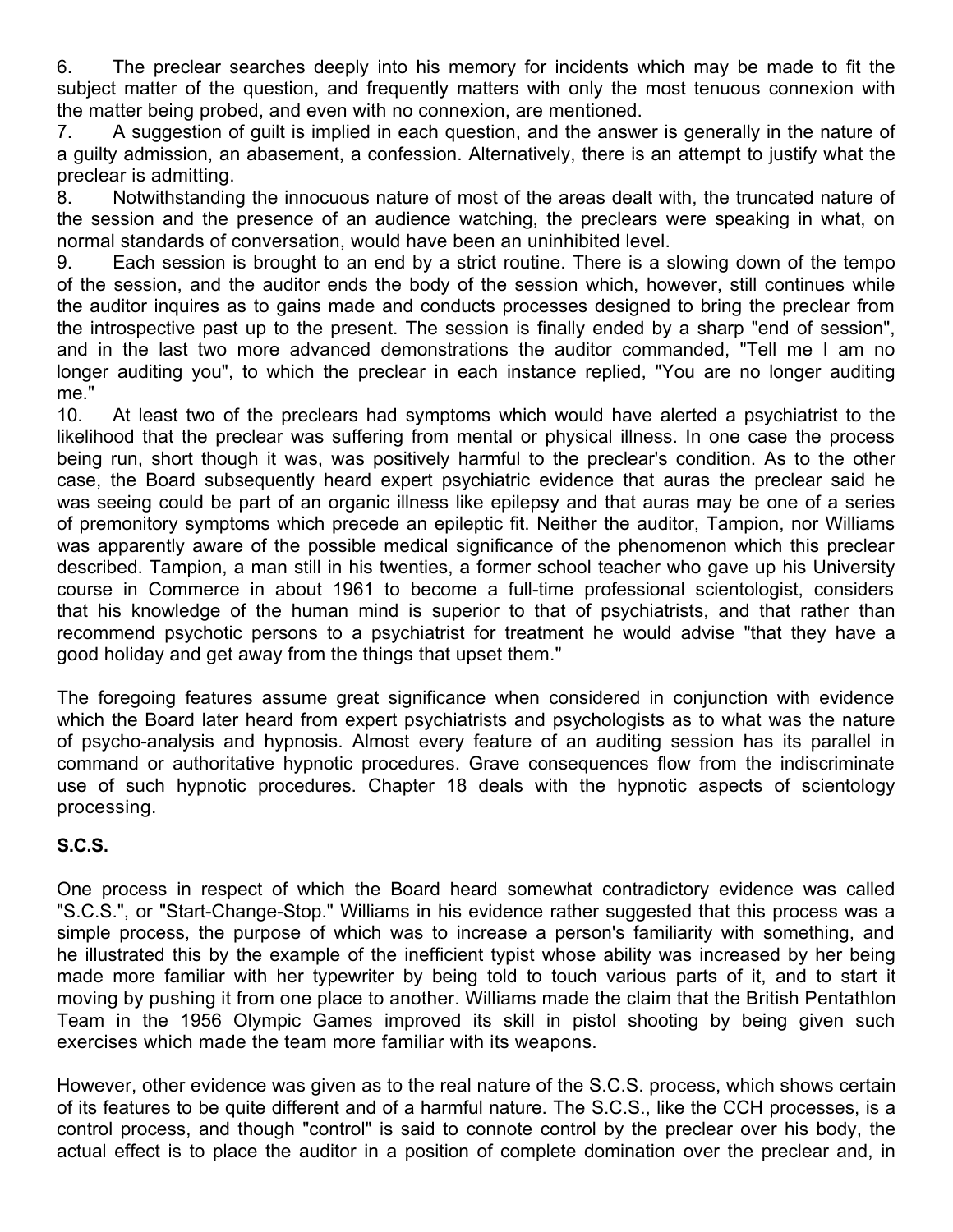scientology, S.C.S. is classified as "8-C" and represents "a very strong control to make sure that a person does what he is required to do."

It was said at the Inquiry that S.C.S. was not now practised at the HASI. However, on a chart entitled "Processes, Levels and Theoretical Material as currently used and as expected to be used in the future", prepared for the Inquiry and tendered in evidence by Williams, processes described as "S.C.S. on object" and "S.C.S. General" were shown as being used or expected to be used respectively at levels 1 and 2 which were levels at which the HASI was then functioning. Files examined by the Board make it clear that well into 1963 wholesale use was being made of the more dangerous S.C.S. process.

The Board heard evidence that the S.C.S. process involves the auditor instructing the preclear to start his body moving, change the position of his body from one place to another, and stop his body moving, upon the command of the auditor to "start", "change" and "stop", respectively. It was said in evidence that S.C.S. was sometimes used as a punishment for recalcitrant preclears, the witness in question stating that he had been "sentenced" to 25 hours of S.C.S. for some infraction.

That S.C.S. is not merely the simple process that Williams suggested is apparent from Hubbard's own writings. In Scientology : Clear Procedure, issue one, Hubbard directs that the command in S.C.S. is to be, "Now I want you to get your body moving in that direction and when I say Stop, I want you to stop the body." Almost precisely the same commands are set out by Hubbard in Control and the Mechanics of S. C.S. The significance of the S.C.S. commands to start "your body" moving, &c., is that the thetan is considered to be distinct from its body, and it is the thetan which is compelling or requiring the body to move. This concept is drilled into the preclear during hours of this processing, and he is thereby reduced to a condition in which he is ready to believe that the thetan does just that.

In *Scientology: Clear Procedure*, issue one, Hubbard writes,

"These S.C.S. processes produced the greatest control changes that have been produced with any control process . . . . An apparent drop in havingness is occasionally experienced by the preclear as he does these processes. This is because of compulsive exteriorization. If a preclear is about to fly out of his head he'll fly out of his head on S.C.S. . . . . If he does fly out of his head on S.C.S., or any other process, you, of course, continue the process . . . . In running S.C.S., however, the preclear flying in and out of his head will experience various changes of havingness which are quite upsetting . Don't be surprised in running S.C.S. if the preclear suddenly flies to pieces, goes into flip-flopping, has to be picked up off the floor and put over on the couch and left aghast, but do be very surprised at yourself if you fail to get the preclear back up on his feet and into session again at once."

In the same publication Hubbard explains "flip-flopping" in this way:

"Flip-flopping was a process by which the preclear's excess motion was taken off . . . . It is extremely interesting that a preclear exteriorizing from his own body which is out of control, flipflopping, writhing, convulsing and going into epileptiform seizures was at a distance from a flipflopping body. One day while in his own body he causes some other body to go out of control, he shoots somebody or hits somebody, and has this person go into a flip-flop."

In *Control and the Mechanics of S.C.S.* Hubbard states in relation to S.C.S., "The end result of this process is exteriorization."

The S.C.S. process is a hypnotic process which is dangerous to mental health and produces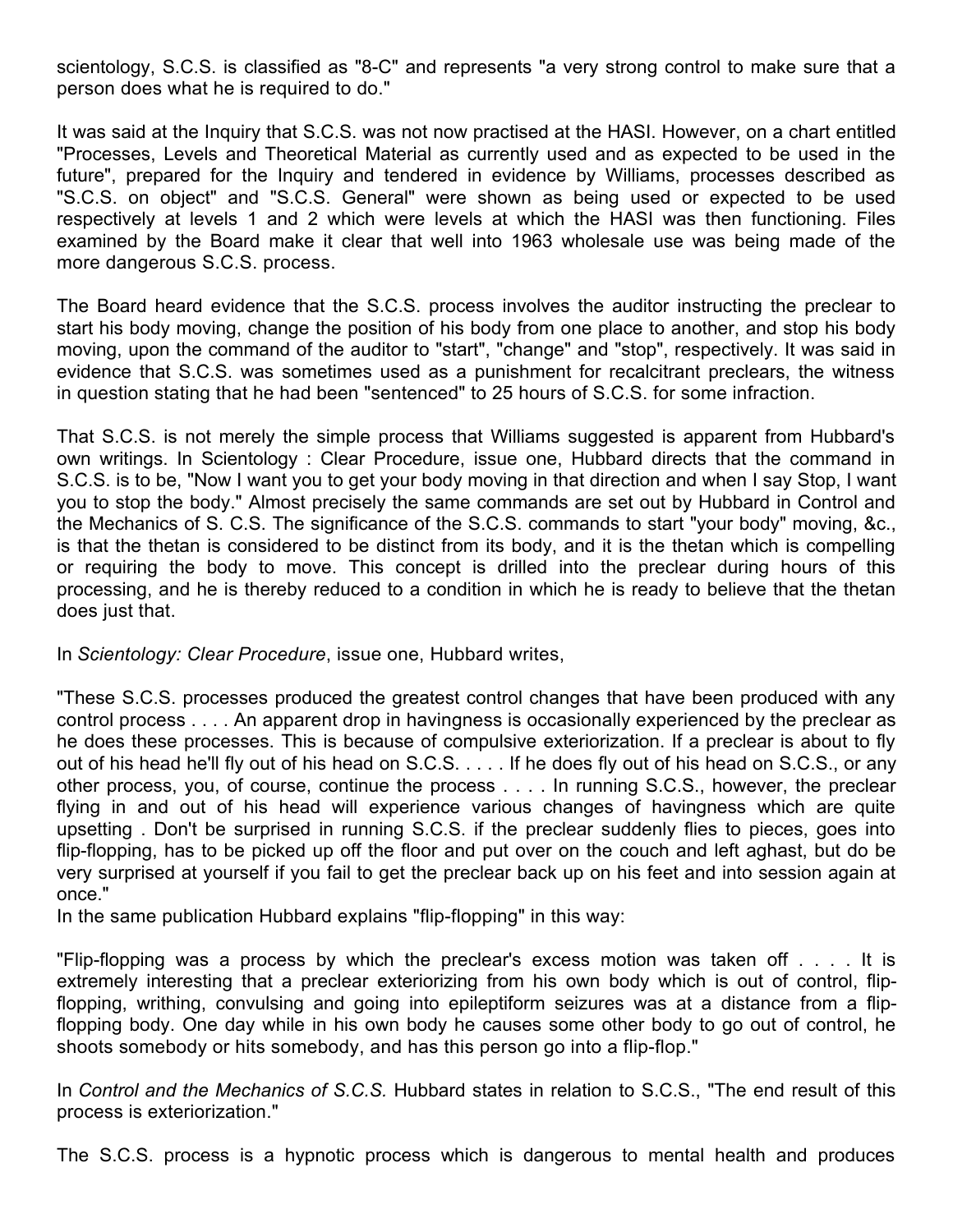distressing and alarming symptoms in preclears, who may exteriorize while being processed, and who develop almost the qualities of an automaton.

A former scientologist volunteered to demonstrate S.C.S. The manner in which he demonstrated was criticized by the scientologists, who, however, though invited to demonstrate S.C.S., declined to avail themselves of the opportunity.

# **R2-12 (Listing).**

A further process which was not demonstrated to the Board was one called "R2-12, Listing". A substantial part of scientology theory involves thinking in opposites. In Scientology 8-8008, Hubbard refers to "The Dichotomies", amongst which he lists "Survive, succumb", "Affinity, no affinity", "Start, stop", "Be, be not", "Win, lose", "Right, wrong", "Sane, insane", and several others. In subsequent teaching he developed terminals and opposite or opposition terminals, or "terms" and "opterms" for short. The idea of opposition developed into the R2-12 process which involves asking the preclear the questions, "Who or what would .... oppose?" and "Who or what would oppose .... ?" The object being opposed or opposing is initially determined by reference to a long list of items enumerated by Hubbard, generally with a scientology connotation, such as "scientology", "auditors", "minds", "mental health", "hats", mental doctors", "psychiatrists", &c. In this process the preclear is on the E-meter, and the auditor asks and repeats the questions as necessary, writing down the preclear's answers and noting the reaction on the meter. The asking of one of these questions may take many hours, spread over several days; hundreds, and sometimes thousands, of answers may be obtained to the repeated asking of each question. One preclear on 23 almost consecutive days gave over 9,000 answers to a series of questions which included "Who or what would somebody with a goal not to be the centre of attraction oppose?", "Who or what would the most reasonable being (a being of integrity), (a servile being), (certainty), (birth), (the planet) oppose?".

After several hundred answers to a particular question have been obtained, they are checked on the meter in search of a "reliable item", which is one of the answers which reads the best (or worst) on the meter. The reliable item is then used as the subject or the object of the questions in following sessions, when the "Who or what" questions proceed for several more days.

This process has been very common at the HASI. It was said in evidence by HASI witnesses that it was not now being used, but it was in constant use well into 1963. It has highly undesirable features, and one can well understand the anxiety of the HASI neither to demonstrate it nor to admit that it was in current use.

This process produces in preclears a condition from which all moral restraints are absent. In many of the files examined by the Board this process was used, the preclear's answers frequently relating to very disgusting matters of sex, depravity and perversion. The initial subject of the "Who or what" question is a simple word, but in the course of finding 600 to a 1,000 answers to such a question as "Who or what would scientology (or an E-meter) (or psychiatrists) oppose?". the preclear will often give a sexual or depraved answer which then suggests the next answer which will be more disgusting and thereafter the floodgates of filth and depravity are open. Preclears whose questioning has started off with some simple subject finish up giving the most debased answers, striving obsessively to outdo in vulgarity and depravity the previous answers by the addition of vulgar adjectives.

When the preclear is checked for a reliable item, one of the depraved answers is often selected, and the preclear may be questioned for days on "Who or what" would oppose that particular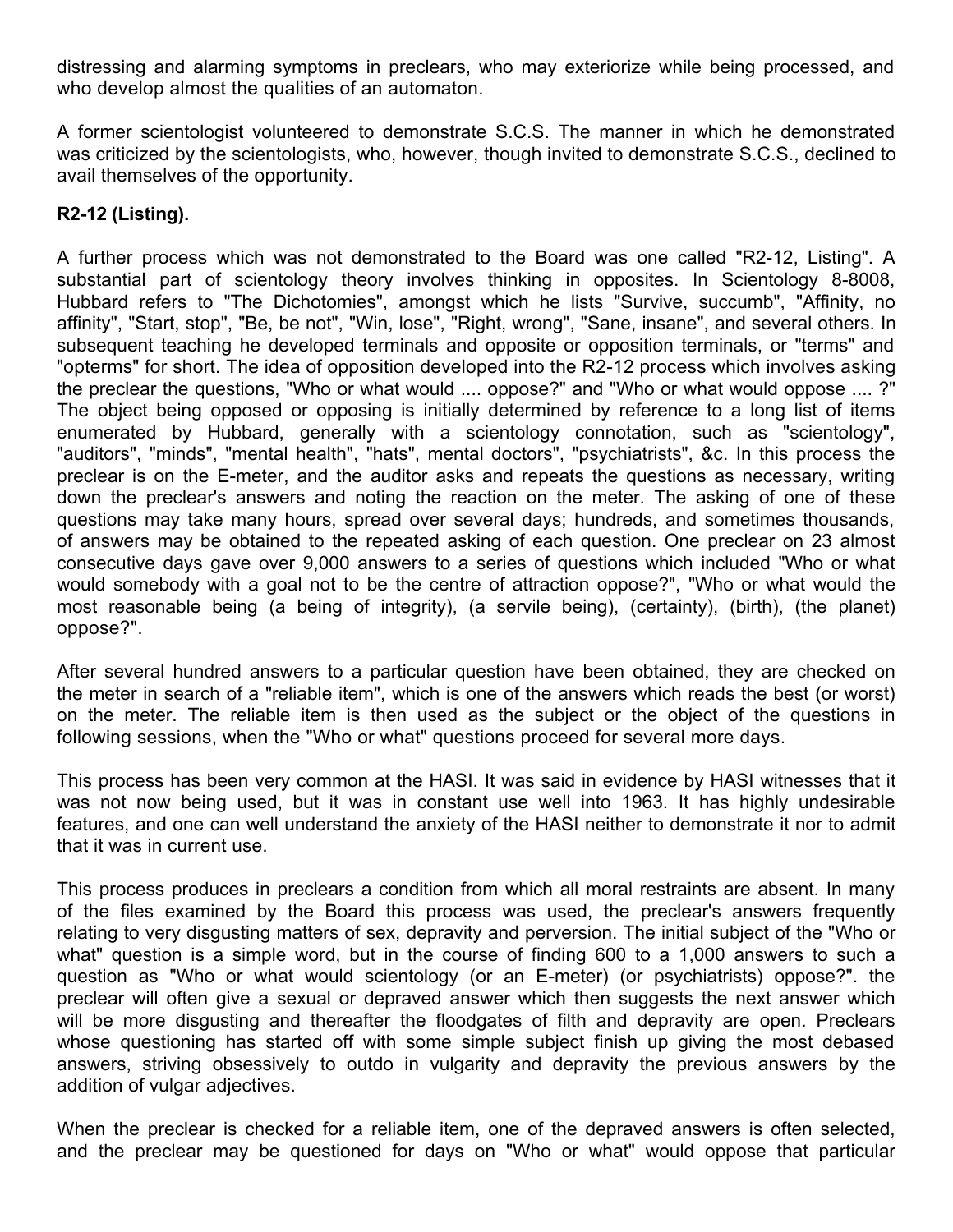reliable item. An example, by no means isolated, is a question asked for days of a young married woman, namely, "Who or what would a sexy little piece oppose?". Many of her answers show an abandonment of any restraint.

Mere declamation does not sufficiently describe this shockingly immoral feature of scientology processing; included in Appendix 19 is a small selection of the questions asked and some of the answers given in R2-12 processing.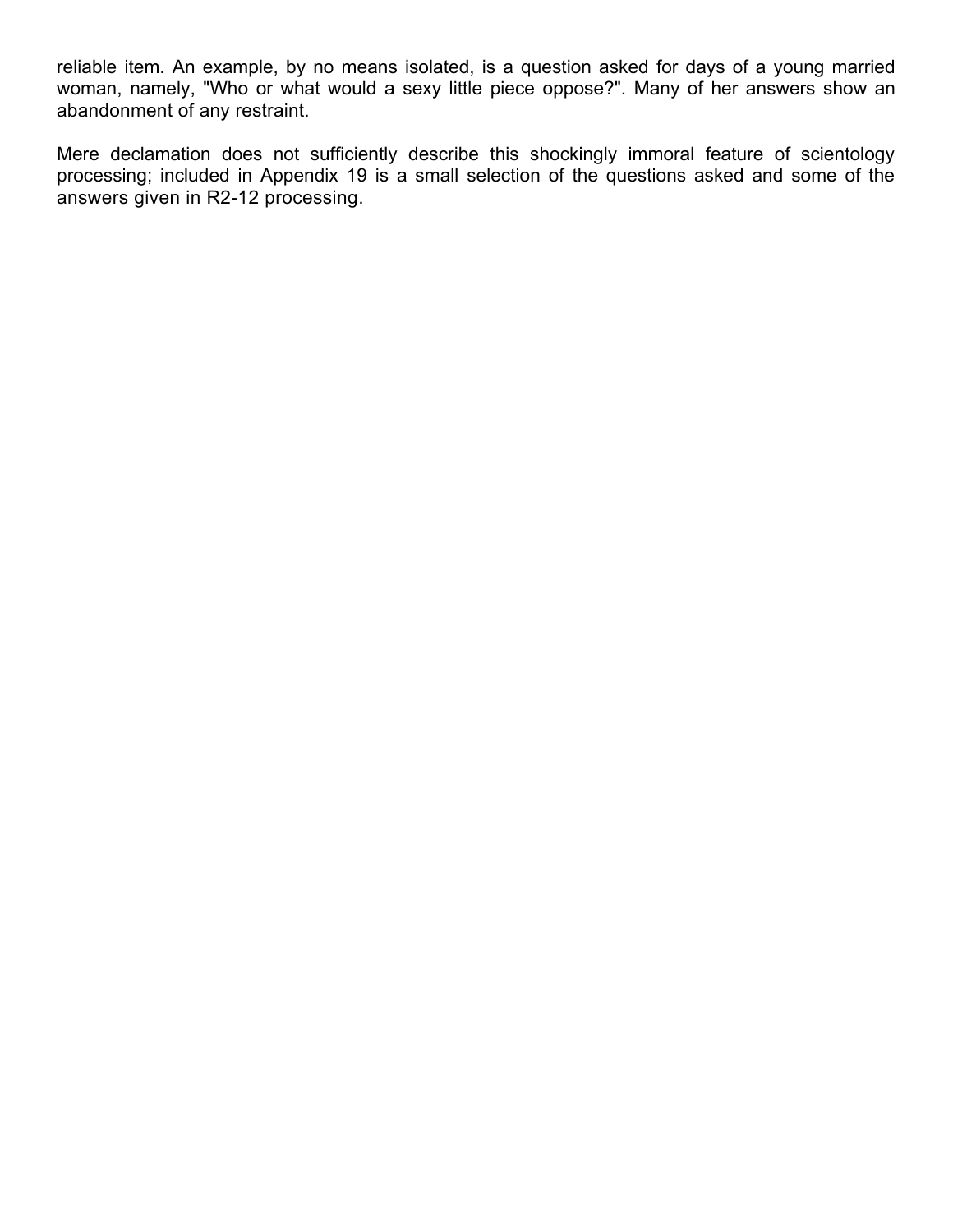# **The Anderson Report CHAPTER 14 THE E-METER**

The only apparatus used in scientology is a small electric meter, housed in a wooden box measuring about 10 in. by 6 in. by 2 in. On its top side is a dial with a moving needle, some control knobs and a rheostat control termed the "tone arm." It has two terminals, to each of which is attached, at the end of a lead, an electrode which is a steel or tin can, resembling, and sometimes actually being, a soup can. Within the box are small batteries and a transistorized circuit. The circuit is simple and is appropriate for apparatus designed to record or register electrical resistance, It is a variant of the Wheatstone bridge.

The meter is called an "E-meter", which is an abbreviation of the "electropsychometer" or "electrometer". The E-meter has been improved and developed over the past fifteen years, and there have been five models, ranging from Mark I to Mark V. There is some suggestion that shortly there is to be a Mark VI model, and even another model which is to be used for auditing to OT.

When used in scientology auditing, the cans are held by the preclear, one in each hand, and the auditor, sitting opposite, faces the meter and records and interprets the readings on the dial, making various adjustments with the tone arm as the general level of resistance recorded by the meter rises or falls. The auditor writes down the various readings of the meter which are said to be correlated to whatever is being discussed by the auditor and preclear. The detail of such discussions is also written down.

It is claimed that emotions and emotionally charged thought can register electrically on the Emeter. When a preclear is "in session" and is holding the cans, questions which stir his emotions are said to produce a "read" on the meter. Hubbard and scientologists generally regard the Emeter as a most important adjunct to auditing, an almost indispensible tool.

In a book entitled *The Hubbard Electrometer*, said to be based on research and development by Hubbard, written by one John Sanborn and copyrighted by Hubbard in 1959, the operation of the Emeter in scientology is explained. It is there stated that

"The E-meter works on a very easily understood principle. It measures the relative density of the body. The relative density is changed as the facsimiles change. The E-meter then measures shift in thought. It registers in particular shifts in thought relating closely to the questions asked by the E-meter operator. The operator asks, the facsimiles shift under his asking. The E-meter measures the shift and thus the mind is read."

A facsimile is defined in scientology as a recording in energy of an incident or part of an incident from the past. It is "picture" in motion. When the picture comes into play again, it produces motion," writes Hubbard.

"What we are reading, or measuring", writes Sanborn, "is specifically the impingement of the individual himself (the spirit) upon the body by the direct action of thought. It is to be emphasized that this does not mean the brain .... We mean that thought is direct and that thought is produced only by the spirit, and that in the aberrated individual (one who lives by mental image pictures seen or unseen, reactively) it just happens that whatever thought he thinks, he accompanies by the automatic production of mental image pictures Mental image pictures impinge upon the body. Thetans are quite obsessive about this."

It is then explained that the ohms resistance in the body always registers in one of several ways.

"Thus we could say simply that the E-meter measures what and how much the spirit is doing to the body. It is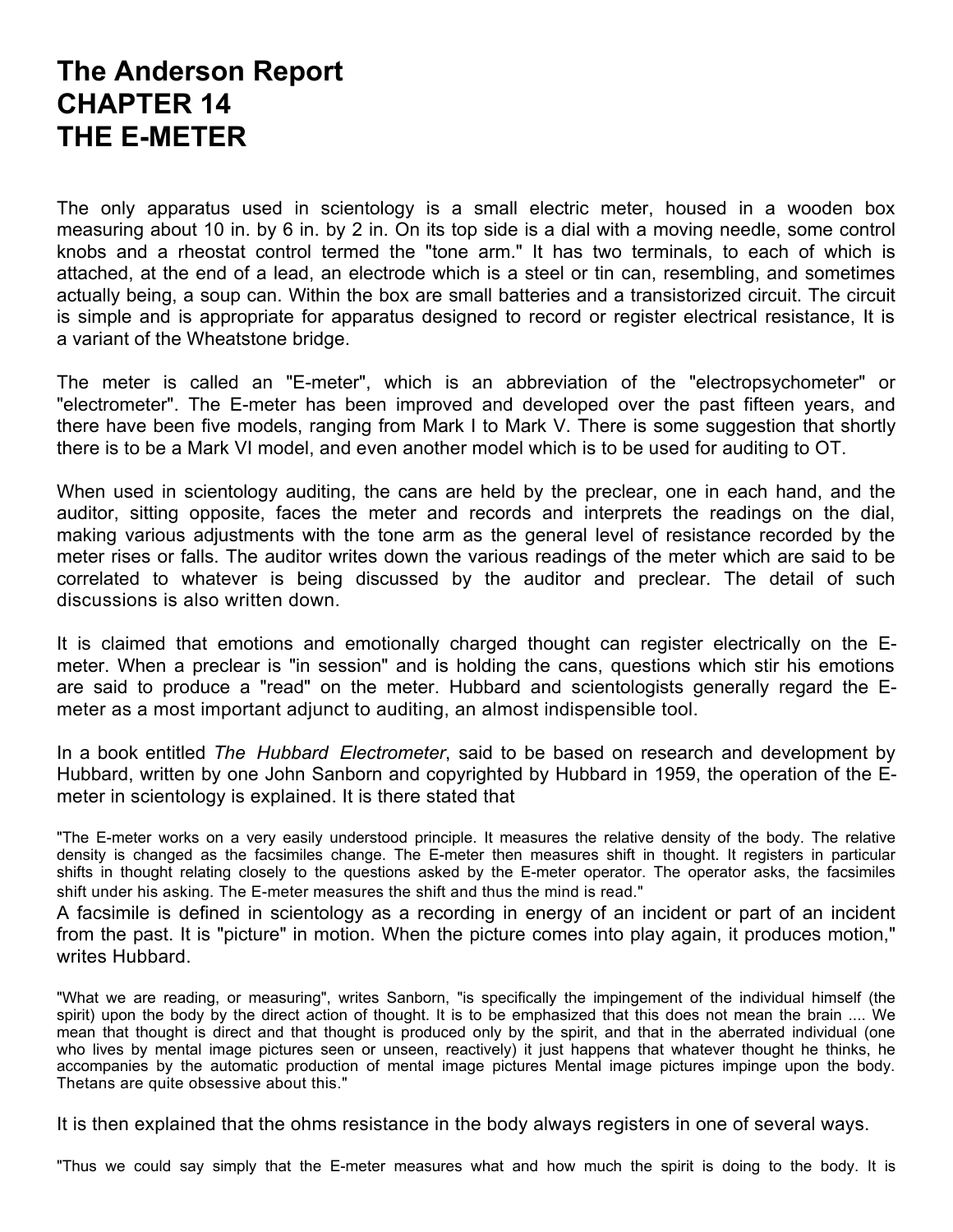therefore a precision aid to clearing."

In his handbook *E-meter Essentials*, Hubbard writes, "the meter tells you what the preclear's mind is doing when the preclear is made to think of something", and that the "current is influenced by the mental masses, pictures, circuits and machinery. When the unclear pc thinks of something these mental items shift and this registers on the meter."

The thetan is said to produce a change in resistance this way: the auditor asks a question which produces a facsimile or a mental image picture, which is said to contain pain or heavy emotion. The "heavier" the emotion the "heavier" and "more dense" is the facsimile. The facsimile or mental image picture impinges on the body, the relative density of which is changed as the facsimile changes, and such impingement produces changes in the resistance of the body. The idea of energy and thought having physical weight and physical density is quite foreign to science, but finds ready acceptance in scientology. Williams spoke at some length, purely speculatively, about the possibility of the thetan having an electrical field somewhere around or in association with the body and he said that the effect of emotional activity flowing from the thetan through its electrical field and through the nervous system could produce a change in resistance.

Williams, likewise without any evidence to support it, toyed with the idea that the thetan produced a change in voltage in some way whereby the E-meter recorded not only a change in resistance but also a change in voltage. His attitude was consistently scientological, but quite illogical, and was to the effect that if and when a sufficiently sensitive meter was developed it might record a change in voltage and, if it did, the change was due to the activity of the thetan; and therefore, since a thetan produced a change in voltage which was recorded on the E-meter, the theories of scientology as to the thetan were thereby confirmed. It is standard technique with scientologists not only in relation to the E-meter, but generally, to make unfounded or illogical claims and then to challenge those who criticize such claims to prove them wrong. In effect, their attitude is, "We say a thetan causes a change in resistance, prove us wrong."

A great air of mystery and reverence surrounds the E-meter. It is accorded almost magical powers. It is said to be infallible. Of it Hubbard writes, "The E-meter is never wrong. It sees all; it knows all. It tells everything."

In fact, it is no more than a powerful gimmick for controlling preclears and developing in them a sense of awe and of submission to and dependency on the HASI. It is merely an electrical measuring instrument, with no other capacity than to detect and record the degree of resistance to the flow of electricity of any medium placed between its terminals to complete the circuit.

It is unnecessary, of course, to concoct the fantastic theories of scientology to explain the functioning of the E-meter. The principles involved and the reasons for the changes in resistance recorded by the E-meter are well known to science. This was made clear by evidence the Board heard from a number of expert witnesses, including one who was Reader in Biophysics at the University of Melbourne, and had the degrees of Doctor of Philosophy, Master of Science and Bachelor of Arts; and another who was a research student, a Bachelor of Science, who was completing his Master of Science degree in Physiology. These witnesses examined and tested two E-meters, one of which was a Mark IV model supplied by the HASI.

The E-meter is not a new type of instrument. It is one which is well known to science and has been in use in one form or another for many years. As early as the 1920's, experiments were conducted in psychological research with what was then called an electro-galvanometer or psychogalvanometer. Such meters had and have specific but limited use in psychology, but their use in no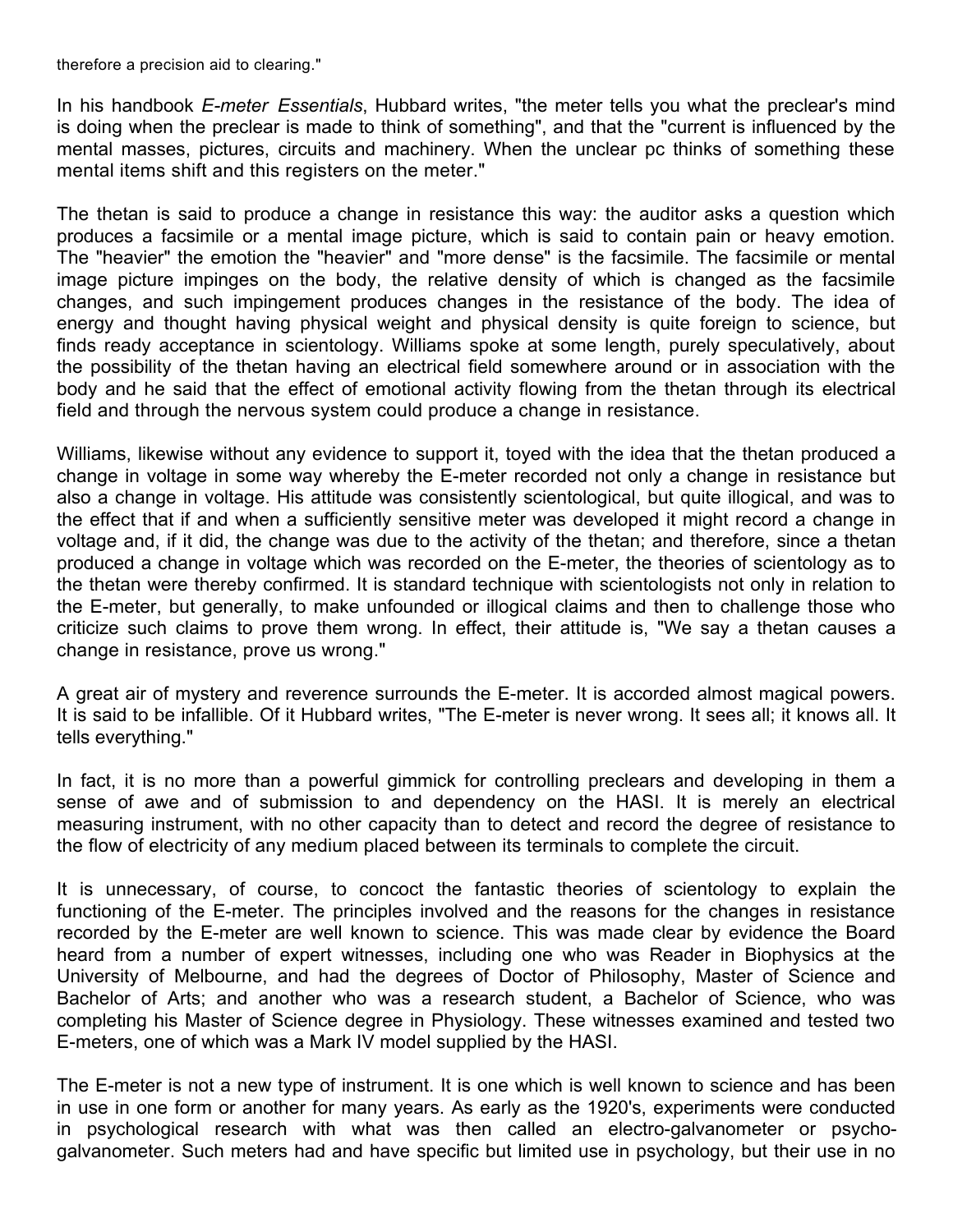way relates to such fanciful things as electronic fields of the thetan and the measuring of the weight and mass of thought. The E-meter, like one form of "lie detector", is merely a development or modification of these earlier instruments. The current models of the E-meter are well constructed, accurate, sensitive - almost too sensitive - instruments capable of doing what their specifications claim for them, namely, indicate "variations in the electrical resistance of the human body." There is no reason at all to suppose that they can do anything more then register resistance. The scientology rejoinder that the thetan caused the change in resistance in the manner described above was not supported by any evidence. On the contrary, the Board heard abundant expert evidence which explained the phenomena which produced the variations in resistance.

Expert evidence which the Board heard showed that once the outer layer of skin of the human body was penetrated the resistance of the body between two specific points is low and uniform. However, should the human body be introduced into the circuit by means of the hands holding electrodes, a condition occurs which may well produce apparent changes in the conductivity of the body, for the skin and associated physiological factors have to be taken into account, and the resistance of the whole of the body may vary because of variations in conductivity between the electrodes and the hands. These variations are due to such factors as the dryness or dampness of the hand, the amount of salt present in any moisture on the hand and minute sweat secretions. Furthermore, blood circulating in the tissue layers immediately beneath the skin may also cause changes in resistance. An important cause of variation in conductivity is due to involuntary muscle movement resulting in a change in the contact between the hand and the can. Once the hand is held in a posture, such as that assumed when the can is grasped, there occur minute changes in the grip, thereby altering the degree of contact with the can and producing a change in conductivity. Variations in the dampness of the hand by sweat, the changes in blood circulating in the skin tissues and the muscle variations altering the grip may be caused by emotional stress; they are generally involuntary though attempts may be made to control them (especially the muscles of the hand) and they may be minute and unknown to the subject. However, the more sensitive the instrument the more likely it is that it will detect slight changes in resistance caused by these factors.

Though Williams said in evidence that hand contact had nothing to do with variation in resistance, the Board is satisfied that hand contact is an important factor in the operation of the E-meter, and it witnessed an experiment by an expert witness, a psychiatrist, who demonstrated that by the application of a contact cream on the hands greatly increased conductivity was obtained. In the early days of scientology the meter was used with cans as the electrodes but as time went on other types of electrodes were introduced. At first Hubbard considered that these were equally effective but eventually he discovered that only cans were reliable and effective and he banned the use of other devices as electrodes. This emphasizes the significance of the good contact given by the wide surface of the cans which lessens the resistance.

Scientologists, without any proof that thought causes a facsimile which alters the density of the body or the electrical field of the thetan or the voltage passing through the E-meter, proceed on the assumption that it is the thetan which causes the E-meter to register.

Hubbard claims in *E-meter Essentials* and elsewhere that what the E-meter records is the reaction of the reactive mind, that is, the thetan, which quite independently of any answer which the conscious preclear may give, responds accordingly as it knows the answer to be by reference to the incidents recorded on its time track. The conscious mind, so it is said, may be quite unaware of the effect of the question upon the reactive mind and a negative answer by the preclear may be accompanied by a read on the meter which is equivalent to a positive answer.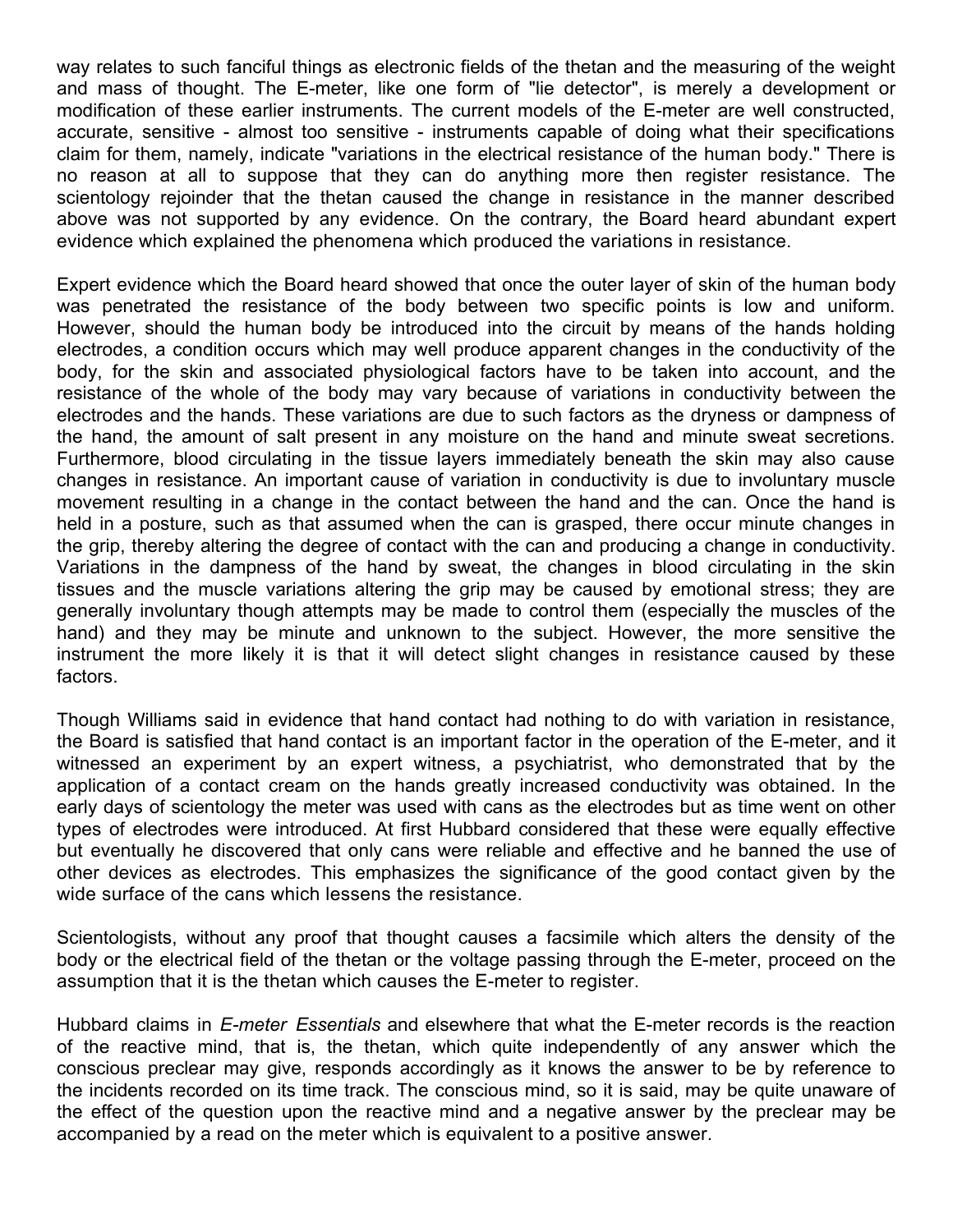The E-meter is said to provide conclusive evidence of the existence of thetans and past lives and the validity of scientology theories generally. Scientologists contend that if a preclear is asked such a question as, say, "Have you ever committed adultery", and there is a "read" on the meter then, though the preclear may answer, "No", adultery of which the thetan is aware has nevertheless been committed. Then, if the same question is asked, but preceded by the words, "In this lifetime...", and there is no "read" on the meter, the scientology explanation is that, though there may have been no adultery in the lifetime of the thetan's present mest body, the thetan was aware of adultery in the lifetime of some other body to which it had earlier been assigned, and it had irresponsibly caused the meter to read in answer to the first question because it had been imprecise. The reactive mind is quite unanalytical, writes Hubbard, and it does not reason. "A equals A equals A equals A" is how the reactive mind works, and adultery to the thetan is adultery whenever it occurred, and it answers the question asked irrespective of the experiences of the mest body which it occupies for the time being.

Amongst the various uses to which the E-meter has been put in scientology is the determination of the dates of incidents in the distant past on the time track of the preclear. This is done by time spotting, the auditor and the preclear co-operating to ascertain by the reaction of the meter when the incident in question happened. Frequently, while on the E-meter, preclears have described events trillions of years ago, even though the preclear in some cases did not know whether it was the English trillion or the American trillion to which he was referring, Hubbard, however, cleared this matter up by indicating that he meant the American trillion when he used the term in his writings. It was said that the E-meter is capable of great precision when it comes to fixing a date in the past. Scientology witnesses gave evidence and files showed that dates had been fixed down to the second, such precise fixings as 43,851,924,801 years, 94 days, 12 hours, 1 minute and 3 seconds, being quite common.

Hubbard, however, had set the fashion for such precision, as indicated in the Heaven Bulletin, which is dealt with at length in Chapter 27. In this bulletin of the 11th May, 1963, Hubbard tells of one implant he received "43,891,832,611,177 years, 344 days, 10 hours, 20 minutes and 40 seconds from 10:02.30 P.M. Daylight Greenwich Time May 9, 1963", and of another implant which he received "42,681,459,477,315 years, 132 days, 18 hours, 20 minutes and 15 seconds from 11:02 P.M. Daylight Greenwich Time May 9, l963."

Such is the reverence in which the E-meter is held that it is almost axiomatic that when the E-meter reads it is recording something. Hubbard, however, is constrained to make a few modifications of such superlative claims. In HCO Bull. of the 30th November, 1961, he makes the concession that "An E-meter has a frailty I have just discovered. It operates only if the auditor has some, even small, command value over the pc, and operates hardly at all when the auditor has no command value over the pc". This is a remarkable, though possibly unintended, admission that in order to achieve results in auditing the auditor has to be in a dominating position; in other words, at least some hypnotic or other similar control over the preclear is necessary.

Hubbard repeatedly berates auditors for failure to operate the meter efficiently. He even claims that, with his perfected techniques and good auditing with an E-meter, preclears can be audited to clear and even to OT. The trouble, he complains, is that auditors are incompetent. He maintains that it is impossible to audit to clear without the E-meter. It tells an auditor immediately, says Hubbard, what eventually he would otherwise find out only by long and arduous processing.

In 1962 Hubbard was becoming concerned about the embarrassing interest which the United States Food and Drug Administration was taking in the E-meter and claims made for it. In Pol. Ltr. of the 29th October, 1962 he endeavoured to change the role which the E-meter played in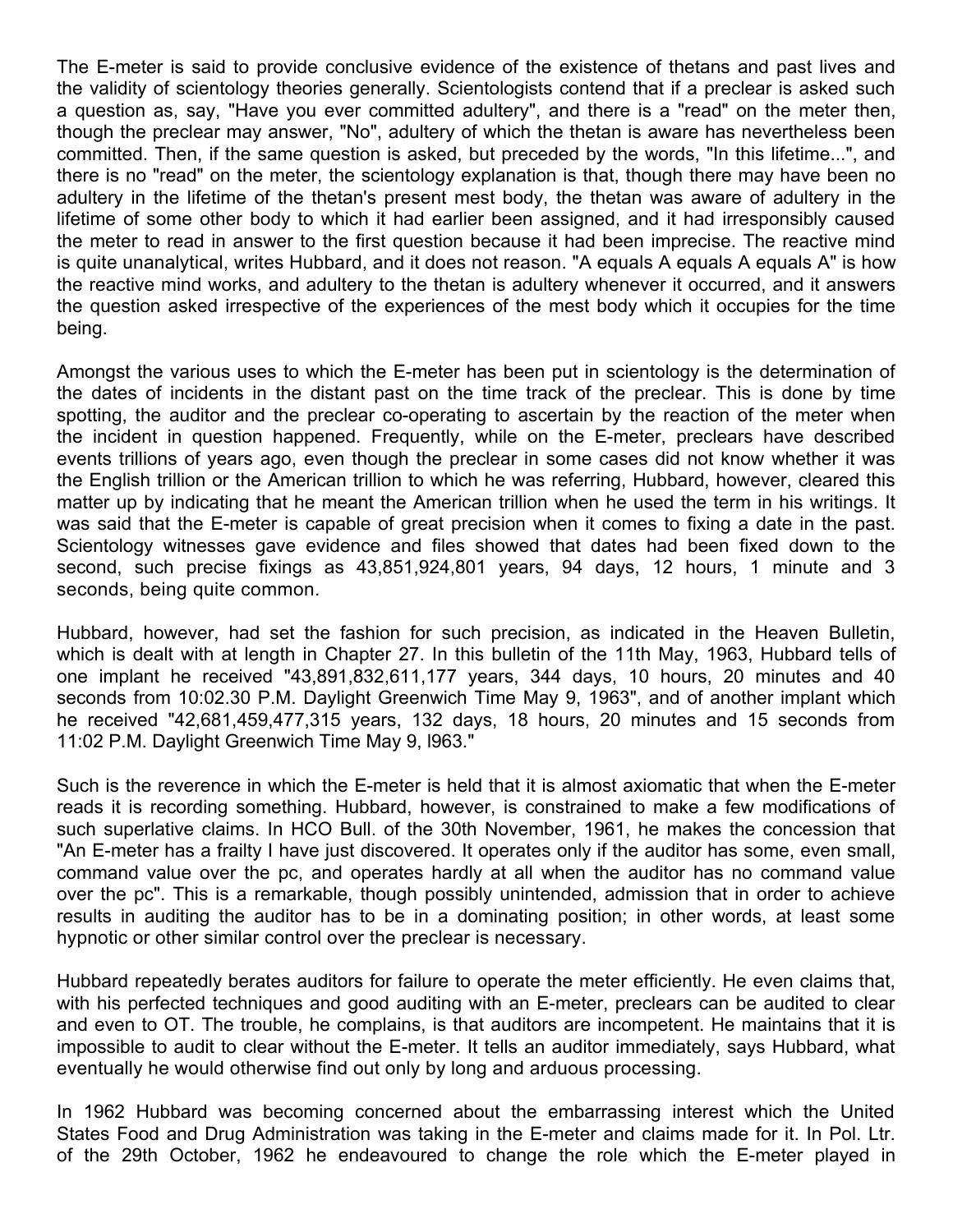scientology, and he wrote that "regardless of any earlier uses of psychogalvanometers in Dianetics or Psychology or in early Scientology publications when research was in progress, the Electrometer in Scientology today has no other use than" to "disclose truth to the individual who is being processed and thus free him spiritually", and that "the Electrometer is a valid religious instrument, used in Confessionals, and is in no way diagnostic and does not treat." Such a change of attitude, by Hubbard was evidently dictated by the circumstance that the Food and Drug Administration was making investigations and did subsequently institute proceedings in respect of the E-meter on the basis that unfounded and illegal claims to treat illnesses were being made for it. These proceedings, which began towards the end of l963, were still pending when the Board finished hearing evidence. Whether or not the use that is claimed for the E-meter in the United States constitutes an offence against the laws of that country is immaterial. Whether or not its use is in breach of any existing law, the use to which the E-meter is put in scientology is dastardly.

None of the scientology theories associated with, or claims made for, the E-meter is justified. They are contrary to expert evidence which the Board heard and are quite fantastic and inherently improbable. Nothing even remotely resembling credible evidence was placed before the Board in attempted justification.

The E-meter is an instrument which efficiently registers electrical resistance and nothing more. But, when used in scientology auditing, its impact is alarming. Its assumed infallibility and the theories founded on it are not questioned in any way by scientologists. The preclear is introduced to the meter at an early stage; it is often used in the personal efficiency stage; and, throughout his whole association with the HASI, it is kept prominently in the preclear's mind. The fear or the threat of being put on the E-meter because of some ARC break with the organization deters the incipient rebel.

The E-meter enables the HASI to assume, intensify and retain control over the minds and wills of preclears. Fears of its abilities keep them in constant subjection. Its use can be so manipulated by cunningly phrased questions that almost any desired result can be obtained, and it is used unscrupulously to dominate students and staff alike. All the evil features of scientology are intensified where the E-meter is involved. When used in conjunction with hypnotic techniques, its evil impact is greatly increased.

This simple electrical device is not, of course, the sole basis for the condemnation of scientology, but without the E-meter scientology would be partly disarmed.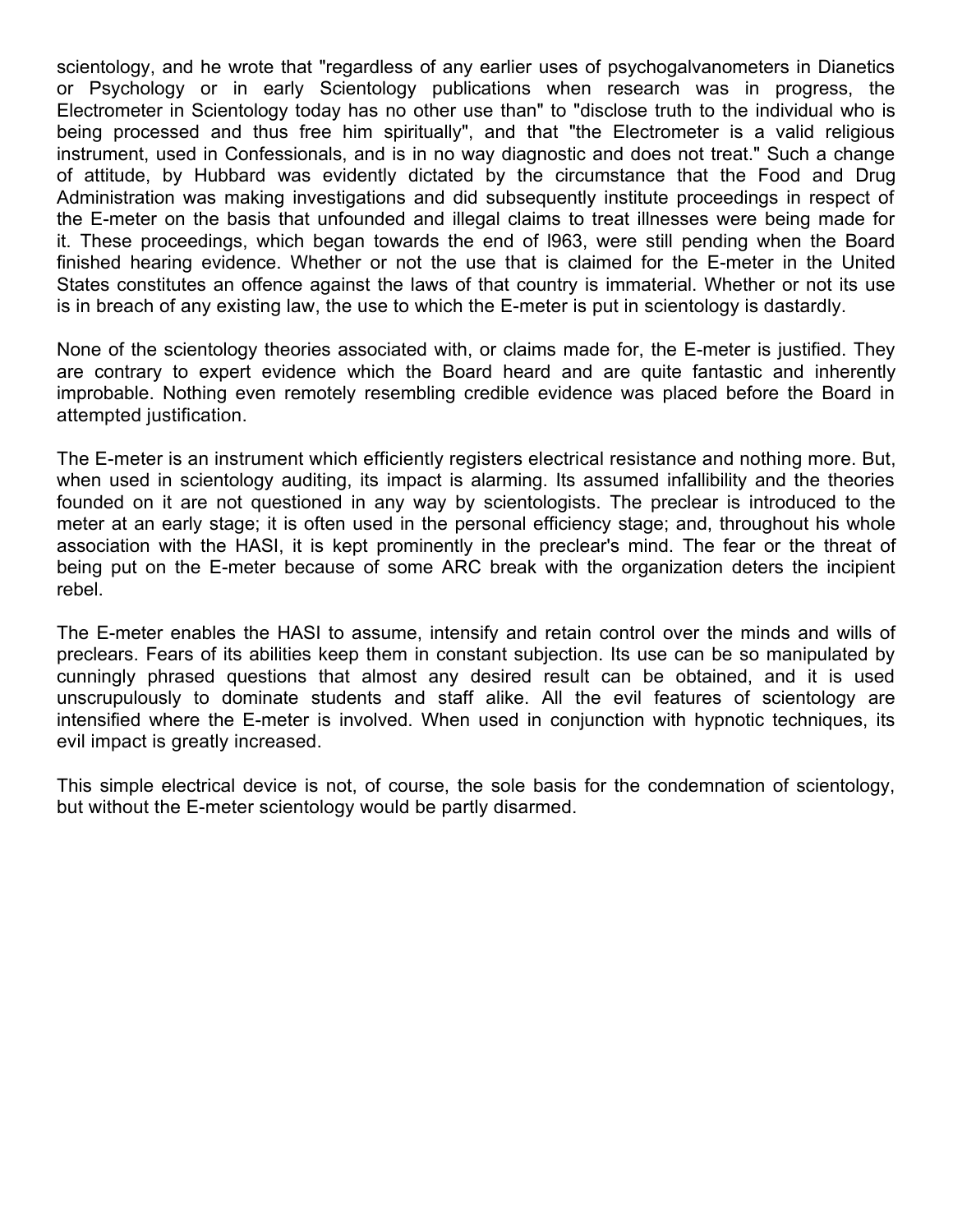# **The Anderson Report CHAPTER 15 PROCUREMENT AND DISSEMINATION**

In a remarkably skilful way, Hubbard has developed methods whereby people are lured into scientology and, once ensnared, are kept in subjection. So diabolical are the methods he has devised for procuring "bodies in the shop" that, but for the fact that the procedures are fully documented by his own written instructions, one would be pardoned for doubting that anyone could be capable of planning such villainy.

The particular techniques dealt with in this Chapter are those methods of deception designed to entice people into scientology by creating and exploiting anxieties and fears which constrain them to embark upon scientology processing to cure their real or imagined ills.

In the middle 1950's Hubbard had already developed means whereby unsuspecting and unfortunate people were being exploited by deceitful practices. In PAB 73, what Hubbard calls three plans or methods of dissemination are set out and of them he writes, " Out of these three plans . . . can come large and vital practices". These three methods are:

- 1. "I will talk to anyone."
- 2. Illness researches.
- 3. Casualty contact.

It was said in evidence that the third method was not tried in Victoria, but that the first two were tried with varying success. The significance of these instructions is not the degree of success which attended their use or the extent to which they were used but the fact that they were methods promulgated by Hubbard and were designed to deceive and ensnare; and they serve as illustrations of Hubbard's remarkable propensity for calculated deception.

The first method, "I will talk to anyone," required the insertion of advertisements in newspapers stating, "Personal counselling - I will talk to anyone for you about anything. Phone Rev. so-and-so between hour and hour". When the victim telephoned, the "minister" would not discuss the caller's problem on the phone since the purpose was to get him into a weekly processing unit, from which opportunities would stem for individual auditing. The whole plan was to "get people into scientology", which, however, was not mentioned in the advertisement lest it attract press attention.

The second method, "Illness Researches", was of the most callous kind. This method involved the insertion in the press of an advertisement to the following effect: "Polio Victims. A research foundation, investigating polio, desires volunteers suffering from the after effects of that illness to call for examination at .... " When people arrived they were immediately given about three hours processing. This type of conduct Hubbard seeks to justify by writing, "It was given under the guise of investigation and was in actuality a research project". He gave instructions in these terms: "Any auditor can constitute himself as a minister or an auditor, a research worker in the field of any illness. In that he is not offering to treat or cure the illness but is strictly investigating it, the laws concerning medicine do not obtain to him. Anybody, even a ditch-digger, can look over polio or arthritis or asthma or anything else. It is best that a minister representing himself as a 'charitable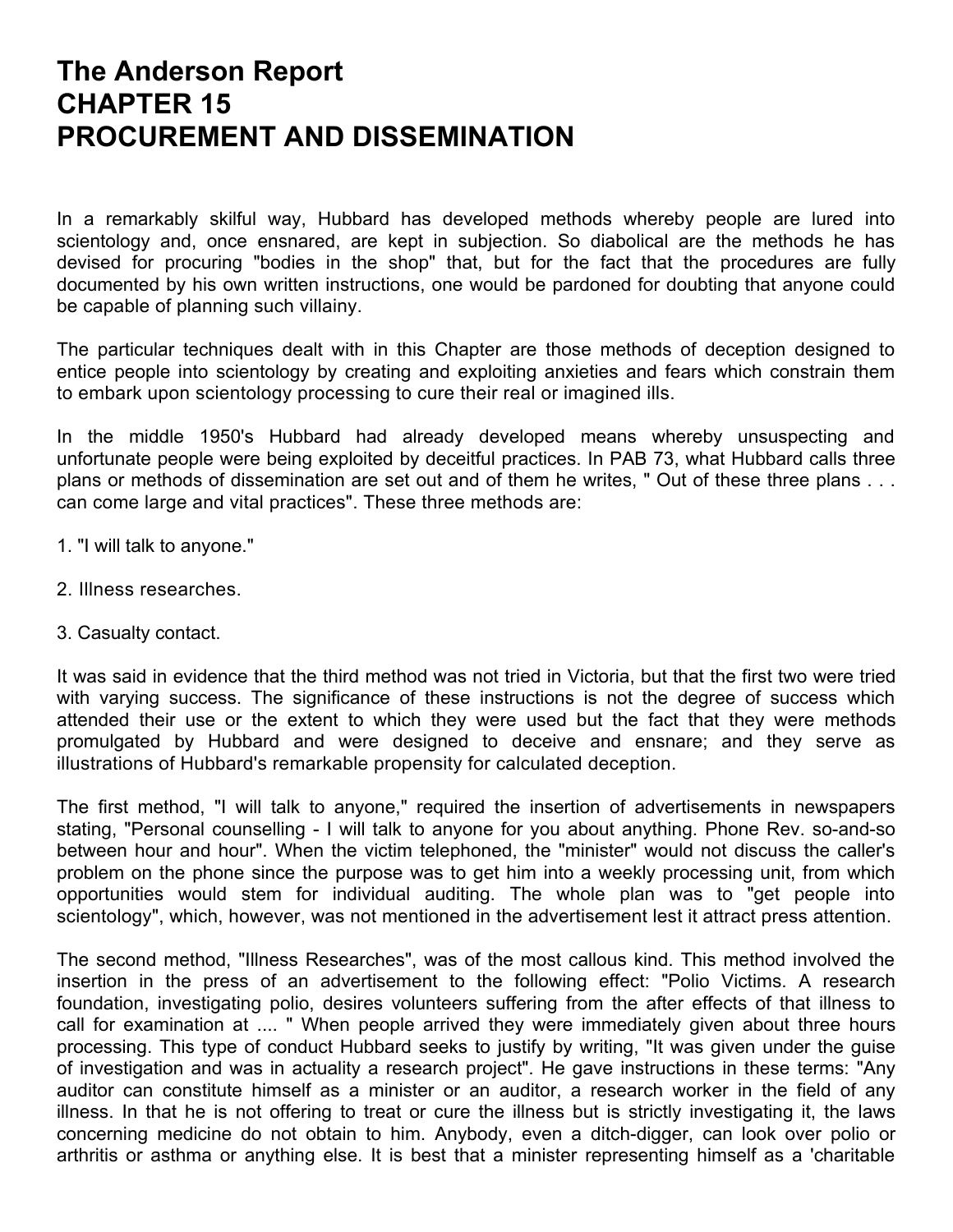organization' which is what he is, do the research so that the ad. would then read: 'Polio victims - a charitable organization investigating polio desires to examine several victims of the after effects of this illness. Phone so and so.' " One of the side plans of this method, writes Hubbard, "was to have another person good at finance go around to all those who had been helped by the investigation and tell them that their investigation which helped them was paid for by another person, and ask the present person whether or not he wouldn't like to pay for somebody else's recovery, but this was never put into effect, although it may be workable".

The third method is the inspiration of a ghoul, and is based on exploiting grief. Of this technique Hubbard writes,

"One takes every daily paper he can get his hands on and cuts from it every story whereby he might have a preclear. He either has the address in the story itself or he gets the address as a minister from the newspaper. As speedily as possible he makes a call on the bereaved or injured person .... He should represent himself to the person or the person's family as a minister whose compassion was compelled by the newspaper story concerning the person. He should then enter the presence of the person and give a nominal assist, leave his card which states exactly where church services are held every Sunday and with the statement that a much fuller recovery is possible by coming to these free services takes his departure. A great many miracles will follow in his wake and he is later to become a subject of the press himself. However, in handling the press we should simply say that it is a mission of the Church to assist those who are in need of assistance". Hubbard's instructions for liaising with the press are set out in Appendix 17.

In the early days of scientology in Victoria the impersonation of ministers of religion was practised at least by John Farrell and Frank Turnbull, the latter assuming the title of "bishop", though of what he was a bishop did not appear. On occasions other scientologists wore collars reversed. This was commonly practised by Farrell, who it was said by a witness "used to tell us if we had a collar reversed we could walk into places where we may not otherwise be admitted, and if any questions were asked about what we were doing we would raise a finger and say, 'Would you interfere with the work of a man of God?' And this would shatter anyone and they would open doors and let us through".

Early scientology advertisements in Melbourne, about 1955, included press advertisements which stated in effect, "Asthma sufferers wanted. We may be able to help you".

In more recent times, press advertisements have been somewhat guarded, being directed mainly, if not entirely, towards publicity for the personal efficiency course and matters incidental thereto. Such advertisements generally do not deal with any of the more advanced aspects of scientology, the impression sought to be given by such advertisements being that the HASI and other scientology organizations are engaged in only elementary psychological practices.

Samples of advertisements published in the press were tendered in evidence. From 1957 onwards care seems to have been taken in press notices to disguise the real nature of scientology, its techniques and its practices. The text of such notices varied from time to time, but the pattern of deception dictated by Hubbard in the PAB's already mentioned and in subsequent directives, some of which are set out later, is discernible. Typical of such advertisements is one appearing in the "Professional" column of one of the daily newspapers which was repeated from time to time with variations:

PEOPLE NEEDED FOR RESEARCH PURPOSES IN PERSONAL EFFICIENCY

You give us your time for six evenings. We train you and observe progress. You give testimonial on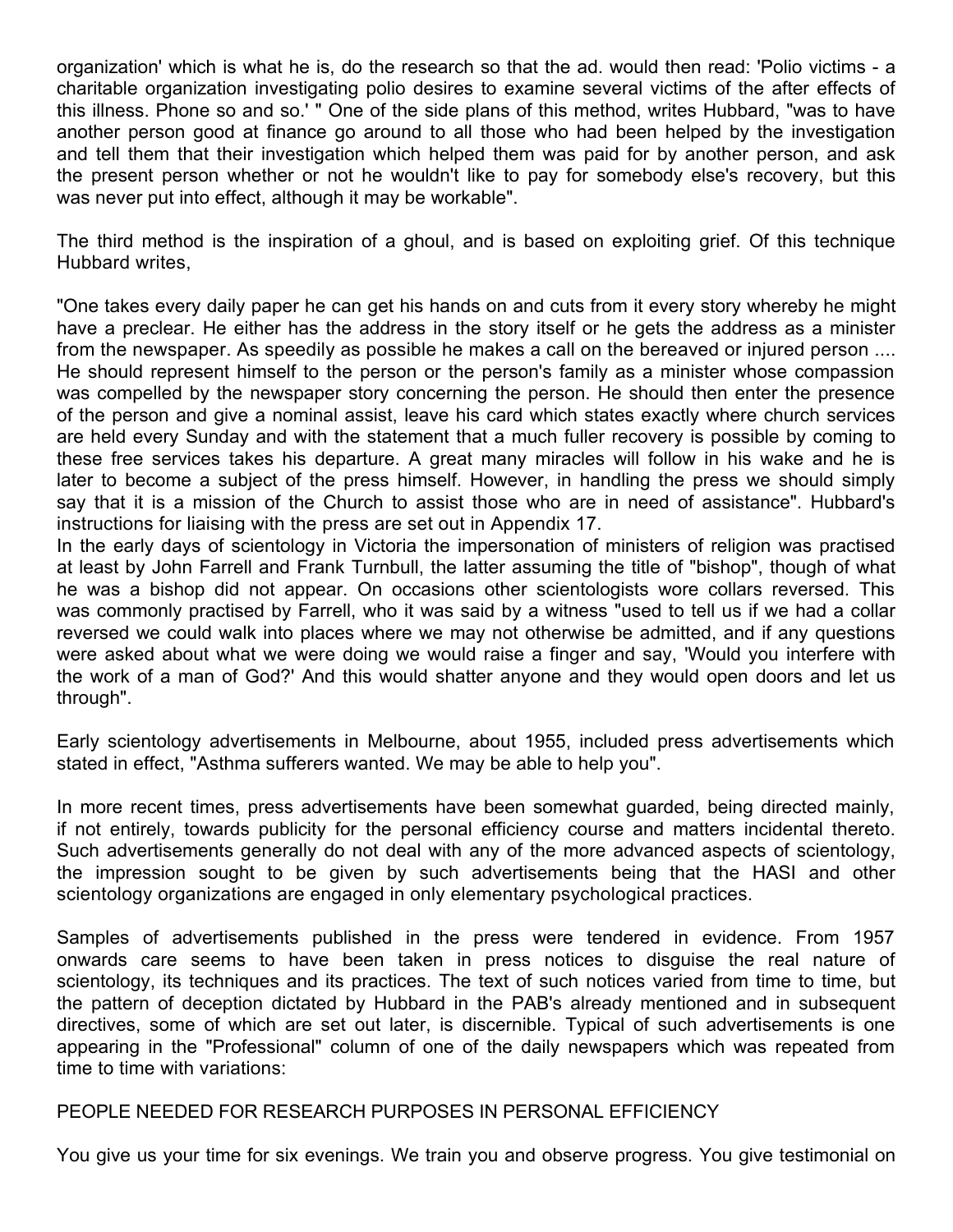completion of course. No financial obligation .... Hubbard Foundation of Personal Efficiency, 157 Spring Street, C. 1. (Incorp. in the HASI)"

This type of advertisement developed in content and size during 1958 and panel advertisements measuring about 3 in. by 3 in. regularly appeared in the morning daily press. The advertisements still stated, "People needed [or wanted] for research purposes in personal efficiency", and told how personal relations and concentration would be improved. These advertisements sometimes stated, "Before and after tests are given. Your only obligation is a frank report outlining how you find the course. Reports are being collected on similar courses in London, Washington, Auckland, Brisbane, Sydney, Perth, Johannesburg, &c., and are needed for research purposes". Sometimes the advertisement read, "Your only obligations are punctual attendance for the six classes and a frank report outlining how you find the course".

Advertisements stressed the apparent magnanimity of the HASI: "The course is free", "Time is your only obligation", "No obligation", "No financial obligation".

Sometimes the advertisement would propose the undertaking of a course of study with HASI and state that a text book, *Problems of Work* or *Fundamentals of Thought*, would be available. Neither of these books gives any indication of the high-powered pernicious practices and dangerous nonsense that awaited the preclear who embarked upon a course in scientology Hubbard shows a peculiar skill in disguising the real nature of scientology in these introductory books of which he is the author.

Some of the advertisements, inserted by the "Scientology Centre", boldly headed "The Clear", read,

"Definition: A clear is a person at willing and knowing cause over his own life, his body and his surroundings and without a reactive or subconscious mind (L. Ron Hubbard C.E., Ph.D., Author of *Dianetics: The Modern Science of Mental Health*, Scientology Fundamentals of Thought and other books). Testing shows this person to have a happy, well-balanced personality; efficiency and intelligence above average (IQ 135 plus). Your first step towards Clear: Enrol on Monday, 7.15 p.m. sharp, for the Free Persona1 Efficiency Course.

"Purpose: To make a better worker of the worker, a better executive of the executive, and a better homo sapiens on all dynamics. Course Runs for Five Consecutive Evening Classes."

Some of the advertisements which offered professional training in scientology stated that the goal of such training was "validated cleared auditor (you will be cleared as part of the course)". Sometimes the word "scientology" was prominently displayed, as in the advertisement inserted by the "Scientology Centre", an alternative name for the HASI at 157 Spring Street, Melbourne, which read:

"The primary aim of SCIENTOLOGY is to make able people more able.

"A clear analytical mind and a stable understanding of life are THE obvious necessities for success, notification and stability in any and every trade and profession and ALL life activity.' Free Personal Efficiency Course."

The unsuspecting reader of these and similar advertisements had no idea what a "clear" was, in spite of the definition which was sometimes included in the advertisement, but was attracted by the promises of greater efficiency. He early learned that a clear was some vaguely defined but desirable state which, when reached, ensured solution of all one's problems. Its attainment, though offered during the course, was never achieved and Hubbard and his followers, in spite of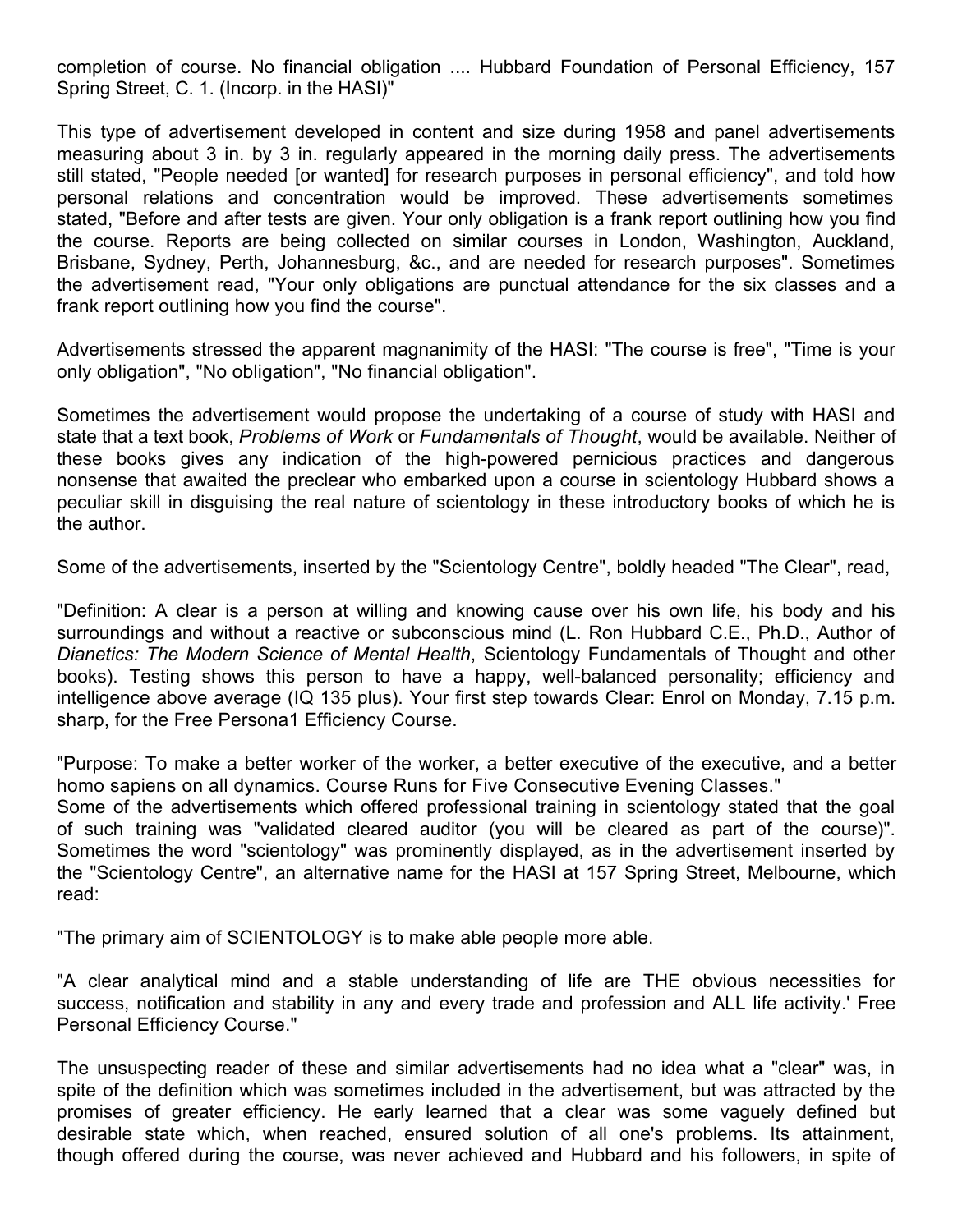claims that clears have been and are being regularly produced, and in spite of silver bracelets and certificates issued to those who are said to have attained the state of clear, have done no more than to certify those who have become completely obsessed by the dangerous theories and practices of scientology.

An appeal was made to the ambitious, but dissatisfied, in advertisements which invited them to

"A free adult evening course to attain:

Ability to earn more Ability to lead Ability to organize Ability to converse Ability to concentrate Ability to understand Ability to be interested Ability to accept responsibility Ability to make friends and keep them."

In the advertisements, such as the following which appeared in the Victorian Public Service Journal on behalf of the Melbourne Test Centre of 159 Spring Street, Melbourne, there was the appeal to the student-coupled with the hint that the free offer might shortly be withdrawn:

"IQ Tested

The Melbourne Test Centre offers for a limited time FREE Intelligence and Personality Tests. Do you know what is stopping you. . . from Achieving good exam results. Achieving long-sought-after promotion. Overcoming confusion in your work. Handling others around you. These and many other things which are stopping you can be shown and explained on the evaluation of these modern IQ (intelligence quotient) and Personality Tests. Your IQ and Personality determine your future. Know them - no obligation."

The Academy of Personal Efficiency, also of 159 Spring Street, Melbourne, made an appeal in its advertisements to "Housewives and mothers", exhorting them to -

"Learn More:

To make you happier and less tired in the Home. A series of lectures has been especially arranged for Housewives and Mothers by the Academy of Personal Efficiency.

You'll learn:

How to save on your Family Budget.

How to relax at home.

Dealing with the Children.

How to have more Friends.

Understanding your Husband.

Cost of whole course is £1."

The irony of this advertisement is that savings from the family budget, if they were effected, were channelled to the scientology organization to pay for processing. A number of housewives did give evidence on behalf of scientology, stating that they had derived various benefits from it. Their evidence was of very doubtful weight for reasons mentioned elsewhere in this Report; however, none of them had limited their expenditure to the One pound which was the " Cost of the whole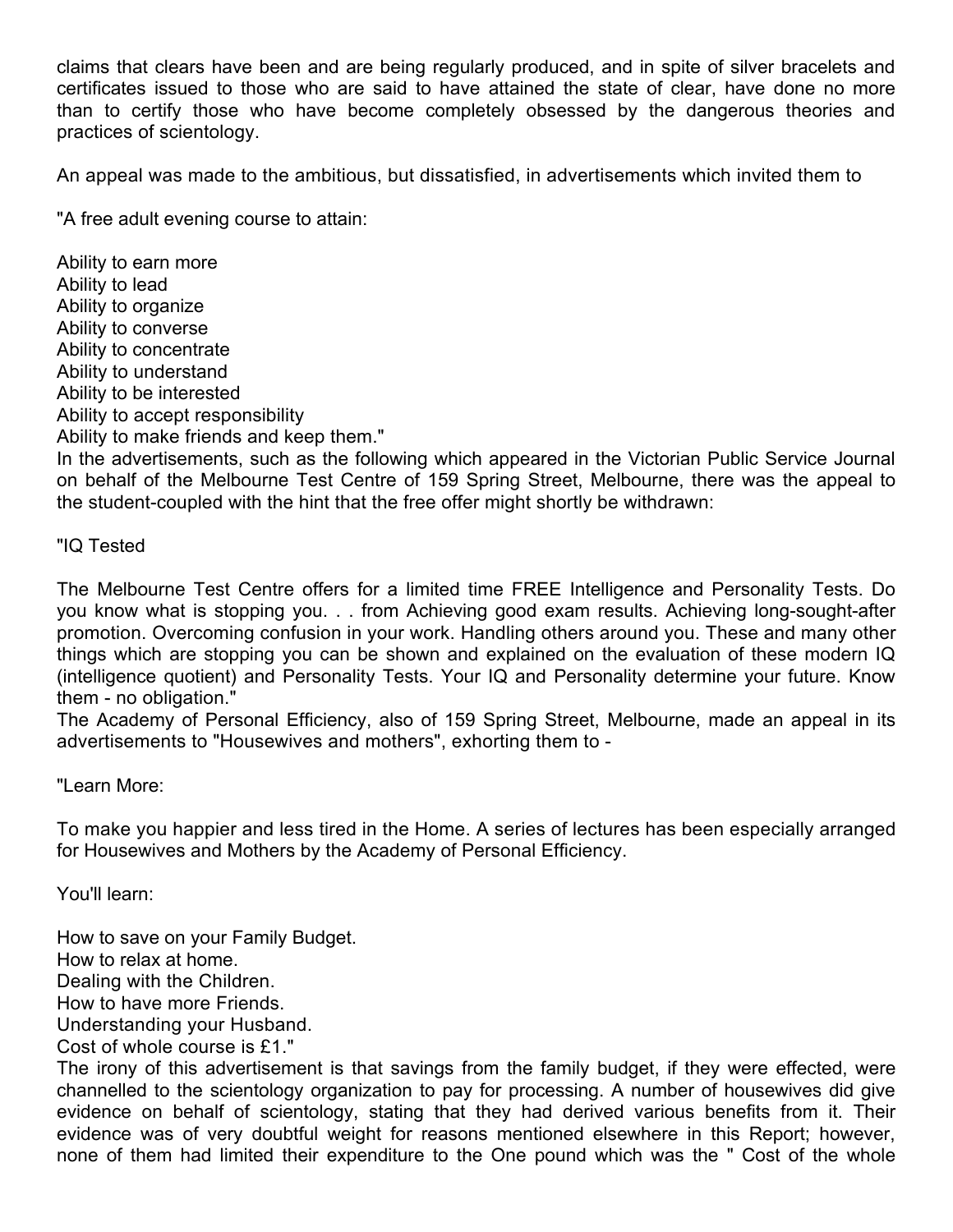course," almost all of them had spent hundreds of pounds on processing, and several were still receiving processing at the time they gave their evidence.

These and similar advertisements appeared in the daily metropolitan press, in suburban newspapers and in the journals of various private associations. The daily metropolitan press and at least some suburban newspapers declined after October, 1961, to receive scientology advertisements, though an occasional advertisement slipped through; in November, 1963, suburban newspapers carried an advertisement for the Scientology Centre which read,

"SCIENTOLOGY

The common people's science of Life and Betterment.

A free introductory evening course is available.

Over 20,000 Australians have taken this course."

As late as February, 1965, a suburban newspaper carried an advertisement for the Melbourne College of Personal Efficiency at Camberwell Junction. These and similar advertisements contained in dodgers, pamphlets and circulars were directed to be used by Hubbard in HCO Pol. Lr. of the 2nd December, 1960, in which he explained how to promote a PE Foundation by the use of "Physical Ailment type" advertisements, such as "Sick all the time? Have your IQ and Personality checked as you may be disease-prone."

Displays of scientology and dianetics books and other publications and of posters eulogising scientology and dianetics in general terms still appeared in the windows of the Melbourne HASI at least till the end of the Inquiry; boxes of pamphlets, which did not disclose the true nature of scientology and its practices, but praised its achievements and invited customers, were available to anyone passing by who accepted the "Please Take One" offer.

Some of the newspaper advertisements offered free literature and "free information packages." Pamphlets in current use were tendered as exhibits. These pamphlets offered popularity, aids to successful living, and "the directest and easiest route to wisdom," the last named route starting with the free personal efficiency course, the next course being the HAS course for six weeks at £15 for the course, which "will prepare you for further courses where even greater wisdom can be acquired."

One pamphlet stated that "The Scientology Centre is conducted by the HASI (Hubbard Association of Scientologists International) a world-wide non-profit organization with no political or religious affiliations."

The "Information package" stated that the free course was to "actually start you well on the road to achieving" more popularity, more self-confidence, more relaxation, solution of more problems, increased earning power, the faster attainment of ambitions. The package informed the inquirer that scientology was the common people's science of life and betterment, that it held that people know best about themselves, and that it stood for freedom, freedom from mystery, freedom from fear. The reader was further informed that "Doctor" L. Ron. Hubbard, described as C.E., Ph.D., an American scientist, author and philosopher, who was early trained in nuclear physics and had as "his fellow physicists, Einstein, Oppenheimer, Fermi and others," discovered scientology and "studied in the field of the mind, to learn, if possible, how to make Man capable of handling and controlling such a giant as the Atomic Bomb and the machine age. That Doctor Hubbard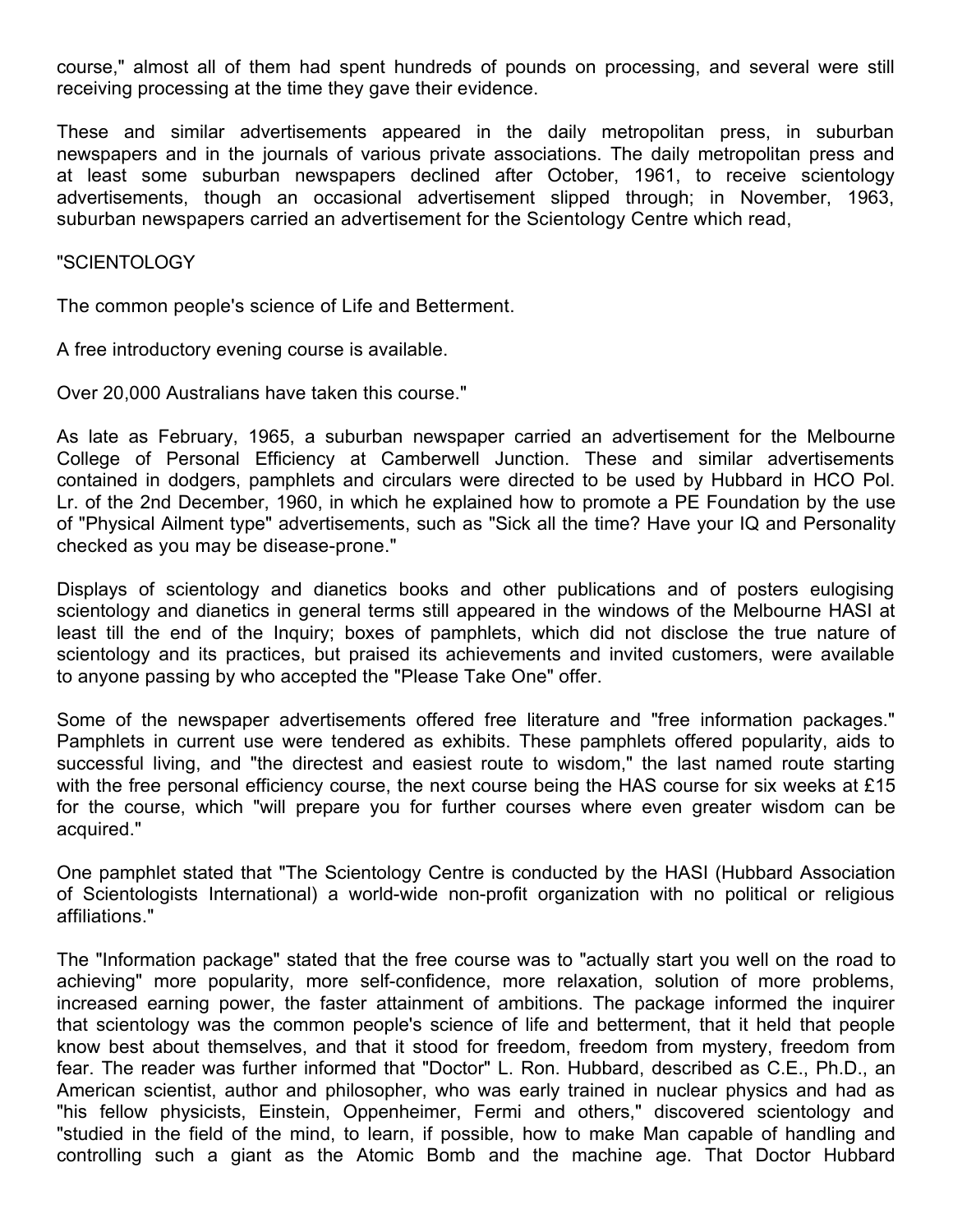succeeded is attested by the popularity of his books which have sold over ten million copies, and the wide use of his work throughout the world today."

The package concludes with purported extracts from comments from people at the end of the weeks's course, and an advertisement for Hubbard's book, Problems of Work.

Another form of advertisement read, "Worried all the time? Have your Intelligence Quotient and personality checked, as you may be just suppressed. Where? At the Melbourne Test Clinic, 159 Spring Street." Such an advertisement is in the terms directed by Hubbard, and makes an insidious appeal to anxious and worried people who are impressed by the suggestion that a probable solution exists to their problems, because they are "just suppressed", and that this can be ascertained and presumably successfully treated at the "Clinic."

Hubbard went to great pains to ensure that any person who showed the slightest degree of interest in scientology was not thereafter able to escape the HASI's importuning. Numerous directives from Hubbard dealing with every step to be taken instruct the HASI staffs in the art of procurement. HCO Pol. Lr. of the 15th November, 1960, entitled "Modern Procurement Letters," emphasises the importance of keeping on writing and writing to people until they eventually respond.

HCO Bull. of the 9th April, 1960, dealing with letter-writing technique, stresses the value and efficacy of writing letters: "Letters written over four years to one prospect without response in innumerable cases has resulted in the person turning up to be trained or processed." It was necessary, Hubbard wrote in HCO Bull. of 12th April, 1960, to write many letters and write them frequently, that quantity was more important then quality and that income was reflected by the number of letters written.

Evidence was given of numerous cases in which 50, 60, 70, and more letters were written by members of the HASI staff to persons who had ceased to visit or communicate with the HASI. One member of the staff had the title "Letter Registrar". These letters were generally short and casual, designed to re-establish communication between the individual and the HASI. Various members of the staff would take it in turn to write. If a person wrote asking that the letters cease, the reply was to the effect that his meaning was not understood, and in fact letters would continue to be sent to him. Persistence in this letter-writing technique, sometimes after as many as 70 letters, brought results. It was characteristic of these letters that reference was usually made to the recipients' having " problems " and being in need of help and that scientology would assist them.

Though written in friendly vein, these letters often had a disturbing undertone, as appears from the following series of letters written to a university student who visited the HASI, ostensibly out of curiosity, and submitted to an IQ test and a personality assessment. He was told that, though he had a high IQ and was a genius and could do anything he wanted to, his character, as the graph showed, was defective, that he was mentally unstable and that he was going to have a mental breakdown in eighteen months' time unless he had scientology help, and it was ado suggested to him that he had homosexual tendencies. He was put on the E-meter and, when asked the question, "Do you have problems?" deliberately squeezed the cans which made the needle jump and caused the interviewer "to write notes furiously". He was urged to return for treatment, but did not do so.

Thereafter he received a series of letters extending over twelve months, of which the following extracts are samples:

"Would you write me out a list of your goals and ambitions for life and if you think scientology can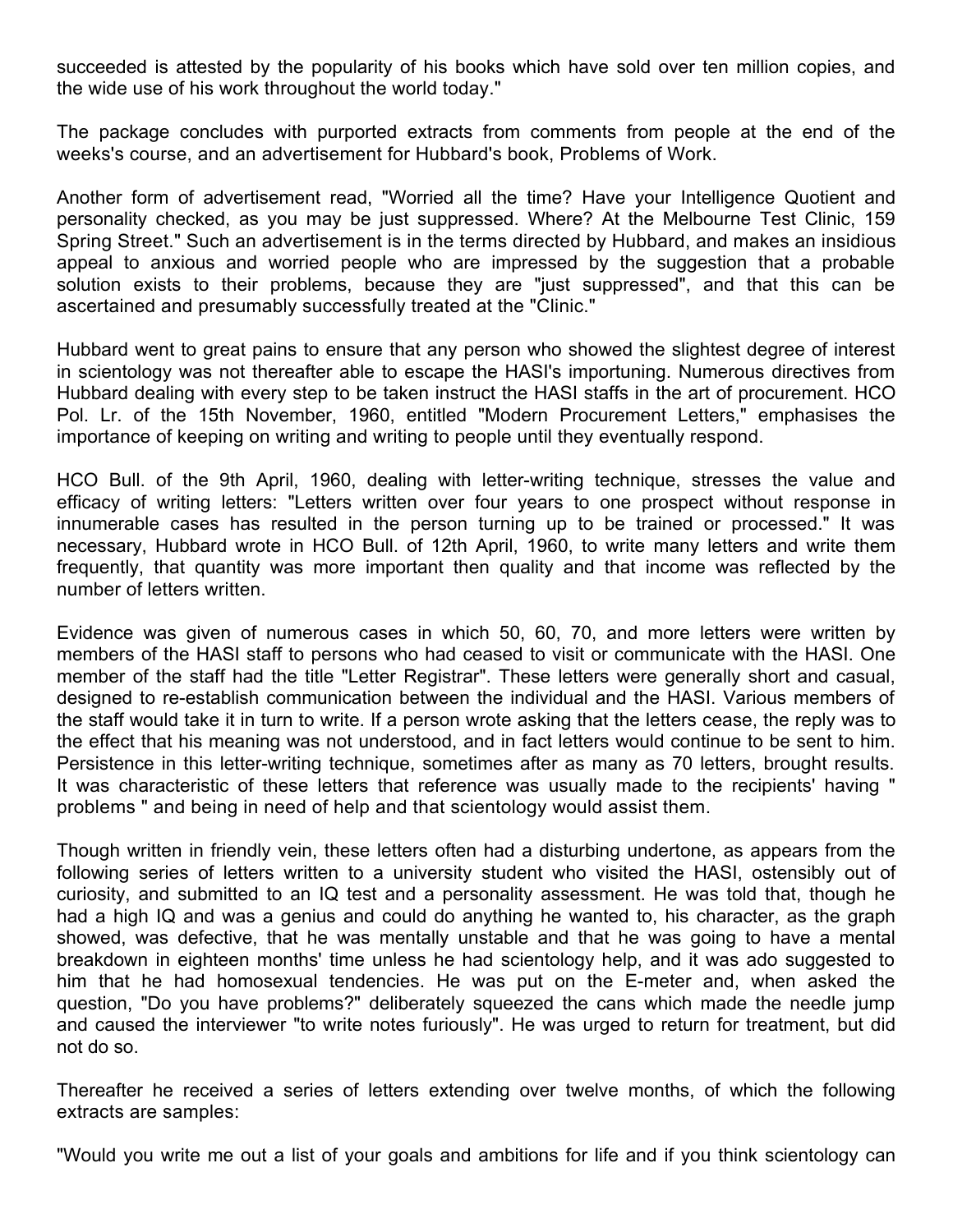help you obtain them."

"To help us continue to send you copies of *Communication* magazine would you take out an Associate Membership and become a member in the world's largest health organization in the field of mental health?"

"From the look of your file you were a pretty worried boy last year. Most of your points on the graph are in urgent attention required. So I suggest you call in this year for a new Case Assessment and find out what can be done to help your mind."

"With an IQ like yours you shouldn't have failures on exams! But of course when you're not happy, you certainly can't put your mind on study, can you?"

"When are you coming in to see us again?"

"How did you go with your exams last year. We can help you become more able regarding study."

"I notice you intended to do the rest of our Personal Efficiency Course after your exams in 1961. What happened that you didn't do this? I'd like to know."

"When will you be able to do the Personal Efficiency Course you paid a deposit on last September?"

"You can talk to us about your failures in life. You need to have someone to communicate to about your difficulties so why not now."

"It seems to me that you had quite serious problems when you did your Personality Graph last year. Come in and do another and see how you feel now."

This student, who was a mentally normal individual, was considerably disturbed by what the HASI had told him and by these letters, as is clear from the evidence of the University Student Counsellor, an experienced psychologist, whom he consulted.

In HCO Pol. Lr. of the 31st December, 1963, under the heading "Handling Incoming People", Hubbard writes:

"Reception must regard any people that walk in, except trades people and business callers, as potential preclears or students. Snap them onto our lines fast. Sign them up for something and get them wheeling along our very efficient lines of Process and Training when they walk up the front steps. Get the person's name, address, and phone number. Make out a green slip used for this purpose, and for change of address.

" .... Anyone wishing general information on Dianetics and Scientology should be routed to the Registrar .... For new people, always recommend the Personal Efficiency Course, and get the person's name on the mailing list .... Sell the person a book."

In HCO newsletter of the 7th May, 1962, the following instructions are given:

"Register every new person walking in the door, even the postman. No matter what they say, if they are there, they have come in for help of some sort. Sell them a book. Don't let them leave without something .... Sign every new person up for testing and an interview. Put them on the meter and pull their missed withholds - What people should have found out about them and didn't .... Sign up students for a specific period of time with payment in advance. Sign up a preclear for an intensive of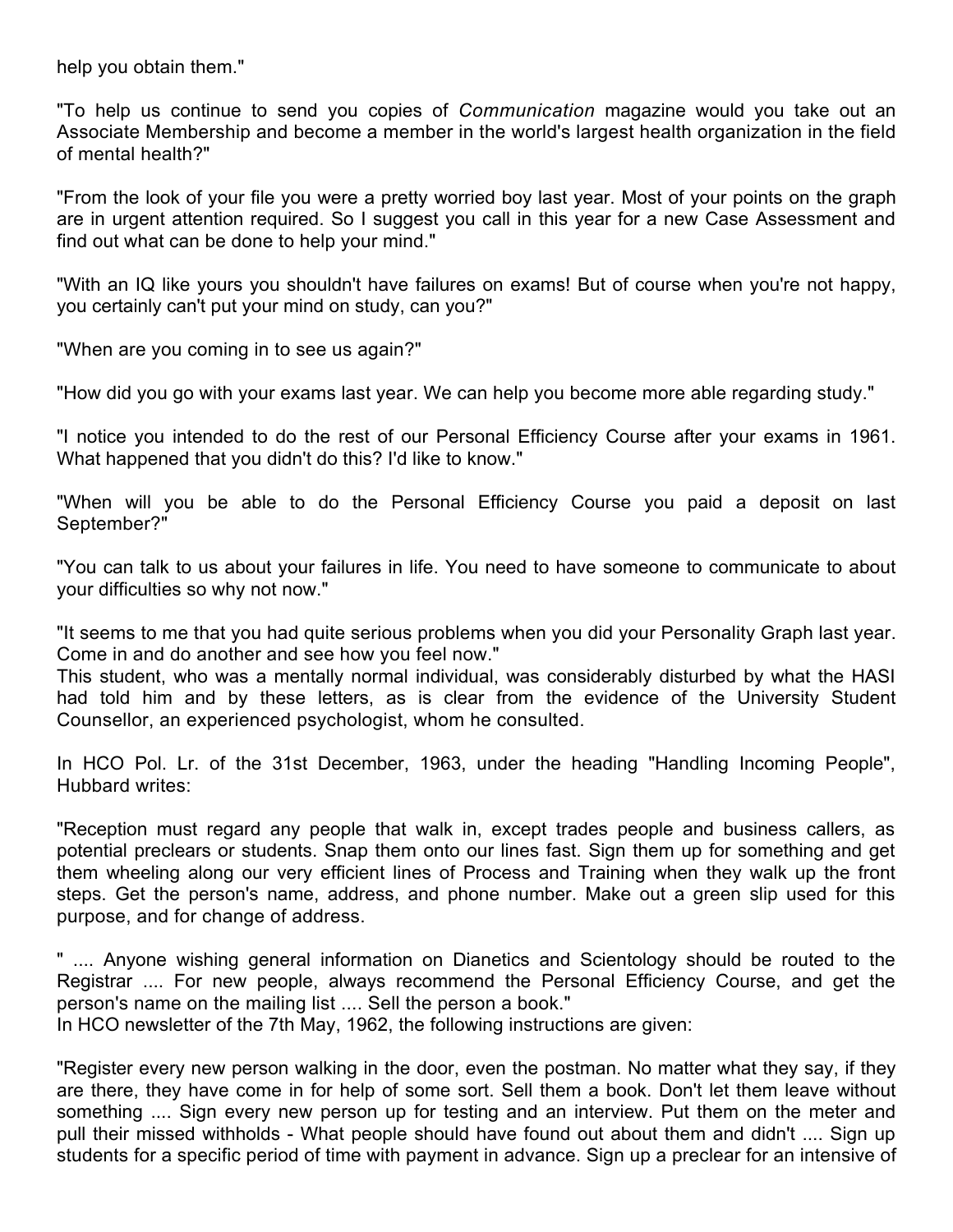the length necessary to get a major case change that is real to him. If the guy needs 100 hours, audit him for 100 hours. Let the preclear finance his own auditing You're not in the credit business." In HCO Bull. of 9th April, 1960, Hubbard gives these instructions:-

"When the prospect comes in, see him or her at once (No waiting). Be courteous, friendly, businesslike. Rise when they enter and leave. Call reception to show them out if they stay too long. Be willing to take their money. Always prefer cash to notes. We are not a credit company. Always see the student or the pc before they leave the place after service. You can often sell more training or processing .... It is a maxim that unless you have bodies in the shop you get no income. So on any pretext get bodies in the place and provide ingress to the Registrar when they're there." Hubbard has shown remarkable acumen as a high pressure salesman of the product of his meretricious labours. He recognizes the need for creating an interest in the prospective buyer and then of stimulating and developing that interest with tantalizing but incomplete peeps at the next stage, for which those persons with interest now aroused in his wares feel a need or curiosity to explore. He has marked down as his particular victims the more gullible, and he has devised sedulous means whereby the victim's interest, once aroused, is not allowed to flag until he has

Hubbard appreciates the need for creating such an interest, and he has developed the personal eff1ciency approach as being the most effective to ensnare In numerous directives, policy letters, bulletins, and the like, he has laid down precise techniques to be used to arouse and sustain interest and effectively to capture raw meat for the "org". The bait is the offer of something free, namely, the three free lectures; and the personal efficiency course, though initially costly to the HASI, is, in Hubbard's eyes, more than justified for it gets the victim into the "org" and so on the path which leads to scientology bondage.

come effectively under scientology's domination, and then it is too late.

The detailed and precise instructions of Hubbard in respect of the personal efficiency course appear from the following substantial extracts from the bulletins - In HCO Bull. of the 29th September, 1959, entitled "The Organization of a PE Foundation", Hubbard writes,

"A PE Foundation is a programmed drill calculated to introduce people to Scientology and to bring their cases up to a high level of reality both on Scientology and on life. This is best accomplished not by giving them samples and bits and trying to lead them into auditing but by giving them gen and serious results as heavily and rapidly as possible. A PE Foundation in its attitude goes for broke on the newcomers, builds up their interest with lectures and knocks their cases apart with comm course and upper indoc. The student does not get out of the comm course until he can be trusted to show up well in a muzzled co-audit .... NEVER let anyone simply walk out. Convince him he's loony if he doesn't gain on it because that's the truth .... The whole dream of a PE Foundation is to get the people in fast, get them invoiced in a congress type assembly line, no waiting, give them hot, excited, positive service and boot them through to their HAS [Hubbard Apprentice Scientologist course] and then worry about doing something else with them. And never let a student leave or quit - introvert him like a bullet and get him to get audited. If he gets no reality don't let him wander out. If he walks in that door for a free PE, that's it. He doesn't get out except into an individual auditor's hands in the real tough cases, until he's an HAS."

The sequel to the free lectures is the offer of a free IQ test and of personality tests. (It was said that since about August, 1963, the tests were not free) The ignorance and the lack of skill of the HASI staff who conduct these tests, a subject dealt with later in this Chapter, is sufficiently serious, but Hubbard makes it abundantly clear that the real use of such tests is not so much to analyse the victim's IQ and personality for the purpose of benefiting the victim's condition as to exploit the victim still further and to tigl1ten the net in which he is caught. The sustained villainy of Hubbard's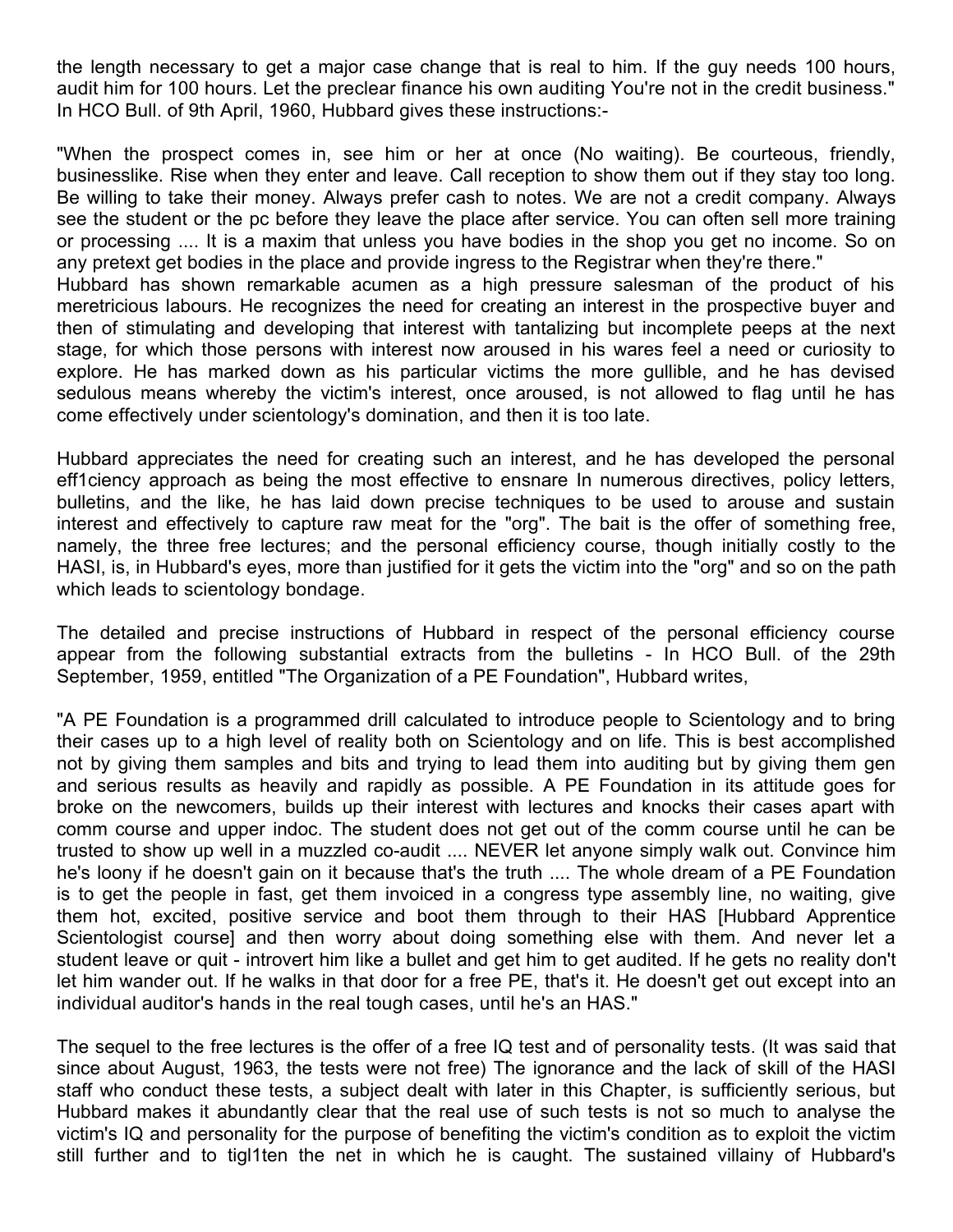methods is almost unbelievable, but his own writings document each step which he directs to be taken. Thus, in HCO Pol. Lr. of the 28th October, 1960, Hubbard, in dealing with the use of these tests, writes,

"Remarks that 'Scientology can influence this or that characteristic' or 'auditing can remedy that' or 'Processing can change this' or 'Training can stabilize that' should be repeatedly used during the evaluation for the sake of impingement .... Remember low cases want only to escape the consequences of life .... Certain traits showing difficulty in handling people should be stressed as most easily remedied and kept remedied by academy training. Graphs showing the 'therapeutic' value of training should be in the display book and on walls .... We will take full advantage of the superstitions of people at the level of prediction."

A month after the last mentioned policy letter, Hubbard, in Pol. Lr. of the 24th November, 1960, entitled "Testing Promotion Revised", gave precise instructions to staff members of the HASI as to the manner in which an "Incomer" should be dealt with by the "Evaluator" to ensure success in procuring the Incomer. The suggestion of levity which may seem to be in Hubbard's style in this policy letter should not deceive. The instructions contained in it were serious and were intended to be carried out, and were carried out, by the HASI staffs. By such techniques, Hubbard ensured absolute control to the last detail of everything that happened in the Melbourne HASI, and his directions and routines were faithfully carried out under the ever watchful eye of Hubbard's own security organization, the HCO in Melbourne. In this letter Hubbard wrote,

"Evaluator takes Incomer off meter without explanation and turns to graph. Evaluator now explains each point of graph. But it is vital that at each low point, where explained he adds, 'Scientology can help that.' This is said directly to make an impingement. The wording can be varied but the sense must be the same. Do not precede this statement with 'Don't worry' or the like as this cancels impingement. Graph done, Evaluator explains IQ. If low he says 'Scientology training can raise that.' He explains levels of IQ; tells person even if it's high that IQ means little unless person, knows something with it. Evaluator now takes up the Meter Case Assessment sheet. Here he tells of pc's future. It is done by looking at pc's statement of his past and by rephrasing saying it is going to happen, (without Scientology fates don't change much. Accidents, divorces, &c., happen again). This is all rapidly done. Factually, expertly. . . The Evaluator now leans back and says 'That's it.' Incomer is hanging on ropes. If Incomer says anything like 'What can I do about it?' Evaluator says, 'That is very commendable. A good point in your favour, wanting to do something about it. I'm a technical person not a sales personnel. Confidentially, though, I'll give you a tip. Don't spend money foolishly until you know what you're spending it for. Psychiatrists and so forth could cost you thousands. You'd buy anything they said because you know little about the mind. So why don't you take an Anatomy Course and learn something about the mind. That's just a tip. It's cheap and you'll be wiser about what to do about yourself. The person over there is in the Service Department. Ask him.'.... If the Incomer walks out without buying, the PrR man (even if he is interviewing someone else and even if Incomer has not approached him) rushes over and gives Incomer a copy of Problems of Work and Dianetics, Evolution of a Science, and says 'Here are two books that might help you,' and without waiting for an answer goes back to his desk. The above routine is at this time a set, fixed activity. As it works further it may be improved."

The Board heard expert evidence to the effect that a mentally normal person, who happened to do the PE course and have IQ and personality tests or who merely had these tests, might quite readily be convinced that he had serious faults and failings and pronounced personality defects, if the person conducting the tests had a sufficient air of confidence and efficiency and gave the impression of validity to the spurious practices being engaged in.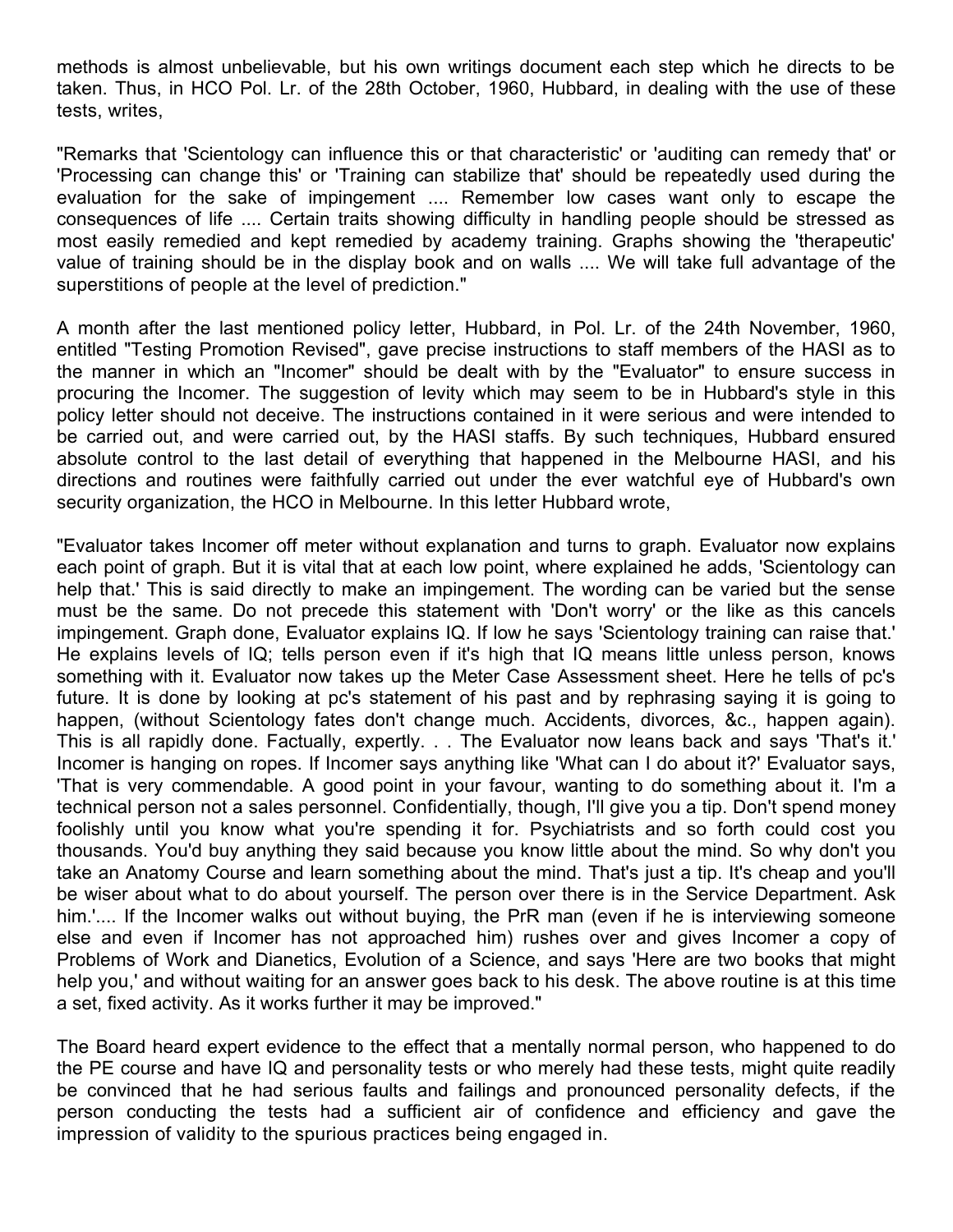Hubbard, and the HASI under his direction, have practised calculated and deliberate deceit in the routine followed for signing up preclears for processing. Hubbard laid down the procedure for signing up preclears who, having been disturbed and upset by the fraudulent advice of the "Evaluator" as to their mental or other condition and told of the benefits which scientology could produce, were now in such a state or condition that they more readily accepted the suggestion that they should have auditing. In HCO Bull. of the 9th April, 1960, Hubbard gave the following instructions,

"Once the prospect is in the office the old routine of signing prospect up, getting technical acceptance from D of P [Director of Processing] and resigning prospect for increased hours must be done,"

This particular instruction has been carried out at the Melbourne HASI with marked efficiency. Almost invariably, the unsuspecting prospect has found himself trapped into a commitment far greater than he originally intended. The evidence of numerous witnesses, who gave evidence in support of scientology, made it clear that the following almost standard routine was regularly followed. The prospect was interviewed by the Registrar who, after taking particulars, would then obtain the signature of the prospect on a printed form, on which the prospect undertook to receive a relatively small amount of auditing, generally 25 hours or thereabouts. Then the Registrar would escort the prospect to the Director of Processing, who would go through the motions of considering the application. The Director of Processing would then sign a printed certificate on the back of the application form to the effect that he had considered the application but, being of opinion that in the case of the applicant a "stable result" could not be obtained in less than a specified number of hours, generally from 250 to 300, he was prohibited by "the laws of the Board of Trustees" from accepting the applicant, and he would then return him to the Registrar. One is almost aghast at the deliberate callousness of this routine, which involved the generating of worry and distress in the mind of the prospect and then virtually the refusal of assistance claimed to be efficacious, unless he committed himself for some hundreds of pounds of auditing, which was said to be the least that could be expected to produce the mysterious "stable result." The fate of the applicant upon being returned to the Registrar can readily be pictured. The prospect, by now thoroughly upset, and whether or not he was really aware of what he was doing, regularly signed for the much greater number of hours stipulated by the Director of Processing - with the qualification that he only paid for such auditing as he had. Many witnesses were surprised when shown their signatures to an agreement to take the greater number of hours. All of them, however, had taken many more hours of auditing than the modest 25 hours or so for which they had initially signed, and many of them, after hundreds of hours of processing, were still committed to further auditing by the terms of the contract.

That the signing up of prospects in the way described is a deliberate trap is undoubted. In this way the HASI preys upon the anxieties of its victims. The prospect having had a slight acquaintance with scientology and having attended the free lectures and believing that some benefits might derive from association with scientology, must receive a very disturbing shock to learn that the exalted Director of Processing reports so gloomily on his case. He is then easy prey for the much larger commitment.

The Melbourne HASI faithfully carried out Hubbard's instruction in this respect. The printed form of application, together with the disturbing certificate on the back of it awaiting the Director of Processing's signature rejecting the applicant unless he signs up for a greatly increased commitment, testifies to the almost invariable routine which Hubbard directed must be carried out.

The value to HASI of the prospect signing for the larger number of hours becomes evident should a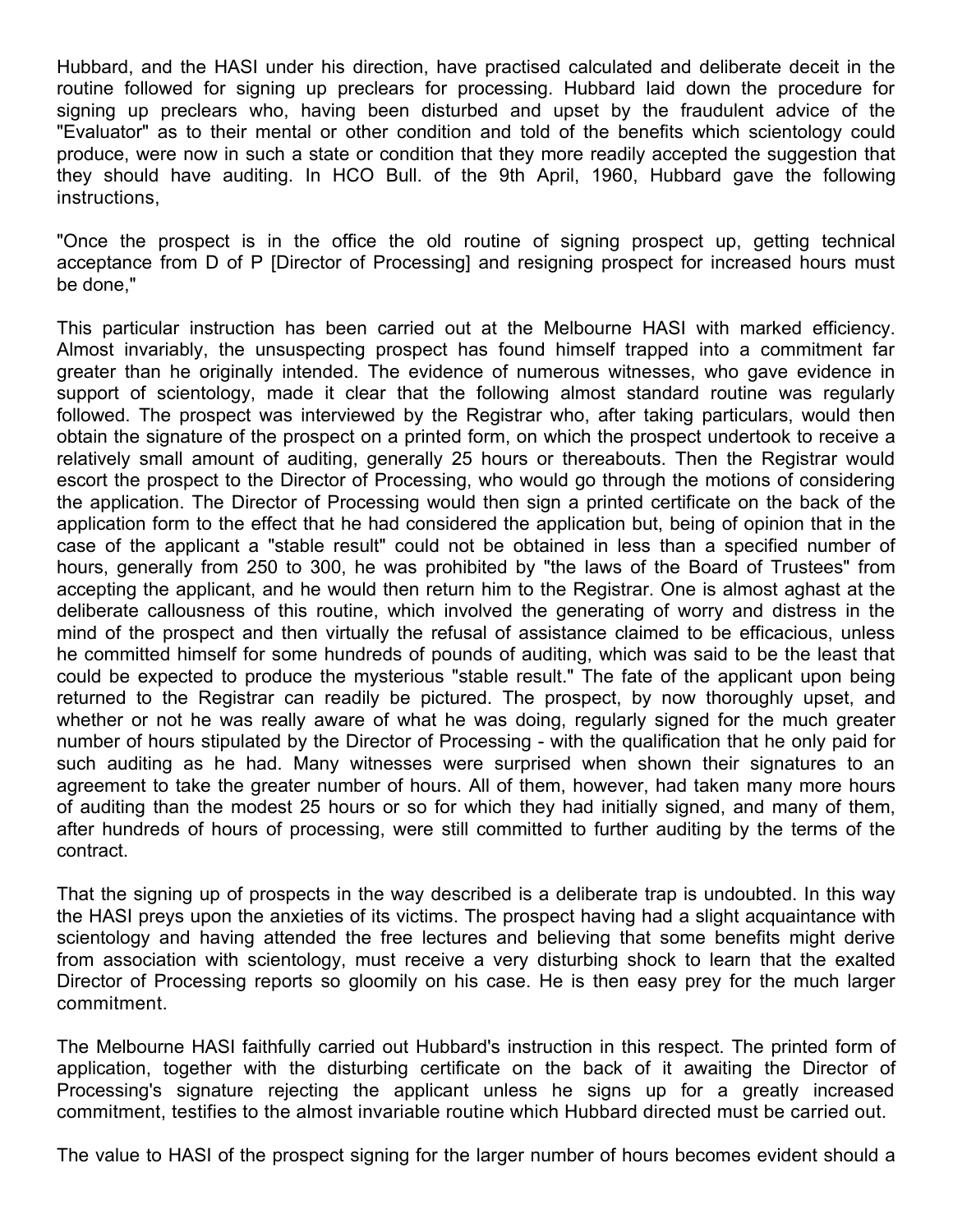preclear, after taking processing but not the full amount signed for, realise that he has been duped and seek to obtain a refund, which, according to the rules of HASI, he is entitled to receive if not satisfied with the results of processing. The promise to refund to dissatisfied preclears is as specious as many other Hubbardian promises. An actual example, almost without comment, is sufficiently eloquent. A woman signed up for 300 hours auditing with the HASI. She took 175 hours, and then wrote to HASI in the following terms:

"At the conclusion of the last 25 hours auditing which I had you promised to write to me. That is now five weeks ago and I have not heard from you.

My last auditor asked me why I did not ask for my money back. I have been thinking this over and have come to the conclusion that I am quite justified in doing so. If I have received any benefit from the HPA course and from auditing it is so vague that I cannot even be certain that any good has been achieved. I feel there is something in Scientology, but I don't even feel certain of this. If you assessed this result as being worth £50 it would still be no bargain. It is certainly not worth the hundreds of pounds I have paid you. Scientology has abjectly failed to make good its claims in my case, and I would like the money I have paid, less £50 for the doubtful benefits received to be refunded."

Ron Masters, then Chief Registrar at the Melbourne HASI, replied as follows:

"Thank you for your letter....

About refunds of money I will quote the Policy on this: 'Processing refunds may never be given until the person has completed all the hours for which he has signed up, even if he has not paid for them'. You signed for 300 hrs .... and have only taken 175 hrs of this amount, so it is not within my power to make a refund.

We understand what you are going through at this time, but it is a truism to state that 'the only way out, is the way through'.

Call in for a chat when you're free, as I'd like to see you."

She then wrote:

"I received your letter this evening. The position regarding refunds is most unsatisfactory. As far as I know it is not possible to receive any auditing without paying for it in advance. Therefore, I would have to pay approximately £250 more, as well as wasting further time, in order to claim a refund. What guarantee would I have, if I did this, that any refund would be made? Has any money ever, in fact, been refunded by any Scientology organization? I consider 275 hours - and this is not counting the 300 or more hours I had before coming to the HGC - an ample test of your claims."

Masters' reply was:

"Thank you for your letter.

The position regarding refunds remains the same.

You have a guarantee by Policy that a refund would be given after taking all the hours, and refunds have only been on this policy.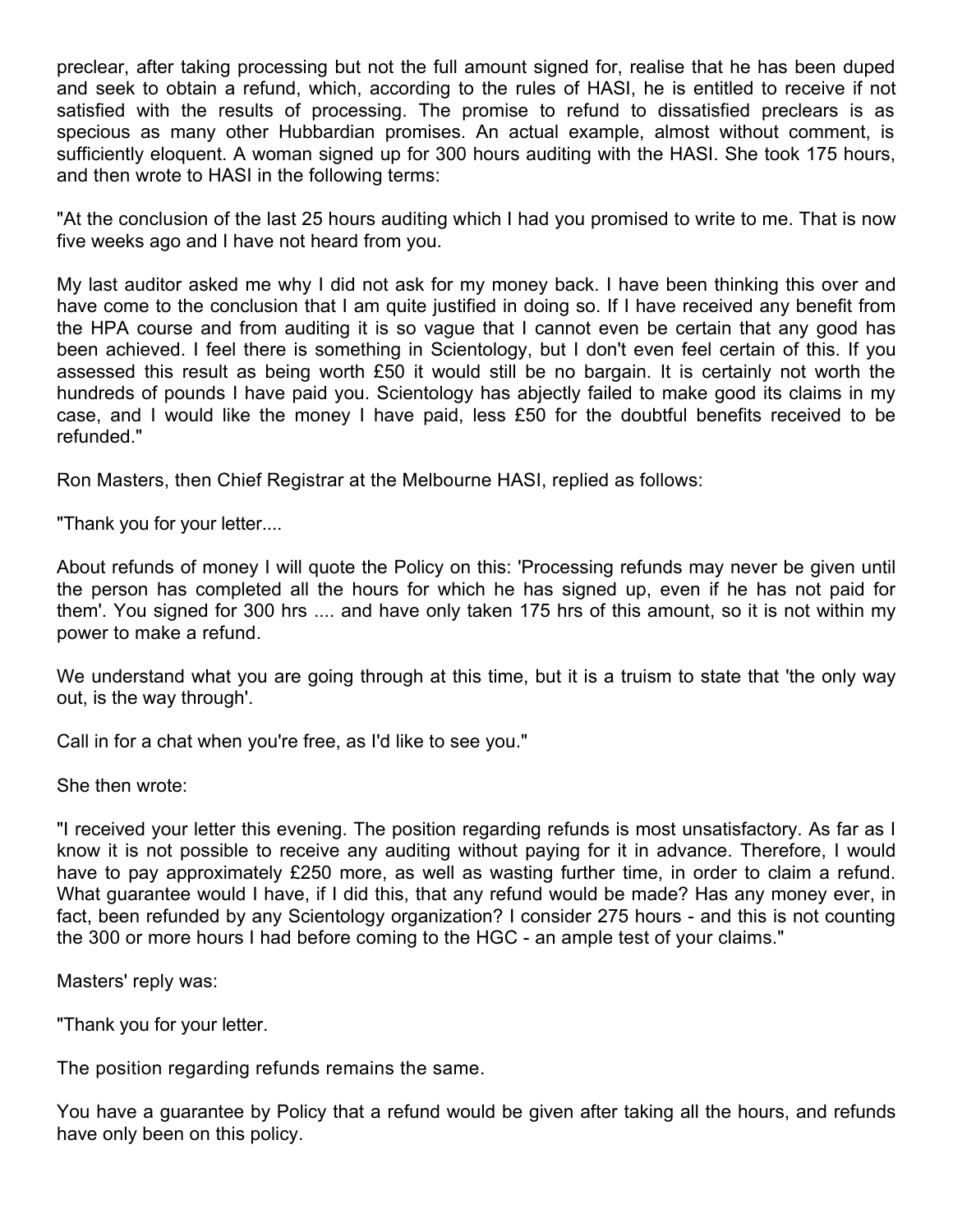The policy safeguards the PC who thinks he or she has had enough, you see. I repeat, the only way out is the way through."

She then wrote:

"I received your last letter and in reply I claim that my situation has in every way worsened under the influence of Scientology, while the last 25 hours of auditing has been absolutely disastrous. Now there are times when I have to struggle to even stay awake, and as a consequence I fear to lose my job and the little security that gives me. It takes a frightful effort not to go to sleep and is a terrible battle to keep my eyes focusing. I have to shake myself awake to read a figure, and before I have transferred it to another sheet I am nearly asleep and have to struggle again to keep awake and forget what the figure was. I become nearly unconscious even in the middle of making an entry and the figures trail out and become indecipherable. I am slow in my work and make mistakes. There is a period nearly every day, lasting between 1 and 2 hours when every ounce of energy I possess is needed just to keep awake. I am not exaggerating the misery of this situation. I dread these periods of battling to keep from just giving in and going to sleep. I am always exhausted and sometimes can hardly walk along. This the result I have obtained from spending all my money on something that is claimed to increase alertness and intelligence and generally benefit people. I have received no benefit at all, have come not one whit nearer to the solution of my problems, but have lost all that made my life at all happy.

Under these circumstances it is no help to be told 'the way out is the way through'. I have no money left for further auditing and no chance of saving any since I barely make ends meet. That, after 600 hours of auditing, Scientology has failed to bring the PC 'through' is evidence that it is unable to do so. I feel that I have been let down again and again, and - except by [two names omitted] - no attempt to understand or help my case has been made."

Her correspondence with the Melbourne HASI produced no refund, and thereafter she wrote direct to Hubbard in these terms:

"The Scientology centre in Melbourne states in various leaflets that all cases are personally reviewed by you. If that is true you should know something of me. I have had 300 hours auditing at this centre, and done an HPA course there, and have achieved nothing of any benefit at all. At the commencement I had a job I liked, which paid me fairly well, and enough money put away to feel reasonably secure. Now 1 have a job I don't care for, which does not pay so well, my money is largely gone, and instead of being reasonably content I feel that nothing is worth doing, have periods of absolute exhaustion, and look forward to the remaining years of my life with complete hopelessness, as just a dreary round of work, work, work at something I don't care for to earn enough to exist to go on working.

Prior to going to HASI I had at least 300 hrs going once a fortnight to a private auditor for a number of years, and an improvement in my health and spirits did slowly take place, though there were no results such as would warrant me having a high opinion of Scientology, or regarding you as anything but a blowhard and liar with the claims you have always made.

You repeatedly claim that Scientology can help all cases, that only bad auditing errors can hold up cases now, and even, I seem to remember reading in one of the last PAB's I received, that the initial case level does not affect the wonderful benefit to be gained from new processes.

The last 25 hours intensive was given to me free, as I had finished up before that, after 275 hours which I had paid for, fearing even to lose my job as I had long periods at work when I could hardly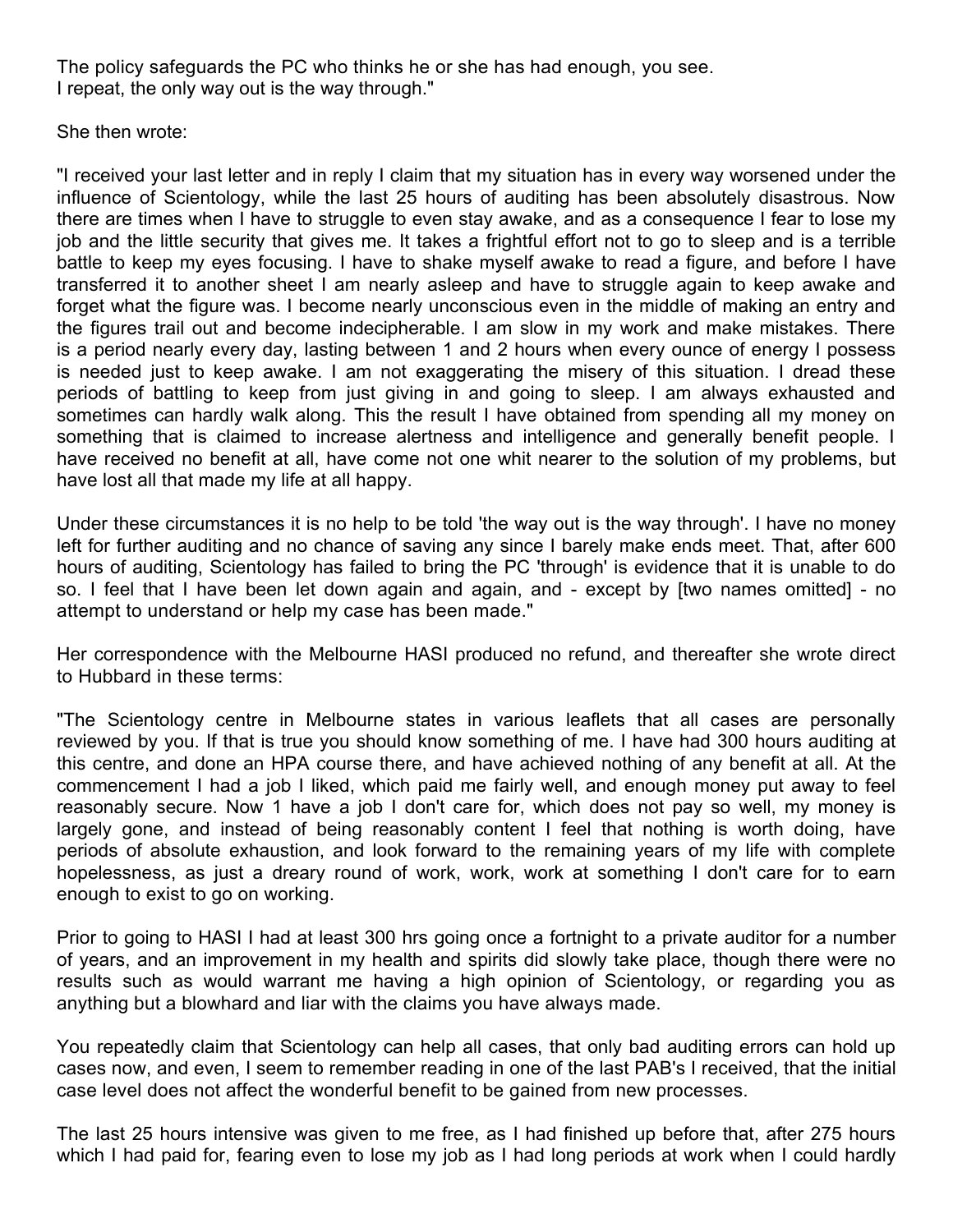keep awake and didn't know what I was doing. I don't feel in any way grateful for this free auditing, as my own feeling is that it is the very least they can do. If they repeated the whole 275 hours it would not be any more than should be done.

I would like your comments on this situation."

Hubbard referred this letter to the Melbourne HCO, where Mrs. Williams "diagnosed" it as a case of " missed W/Hs [withholds]".

Shortly afterwards, this preclear was constrained to visit the HASI, and was persuaded to undergo 25 hours' free processing for her "missed withholds". Two years later she was still in the clutches of the Melbourne HASI, having resumed auditing on the basis of her paying for it.

Once the prospect has signed up, he is subjected to scientology processing which enslaves his mind and dominates his will and extracts from him hundreds, sometimes thousands, of pounds. On the one hand, the extravagant promises of clear and beyond, of a new world, of the homo novus, of happiness, serenity, immortality, and, on the other hand, the fear engendered as to what terrible fate lies outside scientology, and the dependency on scientology which is carefully cultivated, are effective means whereby the preclear is kept in continuous subjection.

Any incipient defection or any act or thought hostile to scientology is specifically dealt with by exploiting fear and particularly the fear of death. The procedure for countering such defection is more processing which further shackles the preclear. This is abundantly clear from the HCO Bull. of the 31st December, 1959, where Hubbard writes of the terrible plight of people leaving scientology without clearing, and who have overts against scientology:

"I assure you, and with some sorrow, people have not often recovered from overts against Scientology, its Organization and related persons. They don't recover because they know in their hearts even while they lie that they are wronging people who have done and are doing enormous amounts of good in the world and who definitely do not deserve libel and slander. Literally, it kills them and if you don't believe it I can show you the long death list."

In this bulletin he tells of a man with uncleared overts and withholds who contracted TB within a few weeks and was dying in a London hospital. The bulletin continues:

"I once told a bill collector what and who we were and that he had wronged a good person and a half-hour later he threw a hundred grains of veronal down his throat and was lugged off to hospital, a suicide."

In the same bulletin, Hubbard gives instructions designed to ensure an increase in his domination over the incipient defector. He writes:

"Uneasy lies the head that has a bad conscience. Clean it up and run responsibility on it and you have another better person, and if anyone feels like leaving just examine the record and sit down and list everything done to and withheld from me and the Organization and send it along. We'll save a lot of people that way."

# **IQ Tests and Personality Assessments.**

The HASI and its satellite organizations, such as the Melbourne Test Centre, by their advertisements, invited the public to attend to have their IQs tested and their personalities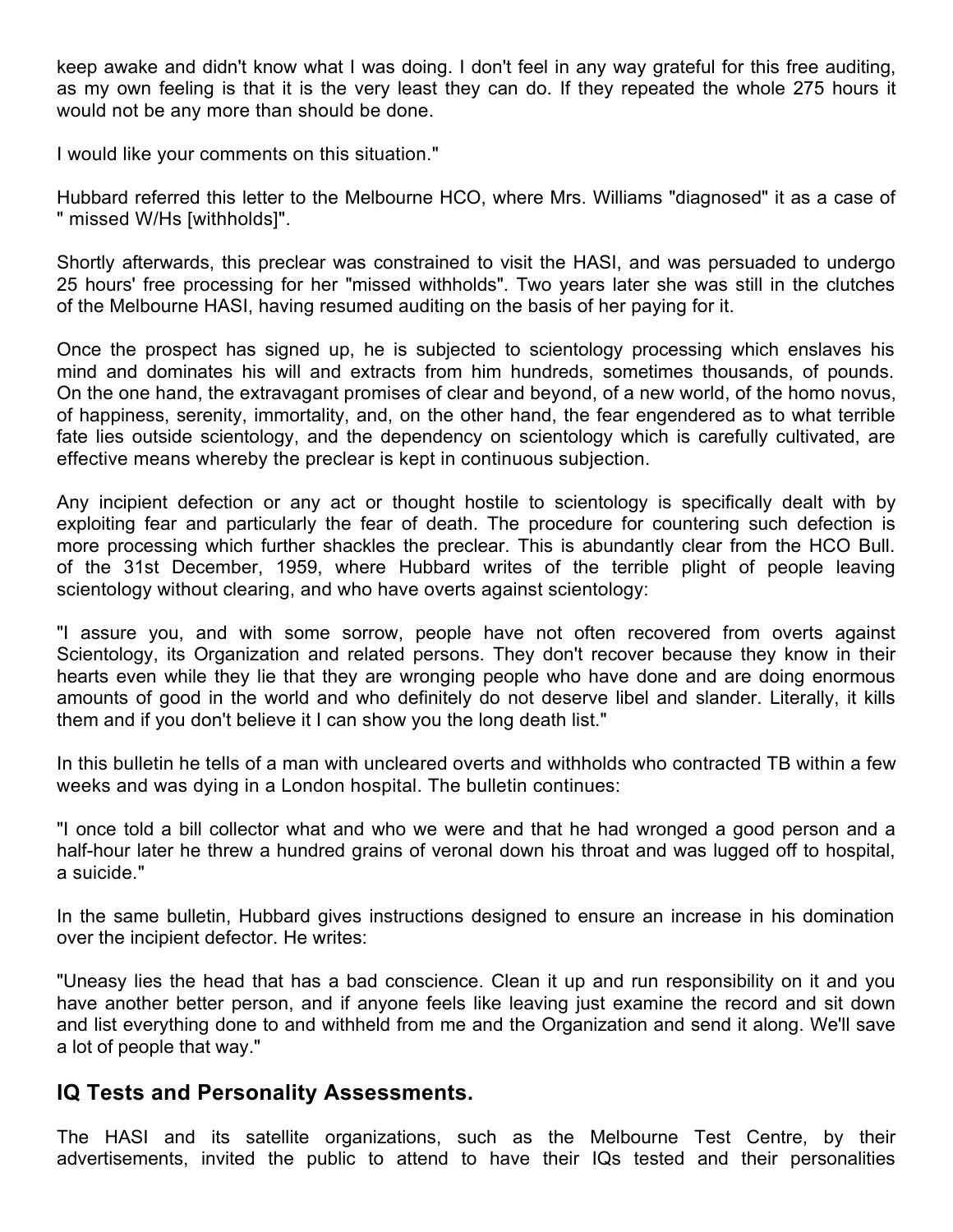assessed, promising to increase people's IQs and to improve their personalities and their enjoyment of life in various ways. Examples of these advertisements are set out earlier in this Chapter.

Until August, 1963, the testing and assessment often formed part of the personal efficiency course and were free. Thereafter a small charge was made for these services.

The IQ test and the personality assessment are associated tests normally undertaken by psychologists. The claims to be able to increase IQ and improve personality are unjustified. The IQ of a person is, in broad terms, a standard of measurement of the degree or quality of intelligence inherent in a particular person, and a numerical scale is used as a convenient method of classifying the intelligence of persons tested. Experiments and wide experience have produced a scale which broadly grades intellectual and other potential capacity. This scale measures things quite distinct from knowledge and skill, though these qualities may be reflected in testing and various allowances are made for them. A person's IQ, however, is inherent and does not admit of being increased, though tests made at different times on the same person may produce apparently different results. Such variations may be attributable to familiarity with the surroundings, previous tests, present condition of health, lack of concentration or interest, perversity and other matters. Broadly speaking a person's IQ does not rise and fall, and it is generally accepted by psychologists that, for practical purposes, at least after the middle teens, a person's IQ cannot be increased.

The ascertainment of an IQ is not an end in itself, but is an assessment of the intellectual potential of an individual, in much the same way as a person's height may be a consideration if he were to be employed where tall men were needed.

The personality testing at the HASI is done by a system called the Oxford Capacity Analysis, which incorporates a graph on which various personality traits are listed. The Oxford Capacity Analysis is based almost entirely on a particular American system of personality analysis, which, according to expert psychological evidence, is not highly regarded. The copyright of the Oxford Capacity Analysis is in Hubbard, and it is a peculiar circumstance that it is one of the very few pieces of written scientology material which does not prominently carry either his name or the word, "scientology".

An expert psychologist, after examining the instruction manual for conducting an Oxford Capacity Analysis, gave evidence that "the overall impression one gets from reading this manual is that it has been prepared by somebody with a smattering of psychometrics rather than by someone who is really competent in the field."

The Board heard evidence from a number of expert psychologists concerning IQ and personality tests. It appears that the Australian Council for Educational Research, which has the agency for several intelligence and personality tests, restricts their sales in order to prevent their misuse by unqualified persons. There are various kinds of tests for various purposes and varying qualifications are required in those who desire to conduct such tests, but the Australian

#### **Titles in Scientology.**

Part of the deception practised by scientology is the misleading use of titles, qualifications and insignia for the purpose of conveying the false impression that scientologists so described have valuable qualifications. As mentioned elsewhere, Hubbard makes false claims to a degree in engineering from the George Washington University, and his "Ph.D." appears to be from an unaccredited institution. The title "Doctor" which he sometimes assumes is based on this Ph.D., or on a doctorate of divinity, virtually self bestowed, and granted, it seems, by one of his own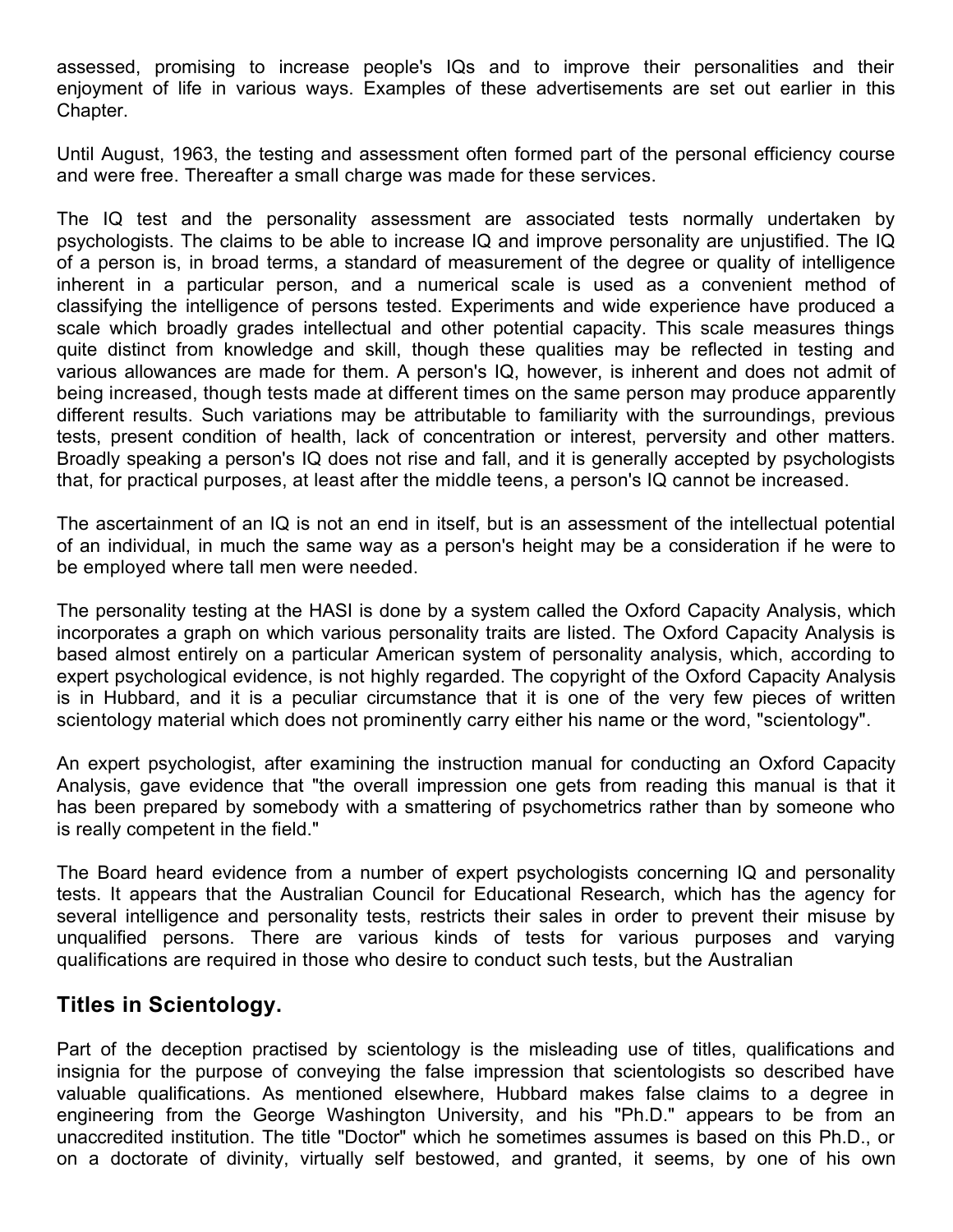institutions. The founding churches of scientology have awards entitled, "Doctor of Divinity", "Minister of the Church" and "Spiritual Counsellor".

The scientology qualifications are designated by various letters which likewise deceive. There are "degrees" of "Doctor of Scientology" and "Bachelor of Scientology", respectively designated by "D.Scn." and "B.Scn.", both intended to suggest an affinity with "D.Sc." and "B.Sc." which are appropriate to Doctor of Science and Bachelor of Science, both well known University degrees. The "D.Scn." carries, of course, the appellation, "Doctor", which readily deceives even the alert person who may well believe that in the HASI, where the emphasis is on health, the title denotes a doctor of medicine.

The lesser scientology qualifications also carry letters after the names of those so qualified. Hubbard Professional Auditor is denoted by "HPA", Hubbard Qualified Scientologist by "HQS", Hubbard Certificated Auditor by "HCA".

One scientology witness falsely claimed to be entitled to have the letters "B.A." after her name, and even managed to deceive the HASI that she was "B.A. London, 1923". In evidence she admitted the deception, but claimed to be entitled to use the letters "B.A." as representing, successively, "Basic Auditor" and "Book Administrator".

#### **The Likely Victims.**

It is common psychiatric knowledge that one type of person who would be likely to respond to the attractive offers and promises contained in the personal efficiency course advertisements and invitations to have IQ and personality tests would be those who would be likely to feel insecure, inadequate, inferior, and anxious-the person who is usually a poor mixer, feels lonely or unloved, feels he is not recognized for what he really is, finds the business of living too burdensome. The class of persons attracted is not limited to such unfortunate people. The appeal is effective with normal people, and also with the greedy and the opportunist.

The free offer makes a triple appeal: first, what is offered is more than a bargain, it is free; secondly, it is offering just the sort of release or escape or opportunity the worried person thinks he needs; and, thirdly, it engenders in the mind of such a person the thought that the organization offering such wonderful things free must be of superior stature and quality to be able to achieve the wonderful results promised.

Great efforts are made by the HASI to impress the inquirer at the earliest stage. An atmosphere of efficiency prevails; a particular point is made of punctuality, the instructors and staff are outwardly confident and certain of themselves; at the first lecture the individual is addressed by his Christian name and so flattered that he begins to feel that scientology is already doing him some good. One witness said that, at the very first free lecture, he had been taught to do something he had never been able to do before, namely, to look people straight in the eyes; now he could do that and, so he said, he had never looked back. He was, instead, spending all he could afford, and probably more, on scientology processing with no further observable results.

At the end of the lecture, the time of the next lecture is mentioned and the instructor makes sure everyone intends to attend. Any waverer is questioned, given some suggestion as to how to overcome the difficulty of attending, and then told that he will be present at the next lecture. "No", is not taken as an answer, and the impressed beginner is somehow constrained to attend.

The inadequate and inferior person, having experienced the pleasure of being accepted and being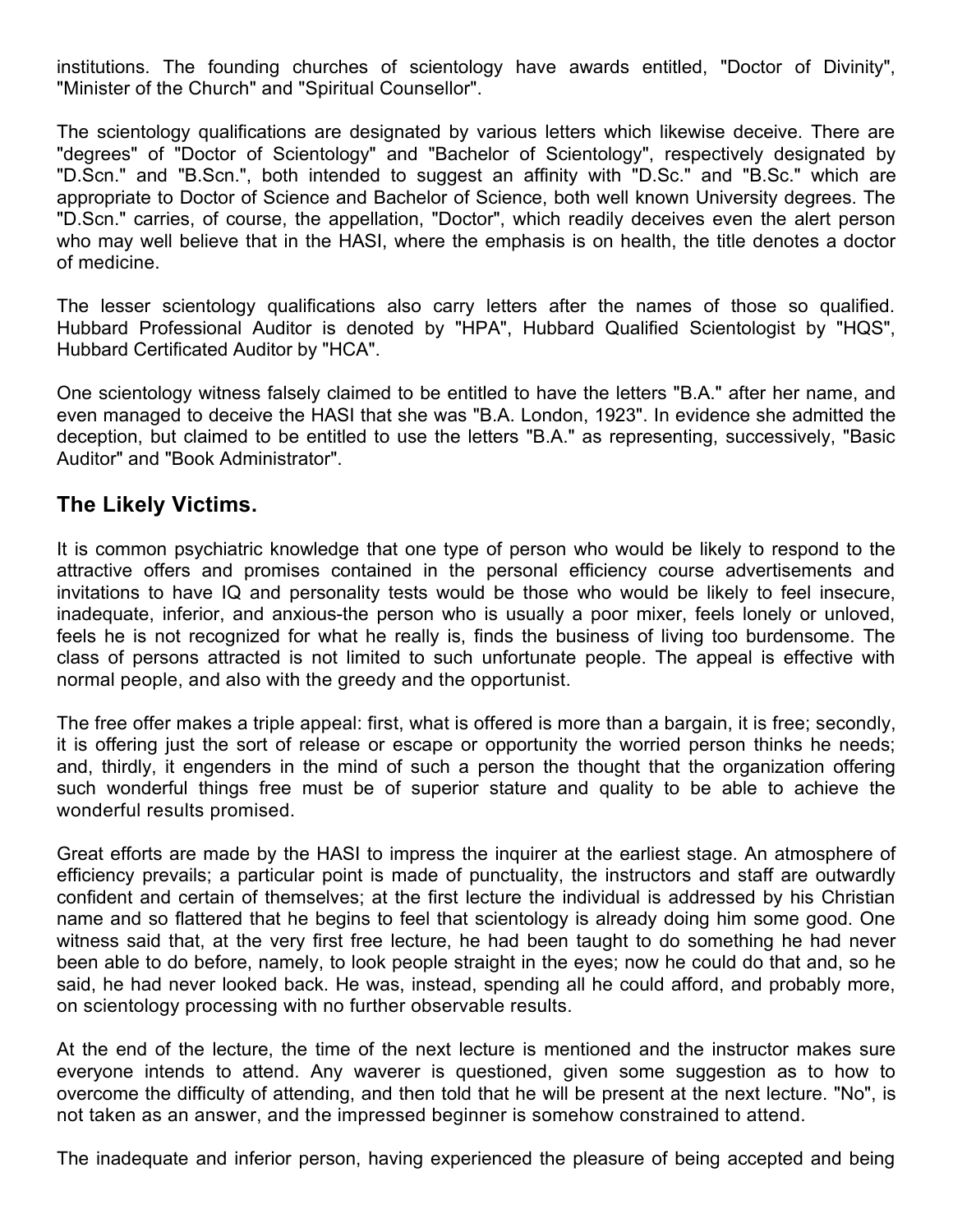shown affection by the organization, feels a desire to reciprocate; he wants to prove his worthiness to be accepted and loved and he enthusiastically seeks to please in whatever way he can. The way expected of him is to show continuing interest, and later to participate at his own expense in the activities of the organization.

At the stage when the preclear is entering into scientology he is sometimes security checked; that is, he is interrogated at great length according to a set formula, and on these occasions he has sometimes been asked such questions as "Do you deserve to be helped by scientology?". This heightens his desire to demonstrate his worthiness and at the same time it increases his dependence on scientology.

In auditing, the preclear, with his inhibitions in suspense, reveals his secret faults and recalls and acknowledges his inadequacies and transgressions. The mental distress attendant upon such feelings of guilt makes him wish to obtain some relief from his discomfort by atonement, confession or redress; it renders him more likely and ready to subject himself to the confessional, sacrificial and self-abasing process of auditing whereby he can purge himself of his shortcomings; and it develops in him almost a missionary zeal whereby he has the urge to render the same service to others by being an auditor himself. He is thus seeking to emulate the auditor on whom he has developed an increasing dependency, and in the role of an auditor himself he hopes to enjoy the same sense of power over his own preclears.

The development in the preclear of a desire to be an auditor facilitates the HASI's task of persuading preclears to become students. The preclear regards his auditor as a superior person who is on the way to clear, and who conducts himself in auditing sessions with confidence and authority. Scientology seems to the preclear to be a short cut to success, power and authority. It makes unnecessary, so it seems to the preclear, persistence with one's secular studies or interests and it enables him to ignore the reality of the world outside scientology and its problems and responsibilities. All these halcyon concepts of scientology and its practice are the outcome of a pot pourri of contributing factors - the individual's own inadequacy and gullibility, the desire to be thought worthy, the insidious advertising, the free lectures, the fantastic promises, the confident but shallow attitude of the instructors and staff, the awe of the E-meter, the assurances of success the lure of the clear, the hypnotic effect of techniques even at this early stage-and the calculated springing of the trap baited so temptingly for the unsuspecting victim.

These are no alarmist observations, for the Inquiry has revealed that scientology has made its conquests with anxious people: the worried and inadequate, the uncertain, the groping, the seeking, the uncritical, the unfortunate who grasps at a promise of betterment eagerly and without question. In the realms of the mind there are investors and speculators, worried and anxious people, eager and greedy people, the little and the large investor, all too ready and willing to rise to the bait of an entrancing future of sanity and mental serenity, of freedom from worry and care, of increased intelligence and greater ability and any other seductive pot of gold that the charlatan concocts.

Courses in auditing are carefully organized and conducted to induce in a preclear the desire for further auditing. Almost without exception the files show that at the end of a course of processing the preclear is desperately eager for further processing. At the end of a typical 25-hour intensive, the preclear is either depressed or elated; each of these conditions is treated as an indication that further processing is desirable; a depressed condition is said to indicate a need for more processing to raise the preclear up the tone scale; an elated condition is readily accepted by the preclear as a promising prelude to more processing. Preclears are processed into a strange world of illusion which offers an escape from reality, and they are conditioned to desire more and yet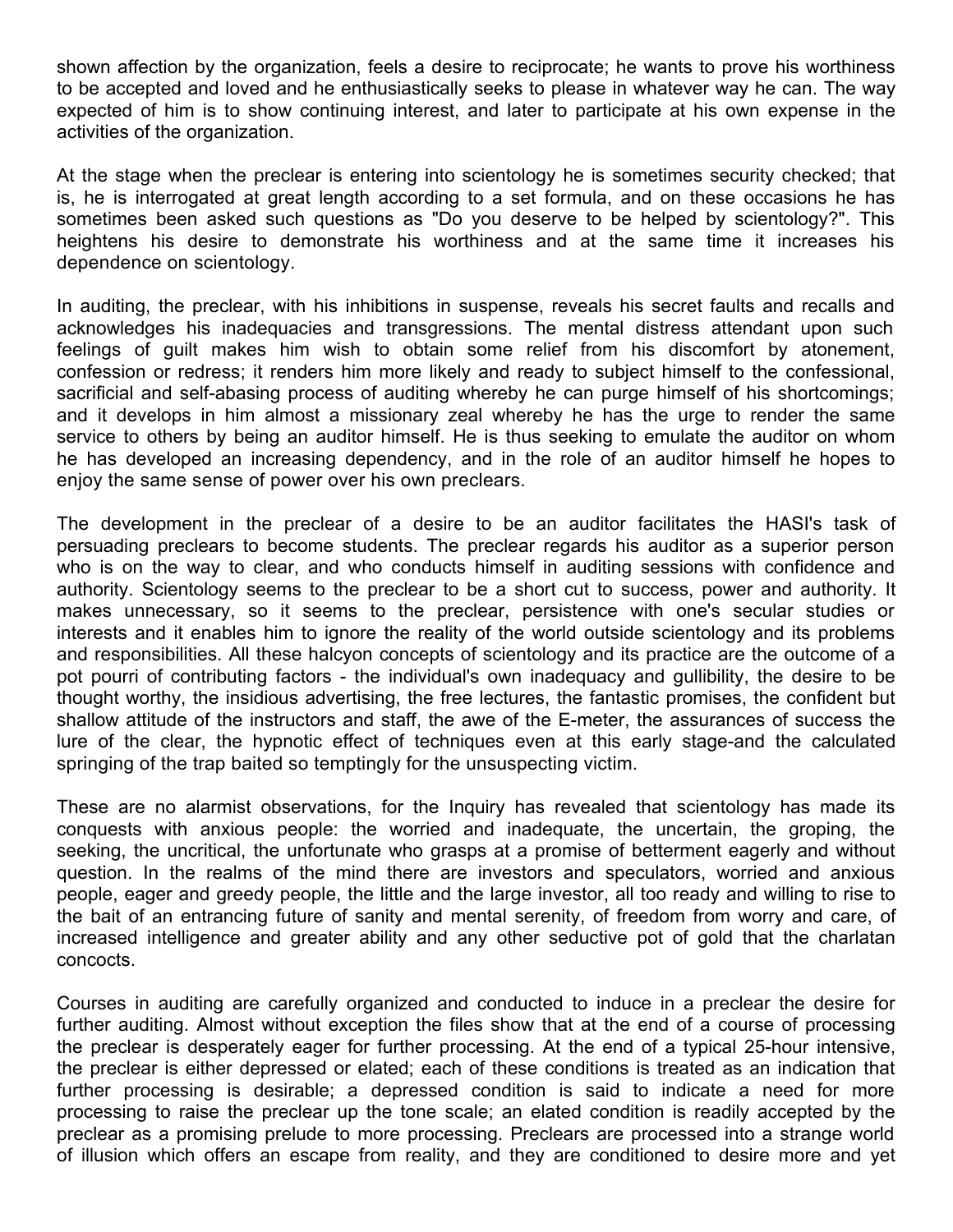more processing until a state of euphoria is reached and maintained. They thus develop a pitiful dependency upon the HASI, which is a direct consequence of the hypnotic processes used, and this dependency is sedulously nurtured by the HASI. In the practice of medicine the likely development of dependency by the patient upon the psychiatrist and psycho-analyst is well known, and responsible practitioners are alert to ensure that it is minimized and guarded against. Indeed, the object of orthodox treatment is to restore the patient to a state where he can face reality. The conduct of HASI is thus the negation of orthodox psychiatric and psychological practice, and constitutes a significantly evil feature of scientology processing.

Part of the scientology technique is not to allow the preclear ever to achieve complete fulfilment of his aims, and the preclear who has obtained good results is told that he could do better, and is left with the guilty feeling that he has not done his best. The feelings of guilt are thus accentuated by encouraging the preclear to find fault with and further abase himself. Such a procedure is common in brainwashing techniques.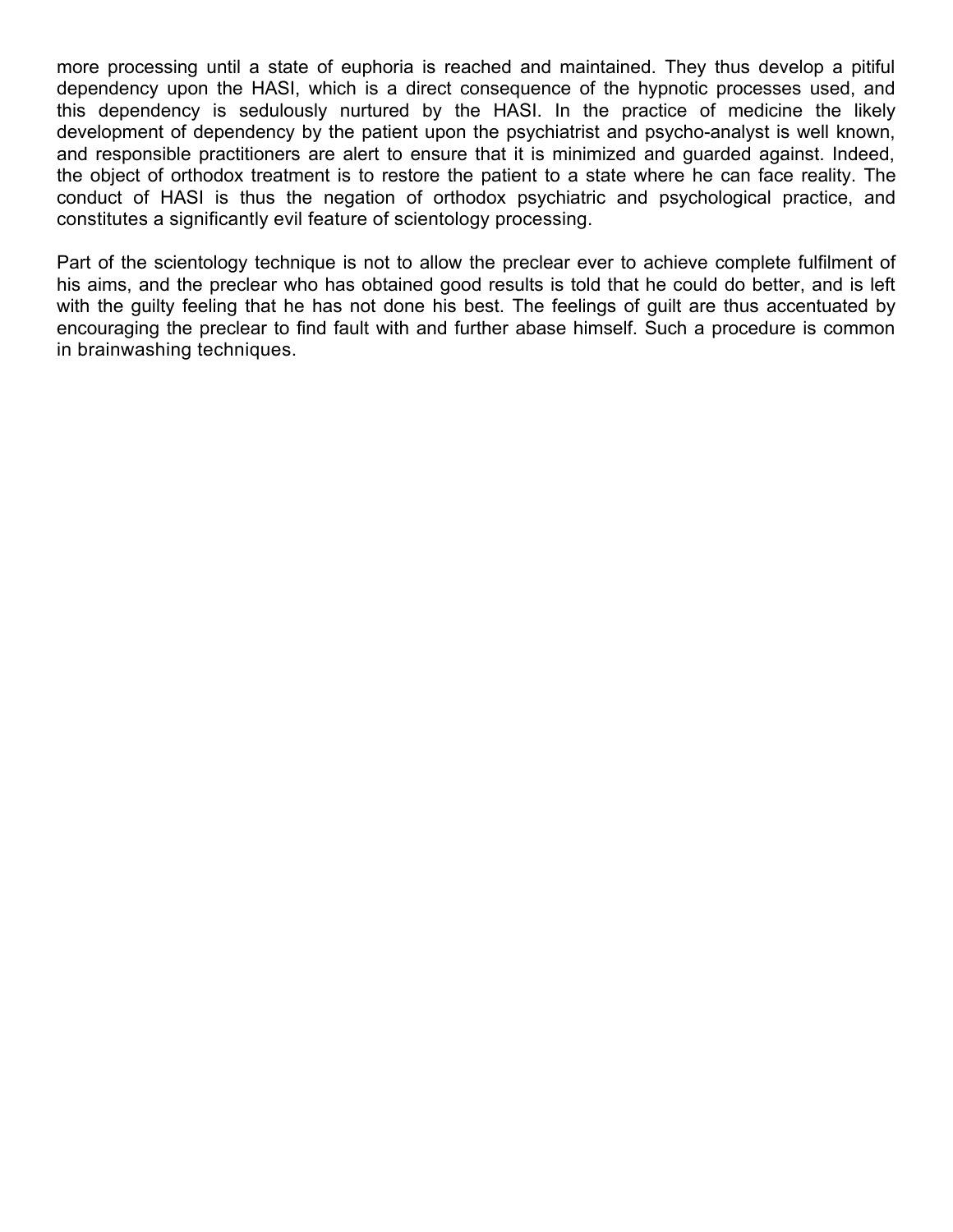# **The Anderson Report CHAPTER 16 THE PRECLEAR'S PROGRESS**

Almost invariably, a person who enters scientology has been told by the HASI that he is "low toned" and that scientology can raise him on the tone scale. In nearly every case he will have had an IQ test and a personality assessment, and he will have been told that, whatever his IQ may be, scientology can increase it and that certain personality traits shown on the assessment as urgently needing attention can be improved by scientology processing. He will have heard of the fantastic successes claimed to have been achieved by scientology in the fields of mental or physical health or both and in general well-being. He has read, perhaps uncritically and without fully appreciating what he read, some of the introductory literature of scientology. His preoccupation with his own particular ambitions, condition and problems leaves him a ready prey to extravagant but confidently asserted claims, and he sees the rosy prospect of improvement, recovery, rehabilitation, success, and happiness almost within his grasp. His initial experience with scientology in the personal efficiency course may have cheered and encouraged him. He has been made welcome, greeted by his Christian name, made to feel important by being told in a competently delivered "pep" talk that he is as good as the next man, and so he is prepared, as a number of witnesses said, to "go along" with scientology.

So many "go along" to their ultimate confusion and ruin, financial and mental. It is this "going along" which plunges the unfortunate deeper and deeper into the mire of scientology. Scientology, with a specious display of candour, parades as something most reasonable. In an often quoted passage Hubbard has written:

"We are not interested in scientology in getting people to accept what we say without question. We ask them to question it. We ask them to please look at the physical universe around about. To please look at people, at their own minds, and understand thereby what we are talking about happens to be actual. I am not giving you new things. I am giving you old things. By understanding these old things which we have rediscovered, you become free."

The significant part of this statement is that the person looking around has already been conditioned to accept "that what we are talking about happens to be actual", and that by understanding, "these old things which we have rediscovered", he will become free.

Other scientology writers, e.g., Sharpe in This is Life and Horner in Summary of Scientology, loyally copy Hubbard's technique and tell their readers not to test but to look and see for themselves that scientology is right. Implicit in such writings is the suggestion that, if the preclear does not agree, it must be because of his own deficiencies, for Hubbard has said it is true and the preclear's inability to see the truth has been explained to him as being due to his low tone which eventually scientology will remedy.

Williams gave evidence that Hubbard's teaching was that:

"Nothing is true for you unless it is true for you and that which is true is that which is true for you and that which is not true is that which is not true for you. That which is real to you, you can accept. Nothing in dianetics or scientology is true unless it is true to you, and you do not have to accept it unless it is true to you."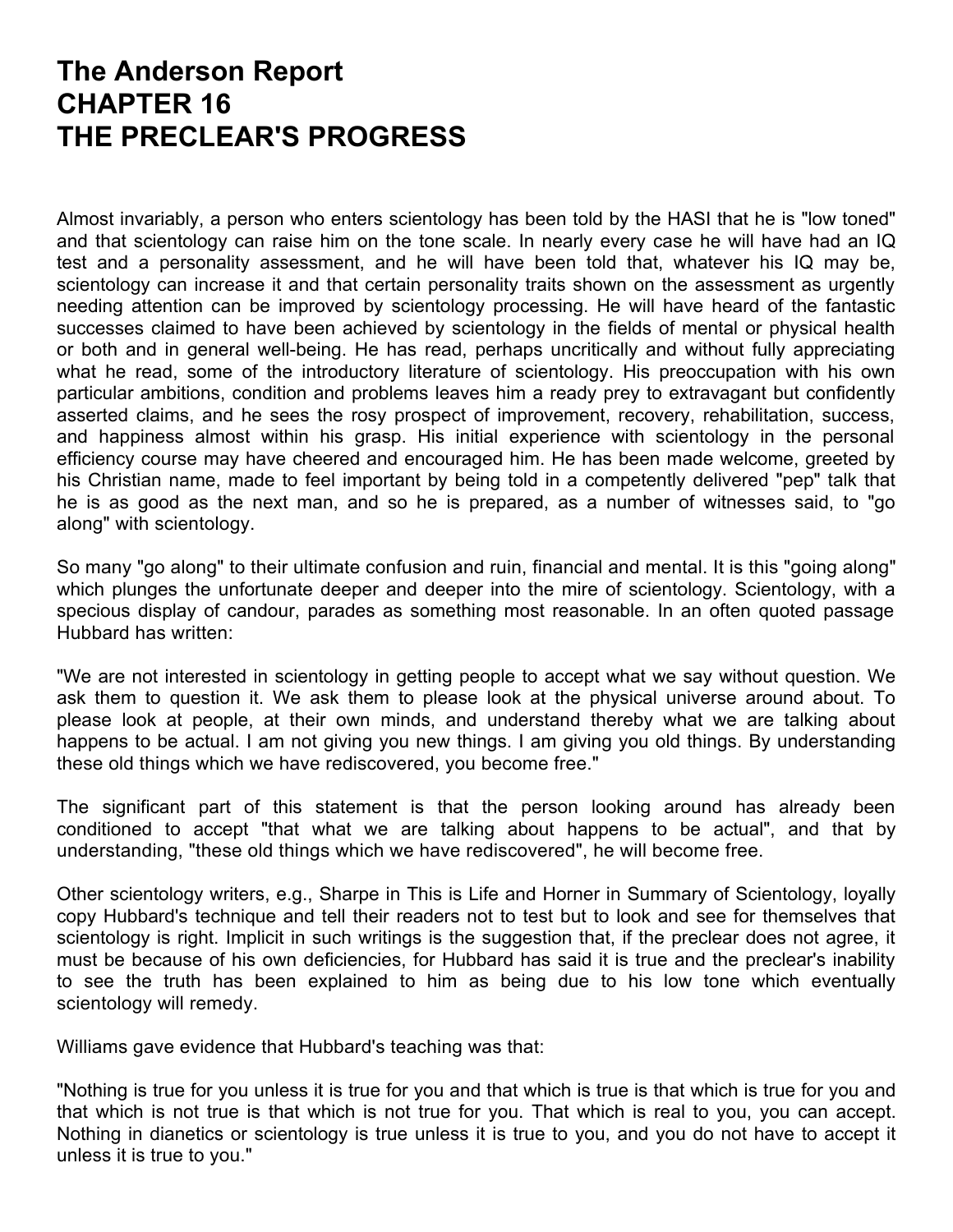Such utterances as this, and others in similar vein, may give to the individual entering scientology the impression that he will be self-determined in his association with scientology. But, very quickly, processing robs him of any real will. Coupled with such statements are statements to the effect that, "You may not accept what we say but it's all true, you know," and assurances that when, by processing, the individual has been brought higher up the tone scale he will have a better understanding of the things which are now beyond his understanding. The subtle approach works. The individual, in "going along", is persuaded not to reject anything, not even the most fanciful and fantastic nonsense, which, when he has been only a short time in scientology, he hears and reads.

Several scientology witnesses, who stated that they still had no "reality" on one or more of the fantastic ideas of scientology said, however, that they did not reject such ideas - they merely had no reality on them but were confident that eventually they would have a reality on them. They think that eventually it will all "add up" to something on which they will "cognite".

Since nothing has been rejected the mind and will of the preclear remain potentially receptive of the more advanced and fantastic teachings of scientology, when he has become better conditioned to accept such teachings, and he is assured that he will eventually have a reality on them when he is sufficiently high on the tone scale.

This technique involves a resolution on the part of the individual to exercise the mind and will, if they are to be exercised, only in the direction of acceptance of scientology teaching when in a befuddled state he gets a "reality" upon the particular thing. Acceptance of scientology "truths" may occur when the preclear, in a process-conditioned state, accepts as true the fantasies and hallucinations he has experienced during the course of auditing.

The unfortunate preclear is further conditioned towards acceptance or at least non-rejection-by the "code of a scientologist" which requires him "to hear or speak no word of disparagement to the press, the public or preclears concerning any of my fellow scientologists, or professional organization or those whose names are closely connected to this science, nor to place in danger any such persons". He is warned about the evil motives of those who might attempt to persuade him to give up scientology, and the "Training Course Rules and Regulations", published in HCO Pol. Lr. of the 22nd November, 1961, contain the following requirement: "25. Do not discuss your case - or that of any other student - your auditor, your Instructors, your classmates, L. Ron Hubbard, Organization personnel or the Organization with anyone". He is persuaded to withdraw from communication with his associates of his pre-scientology days, and to move only in the vacuum of the HASI. In this way he is proofed against the efforts and entreaties of his friends and family. He is assailed by scientology literature such as, "Why some fight scientology", the burden of which is that those who oppose scientology have something to hide, and that the spouse who opposes scientology has been unfaithful or has some guilty secret.

This "going along" panders to the vanity of the individual who shortly feels of increasing intellectual stature, being, as he believes, on the threshold of a new body of learning which claims to have rediscovered long forgotten truths; and of being transformed from homo sapiens to homo novus. He feels that to question or deny what the organization has stated to be a scientific fact would reveal him as unprogressive, of low intellect, as unfitted to associate with members of what he imagines to be a very learned, progressive, and efficient organization with which he has become acquainted. He is congratulated on being chosen - the implication is, chosen by Hubbard - as one of the ten thousand to be clear, and on being, in effect, part of the avant-garde of an organization which is going to perform such wonders for the world as to clear it of all its aberrations. He aspires to the delights of being clear and to the wonderful vistas beyond, though just what they are does not appear very clearly. But that does not matter at present because he will know when he gets there.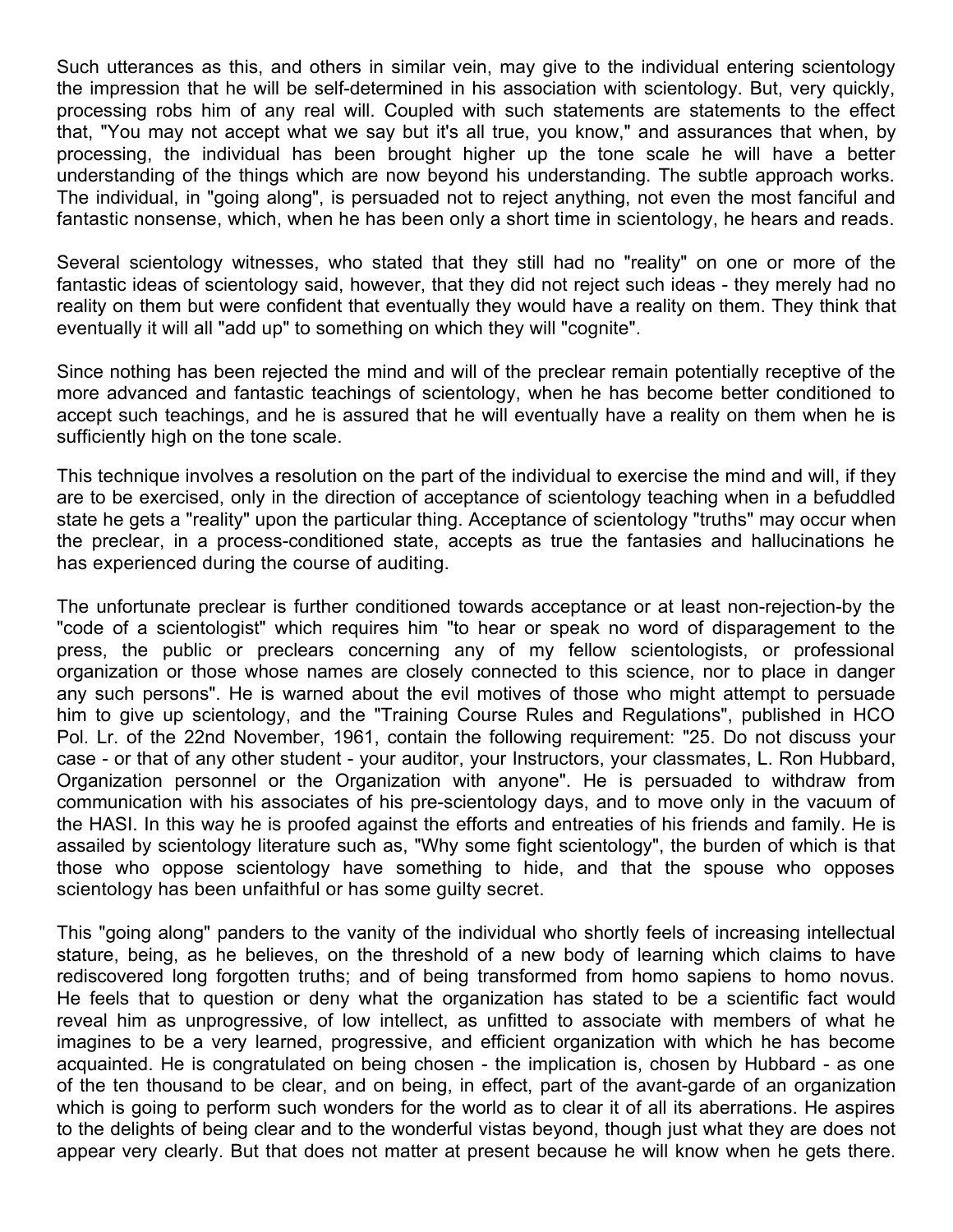One very common feature of scientology indoctrination is the loss of the preclear's critical faculties and his abandonment of reason. One witness said that before he entered scientology he was critical but now he could control his ability to criticize and did not now use it.

Of course, during all this time, the preclear is undergoing processing and paying for it, and something is being achieved, though whether for good or evil he does not know, except that after processing, as after a drug, he may experience for a while an elation and some sense of ecstasy before he plunges, as after a drug, into a state of depression. When this happens, he is told it is a good sign, because it is considered in scientology that "the way out is the way through", and so more processing is prescribed, undertaken and paid for.

This continued association with scientology may result in some preclears who have done courses with the Academy becoming staff members, giving their full-time or part-time services for very low financial reward. In that way they continue to have auditing either in return for services or at reduced rates. Other preclears who do not go on staff maintain active association with the HASI, taking further processing, attending various functions, e.g., tape nights and social gatherings, and receiving scientology periodicals and other literature.

They have no opportunity of being free of scientology influence. Their associates tend to become exclusively their scientology acquaintances, and scientology continues to be an escape from reality, making it seem unnecessary and foolish to go "outside scientology" in an attempt to cope with the problems of life. And, pitifully, they squander their money on processing on goals which have changed from goals personal to the individual - to be liked, to have confidence, to be able to confront people, to be less shy, to improve one's work or study, to get promotion, to get well physically, to make more money, to be rich , and goals of a similar kind - to such scientology ambitions as to be clear, to be OT, to go to Saint Hill or to obtain other distinctions in scientology. So that the transition from personal to scientology goals is not too drastic, the preclear is encouraged to state his goal or goals for each processing session, which may be of a selfish or personal nature, and also to state his ultimate goals which generally have a scientology association. In time, the pattern is for scientology goals to predominate, and the preclear is concerned only to advance in scientology.

Preclears move in a strange dream world where normal standards and family and other conventional responsibilities are ignored. To them the very fact that normality is different from scientology makes normality insane. It is all so Alice in Wonderlandish, and yet it is what the evidence showed to be the case.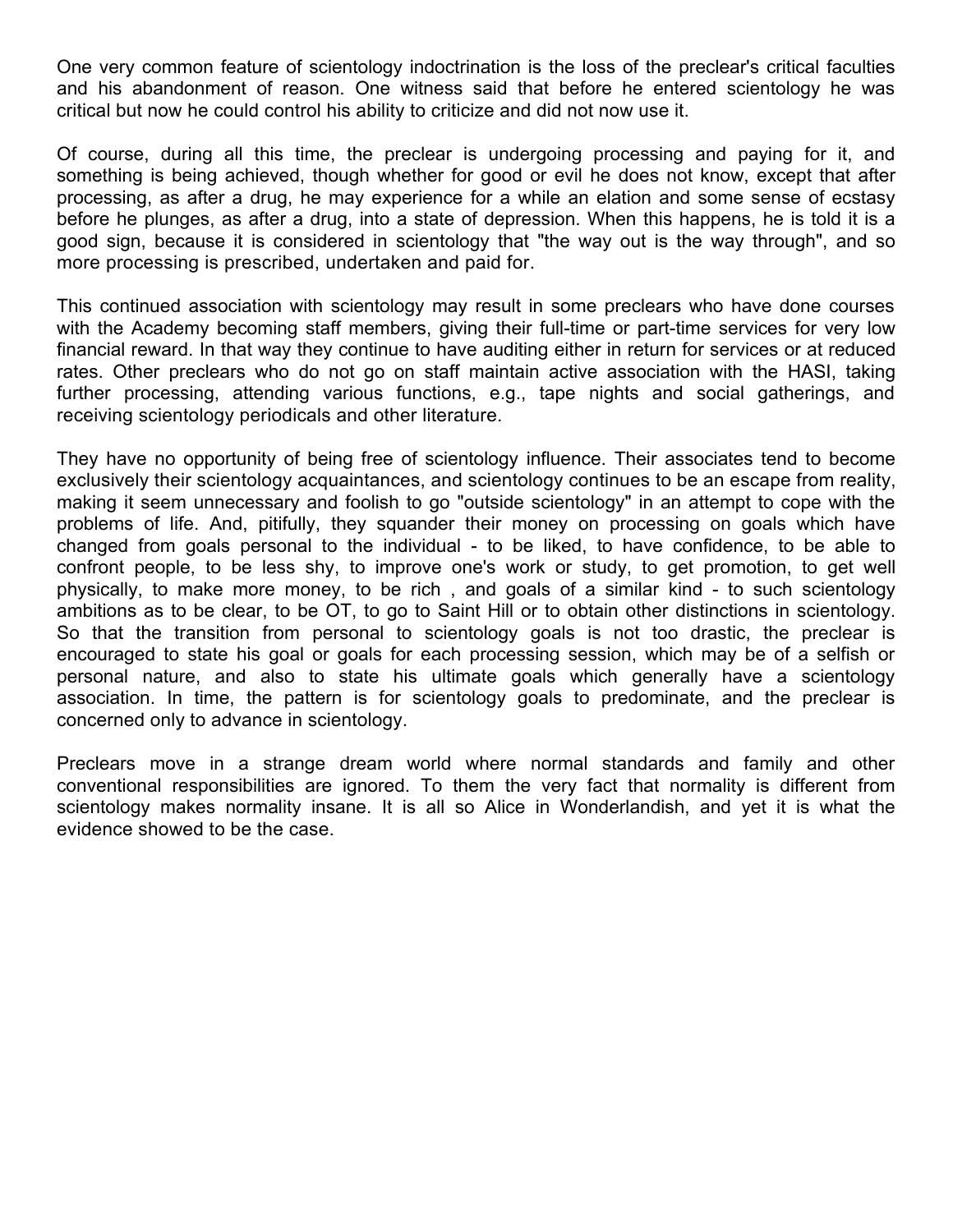# **The Anderson Report CHAPTER 17 DEDICATION TO SCIENTOLOGY**

One striking feature of scientology is the extent to which preclears are prepared to make great personal and economic sacrifices to advance themselves in scientology and to advance the interests of scientology. A dedication to scientology, amounting to fanaticism, was observed in several of the witnesses who gave evidence.

This dedication was fairly general amongst scientologists undergoing processing and for a period after processing had ceased, even though a perusal of HASI processing files showed that they were complaining that they were being impoverished and that their conditions were worsening. The development of this dedication took various forms. A pattern common to many scientologists was that they entered scientology because of the promises it made and the hopes that it held out that it would in a most dramatic and effective way improve them mentally and physically, that it would help them obtain their ambitions or goals by making them more able, and in general that it would greatly improve their happiness and position in the world. The promises of scientology appeal variously to the hopes, aspirations, vanity, anxiety, greed of people, who see in scientology the prospect of obtaining their desires or improving their mental or physical or intellectual or social or economic positions by newly discovered short cuts which are said to be invariably successful.

This dedication to scientology resulted in several persons who became students of scientology giving up particular courses of study at university or technical or high school level, and taking employment at the HASI where they could, with less interruption, pursue their studies of scientology; it involved others forsaking employment where they enjoyed good conditions and prospects of advancement and working in the HASI at greatly reduced wages and with very few prospects of material advancement, with long hours, on six and even seven days a week. Amongst highly placed scientologists who devoted their whole time to scientology were several former school teachers, a former surveyor, a former policeman, a former senior bank official, a former trained nurse.

There were others, too, who were employed in various ways as auditors, clerks, receptionists, &c., who were sometimes unremunerated or whose wages were merely nominal. Several such individuals worked at the HASI part time only, giving their labours freely as though for a worthy cause or in return for auditing either free or at reduced rates. In May, 1962, for example, for 40 hours or more of work per week members of the HASI staff earned variously £5 4s.6d., £7.14s., £6.6s.6d., £4.8s. For 50 hours, one married woman received £5.15s.6d.; for 45 hours a woman received £5.lOs. In September, 1963, for 40 hours or more of work the wage was variously £9.2s.9d., £10.15s., £12.18s. For 40 hours, some married women received £9.13s. 6d. In January, 1964, 40 hours of work returned as low as £6.10s.6d., £6.17s.6d., £7.5s.; and in the highest posts, £10.10s.3d., £11.12s., £12.13s.9d. There were instances when the remuneration was so low that economic necessity forced some members of the HASI staff to forego full-time employment at the HASI and obtain more remunerative employment outside, while still, however, devoting whatever spare time they could, at weekends and at other times, to their employment at the HASI. In several instances, both husband and wife were on the HASI staff and their joint earnings barely provided a living wage.

The standard of living of the Melbourne HASI staff is in marked contrast with the luxury in which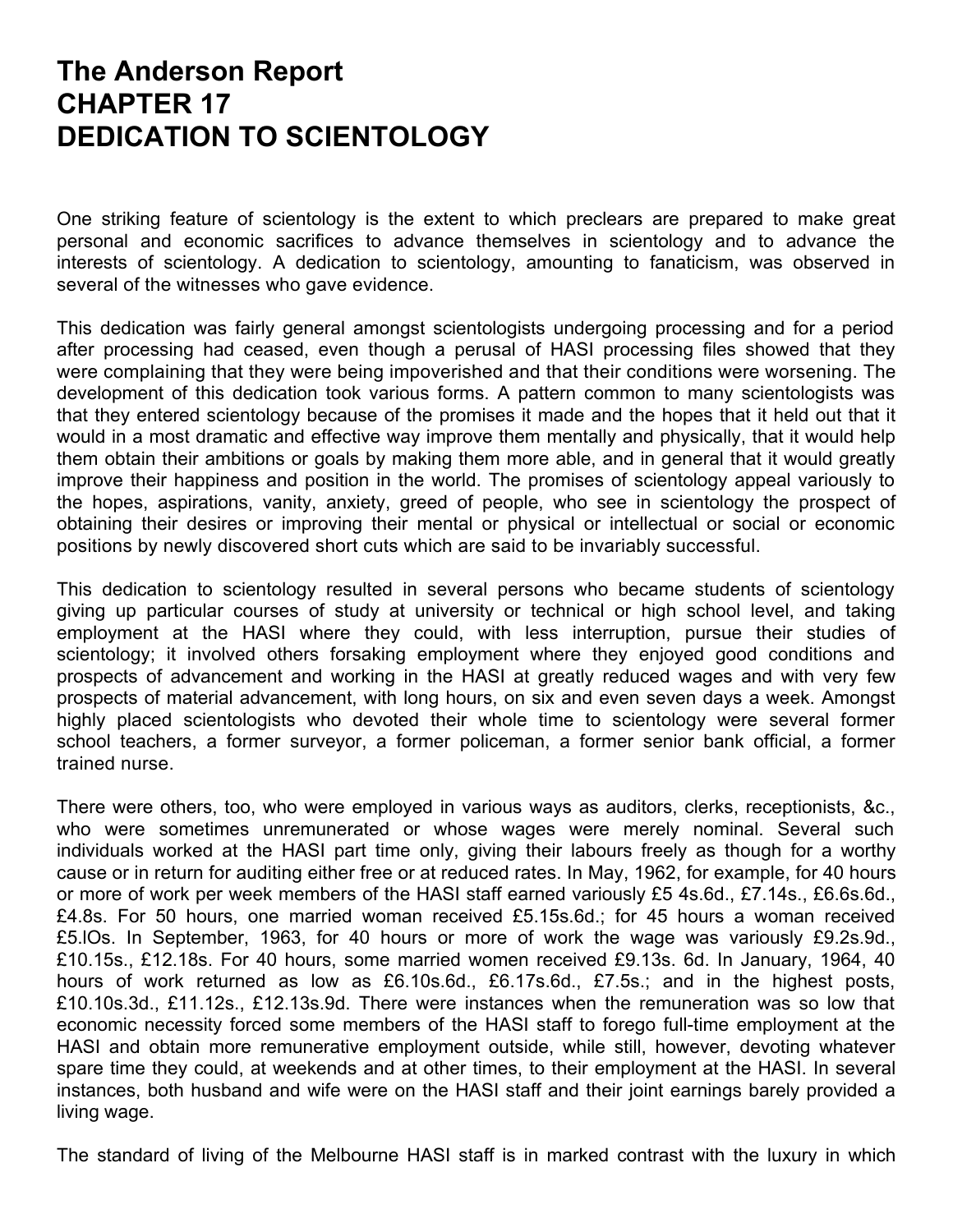Hubbard and his entourage live at Saint Hill. Hubbard appears to have adopted a deliberate policy of keeping the HASI staff on meagre salaries; and it was a matter of complaint amongst staff members that whenever the revenue of the HASI increased Hubbard directed that the staff be enlarged, thereby keeping the individuals' remuneration at a low level.

Generally, most of the staff received less than the basic wage; frequently, as the above figures and the records of the HASI show, the weekly payment was grossly inadequate. The weekly salary of staff members depended entirely on the amount of the cash receipts of the organization in any particular week. Each week the 10 per cent. levy was deducted from the gross receipts and, of the remaining amount, 55 per cent. was allocated to staff salaries, each member receiving a sum appropriate to the number of "units" which he or she had, and which had been allotted according to positions held.

The Board had the assistance of evidence from Mr. John Clifford Thomas, Chief Industrial Officer of the Victorian Department of Labour and Industry. It appears that there is no wages board appointed in respect of scientology employees as such. Whether such a board could be constituted under the Labour and Industry Act is at least arguable, since a wages board is appointed to determine conditions in respect of any process, trade, business or occupation. It is a question yet to be determined whether scientology is a process, trade, business or occupation. The word "process" in the Act does not connote anything in the nature of a scientology "process". Though scientology may be said to be a business or occupation, it is not the function of this Board to investigate the eligibility of scientology employees to make application for a wages board to determine their conditions of employment and their remuneration.

From Mr. Thomas's evidence it appears that some of the employees of the HASI may be covered by certain determinations, such as the Commercial Clerks Determination and the Cleaners Determination, but the duties of many of the staff are of such a nature that they do not fall into any recognized category of work, and no conditions are prescribed for them under the Labour and Industry Act.

This Board does not recommend that scientology be given some entirely unjustified semblance of respectability by the appointment of a wages board to determine conditions of employment and remuneration of its employees.

Various scientology witnesses with orthodox scientific training showed their loyalty to scientology and to Hubbard, when, being unable to reconcile Hubbard's "scientific" writings with what they had learned in the course of their university and other formal studies, explained that Hubbard was nevertheless right because he was writing in a scientology "frame of reference".

One scientology witness, a bachelor of electrical engineering, considered that a thetan could generate electricity and produce energy and that, while a thetan could not now produce matter (whereas previously, "a tremendously long time ago", he could, because Hubbard had said so), scientology auditing and training could restore to the thetan his former ability to create matter. "Ron" had said it, so it must be true. Another highly placed scientologist, Gillham, the co-proprietor of the Melbourne College of Personal Efficiency, had no such reservations. He accepted as correct the scientology axiom that persons could create matter by postulation and agreement. All that was needed, he said, was that there should be a reality on it; and at the Inquiry one morning, an occasion memorable both for its comedy and tragedy, this witness solemnly swore that he and counsel assisting could create by postulation and agreement a log of wood which could even be ignited, and that if they had a reality on it, it would be there on the floor of the Board room burning and giving off heat, even though other persons present saw no log of wood and felt no heat.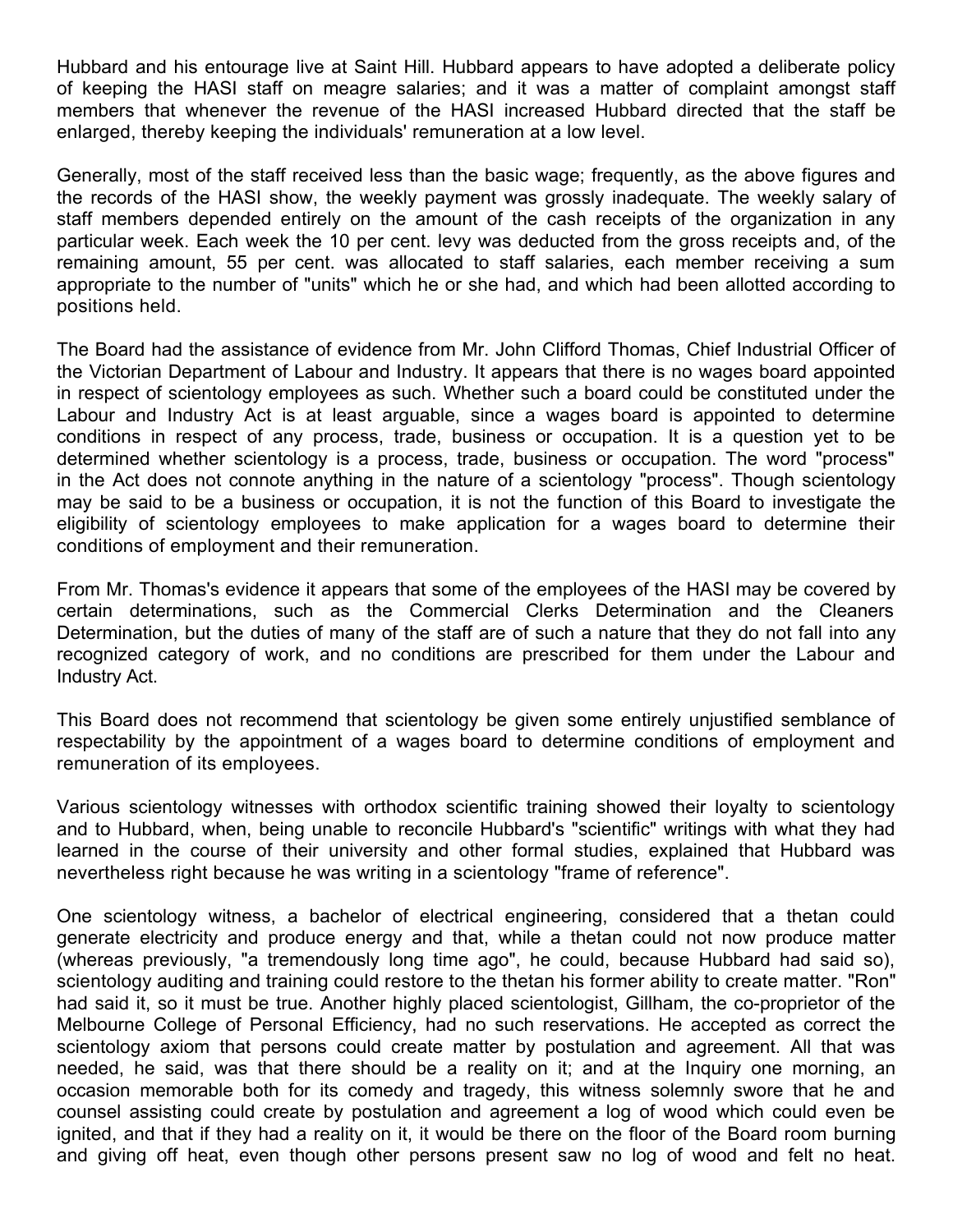Another scientology witness, a master of science, could not reconcile Hubbard's writings on science with his orthodox knowledge of science but he justified Hubbard's writings as being correct because Hubbard was writing in a different "frame of reference". Another scientology witness, with some pretensions to scientific training, said that the proper approach to scientology was to realize that there may be a statement true in physics and tested as to its validity which in scientology would be utter nonsense, and vice versa. This was because Hubbard was writing in a different "term of reference" from other scientists.

This "frame of reference" or "term of reference" was a grand refuge for scientology witnesses who repeatedly sought to explain Hubbard's nonsensical and incomprehensible writings on subjects on which he claimed to be an expert by saying that they were easily understandable if only one viewed them from a scientology viewpoint and in a scientology frame of reference. When asked to explain some of Hubbard's writings, they were unable to make any sense out of them. One scientology witness said that Hubbard was "the most clued up" man in the last two centuries. He admitted, however, that it took him two years to understand Hubbard's axioms. Gillham, after many years, said he still did not understand them.

The dedication of such people, particularly those on the HASI staff, is a disturbing matter. Many of the HASI staff members are undoubtedly mentally ill to a greater or lesser degree. Generally, their introduction into scientology has come about because they possessed some social or emotional or intellectual deficiency, in much the same degree and kind as some of those whom they now seek to entice into scientology. The extravagant promises of success and advancement, without having to undergo the conventional travail of study and hard work and waiting, made to them the same deceptive appeal as it makes to those who today turn aside from their struggle with the realities of life and are ready to choose what is said to be the easy and quick scientology way.

This dedication was apparent in the manner in which scientology witnesses gave their evidence. The HASI presented its material to the Board competently and clearly. Its witnesses were fluent and were undeterred by cross-examination which revealed much of what they said as nonsensical and quite contrary to accepted norms of reason. They paid more than lip service to the "science of certainty", the science of "knowing how to know"; they immolated their reason in defence of Hubbard and his teachings. They proceeded on the basis that "Ron is right" and that scientology was "true". They believed that in order to "cognite" on the great truths of scientology it was necessary that one should be "in scientology", and that those outside did not comprehend, because being outside made them incapable of cogniting. Such outsiders, they believed, were aberrated and required the balm of scientology teaching and processing to raise them up the tone scale and so condition them to the reception and realization of the truths of scientology.

But for the fact that pity, sympathy, and allied charitable attitudes were anathema to scientology, the HASI witnesses would have pitied those outside their fold. As it was, they were cheerful in their exclusiveness.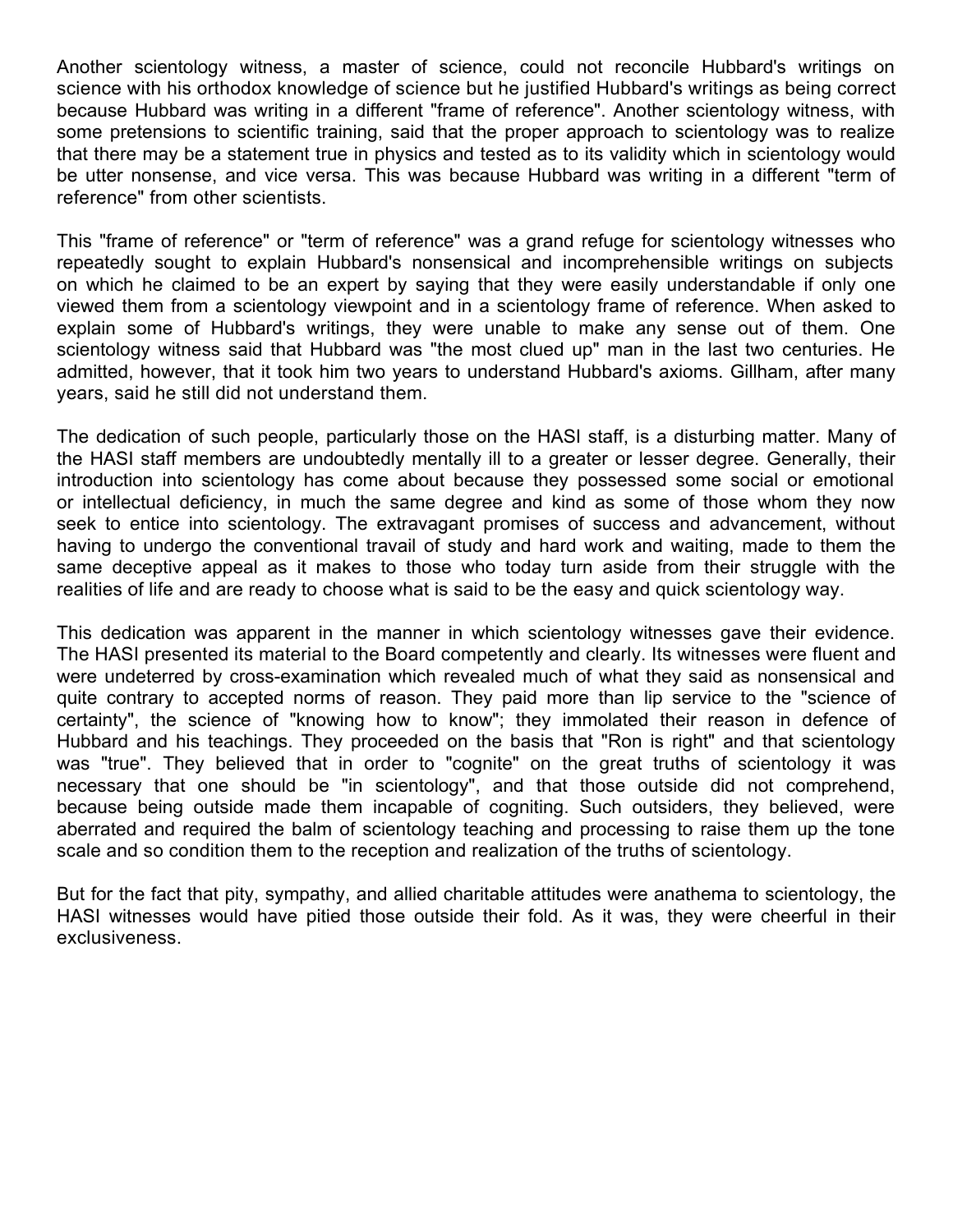# **The Anderson Report CHAPTER 18 SCIENTOLOGY AND HYPNOSIS**

The Board heard expert evidence in relation to hypnosis and hypnotic techniques. There are, broadly speaking, two types of hypnosis: passive hypnosis, and command or authoritative hypnosis. Hypnosis, properly administered by skilled practitioners, has its proper place in psychiatric practice, and, in suitable cases, produces beneficial results. In the practice of medicine the type of hypnosis generally used is passive; the patient is allowed to, and helped to, go into hypnosis entirely voluntarily, and the hypnotist plays a completely passive role. This technique is quite the reverse of authoritative or command hypnosis, where the hypnotist assumes positive authoritative control over the patient who, though he may or may not be aware of what techniques the practitioner is practising on him, is nevertheless under the domination of the hypnotist pursuant to positive commands.

Because of the serious risk of harm to the patient, it is only in rare and exceptional circumstances that authoritative hypnosis is resorted to in medical practice. The distinction between the two types of hypnosis, the one beneficial and the other potentially harmful, is to be borne in mind when considering the hypnotic qualities of scientology techniques. Hubbard is very familiar with hypnosis, called by him, "hypnotism", a term which, even at the time of his early writings, was being superseded in professional use. Hubbard earlier practised hypnosis as shown abundantly by his writings. In *Scientology*, issue 15-G, he writes, "I was schooled in hypnotism and mysticism". Elsewhere he writes that he tried hypnotism, but gave it away because of a number of undesirable features which he said it possessed. In *Dianetics: MSMH*, *Science of Survival*, and other writings, Hubbard is highly critical of hypnosis, but what he is criticizing and denouncing is authoritative or command hypnosis, and to the extent that his criticisms relate to, and are limited to, authoritative hypnosis, they have considerable validity. Such criticisms, however, do not apply to passive hypnosis as practised by skilled and experienced psychiatrists with benefit to their patients in selected cases.

In the skilled practice of hypnosis the practitioner is well aware of the dangers which may arise from the tendency to develop in the patient a degree of dependency upon the practitioner, who is concerned to ensure that this and other dangers inherent in hypnosis do not develop. It is the firm conclusion of this Board that most scientology and dianetic techniques are those of authoritative hypnosis and as such are dangerous. Hubbard and his adherents strongly protest that his techniques are neither hypnotic nor dangerous. However, the scientific evidence which the Board heard from several expert witnesses of the highest repute and possessed of the highest qualifications in their professions of medicine, psychology, and other sciences - and which was virtually unchallenged - leads to the inescapable conclusion that it is only in name that there is any difference between authoritative hypnosis and most of the techniques of scientology Many scientology techniques are in fact hypnotic techniques, and Hubbard has not changed their nature by changing their names. Hubbard seems quite capable of thinking that if he postulates that scientology techniques are different from hypnotic techniques then they are different. Whether or not Hubbard realizes that the only differences are in name, his followers loyally and uncritically accept his word and believe that scientology techniques are distinctively Hubbardian and that hypnosis is something quite different and evil and to be avoided. A number of scientology witnesses, when asked what they believed hypnosis to be, answered vaguely that it was some sort of stage technique for mesmerizing people by the waving of hands in front of them, or some such thing. It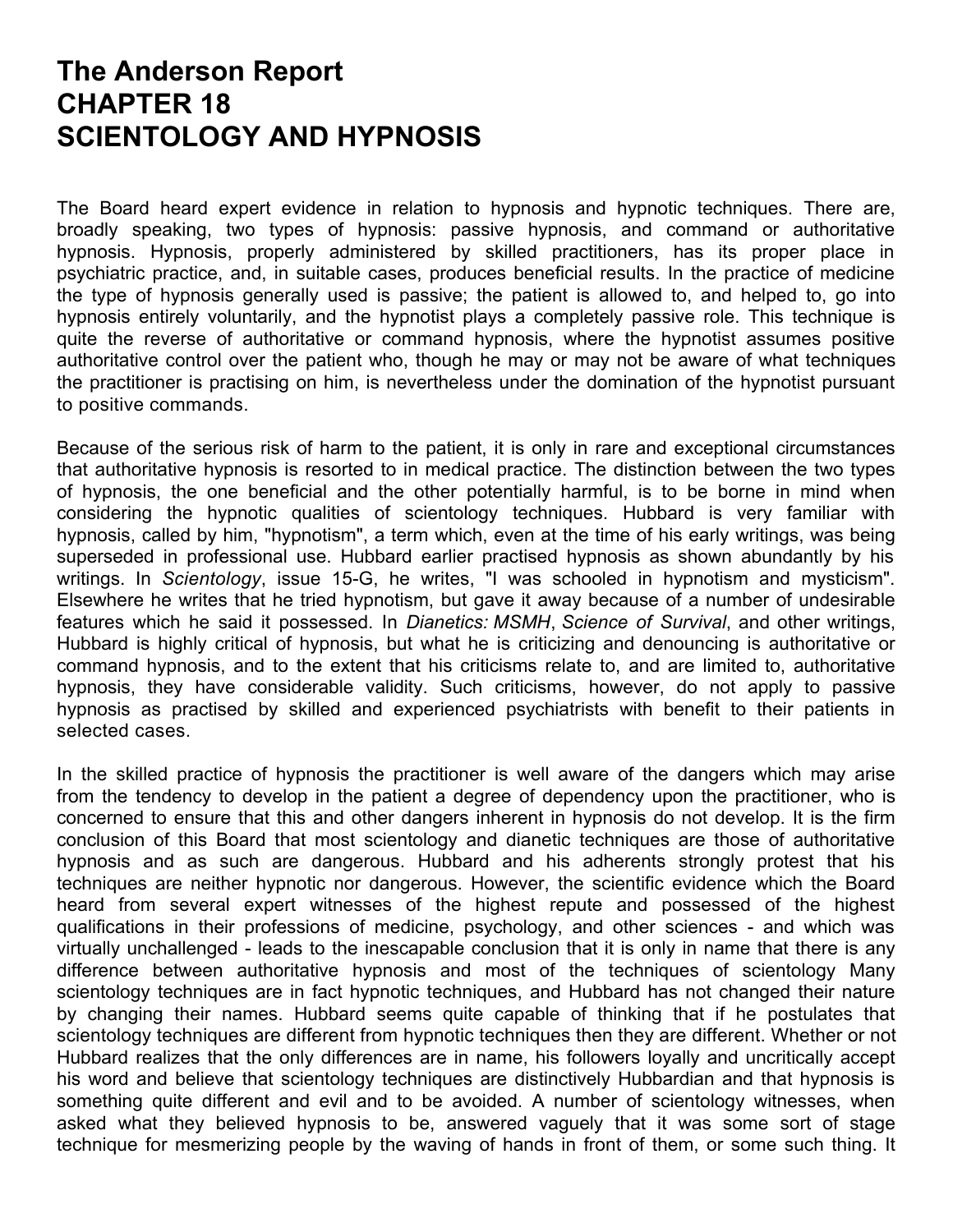may, of course, be that, but it is many other things also and of its real nature Hubbard's followers seem generally to be unaware.

The common practice of Hubbard is to change the names of hypnotic phenomena to names of his own invention, purporting thereby to change the nature and significance of such phenomena. Thus, a form of unconsciousness experienced in hypnosis he has renamed variously "anaten", "boil-off" and "dope-off"; hypnotic hallucinations he has called "mental image pictures"; and "dissociation" he has called "exteriorization".

Though in hypnosis there is no E-meter as there is in scientology, at almost every stage there is a parallel between scientology auditing and hypnosis, and it is even to be observed in the initial stages when the auditing session is about to commence. It is well recognized amongst psychiatrists that persons who desire to be hypnotized, or are expecting to be hypnotized, more readily succumb to hypnotic processes. It is not necessary that the subject should be expecting to be hypnotized, he may not be aware of the meaning of hypnosis or of what is involved in it. It is sufficient that he expects to receive treatment and he makes himself ready and available to the practitioner for the treatment which is to be applied and is ready to accept direction from the practitioner and the consequences or the results of such treatment. In authoritative hypnosis where the subject is a willing subject and is more or less consciously under the domination of the practitioner, it is found that the subject will readily go into hypnosis, even though he may be unaware of the technical name of the treatment he is receiving or the fact that he is, or is about to be, in hypnosis. Scientology techniques begin with a preclear who is well aware that he is to be "processed", and the circumstance that he does not know that the process, which is called by a non-hypnotic name, is in reality a hypnotic process is quite immaterial. The name has no significance to the preclear, but the process remains hypnotic by whatever name it is called. The preclear then, expecting to be "processed", finds that his processing commences, as Hubbard directs it shall commence, with solemn and strict ritual. After some standard preliminary questions such as, "Is it alright if I audit you in this room?" and "Is it alright if we start the session now?" an auditing session in scientology processing starts with an unvarying routine. When the assent of the preclear has been received to these preliminary questions, the auditor then commences the session with a loudly uttered, "Start of session." In the demonstration auditing sessions which the Board witnessed, the statement, "Start of session", was spoken in a loud sharp tone, quite at variance with the rest of the speech of the auditor and was evidently designed to impress upon the preclear that now he and the auditor had embarked on the really serious part of the business.

Such a dramatic and startling procedure conditions the already expectant preclear for the exercises or events which follow and is incontrovertibly that of authoritative hypnosis. The preclear is expecting to be "taken in hand", to use a neutral expression, and that is just what the auditor does, and that is what a hypnotist practising authoritative hypnosis would likewise do. The Board heard expert psychiatric evidence to the effect that a person who is so expectant is a very ready subject for hypnosis; it was said that a hypnotic condition could be induced in some patients merely by telling them to lie on the couch on which they had lain on a previous occasion when under hypnosis, and that even the entry into a room in which previously they had been under. hypnosis may be sufficient to return some people to hypnosis. In scientology, where processing goes on day after day, the return to the same auditor and to the same place and to the same ritual would readily predispose the expectant preclear to submission to scientology's hypnotic techniques and to a return to the hypnotic state which these circumstances commemorate.

In hypnosis, there is a condition of rapport between the subject and the hypnotist, loosely and variously described as a bond of sympathy, confidence, confidingness, trust. Hypnosis is a state of mind in the subject which is frequently induced by interaction with the hypnotist with whom the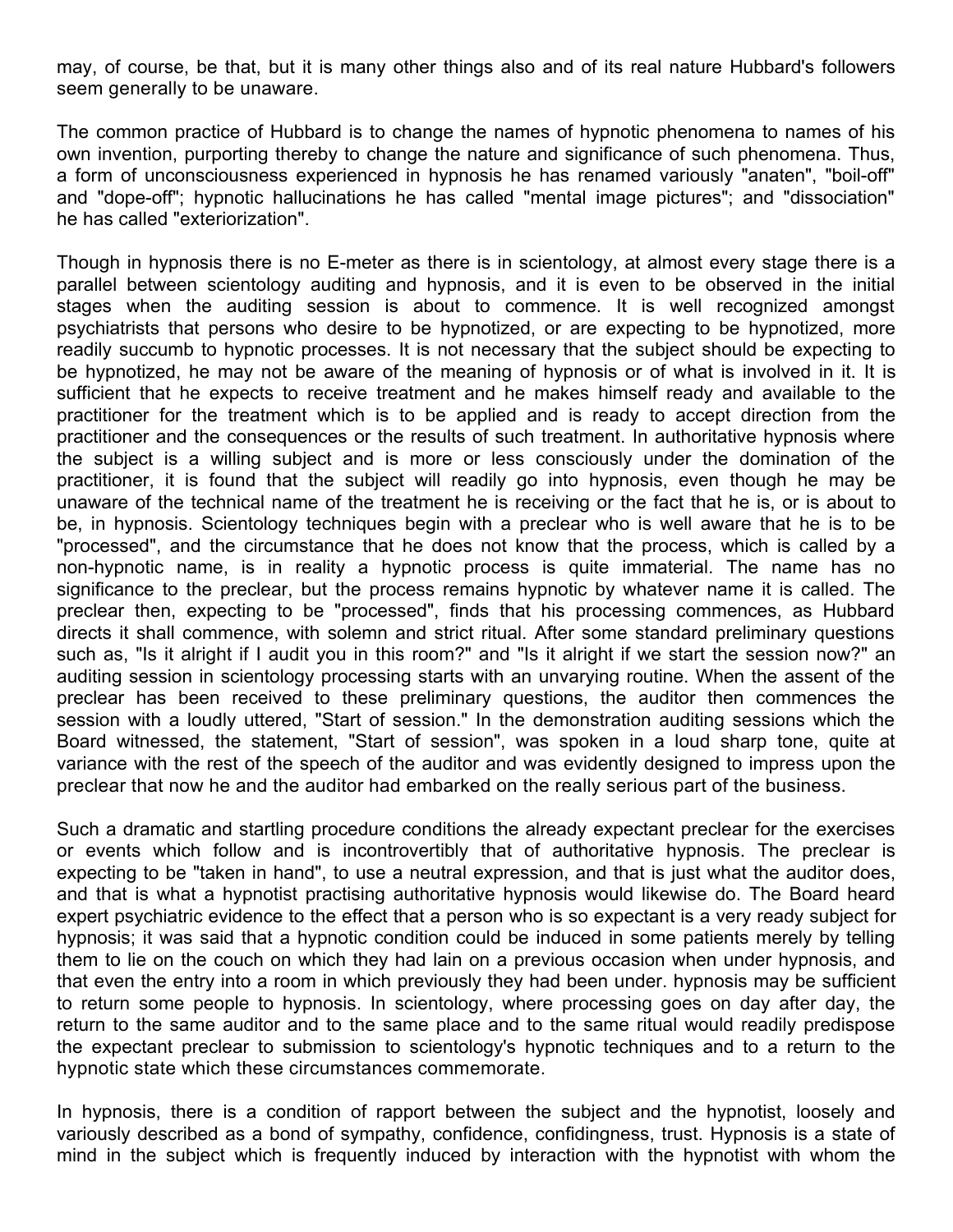subject is said to he in rapport. In scientology processing there is established between the preclear and the auditor such a bond or understanding, and scientology techniques are developed and designed to maintain this bond during the whole of the session; it is considered bad auditing if this bond is broken and techniques are prescribed for remedying the break.

In hypnosis, a degree of dependency develops and the expert practitioner is on guard against, and realises the potential danger of, this condition. In authoritative hypnosis this dependency is allowed to develop, often with harmful results. In scientology there is this same dependence which is allowed to develop without restraint. It persists after the auditing has finished and has significance in the desire of the preclear to return again and again to the HASI for further auditing. In the case of some witnesses a quality of almost desperate dependency on the HASI was observable.

A significant characteristic of hypnosis is what is referred to as the atavastic regression of the subject, "regression" signifying the going back to some previous event or circumstance, and "atavistic" connoting and pertaining to ancestry and referring to the losing or dulling of more recently acquired biological activities, so that the subject becomes less alert, less critical, and may become almost childlike, with heightened respect for the hypnotist, the development or intensification of rapport and a desire on the part of the subject to identify himself more closely with the hypnotist. Hypnosis may be induced by a great number of different procedures which initiate some degree of regression in the subject. Very many scientology procedures are designed to initiate this regression.

If command hypnosis is unskilfully practised, hallucinations which have been created during hypnosis persist later as reality. In scientology, "mental image pictures" experienced during an auditing session persist thereafter as reality and the preclear comes to believe that the past experiences and activities conjured up during these hallucinatory periods really took place, and so there is engendered a readiness to subscribe to the various scientology theories about past lives, the thetan and similar beliefs.

Frequently a preclear who in auditing has experienced hallucinations concerning murder, rape, homosexuality and other criminal and disgraceful behaviour comes to believe that such behaviour actually occurred during his present lifetime. This results in feelings of anxiety. guilt and selfloathing and a desire for confession and self-abasement, all of which increase dependency on and domination of the HASI. This position is to be contrasted with what obtains where passive hypnosis is used by skilled practitioners; in such cases, though the patient under hypnosis may be uninhibited and may experience distressing hallucinations, they are handled by the practitioner in such a way that, if recollected at all, they do not persist as realities, and beneficial results are obtained from competently administered hypnotic techniques. Furthermore, whereas in the professional use of hypnosis the objective is to bring to a conclusion a course of such treatment as speedily as possible, scientology practice is to prescribe more processing to deal with the hallucinations already experienced and bring to light fresh ones.

One characteristic feature of hypnosis is the increased suggestibility of the subject, of which advantage can be taken by the hypnotist In the state of regression found in hypnosis fantasies may be experienced which may be spontaneous or as the result of suggestion. To the subject these fantasies are apparently real and true experiences, and if authoritative hypnosis is used, these fantasies persist as reality. Preclears are highly suggestible and readily conjure up past life experiences of a kind and along lines suggested by the auditor and by what Hubbard has written. Hubbard finds much of the material for his "research" in these hallucinations which are quite fanciful and often contain details of "past lives". A striking illustration of the increased suggestibility of persons undergoing scientology processing is the helatrobus implant on which Hubbard worked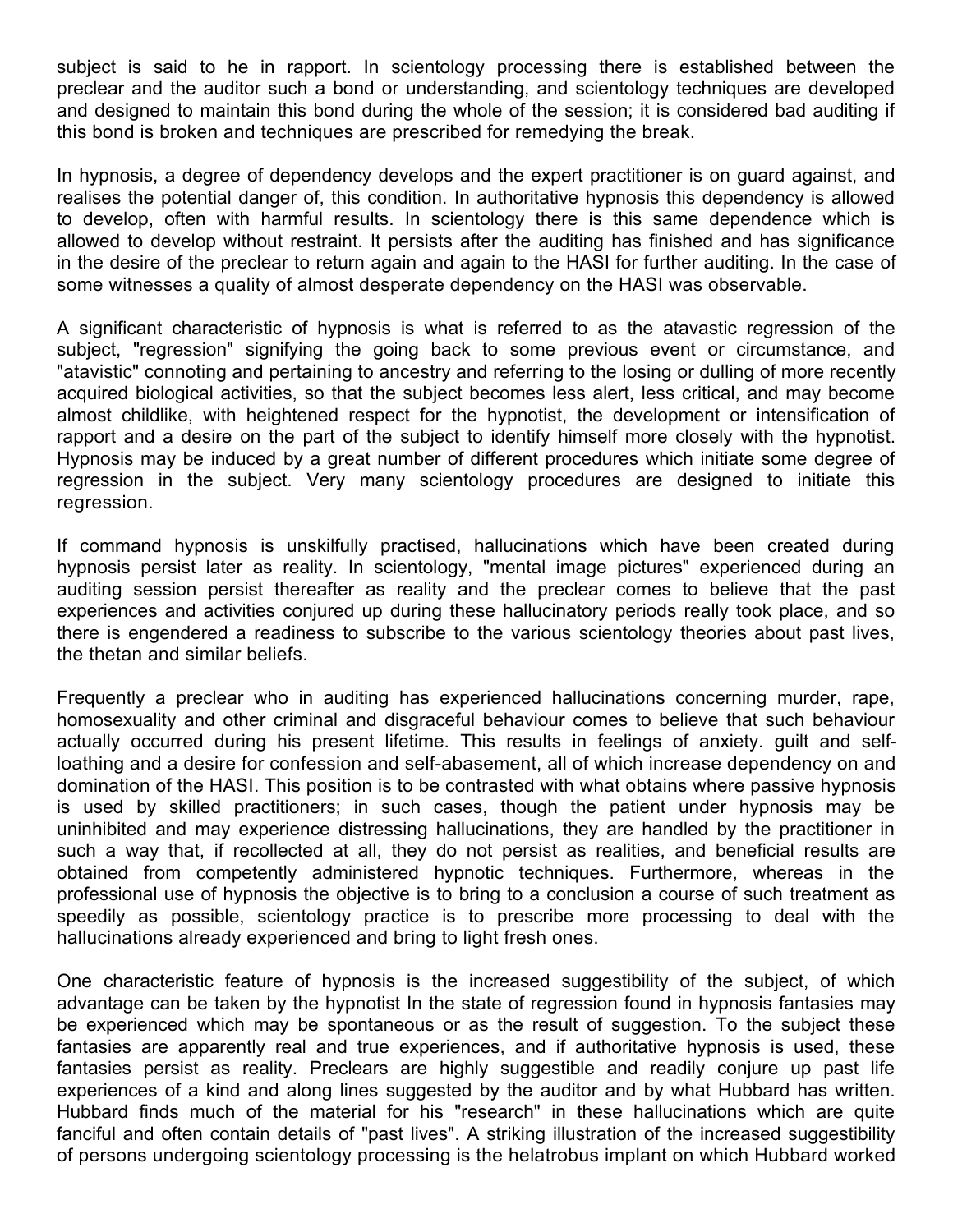in 1963, and which was the cause of great excitement amongst scientologists. Hubbard wanted preclears to be run on the helatrobus implanting of the goal "to forget'' between 38 and 43 trillion years ago, and many preclears in auditing sessions readily imagined weird things happening to them in the period stipulated, some of them giving to the second how many trillions of years ago they had had past life experiences. This, however, was after Hubbard himself had issued a bulletin stating that he had had such experiences. Afterwards some of the preclears were quite satisfied that they had been recalling true experiences in past lives.

It is recognized in hypnosis that repetitive commands and the exercise of other hypnotic techniques are likely to induce regression in which the psychological mechanism of repression is less effective; when this relaxing or lessening of repression occurs, matters in the unconscious mind are allowed into consciousness, and the subject may be very ready to discuss quite freely many intimate and shameful matters in respect of which the subject would be greatly or entirely inhibited if not under hypnosis. In scientology auditing, all these features are present.

In scientology there are many processes, including those which involve repetitive commands, which produce a lowering of barriers of restraint, a lessening of reticence, a readiness to talk unreservedly about the most intimate and secret things and past shameful experiences, and there are even scientology techniques designed to overcome, in an almost sadistic way, any reluctance on the part of the preclear to "withhold" anything. In scientology processing there is the same relaxing of repression and the same regression that is found in hypnosis.

One of the features of hypnosis is that various psychological mechanisms operate in a more florid form; thus, while in ordinary life a person may show little manifestation of hysteric behaviour, under hypnosis he is far more likely to show hysteric behaviour in a gross form. In scientology processing it is almost standard practice for the preclear to manifest some heightened hysterical features; a great many of the HASI files indicate that preclears have highly developed bouts of hysterical manifestation.

Post-hypnotic suggestion, which is an important feature of hypnosis, is the name given to the implanting during hypnosis of a command, belief or idea which is subsequently given effect to. Post-hypnotic suggestions may be made in relation to ideas, beliefs, attitudes of mind and the like which the patient is to assume after coming out of hypnosis. In scientology auditing, the auditor, in following the prescribed strict procedure for closing the session, inquires of the preclear whether the preclear has achieved his goals set for the session and any other gains and whether he is satisfied with the session. The auditor is still very much in control of the situation, for the preclear, being in a state of hypnotic rapport with the auditor whose wishes are in effect his, is more likely to answer that the goals or some of them have been obtained and that the session has been a success. This is a form of post-hypnotic suggestion, and after the session the suggestion that the session was a success may persist. This feature of auditing may well account for the " statistics" which Williams produced as the percentage of preclears which it was claimed had received benefit from scientology processing (see Chapter 20.)

Dangerous consequences may follow some post-hypnotic suggestions. If a post-hypnotic suggestion be given in hypnosis that the subject would not experience a particular symptom, e.g. a headache, after a session had ended, the subject might not experience a headache which normally he would have experienced, and thereby not be alerted to a possible medical condition, such as a brain tumour, of which the headache would have been a warning sign.

In hypnosis, a condition which is described by psychiatrists as "dissociation" may be experienced by the subject. This is a feeling or sensation or belief on the part of the subject that for the time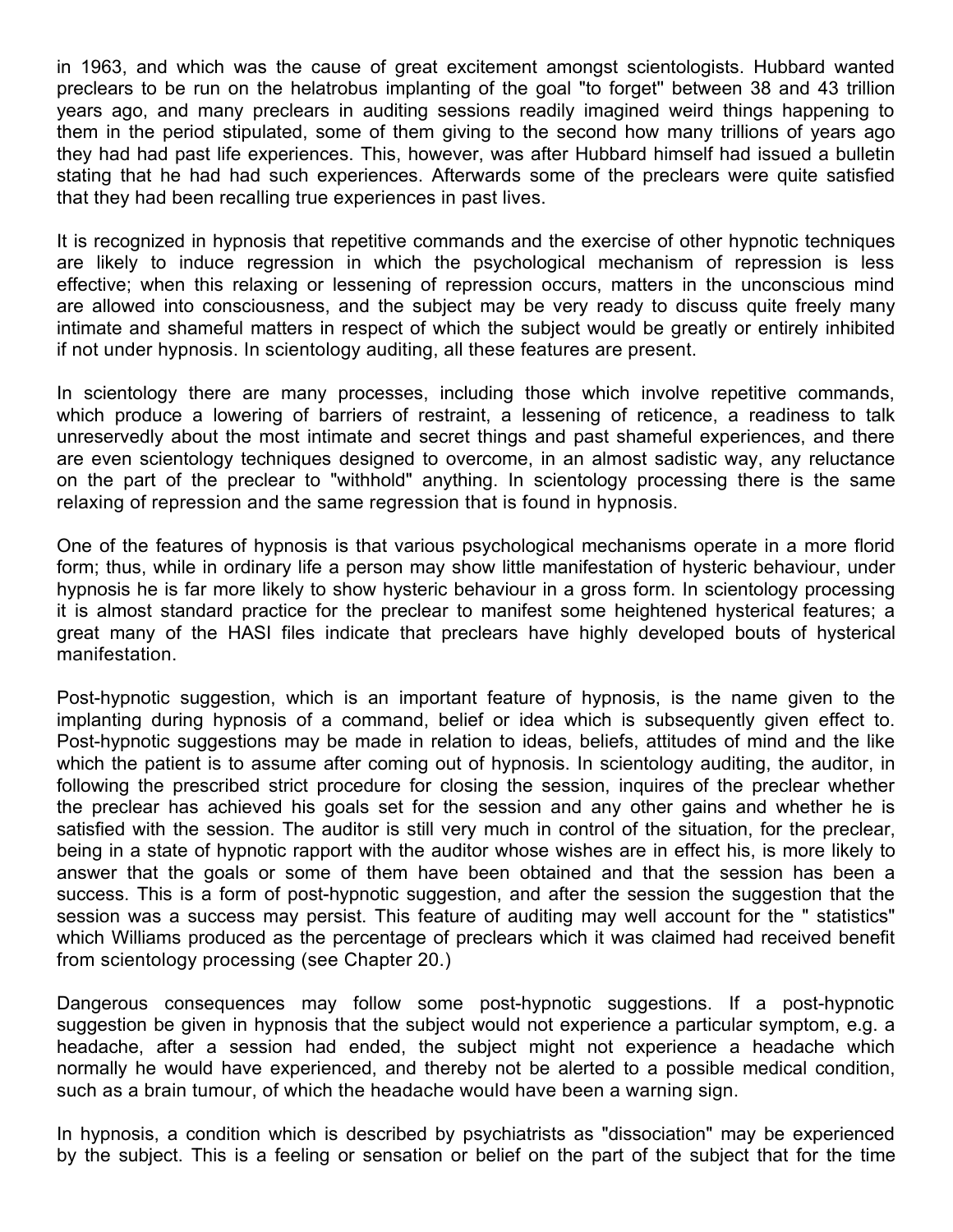being he is outside his body. This is a complete delusion though it seems real enough to the subject who is experiencing it. If the processing is authoritative hypnosis, then the hallucination of having been outside one's body may persist after the session has concluded, and this may be dangerous to the mental health of the subject. In scientology auditing, a state which the scientologists call "exteriorization" is sometimes deliberately sought; in fact, exercises and procedures for exteriorization are the subject of a large part of Hubbard's instructional writings. This exteriorization, according to scientologists, is the actual departure of the thetan from the physical body to some position remote from the body. "Dissociation" and "exteriorization" are the same thing, produced by essentially the same means. Whereas in hypnosis, dissociation or exteriorization is recognized for what it is, namely, a feeling or sensation or belief on the part of the subject that he is outside his body, in scientology the preclear is specifically told that the hallucination which he experienced did in fact occur as a reality and that the thetan has been exteriorized. In such circumstances the harmful effects of scientology processing persist by inculcating in the mind of the preclear an entirely fallacious belief. A preoccupation with such beliefs, involving a refusal to face up to reality, may be dangerous to the mental health of the subject.

A command to "mock up" some object is a standard technique for the induction of hypnosis. Hubbard's writings, both in books and pamphlets, abound with descriptions of procedures which involve mocking up objects. A very great part of *The Creation of Human Ability*, a book of nearly 300 pages, and recommended reading, is devoted to the explanation of procedures which involve mocking up objects and / or exteriorization. Bulletins, policy letters, and other literature from Hubbard repeatedly deal with these two topics.

In hypnosis, it is not uncommon for the subject to experience disturbing hallucinations that relate to repressed things in his mind, such as hallucinatory homosexual experiences which a subject in his normal existence may never have experienced or entertained. Because of loss of repression these thoughts become known to him in a hallucinatory form, and he is likely to experience extremely severe anxiety even to the extent of panic and self-loathing. A subject who, in passive hypnosis, has experienced these or similar thoughts and may have had feelings of revulsion while under hypnosis, may safely be brought out of hypnosis and no ill effects will follow; on the contrary, benefit may result and feelings of shame will not persist. However, if similar hallucinatory and shameful thoughts are conjured up in authoritative hypnosis there may be dangerous consequences. In scientology, preclears have frequently complained of morbid feelings of guilt and depression persisting after auditing.

A further similarity between hypnotic processing and scientology auditing is the attention which both pay to the terminating of a processing or auditing session. A skilled hypnotist exercises great care in terminating a hypnotic session; he has to be satisfied that the subject is ready to be returned to a normal state from the hypnotized state. Too rapid a transition from one state to the other may have harmful effects. In scientology, there is as much strictness applied to terminating an auditing session as there is to the starting of such a session. The auditor brings the preclear up to "present time", usually running a "havingness" process for this purpose; he then enquires whether the session can be ended, and when he has the preclear's assent, he loudly proclaims "End of session" in much the same ritualistic way as he commenced the session.

The foregoing illustrations are sufficient to show that at almost every point there is a similarity, amounting almost to identity, between features of authoritative hypnosis and parallel features of scientology techniques. The dangers of the wholesale practice of these pernicious techniques cannot be over-emphasized. Not only does it constitute a very grave threat to the mental health of those already in scientology and in need of psychiatric help but it menaces persons who by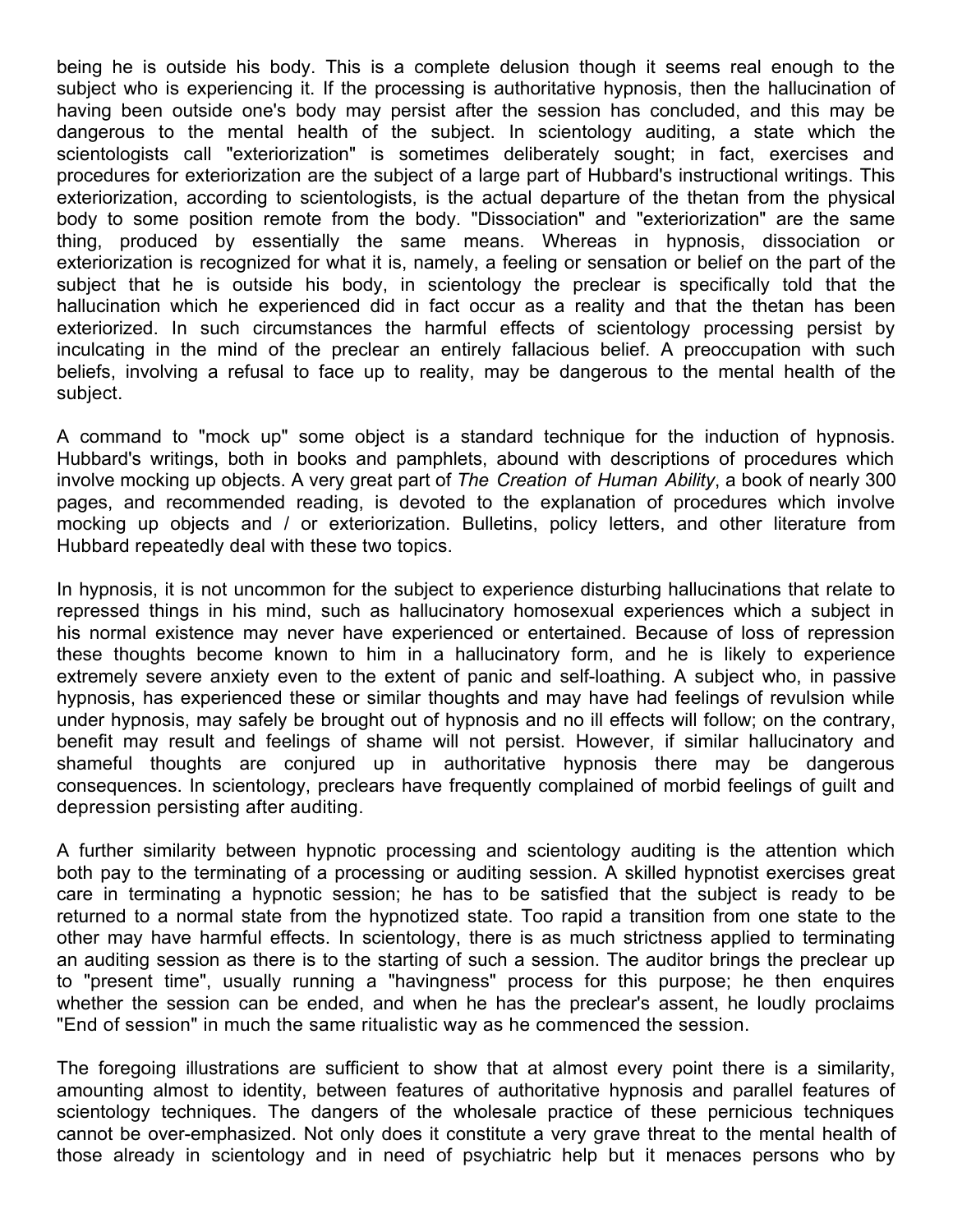ordinary standards are quite normal but may find their way into the scientology centre merely out of ambition, curiosity or adventure. Being unaware of what is in store for them, they may easily succumb to the lure of being made more able, and shortly find themselves mentally crippled by the dangerous practices of ignorant operatives. This has already been the tragic fate of many.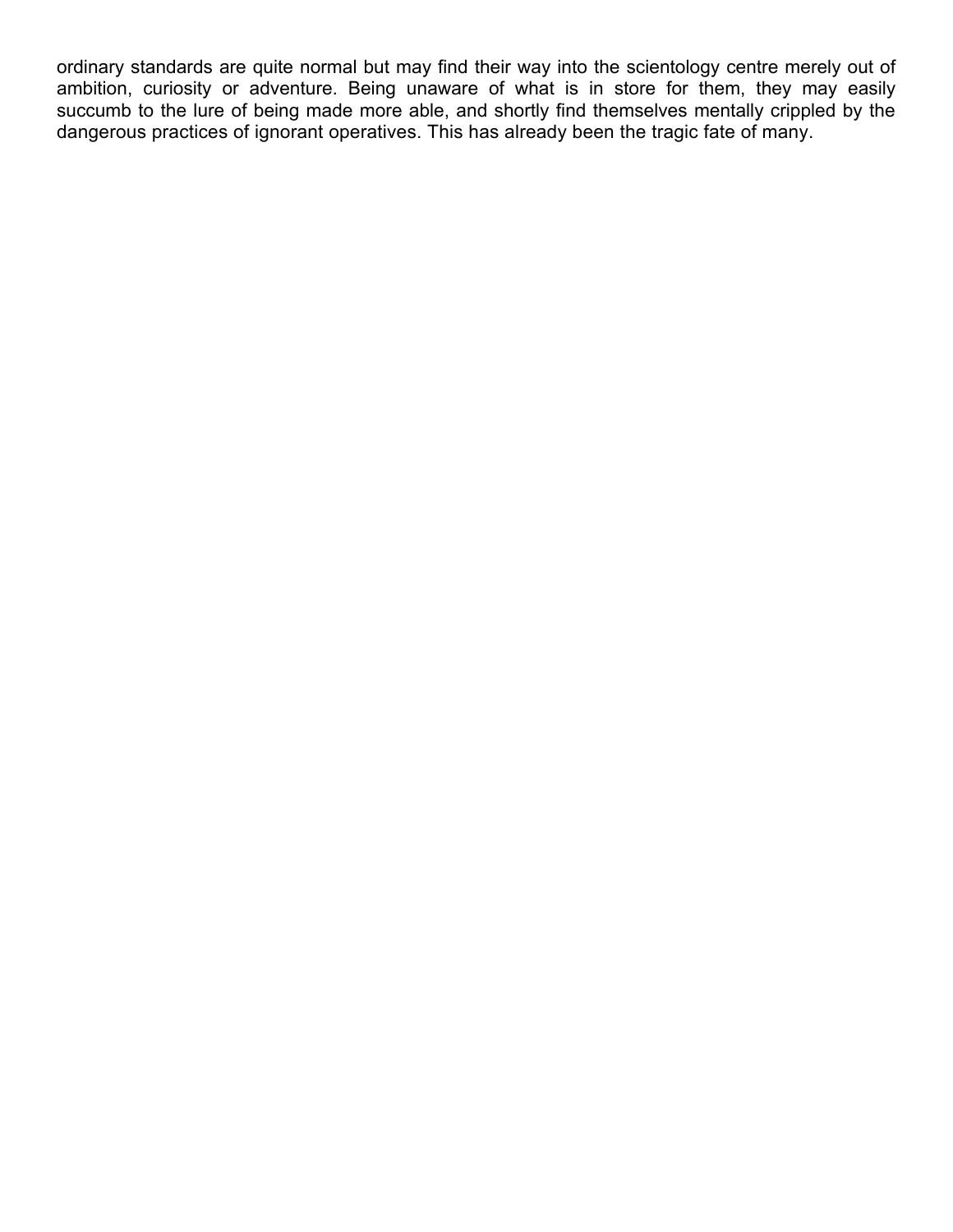# **The Anderson Report CHAPTER 19 THE HEALING CLAIMS OF SCIENTOLOGY**

A very important phase of the Inquiry was whether scientology -

- (a) claimed to heal or cure ills or ailments,
- (b) practised the healing or curing of ills or ailments.

Williams and other executive scientologists from time to time asserted in evidence that scientology neither claimed to cure nor practised curing, that the practising of scientology to cure any ailment was forbidden and that auditors would be decertificated if they were found doing so or promising to cure any ailment. It was said that the curing of ailments had been a dianetic activity and that, because of troubles associated with non-qualified persons purporting to cure ailments, dianetics was put aside and scientology developed in such a way that specifically no claim was made to heal.

Certain bulletins and other documents emanating from Hubbard likewise state that the curing of ailments is not the role of scientology, but these are quite at variance with many other bulletins and similar publications, which describe scientology in terms which are consistent only with a claim that scientology can and does effect cures of the most remarkable kind.

The official attitude advanced at the Inquiry that scientology did not claim to heal was, and is, only a camouflage. The real intention of scientology is to inculcate in the minds of anyone who becomes interested in it the impression or belief that, as well as being a panacea for all problems, worries and aberrations, it is a gateway to sure cures for a great variety of mental and physical ills. And it is at the vary basis of scientology teaching that mental and physical well-being is assured to those wh o have sufficient scientology processing.

A fundamental principle of scientology is that a rehabilitated thetan is capable of caring for the body and the mind of the human being which it possesses and, therefore, if the thetan is rehabilitated and all its abilities are restored, it will be able to cure the ills of the body and mind. The only way to rehabilitate a thetan is said to be by scientology processing.

The belief that scientology is a cure for many illnesses, both mental and physical, is propagated by Hubbard consistently and deliberately. No opportunity is missed of claiming for scientology the credit of a cure, and in his books and other writings repeated claims are made and cases quoted of alleged cures, many of them said to be miraculous.

Campaigns are planned for enticing people into scientology because of what it offers in the way of alleviation and cure of illnesses. From time to time there is a protest by Hubbard and the HASI that they are not concerned with cures of bodily ills, and that their only goal is to make the able more able. But these protestations are hollow-sounding in the light of the calculated deception which is consistently practised in the drive for more and still more adherents to scientology. Sometimes the attitude adopted is, in effect, "We don't claim to cure, curing is not our concern. Of course, if you look at our record, look at the miraculous cures we have effected, look what dianetics, which is a branch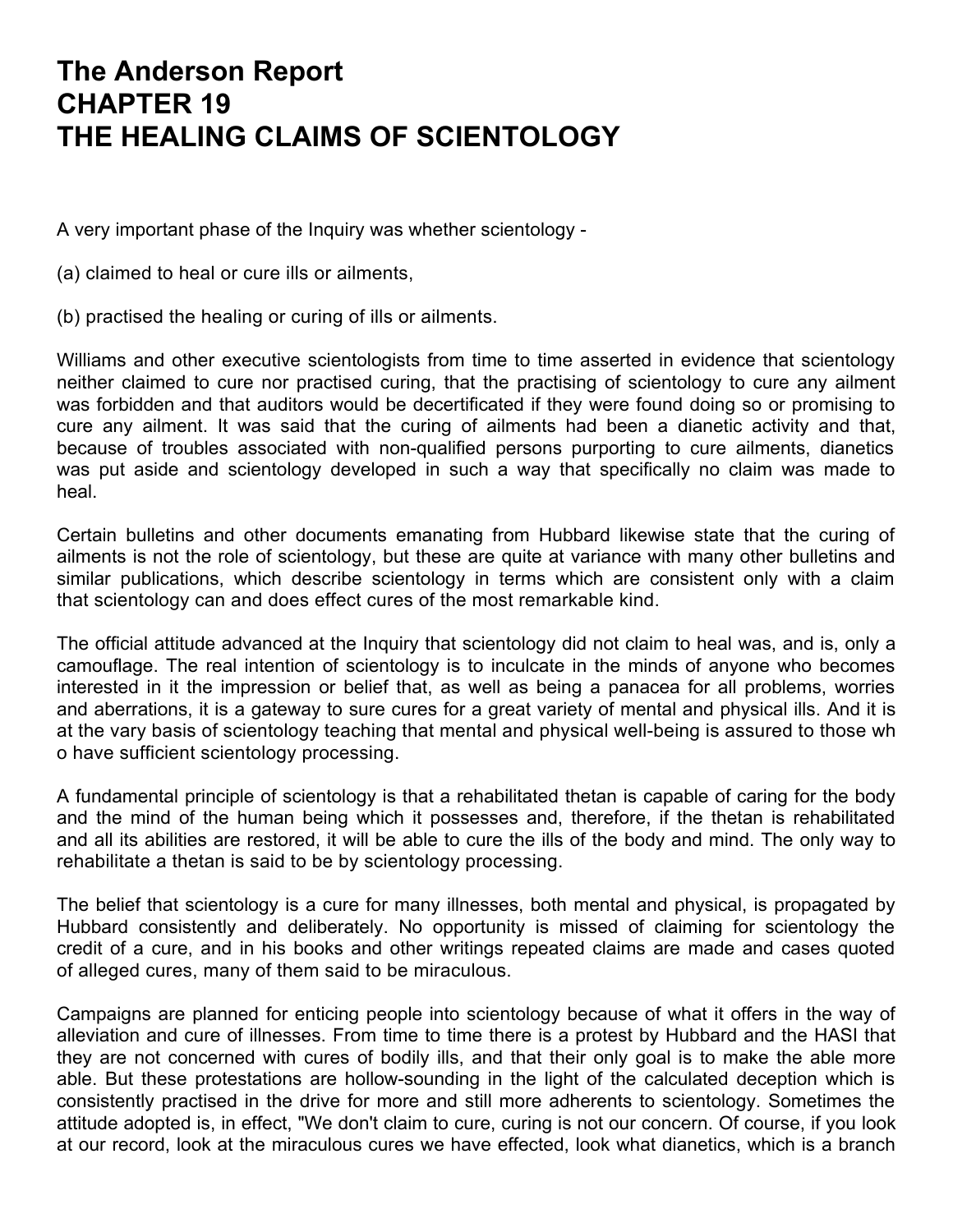of scientology, can do and has done, you will see that scientology does cure; but we don't claim to cure". This is a cunning and effective pose, its effectiveness being best judged by the great number of ardent scientologists who firmly believe, as their evidence before the Board and a perusal of their files show, that scientology possesses remarkable curative powers, and that in many cases they are "in scientology" partly at least because of such beliefs.

Mindful of this technique, one well understands why Hubbard insists that his million copy bestseller, *Dianetics: MSMH*, is essential reading at all stages of scientology study, even though the book was written in 1950, before scientology was founded, and notwithstanding that dianetics was said by witnesses not now to be practised.

The claims for dianetics, as appearing on the dustcover of *Dianetics: MSMH* and in the text, include assertions that cases of "Psychosomatic ills such as arthritis, migraine, ulcers, allergies, asthma, coronary difficulties (psychosomatic - about one-third of all heart trouble cases), tendonitis, bursitis, paralysis (hysterical), eye trouble (non-pathological) have all responded .... without failure"; in fact, the claim made is that with the techniques mentioned in *Dianetics: MSMH*, "The psychiatrist, psycho-analyst and intelligent layman can successfully and invariably treat all psychosomatic ills and inorganic aberrations," and that it can cure 70 per cent. of all man's illnesses and aberrations.

In various places Hubbard has written to the effect that arthritis, eye conditions, heart conditions, cancer, all psychosomatic illnesses, morning sickness, ulcers, tuberculosis, the common cold, the common cough, illness from bacterial or virus infections, alcoholism and a multitude of other complaints and conditions are engramic and respond to processing.

In *Com. Mag*. Vol. 1, No. 10, the official publication of the Melbourne HASI, the statement is made that " All that you have read about in scientology and dianetics can be achieved by you with processing from the Hubbard Guidance Centre".

In *Com. Mag*. of December, 1963, Hubbard writes,

"The psychologist could not change intelligence quotient or personality at will. The Scientologist can. The psychologist could not restore sanity and happiness to the insane. The Scientologist can .... Scientology will inherit the hospitals, the clinics, the asylums, the halls of learning where humanity was abused. Scientology will inherit the task of sign-posting Man upon a better road. There are only two reasons why this is so: they had their chance and did not do their job; we have our chance and are d oing ours".

That Hubbard and scientology specifically claim to heal, and attract people in the belief that they do heal, is obvious from HCO Pol. Lr. of the 1st September, AD 12 (1962), entitled "Healing Promotion". That letter reads:

"By healing you can graduate a pc up to clearing interest and thus we have a lower level feeder line, capable of successful accomplishment with normal HCA/HPA training. That programme has the following thought major: Maybe you're not sick. Maybe you're j ust suppressed. See us and find out.

"The phrasing can be more elegant, the message remains the same.

"Legally, this permits us to heal without engaging in healing as, in actual fact, we address no illnesses and indeed, deny people are ill - they are only suppressed. Sickness occurs, we say, where suppression has been too great. The argument is - have you been sick? Did you go to doctors to be cured? Did they cure it? Then (as they didn't) maybe you're not sick, maybe you're just suppressed. So take some processing and find out. And the person gets well! We use on him the exact button he came to us on. S o he's never dismayed at any change of tack on our part. Then we interest him in clearing.

"This, I am sure, is the long sought gradient. This, used right, will build our new buildings, use our Academy Graduates and give us a chance to train up auditors to clearing.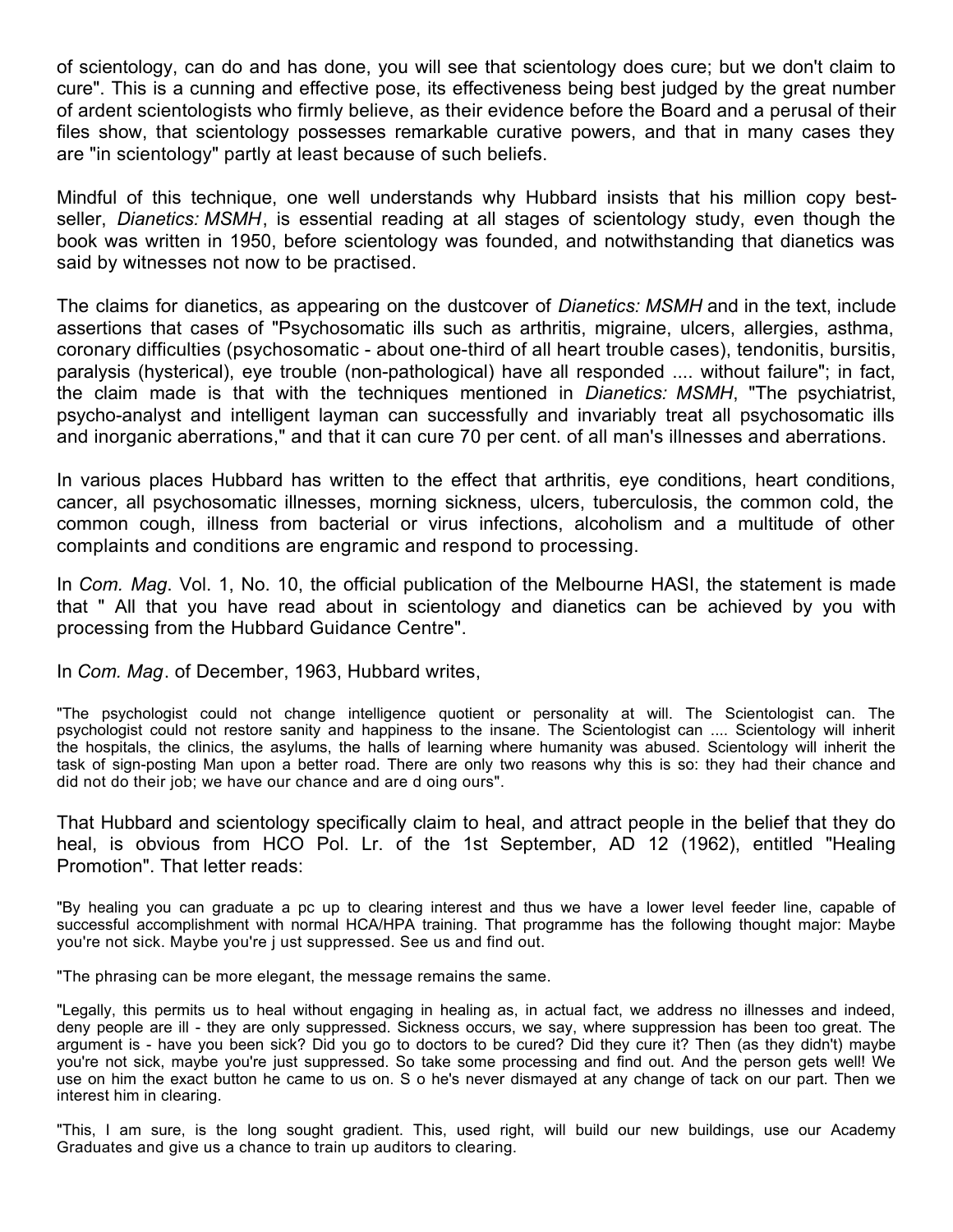"The legal argument is simple, we don't believe in sickness, we do not address illness, we do not diagnose, we believe that freeing the human spirit also incidentally prevents sickness. We are doing prevention. We also find people do not have to be crazy to be suppressed, that nearly everybody is suppressed. We do send acutely ill people to doctors. We advertise to cure no diseases! That last is important legally. We only infer that people who think they are sick are really not, but only suppressed."

A circular issued by the Melbourne College of Personal Efficiency, the Hawthorn scientology organization, claimed

"Tens of thousands of case histories (reports on patients' individual records) all sworn to (attested before public officials) are in the possession of the organization of scientology .... Scientology in the words of an expert can cure 70 per cent. of Man's illnesses .... It is valid. It has been tested .... Scientology does things for people which have not been done before. It makes them well from illnesses which were once considered hopeless. It increases their intelligence by actual measurement, it changes their competence, and betters their behaviour. In addition to these things it brings them a better understanding of life. One outstanding thing which it does - it alleviates burns received from atomic bombs. Scientology is the only specific cure for atomic bomb radiation flash burns. Scientology processing given to persons burned by radiation can eliminate the majority of difficulty."

HCO Pol. Lr. of the 12th October, 1962, states that the purpose of the Hubbard Guidance Centre is to "do more for people's health and ability than has ever before been possible."

A letter dated the 6th October, 1962, from the Melbourne HASI to a preclear contained a specific offer to treat physical complaints, in the following terms, "If you suffer from physical complaints which have not been cured by usual medical methods--why not call in and let us find out if you are just suppressed? We have special methods of handling such difficulties.

In HCO Pol. Lr. of the 2nd August, 1963, Hubbard wrote,

"Scientology for use in spiritual healing. This is a healing strata .... The target is human illness. We have never entered this field but as we are not thanked for staying out of it, we might as well dominate it. It is a good procurement area."

The claims made for curing are so numerous and consistent that it is impracticable to refer to all of such instances but a selection will indicate the general nature of them.

In *A History of Man*, Hubbard wrote: "Cancer has been eradicated by auditing out conception and mitosis". In *Scientology: The Fundamentals of Thought*, Hubbard claimed that "Scientology is the only specific (cure) for radiation (atomic bomb) burns". In *Scientology*: issue 15-G, Hubbard writes,

"Leukaemia is evidently psychosomatic in origin and at least eight cases of leukaemia had been treated successfully by dianetics after medicine had traditionally given up. The source of leukaemia has been reported to be an engram containing the phrase 'it turns my blood to water'."

The 1957 edition of Hubbard's *Scientology: 8-80* contained a new introduction by a "doctor of scientology", stating, "how an auditor trained in this material by the Academy of Scientology can handle with precision even the insane or a few days' old baby"; and the editorial note reads,

"The discovery and isolation of Life Energy in such a form as to revive the dead or dying has been an ambition as old as Man himself. In the last two thousand years a few individuals have claimed the ability without explaining it. With this book, the ability to make one's body old or young at will, the ability to heal the ill without physical contact, the ability to cure the insane and the incapacitated, is set forth for the physician, the layman, the mathematician, and the physicist."

In the early days of scientology in Victoria, advertisements by the HASI appealing for asthma sufferers were published in the press. That scientologists generally believed in the healing powers of scientology is evident from the facts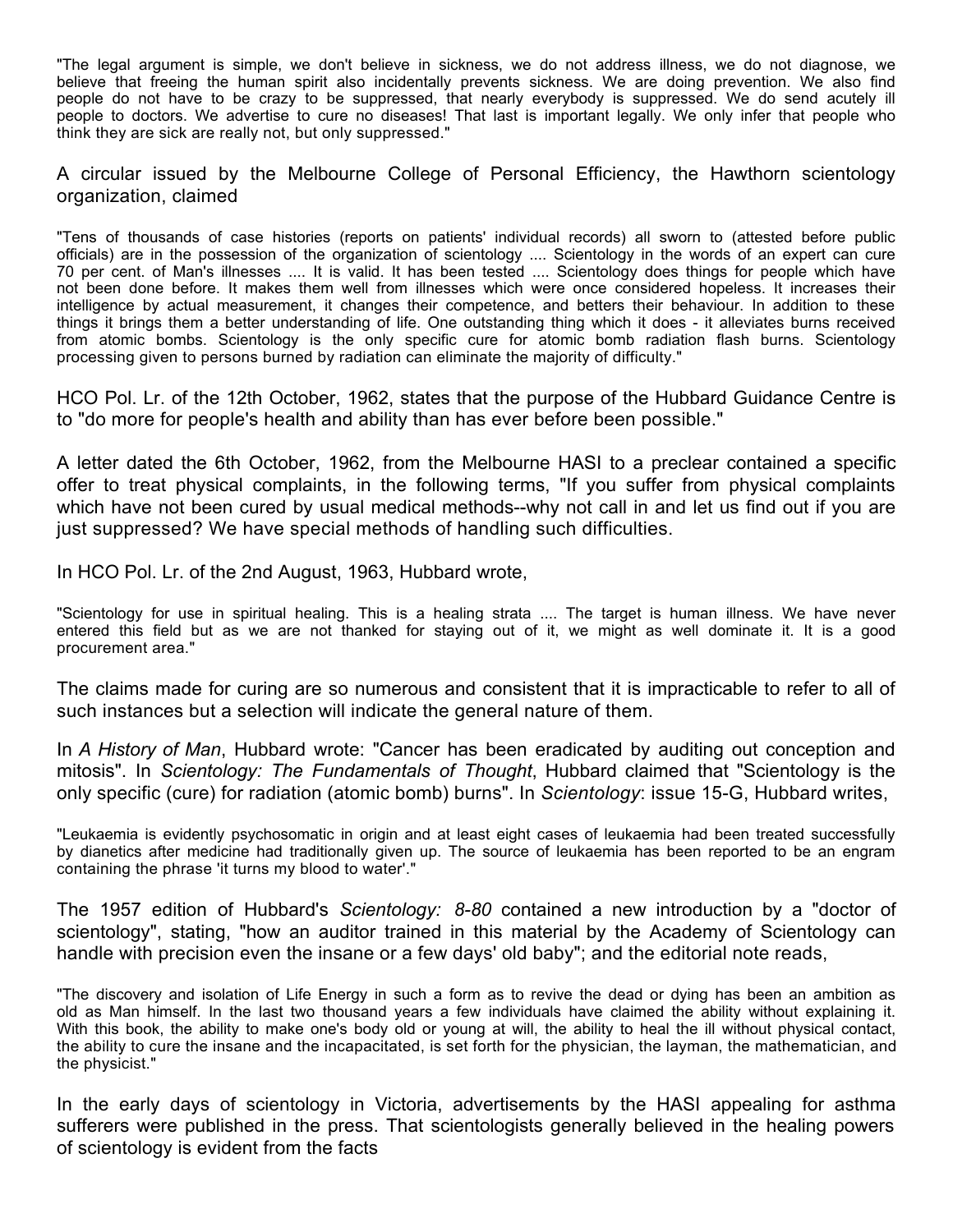(a) that many preclears set as their goals, to be obtained through processing, physical health and well being, and

(b) that auditors consistently audited preclears in an effort to improve their health.

One scientology witness who was for a time the director of processing at the HASI believed scientology would aid his deafness. Various scientologists believed that scientology would improve their eyesight or their hearing. Others believed that it would cure stomach pains. One dedicated scientologist did an HPA course in order to be able to audit and, so he believed, cure his father who was suffering from Parkinson's disease. Hubbard wrote in *Science of Survival* that a process called "straight memory" had alleviated Parkinson's disease. One practising scientologist woman, whose daughter was a highly placed scientologist, believed that had she been processed in scientology for a bad arm, a cancer for which she had received medical attention would not have developed.

Individual scientology witnesses left no doubt that they believe that scientology could cure physical ills. Highly placed scientologists believed that well trained auditors could handle all psychosomatic illnesses and that processing could proof a person against polio, hepatitis, malaria, &c. Mrs Williams believed processing cured a cancer of the abdomen. Gillham thought that processing could cure blood pressure cases. His wife thought that illnesses such as colds, 'flu and heart trouble and some mental disorders could be cured by scientology, and that it was possible to proof against the strain of physical and mental illness.

During 1959-1960, over a period of about five months, one unfortunate man was audited at the Melbourne HASI for more than 200 hours in an endeavour to cure him of cancer from which he was dying and did die. At a time when it was known at the HASI that he had been under medical treatment and was suffering from a malignant growth in his lower abdomen, the HASI quoted him 200 hours' auditing for a stable case gain. He embarked on such a course, and processing ceased only a few weeks before he died, one of the last auditor's reports on his case being that the preclear was about to drop the body. This case is typical of the callous disregard which the scientologist practitioners are trained to have for their preclears. It is a sign of weakness in an auditor to feel pity for a victim, and the auditing processes in this case, as in very many others, were applied quite brutally. During the five months over which this preclear's processing was spread, he had such pitiful goals as "to be certain that I have lost This tumour", "to get rid of this tumour", to "drop off this tumour-cancer-growth", "to make my stomach a bit more comfortable", "to reduce this growth in size", "my health to start to improve, to find the cause of this growth quickly". With these and similar goals, the processes on which he was run included the following and other similar commands, which would be repeated time and time again, for periods of 2 to 3 hours at a sitting, sometimes for six hours a day, and sometimes extending over several days: "What stomach could you confront?", "What stomach would you rather not confront?", "Think of a stomach you could confront, think of a stomach you would rather not confront", "What part of a stomach could you be responsible for?", "What about a victim could you be responsible for?", "What could you admit causing a victim?", "What could you withhold from a victim?". It is morally certain that this preclear was accepted for this processing only after the HASI had consulted Hubbard or Mr. or Mrs. Halperin (or similar name), all of whom were then touring Australia, the Halperins being extremely close associates of Hubbard.

During this preclear's auditing, he suffered severely from "somatics" or pains in various parts of the body, frequently "doped off" and had hallucinations about murder, rape and other acts of violence, as well as recalls of death and hanging in past lives. At one stage towards the end of this unhappy life, his condition inspired the endorsement of his file: "Good, pc is coming up to apathy", the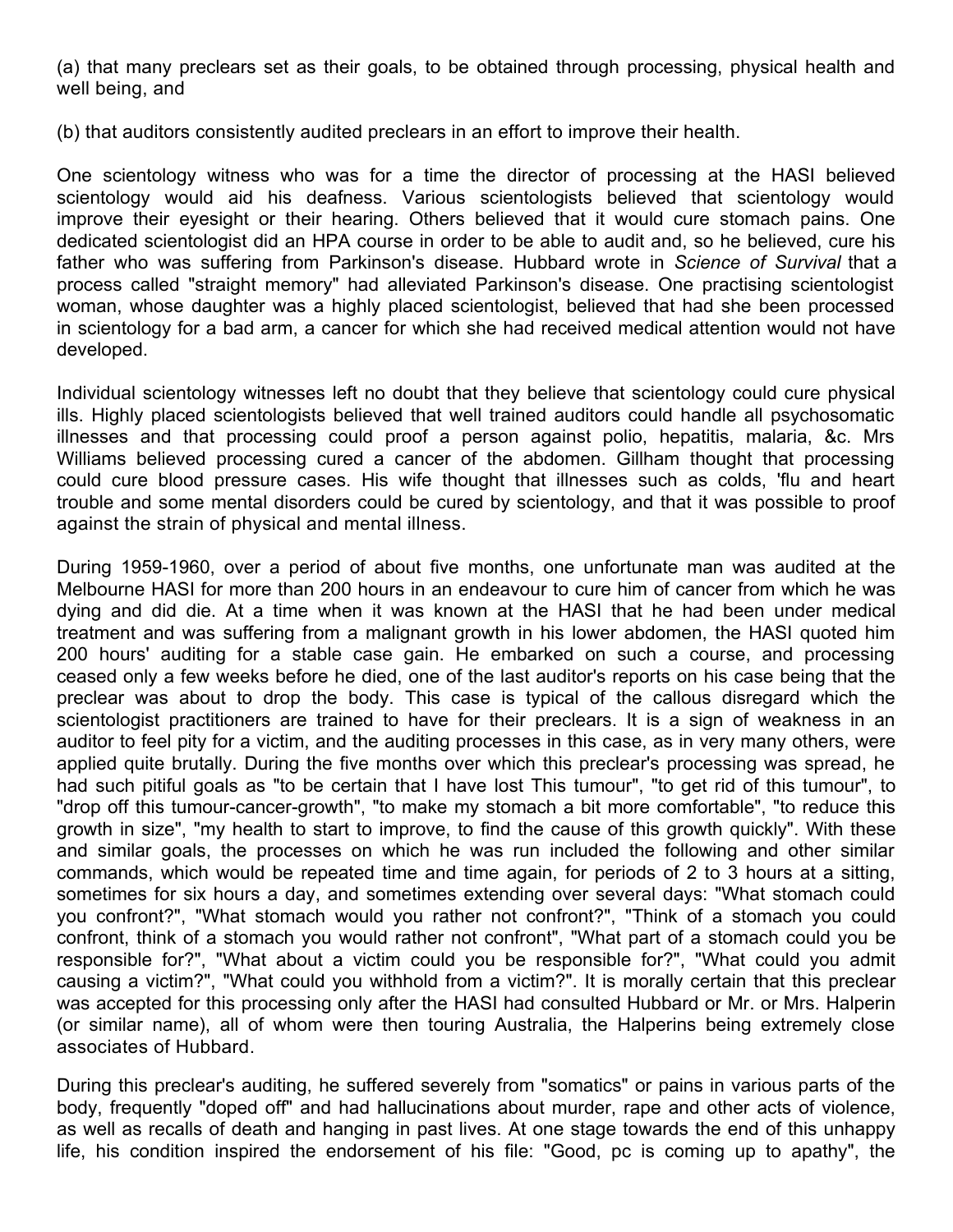significance of which is appreciated by reference to the tone scale, apathy being the lowest of the emotions on the scale at 0.05, and only slightly above death.

HCO Bull. of the 24th July, AD 10 (1960), contained "Special Project Australia", which was reprinted in various scientology magazines. In a campaign to publicise scientology and discredit the medical profession, Hubbard wrote,

"This is our offered programme:

"(1) In every letter, communication and broad statement, insert as well the fact that Scientology works. Scientology is the only fully validated science of human behaviour. Scientology is a good, reliable science. Any positive statement. Always add it to anything else we say.

"(2) No longer wait for permission from the government or anyone else to take a positive action to help our fellow man overcome his susceptibility & sickness;

"(3) Let us make of every man, woman and child in Australia a 'disease-proof person' "

"... It is within our power to proof Australia against mental and physical illness... You can advertise all you want to 'eradicates disease proneness', to 'proof Australians against illness' since all law applies to healing sicknesses, and could never be extended to preventing prevention."

And the form of advertisement he recommends is: "Prevent illness. Scientologists are seldom sick. Join a Scientology group and be able".

The HASI repeatedly claims to be the "World's largest organization in the field of mental health". Receipts issued by the Melbourne HASI carry the statement "Scientology proofs people against mental and physical illness".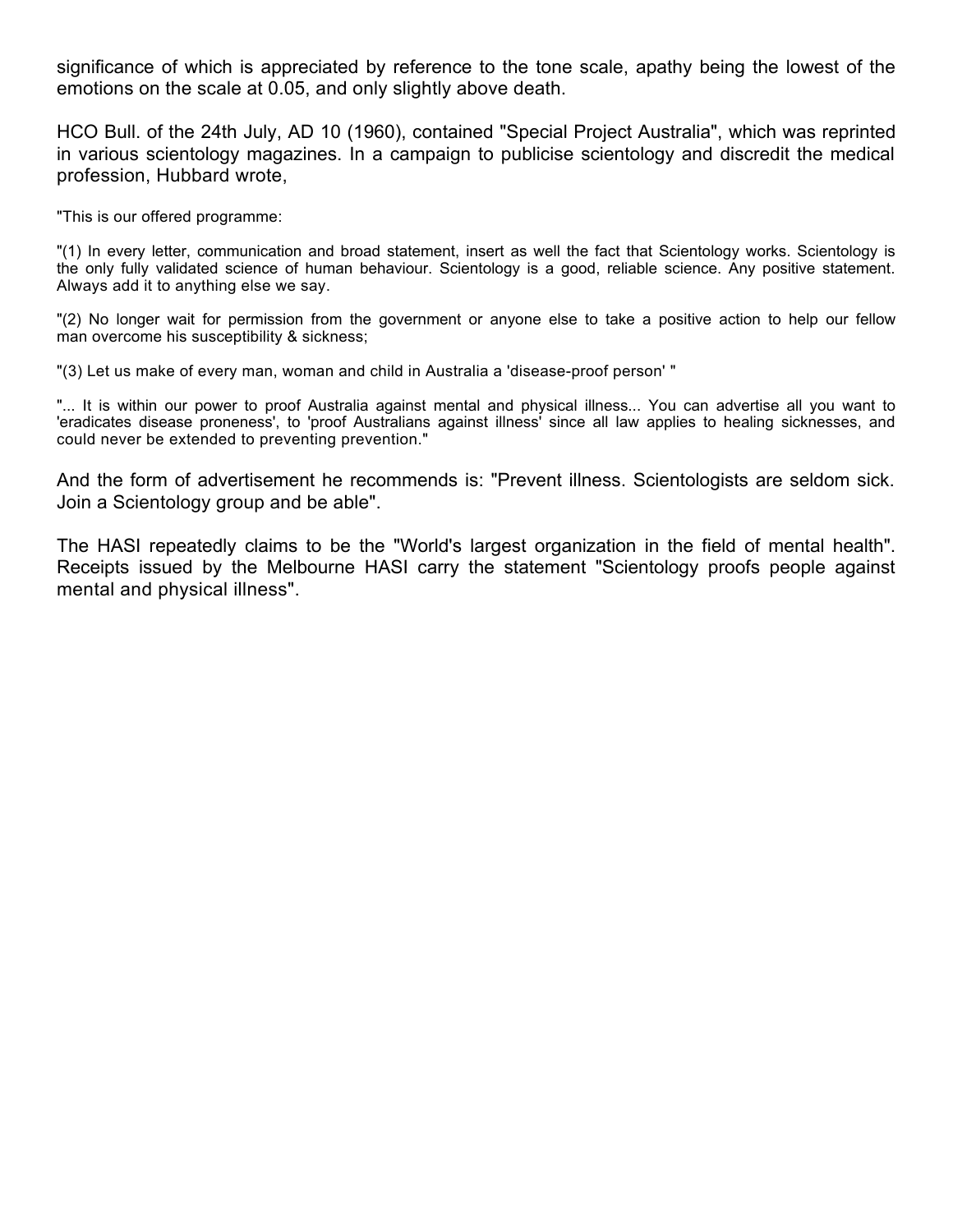### **The Anderson Report CHAPTER 20 ALLEGED BENEFITS OF SCIENTOLOGY PROCESSING**

Scientology claims to make the able more able. In Chapter 3 are set out many similar claims made by Hubbard and his organization in book, pamphlet and advertisement. Scientology claims to be the science of knowing how to know; in very recent times it claims to be the science of learning how to learn. Though it was asserted by several scientology witnesses that scientology made no claims to heal, its literature is crammed with claims that it and its companion "science", dianetics, can positively cure a multiplicity of physical and mental ailments. The healing claims made by scientology and dianetics are dealt with in Chapter 19.

Many active scientologists believe they have obtained benefit from scientology processing. This is not proof that in fact they have obtained benefit, because processing and training result in the dulling of one's critical faculties, and are specifically designed and conducted to create in the mind of the preclear the very delusion that benefit has been obtained. Apt parallels are the drug addict and the inebriate who, in their bemused state, have feelings of well-being.

Early in the Inquiry, Williams gave evidence that, on the HASI statistics, 96 per cent. of those who had received processing at the HGC had obtained benefit therefrom. The manner in which this figure was arrived at seemed unsatisfactory at the time the evidence was given; after hearing evidence of several witnesses who claimed to have benefited and after studying files of preclears who have had processing, the Board is satisfied that almost all the benefits claimed to have been received from processing are quite illusory and this optimistic figure cannot be accepted. The degree and the nature of the benefits do not appear in the statistics, and as the basis of determining whether there has been a benefit is primarily the preclear's subjective appraisal at or shortly after the end of a session, any statement which, at that stage the preclear may make as to benefits should be heavily discounted.

One of the characteristics of scientology processing and training is that a preclear develops a great degree of dependency on the auditor and the HASI. This result is deliberately sought by Hubbard. At the end of a processing session a preclear may be in a highly emotional and exalted state and temporarily so enthusiastic and dependent on the auditor that his own assessment of his own "case gain" affords no guide to the true position. The assessment of case gains is a self-deluding process, for the auditor is aiming for a gain in the preclear and it requires but little skill on the auditor's part to suggest to the highly susceptible preclear the auditor's desire for a gain, with which suggestion the preclear obligingly complies. A preclear's confidence in his auditor generally enables the auditor to audit until he gets a gain before he ends the session. The duration of the gain does not matter. In the demonstration sessions which were staged for the Board's information, one marked feature was the evident desire of the preclear to please the auditor. Even if a preclear did not feel there had been a gain, the innate politeness of a patient to a practitioner would generally prompt the patient to concede some benefit. The figure of 96 per cent. was not compiled on any scientific basis, and was not capable of being checked or verified. It was an inherently improbable figure and the subsequent evidence made it quite obvious that the figure could not be accepted.

The Board is satisfied that, if there are any cases in which a preclear has obtained any real benefit from scientology processing, the number of such cases is negligible and that such benefit has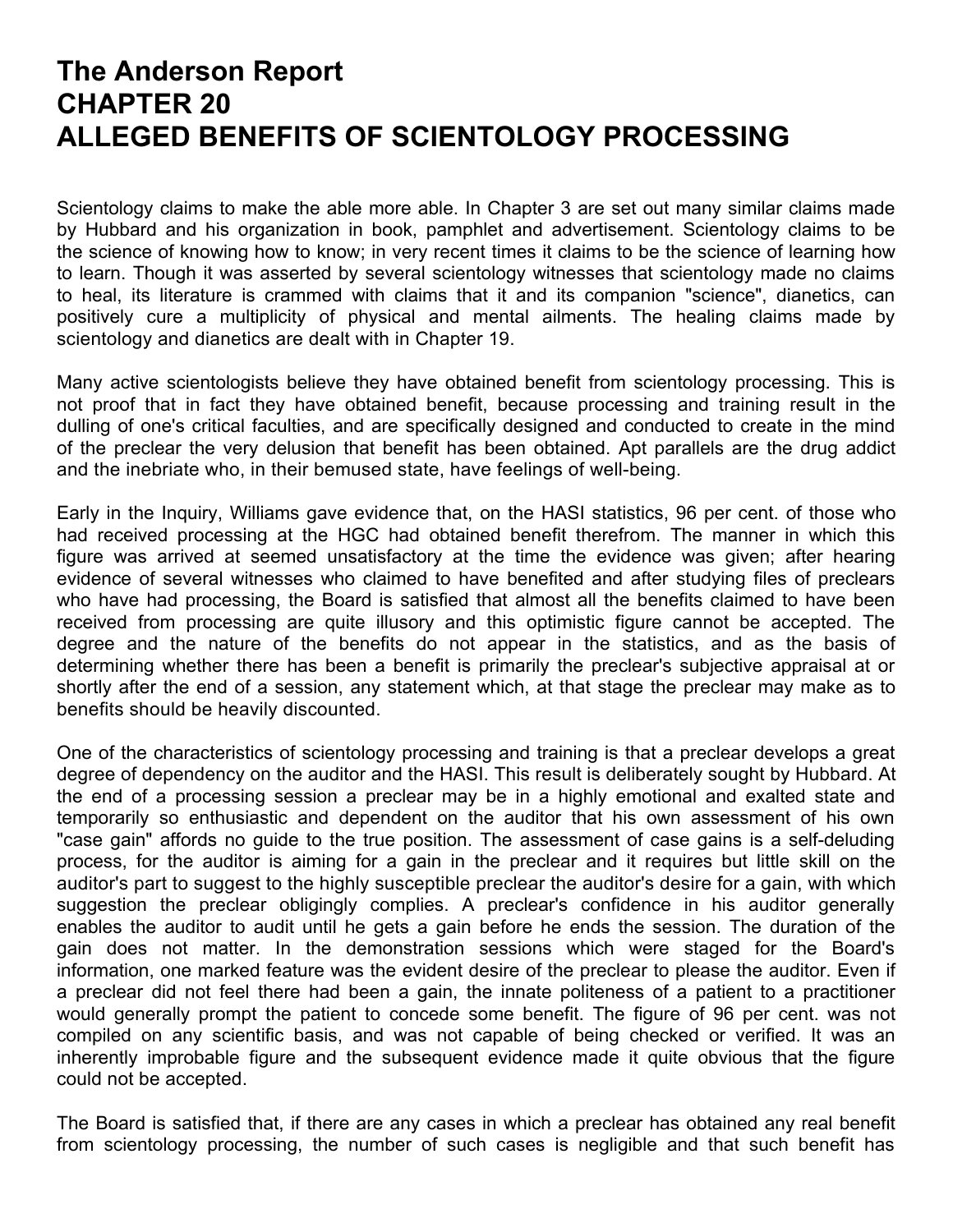occurred in spite of scientology processing rather than because of it. When speaking of "real benefit", the Board does not include within that expression any temporary apparent benefit which requires continued processing to maintain the preclear in such a state of "benefit".

The feeling of benefit, of being better and happier, is akin to the elation following the taking of a drug. It is common experience in psychotherapy for a patient readily to acknowledge that there has been a gain, even though the practitioner is satisfied that such a gain has not been obtained or is illusory. The psychotherapist, if properly trained and aware of the danger and delicacy of the position, is at pains to guard against the too ready "improvement" which results from the patient's dependency on the practitioner and his desire to please. The degree of suggestibility is high in all forms of psychotherapy; in scientology auditing the same situation obtains, probably to a greatly accentuated degree because the auditor is not trained in any real sense, is unaware of the implications and pitfalls, is blindly confident that the preclear will experience a gain by being processed and is, unwittingly perhaps but nevertheless wholeheartedly, using pernicious hypnotic techniques where all the risks of doing harm are greatly intensified.

A number of witnesses gave evidence of benefits they had received from scientology processing, and it seemed they believed it was scientology that was responsible for such improvements in their lot. Yet, in many cases, there was a natural and normal explanation for a change in their outlook on life. Thus, there was the University student who was so shy that she used to eat her lunch in the wash room; she took up scientology, married and thereafter found life far more pleasant and less frightening. Another witness, a railway employee stationed in an outback Western Australian settlement, on the advice of the HASI in Perth, came East and found that his talent lay in salesmanship in which he prospered. A worried factory foreman found that promotion brought with it less worry; he attributed the lessening of worry to scientology. A man with a poisoned leg attributed its cure to scientology processing and ignored the fact that he was currently receiving medical treatment. A man who was a University graduate claimed that it was scientology that cured his "golden staph" infection because he had taken 20 hours' auditing at the end of which he had had a "cognition" to see a doctor, which he then did, and was cured. A farmer prospered on taking over his parents' firm which he worked more successfully by using modern methods but he attributed success to scientology. Several witnesses gave evidence of improvement in such general terms as being able to get on better with people, being able to handle problems more confidently and successfully, being able to do housework more quickly, being able to do one's job better, feeling more confident, &c. The benefits claimed to have been experienced were subjective to the witness concerned and incapable of proof by a demonstration.

The attitude of these witnesses varied. Some were almost defiant in their assertions that scientology had benefited them; others had a brittle and, it seemed, forced cheerfulness. They all answered with assurance the questions asked them, even though their answers were sometimes nonsensical; they showed considerable mental agility in parrying cross-examination and they made repeated use of scientology phrases to their own satisfaction, but often their answers lacked logic and were sometimes inane. Gillham, for instance, said that time could be created in scientology by a person, using scientology, doing in half an hour a task which had formerly taken him an hour to do: in other words, he said, half an hour of time had been created. These witnesses seemed to think that the stock scientology answer necessarily proved their viewpoint. Some were currently undergoing auditing or had been recently audited, and many had received scientology training. All were still in communication with the HASI, and were eager to vouch for scientology, even though their evidence in several instances was directly in conflict with the contents of their processing files.

Many of these files indicated that auditing for them had not been an unalloyed joy: on the contrary, it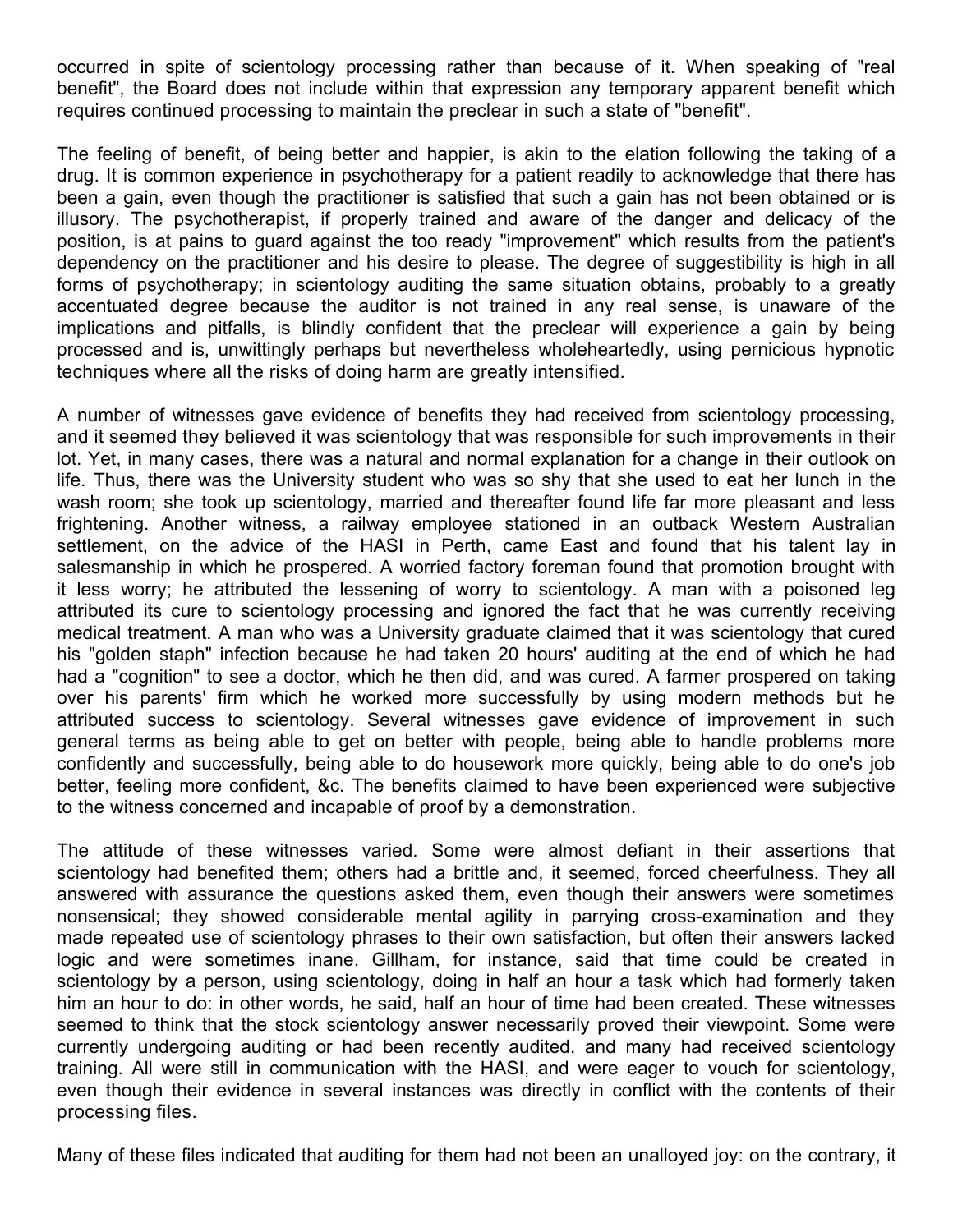appeared that many had had more than one period of processing, the second and subsequent periods being sometimes designed to repair the effect of certain earlier processing which had produced undesirable results, or to restore the "benefits" of earlier processing which had worn off. Of course, the aim of processing was to produce in the preclear a feeling of benefit, but therein lay its great danger and potential evil, for the effect of processing was often to produce in the preclear a feeling or quality of elation with nothing but delusion to sustain it and when the effect of the auditing wore off the preclear lost the belief that he was " able" and became the victim of disillusion and despair.

The danger of relying on the opinion of a preclear or his auditor that he has obtained benefit from auditing was emphasized by evidence in three specific instances. In one case, a male preclear was processed to a state of great enthusiasm, and three days later was apprehended as a violent and raving lunatic. In another case, the Board witnessed the processing of a female preclear in a demonstration session, at the close of which she stated she had had gains, yet nine days later she was admitted to a mental hospital. The third case was that of a male preclear, obsessed by the mystery of his parentage, who was processed to such a stage that half way through the course he suddenly went interstate possessed of an almost ecstatic resolve to do something about clearing up the mystery, and on returning to Victoria had to be taken into custody and was committed to a mental hospital.

At an elementary stage the personal efficiency course may well have given to some preclears a degree of confidence in themselves, thereby enabling them to confront and cope more successfully with their everyday problems by the realization that their own ability and initiative, properly directed, were adequate to deal with everyday tasks. Had the tuition stopped at that point, where the preclears had been made aware of their own capacity to cope with ordinary problems, there would be perhaps little criticism. But the purpose of the personal efficiency course was not to give people benefit as such: it was, as Hubbard had directed, to lure the unsuspecting person into the web of scientology which was being spun around him by a combination of conventional techniques and scientology mystique.

There exist many establishments, commercial as well as voluntary, where people are encouraged to develop their dormant or ill-developed skills, and where confidence in oneself and how to overcome "complexes" and adjustment to surroundings and to people generally are taught. Such establishments are teaching people to overcome inhibitions which are handicapping them socially or in business or employment. They use well recognized means which acknowledge that the abilities which are being developed are innate to, and involve the development in, the individuals concerned of an awareness of their potential powers and a justifiable confidence in themselves. In the personal efficiency course, something of this nature is dabbled in, not, however, as the end, but as the means of deliberately trapping people for further processing and training.

It was apparent that several of the witnesses who claimed to have received benefits from scientology were looking forward to further processing to sustain the illusion of well-being. Repeated bouts of processing were necessary to maintain the attitude of blindness to reality which preclears appeared to have. They were sustained in their elated condition by the acceptance of the theories which Hubbard taught as to thetans, past lives, implants, immortal destiny and the ultimate goals of being clear and OT. They were as uncritical of the unreality of these things as they were of the weird and fanciful world in which scientology allowed them to move. Indeed, they are the tragic figures of scientology, these unfortunate creatures whose apparent happiness and confidence are resting on such uncertain props, for when the props go, as eventually they must, the realization of the extent and nature of their deception will be quite shattering.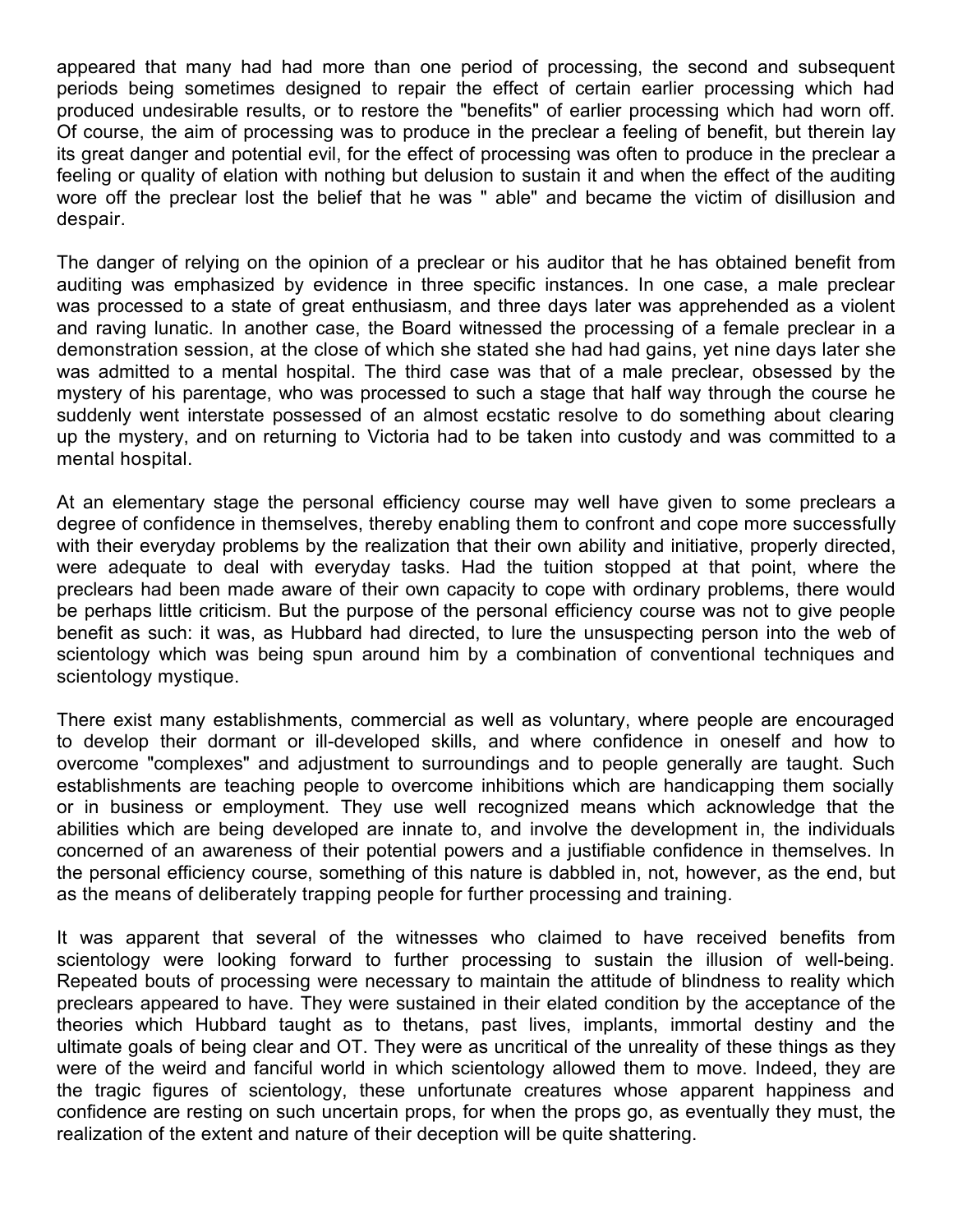Scientology offers a ready refuge for those who are uncertain of their future and who are afraid to face reality and cope with the problems of life. Psychiatrists recognize that there is such a thing as a healthy anxiety about one's future, for such an anxiety keeps a person face to face with reality and spurs him on to the attainment of goals normal to any member of the community according to his environment, be he student, artisan, executive or professional. Scientology introduces the preclear to a make-believe world where the sense of urgency is lost and where he develops the delusion that, because he is in scientology, he will be able to achieve by postulation what otherwise he could acquire only by study or hard work outside the fold of scientology. Along this pathway lies disaster.

Typical of the abandonment of reality is the case of one preclear who was seriously worried about certain aspects of his business and who undertook processing for the purpose of finding the solution to his problem. His attitude of mind when he emerged from processing was that the problem was not worth worrying about. This attitude resulted in his neglecting the problem.

Prolonged and anxious consideration of the evidence as to whether any real benefits result from processing by scientology leads the Board to the firm conclusion that virtually no benefits attend upon scientology processing and that such benefits as are claimed are in the large majority of cases, illusory and of short duration. On the contrary, the harm done by scientology processing is frequently serious and at times tragic.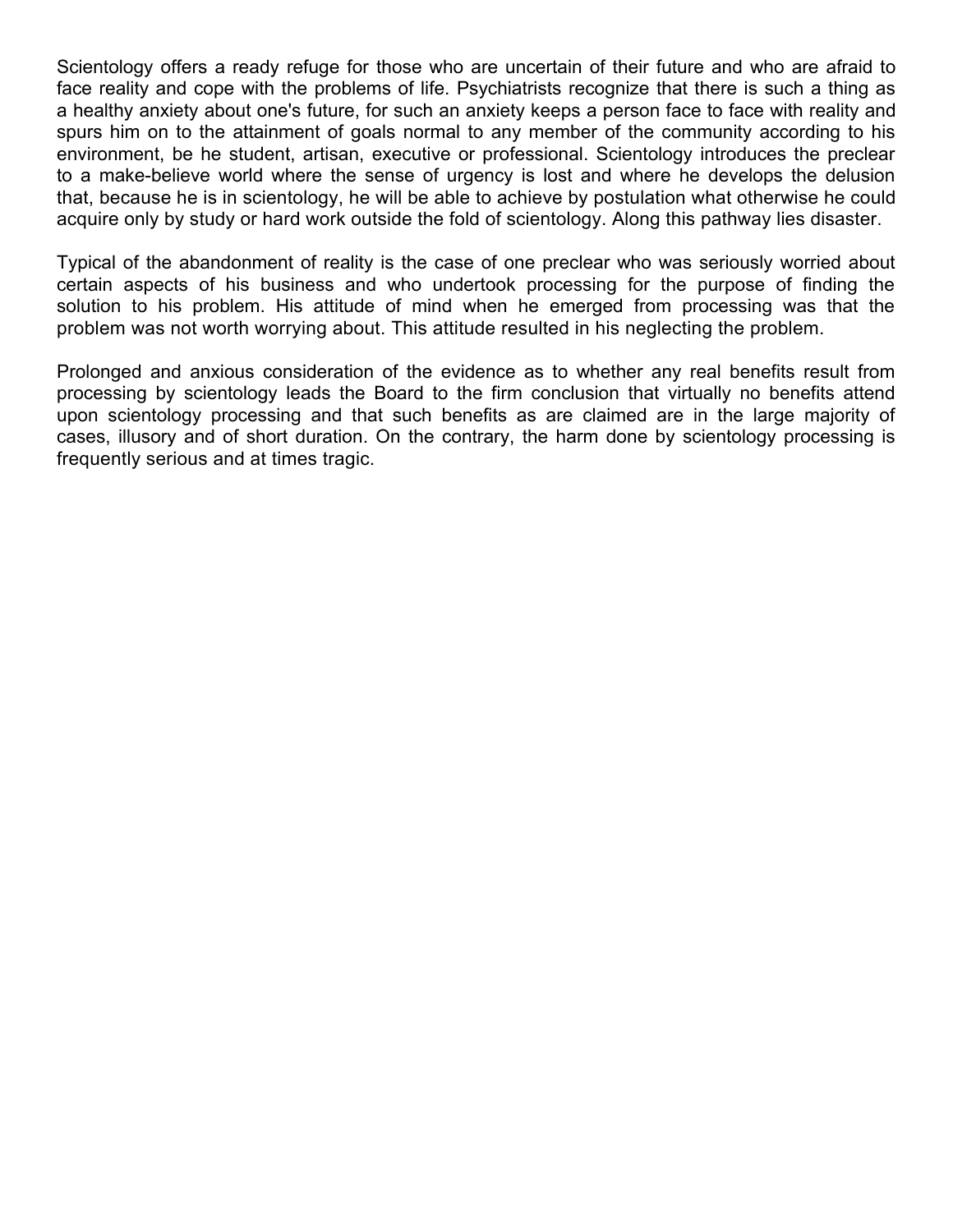# **The Anderson Report CHAPTER 21 GENERAL EFFECTS OF PROCESSING**

#### **Short Term Effects.**

During an auditing session, a preclear is under the control of the auditor whose objective is to be in command of the situation and keep the preclear's mind rigidly on the subject matter which is being probed by his repetitive questions and commands. In Chapter 18, reference has been made to the hypnotic aspects of auditing.

Preclears react in various ways to auditing. Though the effect of processing is to develop in the preclear a degree of dependency upon scientology and the auditor, that dependency is on occasions allied to fear and hate of the auditor because of the strain which the repetitive questioning on matters of a harrowing nature imposes on the preclear. Sometimes during processing there are periods of ecstasy and exhilaration but these quickly wear off. Sometimes the preclear exteriorizes; frequently the preclear has hallucinations of the most fanciful kind which may persist as realities after the session has concluded.

Scientology auditing is of a confessional nature. The preclear is encouraged to reveal his innermost secrets and thoughts and to describe in detail all features of anything in his past life not necessarily a previous life - which is troubling or has troubled him. Such a procedure involves the dredging up from the almost forgotten and ill remembered past of shameful thoughts and experiences. The questions are designed to ensure that no phase or feature of any guilty circumstance in the past is left unexplored: processes such as the "overt withhold" scour the preclear's mind with questions like, "Are you withholding anything?" Each aspect is savoured, appraised and dwelt upon.

There is inculcated in the mind of the preclear a belief in the infallibility of the E-meter with the result that, should there be a "read" on the meter, it is assumed that all has not been told, and the preclear is required to probe and dredge his recollection to find some explanation for the "read". Such a course often results in the preclear developing feelings of guilt in respect of matters which are quite innocent.

The evidence and the processing files reveal that, during this time, the preclear is very frequently experiencing mental torture, which shows itself in contorted and flushed features, tears, moaning, inability to speak, apparent deafness, nausea, dizziness, sensations of pain, coma and unconsciousness. One witness said that he almost killed his auditor, a close personal friend, who was questioning him about withholds he had as to "sexy thoughts" concerning a female staff member; the witness said he aimed a judo blow at the auditor and checked himself just in time to avoid inflicting injury. This evidence was corroborated by the contents of his processing file. Sometimes preclears are so distraught that they scream, develop murderous feelings, have bouts of anger, grief and morbid feelings and thoughts; their sexual passions are aroused, they act insanely, laugh hysterically and engage in other hysterical behaviour; they become violent and try to escape and have to be restrained. Such behaviour is not unexpected by the scientologists; see Chapter 13, dealing with the S.C.S. process.

In scientology parlance, when such manifestations as these occur, the preclear is being "restimulated"; in fact, he is being debased and mentally crippled. The scientologists have their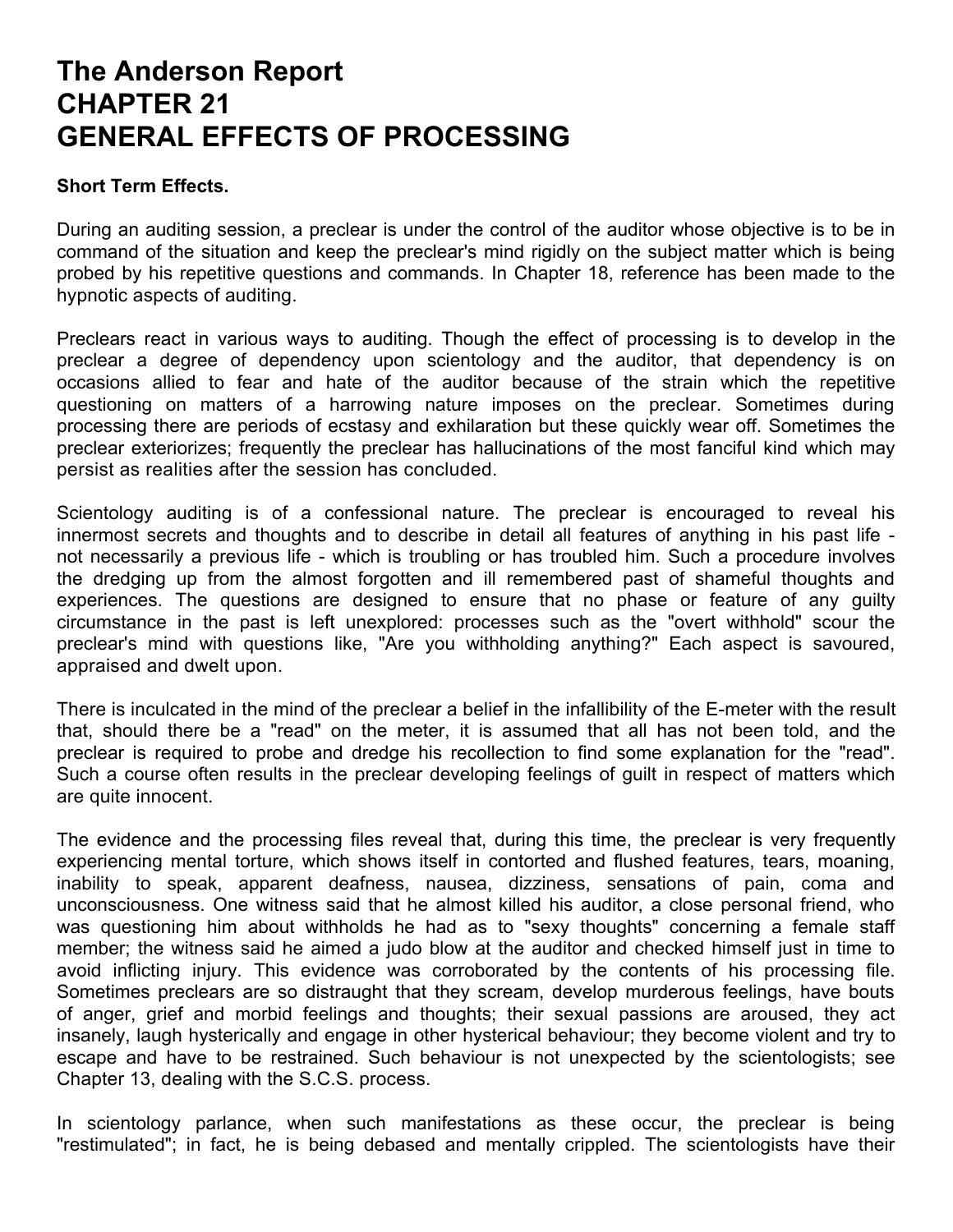own names for these phenomena: for instance, coma and unconsciousness are variously described as "anaten" or "analytical attenuation", "dope-off" and "boil-off", the last-mentioned being described in *Scientology: 8-80* thus:

"It is not uncommon for the preclear to go into periods which resemble sleep but boil-offs are not sleep. They can last for hours .... The sudden wave of unconsciousness occurs because the preclear has run an outflow or inflow of energy beyond the limit of elasticity of the flow".

In fact, the intensity of emotion produced by the auditing has resulted in a condition of mental exhaustion.

Scientology auditing mobilizes guilt and can produce dangerous mental attitudes in persons who are suffering from anxiety. A distorted desire to debase and torture themselves develops in some preclears and they assume attitudes of guilt over conduct which is often innocent and often imagined. They are sometimes euphoric and excoriate their minds. They develop a morbid desire to dwell upon their guilty past, like the witness of sheltered upbringing who was seduced and thereafter found solace in scientology by being repeatedly processed on aspects of her shame; and like the witness, a young man, whose acts of masturbation subsequently weighed on his conscience, who was repeatedly processed at about six monthly intervals about the habit long since discontinued and far better forgotten. The files of the HASI contain very many cases where a guilt complex in respect of the past actions of preclears has not been allowed to lapse but has been kept alive and the incidents relived in courses of auditing which are sometimes spread over many months and even years.

At the end of a session or a course of auditing the preclear may feel depressed, fatigued or ill; or he may feel elated with a completely unfounded belief that he is possessed of increased abilities of a very high order and that he is capable of doing almost anything if he really wants to - of course, he does not want to, but he is buoyed up by the belief that he has only to decide to do such things and he would be able to do them, for, so he thinks, he has been made more able.

Should the preclear appear to be depressed or not have gains or the processing not produce the desired result, the verdict of the director of processing would be that more auditing was required to improve the tone of the preclear. On the other hand, if the processing appeared to have been successful, the verdict would be that the preclear was in good shape which was a good sign, indicating that he ought to have more processing to put him in better shape.

Some preclears have said that they have been "clear" for a time after auditing. However, the feeling of being clear wears off, as do other feelings of benefit and exhilaration. On the other hand, Hubbard admits in HCO Pol. Lr. of the 10th October (year not given but probably 1960), that there have been several instances of persons taking processing who had "nervous breakdown" and were sent to an asylum for "observation".

#### **Long Term Effects.**

Beyond the elementary stages of scientology, almost invariably processing and training go hand in hand, and their combined effect usually conditions preclears to believe that scientology possesses almost magical powers. The bizarre idea develops that only in scientology is the truth to be found, that the rest of the world is a place of insanity and that the HASI is a little island of sanity; that outside scientology is a dangerous environment, that in scientology it is always safe. Scientology practitioners become imbued with the idea that they are creating a new race of men, the homo novus, which is to take the place of the homo sapiens, for whom they have great contempt. The phrase "homo sapiens" is sometimes abridged to "homo sap", with emphasis on the "sap".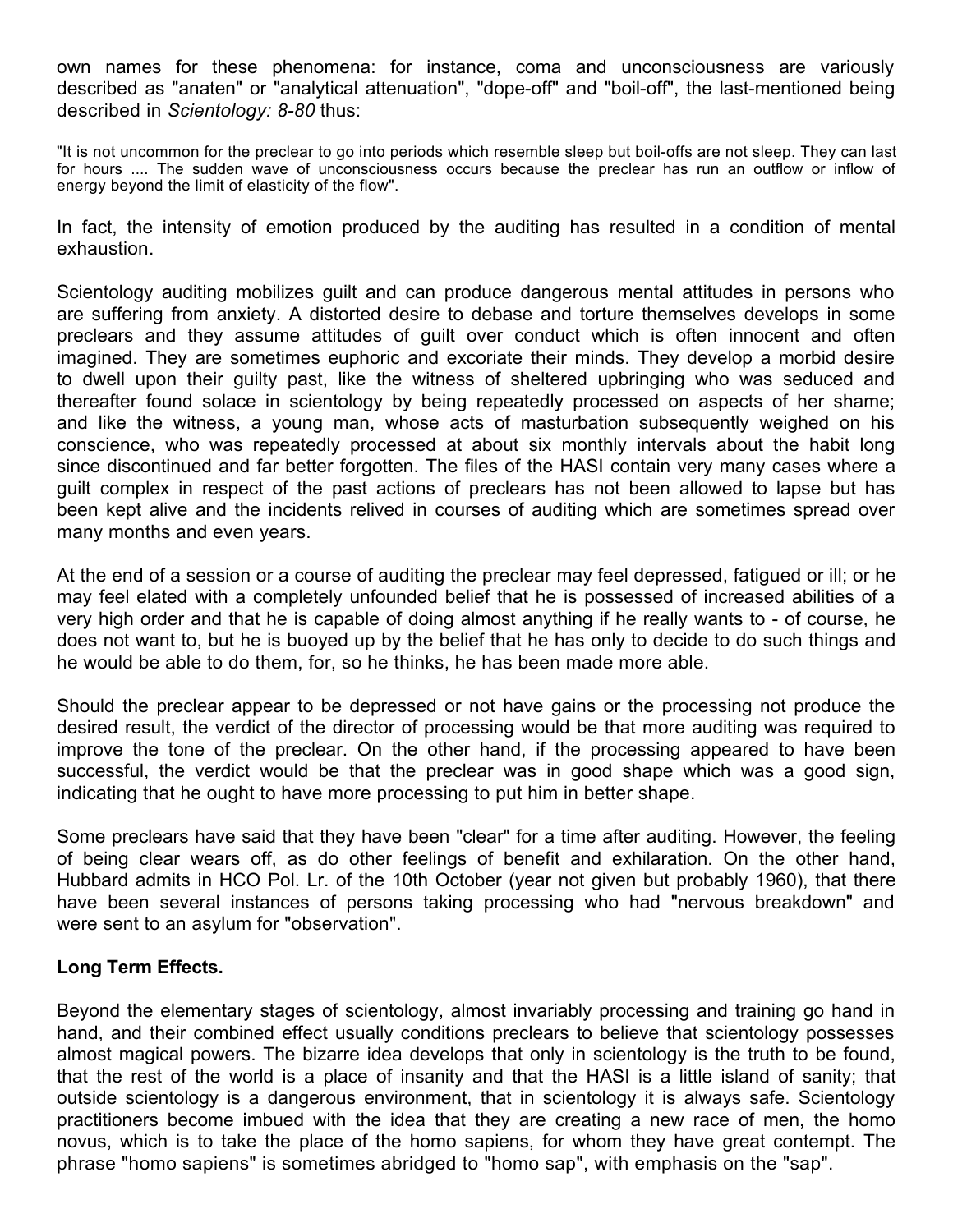Preclears are flattered by being informed by the HASI that they have been chosen - the implication is by Hubbard - to be amongst the ten thousand to be cleared, and they respond to the summons to attend for more processing by being told such things as "Ron wants a clear in your area". The service of scientology becomes an end in itself; some business men who have espoused scientology have endeavoured to introduce its practice to their staff and to require that their executives and others undertake processing; scientologists endeavour to procure members of their families to take up scientology, and family opposition is interpreted as an indication that the objector has some guilty secret which he is afraid scientology will find out, and so unhappiness and mistrust are engendered. Any degree of mental imbalance is accentuated, and even the scientologists themselves recognize a condition in which a preclear, after auditing, may exhibit exaggerated symptoms of cognition, as where he claims a too ready understanding of scientology principles in order to be thought more acceptable. A person so conditioned is said to be "theetytweety". Preclears become even more suggestible, their critical faculties are suspended and they readily accept - or at least do not reject - nonsensical ideas because they emanate from Hubbard.

Many scientologists impoverish themselves by their exclusive preoccupation with scientology either on the staff of the HASI at submarginal remuneration or by spending large sums of money, far beyond what they can reasonably afford, on deleterious processing.

This first part of Chapter 30 deals in detail with the likelihood of professional scientologists and other persons who have undergone sustained scientology processing and training being permanently affected.

#### **Individual Cases.**

To the outsider there are aspects of scientology which may be highly amusing and diverting. The outsider laughs at the thought of people believing in past lives and in the fantastic experiences of trillions of years ago. However, the Board has heard evidence which satisfies it that almost every case is one of unrelieved tragedy, for these aspects demonstrate that the preclear has been "brainwashed" and conditioned to the extent of accepting such experiences as true.

A few of the very many cases which illustrate this may be briefly mentioned. A constable of police with many years' service and good prospects of promotion became a scientologist and was given the role of liaison officer with the Victoria Police Force; certain of his suggestions that scientology methods be adopted by the Force were rejected, and he resigned from the Force. With his wife and family he is now living in a country town, on the verge of destitution, doggedly seeking to preach and practise scientology. One woman who successfully conducted her own school introduced scientology into the curriculum; the evidence makes it clear that the parents objected to the techniques which she was applying to the children and the school was forced to close. Another woman, a de facto wife, who had had a somewhat colorful earlier life, sought solace in scientology processing but without success, and in the course of her endeavour spent £800 on scientology and is further in debt to the HASI to the extent of £250; she had a nervous breakdown. There was the young married couple, the husband believing he was so high on the tone scale that he did not need sexual relations with his wife whom he considered too low on the tone scale for such relations, anyway. There were several cases of families where one spouse was a scientologist and money needed for household purposes was being squandered on scientology to the detriment of the household. One of the few professional people who gave evidence on behalf of scientology was a woman medical practitioner, who, in 1957 declared that she intended to be clear the following week, but six years later and £2,000 lighter, in 1964, she was being processed for three half days a week, her goal still being to be clear. A University student, who after two visits to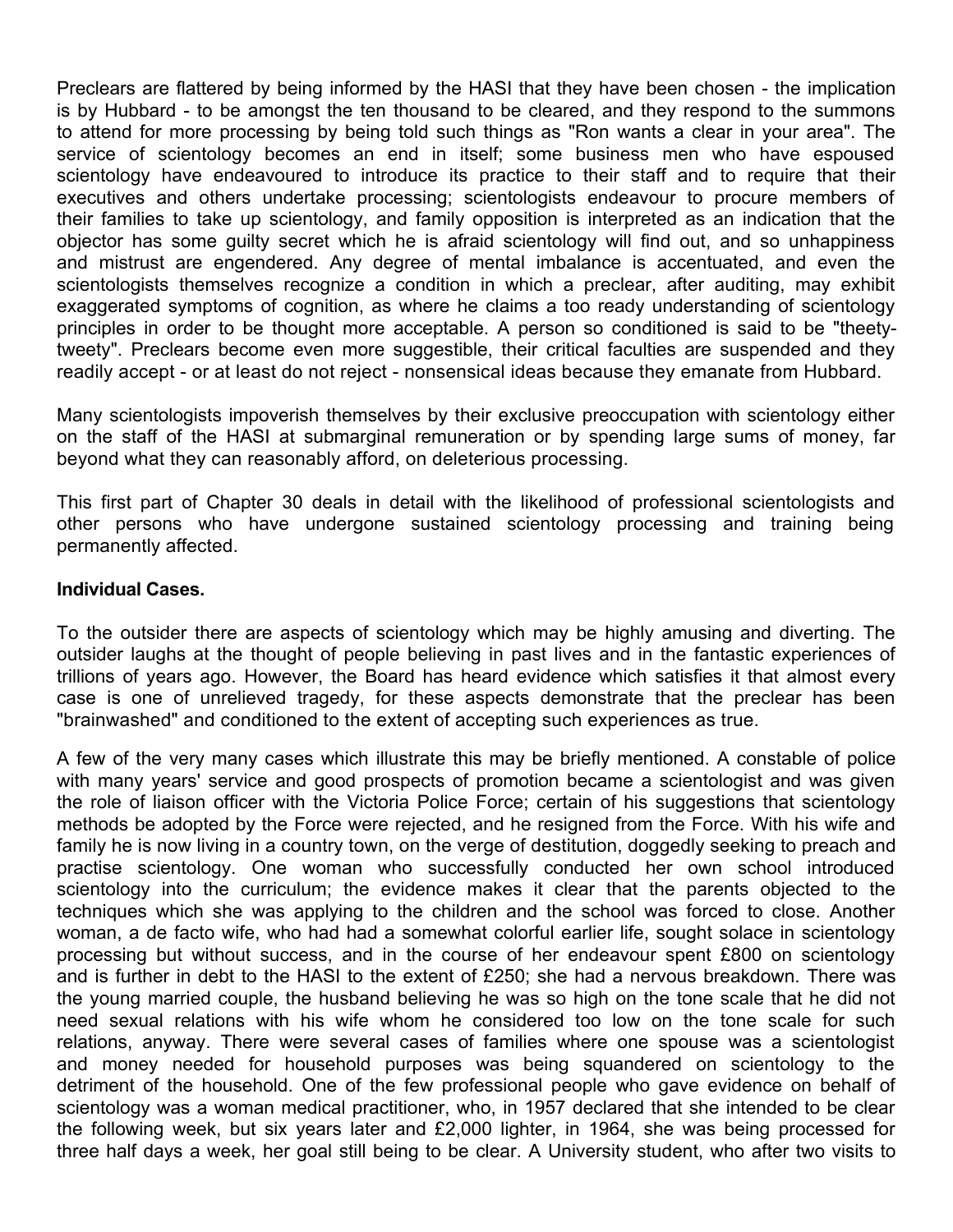the HASI was not further interested in scientology, was pestered by letters warning him that the problem which the HASI imagined him to have was an acute one and that he needed scientology processing. A young woman, highly placed in scientology, believes that her future is a bleak one because, due to her devotion to her 4-year-old son whom she will not leave, she is denied what she believes to be the sublime bliss of going to Saint Hill. A man who has had 700 hours of auditing for which he paid £3,000, his goal being to be clear, is still not clear. A young man aged about 23 years, a dedicated scientologist who claimed some improvement to his eyes through scientology, who was earning between £6 and &;163;7 per week, was paying £5 per week back and hoped that he would be able to go to Saint Hill. There were several cases of persons who had sacrificed prospects of good careers to become auditors or members of the staff of the HASI. These included a number of school teachers, a surveyor and people with various technical qualifications. Several preclears abandoned their studies to concentrate on scientology. A former University student, while doing his course, became a scientologist; he spent a few years in scientology to the detriment of his course, which, however, he ultimately resumed when he cast off scientology and he obtained his degree. Scientologists seek to claim credit for his having obtained the degree, but he now considers that scientology was for him an unqualified disaster. It is not improbable that scientology contributed to his matrimonial trouble. A witness before the Board, a young country girl who was lured to Melbourne by the promises of scientology, was endeavouring to break with scientology but was constrained to stay for reasons, amongst others, that she feared that those who opposed scientology would die. A young man in auditing had a hallucination of having killed a woman and buried the body and he was greatly worried and puzzled subsequently because he had not been questioned and the police were not making any enquiries. This young man was quite certain that he had been Mark Antony in a previous life. He remembered Cleopatra, but not the battles of Phillippi or Actium because, as he said, he had not read much history and had had an "occlusion" on some parts of his past lives. He had also been, so he claimed, Chopin, and though born in the 1930's, he claimed to have met a man in this lifetime whom he had known in Paris in 1924. The lifetime which he was then experiencing came to a sudden and dramatic end in 1936, when he was executed in Germany by a firing squad. He was born into this lifetime in the following year.

One scientology witness said that she had met a man in this lifetime whom she recognized as Simon Legree, whom she had met in a previous lifetime when she had been John Brown. She said, however, that she had not met Uncle Tom, as he was merely a fictional character.

One man had been a pirate chief whose crew had mutinied and killed him in 1813. Another man recalled being on a ship which was involved in a collision in the North Sea in February, 1917. He was on the bridge at the time, dressed in tropical rig. He went down with the ship and was lost. He was born into this lifetime the following year. In a previous lifetime another young man had been a space jockey engaged upon a journey in a space craft. He had a doll body at the time, "a body very similar to the humanoid body .... but not made of flesh, sort of mechanical". He was on a journey of 6,000 light years from Euripodes to Helatrobus, both of these being planets, but in what constellation it did not appear. On this journey he went elsewhere and got lost. He reported to a space controller who happened to be the space controller of the planet Helatrobus and he was sent to an implant station of Helatrobus which was Heaven, where he was stuck on a pole for five days and then entered a round vestibule and climbed up marble stairs and was implanted, apparently by electronic charges emitted by little boxes at ankle height. At one stage, about 75 trillion trillion years ago, this preclear's thetan had a goal to be sexual. The explanation for such a goal was that at that time his thetan had as its body a doll body which was sexless because it had not been reproduced as human bodies are, but had been manufactured by a machine. This same preclear had had experiences 48 trillion trillion trillion trillion trillion years previously and had experienced bear implants and black thetan implants in a glade.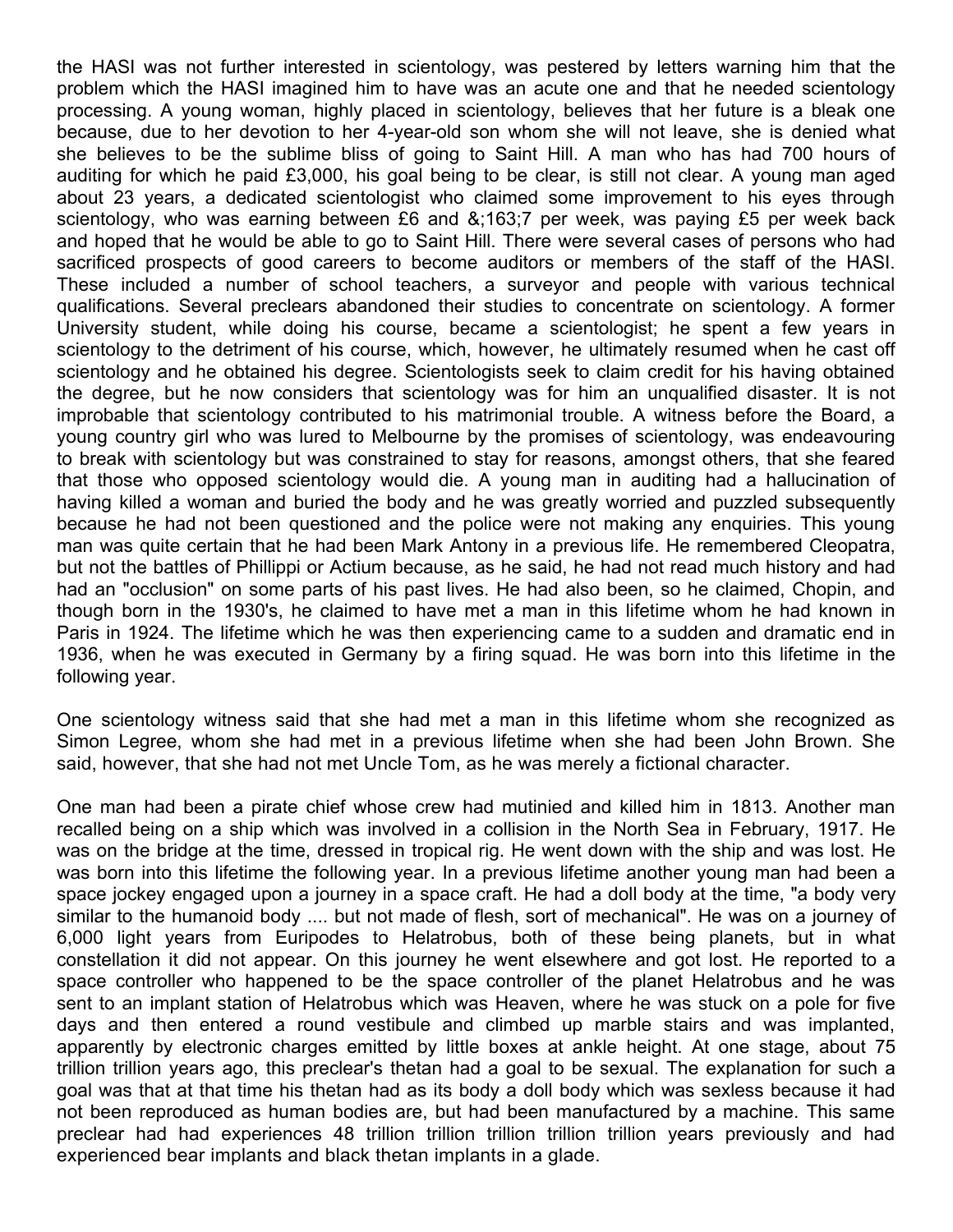A married woman, with two children to support with only occasional help from her husband, for several years was herself working five days a week and was then occupied by scientology study, auditing and doing training drills all day Saturday and frequently Sundays. This woman over the years had goals which included "to find courage to ask for money for [name deleted]'s auditing, to be clear, to have a slim body, to increase havingness, to get a better reality on figures", "to get mum and dad into scientology", "have a clear outlook", "have gains in session", "win confidence", "lose mass". One auditor's note stated that the preclear complained of mass in her head, and was concerned about "decayed thetans". This woman spent some hundreds of pounds on auditing, on occasions borrowing from her parents.

They were people with "problems", anxieties about particular matters, uncertain, introspective, seeking some solace or escape, groping for something certain on which to rely. They were unable to cope with their problems as the normal person bears and copes with his problems. They were looking for something which would protect them from the realities of life. Some had tried a succession of religions. In scientology they now found the answer to everything, for they could avoid reality for the time being, as scientology allowed them to believe with conviction anything they wished. Others who had sought to lose themselves in study found in scientology a respite from formal study which offered a short cut to learning and was fascinatingly diverting and seemed to be so far in advance of conventional learning and so easy to cognite upon. Some were people with specific mental illnesses. One was a manic depressive who for years refused to have psychiatric treatment and took drugs instead; he found that he could, at the cost of many hundreds of pounds and economic embarrassment, for short periods be processed out of his depressed state. He considered that scientology solved his problems at work for when he had a problem which seemed insoluble he had on occasions looked through the window at a bright light like an illuminated sheaf of wheat which then exploded and he found the problem solved.

There were some instances where benefit seems to have been obtained but these were generally cases in which such benefit had been obtained at the personal efficiency level, where the procedures were mainly of a conventional psychological nature and efforts were made to give to the HASI the atmosphere of a club or association for mutual and friendly uplift and co-operation.

The purpose of scientology processing is to keep the preclear permanently enthralled. The brainwashed, hypnotized preclear does not advert to Hubbard's broken promises of infallible processes. Hubbard attributes to his auditors failure to process preclears to clear; but auditing makes a preclear feel that the deficiency is in him, and his bewildered mind is a shuttlecock between the despair which follows one course of auditing and the ephemeral elation which follows the next.

The circumstance that those who fall victim to scientology's lure are often the mentally disturbed or weak or greedy or curious is no occasion for complacency. That such victims act voluntarily when they embark upon scientology is no reason for polite non-interference in other people's affairs. Indeed, the fact that so often the weak and mentally disturbed are so vulnerable affords adequate reason for taking steps to guard them and others from the dangers inherent in scientology processes.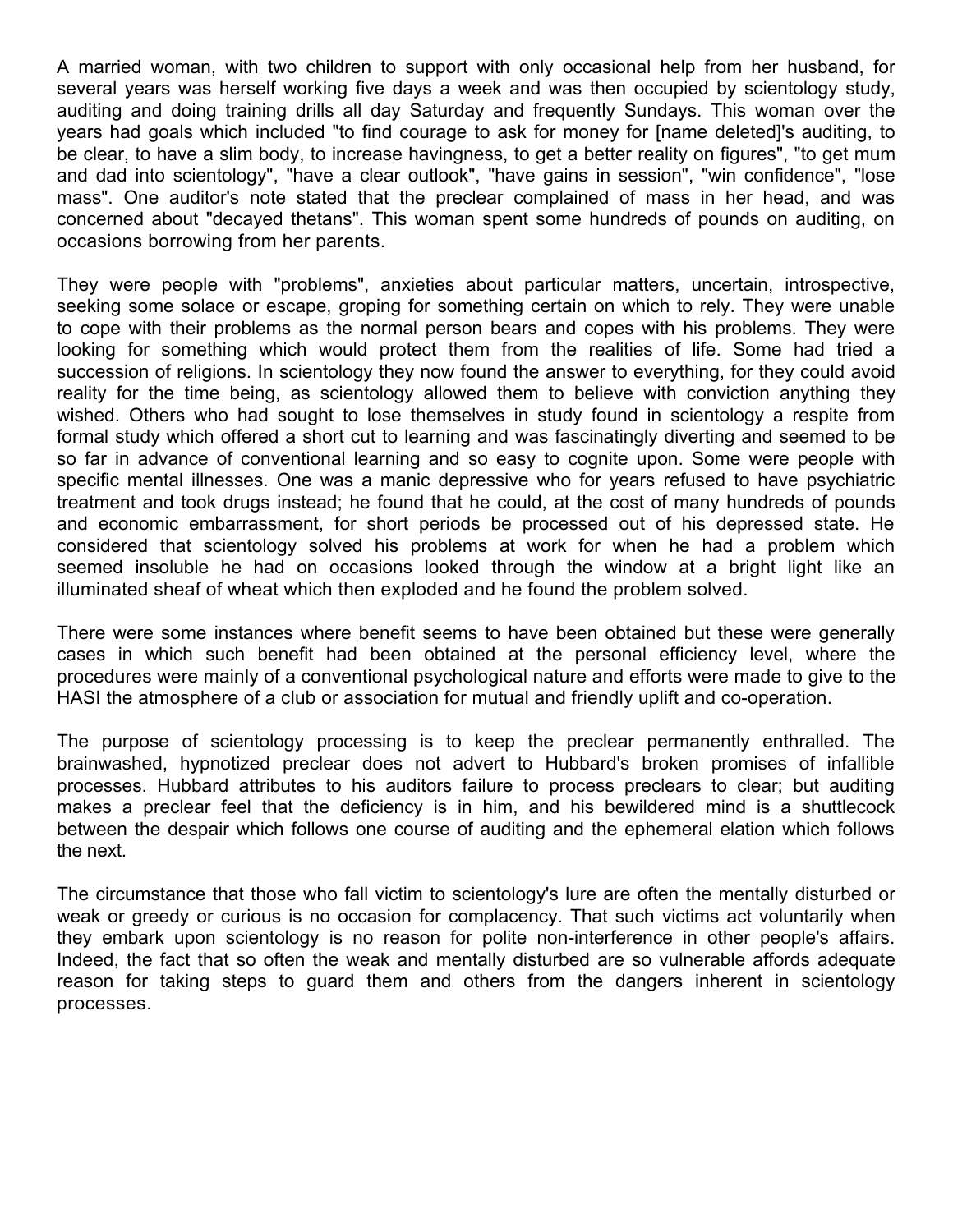# **The Anderson Report CHAPTER 22 HOSTILITY TO MEDICAL PROFESSION**

One of the great dangers of scientology is that it poisons the minds of its followers against the medical profession and generates an abhorrence of medical treatment generally, and psychiatric and psychological treatment in particular.

Hubbard seldom refers to the medical profession without using the occasion to attack and vilify it in the most intemperate manner. He has an irrational obsession about the techniques of psychiatric treatment. He is completely intolerant of opposition or criticism, and he resorts to almost incoherent, hysterical, low grade abuse whenever he believes himself or scientology to have been attacked and often when no such occasion exists. His special targets are psychiatrists and psychologists, whose realm is the mind. Concerning psycho-surgery and ECT, which have their proper use in the successful treatment of the mentally ill, Hubbard makes a number of completely untrue and unjustifiable statements.

Typically Hubbardian inaccuracy and falsity abound in his attacks upon the medical profession and its techniques. Examples of Hubbard's hostility which follow are given to illustrate the nature and degree of his intemperate abuse, and the imbalance of the mind which produces it; these examples are not to be taken as being statements which are even vaguely related to fact.

In *Dianetics: MSMH*, in an introductory chapter, Hubbard seeks to frighten the reader away from orthodox medical treatment by the following extravagant passage: -

"According to a modern writer, the single advance of psycho-therapy was clean quarters for the madman. In terms of brutality in treatment of the insane, the methods of the shaman or Bedlam have been exceeded by the 'civilized' techniques of destroying nerve tissue with the violence of shock and surgery, treatments which were not warranted by the results obtained and which would not have been tolerated in the meanest primitive society, since they reduce the victim to mere zombyism, destroying most of his personality and ambition and leaving him nothing more than a manageable animal. Far from an indictment of the practices of the 'neuro-surgeon' and the ice-pick which he thrusts and twists into insane minds, they are brought forth only to demonstrate the depths of desperation man can reach when confronted with the seemingly unsolvable problem of deranged minds."

The following passages from a later chapter in the same book are in similar vein:

"The auditor should be extremely cautious, at least for the next twenty years, about any case which has been institutionalised, for he may be getting a case with iatrogenic psychosis - caused by doctors - in addition to the patient's other engrams. Dianetics may help a mind a little in which the brain had been 'ice-picked' or 'apple-cored', but it cannot cure such insanity until some clever biologist finds a way to grow a new brain. Electric shock cases are equivocal: they may or may not respond to treatment, for brain tissue may have been burned away to a point where the brain cannot function normally."

"The 'tests' and 'experiments' with human brain vivisection in institutions are not, unfortunately, valid, For all the pain and trouble and destruction caused by these 'experiments,' they were done without a proper knowledge of aberration and mental derangement."

"Then one day, since this is one engram among many, the mental hospital gets our patient and the doctors there decide that all he needs is a good solid series of electric shocks to tear his brain up, and if that doesn't work, a nice ice-pick into each eyeball after and during electric shock, the ice-pick sweeping a wide arc to tear the analytical mind to pieces. The wife agrees. Our patient can't defend himself: he's insane and the insane have no rights, you know."

In *Dianetics: The Evolution of a Science*, Hubbard writes: "Pre-frontal lobotomy is such certain and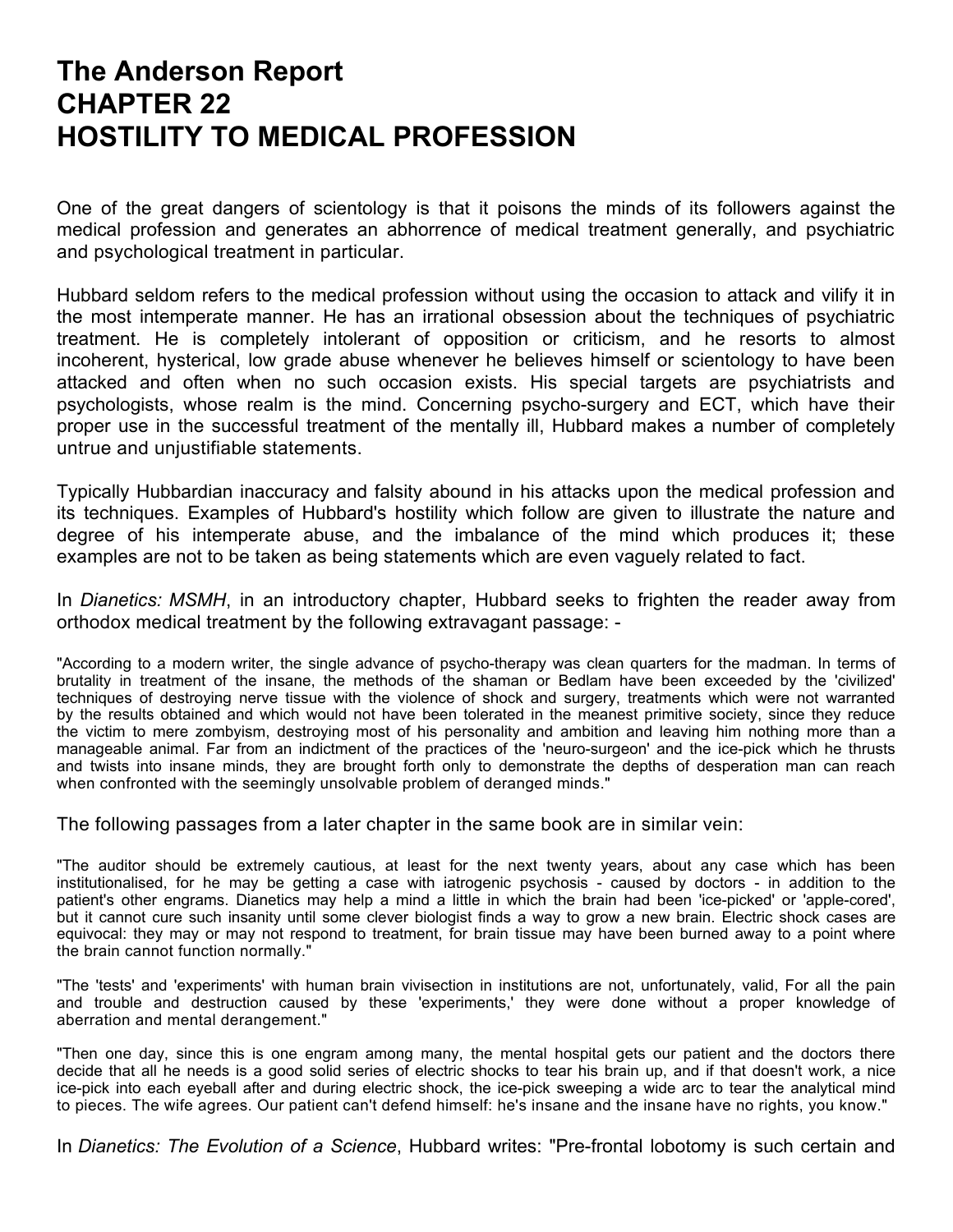complete mind-murder that one cannot be certain thereafter of anything in the patient except Zombie-ism." An almost identical sentence appears in *Scientology: The Evolution of a Science*.

In *Science of Survival*, Hubbard writes:

"In treating psychotics, always remember that one is working with minimal theta present and maximal entheta .... No mixture of Dianetics with old treatments or practices of any kind are recommended to the auditor. Electric shock has been known to lay a severe engram into an already overcrowded reactive mind and is not successful in any way, other than making a few patients so apathetic that they are barely acceptable to society. Psycho-surgery, removing pieces of the brain, has long been acknowledged an entire failure so far as any actual 'cure' is concerned. Electric shock and psycho-surgery may alter the behaviour pattern of the individual and may suppress him into some tractable condition, but the result is inevitably harmful to the ability, efficiency and general worth of the subject, with the further detraction that they cause damage to the brain from which the individual never completely recovers.

Now there are three ways of handling delusion. The first way is to electric-shock, or prefrontal-lobotomize, or sedate the preclear into utter apathy and uselessness in the society and wreck him completely. This is not recommended."

#### In *Scientology: The Fundamentals of Thought*, Hubbard writes:

"The use of electrical shocks upon a body for any purpose is therefore very dangerous and is not condoned by sensible men. Of course, the use of electrical shock was never intended to be therapeutic, but was intended only to bring about obedience by duress, and, as far as it can be discovered, to make the entirety of insanity a horror. Electrical shock deranges the electronic field in the vicinity of the body and is always succeeded by bad health or physical difficulties and never does otherwise than hasten the death of the person. It has been stated by people using electric shock that if they were denied euthanasia .... they would at least use partial euthanasia in the form of electric shock, brain surgery and drugs. These treatments in some large percentage of cases, however, effected euthanasia as they were expected to do."

Various other psychiatric methods are similarly the object of Hubbard's attack.

In *Dianetics: The Evolution of a Science* and in *Scientology: The Evolution of a Science*, he writes that narco-synthesis (i.e., narco-analysis) "produces slightly higher results than a magic healing crystal in the hands of an Australian medicine man."

In *Science of Survival* he writes, "Restraints and cold packs only succeed in shocking the patient into a deeper state of lethargy."

He further writes:

"Probably the most dangerous thing one can do to any aberrated mind is to place it under heavy sedation and try to treat it, or while it is under sedation place it in an atmosphere which is restimulative. Sedation of the insane is, shortly and abruptly, criminal, since it permits new perceptics to become entangled with an already confused mind under circumstances of perception which could not take place if the patient were not under sedation."

In *Dianetics: MSMH* Hubbard writes, "When one of these 'unconscious' periods was so probed - by the drug hypnosis called narco-synthesis - the patient usually became worse, not better."

Referring to the hospital treatment of psychotics, Hubbard writes in *Science of Survival*:

"Probably the worst thing that can happen to a psychotic is to be placed in the atmosphere normally provided for him by the state .... No better method of tailor-making psychotics could be devised than the usual institution, and it is probable that if the normal person were placed in such an institution, in such an atmosphere, he would become psychotic. Indeed, the incidence of psychosis overtaking attendants and psychiatrists in attendance in such institutions is alarmingly high. This is second only to psycho-surgery and shock treatment in the worsening of psychotics in a psychotic state. Rather than give psychotics such treatment it would be far kinder to kill them immediately and completely, and not partially as does psycho-surgery and electric shock."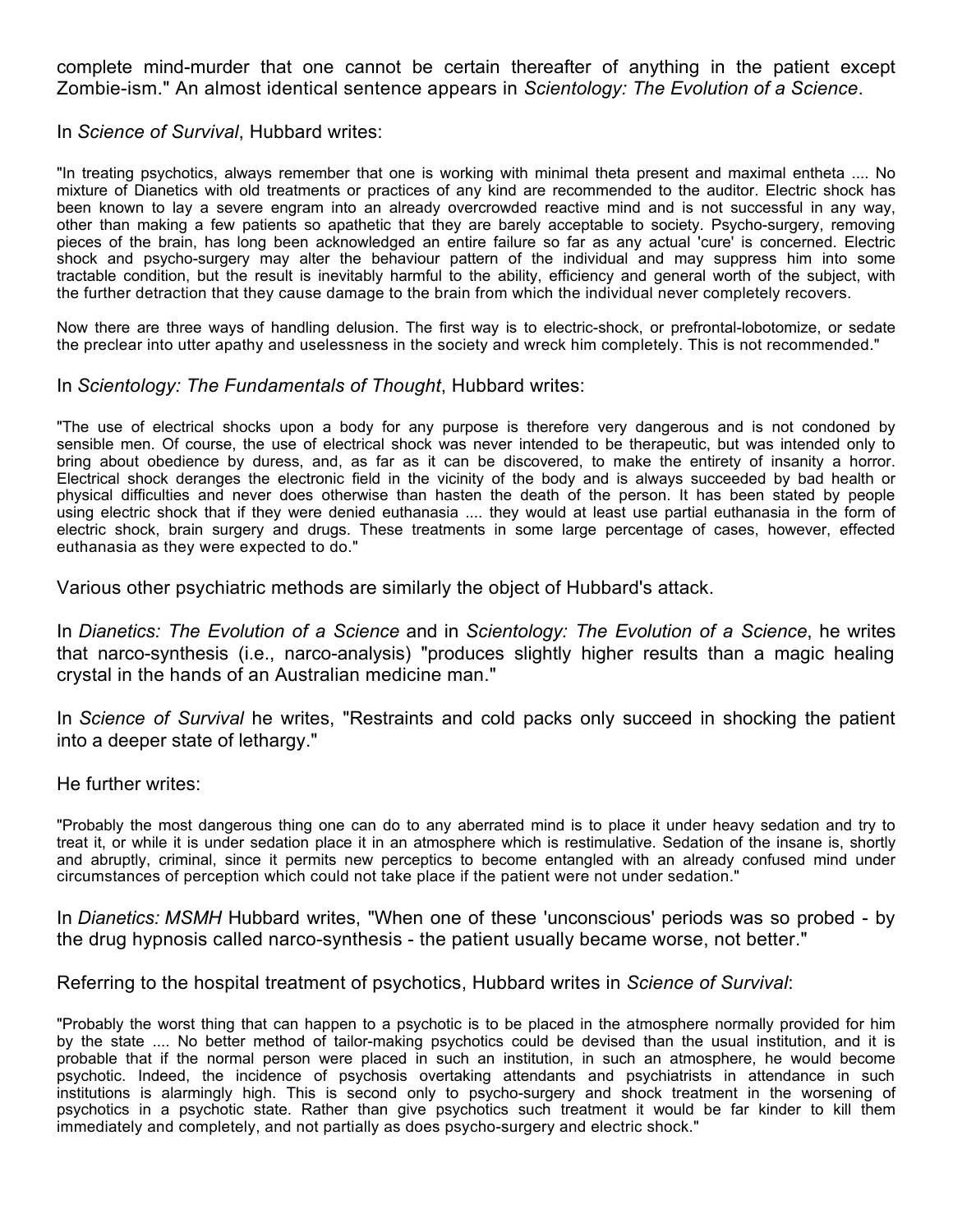Ironically, the Board heard evidence that the very institutions which Hubbard denounces in the last quotation have successfully treated unfortunate victims of his pernicious processes.

Hubbard has been equally intemperate in his bulletins and in magazine articles. A few examples must suffice. In HCO Bull. of the 24th July AD 10 (1960), Hubbard attacks the British Medical Association which, so he said, had maligned him. He writes:

"With what amazed surprise we viewed the recent attack upon us by the British Medical Association. With their hands caked with blood they sought to point a grisly finger at us and to bring down upon us the wrath of the government they claimed they controlled. Folly, thy name is medicine ... I have found that the British Medical Association in England .... has encouraged its doctors to spread vicious lies about us via their patients."

In *Ability* magazine, issue 31, Hubbard writes,

"Psychiatry, a dead duck in fact, is now pretty well known around as a dead duck by reputation. A gone goose. The reason: brain washing doesn't work."

In *Certainty* magazine Vol. 5, No. 1, AD 8 (1958), appears the following:

"Amongst the failed philosophies is communism and its offspring, the quack 'therapy' of Vienna, Moscow and Eastern Europe. This has posed as 'psychology' while at no time has it validated the psyche, or soul, thus being a contradiction in terms (just to start off with). In the U.S.A. at this date, 'psychology' as known for the last half century and more, is a discredited practice."

In HCO Bull. of the 15th June AD 10 (1960) Hubbard writes, "We are having Dickson investigated for Anti-social background, and if it ever comes to a court case, we'll ruin him." Dr. Dickson was and is the medical secretary of the Victorian Branch of the Australian (formerly British) Medical Association. A press statement concerning scientology attributed to Dr. Dickson had sprung, so Hubbard said, "From an effort by medical doctors to monopolize all healing to their own profit." Later evidence showed that the "investigation" of Dr. Dickson unearthed nothing.

In *Com*. Mag. Vol. 4, No. 10, October, 1962, Hubbard writes:

"The treatment of the insane today is far worse than it was two centuries ago and the brutality practised under the name of 'mental healing' cannot be regarded with equanimity by any civilized man.

We discover psycho-analysis to have been superseded by tyrannous sadism practised by unprincipled men themselves evidently in the last stages of dementia. This then is the end of the trail for psycho-analysis--a world of failure and brutality. Today men who call themselves analysts are merrily sawing out patient's brains, shocking them with murderous dlllg~, striking them with high voltages, burying them underneath mounds of ice, placing them in restraints, sterilizing them sexually, and generally conducting themselves much as their patients would were they given the chance."

In HCO Bull. of the 5th May, 1959, Hubbard writes that we have seen several practices which are

"not now classifiable as anything better than betrayal. Psychiatry and medicine are both good examples of this. The person who goes to a psychiatrist usually finds himself betrayed. He does not receive help, he receives brutality in the form of electric shocks, brain surgery and other degrading experiences. Even in the highest form of psychiatry it was common advice for the psychiatrist to tell the wife that the best cure for her troubles was to betray her husband, and vice versa."

The frequency and the intensity with which he vilifies psychiatrists and their work are the more serious because of the effect upon preclears, many of whom, when most needing psychiatric attention, are terrified at the thought of going to a doctor. This is one of the most wicked sides of scientology, for having made a massive onslaught on the person's mental integrity by its pernicious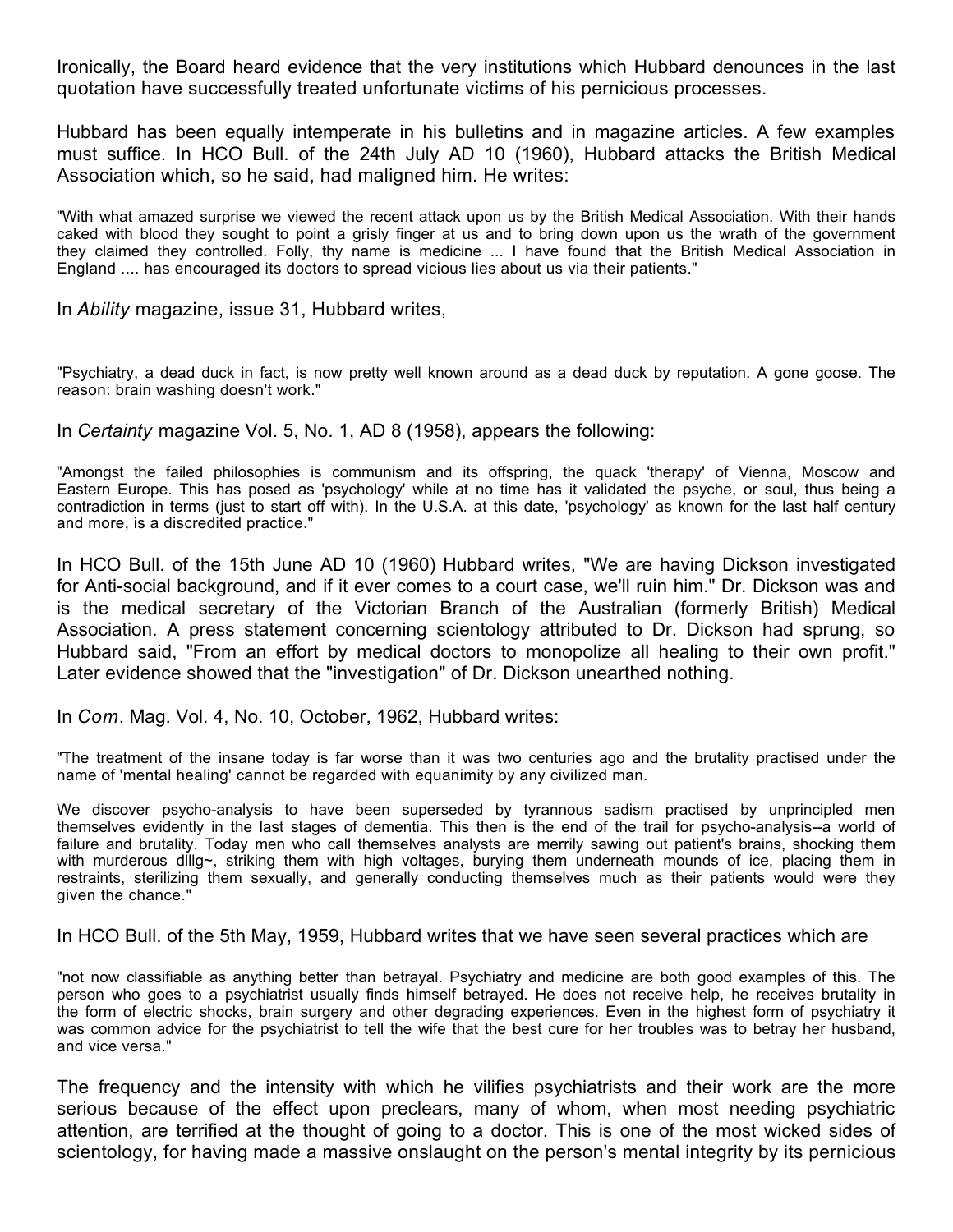practices, it then effectively prevents him from seeking assistance from a source likely to cure or ameliorate his condition. Many scientologists stated in evidence that they would prefer to go to a scientologist rather than to a doctor for the treatment of almost all conditions and they echoed Hubbard's hostility to the medical profession. The scientology viewpoint is that the medical profession is a great conspiracy, and that, especially in relation to mental health, "medical doctors and psychiatrists" are to be avoided.

A tragic and yet typical example of the dangerous way in which these fulminations against the medical profession take effect was dramatically illustrated in the case of one ardent but nonconforming scientologist who was excommunicated by Hubbard from scientology. Thereafter he suffered great mental tortures for a year and more, "with crocodiles chasing him around the streets of Brisbane", because, though he was desperately in need of psychiatric attention, he was yet unable to bring himself to seek it because of the deeply ingrained belief that psychiatry was, in Hubbard's words, "barbarity practised under the name of mental healing" and that the medical profession was concerned only to torture and debase.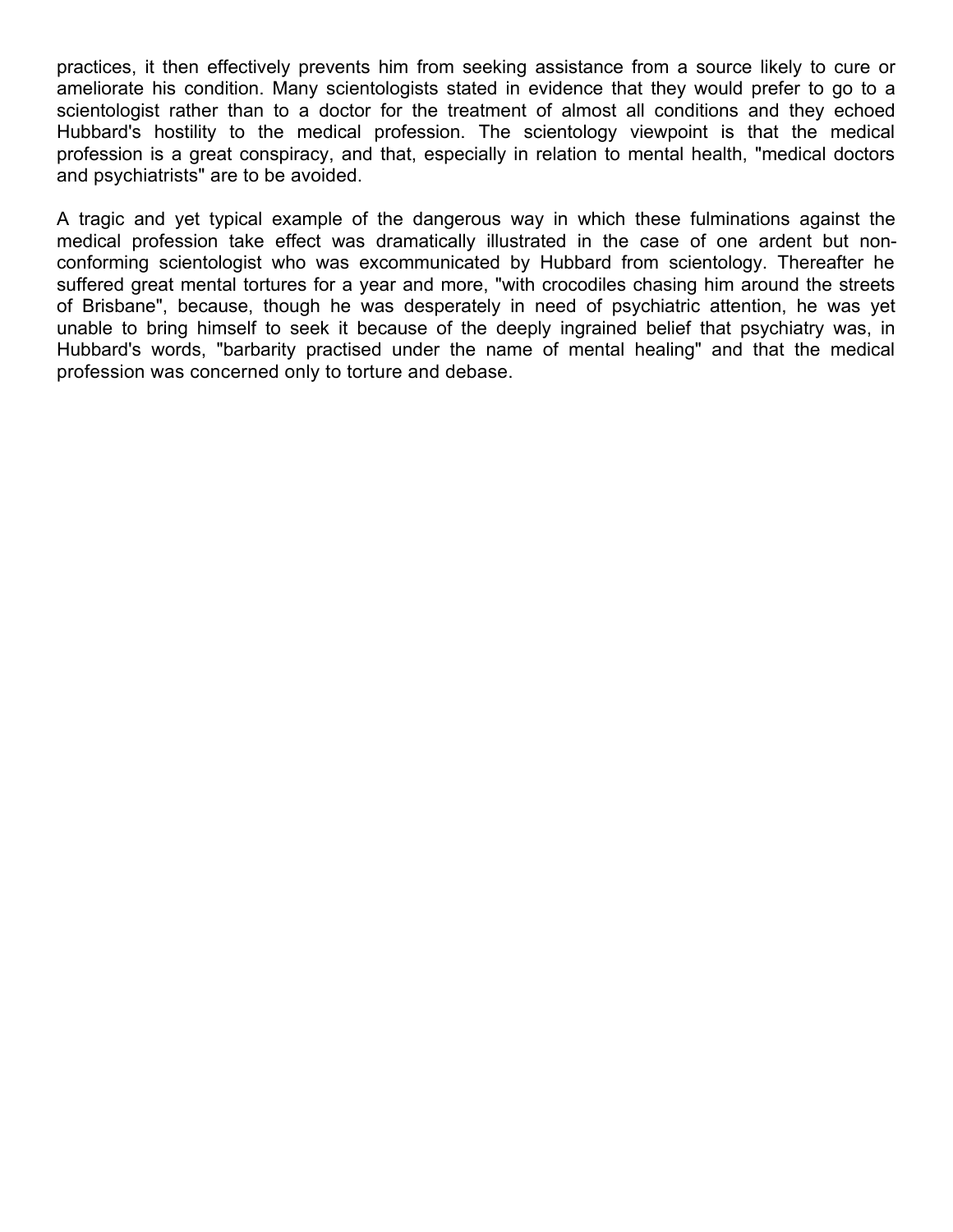# **The Anderson Report CHAPTER 23 DANGERS TO MENTAL HEALTH**

Although there are several features of scientology which are to be condemned, its threat to health particularly mental health - ranks paramount. The HASI's boast is that it is the world's largest mental health organization, an astonishing claim, the more so because it has flourished for some years in open competition with orthodox medicine and psychology. Thinly disguised as something of quality and value, scientology has insidiously infiltrated the community. In reality it is a dangerous medical cult, with special though not exclusive interest in mental health, and it is concerned primarily to discredit orthodox medicine and psychology and in lieu thereof offer its deluded victims dangerous hypnotic and other techniques which falsely masquerade as scientific.

The evil consequences of this deception have been dealt with at length in this Report: Chapter 18 deals with the dangerous hypnotic aspects of scientology processing; Chapter 19 deals with the spurious healing claims made by scientology; Chapter 21 deals with the general effects of processing. The hostility with which Hubbard so violently attacks the orthodox medical and psychological professions, dealt with in Chapter 22, produces a great fear and loathing of these professions in the minds of his adherents, who are thus conditioned to avoid at all costs medical practitioners, especially psychiatrists.

As already pointed out, this attitude may have tragic results, because not only may mental and physical conditions which require early attention for their successful treatment be neglected, but the unfortunate sufferer may embark upon a course of scientology processing which could produce a worsening of his condition, thereby greatly decreasing, and possibly destroying, the prospect of successful treatment by orthodox medicine. One psychiatrist illustrated the danger of scientology processing which he encountered in a patient who was a neurotic with paranoiac tendencies. The patient had been subjected to scientology processing and thereafter resisted all attempts by the psychiatrist to gain his confidence, a state necessary for successful psychiatric treatment.

This Chapter deals more particularly with the dangers resulting from the inability of scientology practitioners to observe mental or physical conditions, and the positive harm likely to result therefrom.

The Board heard expert medical evidence to the effect that there are numerous conditions, physical as well as mental, where skill and experience are required to detect them in their incipient stages when prompt treatment is tremendously important. A person exhibiting some degree of lethargy, a feeling of inadequacy, insecurity or anxiety may be suffering from a cerebral tumour, some form of glandular disorder, drug intoxication or some psychiatric condition, the detection of which is often difficult even by skilled practitioners. With many types of psychiatric illness itis important to treat the patient as early as possible and the prospect of ultimate successful treatment could be jeopardized by delays in receiving psychiatric attention. The expert evidence was to the effect that it was difficult to determine whether a person showing signs of depression was suffering from melancholia or from unhappiness or tension. Even the most experienced and skilled psychiatrist is aided by modern laboratory equipment, radiologists and well trained psychologists, and he proceeds with caution; the price of error may be the suicide of the patient, and inadequate medical training may well result in failure to locate, as the cause of the patient's depression, brain tumour, cerebral clot or other medical condition. The more trained and experienced the psychiatrist the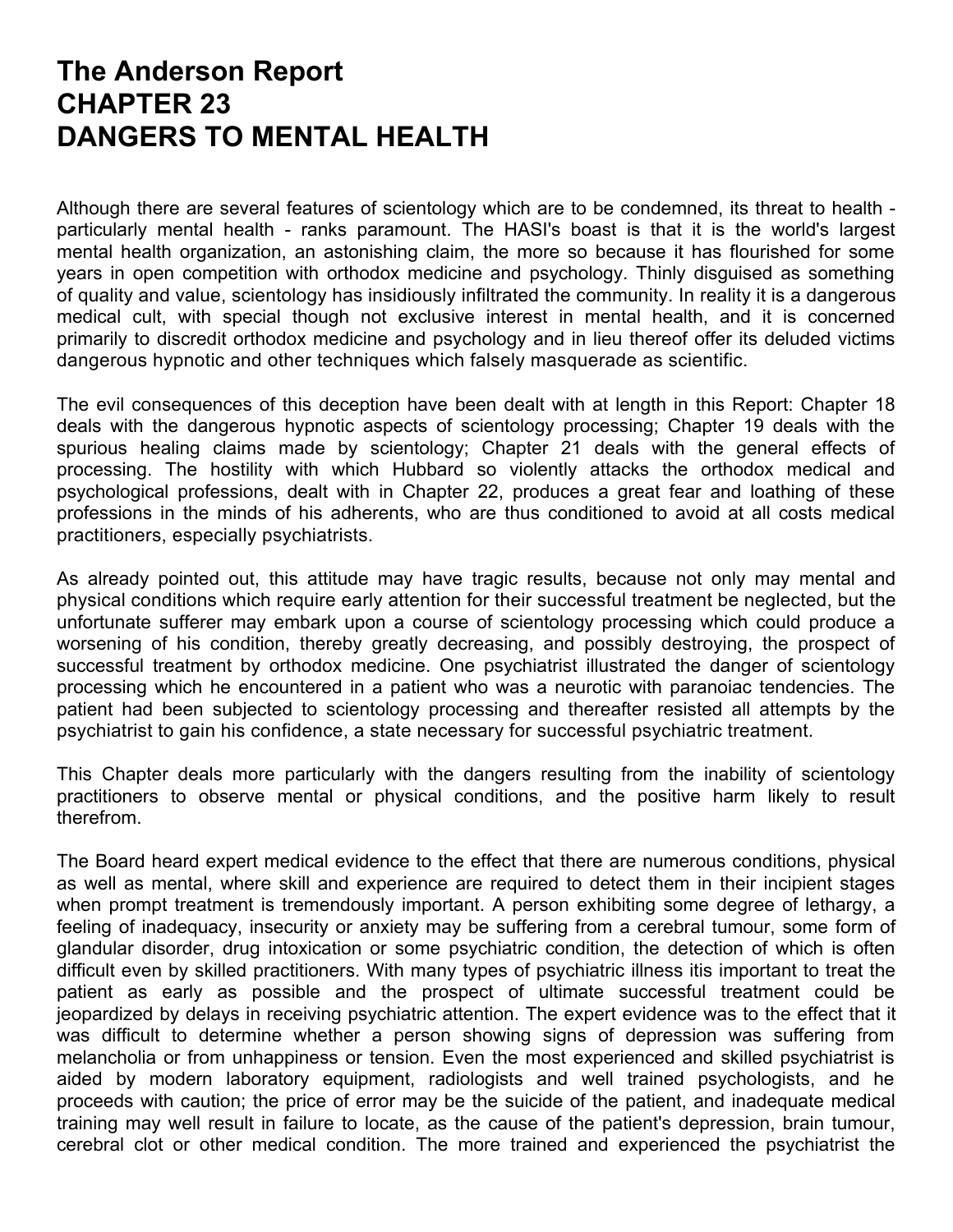greater is his humility in his investigation, and the greater is the contrast between his investigation of the patient's condition and the cavalier way in which the HASI assumes that all conditions are amenable to indiscriminately applied scientology techniques. Scientologists almost invariably apply sledge-hammer methods, hitting savagely wherever they see a head. Such methods are often disastrous.

One of the very grave aspects of scientology is that its practitioners almost entirely lack any medical knowledge, and are unable to discern in a preclear symptom which would indicate to a medical practitioner the need for medical attention. Williams and other witnesses asserted that the HASI had a "filter system" wherein "the ill and insane are not encouraged to seek scientology as a cure", and that it was not the policy of the HASI to accept for processing or as a student a person having a history of mental illness or who appeared to have mental illness. The HASI uses printed forms of contract in which preclears and students acknowledge that the HASI is extending no guarantee of cure of any specific ailment the applicant may possess and that the course he is to undergo or treatment he is to receive is not in any way medical or psychiatric treatment but a series of exercises designed to increase ability. The HASI somewhat ingenuously thinks that the terms of these contracts ensure that their processes do not possess the quality of treatment of physical or mental conditions. It was said by the HASI witnesses that as a further safeguard, the applicant was given a "pre-processing security check" with the assistance of the E-meter. Williams said that people who were in fact undergoing psychiatric or other medical care were told that they were unacceptable for processing.

The whole routine, including the printed form, is all part of Hubbard's cunning in deluding his victims. In a perverse way it heightens the belief of the applicant that scientology will cure his complaint, for this unctuous negation by scientology of the claim to cure, while at the same time loudly proclaiming in its literature that it positively cures, suggests to the victim that scientology must be the great healer it claims to be because of the apparent modest disclaimer it so disarmingly makes.

The plain fact, however, is that the "filter" system does not filter; it was never intended to filter out those in need of psychiatric help or possessing mental troubles, for these are scientology's prime target. It is quite apparent from the evidence the Board heard and the files it examined that a substantial number of people suffering from various mental illnesses and in need of psychiatric care were accepted by the Melbourne HASI and by the Geelong and Hawthorn organizations for processing and training. Some of these persons had had earlier psychiatric treatment, and in many such cases that fact was known to the HASI and the other organizations before they were accepted for processing and training. Other persons who were evidently mentally ill were also accepted, or they developed obvious symptoms of mental troubles during their processing and training. After their sojourn in scientology, a significant number of these required and some received psychiatric treatment in State mental hospitals. How many in fact received psychiatric treatment in hospitals and from private practitioners could not be determined.

The Board heard evidence about one person who had been in and out of mental hospitals over a period of several years. He paid a total of £927 to the HASI. He was for a time a member of the HASI staff, at a time when the HASI knew he had been receiving psychiatric treatment. As a staff member he would be handling the affairs of preclears. Another person, after scientology processing, became a voluntary patient in a psychiatric hospital for four months. On his release the HAS[ signed him up for 300 hours. After some scientology processing he had to return to the hospital. In several cases scientology processing reduced the mental health of the persons concerned to a state which required psychiatric treatment. Many who need psychiatric treatment as a result of scientology processing most probably have not had it, because of the fear and hate of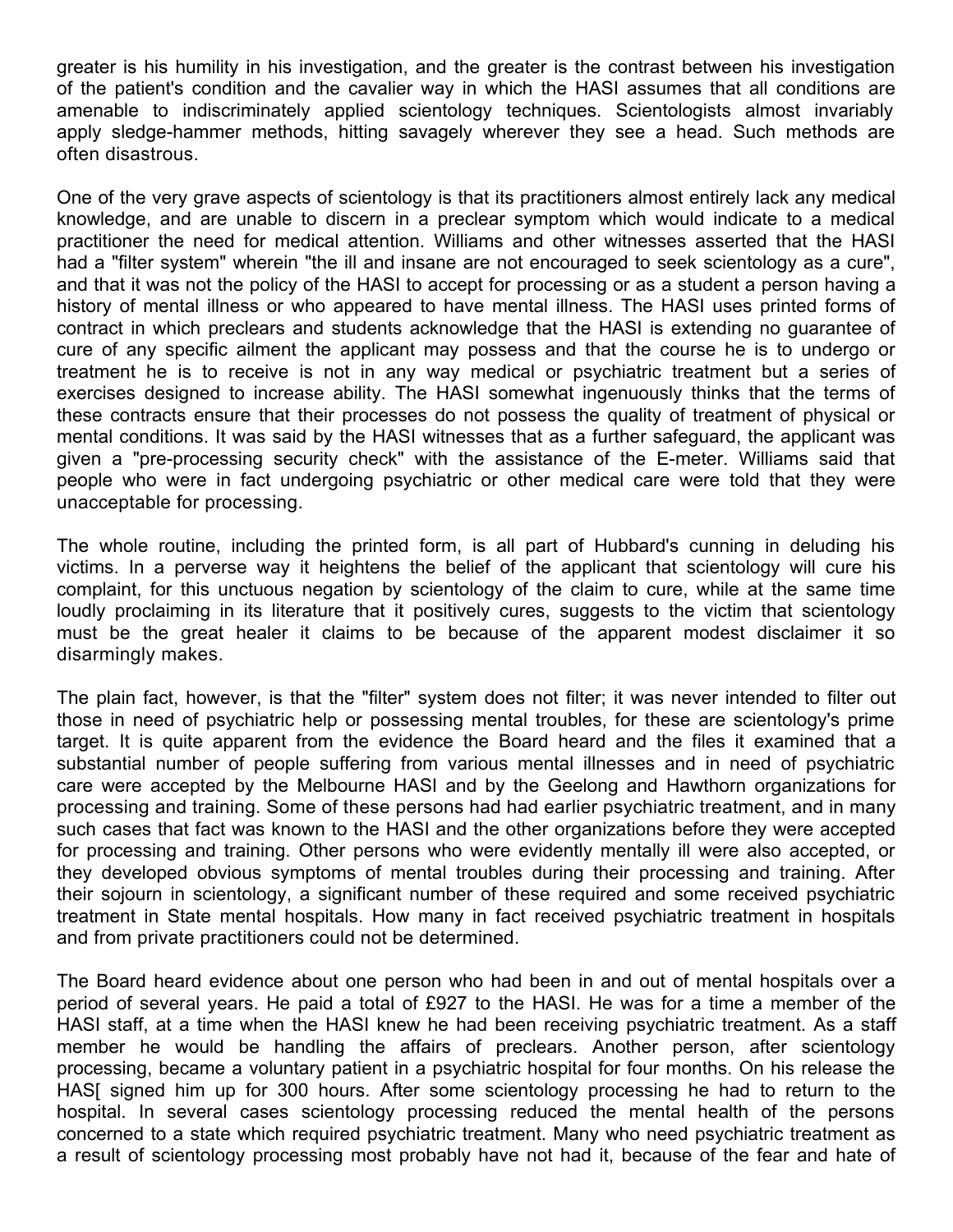the medical profession which Hubbard has inculcated in them. Hubbard has admitted in HCO Pol. Lr. of the 10th October (probably 1960), that one of the consequences of scientology processing can be "nervous breakdown" involving "observation" in an asylum. He even regards the development of the "sad effect" as a good sign in processing.

Of the "sad effect", Hubbard writes,

"The Sad Effect. We could call this Tearculi Apathia Magnus and everyone would be in great awe of it. But I see no reason to follow the Latinated nonsense of yesterday's failured [*sic*] sciences. Call it something simple and the auditor will feel he can do something about it and even the preclear will cheer up a bit. So it is 'the Sad Effect'. This is a state of great sadness, apathy, and misery and desire for suicide."

It is such cases as this that scientologists enthusiastically process, and such states they are proud to produce.

The sequel to one of the demonstration sessions impressed upon the Board in a most dramatic and convincing way the great harm which flows from the ignorance of scientologists who are unaware of and incapable of understanding the dangerous nature of their techniques and the real condition of mental health of those on whom they are practising. The particular session demonstrated what was called "listen style auditing" (See Chapter 13). It was said that this was one of the simpler processes, quite a low grade process, and was designed to help people talk about their worries and problems and get them "off their chests", on the basis that people found relief when there was someone ready and willing to listen to them. It enabled the person with problems and worries to talk about them and the auditor, on this occasion being very literally one who listened, merely started the preclear talking and then sat silent, providing a receptive ear.

The demonstration session was of about thirty minutes duration. The auditor was Tampion and the preclear was a woman approaching middle age. She appeared to be nervous, excitable and enthusiastic. This woman had initially signed for 50 hours processing in June, 1962, but the director of processing, carrying out "the old routine" as directed by Hubbard, had certified that she required 300 hours before she could obtain a "stable gain", and she had then signed up for 300 hours. By February, 1964, she had had something in excess of 60 hours' auditing and had undergone some training. The session was conducted in a small room with only the auditor and the preclear present; the Board and others viewed proceedings in another room on closed television circuit. An E-meter was used.

The session began with the customary strict routine of "start of session", and the auditor then commanded the preclear to "Tell me about the right decisions you have made". The preclear thereupon commenced talking and almost without pause talked for the whole of the session about herself, her daughter, her husband and his woman friend, her neighbours, her work and her employment. It was a somewhat pitiful performance in which the preclear seemed to he talking herself into the belief that all the problems associated with the matters she mentioned were working themselves out and that she was understanding them better. At the end of the session, she said she had made gains. Nine days after the demonstration session this preclear was admitted as a patient to the care of the Mental Health Authority.

The Board is appalled at the realization that it witnessed this unfortunate woman being processed into insanity. At that early stage of the Inquiry the Board had not been informed of the potentially dangerous nature of this apparently simple and easy "listen style auditing". Subsequently a psychiatrist witness who read the transcript of this woman's demonstration session gave evidence that her behaviour in the session indicated clearly that she was in a state of mania rather than ecstasy which would have been readily apparent to a psychiatrist. Williams, Tampion and Mrs.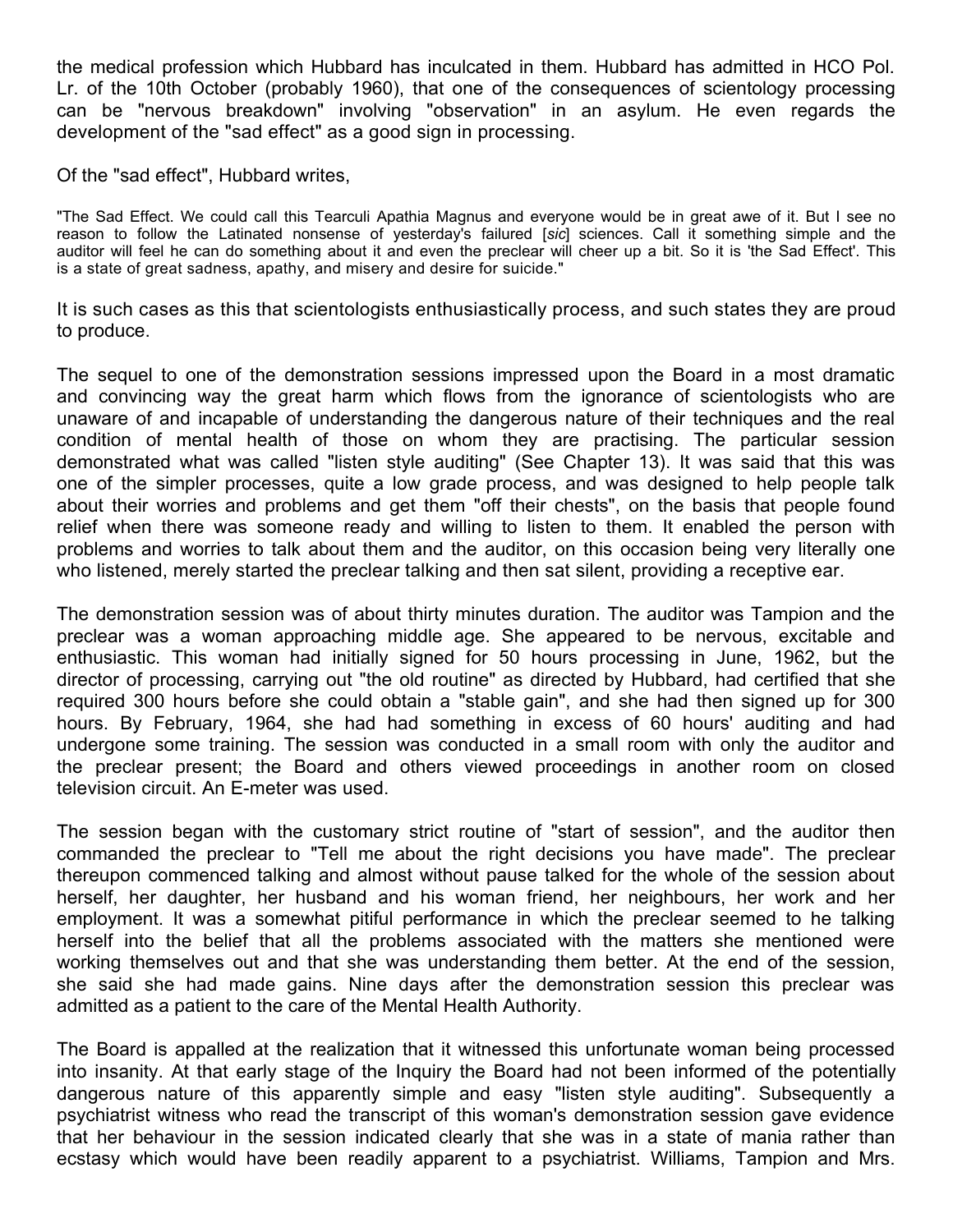Tampion were present at this session and the woman was obviously regarded by them as a suitable subject for auditing. Williams is a "Doctor of Scientology", and Tampion, for his services in conducting the demonstration sessions, was subsequently awarded the "degree" of "Doctor of Scientology" by Hubbard. Neither Williams nor Tampion nor Mrs. Tampion had the slightest idea that there was anything mentally wrong with this preclear. Later, Williams unconvincingly sought to explain the need for hospitalization as being the stress of vaguely hinted at family troubles. Williams, when asked did he know what a schizophrenic was, was constrained to answer that he knew only in the broadest terms. Tampion claimed that because of his scientology training his ability to treat people with psychotic and neurotic conditions was superior to the ability of psychiatrists although he did not bother to give the time to treating such people.

The kind of treatment given to this unfortunate woman was the very kind which precipitated her breakdown. The Board heard expert psychiatric evidence to the effect that it was one of the well known traps in handling depressives to believe that by encouraging them to talk and "get things off their chests" one was doing some good. In dealing with a person showing signs of depression, psychiatrists have to exercise great care and judgement in determining whether it is advisable to allow the person to talk about himself or not. The traditional concept of a psychiatrist as one who encourages a person to sit down and talk about anything is not correct. In order to determine whether a patient should be allowed to talk about himself, the psychiatrist must be a highly trained physician, with insight of many branches of medicine, as well as of his own speciality, and the listener must be able to observe and appreciate the danger signs. In particular cases, positive harm may be done by encouraging a person in depression to talk about himself for the patient could be developing a pathological sense of guilt. and to allow him to elaborate on his guilt may develop in him such a sense of guilt that he may well attempt suicide.

There was further expert psychiatric evidence that such techniques as listen style auditing encourage a trust and dependency by the patient on the auditor. and tend to mobilize guilt and bring up emotions and anxiety in the preclear. Such anxiety tends to provoke more symptoms, more anxiety and perhaps more depression, leading to a worsening of the situation. In any event, being a good listener or interviewer is not sufficient. What is required is an understanding of the complexities which are involved, an understanding impossible of attainment by a person whose only claim is that he is a scientology-trained auditor.

The danger to mental health is further emphasized by the peculiar basis of scientology. Its practitioners use techniques based on impossible theories and directed towards the treatment of "conditions" said to be brought about by completely fictitious circumstances. Based on fantasy, scientology has built up a body of "knowledge" which is fanciful and simply not true: thus scientology treats its imaginary "diseases" or conditions with its own fantastic procedures. The alarming feature is that real diseases and conditions do exist and often the fantastic scientology procedures are positively harmful to the real condition. It is like applying an oxy-welding torch to a leaking rubber tube to weld on a patch of rubber over a hole that does not exist, the real trouble being a leaking valve.

It is unnecessary to dwell further at any length on the harm which scientology has done and can do to the mental health of the community. It is not to be doubted that scientology techniques worsen and prolong the mental troubles of the mentally ill and that they produce in even a normal person disturbances and anxieties which may precipitate mental trouble.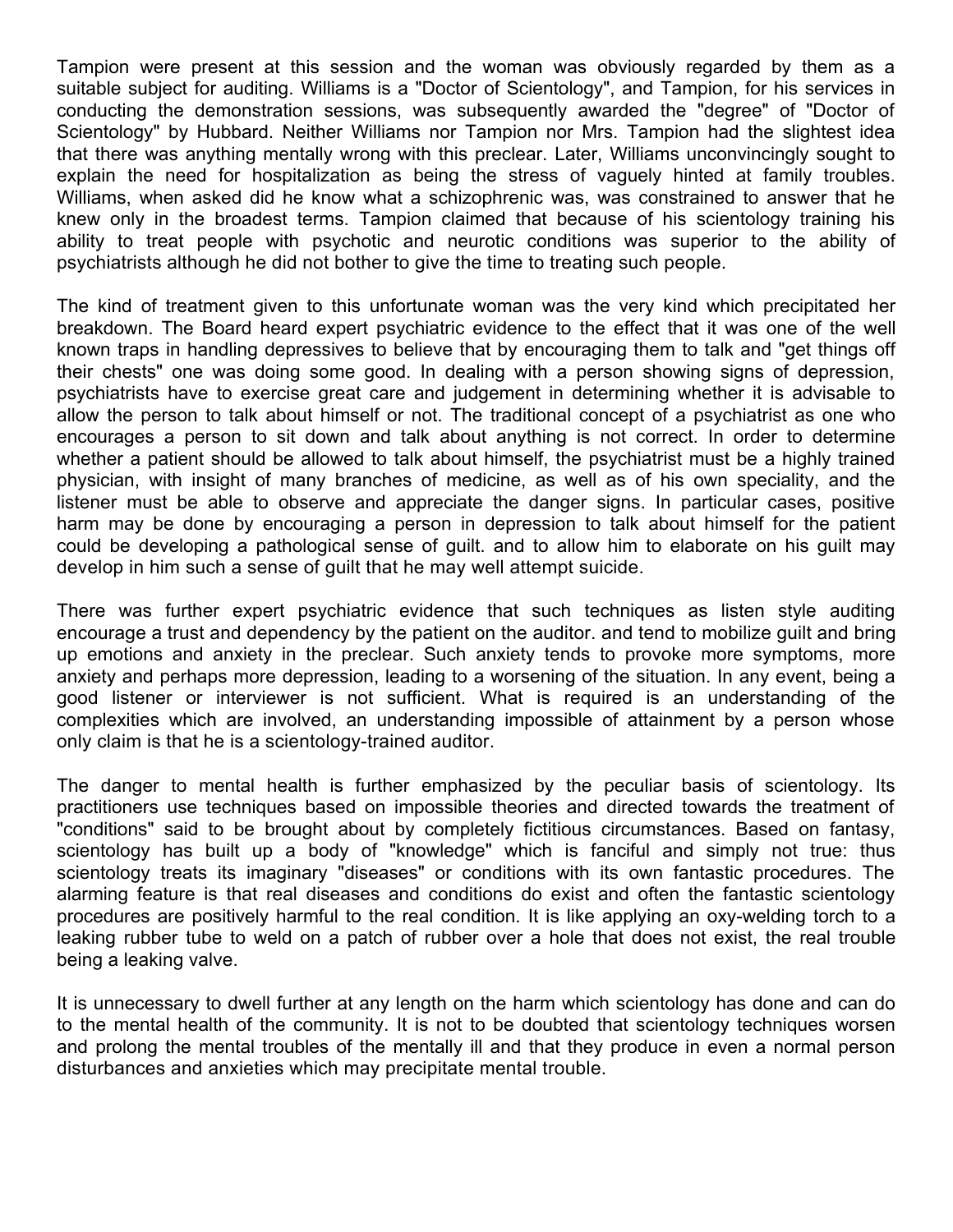## **The Anderson Report CHAPTER 24 DANGERS OF COERCION**

In scientology auditing very detailed notes are made by the auditor of all that a preclear divulges. A copy of the auditor's report in respect of each preclear is sent each week to Hubbard at Saint Hill, where it is kept. The office copy remains at the HASI. In the course of, say, 200 hours' auditing, a preclear's file may be handled by as many as ten persons at the HASI, all of whom have the opportunity of reading and familiarizing themselves with the contents of the file. There is thus no secrecy within the HASI, notwithstanding that the auditor is enjoined by the auditor's code not to impart the personal secrets of his preclears. The knowledge that these intimate files exist both at the HASI and in England is likely to be harmful to the mental health of the preclear concerned. A great part of the contents of these files is confessional material disclosed by the preclear at a time when the psychological mechanisms of repression are dulled or are not operating and normal inhibitions are suspended. A preclear frequently makes disclosures in an auditing session which he would not otherwise make except under great psychological stress or other form of compulsion. While a preclear is in the thraldom of scientology and his mind is dulled to reality, while he is a compliant victim willingly abasing himself, taking his courses and paying his fees and continuing to aspire with customary fervour to the elusive goals of scientology, he may not be troubled by the fact that the records of his intimate and frequently shameful secrets are preserved. But should he, whether or not he is still "in scientology", show any disposition to deviate or otherwise offend the HASI, he soon realizes the grave embarrassment of such records and the great influence which the HASI has over him. The potentialities of the situation are limitless, and the fears and anxieties of the non-conforming or sadly awakened preclear are greatly disturbing and very likely to enforce upon him subjection to the HASI under threat or fear of the threat that non-compliance might result in damaging disclosure of the contents of his file. Even if the preclear is still prepared to assume that the HASI will not divulge the secrets in his file, he is nevertheless in a condition of great subservience to the organization, because of the power which it is in a position to exercise as a result of the confessions he has made. The Board heard expert psychiatric opinion that the realization that confessional material disclosed in auditing and kept in records which could not be recovered by the preclear would be enough in some cases to induce potential and chronic anxiety and perhaps psychosomatic symptoms.

In fact, no evidence was presented to the Board to the effect that in Victoria any material obtained during auditing has been used for the purposes of what is conventionally described as "blackmail", that is, threatening to accuse any person of any infamous or other crime with intent to extort or gain from any person any valuable thing. (See Crimes Act 1958, section 124.)

But that is only one side of the picture. The existence of the files at the HASI and at Saint Hill creates a situation which tends to keep the preclear in permanent subjection to the HASI. It is a very brave man who would defy the HASI in such circumstances. The fact that it knows all his secrets, guilty or otherwise, confers on the HASI great power and authority over the preclear, and constrains the preclear to comply with the requirements of the organization and enables it to bring to heel even the most recalcitrant.

The evidence revealed a number of cases in which the fear of the HASI forced upon preclears a course of conduct in which they were not willing parties. One witness wrote to the secretary to the Board, offering to give evidence along lines which he admitted in the witness box would not have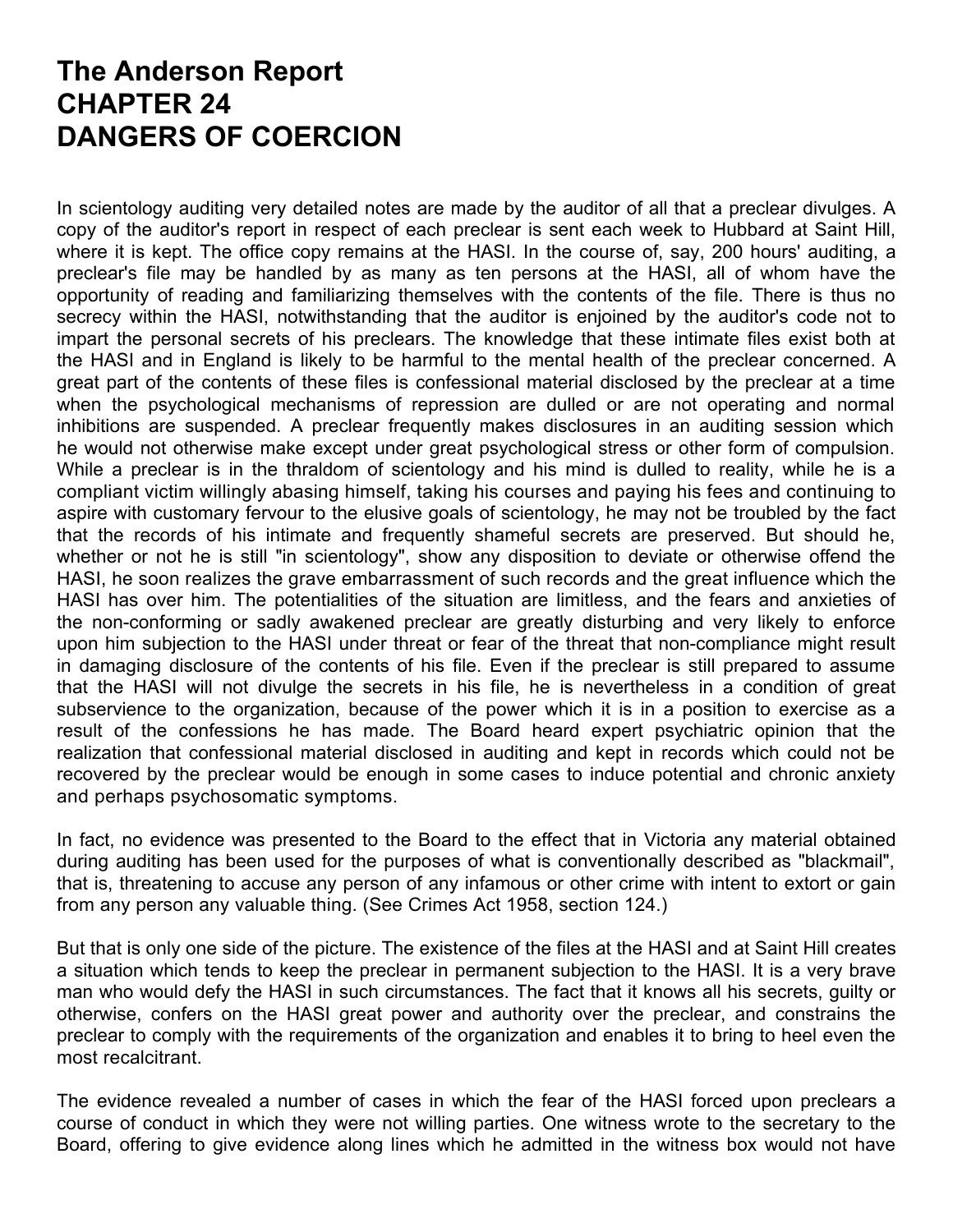been true. He had written the letter because the HASI had desired him to do so. Eventually he broke with the HASI, and bravely gave evidence hostile to scientology which exposed him to very rigorous cross-examination. The secretary received several letters from other scientologists written in consequence of a direction or request by the HASI that they be written. One young woman at the beginning of 1964 freed herself for a time from the shackles of the HASI. Early in the Inquiry she gave evidence which was hostile to scientology. At a later stage when she was recalled to give further evidence she contradicted much of what she had earlier said; in the meantime she renewed her association with a number of scientologists, with two of whom she was residing, and it became evident on the later occasion that she was not a free agent, that her will had been overborne by her scientology associates and that she moved in fear of the HASI and the consequences of being "outside" scientology.

Scientologists are kept in line by the HASI; any deviationist is summoned to the HASI for processing, and if he is the holder of certificates these may be cancelled or suspended, and only revalidated when the offender has sufficiently abased himself and has undergone a long period of processing at his own expense. The Board heard of several instances of scientologists having to humble themselves in order to be readmitted to the good graces of the HASI. All staff members, from Williams down, are regularly audited to ensure their continued conformity with scientology. Any scientologist whose loyalty is in any way doubted may be required to undergo a "security check."

A particularly effective means for keeping preclears in subjection to the HASI is the letter-writing technique. This technique involves the frequent writing of brief letters to any preclear who seems to be withdrawing from scientology. The letters are written by various members of the staff at intervals of two or three weeks and are of a friendly nature, but keep referring to the preclear's association with the HASI and to the preclear's problems and need of scientology. The effect on the preclear of this sustained barrage of letters is generally to bring him into the HASI once more. Examples of such letters are in Chapter 15. The continuous flow of letters serves to keep alive the preclear's fear of and subjection to the organization.

A very disturbing feature of the existence of the HASI records is that there is no guarantee that the HASI will continue to respect the confidence which preclears have reposed in the organization. It may be that the present HASI staff at Melbourne, and even Hubbard's subordinates at Saint Hill, will honour the trust which preclears have placed in them; but future personnel may not be as trustworthy. Indeed, even at this stage, Hubbard himself is not to be trusted to preserve confidences. If it suits his purpose, he is prepared to make known secret communications sent to him in the belief and with the intention that their contents were not to be disclosed. during the course of the Inquiry the Board heard evidence of a breach of such confidence, in the case of one preclear who went to extraordinary lengths to get back into the favour of Hubbard. It so happened that when Hubbard visited Victoria in 1959 this preclear, a most ardent scientologist at that time but a man who dared to think and to question, was out of favour with Hubbard. This preclear had been in scientology for about three years and had found in repeated processing much the same solace and escape as a drug addict finds in his drug. Because he had offended Hubbard, he was excommunicated and denied further processing. He felt he was desperately in need of processing, and, believing that if he abased himself sufficiently he would ingratiate himself with Hubbard and so be pardoned, he wrote to Hubbard pleading for permission to be audited. In his letter he made an abject confession of a long list of wrongful acts which he said he had committed, ranging from the stealing of five shillings from the mantelpiece when he was six years old to very disgusting and depraved behaviour in later life, some of which may well have been untrue. The confession was produced at the Inquiry and was used in an attempt to discredit this witness. It is apparent that it was written to Hubbard in the greatest confidence and for his eyes alone, but it was argued that the confession was not a disclosure made by a preclear during auditing, and therefore the "code" had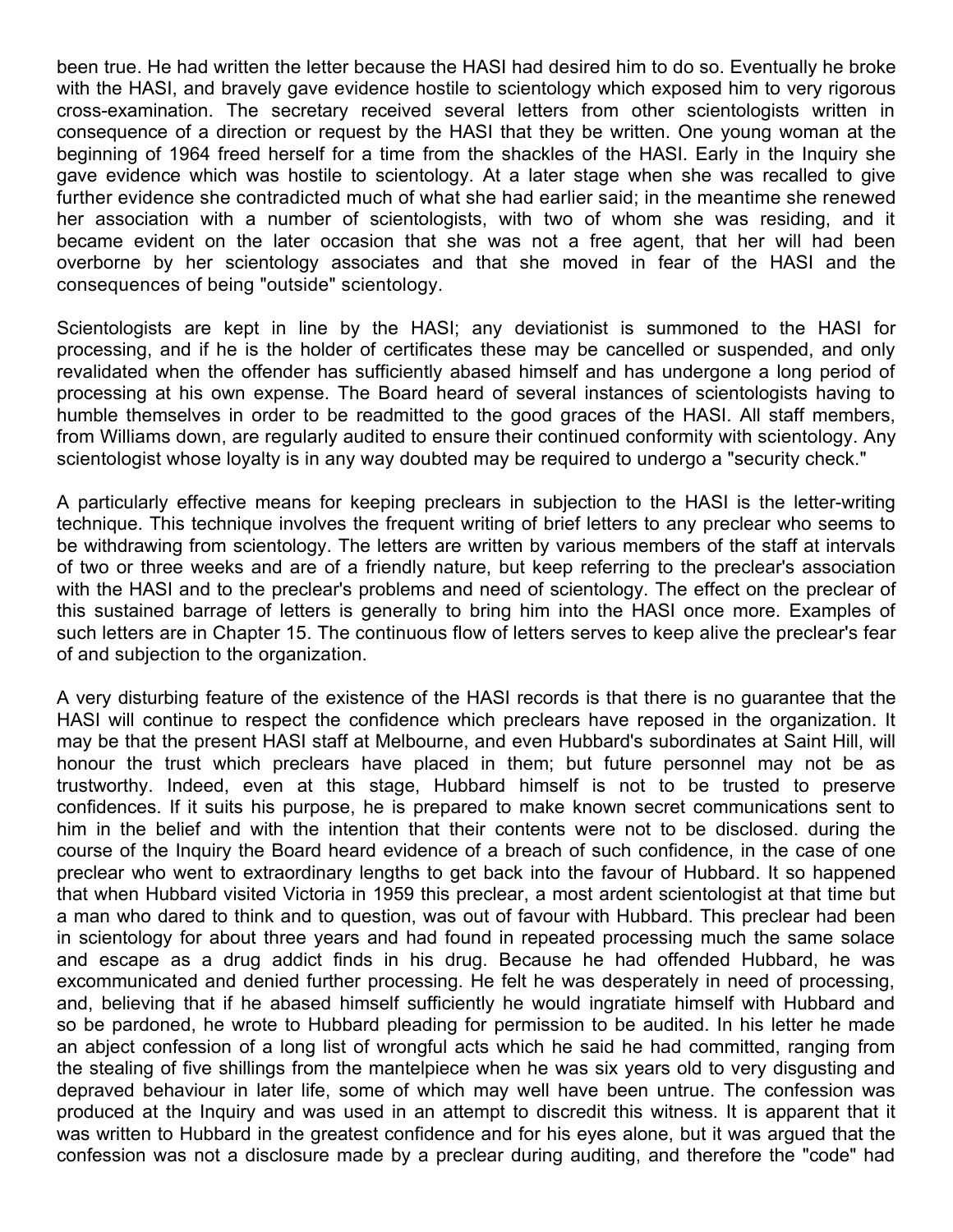not been breached. From a legal point of view, it may well have been available as a means of testing the credit of the witness, but the publication of the contents of this document, manifestly intended to be of the most secret nature, illustrates Hubbard's irresponsibility and unreliability. One psychiatrist said in evidence that this preclear had done everything he could to regain favour with the organization, never expecting that his confession would be made public, and that psychiatrically its disclosure "was a dreadful and cruel thing to do".

The use which Hubbard sought to make of this confession is in line with his general attitude towards those who offend him. It is quite clear from correspondence between Hubbard and his Melbourne HCO that Hubbard was quite prepared to privately "blackmail" scientologists who offended him. In a letter dated the 24th May, 1960, Hubbard wrote to Mrs. Williams, the secretary of the Melbourne HCO, in these terms:

"Dear Eliz - *re* [name omitted]: Horner blew up in our faces and has had his certs. cancelled. We have criminal background on him. Rape of a girl pc in Dallas and countless others. This will do something to [name omitted]. Now, I firmly believe you will be able to find a criminal background this life on [names of two Melbourne scientologists deleted], as no such occurrence anywhere in the world has failed to find one. I'd grab him when he comes in and security check it into view. Run one on [two names omitted]. If they won't co-operate you have 'suspected criminal activities.' It's a thrupenny push now. Horner, Nina West, Sylvan Stein in U.S., [two names omitted], Kemp, possibly Wing and Smokey Angell, Nibs - all tie into a neat network. We're pulling it apart. Stein ran away. Tooley, by the way is in N.Z. with Stevens. Best Ron."

The person who was the subject of the letter was at this stage out of step with the HASI and he was informed by letter signed by Mrs. Williams, on behalf of Hubbard, that "all your certificates, rights, memberships. franchise in Scientology and in dianetics are suspended forthwith.... Should you make arrangements, and receive 500 hours of HGC processing at professional rates further attention may be given to your circumstances." Professional rates at that time were about 1 guinea and a half per hour.

It is now said that accusations against Horner, of "criminal background" and of "rape of a girl pc in Dallas and countless others", were unfounded. Subsequently Hubbard and Horner settled their differences and Horner returned to the fold. He is the author of Summary of Scientology and when last heard of was a leading overseas scientologist who probably would be extremely surprised to know of his "criminal background" so irresponsibly publicized by Hubbard in May, 1960. There was no justification for the accusations which Hubbard directed should be made against the two persons whose names were omitted above; Hubbard was merely irresponsibly asserting, as was his practice, that anyone who was out of line with scientology had a criminal or communist or homosexual background.

In the circumstances it is quite understandable that few former scientologists came forward volunteering evidence hostile to scientology. Those who had such thoughts would promptly have put them aside, quite evidently fearing that should they raise their voices in opposition to scientology they would be at the mercy of an organization which was in a position to wreak vengeance by revealing their secrets. There was, however, a small group of former scientologists who came forward as witnesses and were prepared to take the risk of giving evidence hostile to scientology. The Board is grateful to these witnesses who, though subjected to rigorous and embarrassing cross examination, gave evidence which, on a number of matters, was of material assistance to the Board.

### **Security Checks.**

One means whereby the HASI sought to ensure that staff and students alike did not deviate from or have mental reservations concerning scientology theories was by the use of what were called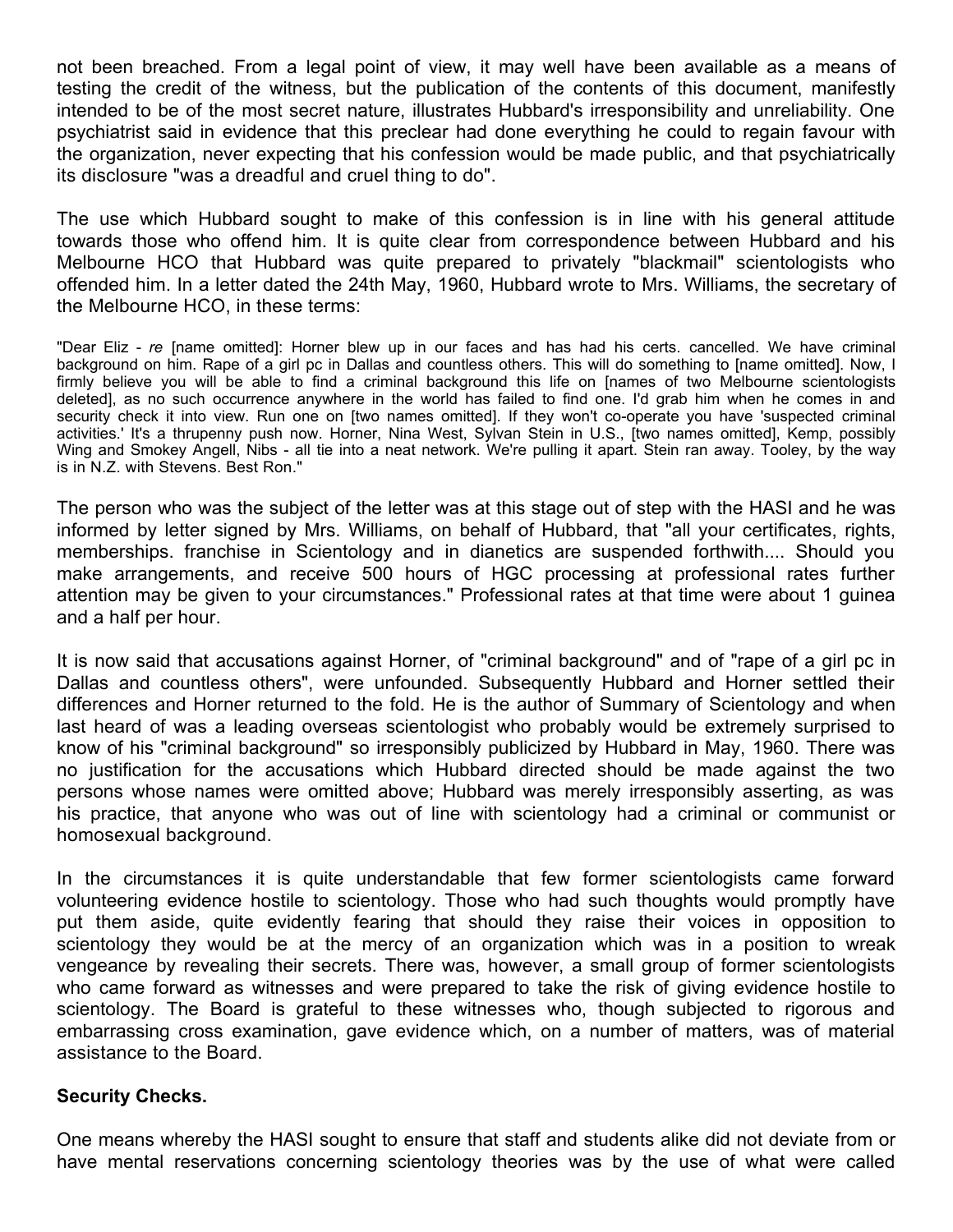"security checks". The "security" in contemplation in these checks was the security of the HASI. Williams said there were two kinds of security checks; one kind was "generalized", of which there were about a dozen different forms, and the other was "particularized", "for some particular mores, group or profession." It was said that from about the beginning of 1962 securitychecks had ceased for the most part for processing purposes and that thereafter they had been used only for security purposes.

These security checks probed deeply into the minds of preclears and, when used in conjunction with the E-meter, were very effective in establishing HASI domination over both students and staff members.

"The Only Valid Security Check", prescribed by HCO Pol. Lr. of the 22nd May, 1961, contained 150 questions, of which the following are examples:

Have you given your right name?

Are you here for a different purpose than you say?

Have you ever stolen anything; forged a signature, cheque or document; blackmailed anybody; been blackmailed; cheated; smuggled anything; entered a country illegally, been in prison; tried to act normal; indulged in drunkenness; done any reckless driving; hit and run with a car, burgled any place, embezzled money?

Are you guilty of anything?

Do you have a secret you are afraid I'll find out?

Have you ever assaulted anyone, practised cannibalism, been in gaol?

Have you ever been a drug addict, made anyone into a drug addict, peddled dope?

Have you ever raped anyone or been raped, been involved in an abortion, committed adultery, bigamy, practised homosexuality, had intercourse with a member of your family, been sexually unfaithful, practised sex with animals, practised sodomy, slept with a member of a race of another colour, committed culpable homicide, committed a justifiable crime, bombed anything, murdered anyone, hidden a body, attempted suicide, caused a suicide, kidnapped anyone, aided an informer, betrayed anyone for money, threatened anyone with a firearm?

#### Are my questions embarrassing?

Have you ever plotted to destroy a member of your family, had a member of your family in an insane asylum, ever been pronounced insane, looted any place, conspired with anyone, practised fraud, ever had anything to do with Communism or been a Communist, been a newspaper reporter ?

Are you hiding anything?

Have you ever used hypnotism to procure sex or money, ill-treated children, practised sex with children or practised masturbation, taken money for giving anyone sexual intercourse, sexually coerced a servant?

Do you have any bastards?

Are you withholding anything?

Have you ever had any connexion with a brothel, coerced anyone into giving you sex, had anything to do with a baby farm, killed or crippled animals for pleasure, been a spy for the police?

Are you afraid of the police?

Have you ever committed a misdemeanour, a felony, a capital offence?

Have you ever done anything you are afraid the police might find out, falsified the books in any firm you worked for, criminally avoided taxes, counterfeited money?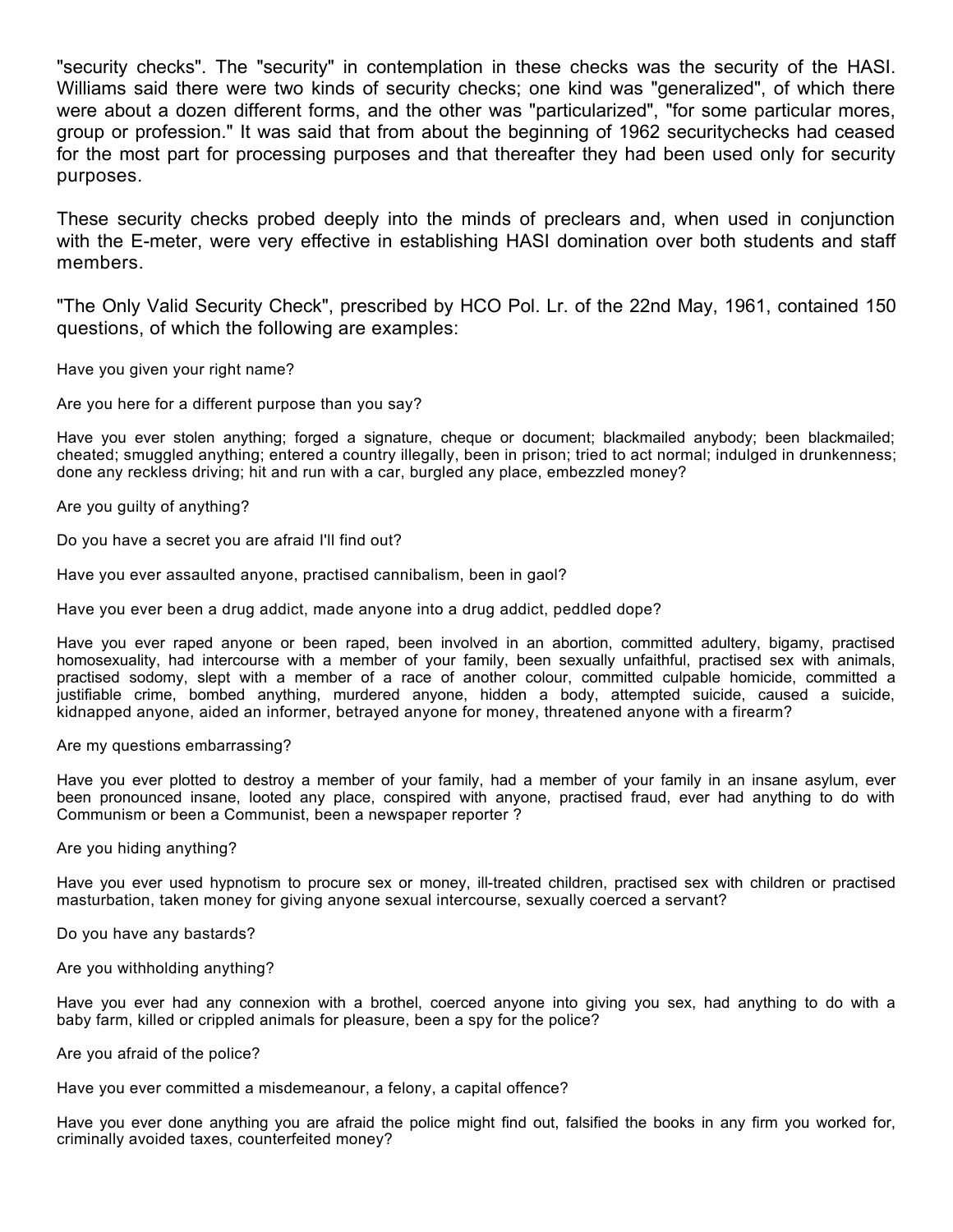Have you ever done anything your mother would be ashamed to find out?

How could you help mankind?

Have you ever controlled people?

What is Communism?

Do you feel Communism has some good points?

Have you ever injured Dianetics or Scientology, committed an overt on a scientology organization?

Do you have any overts on L. Ron. Hubbard, Mary Sue Hubbard?

Have you ever had any unkind thoughts about L. Ron Hubbard or scientology?

Do you know of any secret plans against scientology?

Do you plan to steal a scientology organization?

Do you deserve to be helped by scientology?

Are you upset about this security check?

What question in this check shouldn't I ask you again?

What unkind thoughts have you had while doing this check?

Subsequently, in HCO Pol. Lr. of the 29th June, 1961, a specific security check for scientology students was devised. It contained over 100 questions, of which the following are examples: -

Are you coming on this course in order to get away from someone, or something?

Are you here to get into something, to find out whether scientology works, to prove that scientology can't help you?

Are you coming on this course with the intention of killing off your body, with the intention of spinning, or going insane?

Are you presently taking tranquilizers, drugs, or medication of any sort?

Have you had sex with any other student, a staff member?

Are you trying to get another student (staff member) to have sex with you?

Have you coughed, or distracted others, during a lecture?

Have you criticized this course, or the organization, verbally or in writing to non-scientologists?

Have you been thinking unkind, or critical, thoughts about your preclear, L. Ron. Hubbard, your instructor, your auditor, other students, staff members?

Are you in disagreement with any of the stable data of scientology?

Have you secretly violated any course rule, or regulation; passed on restricted data of scientology to unauthorized persons, tried to give scientology a bad name?

Are you making any scientologist guilty of anything?

Have you done anything that would discredit Ron or Mary Sue Hubbard, or your instructors, by reason of their having trained you?

Is there anything that L. Ron Hubbard, or your instructors should mistrust you for that you haven't told them about?

Are you in communication with someone who understands more about scientology than L. Ron Hubbard ?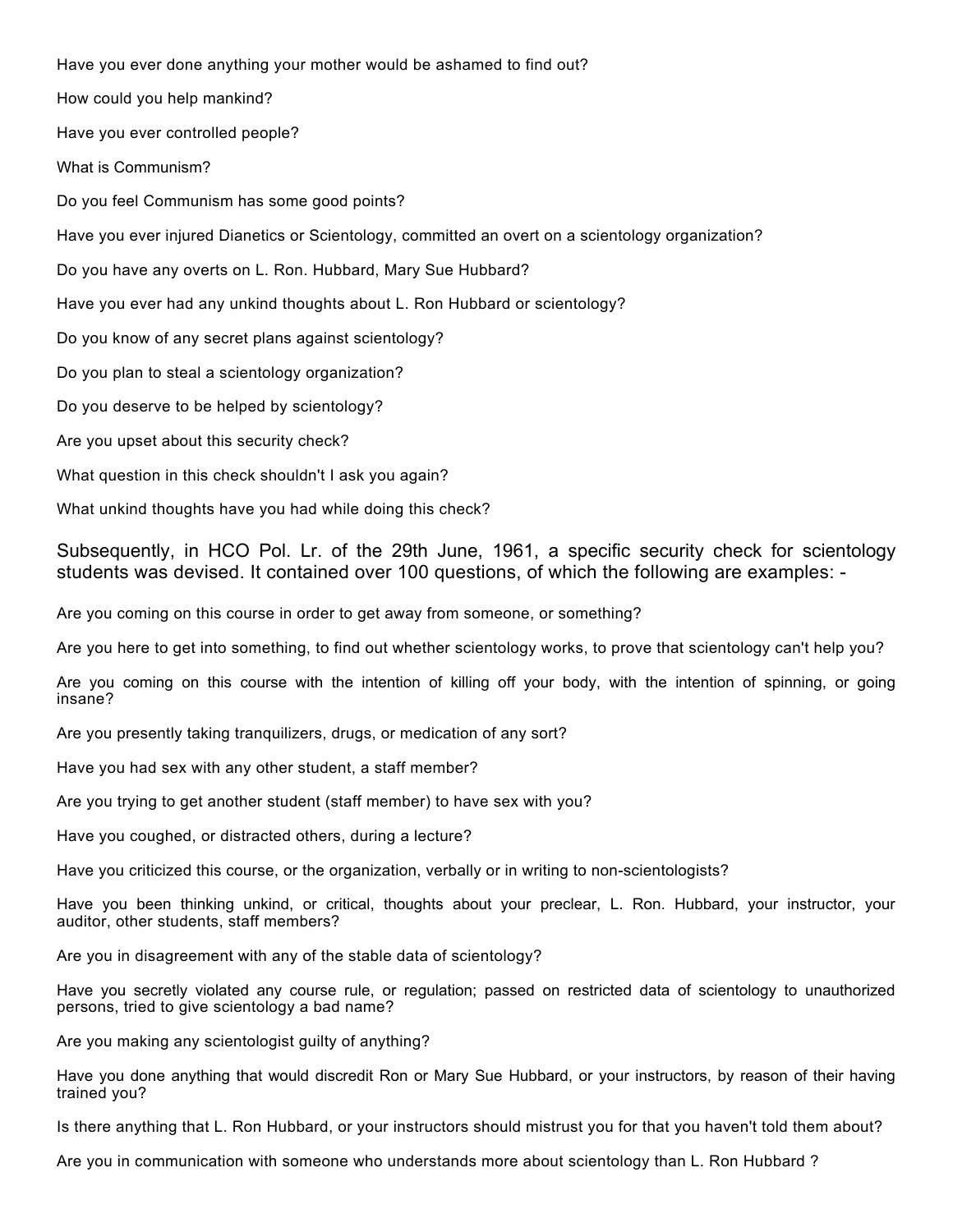Is anyone hostile to scientology assisting you financially on this course?

Is anyone here counting on you to keep a secret for him?

Have you any feeling of "injured innocence" at having been asked these questions?

Have you been critical of the data or quality of tapes?

Have you ever written and then destroyed critical messages addressed to L. Ron Hubbard?

How do you feel about these questions?

Staff Auditors and field auditors were subject to security checks as well, and HCO Pol. Lr. of the 7th July, 1961, sets out the "HGC Auditor's Sec. Check". This security check contained over 170 questions of which the following are examples: -

Have you ever permitted a preclear to take control of the session?

Have you ever startled a preclear when he was on a comm lag?

Have you ever permitted a preclear to have secrets from you?

Have you frequently run overtime?

Have you ever blamed the pc for running overtime?

Have you ever blamed the D. of P. or L. Ron Hubbard for your preclear's case not advancing?

Have you ever failed to flatten a process when it was still biting?

Have you ever jammed a preclear into a one-way flow and left him stuck there in it?

Have you ever audited badly?

Do you regard auditing as a punishment?

Do you feel that auditing is too good for psychotics, or cripples or criminals?

Have you ever been distressed because of a preclear's physical or mental pain under auditing?

Have you ever stolen from a preclear?

Have you ever stolen another auditor's preclear?

Is there any question about the way you audit which you would hate to have the D of P, or L. Ron Hubbard, ask you?

Is there any question the D. of P., or L. Ron Hubbard, should have asked you, and hasn't?

Do you hope you won't be found out?

Have you ever avoided receiving auditing yourself?

Have you ever mistrusted your E-meter?

Is there anything mysterious to you about an E-meter?

Have you ever let a preclear control you?

Do you think selling auditing is really a swindle?

Do you think there is anything wrong with invading a preclear's privacy?

Do you feel there is anything wrong with having your own privacy invaded?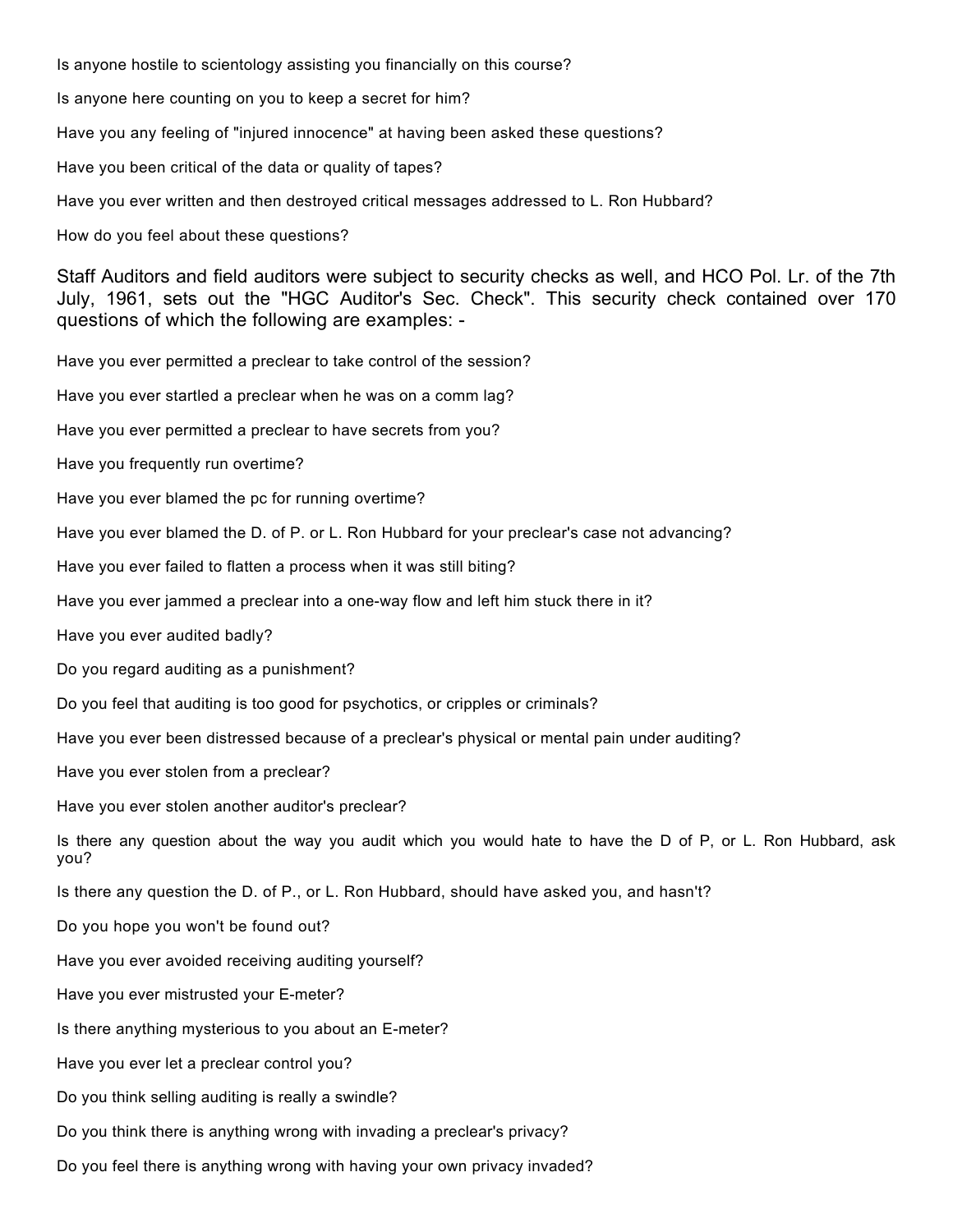Have you ever sought to prove that auditing would not work? Have you ever done anything to slow down L. Ron Hubbard's research? Have you ever wasted auditing time? What do you wish you hadn't done? Are scientologists' or Ron's goals really false ? Are you upset by this security check?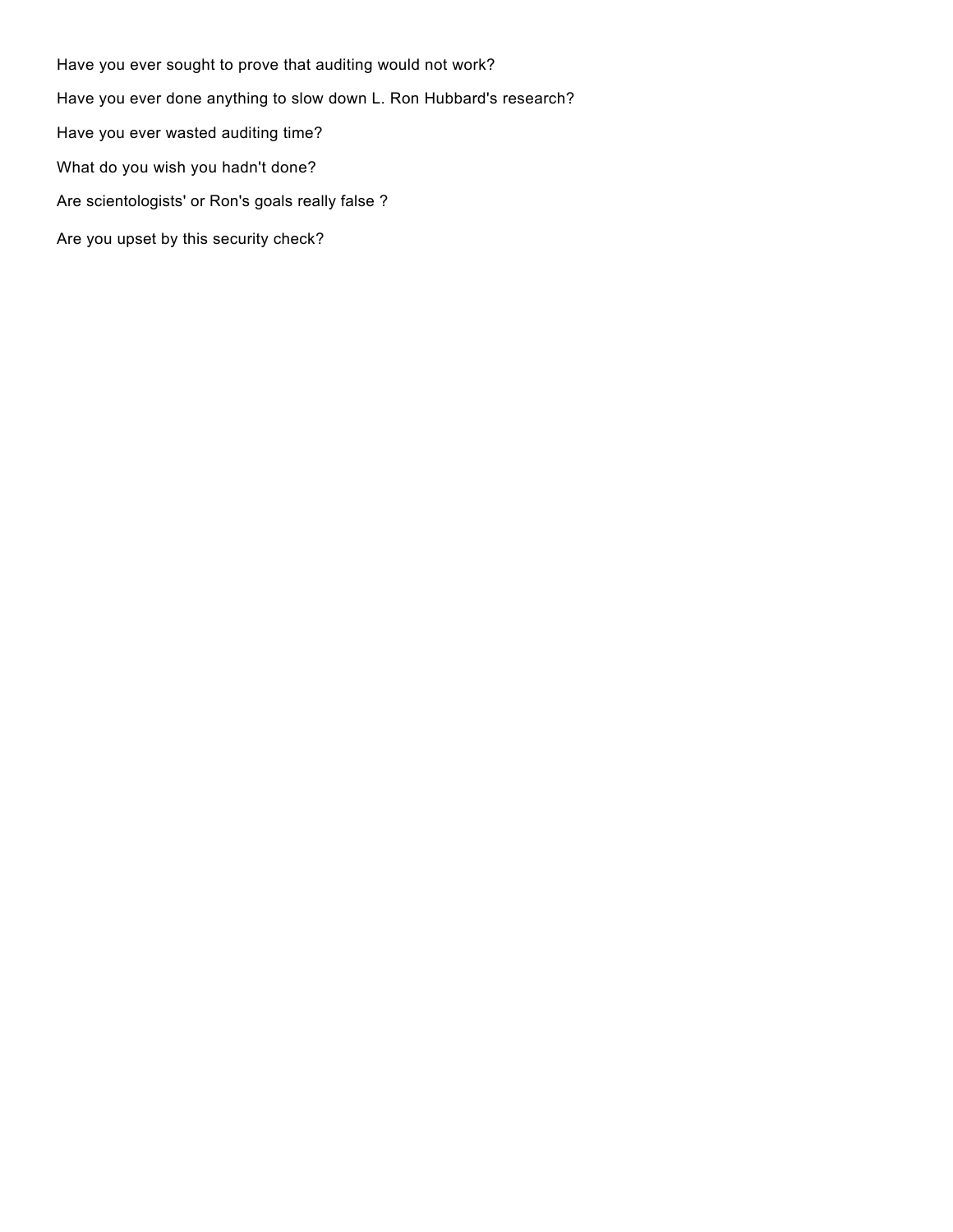# **The Anderson Report CHAPTER 25 MORAL LAXITY**

The evidence showed that sometimes lax, and even low, standards of morality existed at the HASI. One witness said that while scientology did not advocate free love or talk in terms of advocating free love, yet the normal barriers to free love which might inhibit some people were non-existent for a scientologist. Certainly, in session, the barriers to intimate sexual revelation are down, and teenage female auditors discuss the most intimate and disgusting sexual matters with their male preclears; and it would seem that there is little restraint on conversation between the staff on such matters. One female preclear, whose husband was a staff member, revealed in auditing either a real or imagined "affair" with another scientologist. In the course of office routine, the preclear's file came to her husband, who, reading of the "affair", merely endorsed the file, "Lacks morals."

Hubbard, especially in his earlier writings, wrote extensively about such topics as abortion and other sexual matters. Some examples of Hubbard's preoccupation with such subjects are set out in Chapter 6. Though he makes some attempt at denouncing such behaviour, he treats abortion in such a way as to present it as a common and almost usual event with any woman, and he engenders in the minds of his adherents, for whom his books are recommended and almost essential reading, such an attitude towards and familiarity with abortion and similar topics that they lose any quality of moral wrongdoing. The subject of abortions seemed to be almost a regular coffee break topic at the HASI, and the evidence shows that a number of female members of the HASI staff, married and unmarried, have had abortions. Furthermore, scientology processing involves the removal of all normal checks and restraints and readily conditions a person to regard as of little consequence departures from normal moral standards. One can well understand, then, how scientology-indoctrinated women, married and unmarried, set as their goals in auditing sessions the goal to have a miscarriage- which, with a little bit of outside assistance, they then claim scientology processing achieved for them.

Scientology theories are in part at least responsible for the distorted attitude of scientologists towards sexual matters, for it is argued amongst some scientologists that to seduce a girl of, say, fifteen years of age would be of no moment, for the thetan has had many sexual experiences and really such a girl would be 76 trillion and 15 years old. And it is said amongst scientologists that if a girl of 15 years were to be upset when introduced to sexual relations at that age it would be because she had some enormous overt on sex in a past life. On this basis, a particular scientologist may well have considered it of little account that he was living as man and wife with a young girl of 15 or 16 years, who later at the age of l7 years was a staff auditor at the HASI.

And yet it is into an atmosphere such as this that Mrs. Williams said she would recommend mothers to send their daughters to start upon the career of a scientology auditor.

In auditing sessions, where the preclear is not allowed to have inhibitions or to show reticence or reluctance to revealing and discussing the most intimate things, sexual matters are frequently discussed at length and in startling detail and sexual feelings are aroused and dwelt upon. It frequently happens that the auditor is a male and the preclear is a female, or vice versa - both participants often being in their early twenties and sometimes younger This unrestrained dwelling upon sexual topics is sought to be justified by scientologists on the basis that such discussions are "in session", as though that circumstance regularized the debased and erotic prying which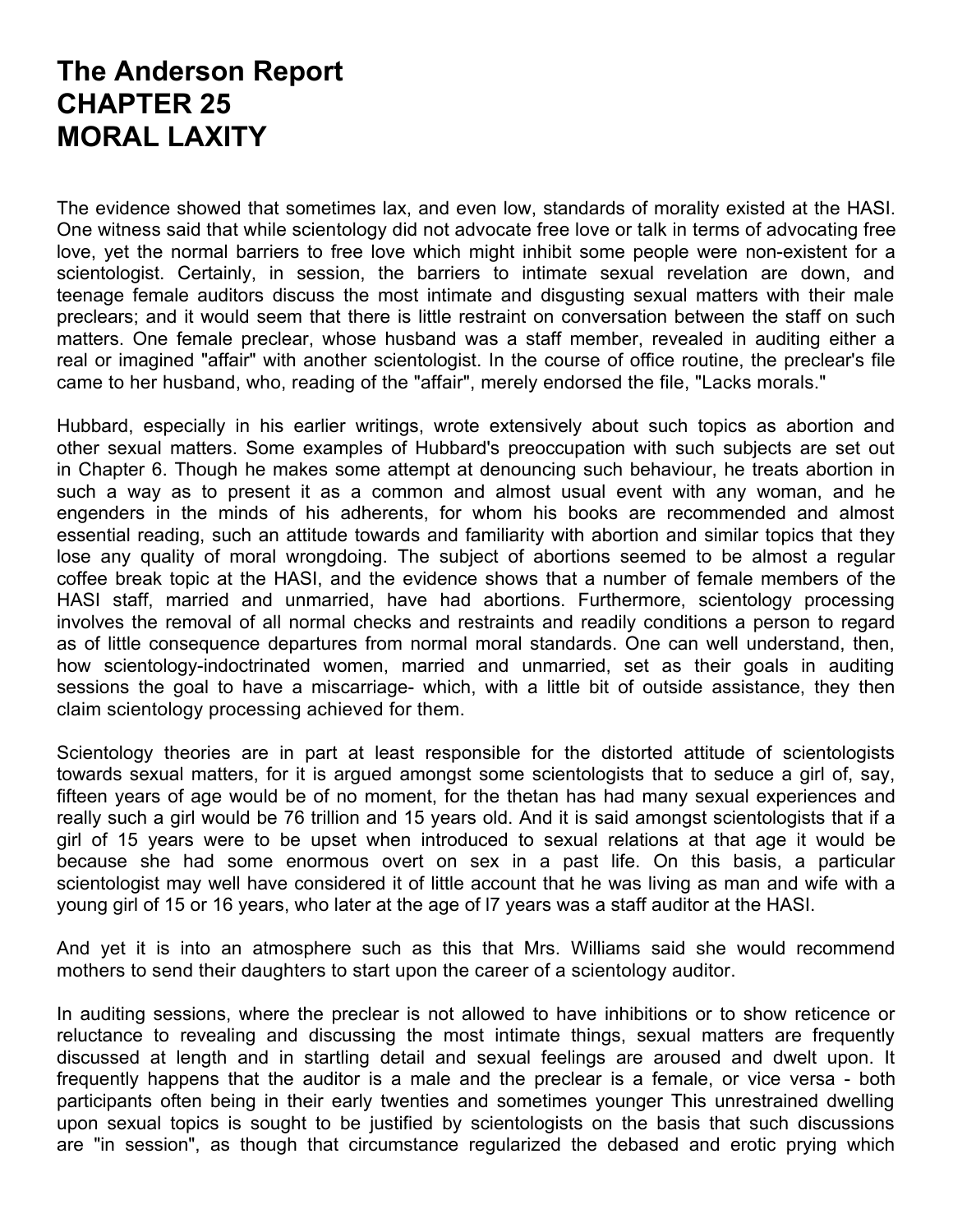psychiatric evidence described as harmful and as bordering on voyeurism in the auditor.

In the evidence given by witnesses before the Board and in the files examined were many examples of quite shocking mental depravity. It is both unnecessary and undesirable to give full details of all these cases; a few typical examples will suffice to indicate the general nature of this particular form of perversion. Thus, in cases where the auditor was a young female and the preclear a male, such comments as the following appear in the files: "sexy as hell"; "pc gets often the urge to move down to his sex organs. If he does that he gets restimulated"; "pc has a bug about sending sexual beam at auditor"; "pc disturbed because he came to have auditing and now wants sexual intercourse." One female preclear, a widow, is recorded in four successive sessions as wanting to have sexual relations with her male auditor. In another case a female preclear, audited by a male, was run for 13 to 14 hours mainly on "sex withholds", the auditing command being, for part of the time, "What have you done that your mother would be ashamed to find out?" This preclear's file records that she "went into grief over being father's lover" in 1919, which, incidentally, was before the preclear was born.

It was quite common for preclears in auditing to tell in great detail about their sexual experiences in past lives. These hallucinations often related to the preclear's infidelity in an earlier existence, in which, not infrequently, the preclear was of the opposite sex to his or her sex in this lifetime. Acts of perversion by the preclear, both real and imagined, were readily discussed. One young man, oppressed by the thought of youthful acts of masturbation long since abandoned, was regularly processed at about six-monthly intervals on such earlier behaviour. One woman preclear recalled living on the island of Lesbos, and considered that she was the original Lesbian. She also believed she was Karl Marx in a previous life time; and another preclear, a male being audited at the same time, considered that he was her wife when she was Karl Marx. There was also the case of one scientologist who was worried because his wife was now living with another man who had been her husband in a previous life time.

One male witness, whose processing file contained a large number of references to disgusting sexual matters, when asked, "Did the sex of the auditor affect you in that regard?" answered with unexpected candour, "What do you think ? A luscious doll sitting in front of you and you have to cough up these horrible sex withholds. Of course it did."

The following cases give some detail of the predominance of sexual matters in the course of a preclear's prolonged association with the HASI. In the case of one young woman, an earlier goal "to be a martyr" having been cleared up, it was considered by the HASI that another goal, "To create a beautiful universe", which was showing up, might be her basic goal. Early in January, 1963, she was accordingly run on process "R2-12 Listing" (see Chapter 13) for several sessions with the purpose of bringing up such a goal or until it died out or until an R.R.ing (rocket reading) item was found.

On at least eight different days, sessions of several hours were held during which the preclear was asked repeatedly the question, "Who or what would oppose scientology?" During the course of these sessions, the preclear gave a total of over 1,200 answers which ranged from the most absurd to the most disgusting of topics. The preclear frequently repeated a particular item, sometimes emphasizing it by adding a vulgar adjective or adjectives. Amongst the answers given, and sometimes repeated, were, "fairies", "wizard", "witch", "witch doctors", "bodies", "bad sex", "dirty sex", "sexual pleasure", "sex organs", "maggots", "Ron Hubbard", and details of various sexual intimacies between her husband and herself.

Thereafter, on a number of days, the preclear was run for several hours each day on the same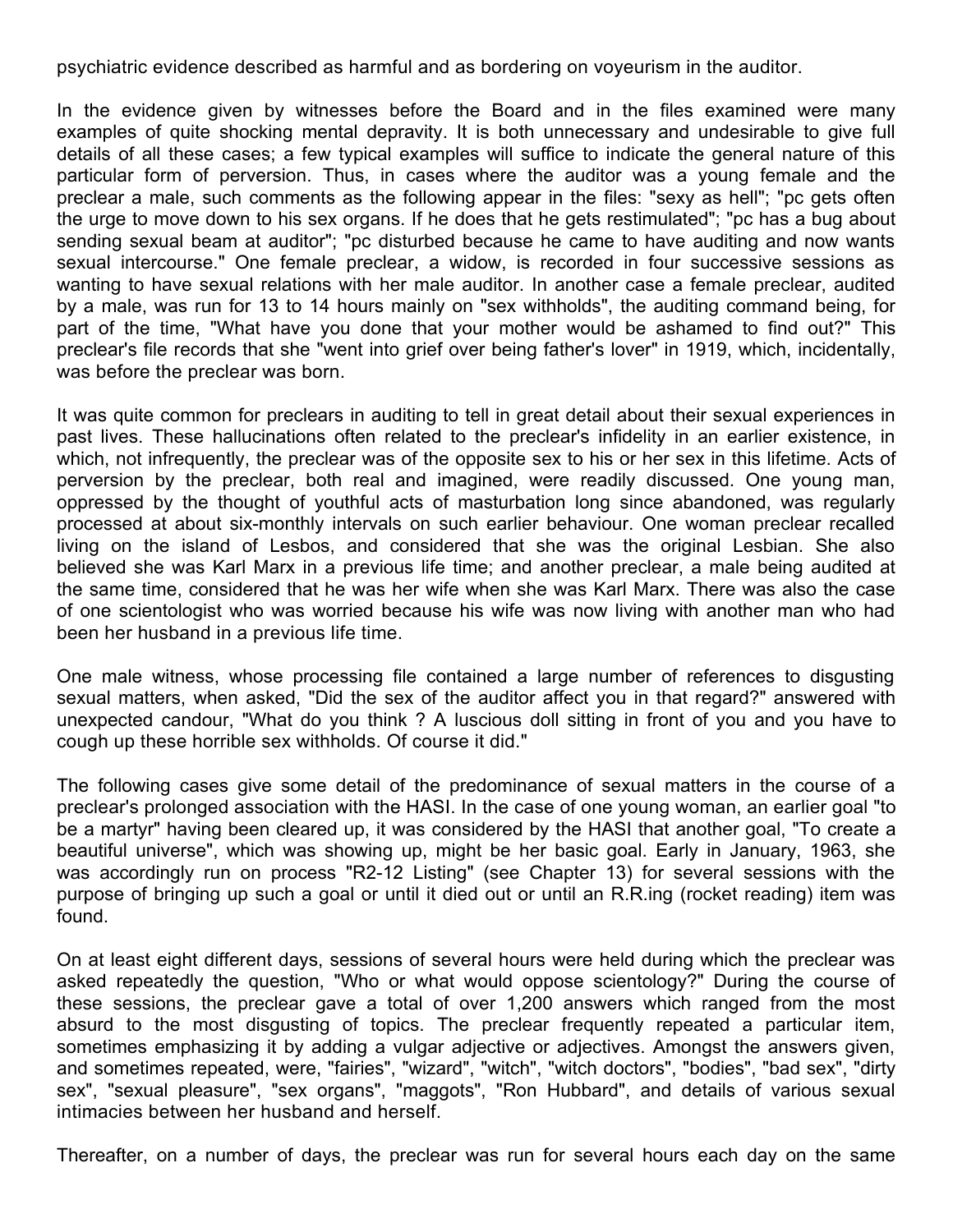process, the questions put to her being, "Who or what would oppose a fairy?", "Who or what would a fairy oppose?", "Who or what is connected with scientology?", " Who or what would oppose witches?" The answers, running into several hundreds, were of a kind and degree similar to those given in the previously described sessions.

As a climax to this series of sessions, the preclear in the course of a 2 hour 35 minute session gave over 300 answers to the question, "Who or what would oppose fairies?", the answers being of a kind and degree comparable with those earlier mentioned, with, however, great emphasis on things that were "ugly", and including, incidentally, "an elephant who was not like an elephant should be" and "a triangle that did not meet at one of its corners."

From these sessions, and by the use of the E-meter on the preclear, it was decided that the "reliable item" was "ugliness " and " ugly things". After further processing, during which the preclear's goal was determined as being "to create a beautiful universe", there followed more "Who or what" processing, including at least two sessions in which the question was, "Who or what would the goal to create a beautiful universe oppose?" The answers given by the preclear totalled about 150, several of them being as disgusting as answers given in earlier sessions. In this session and in some of the earlier sessions, the auditor was a male.

Before she was married, this preclear in correspondence with Hubbard made confessions of her overts and withholds, including confessions of her misconduct with another member of the HASI staff, and other quite weird and sometimes disgusting matters, some of which were the sheerest fantasy about her thetan's existence in a "police" state millions of years ago when she was a member of a force of invaders who "used to swoop down on bodies, in and out in and out," giving the thetans of those bodies terrible frights and causing them to exteriorize.

This woman was formerly a school teacher who had qualified as HPA and for a time was employed as an auditor at the HASI.

One young male preclear who, to the knowledge of the HASI, had shortly before received psychiatric treatment and had revealed to the HASI his "compulsions" as "fears on girls", "feels he must keep away from small girls", was accepted by the HASI for auditing and was processed intermittently over about four years. During one course, when his auditor was a young woman, one of his goals was to "work towards not masturbating any more." The following year his goal was still, "to stop masturbating."

At one time he was required to write down his "goals". He compiled a list of over 600 goals, several of which were of a most depraved nature.

For a period, he was subjected to the "R2-12, Listing', process and, to the repeated question, "Who or what would oppose psychiatry ?" he gave over 1,400 answers, many of them disgusting and containing obscene emphasis. Then he provided 750 answers to "Who or what would oppose social disease ?" and 350 answers to "Who or what would social disease oppose ? " From these answers a " reliable item " was found to be " a good smell accordingly, he was repeatedly asked in processing, "Who or what would a good smell oppose?" to which he gave over 500 answers. The nature of his answers to this series of questions was almost unbelievably filthy.

This unfortunate individual, mentally ill and with sexual problems, distressed because of an association with a young woman, and disappointed that auditing did not cure a skin irritation which he had, was required for years to wallow in the mire of his disturbed mind, shackled to scientology and goaded by its beastly methods.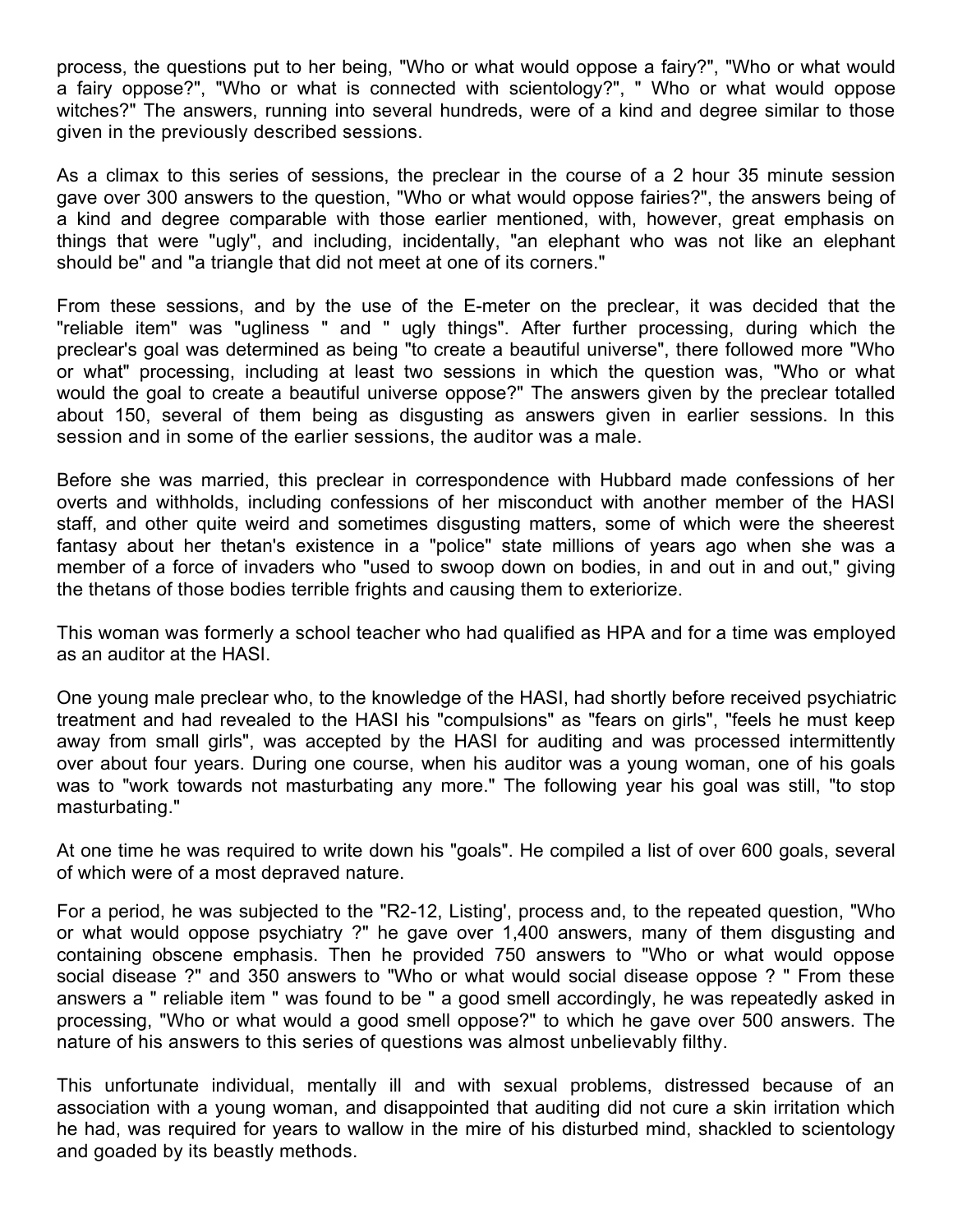One female preclear first became interested in scientology in 1954, when a psychologist who practised scientology audited her for about 300 hours for fees amounting to something over £200. The preclear considered that this auditing had done her harm. Thereafter she became acquainted with the HASI and between 1958 and 1964 she spent thousands of pounds on scientology. Though there was no economic necessity for her to take employment, she periodically did so to earn money to pay for her auditing. By February, 1958, she had had  $27\sqrt{2}$  hours auditing at the HASI and thereafter she embarked on a series of intensive auditing sessions. By October, 1958, when she had had over 122 hours auditing on the goal "to be clear", with a balance of about 150 hours to go, her auditor reported, "pc determined to be clear next Wed." In October, 1964, when she gave evidence before the Board, she was then currently undergoing a course of auditing, of which she had had over 100 hours, and she was being audited 3 half days a week; she was still not clear.

At some time subsequent to 1958, this preclear had Mrs. Williams as her auditor. After 44 hours of auditing in an intensive of 50 hours, the auditor's report read, "Pc had somatics in stomach, shoulder and head . . . . got very itchy and fidgetty . . . . solid silver ball was very real to begin with, ' the realest thing so far, very solid.' During process Pc had unreality, turn off and on. Brought ball out of head and put it back again." After the next session the auditor reported, "I found I had not got the basic rock, so scouted and found solid silver sphere that Pc had been hiding in her head. Ran resp [responsibility) on it for last part of session. pc tried to hide it again but caught her in time."

About the end of 1960 this preclear was required to answer a questionnaire ; some of the questions and her answers to them were:

*Question:* "What was your original goal when you first became interested in Dianetics and Scientology?"

*Answer:* "To get out of the doldrums and near psychosis I was in." (This preclear had had psychoanalysis and therapy in 1952, 1953 and 1954, a circumstance known to the HASI).

*Question:* "Have you had any failure in being helped by Dianetics and Scientology ?"

*Answer:* "Yes - 6 years ago I was processed by a scientologist and was worse at the end of it. Also I had processing with the goal to be clear and was disappointed that I didn't reach it (2 years ago)."

*Question:* "What are your future processing plans ?"

*Answer:* "The processing I receive during training (HPA) then later when I can afford it I'll have what I can afford. I want to reach OT some day."

In 1961 when asked what goals she had for "this country" she named as her goals, "judges to be scientologists, also M.P.'s, in fact, anyone in prominent positions". By the time she gave evidence before the Board she said she no longer had such goals.

On the 6th February, 1961, Mrs. Gogerly, as director of processing, considered that she should have a further 100 hours processing for a start and would require 250 to 275 hours auditing to clear, though it might be less. Two days later, the preclear signed for 50 hours, to be taken about June, and felt at that stage she could not afford to sign for 100 hours, but said she would do so if she could.

On the 10th March, 1961, one of the staff auditors wrote to her the almost standard letter, part of which read, "Ron wants you to come in and get auditing immediately. He wants a clear in your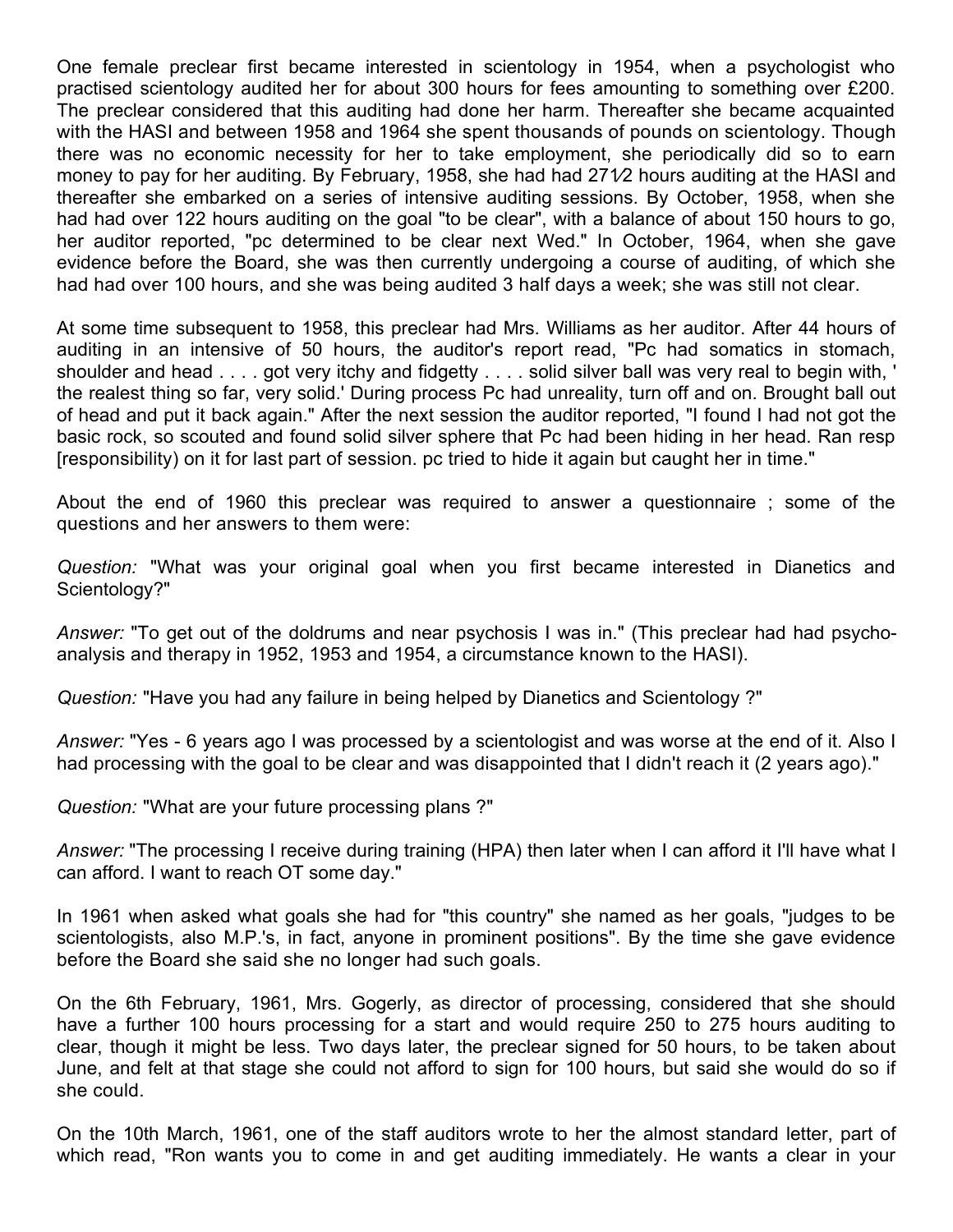area."

Included in the course of auditing she had thereafter were a number of occasions when she was run on the "R2-12, Listing" process. To the question, "Who or what would oppose the organization?" she gave over 500 answers. To the question, "Who or what would you not communicate with?" she gave 750 answers, some of which were utterly revolting, disgusting and sexually perverted. To the question, "Who or what would oppose people who made you confess?" she gave 170 answers, and two days later, to the question, "Who or what would oppose the getting in first with your confession?" she gave 450 answers.

In some sessions highly personal and sexual matters were discussed with her various auditors, sometimes with a male auditor. Intimate secrets were extracted from her by such questions as, "What would you not be willing to tell an auditor?"

This preclear was an anxious type of person not quite sure what she was seeking; that she was on occasions mentally disturbed was evident. It was clear that she was in need of psychiatric assistance; she had not sought it in recent years. She found escape from reality in scientology, and considered that going into the HASI was like walking into sanity.

It should not be thought that the foregoing examples exhaust the cases in which matters of sex and perversion were dealt with in an obscene and uninhibited way. Nor should it be thought that they mark the limits of mental depravity reached. By way of further illustration, the transcript of part of the evidence of Mrs. Williams, given before the Board on the 18th September, 1964, is set out in Appendix 19. At that time she was HCO Secretary, and had recently returned to Melbourne after attending a special briefing course at Saint Hill, under the guidance of Hubbard. She was one of the highest ranking scientologists who gave evidence before the Board; as HCO Secretary, she was directly responsible to Hubbard.

Also included in Appendix 19 are details of some preclears' cases which further illustrate the degree of mental depravity reached in some scientology processes.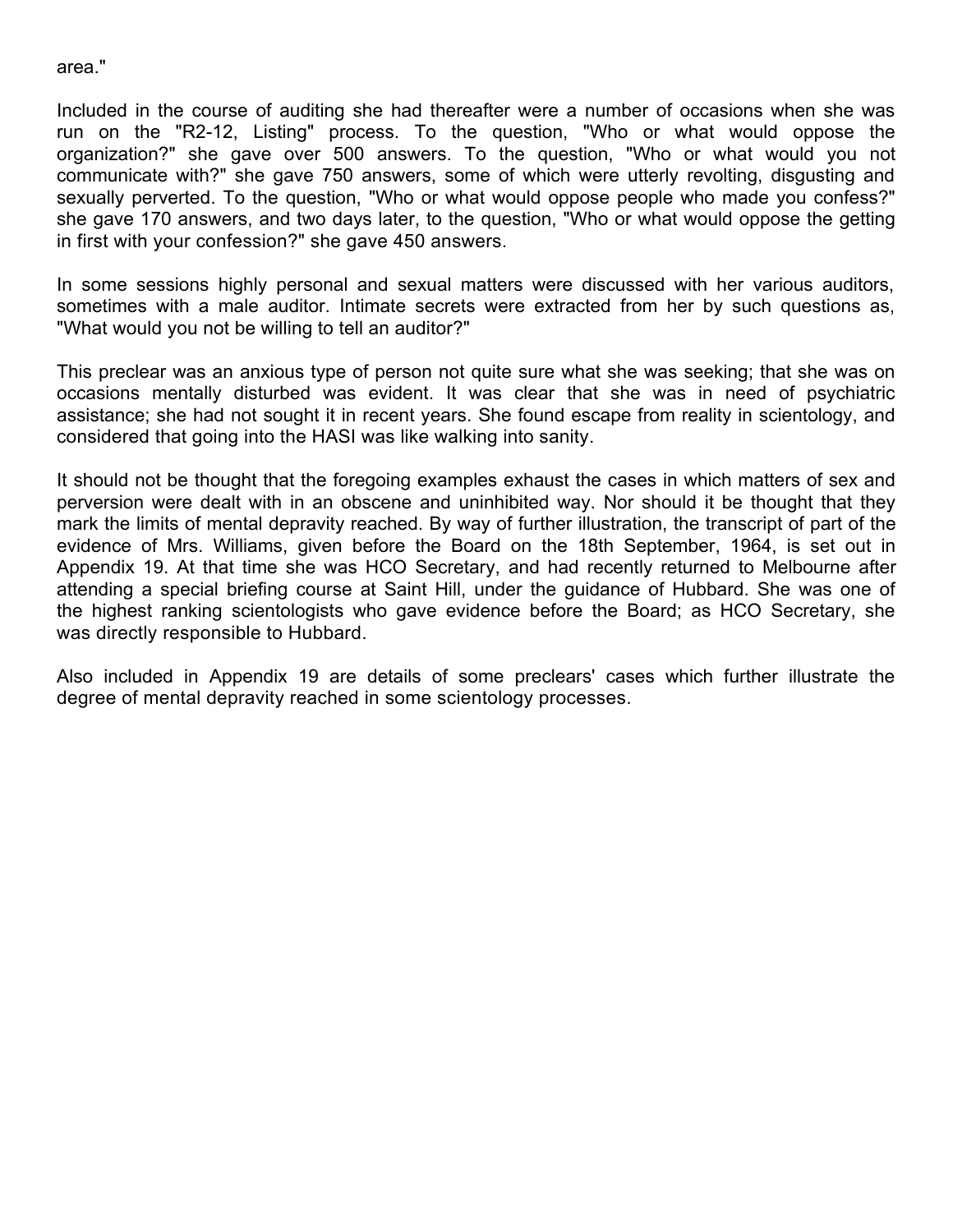# **The Anderson Report CHAPTER 26 FAMlLY DISCORD**

It is clear from the evidence that scientology has been the cause of grave strain and tension in families, both in respect of relations within the family amongst its members and in respect of financial stringency resulting from excessive spending on scientology. The Board heard evidence from a number of non-scientologists whose spouses were in scientology. The number of such witnesses who came forward to give evidence of friction and dissension in existing marriages was understandably small, and it is obvious that many persons refrained from volunteering evidence adverse to scientology because they feared that the giving of evidence would cause further exacerbation of the already strained martial situation. Others, it is believed, refrained from coming forward to give evidence because of the fear that the other spouse might be victimized by the HASI on account of his or her inability to handle and control the non-scientologist.

Dalliance with scientology processing and training is not a cheap experience; oral evidence before the Board and the contents of files showed that sometimes grave financial embarrassment attended the squandering on scientology of large sums of money needed for the maintenance of the family. Quite apart from oral evidence, the contents of many files showed that serious family discord was frequently caused by a preclear's activities in scientology, which he or she pursued notwithstanding the dissension and unhappiness caused by such conduct.

Such harassed witnesses as gave evidence still had affection for their spouses and were genuinely distressed by the effects which scientology practices were having. They sought to adopt a tolerant and persuasive attitude towards their scientology partners, but such evidence as the Board heard rather suggested that in all but one of these cases such measures were attended with little success. The known exception was the case of a married couple, one of whom gave evidence, who confronted each other in the Board room and are believed to have become reconciled. They were the more fortunate ones. The Board heard evidence of broken marriages in which one partner was a scientologist and in which scientology was at least a contributing factor. This was not because scientology has as a goal the breaking up of marriages where one party is not a scientologist, but rather because, as one witness put it, if a person who was scientologyorientated had a spouse who was not scientology-orientated and was anti-scientology, and on that account there was no chance of reconciliation and no prospect of getting the non-conforming spouse into scientology, then the scientology spouse would be advised to consider giving up the marriage.

An article by Hubbard, distributed as a free pamphlet and reprinted in the Melbourne HASI *Communication* Magazine, Vol. 1, No. 19, is a vicious document, and is calculated to cause trouble, dissension, suspicion and distrust between husband and wife, where one is a scientologist. In part, this article, which is entitled "Why some fight scientology", reads -

"Unfortunately the person who does not want you to study scientology is your enemy as well as ours.

When he harangues against us to you as a 'cult' as a 'hoax' as a very bad thing done by very bad people he or she is only saying 'Please, please, please don't try to find me out'. Thousands of such protesting people carefully investigated by us have been found to have unsavory pasts and sordid motives they did not dare (they felt) permit to come to light. The wife or mother who rails against a family member who takes up scientology is, we regret to have to say, guided by very impure motives, generated in the morass of dread secrets long withheld. The father, husband or friend who frowns upon one knowing more about the mind is hiding something he feels would damage him.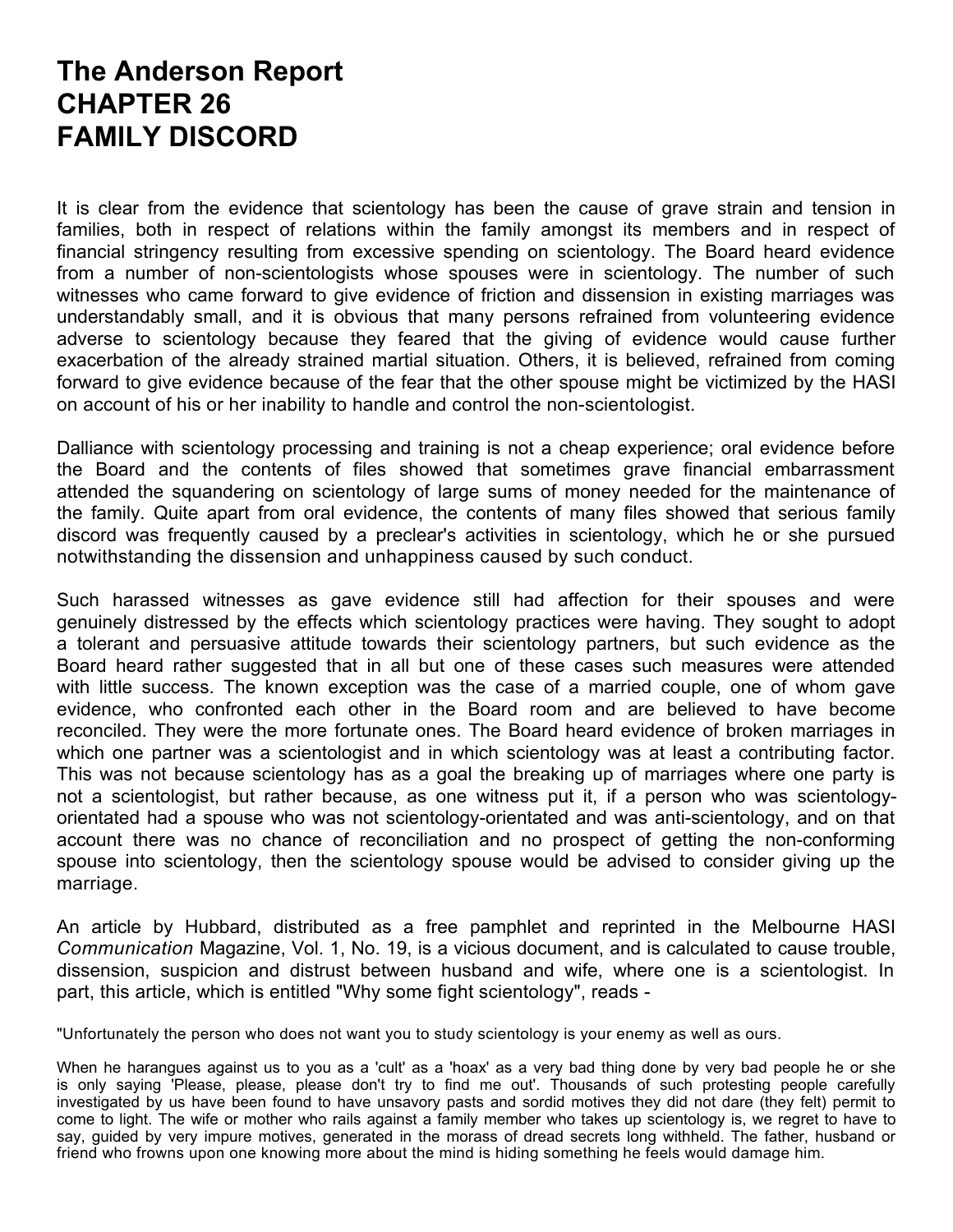'You had better leave scientology alone!' is an instinctive defence, prompted in all cases investigated by a guilty conscience.

Once they hear a few truths from scientology such people become afraid. They *know* we know. And if we know this much and if you are further informed, they feel you will find them out, The wife, protesting is hiding such things as infidelity or an unsavoury circumstance, one or many. The husband, protesting, is hiding a past with many blots upon it.

".... Beware the person or group who fights Scientology, for that person fights Truth - not the truth of natural laws but the truth about himself."

The Board is disturbed by the effect which this article could have on a scientology-indoctrinated person who, accepting without question the truth of Hubbard's dangerous assertions, would read into any opposition to scientology an admission of guilt in respect of shameful conduct and sordid secrets.

The prospect of the break-up of a marriage is enhanced if one spouse is imbued with Hubbardian teaching that sexual relations are "a low tone activity" and that such relations between a person high on the tone scale and a person lower on the tone scale is an aberrative act on the part of the higher toned scientology-conditioned person. The Board heard evidence from the wife of a broken marriage who said that her husband declined to have sexual relations with her because he was on a higher level on the tone scale and she was "of too low tone activity", and "he had reached a higher tone where such physical activity was no longer necessary."

Where members of the family other than the parents have espoused scientology, unhappiness has frequently been caused. Some children have given up study and careers, dissipated their savings, left home and generally adopted towards their parents attitudes which have been variously aggressive, superior, provocative and condescending. In one instance, where violence occurred between parents and their scientologist son, the son went berserk, had to be restrained and was not pacified until Williams and another scientologist arrived.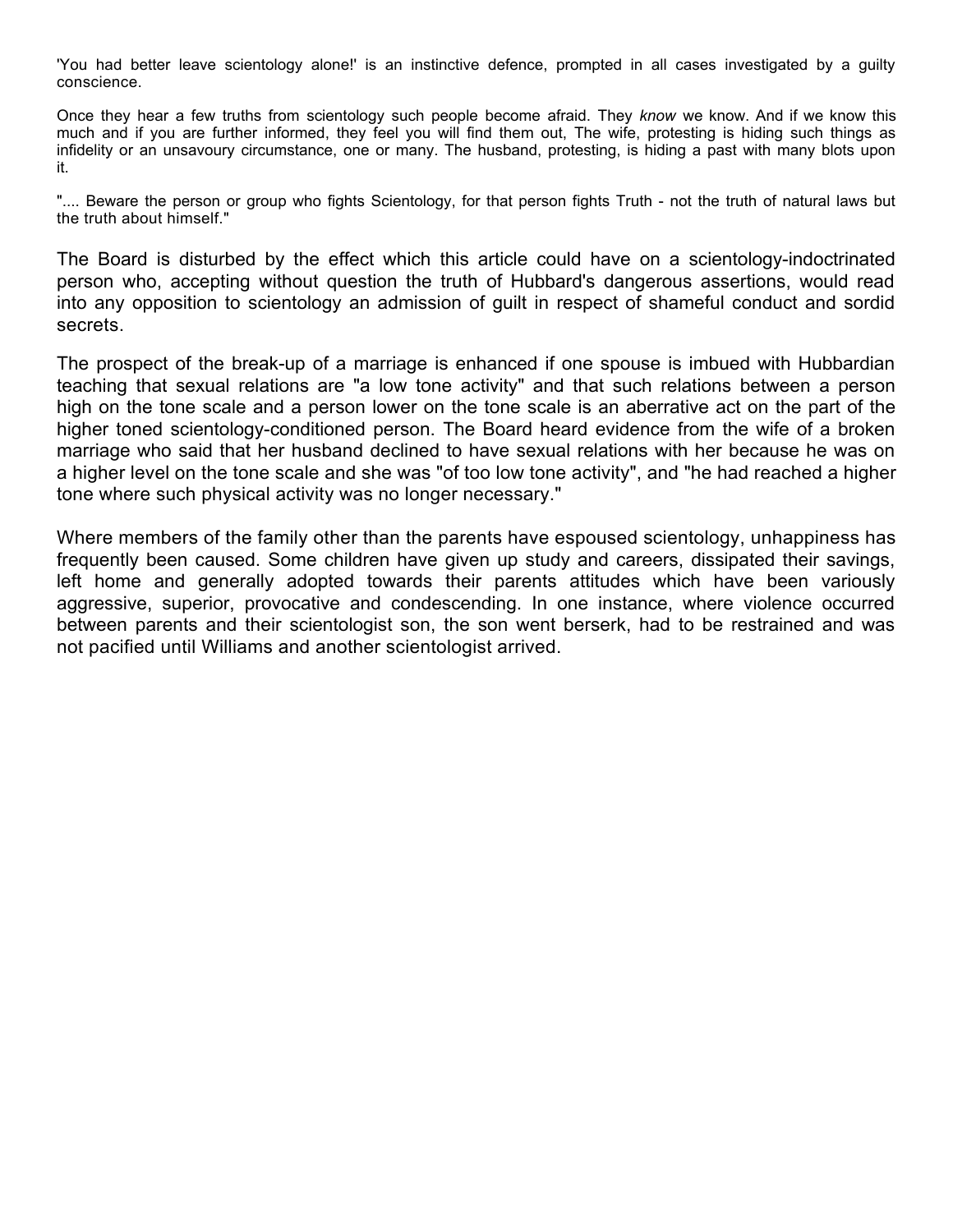## **The Anderson Report CHAPTER 27 SCIENTOLOGY AND RELIGION**

From time to time during the Inquiry the question arose as to whether the Board was concerned to investigate scientology theories on the basis that scientology was a religion and the theories and practices of scientology were religious beliefs and practices. The Board repeatedly stated that it was not some form of ecclesiastical or theological commission charged to investigate religious beliefs as such, and that it was not concerned to determine whether the beliefs that were held by scientologists were religious or otherwise. The Board was concerned to ascertain the scientology theories and practices so far as they were held and engaged in in Victoria, and its task was the same in that respect whether or not the theories and practices could properly be described as religious.

The Board was further concerned to investigate the manner in which these theories and practices, whether religious or not, operated in Victoria and their impact on the community, and whether or not benefit was being obtained by or harm was being done to members of the community by such practices. The Board made it clear that scientologists were quite entitled to believe whatever they wished - freedom of thought was their right - and it was immaterial that the Board might disagree with a very large part of scientology and regard it as nonsense and contrary to reason. Scientologists are, of course, free to disagree with the Board's conclusion as to the validity of scientology theories, and there are already indications that they will disagree - that is their right.

However, the carrying into practice of such theories by pernicious techniques from which grave harm results is quite a different matter. In this community, there are different faiths and their members are free to hold whatever beliefs they wish, though their creeds differ and are even in positive disagreement on various tenets. The adherents of scientology, if it be a religion, are entitled to the same freedom of belief, and they have the same freedom, even though it is not a religion. This, however, as the Board repeatedly pointed out, was not the question.

Those who claim that their beliefs constitute a religion cannot, under the cloak of such "religion", pursue a course which is evil and a danger to the mental health of the community. A group of people, by claiming that its particular religion requires the killing of human beings by way of sacrifice, does not obtain a licence to kill according to its creed. Neither are the adherents of scientology entitled to practise on others their "skills" and techniques which have deleterious effects upon their victims. Nor are they entitled to proselytize by calculated deception.

The Board reiterates that the holding of beliefs is a private matter; it may even be that the holding of certain scientology beliefs is, with some scientologists, a matter of conscience, though that would seem to be inconsistent with the general theme of scientology. What the Board is concerned to do, pursuant to its terms of reference, is to draw attention to the harm which has been done in the past by the practice of scientology, and the harm which will inevitably result in the future should scientology be allowed to continue to exploit and mentally ruin the anxious victims of its deception.

The foregoing observations apply on the assumption that scientology is a religion; they are equally applicable should scientology as known, carried on, practised and applied in Victoria not be a religion. In fact, scientology is not a religion. Apart from an occasional reference to scientology as a religious brotherhood and a claim to have some affinity with Buddhism and other religions, no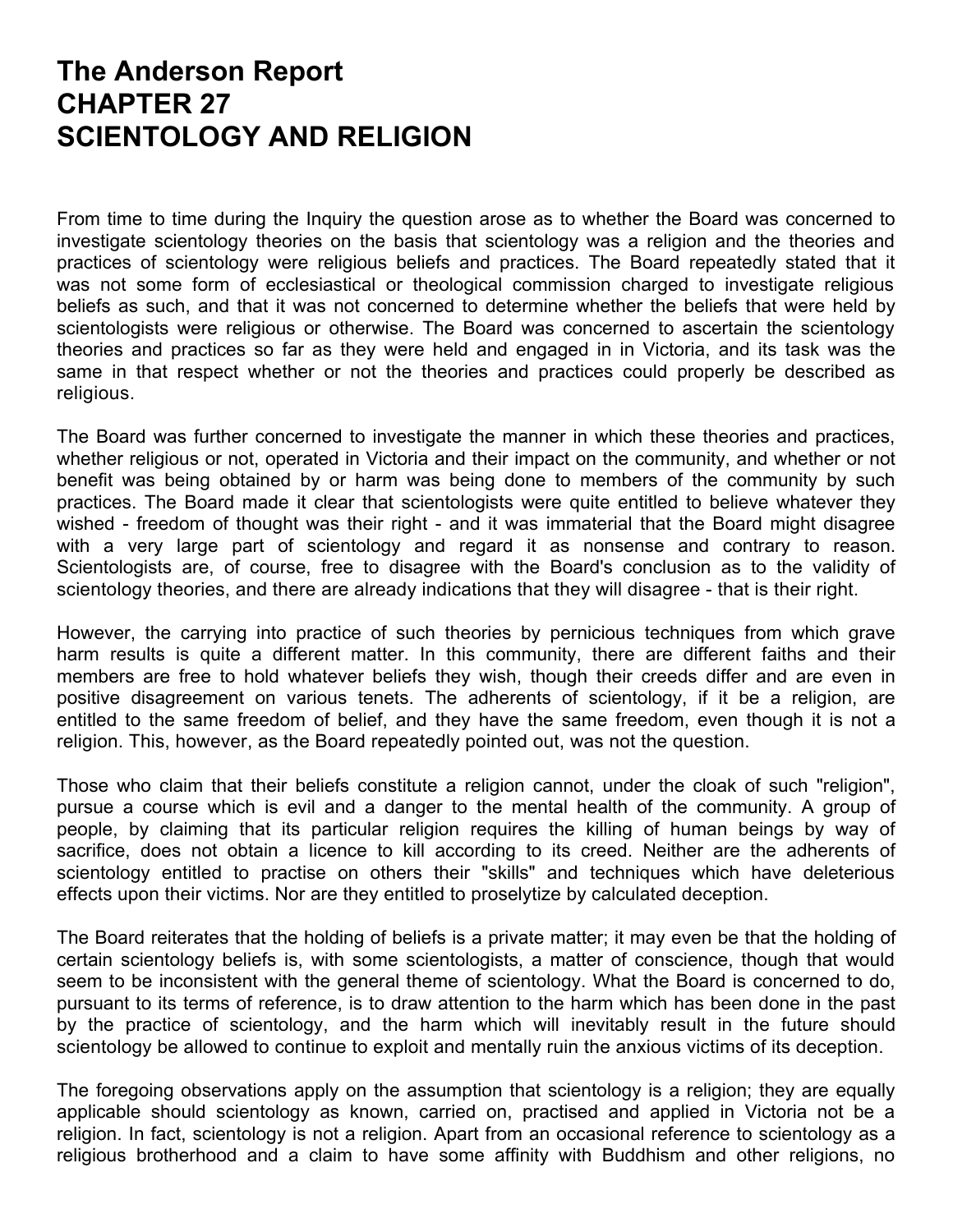claim was made at the Inquiry, except forlornly in the final stages, that scientology as known, carried on, practised and applied in Victoria was a religion.

When the Inquiry began, the stated attitude of the HASI was that scientology was a science and not a religion. However, towards the end of the Inquiry, when it became apparent to the HASI that the practice of scientology in Victoria had been revealed in a very unfavourable light, and that it had no evidence with which to controvert the impressive body of expert evidence to the effect that it was dangerous to the mental health of the community, an attempt was belatedly made to present it as a religion. No evidence was tendered to that effect, but the complaint began to be made that scientologists were being persecuted because of their religious beliefs, and the suggestion was that bigotry was rampant. This change of front was merely laying the foundation for the eventual withdrawal of the HASI from the Inquiry, and is dealt with elsewhere in this Report.

Though scientology has not been, and is not, a religion, some early attempts were made in Victoria to exploit the favourable attitude which the community usually adopts towards ministers of religion and these attempts were along lines suggested by Hubbard. In the early years of scientology in Victoria, about 1955-1958, some of its practitioners assumed ecclesiastical titles, one or more posing as a "minister" and adopting the title "reverend", and one the title "bishop".

There was no valid basis for the assumption of such titles; their adoption, and also the wearing of clerical garb which was practised for a short time, merely indicated compliance with directions from Hubbard to assume such poses to help gain entry into hospitals and other places where no one would "dare to hinder or oppose a man of God". In PAB 32, Hubbard wrote that "a society accords to men of the church an access not given to others. Prisons, hospitals and institutions, and those who manage them, cannot do otherwise than welcome men of the church." The practice of such infiltration was referred to as procurement or dissemination, its purpose being to inveigle the sick and the distressed into scientology. The "bishop", one Frank Turnbull, went to New Zealand in the late 1950's (For further details, see Chapter 15).

Scientology in Victoria has not developed the "founding churches of scientology" which have arisen in the United States and are located in Washington, Los Angeles, New York, Miami, Seattle, Detroit and Dallas. On such evidence as the Board heard concerning the founding churches, one would not classify their practices as those of a religion. What their beliefs are did not appear in evidence and a handbook of their ritual, which was produced in evidence, dealt with little more than how to conduct church services, weddings, christenings and funerals. The instructions as to sermons were that they must always be on some phase of scientology. The handbook did contain "The Church of Scientology Creed", which asserted that its adherents believed, in effect, in the right of man to be free, and included declarations "That all men have inalienable rights to their own religious practices and their performance", and "That the spirit alone may save or heal the body."

When, in 1962, the United States Food and Drug Administration began to investigate the E-meter as an instrument of healing, Hubbard promptly issued HCO Pol. Lr. of the 29th October, 1962, claiming that the E-meter was "a valid religious instrument, used in Confessionals", pointing out that all scientology corporations were religious in nature, and were incorporated as religious fellowships, and that, as to the London and Commonwealth offices, "they will soon be transferred to Church status when the founding Church of Washington DC is given full tax exemption." Williams said that nothing was done to implement the plan to transfer the Melbourne HASI to "Church status", and he repudiated the suggestion that tax exemption had anything to do with the proposal to give "Church status".

There is no justification for the claim that the E-meter is "a valid religious instrument, used in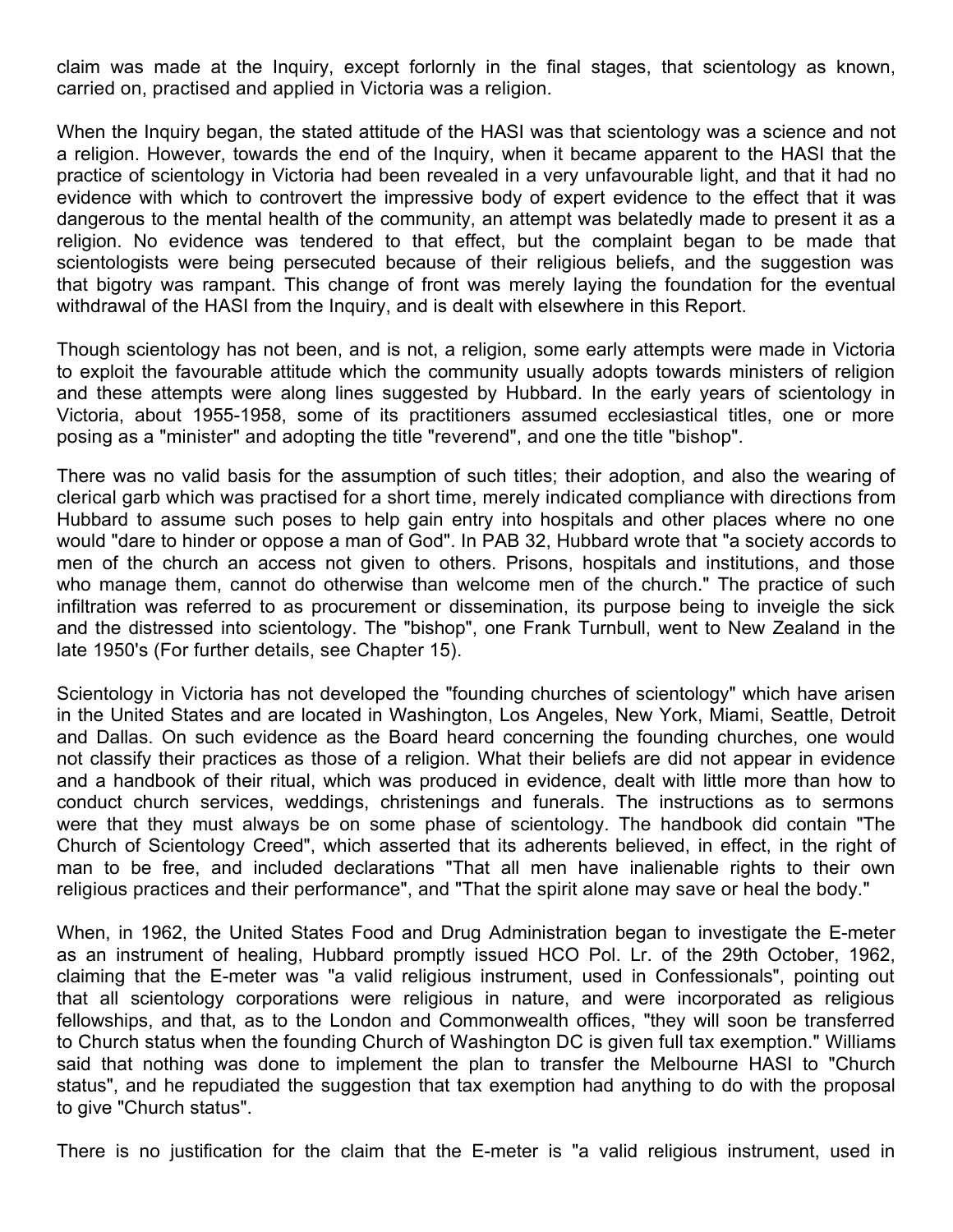Confessionals"; in the course of being audited with an E-meter, a preclear is forced to tell his most intimate and shameful secrets and he does not make such disclosures as part of a religious practice.

In the early days of scientology in Victoria scientology weddings were performed, the total of such ceremonies being probably under ten in number. In such cases as the Board heard about, the scientology "wedding" was supplementary to the conventionally recognized nuptials, except, perhaps, in one instance. In that case, a witness gave evidence that in about 1957 one of the "reverend" gentlemen mentioned above with whom the witness was then residing was summoned at 4 o'clock in the morning to a flat where a scientologist had a sudden urge to be married. The "reverend" and the witness proceeded to the flat where the expectant couple were and the scientology ceremony took place. The witness said that he felt some anxiety that the couple should embark upon the sea of matrimony with no more formal launching than a scientology ceremony his anxieties stemmed from the fact that adverse publicity might be given to scientology if such a secret leaked out - but, he said, his anxieties were allayed because eventually the couple were "churched", albeit somewhat tardily, a couple of weeks later.

Some scientologists claim to be "doctors of divinity" and assume the letters "D.D.", a distinction believed to have been bestowed by a Hubbardian institution in America. There are few such dignitaries in Australia. One curious instance, however, is that of "Doctor" Marcus Tooley, who practises in Sydney, with a branch office in Melbourne, under the name of "The American College", what he calls "dynamic psychology". Tooley was formerly a prominent scientologist and held the degree of "Doctor of Scientology" and a Hubbardian-bestowed "D.D.". The Hubbardian-bestowed "doctorates" are the only justification for Tooley's title of "doctor". Tooley now denies that he is a scientologist, and he claims that what he practises is a form of psychology which has developed either parallel with or independent of scientology. His case is dealt with in Chapter 29.

There is in Victoria one "minister" of the founding church, but this is the founding church of America, for as the witness explained, there is no founding church in Victoria. This "minister" is a woman who qualified for this title, and a certificate signed by Hubbard, by writing a 2,500 word thesis. She has confined the practice of her "ministry", so she said, to a very occasional scientology wedding service which she has conducted merely to oblige friends, and her services have been additional to the conventional ceremonies because she says that she was well aware that she had no authority to conduct a regular wedding service. She has found scientology consistent with her religion, so she said, but in her day she has had several religions and would probably have difficulty today in nominating her current religion.

A partiality for dalliance in numerous religions was a characteristic of a number of witnesses who were scientologists. They were anxious people seeking something to believe in, and the various beliefs they had savoured did not satisfy them, for such beliefs required the searcher to accept the hard realities of life. In their search for the truth, as they wanted it to be, they found in scientology a soporific which insulated their minds against reality and allowed them to treat as their creed anything which pleased or satisfied or quieted them. Scientology promised them immortality if only they could have a reality on the thetan; the scientology "hereafter", with no heaven or hell or purgatory but an unending progress beyond time as a clear or even an operating thetan, gave them just the sort of thing they wanted to believe in. They had not found such escape in the tenets of the major religions, Christian and otherwise. Instead, they found refuge from reality in scientology and were able to sustain their illusion of escape by continued scientology processing. One witness had subscribed at one time or another to as many as 23 different religions, some of them quite exotic, but he was somewhat exceptional.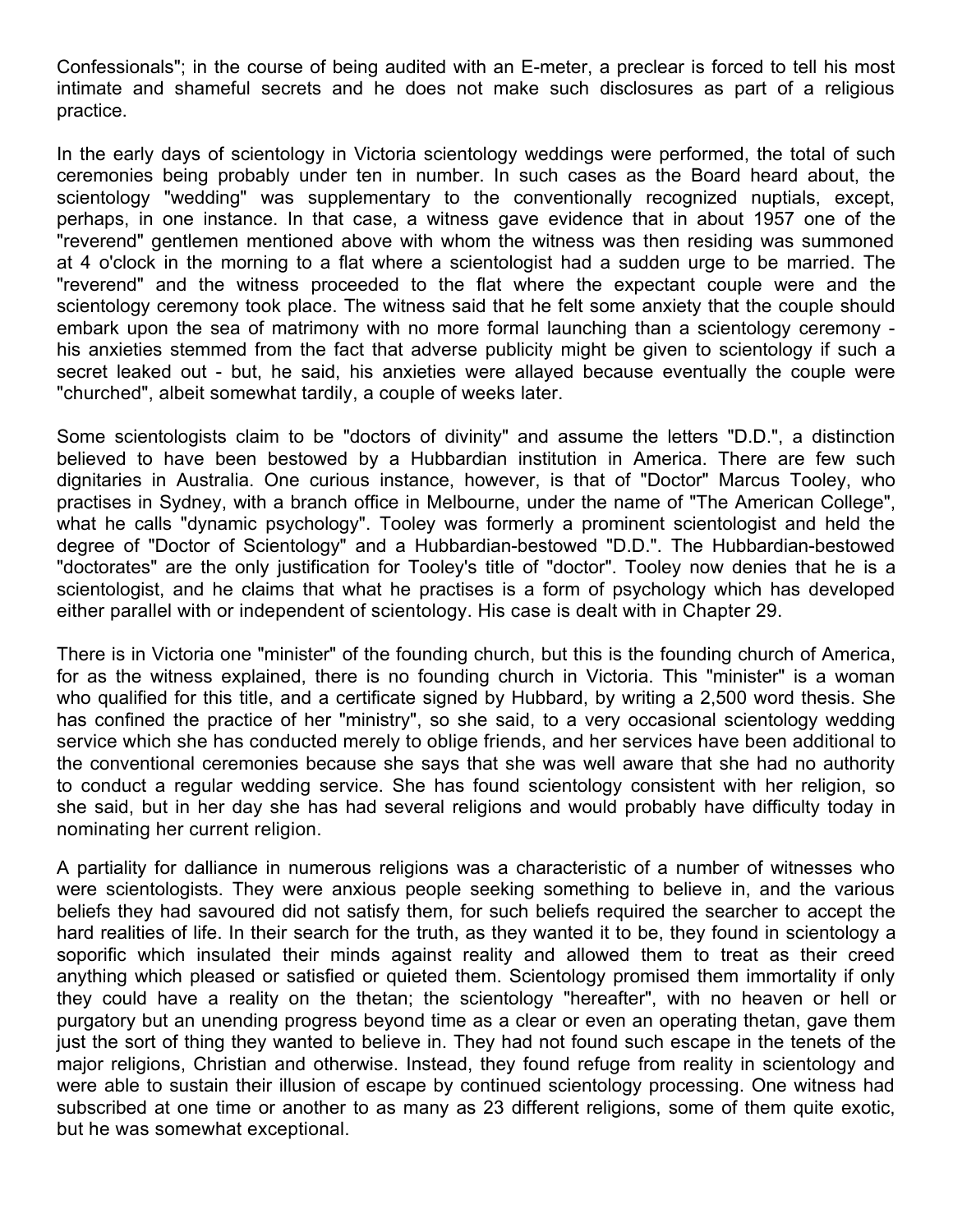When the Inquiry began, scientologists were very concerned to establish scientology as a science, a precise science, and the whole of the evidence which they then gave was directed towards this end. So far as religion was concerned, reference was made to the injunction of Hubbard - "change no man's politics, change no man's religion, deny sovereignty to no nation" - to demonstrate its non-religious quality. Witnesses said that a person could be a scientologist and could at the same time subscribe to any religion he wished and there would be no conflict. An undated pamphlet from the HASI states that "the HASI is non-religious - it does not demand any belief or faith and is not in conflict with faith. There are people of all faiths who use scientology in their every day living, better their relations with people and their environment." In HCO Bull. of the l9th August, 1959, which is entitled "To a Roman Catholic", Hubbard, in an endeavour to ingratiate scientology with members of that denomination, wrote that in Ireland scientology had operated without coming into conflict with the Church, and he added, "Scientology is not an heretic religion and demands no belief or faith and thus is not in conflict with faith." Some witnesses even said that scientology helped them understand and appreciate their own particular religion better, though they were considerably surprised and embarrassed when they were referred to some of Hubbard's writings, to be mentioned later, on matters religious which they could not reconcile with their particular religious beliefs.

The eighth dynamic in scientology is variously described as the urge towards existence, as infinity, the dynamic of the Supreme Being, the infinite or God dynamic, the Creator, the Infinite Nature; it is called the eighth dynamic, so Hubbard states, because the symbol for infinity stood upright makes the letter "8". Hubbard shows a curious reluctance to write about the eighth dynamic, and scientology writers somewhat ingenuously leave it to each other to discuss. Scientology, writes Hubbard, "does not intrude into the dynamic of the Supreme Being", and his claim is that scientology "embraces" only the first seven dynamics.

### **The Attitude of Scientology to Religion.**

Except for the purpose of deceit, scientology has not been practised in Victoria on the basis that it even remotely resembles a religion. In advertisements and in the personal efficiency courses the HASI takes care not to disclose Hubbard's disparagement of religion. The directive, "Change no man's religion" is brought to the attention of the beginner, and scientology is paraded as quite consistent with and even as a help to all religion, of whatever denomination. It is only after the preclear has been conditioned by training and processing that he is likely to learn of Hubbard's cynical hostility to religion.

The attitude of Hubbard towards religion is one of bitter cynicism and ridicule, which gives the lie to his directive to "change no man's religion". In a warped and sneering fashion he snipes at all things sacred in much the same way as he attacks the medical profession, though there is generally less venom in his tone when he is dealing with religion.

Scientology is opposed to religion as such, irrespective of kind or denomination. The essence of Hubbard's axioms of scientology is that the universe was created not by God, but by a conglomeration of thetans who postulated the universe. Sometimes God is referred to as the Big Thetan. Many of the theories he propounds are almost the negation of Christian thought and morality.

Hubbard spent some of his youthful years in the Orient and probably absorbed some Eastern learning, being particularly interested in Buddhism. He considers that his travels and research have made him an authority on the customs and religions of the peoples of the world. In *Scientology: 8-8008*, after dealing with the Early Greeks, he writes that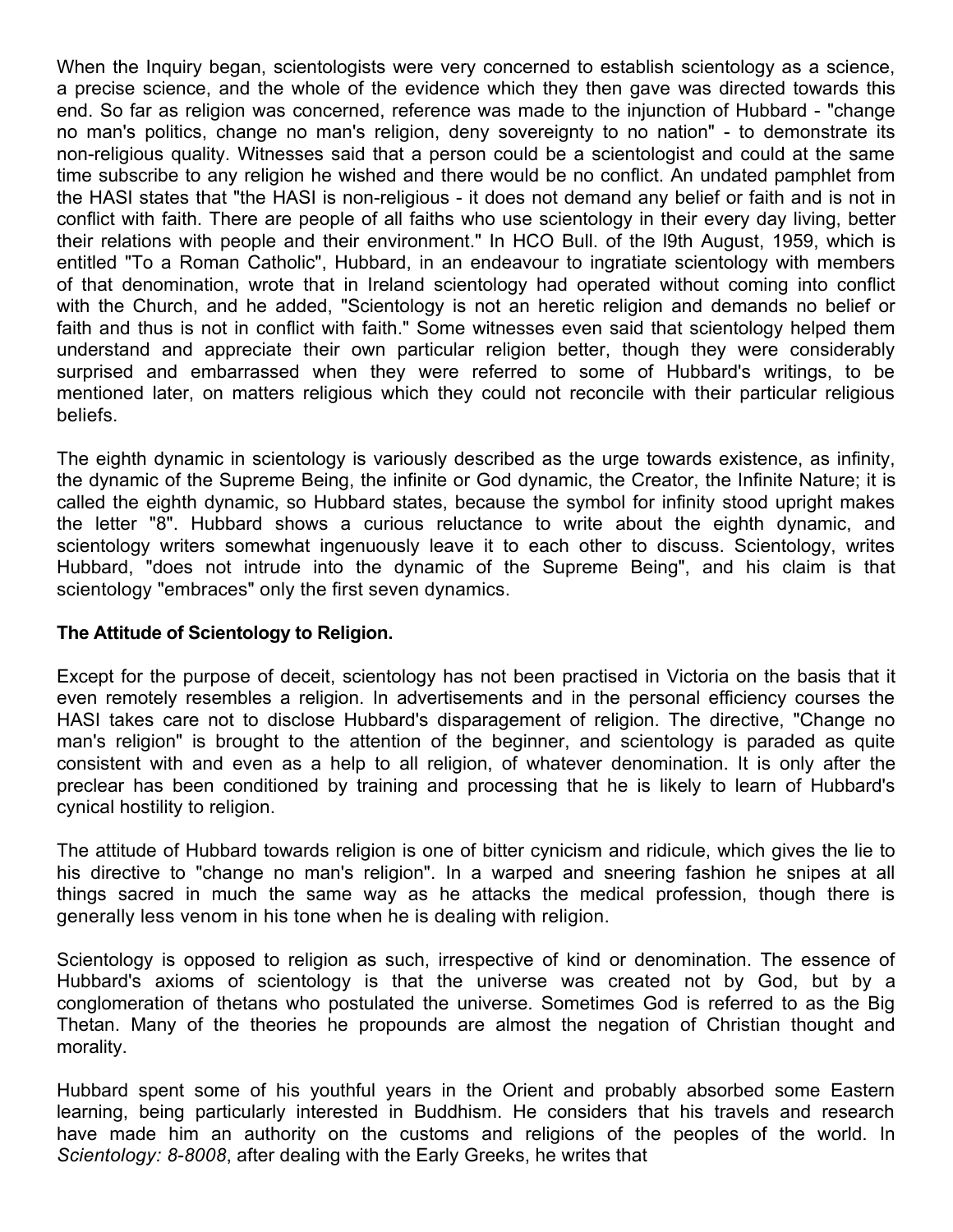"more modern man has fallen into the error of making God into the body of a homo sapiens and posting him somewhere on high with a craving for vengeance and a pettiness in punishment matched only by the degradation of homo sapiens himself. There are gods above all other gods, and gods beyond the gods of universes, but it were better, far better, to be a raving madman in his cell than to be a thing with the ego, cruelty and jealous lust that base religions have set up to make men grovel down."

These loosely expressed sentences are probably susceptible of several meanings, but their evident meaning is one disparaging of Christian belief, and this passage somewhat shocked certain scientology witnesses who had earlier said that they had not found anything in scientology which was opposed to their particular religion.

Whenever Hubbard mentions religion the note of disparagement is present. For instance, in PAB 130, Hubbard writes, "Purgatory and hell is a total myth, an invention just to make people very unhappy and is a vicious lie." In PAB 32, Hubbard writes, "Only a barbaric minister is a 'Man of God'. In all enlightened religions such men are called 'Men of Wisdom' ". In PAB 31 Hubbard writes.

"Religion does much to keep the assumption in restimulation, being basically a control mechanism used by those who have sent the preclear into a body. You will find the cross as a symbol all over the universe, and the Christ legend as an implant in preclears a million years ago." In PAB 37 Hubbard writes,

"For two thousand years Man has not had health, happiness, or immortality, yet they were promised to him two thousand years ago, and Scientology is delivering them today." . In HCO Bull. of the 21st January, AD 10 (1960), Hubbard writes,

"Some churches used a mechanism of confession. This was a limited effort to relieve a person of the pressure of his overt acts. Later the mechanism of confession was employed as a kind of blackmail by which increased contribution could be obtained from the person confessing." In PAB 31 it is written,

"A few operating thetans - scarcity - could lead to trouble. Witness the chaos resulting from the activities and other determinism technology of one operating thetan, 2,000 years ago. It is despicable and utterly beneath contempt to tell a man he must repent, that he is evil. Those who talk most about peace on earth and good-will among men themselves carry forward the seas of unrest, war and chaos."

In Certainty Magazine, Vol. 5, No. 10, it is written,

"Two and a half thousand years ago a handful of clears civilized half a billion people. What if we were all clear. Neither Lord Buddha nor Jesus Christ were OT's according to the evidence. They were just a shade above clear."

The "poet laureate" of scientology, Julian Cooper, wrote a poem, evidently with Hubbard's commendation, the text of which was distributed by the HCO as suitable for publication in magazines, part of which was:

"They that worship Jesus nailed upon a cross above an altar,

While an old priest chants ....

Do they know what they worship?

Do they know who they worship?

Can they recognize what they worship .... ?

Bondage of unconfronted facsimiles implanted so as to control and invalidate, is what they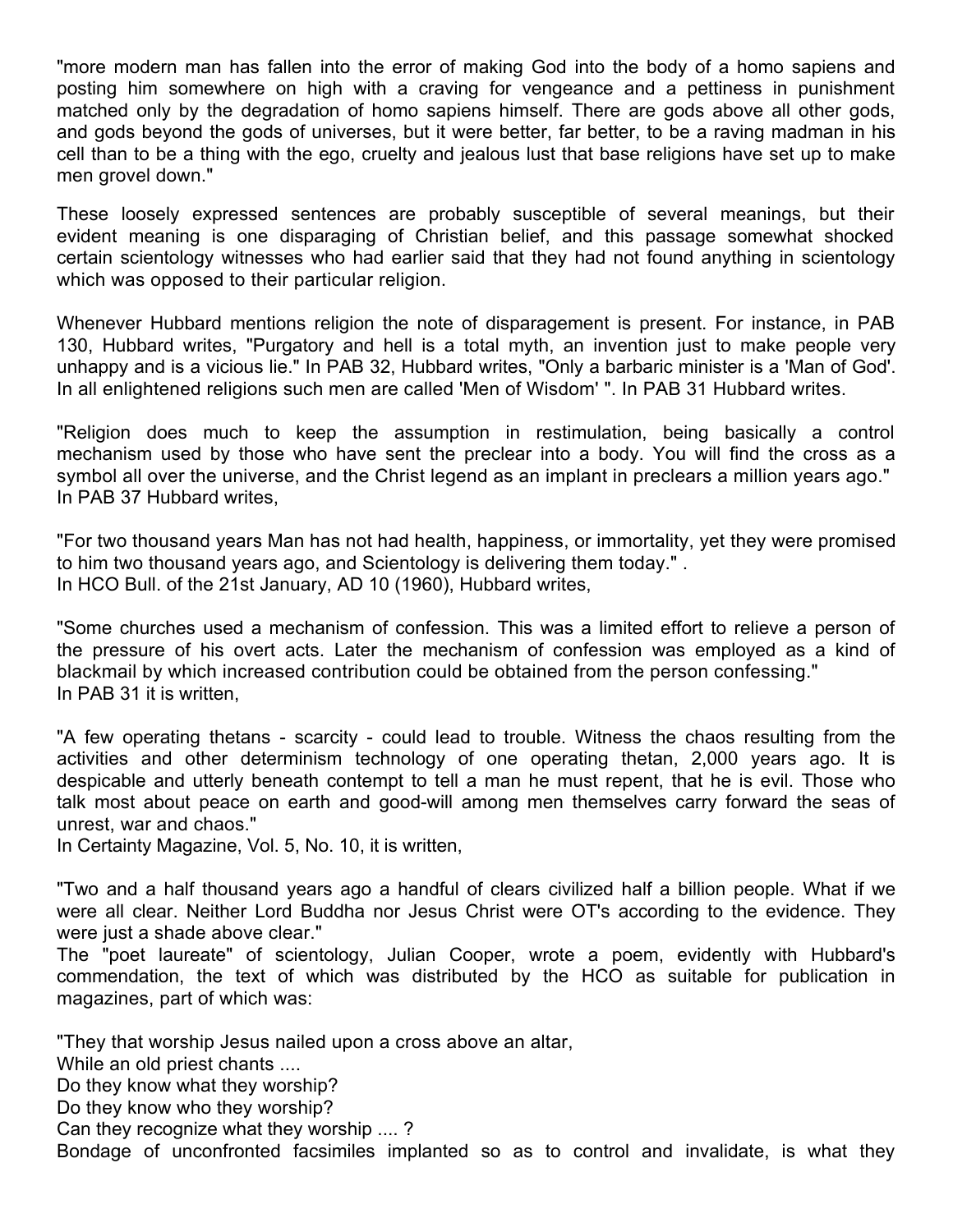worship."

In HCO Bull. of the 18th July, 1959, appears this "Historical note":

"The whole christian movement is based on the victim. Compulsion of the overt-act motivator sequence. They won by appealing to victims. We can win by converting victims. Christianity succeeded by making people into victims. We can succeed by making victims into people."

In HCO Bull. of the 11th May, AD 13 (1963), popularly called the "Heaven" bulletin, Hubbard states that he has been to Heaven. He claims that the bulletin is

"based on over a thousand hours of research auditing, analyzing the facsimiles of the reactive mind, and with the help of a Mark V Electrometer. It is scientific research and is not in any way based upon the mere opinion of the researcher .... The contents of this HCO Bulletin discover the apparent underlying impulses of religious zealotism and the source of the religious mania and insanity which terrorized Earth over the ages and has given religion the appearance of insanity." In the bulletin, amongst many other things, he writes,

"The Goals-Problems-Mass implants, which are the apparent basic source of aberration and human travail, which began with the goal to Forget, were cynically done 'in Heaven'.

For a long while, some people have been cross with me for my lack of co-operation in believing in a Christian Heaven, God and Christ. I have never said I didn't disbelieve in a Big Thetan but there was certainly something very corny about Heaven et al. Now I have to apologize. There was a Heaven. Not too unlike, in cruel betrayal, the heaven of the Assassins in the 12th Century who, like everyone else, dramatized the whole track implants-if a bit more so ....

The symbol of the crucified Christ is very apt indeed. It's the symbol of a thetan betrayed .... "

He then tells of how he, apparently, visited Heaven on two occasions.

"The first time I arrived and the moment of the implant To Forget was dated at 43,891,832,611,177 years, 344 days, 10 hours, 20 minutes and 40 seconds from 10:02 P.M. Daylight Greenwich Time May 9, 1963. The second series was dated to the moment of the implant To Forget as 42,681,459,477,315 years, 132 days, 18 hours, 20 minutes and 15 seconds from 11:02 P.M. Daylight Greenwich Time May 9, 1963."

He tells further that the implants were electronic by nature and following the pattern of the GPM, that implanting was done on a non-visible thetan, which arrived in a ship in a doll body. On the first occasion there were 29 implanted goals, on the second, 21; on each occasion the first three goals were the same, namely, To Forget, To Remember, To Go Away.

On both occasions the Gates of Heaven were visible.

"The gates of the first series are well done, well built. An avenue of statues of saints leads up to them. The gate pillars are surmounted by marble angels. The entering grounds are very well kept, laid out like Bush Gardens in Pasadena, so often seen in the movies. Aside from the implant boxes which lie across from each. other on the walk there are other noises and sounds as though the saints are defending and berating ....

The second series, probably in the same place, shows what a trillion years of overt acts does (or is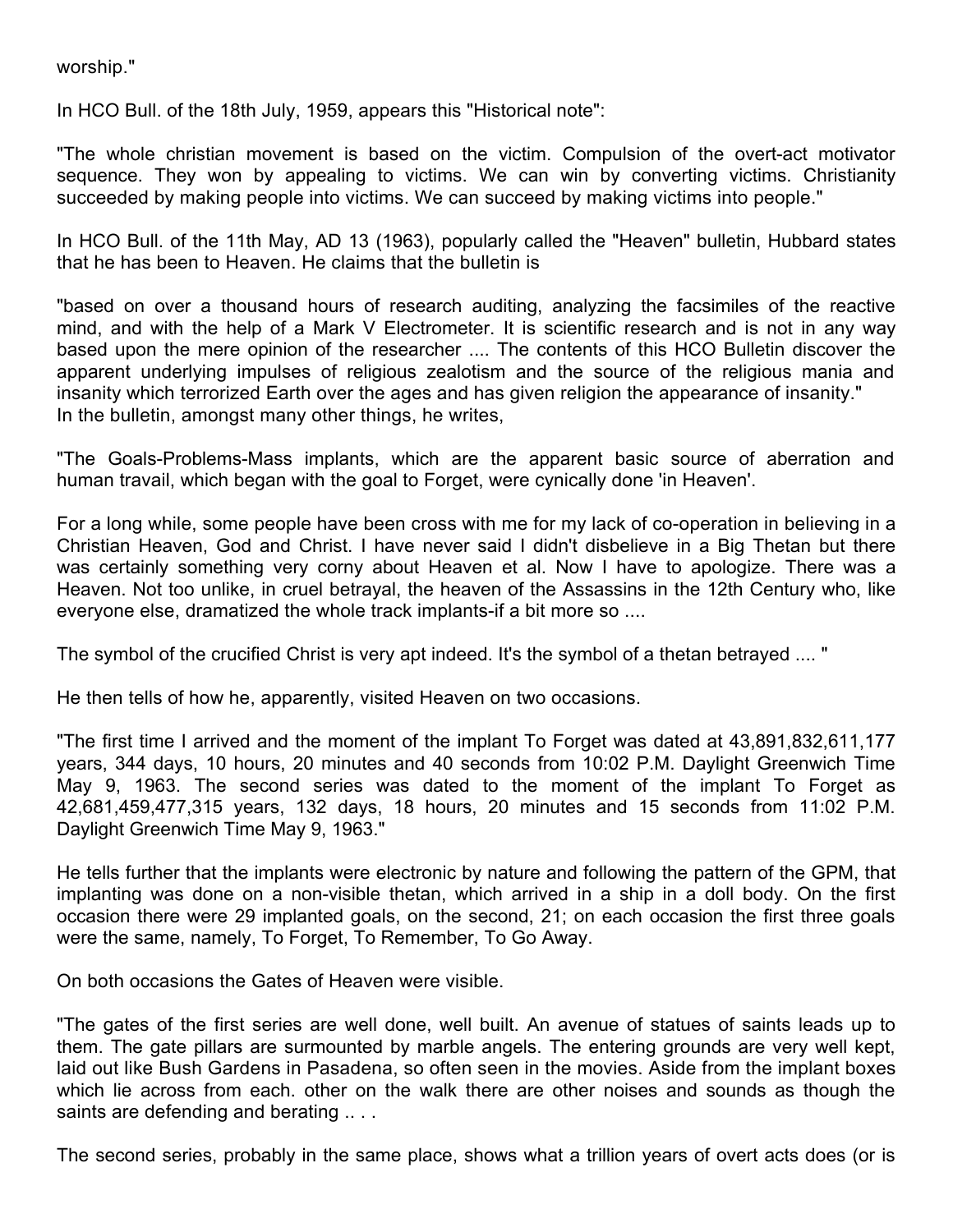an additional trickery to collapse one's time). The place is shabby. The vegetation is gone. The pillars are scruffy. The saints have vanished. So have the angels. A sign on one (the left as you enter) says 'This is Heaven'. The right has a sign 'Hell' with an arrow and inside the grounds one can see the excavations like archaeological diggings with raw terraces, that lead to 'Hell'. Plain wire fencing encloses the place. There is a sentry box beside and outside the right pillar. The roadway 'leading up' to the gates is deeply eroded. An effigy of Joseph, complete with desert clothing is seen approaching the gates (but not moving) leading a donkey which 'carries' the original Madonna and child from 'Bethlehem'. The implanting boxes lie on either side of this 'entering' path at path level."

There is a great deal more in similar vein, the research which Hubbard did upon himself and others producing a great amount of hallucinatory nonsense enthusiastically conjured up in response to suggestions made before and during hypnotic auditing sessions, yet accepted as reality and verified scientific fact by Hubbard and his followers.

The bulletin concludes,

"Further, we have our hands on an appalling bit of technology where the world is concerned. With rapidity and a Meter it can be shown that Heaven is a false dream and that the old religion was based on a very painful lie, a cynical betrayal.

What does this do to any religious nature of Scientology? It strengthens it. New religions always overthrow the false gods of the old, they do something to better man. We can improve man. We can show the old gods false. And we can open up the universe as a happier place in which the spirit may dwell. What more can you expect. This actually places us far beyond any other beings that are about. It puts us, through increased beingness and a restoration of life, in control of much destiny.

We have now only a few unsolved problems about life, huge though they may be, such as the construction of bodies and how does one establish the character of and communicate, if feasible, with beings who are making trees and insects. There are a few things like these. But I imagine when we finally manage to communicate with beetles under rocks and free them, we'll no doubt find the Creator of Heaven who 431/2 Trillion years ago designed and built the Pearly Gates and entrapped us all.

Good Lord, I'd hate to be guilty of that overt. But never mind - you aren't either. That guy is Gone (I hope!)".

Some scientology witnesses sought to explain that Hubbard really did not mean that it was Heaven that he was writing about in this bulletin, but either that it was "hell" or "a hell" over the entrance to which some "racketeer" had written "Heaven". The suggestion was, as Hubbard puts it in the bulletin, that "Before you went to Heaven you were not really very good or very bad, but you didn't think you had lived only once and you had a good memory and knew who you were and enjoyed life", and that when you went to this place which was got up to resemble Heaven, you were implanted with aberrative goals to forget and the like, which somehow conditioned you to believe in this present lifetime a variety of things about Heaven because of the deception practised by the implanters 43 trillion years ago. Actually no scientology witnesses could explain what Hubbard meant, except that Hubbard says what he means and that "an ordinary person" would not understand the bulletin.

Care is taken by Hubbard to ensure that while a student is on course he is kept away from influences which might be likely to assist him to resist the pernicious learning which he is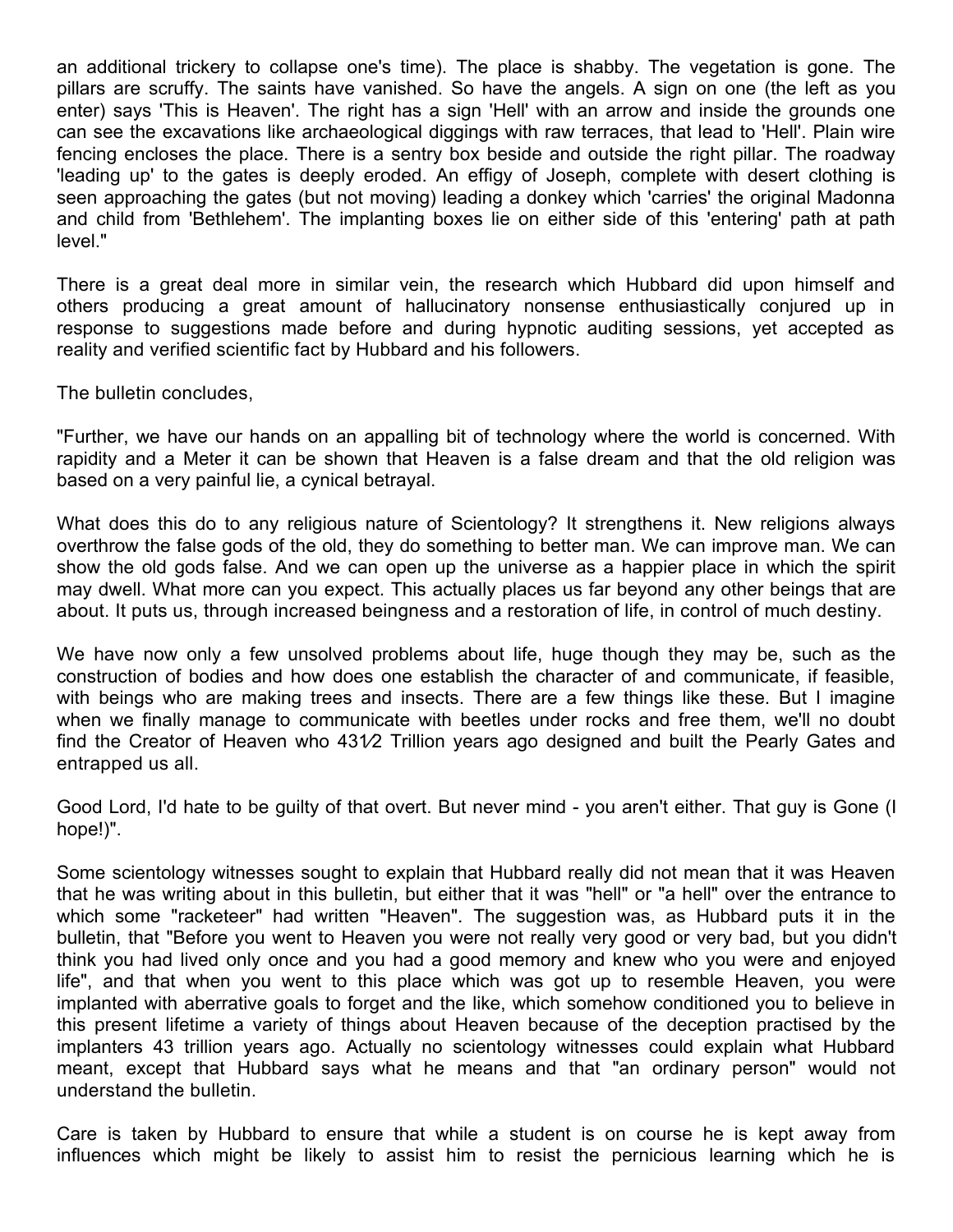absorbing. In HCO Pol. Lr. of the 22nd November, 1961, appear the "Training Course Rules and Regulations", one of which reads -

"24. Do not engage in any rite, ceremony, practice, exercise, meditation, diet, food therapy, or any similar occult, mystical, religious, naturopathic, homeopathic or chiropractic treatment or any other healing or mental therapy while on Course without the express permission of the Director of Training."

Courses may be as short as two weeks or may extend over many months. Absence from salutary influences for such lengthy periods tends to increase the domination of the HASI over the preclear.

Williams, the grandson of a clergyman, said that scientology was particularly careful not to interfere with anyone's religion and that his own religious views had not been changed away from Christianity by reason of anything he had studied in scientology. One young woman, struggling to escape from scientology, said that one of the many side effects of the past lives teaching of scientology was that it "knocks your belief in the [Christian] church."

One scientology witness considered that it was consistent with his Christian teaching in relation to the human soul, that it might well have returned to Earth on a number of occasions after visiting implant stations in the intermediate period. Other witnesses agreed that scientology was inconsistent with their Christian beliefs. Some said that they saw no inconsistency. One considered scientology more christian than Christianity. Another said that Hubbard's disparagement of religion was merely the expression of scientific or philosophic hypotheses, and there was no inconsistency because religion was one thing and philosophy another, and the witness sought to justify the apparent difference between Christianity and scientology by saying in effect that one was not being inconsistent if, when writing in one frame of reference, one contradicted what was a fact in another frame of reference.

That scientology witnesses were partisan on the question of whether Hubbard was hostile to religion was, of course, apparent. An ordinary person, reading the writings of Hubbard, a man who "says what he means", can judge for himself.

In a community which is nominally Christian, Hubbard's disparagement of religion is blasphemous and a further evil feature of scientology.

### **Promise of Immortality.**

Hubbard exploits in two ways what psychologists regard as "the great mystery and the great threat to us as human beings", namely, death. Hubbard promises immortality through scientology, and he warns that death awaits those who oppose scientology. In making such a promise, Hubbard ascribes immortality to the thetan and the suggestion is that a person cannot enjoy immortality unless he has a reality on the thetan and on scientology teachings.

In *Certainty* Magazine, Vol. 3, No 9, R. Kemp, who is described as "D.Scn., D.D.", writes,

"Of course all people are thetans (spirits) and all thetans are immortal and indestructible; they cannot under any circumstances actually and finally die , but they can get awful close to it .... "

The editorial note to *Scientology: 8-80* is sufficiently garbled to convey the impression that scientology, which claims to bestow the ability to heal the ill without physical contact and to cure the insane and the incapacitated, may also revive the dead or dying. In *Certainty* Magazine, Vol. 4, No.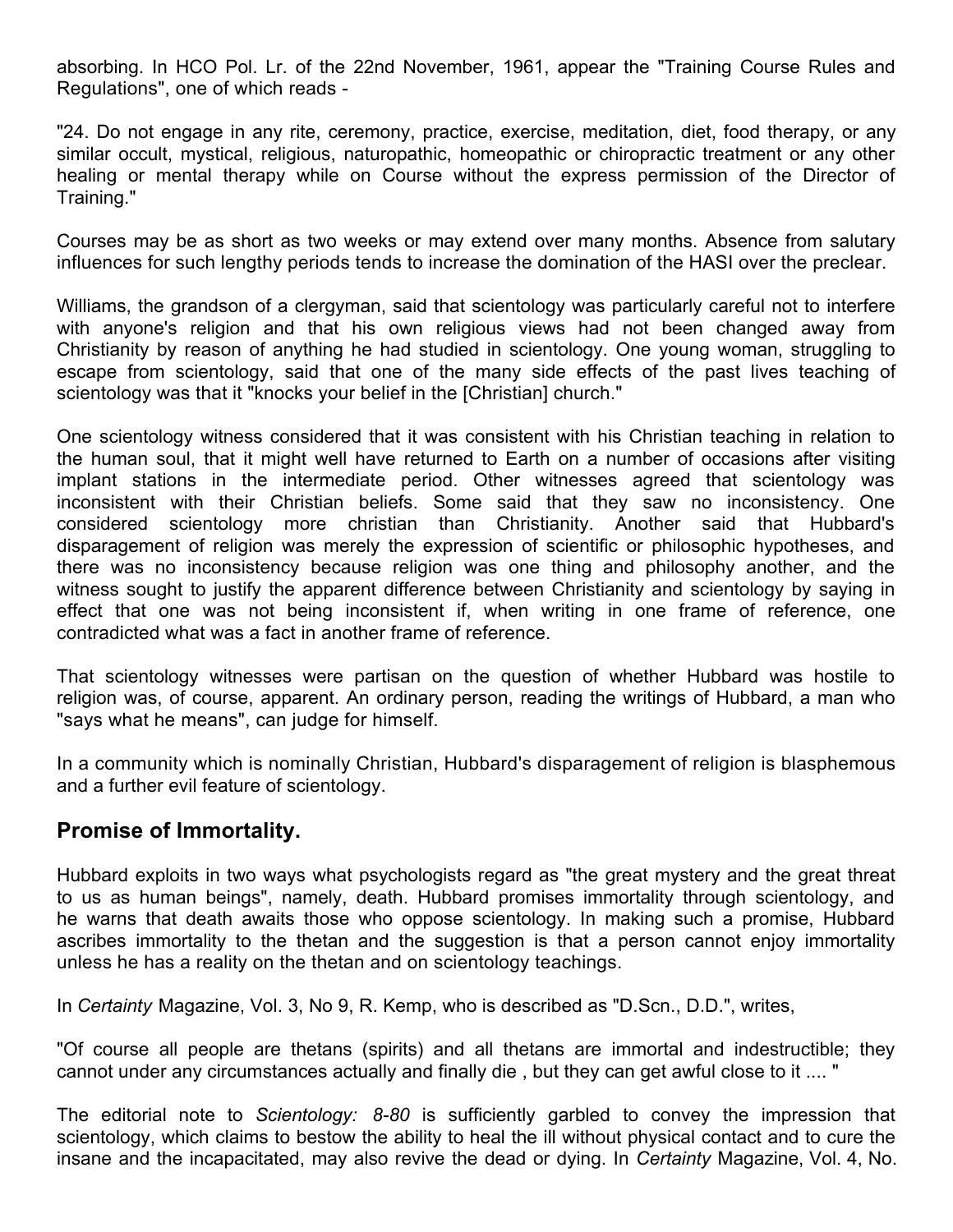12, Hubbard writes,

"Well, I've been working now for a lot of years to bring Dianetics and Scientology up to a point of super-magic. It was easy to get them up to magic .... "

and the article goes on to say that there was "enough data to know that dying wasn't fatal but *still* men died and dying often hurts."

The claim is made in PAB's Book 3, and repeated elsewhere that "Scientology can demonstrate that it can obtain the goals set for man by Christ, which are: Wisdom, Good Health and Immortality". In Infm. Lr. of the 24th November, 1963, Hubbard writes,

"No organization which can achieve individual immortality ever worries much about momentary hostility. And individual immortality is not only in our grasp but is now being achieved."

In HCO Infm. Lr. of the 1st September, AD 13 (1963), which tells of a young woman, who on her death had indicated that she would return to pick up the body of a girl and take up where she had left off, Hubbard writes, "We lose very few people by death, unlike the healing professions who lose their practitioners in hordes. But we do temporarily lose some by death. A dozen or so in the past few years." Though, when writing along these lines, Hubbard is writing about the thetan, so garbled is much of what he writes on this subject that his followers may be excused for believing - as some appear to have believed - that the immortality promised is immortality in respect of their earthly or human life. As recently as May, 1965, the Melbourne Communication Magazine, unequivocally states "An intensive at the Hubbard Guidance Centre puts you on the road to freedom from sickness misery and death."

*The Auditor*, the Saint Hill Journal of Scientology, mailed direct from East Grinstead to Victorians on the HASI mailing lists, in explaining in issue No. 8 (1965) what scientology really is asserts, "It is the only thing which can salvage you from sickness and eventual death".

It was said by one witness that, since scientology ensured good health by proofing against illness, scientology was, in effect, ensuring at least longevity, and very few if any people who had espoused scientology were known to have died.

Scientology is opposed to all forms of punishment, and Hubbard has told his followers that "purgatory and hell is a total myth, an invention just to make people very unhappy and is a vicious lie". Comforted by these and similar statements, deluded preclears are able to shut their eyes to the reality of normal human problems which they may have, and to find refuge in scientology theories about the immortality of the thetan which will keep on returning to earth again and again for eternity, without the obligation of accounting, according to Christian belief, for this life's conduct.

Hubbard repeatedly predicts death or disaster for those who oppose scientology. He writes from time to time of long lists of people who have died because they have opposed scientology and offers to produce the death list to the doubters. Specifically, in *Com.* Mag. Vol. 1, No. 19, Hubbard writes, "On the other hand, without any action taken against them, of twenty-one highly placed attackers, seventeen are now dead." Elsewhere he writes that each and every one of the "squirrels" of yesteryear have met with disaster, the biggest squirrel in Great Britain being recently found in the bankruptcy court. (A squirrel is one who has given up allegiance to Hubbard but still purports to practise scientology, picturesquely described in evidence by a former scientologist as a madman running around collecting nuts.) Hubbard lists other cases of individuals who, having acted in a way hostile to scientology, have suffered disaster, such as one tradesman who overcharged the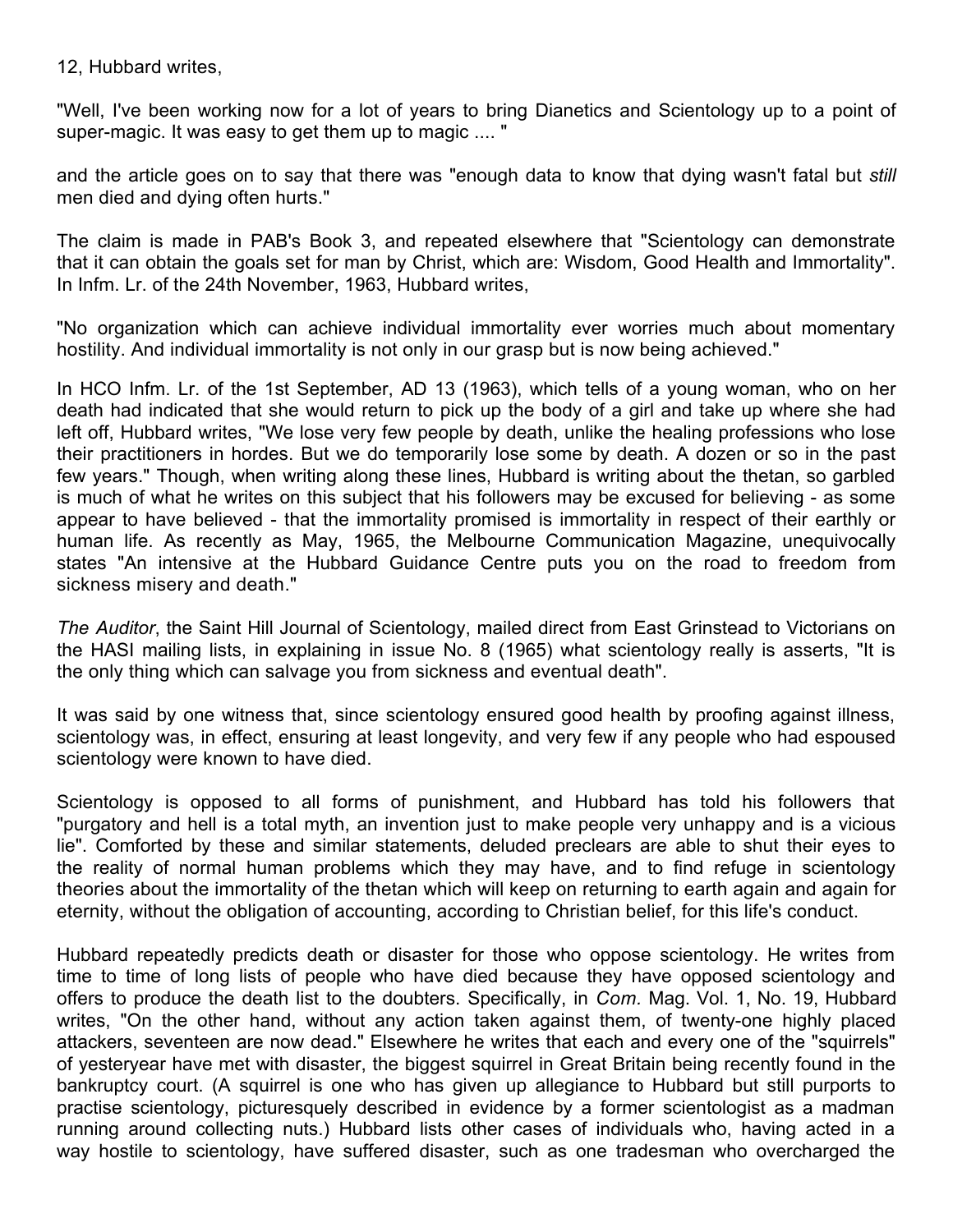organization and contracted TB, and a bill collector who, when he realized how terrible it was to endeavour to collect a debt from Hubbard, committed suicide half an hour later.

In HCO Bull. of the 29th July, 1963, Hubbard reports with evident glee, "Government attacks have entered a more desultory stage. Meters will go to jury trial eventually and we will certainly win. The U.S. Government Attorney handling the case became terribly ill and had to resign it".

A number of witnesses gave evidence that they were aware of a general belief amongst scientologists that hostility to scientology rendered a person likely to die on that account, not by physical violence at the hands of scientologists but because he would be so overwhelmed by the enormity of his overt that death would ensue as the motivator. The effect of such a belief was observed in the case of one woman witness who believed that any person who turned against scientology could expect to die within twelve months. She tried to break away from scientology in the early stages of the Inquiry but she returned to the fold at a later stage partly, at least, because she feared she would suffer harm, even death, should she defect.

This fear of death is one of the elements which keep Hubbard's followers in subjection, and constrain them to continue in their acceptance of his teachings. They fear the human death which Hubbard has said will follow their defection, and they fear the loss of the immortality which acceptance of his teachings makes into a reality for them. Hubbard prescribes effective treatment as soon as doubts begin to arise. The waverer, while still a worried believer, is processed and his overts revealed and his continued subjection ensured by further indoctrination.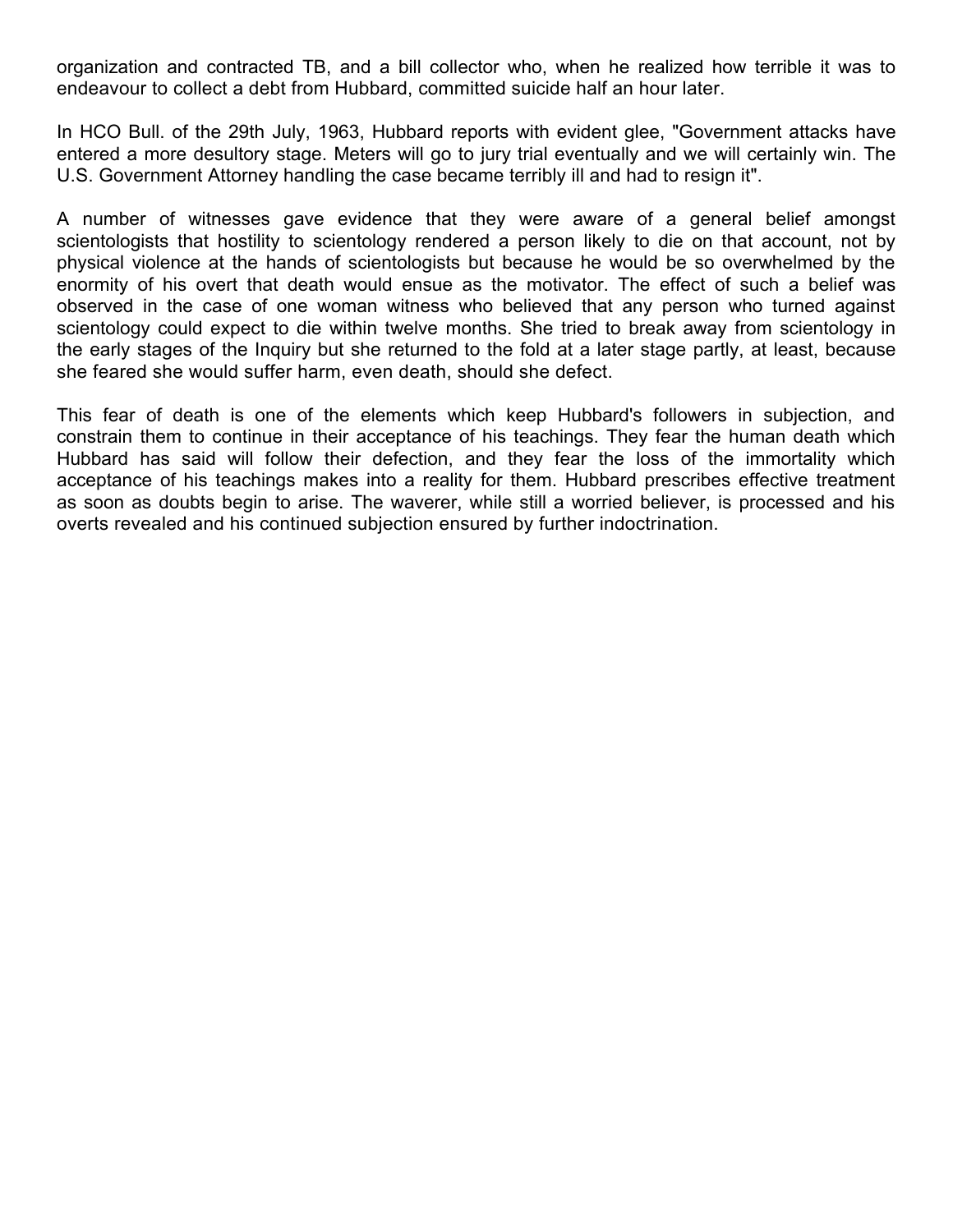## **The Anderson Report CHAPTER 28 SCIENTOLOGY AND POLITICS**

Hubbard writes, "Change no man's polities". The only qualification to scientology's claim that it is non-political is that it is wholeheartedly and enthusiastically opposed to Communism. Hubbard, however, has no love for governments in general. In *Ability* Magazine, Issue No. 5, Hubbard writes: "If we place the government on our chart of human evaluation we find a craven psychotic .... Governments are insane."

In *Com*. Mag. June, 1960, Vol. 2, No. 6, the Melbourne HASI reprinted an article by Hubbard entitled "Special Zone Plan". This article is capable of several interpretations: a commemoration of the tenth anniversary of some breakthrough of Hubbard, a review of progress during the previous ten years, an exposition on the eight dynamics, an enthusiastic appeal for more industry and activity on the part of scientologists, an appeal to exert more influence and control in circles or "zones" in which each scientologist moves, even a direction to take over governments. It had something for everybody, and scientologists read it and were impressed by whatever particular feature appealed to them.

For the housewife, Hubbard wrote:

"See this: a housewife already successfully employing scientology in her own home, trained to professional level, takes over a women's club as secretary or some key position. She straightens up the club affairs by applying comm exercises and making peace, and then, incidental to the club's main function, pushes scientology into a zone of special interest in the club - children, straightening up marriages, whatever comes to hand and even taking fees for it - meanwhile of course, going on being a successful and contributing wife."

### For the junior executive, Hubbard wrote:

"Or this: a scientologist, a lesser executive or even a clerk in a company, trains as a professional auditor, and seeing where the company is heading, begins to pick up its loose ends by strengthening its comm lines or its personnel abilities Without 'selling' anybody scientology, just studies out the bogs [*sic*] and remedies them. If only as 'an able person' he would rapidly expand a zone of control, to say nothing of his personal standing in the company. This has been and is being done steadily across the world. Now that we have pre-sessioning, it's easy to straighten up other people. Our unreleased technology on handling third dynamic business situations is staggeringly large. You'd be surprised how easy it is to audit seniors. They and their families have so many troubles. Or how easy it is to spot the emergency-maker and audit him."

### In respect of government, Hubbard wrote;

"And see this: a race is staggering along making difficulties for itself. Locate its leaders. Get a paid post as a secretary or officer of the staff of the leaders of that race. And by any means, audit them into ability and handle their affairs to bring co-operation, not trouble. Every race that is in turmoil in a nation has quasi-social groups around its leaders.

And this: a nation or a state runs on the ability of its department heads, its governors, or any other leaders. It is easy to get posts in such areas unless one has delusions of grandeur or fear of it. Don't bother to get elected. Get a job on the secretarial staff or the bodyguard, use any talent one has to get a place close in, go to work on the environment and make it function better. Occasionally one might lose, but in the large majority, doing a good job and making the environment function will result in promotion, better contacts, a widening zone.

The cue in all this is don't seek the co-operation of groups. Don't ask for permission. Just enter them and start functioning to make the group win through effectiveness and sanity."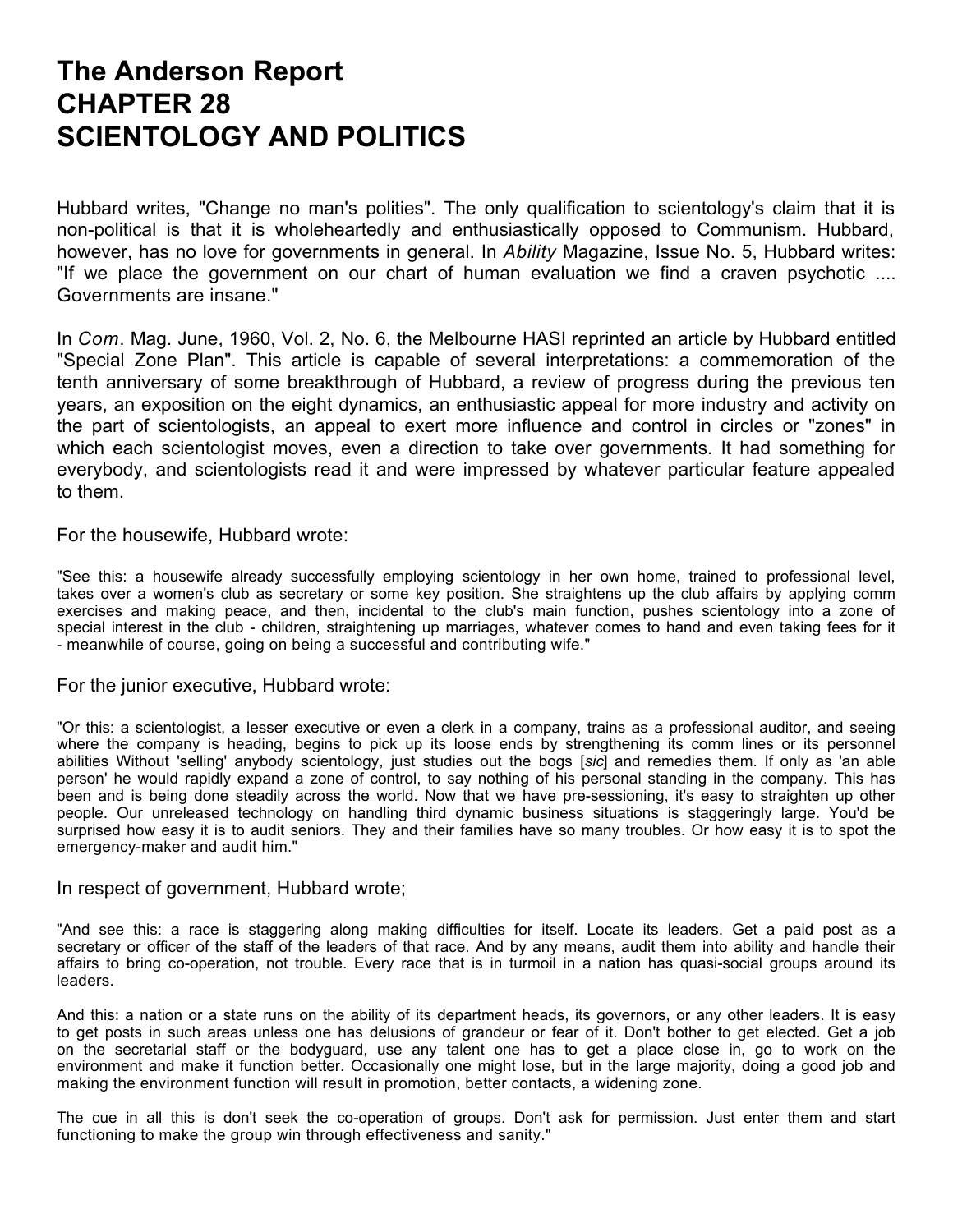Whatever may be Hubbard's aspirations in his special Zone Plan, it is evident that many scientologists believed that it was some sort of plan to dominate, by political means, countries and eventually the whole Earth. One preclear who had affiliations with the Australian Labour Party saw the Zone Plan as "a very able plan for infiltration and subversion of the key institutions of the country," the intention of the plan being "to create by those subversive means a scientology government"; and he was so enthusiastic about the possibilities which scientology offered for political domination that he concocted a plan to scientologize the Australian Labor Party. In a letter to Williams dated the 16th January, 1961, he wrote:

"My goals for the Zone Plan are to make my organization a Scientology Organization with all executives [being] HPA graduates, to use our publications to improve administration, management and communication in the Labor movement and interest the Australian Labor Party and Trade Union officials in taking scientology training. The Australian Labor Party as an organization using scientology principles would soon win a Government as soon as the next Federal election.

With Australia led by a government employing scientology principles we should soon have a civilization which can extend influence overseas."

He submitted his plan to Hubbard and obtained his approval. Mrs. Williams, who, according to *Com*. Mag. Vol. 2, No. 1 of January, 1960, "once vowed Australia will be the first scientology continent", approved of this preclear's ambition to scientologize the Australian Labor Party. His Zone Plan was not implemented. By a queer twist, this preclear sustained an "ARC break" with the Australian Labor Party, and while still in scientology he changed his political affiliations. Whether it was scientology which changed his politics does not appear.

Another executive had the ambition to take control of a large company and then to have as executives only those who were scientologists.

A police constable who resigned from the Victoria Police Force and occupied the post of "Director of Zoning" at the HASI, described the Zone Plan as a means of disseminating scientology in the various "zones" in which preclears moved, and he kept a card index to show the various zones industrial, social, professional, &c, in which preclears moved.

In some of Hubbard's writings obscure references are made to the "1970 Plan". Williams said that the 1970 Plan was merely an expression used to describe the objective of the scientology organization to be reorganized within itself and "tidied up" by 1970.

The only overt political action of which evidence was given to the Board was in relation to the 1964 Victorian elections. The Melbourne HASI *Com.* Mag. Vol. 6, No. 5A for May, 1964, carried an article written by Williams, entitled "A Declaration of War", which stated: "It is the urgent duty of every scientologist in Victoria to get out and make certain that the Australian Labor Party is defeated completely and thoroughly and forever at the election." Williams said he wrote this article for humanitarian, not political, reasons, because the Australian Labor Party was hostile to the HASI which was entitled to defend itself.

The HASI did, however, explore the possibility of promoting scientology in various government departments, and a number of Victorian public servants have shown an interest in scientology. The number involved and the extent of their involvement is not known in detail, except that it would seem that the number is probably very small. The HASI considered the Education Department to be a good "area" and in the early days of scientology in Victoria some effort seems to have been made to infiltrate that Department, but there is no evidence that scientology made any headway in the Department as such, though a significant feature is that several highly placed staff members of the HASI are former school teachers. One scientologist, still a school teacher. formerly had her own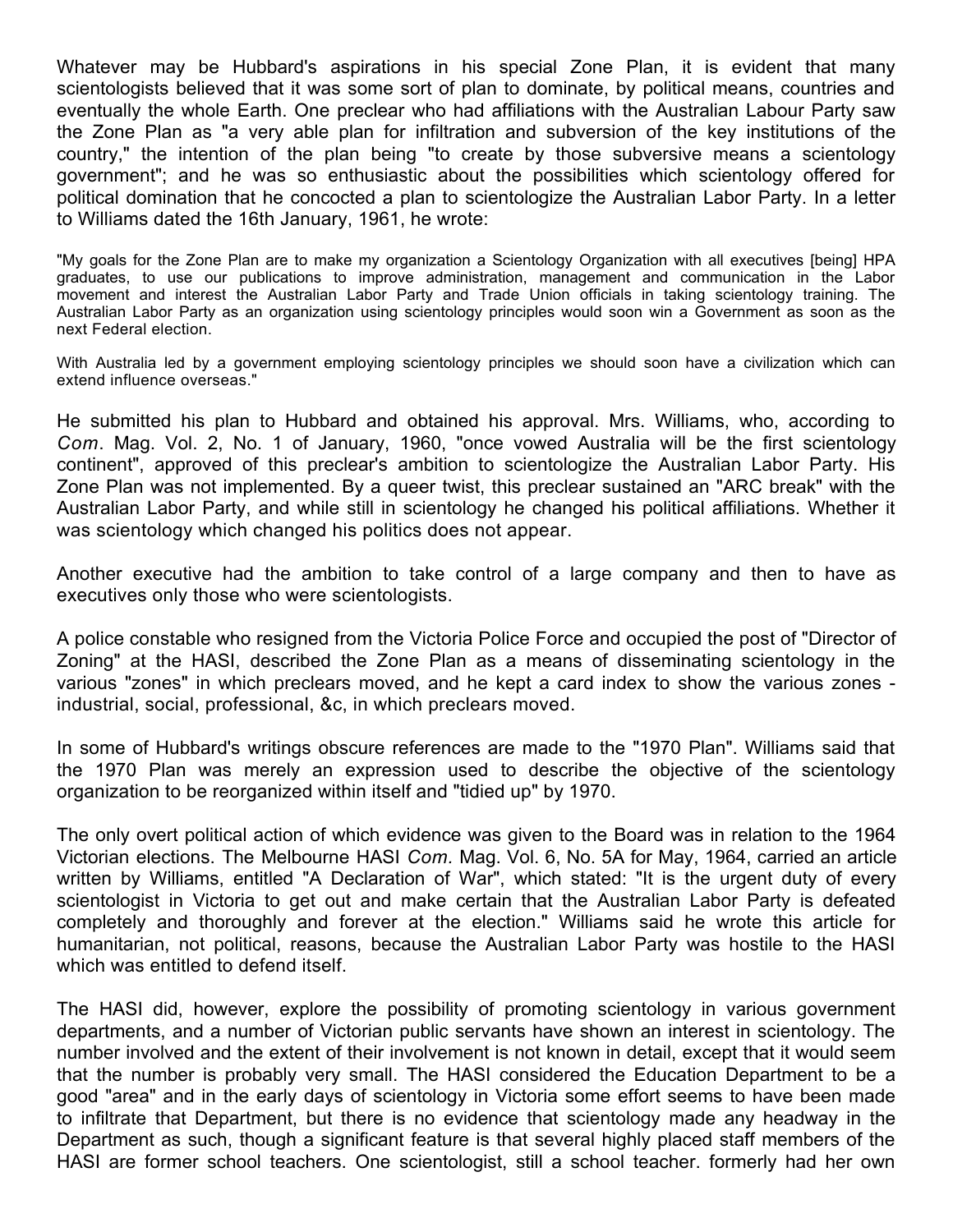private school. She introduced scientology techniques into her school, apparently causing alarm amongst parents, and the school closed.

About nine years ago, a scientologist approached the Chief Probation Officer of the Children's Court, claiming that scientology could help to reform delinquent children. It is known that four children with Children's Court records went to the HASI. One, a retarded child, showed some signs of increased communication after doing some elementary exercises; a second child resumed his criminal activities. No information was available as to the effect, if any, which scientology had on the remaining two children. The Chief Probation Officer himself investigated scientology sufficiently to see that it offered no solution to the problems of child delinquency. The techniques used upon the child who became more communicative were of a very elementary kind; they cannot be claimed as exclusive to scientology and were not hypnotic procedures.

Hubbard has displayed great cunning in anticipating attacks upon himself and scientology by providing in advance a weapon with which to retaliate. Hostility to Communism finds a very prominent place in scientology. Scientology is almost rabidly opposed to Communism which Hubbard frequently denounces in flamboyant and intemperate terms. In doing so, he has been laying the foundation for his counter-attack on those who attack scientology, for it is quite standard technique for scientologists to stigmatize anyone opposed to them as communists, hoping thereby to blunt the attack on scientology and turn attention from scientology by the hostility they hope will be felt against its alleged communistic attackers. Scientology had its beginnings in the early 1950s in America in an era when McCarthyism was rampant, and Hubbard readily appreciated the value of discrediting any opposition and stifling criticism by denouncing any attack on scientology as communist-inspired. This technique has been repeatedly practised in Victoria. In one case at least the circumstances were almost amusing, except for the impudent threats which accompanied the attempts by the HASI to muzzle the critic. The occasion arose out of an answer given in 1960 by the Rev. Mr. L. Rumble, M.S.C, in a radio session called "Question Box" where, in answer to an inquirer who sought Dr. Rumble's advice on scientology, Dr. Rumble answered simply, "Have nothing to do with it", adding that "only credulous and gullible people will be impressed by the high-brow term, as a fruit-shop proprietor hopes simpletons will be by the description of himself as a 'Fruitologist' ". Dr. Rumble further said, "You flatter it by calling it a 'science'. Time magazine recently described 'scientology' as compounded of 'equal parts of science-fiction, dianetics and jabberwocky'!"

The reply was also published in a Catholic weekly newspaper, *The Tribune*, circulating in Victoria. Dr. Rumble's reply provoked two letters from the HASI, one to Dr. Rumble from Williams as Association Secretary for Australia of the HASI, and one to the editor of The Tribune, from Gogerly, who assumed for the occasion the pretentious title of "Director Government Relations". The Williams letter to Dr. Rumble read in part:

" .... by your utterance you have not only divorced yourself from the main international body of Catholic attitude to scientology but have allied yourself further with international subversive communism. By attacking scientology you are attacking one of the most ardent and vigorous groups in the field of combating communism and maintaining national security.

It is our policy to investigate subversives through our own channels as well as to co-operate with national security organizations.

Scientology has never been a threat to the honest and upright of any nationality or belief. Only those who tread dark paths or are on the payroll of a specialized interest seeking to profit by the sickness and troubles of man would fight a group of people trying to help man. May these sick and troubled offer their forgiveness."

Gogerly's letter to the Editor of *The Tribune* read in part:

"It is the policy of this Association throughout the world to investigate every attack on scientology. We have found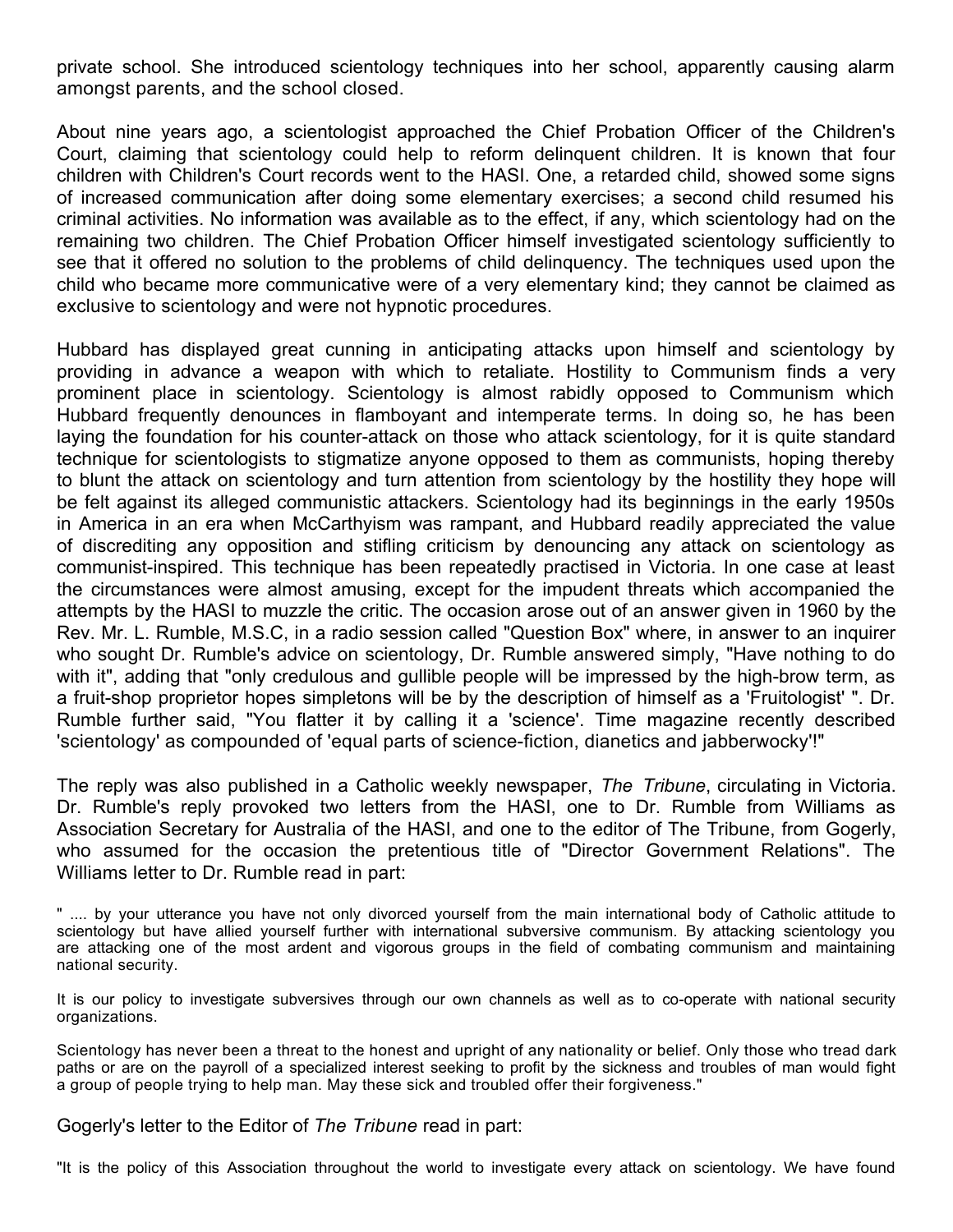that the attackers have always had something to hide. Facts uncovered in these investigations have generally been given to government security services, police, etc. Dr. Rumble is now being investigated and has been apprised of this fact already. Any facts brought to light of interest to security services will be given to them. We generally in such investigations make public any facts which are of interest to the public, their safety, or elucidation."

The sequel to the threat to investigate and report Dr. Rumble is not known. There was no evidence that any such "investigation" took place and probably it did not, for few things would be more unlikely than a clandestine liaison between Dr. Rumble and Communism.

The HASI from time to time did in fact employ enquiry agents to investigate those it regarded as hostile to it. It appears that Dr. Dickson, the Medical Secretary of the Victorian Branch of the Australian Medical Association, was investigated by inquiry agents on behalf of the HASI to ascertain whether he had any communistic associations. He was found to be "clean" on this score. The Honorable J. W. Galbally, M.L.C. was also investigated by the inquiry agents on behalf of the HASI. What particular aspects were investigated did not appear from the evidence, but whatever it was, the result was also negative.

As part of his defence mechanism, Hubbard set up in America his own National Academy of American Psychology (NAAP), and in 1957 this organization impudently sent to all mental health practitioners in the U.S.A. - almost all of whom, if not all, were not members of or in any way associated with the "National Academy of American Psychology" and were unaware of its existence - a copy of the "Loyalty Oath", to which they were required to subscribe. This oath was objectionable in form and typically hubbardian in its inflammatory language. (See Appendix No. 18) The threat was made that those who did not subscribe were to be classified as "potentially subversive", those who "railed" against it were to be classified as "subversive" and their names submitted to government authorities for further action. This "oath" was to be submitted not only to all psychologists, psychiatrists and psychoanalysts, but also to "ministers of various denominations who engage in mental practice," and it was said that "a similar procedure may in the future be initiated in the British Commonwealth dependent upon the outcome of the American operation."

By this manoeuvre, Hubbard planned to anticipate attacks on himself and his organization by the American medical profession, and he was starting to arm himself for a counter attack with the retort that many or all American mental health practitioners were disloyal and possibly subversive since they had failed or refused to sign his "Loyalty Oath".

Such a scheme is in line with Hubbard's practice of "smearing" the founders of modern psychiatry and psychology by attributing to them communistic tendencies, and seeking thereby to discredit their sciences. The Melbourne HASI claims to be a member of N.A.A.P.

The Melbourne HASI claimed to be a valuable instrument for preserving national security, and that it co-operated with the Commonwealth Security Service on a number of occasions. This co-operation did not appear to extend beyond informing the Security Service of one or more pieces of information which a preclear or student had revealed concerning another person or persons. There is no reason to suppose that the HASI revealed anything to the Security Service about the preclear in question or that the air of mystery and importance surrounding the alleged disclosures to the Security Service was justified. The reticence of Williams on this matter rather suggested that it was merely another pretentious claim.

In his denunciation of Communism, Hubbard repeatedly refers to the Brainwashing Manual as an illustration of the manner in which Communism is striving for world domination. A curious aspect of scientology is that numerous passages in the Manual, with the substitutions indicated in Appendix 16 made, show a remarkable parallel between the brainwashing techniques attributed to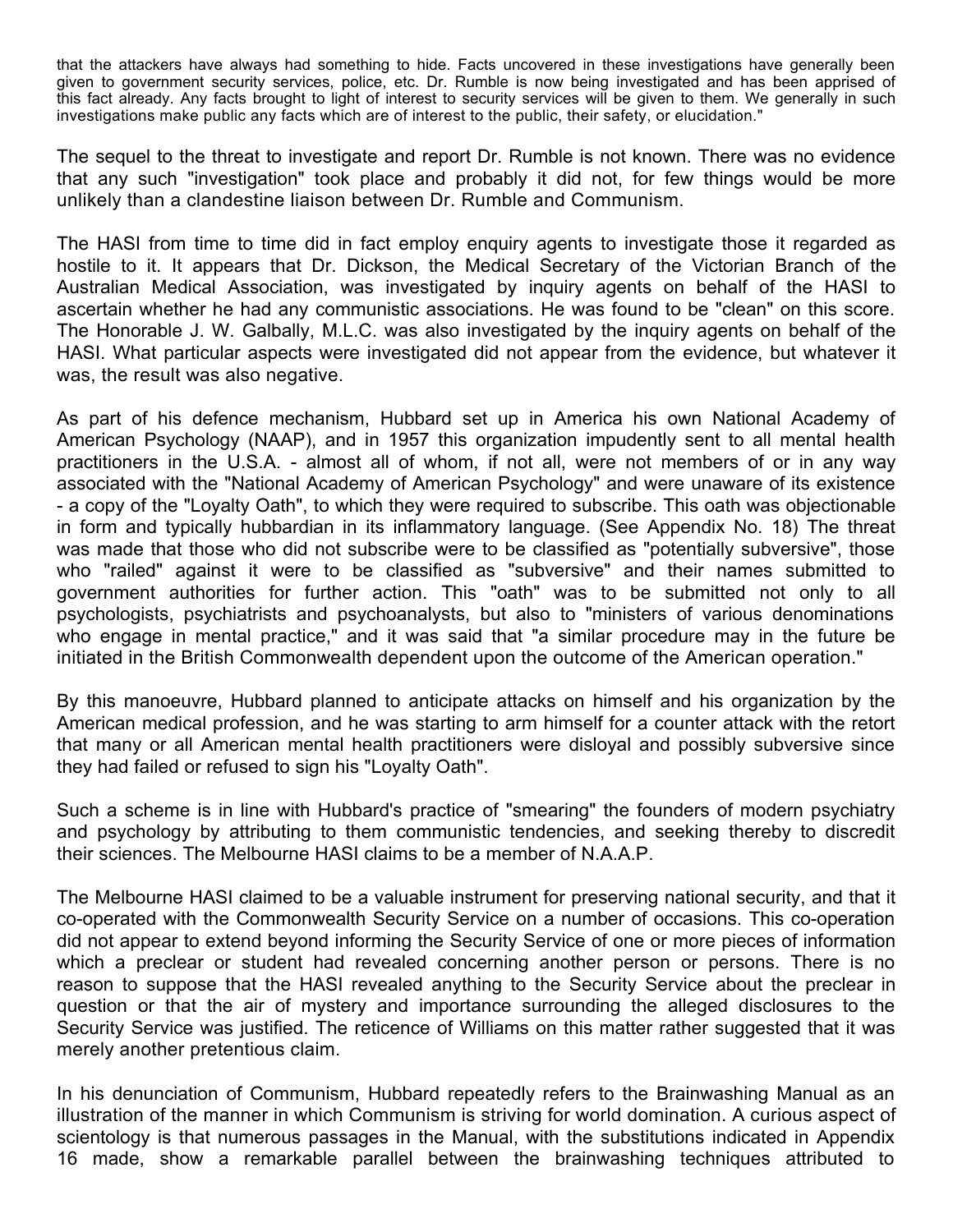psychopolitics and Hubbard's techniques. Many scientologists, inspired by Hubbard, have the goal to scientologize and clear the whole world. Scientology techniques are directed towards domination of the mind. In this community, the normal person may regard as fatuous the thought that a sufficient number of persons could embrace scientology to make it a political menace to the community as a whole. The Board is not concerned to speculate, but, in a generation in which the conquest of the mind is the primary target, a new tyranny may well find the pernicious techniques of scientology amongst its armoury.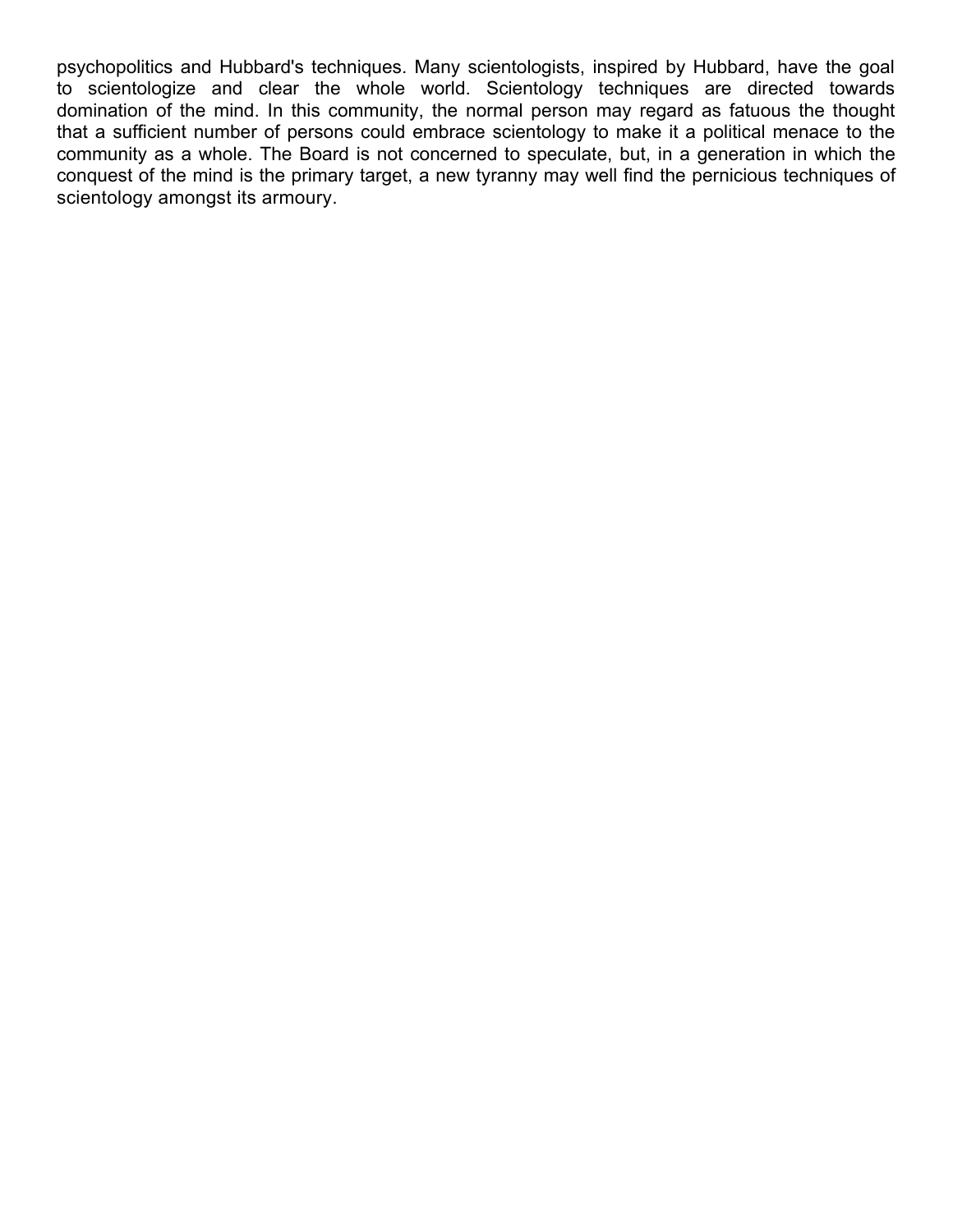# **The Anderson Report CHAPTER 29: ON THE FRINGE**

Such are the attractions of psychology and the mystery which surrounds it, that it readily lends itself to exploitation by persons who in fact have quite inadequate qualifications to justify their claim to understand and treat the mind. Hubbard and his organization have no monopoly in such exploitation, though they represent a massive proportion of self-styled authorities in this field. Many other persons in varying degrees have entered the field of mental health or skirmish on the fringe of it without adequate training, knowledge or experience.

The Board's terms of reference related specifically to scientology, but scientology is not the only potential danger. The Board heard evidence concerning other persons or organizations practising somewhat similar techniques under different names. In Chapter 30 are the names of some persons who have been scientologists, who now practise forms of psychology under other names, but who retain in their practices to a greater or lesser degree features of their scientology training. [n particular, there are two organizations which are spreading from New South Wales and which have about their practices so many scientology features that they require individual mention in this Report. They are The American College and the Australian Centre of Applied Psychology, the proprietor of which is David Maxwell Tooley.

David Maxwell Tooley, also known as Marcus Tooley, carries on business in Sydney under the business names of The American College and Australian Centre of Applied Psychology. His addresses are 126 King Street and 187 Macquarie Street, Sydney. He first became interested in psychology while in a camp for conscientious objectors in New Zealand in about 1942. His acquaintance with dianetics and / or scientology began in 1950 in New Zealand where he attended a course run by one Turnbull, later "bishop" Turnbull. Tooley qualified as HPA in 1953, then went to America where in Philadelphia in 1954, he took his "Bachelor of Scientology". In the same year he became a "Doctor of Scientology" and obtained his "Doctor of Divinity" in Phoenix, Arizona, U.S.A., from the "Church of American Science", which is one of "the churches linked with Hubbardian scientology". On his return to New Zealand he conducted, separately from the HASI, some courses in scientology.

In 1955, he went to Sydney, New South Wales, where he established the "Scientology Centre", the name of which he changed to "The American College" after about twelve months. He denies that he was ever connected with the HASI or held a franchise; however, he was in good standing with the HASI and, amongst other things, taught scientology to students for examinations held by the HASI. He claims to have been excommunicated in about August, 1955, by Hubbard, but he attended the Fifth London Advanced Clinical Course, free of charge, at Hubbard's invitation in 1958. He was one of the auditors who contributed reports to a book produced by Hubbard and published in 1958, entitled *Have You Lived Before This Life?*, which contains some 43 case histories, being reports by auditors of preclears who have revealed past life experiences during auditing. Tooley's contribution related to a female preclear who had had experiences in Somaliland in 1630, when she had been a man, using anaesthetics while performing an operation, killing her (or his) wile and fighting a large lion with a black mane which killed the body which her thetan was then occupying.

In 1959, Tooley returned to Australia and resumed activities at The American College in Sydney. He admits that he has a couple of E-meters there, but says that he has never used an E-meter except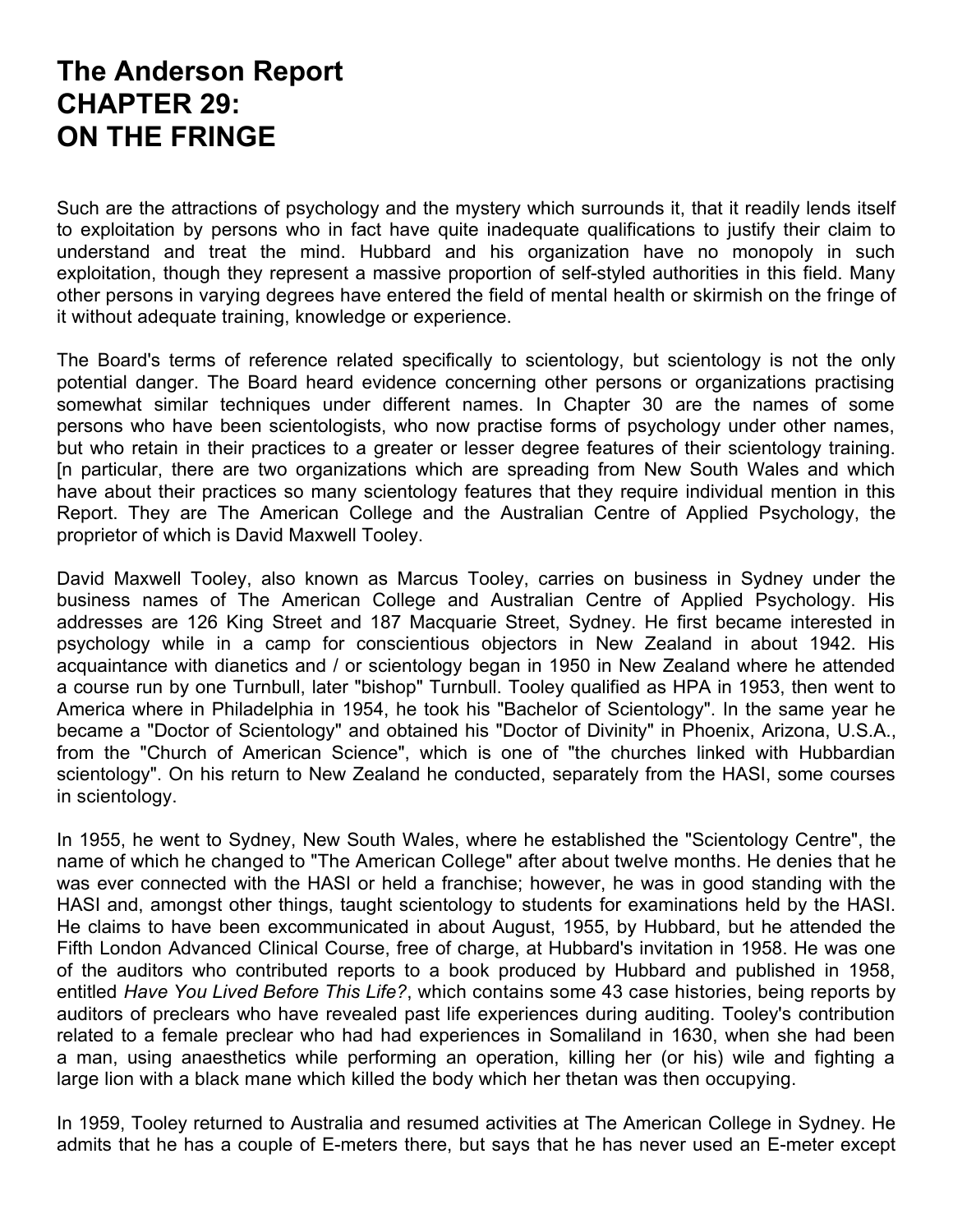when on a Hubbard course. He states that the E-meters are kept merely for demonstration to students on advanced courses.

From about 1959, Tooley appears to have drifted from Hubbard and the state of suspended excommunication became effective. He claims to have developed his own form of psychology which he terms "dynamic psychology". He claims that it is based on the works of a variety of psychologists, that it is totally distinct from scientology and that he developed it quite independently of Hubbard and scientology. However, it contains axioms and dynamics which echo Hubbard's axioms and dynamics, though it has fewer axioms and more dynamics. Many of its terms are identical, it has a code similar to those of the auditor and the scientologist, it conducts IQ tests, it uses the Oxford Capacity Analysis, the copyright of which is in Hubbard; it has affinity, reality, communication, control, confronting, havingness, acknowledgments, infractions and a variety of other scientology features. Several of its techniques are similar to those of scientology; the coach "starts" a "session" much as a scientologist would; the "Dear Alice" training drills are parallel, specific extracts from *Alice in Wonderland* being prescribed by Tooley for such drills. There are drills which are almost identical with the CCH's and SCS. Tooley, though disclaiming any affinity with scientology, is frequently referred to as "Doctor" Tooley, the only basis for such title being the Hubbardian bestowed "Doctor of Scientology" and "Doctor of Divinity".

Even if Tooley's dynamic psychology was not largely borrowed from scientology, it contains many of the undesirable features of scientology; but the similarity between so much of scientology and dynamic psychology is explained rather by the fact that Tooley has pirated much of Hubbard's distorted appreciation of psychology than that he has, independently of Hubbard, arrived at much the same destination as Hubbard. In 1956, Tooley was the author of a publication entitled *New Hope for Man* which dealt specifically with dianetics and scientology and credited Hubbard with being the founder of scientology. In 1963, Tooley produced a "dynamic psychology" publication entitled *Living Successfully*. Very substantial parts of the texts of these two publications are identical. Tooley has merely applied another name to his earlier scientology writings. He even learned this technique from Hubbard who produced *Dianetics, The Evolution of a Science* in about 1950 (reprinted in 1958) and *Scientology, the Evolution of a Science* in 1950 [?]. Apart from the names, these two books are so identical in almost every respect that it requires word for word examination to ascertain the few instances where there are verbal differences.

The relevance of Tooley to scientology in Victoria is that in November, 1963, he established at 21 Bourke Street, Melbourne, two businesses of which he is the proprietor, namely, The American College and Australian Centre of Applied Psychology, being branches of his Sydney organizations. His Melbourne manager is Michael Andrade Birch.

The Board heard evidence from a scientologist and also from a senior policewoman, who in January and February, 1964 respectively attended courses of free lectures given by Birch at 21 Bourke Street, Melbourne. From this evidence and from the literature of "dynamic psychology" as sought to be propagated by Tooley, it is clear that it closely parallels scientology in many of its features.

Due to the attention which has been directed at scientology, The American College in Melbourne has not proceeded beyond the elementary stages of practice. A course of fourteen lectures in applied psychology and human relations is available at The American College for a fee of £24 terms, or £22 cash. A brochure relating to the course indicates that the course contains many of the features found in scientology. It is quite evident that The American College and Australian Centre of Applied Psychology are marking time until this Inquiry is over. Tooley has picked out of scientology many of its theories and techniques, abandoning, however, the ludicrous features but retaining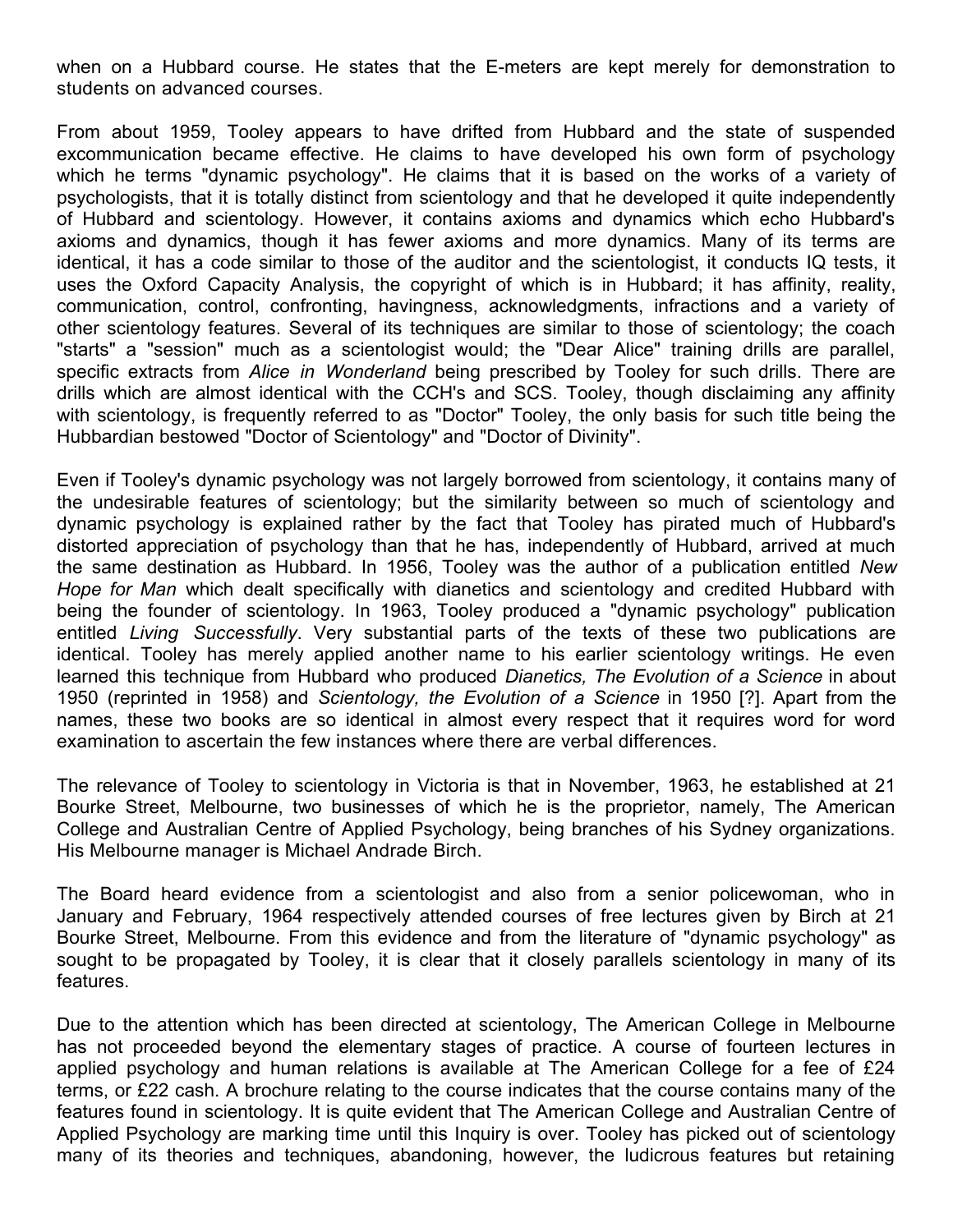many of the techniques which are potentially harmful to mental health.

The incursion of Tooley into Victoria in the guise Of The American College illustrates the problem involved in seeking to take effective steps to control the dangers resulting from the unskilled practice of psychological techniques. for such practitioners may readily shed titles and descriptions which have become opprobrious and assume some other imposing or deceptive title, under which they are enabled to engage in the same discredited and dangerous techniques as those formerly practised .

It is organizations and individuals such as The American College and Tooley which constitute a potential danger to the mental health of the community, differing only in degree and intensity from the danger which scientology is.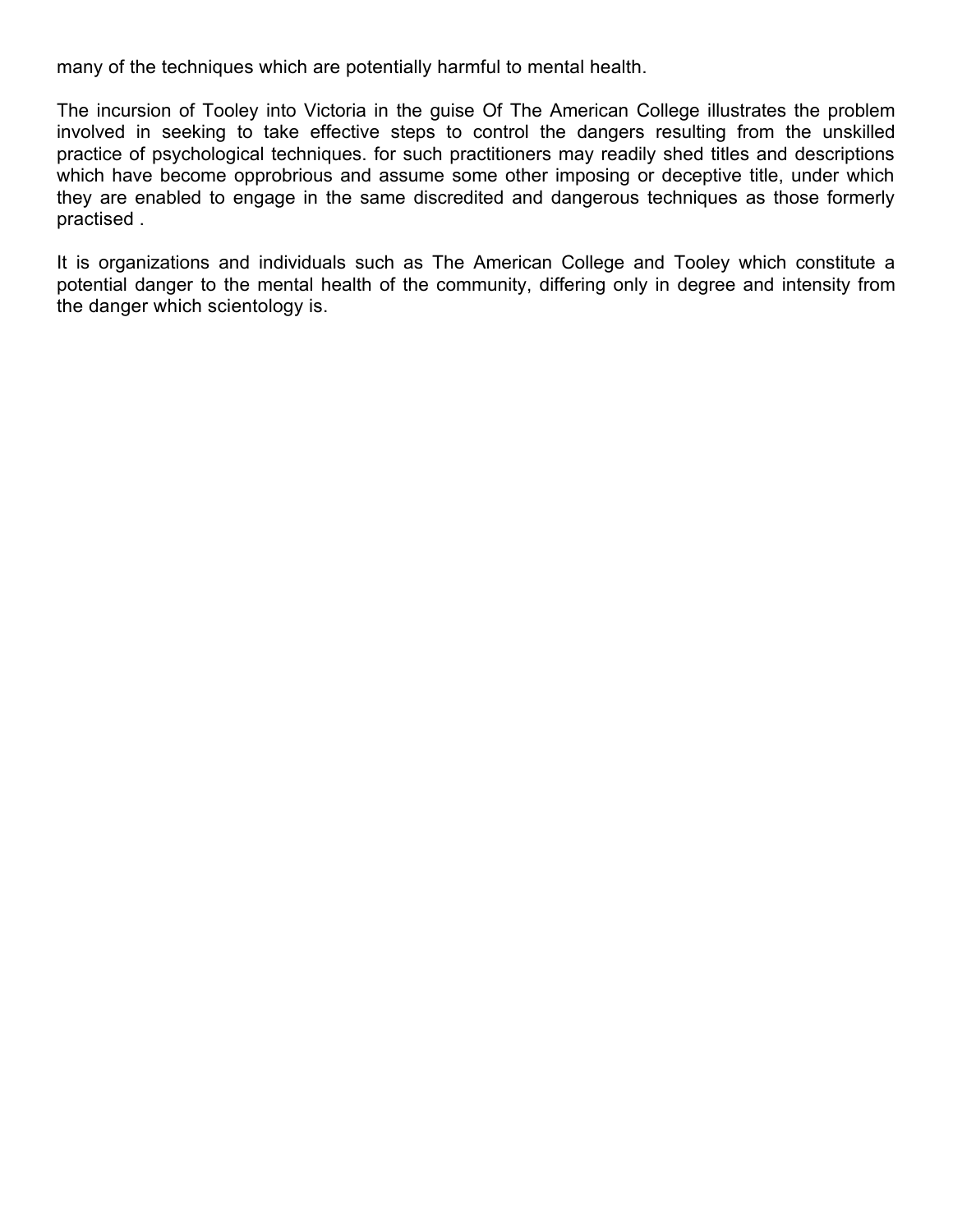# **The Anderson Report CHAPTER 30: CONCLUSIONS**

If there should be detected in this Report a note of unrelieved denunciation of scientology, it is because the evidence has shown its theories to be fantastic and impossible, its principles perverted and ill-founded, and its techniques debased and harmful. Scientology is a delusional belief system, based on fiction and fallacies and propagated by falsehood and deception. While making an appeal to the public as a worthy system whereby ability, intelligence and personality may be improved, it employs techniques which further its real purpose of securing domination over and mental enslavement of its adherents. It involves the administration by persons without any training in medicine or psychology of quasi-psychological treatment, which is harmful medically, morally and socially.

Its founder, with the merest smattering of knowledge in various sciences, has built upon the scintilla of his learning a crazy and dangerous edifice. The HASI claims to be "the world's largest mental health organization". What it really is however, is the world's largest organization of unqualified persons engaged in the practice of dangerous techniques which masquerade as mental therapy.

No acceptable or recognized standards are prescribed for its practitioners, whose ignorance of orthodox medicine and psychology make them each a menace to the health of the community. They are the more dangerous because of their spurious air of competence and the tremendous amount of mis-directed energy which has gone into promoting the organization and devising techniques, the mentally crippling qualities of which are cleverly concealed.

That many scientologists sincerely believe in the virtues and the efficacy of scientology is apparent from the evidence. Some have become so dedicated to it and have served it so faithfully that their sacrifices cannot but excite compassion. These ardent devotees, though quite rational and intelligent on other subjects, are possessed of an invincible impediment to reason where scientology is concerned.

If one considers self-dedication a criterion, those persons deeply involved in scientology are broadly of two kinds. In the first place, there are professional scientologists who have forsaken many careers, interests and comforts in order to " live" scientology in every sense of the word. Of such a kind were many of the officials of the HASI and the proprietors of the Geelong and Hawthorn centres.  $\sim$  many instances they are husband and wife teams, occasionally with young families. Their dedication to scientology has involved great sacrifices, which, however, they were prepared to make to reach and maintain their role as the elite of a New Order. Though they were egregiously wrong in their reasoning and outlook, though they suffered and are suffering the ignominy of exposure and ridicule, many of them are still as fanatically adherent as they were when the Inquiry began, and they are still prepared to immolate themselves for their ideals. They spurn the pity one feels for them ; the prospect of their rescue from their deluded state is problematical, since their continued intimate association with others of a like mind will probably result in their being permanently conditioned by auditing, co-auditing and other oppressive and compelling features of the HASI machine. Few, if any, of these dedicated scientologists whom the Board heard and saw seemed to be conscious that they were perpetrating a fraud masterminded by Hubbard. They seemed to be deluded, mistaken and almost innocent tools.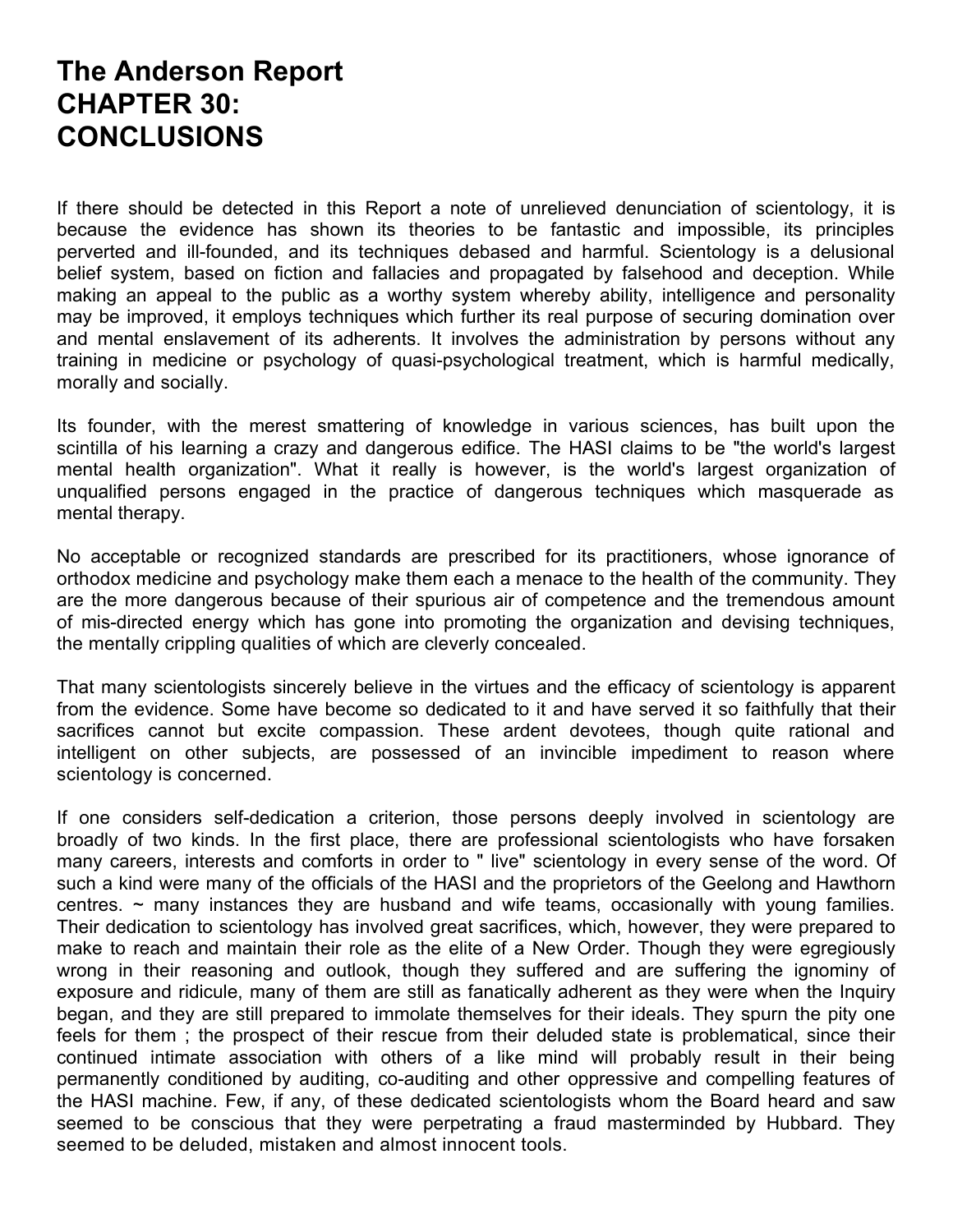The other class of people who have been dedicated to scientology are those who have undertaken long courses of processing and training but who have not taken up scientology as a profession, though from time to time they may have been on the HASI staff and they may have done some auditing. While they have continued to be in communication with the HASI, their delusions and subjection to the HASI have been maintained. Their awakening will be distressing, for they once more must face the realities of life. As they emerge from the miasma of scientology there may be some residual effects, for Hubbard's ideas may be so entrenched in their minds that they will still feel compelled to shun the proper medical and other treatment which they may well require.

The overall picture of scientology is thus one of grave disquiet. In the foregoing Chapters of this Report, the Board has sought to deal as fully as the circumstances required with all relevant aspects of scientology in Victoria, and, with one exception, the matters raised in the twelve numbered paragraphs of the terms of reference have been already sufficiently discussed to make unnecessary anything more than a final comment and reference to those parts of the Report where the particular subject matter has been dealt with more extensively.

The one exception is in relation to paragraph 11 of the terms of reference which deals with scientology and children. This aspect is not dealt with in detail earlier in the Report because no extensive evidence was forthcoming in relation to it. Having regard to the effects which scientology processing has produced, not only on mentally disturbed adults but also on persons who were well within the range of normality, the potential danger of scientology processes to children has merely to be mentioned to be appreciated. It remains now to comment briefly on the subject matter of the twelve numbered paragraphs of the terms of reference.

1. *The aims, objects and purposes thereof and whether it is capable of achieving to any and what extent such aims, objects and purposes.*

(*a*) *Aims, Objects and Purposes.*

The professed aims, objects and purposes have about them a laudable quality. In essence it may be said that the aim of scientology is to make the able more able.

(i) The stated purpose of the Hubbard Association of Scientologists International is "To disseminate scientology, to advance and profit its membership. To hold the lines of data of scientology clean and clear. To educate and process people towards the goal of a civilized age on earth second to none, and to survive on all dynamics."

In respect of Australia, the object is to make Australia the first scientology continent or nation, but the broad objective of scientology is to clear the whole world.

(ii) The more immediate aim of scientology is said to be to make the able more able. This aim is variously described and presented to the public as a worthy method of improving personal efficiency ; in reality this supposed aim is the means whereby unsuspecting persons are lured into the organization to be exploited by fraudulent practices and subjected to techniques dangerous to mental health.

(iii) In a covert way, scientology and its companion science", dianetics, claim the ability to cure a great number of physical and mental ailments.

(*b*) *Whether scientology is capable of achieving such aims, objects and purposes.*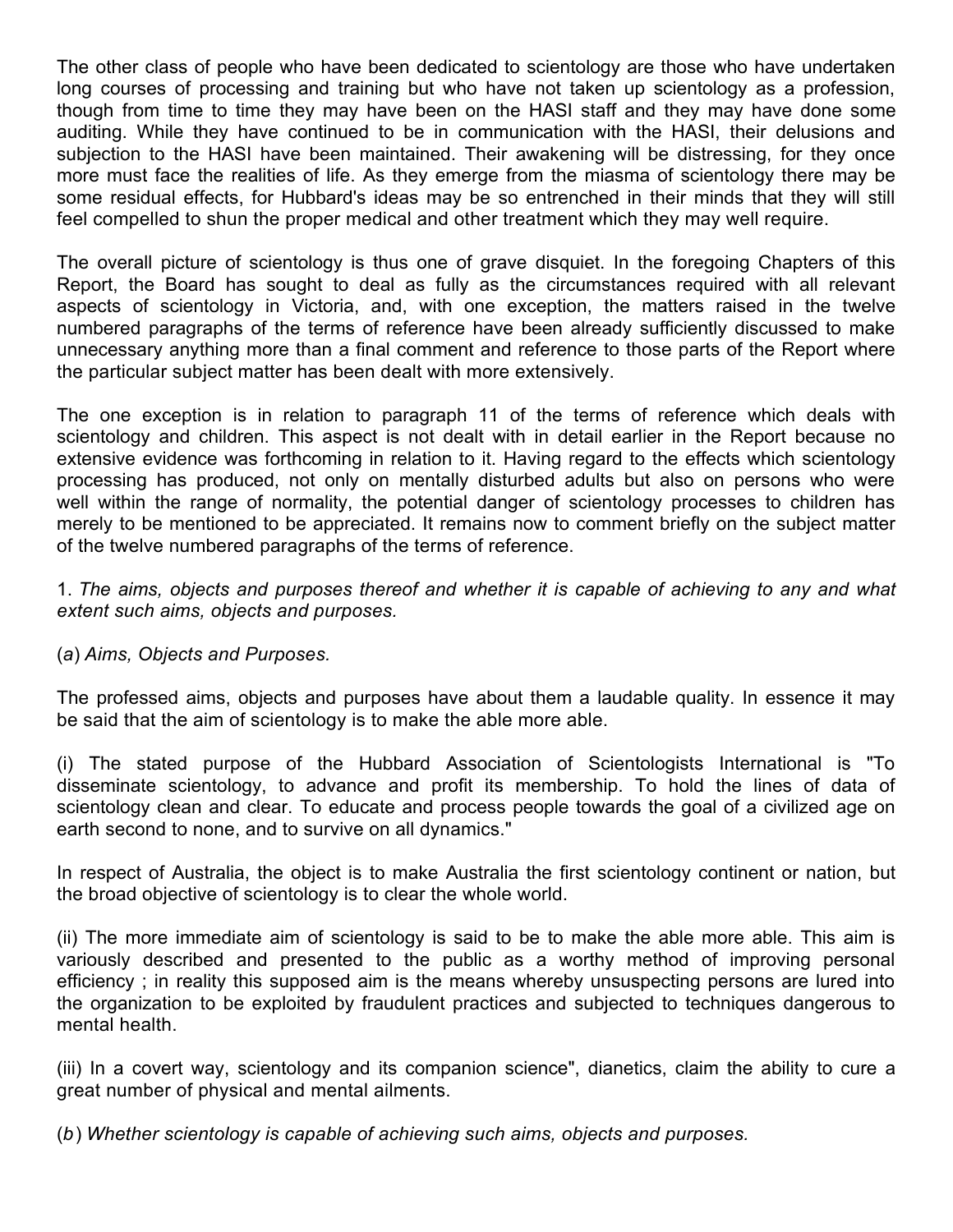(i) The state of "clear" is a condition variously described and defined but may be simply expressed as free of all aberrations. It is a condition said to be capable of being produced by scientology auditing, but it is a fanciful and imagined state of ecstacy or exhilaration. During and for a short period after scientology auditing some few people have claimed to be clear, but the state is an illusory one. A concomitant of this illusory state is a large measure of detachment from reality. The state of "clear" is not attainable by scientology practices. What is claimed to be the state of clear is an euphoric state, where the mind of the "clear" is divorced from reality.

(ii) As to the more immediate objective of making the able more able, it must be said that scientology achieves no real success in this respect. All but the most elementary of scientology processes are of a hypnotic nature and they are conducted in a manner calculated to have harmful effects on those subjected to them. The effect of such processes may be to give to the individual on whom they are practised a temporary and subjective feeling of elation, but no permanent benefit is obtained and no increased abilities result. Some claim is made that persons who have been processed obtain, in effect, a better understanding of themselves and are more able to cope with their problems, but the Board found such evidence unconvincing. Many of the individuals who claimed to have benefited were still under the influence of processing which they had recently undergone.

At the lowest level of scientology, on what was called the personal efficiency course, the HASI conducts free lectures from which a number of individuals claimed to have benefited. The elementary techniques practised at this stage are not exclusive to scientology, but are comparable to methods available to and used in schools, clubs and welfare and social organizations for the benefit of members and others who need and find help and comfort from companionship and friendship. Such benefits as resulted from the personal efficiency department were not attributable to scientology processes, but to the application of well known and well understood psychological principles.

(iii) Neither scientology nor dianetics is capable of making good the claims they make for curing physical or mental ailments.

(iv) Far from being the boon to mankind which it claims to be, scientology and its practices are harmful. The aims, objects and purposes are not capable of attainment. They are fictitious aims based on fantastic and illusory theories and on techniques which are potentially, and in many cases positively, harmful to the mental health of the community.

2. *The persons and organizations by whom and the place or places at which the same is so carried on, practised, or applied.*

(*a*) The Hubbard Association of Scientologists International, a company incorporated in Phoenix, Arizona, U.S.A. and registered in Victoria as a foreign company, has carried on, practised and applied scientology at 157-159 Spring-street, Melbourne since about 1957, and is still currently so engaged. For a few years prior to 1964, until a date in the latter part of 1964, this company also carried on, practised and applied scientology at 2 Coates Lane, Melbourne.

(b) Several business names have been registered which relate to scientology activities in Victoria. As the names of their proprietors and their addresses indicate, they are connected with the HASI. They are:

Melbourne Test Centre, proprietor, Peter Rogers Williams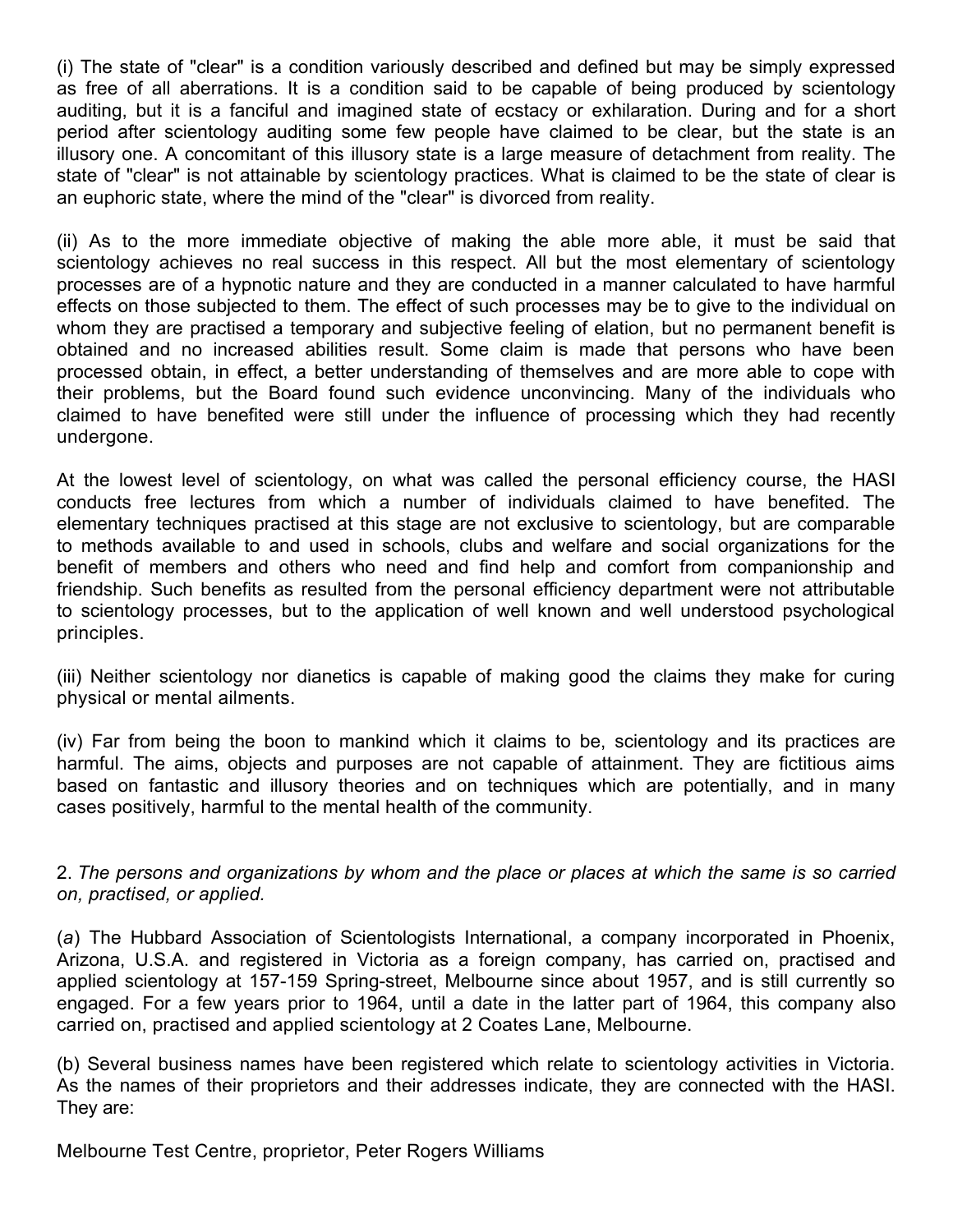Test Bureau of Australia, proprietor, Peter Rogers Williams

Academy of Personal Efficiency, proprietor, Lafayette Ronald Hubbard

Hubbard Guidance Centre, proprietor, Lafayette Ronald Hubbard

Academy of Scientology, proprietor, Lafayette Ronald Hubbard

Hubbard Communications Office, proprietor, Lafayette Ronald Hubbard. In each of the above cases, the address has been 157 and/or 159 Spring Street, Melbourne.

On the 15th February, 1965, the College of Applied Philosophy was registered, the proprietor being the Hubbard Association of Scientologists International, and the address 157-159 Spring Street, Melbourne.

(*c*) Mrs Katherine Steele, formerly the proprietress of a private school at S Mount Street, Heidelberg, called "The Sylvester Co-Educational College", practised or applied scientology on pupils in the school from about 1955 ; to what extent could not be determined. The school subsequently closed about 1959. Mrs. Steele practised scientology at the above address in respect of a few children in 1960-61. Though still an ardent scientologist, she did not appear to be in practice as an auditor at the time she gave evidence in September, 1964.

(d) Eric Bruce Lake and June Margaret Lake conducted at 68 Yarra Street, Geelong, The Australian College of Personnel Efficiency from September, 1959. They originally held a franchise from the HASI to practise scientology and later had the status of a district office. They were still in practice as scientologists when they gave evidence before the Board in October, 1964. Prior to September, 1959, Peter John Crundall and Phyllis Dawn Crundall had been in partnership with the Lakes in this venture.

(*e*) Peter Francis Gillham and Yvonne Doreen GilIham have practised scientology in partnership since the 17th February, 1959. They formerly carried on business under the business name of The Melbourne College of Personnel Efficiency, but since the 1st June, 1961, the name has been The Melbourne College of Personal Efficiency. For several years until about the 12th December, 1964, they carried on business at 39 Riversdale Road, Hawthorn. Thereafter, they have carried on business at 235 Camberwell Road, Hawthorn. From the 1st June, 1961, Peter Francis Gillham has also traded as the Hawthorn Test Centre.

(*f*) James Hamilton Momsen traded under the business names of The Momsen School for Marriage Education and Momsen School of Personal Efficiency at 2 Hartley Avenue, Caulfield, from the 12th April, 1960, and the 1st July, 1960, respectively to the 1st December, 1961. Thereafter he conducted and still conducts the Brahma School of Yoga at 407 Nepean Highway, Frankston. He describes himself as a hypno-therapist and psychologist. He studied scientology at the Hubbard organization in London in 1957, and obtained his HPA certificate. He does not hold a franchise from the HASI and denies that he currently practises scientology and claims to have evolved his own techniques. He has, however, practised scientology, which has influenced the techniques he now uses.

(*g*) D'Arcy Swain Hunt, of 526 St. Kilda Road, Melbourne, who advertises as a psychologist and ability consultant, claims to have obtained in 1929 the degree of Bachelor of Arts or an equivalent degree at the Stamford University, U.S.A. His study in psychology was limited to his first year. He qualified for the HPA certificate and was intimately associated with dianetics and scientology for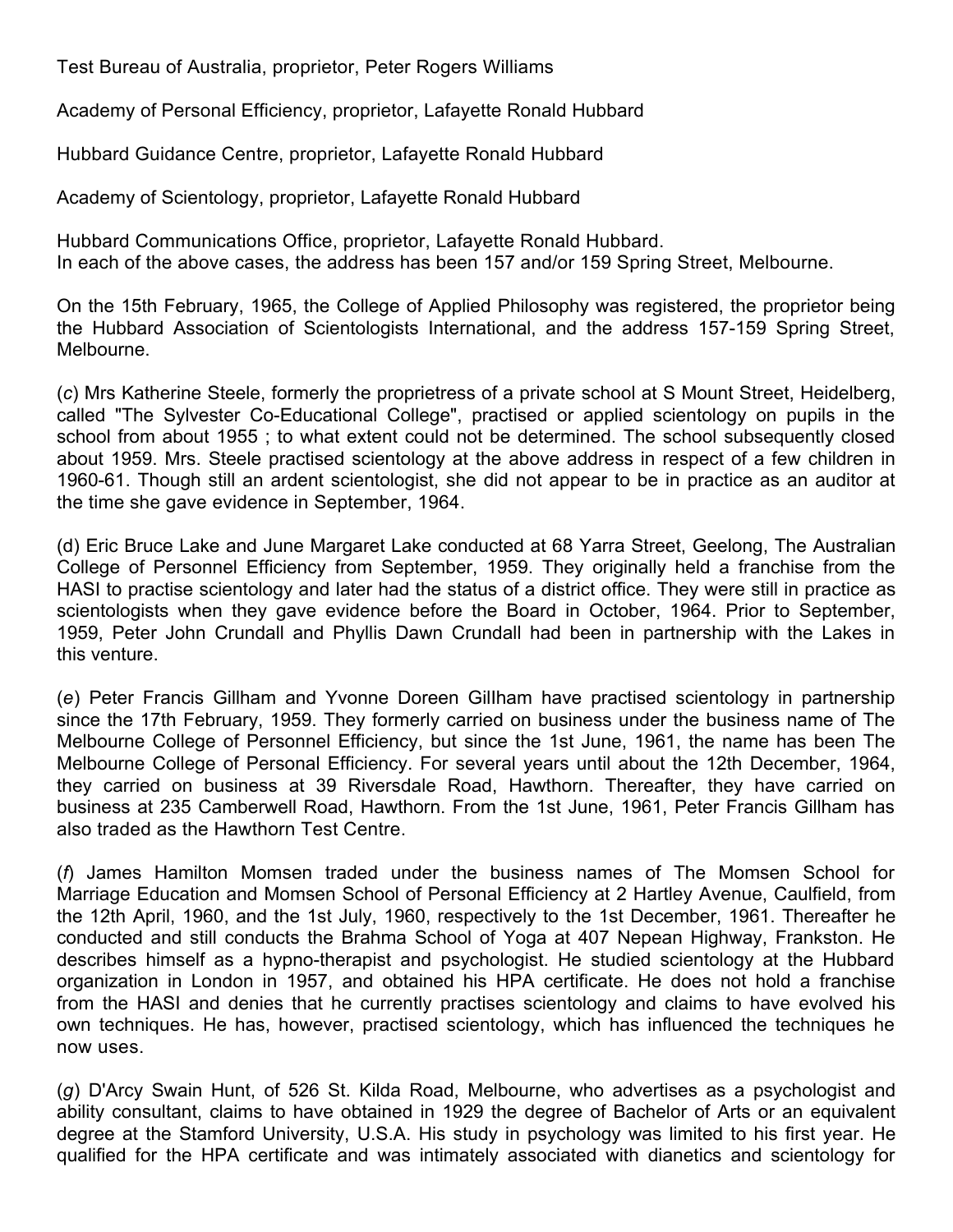several years. He was admittedly a dianeticist and/or scientologist from about 1951, when he arrived in Australia, until at least 1956. In his present business he does not now use an E-meter though he did use an E-meter up to 1956. His charges are £3 per hour. He denies that he is now a scientologist; however, some at least of his present procedures possess features which are found in dianetics and scientology. For the purpose of treating some mental conditions he still considers that it would be immaterial whether the treatment be given by a scientologist or a psychologist.

(*h*) Roger David Meadmore and Helen McKinnell Meadmore conducted from the 1st February, 1960, to the 26th February, 1961, the business of Roger Meadmore and Associates, personal efficiency consultants, at 39 Riversdale Road, Hawthorn. Thereafter, they conducted the business successively at 505 St. Kilda Road, Melbourne, and 474 St. Kilda Road, Melbourne. They appear to have been inactive since about 1962. They held a franchise from the HCO and part at least of their activities was the practice of scientology, the fees for which ranged from £2 2s. to £10 10s. per hour.

(*i*) Clifford Edward John Hardy, by occupation a boilermaker, conducted at 336 Victoria-parade, East Melbourne, from the 7th April, 1960, the business of applying and teaching scientology. For this purpose he traded under the names of College of Ability Development arid Problem Clinic. He appears to have had very few clients.

(*j*) Between 1957 and 1958, a few people - the precise number is uncertain - endeavoured to set up in business as professional scientologists. They do not appear to have succeeded.

(*k*) David Maxwell Tooley conducts at 21 Bourke Street, Melbourne, The American College and the Australian Centre of Applied Psychology. This man and his businesses are dealt with at length in Chapter 29.

3. *The methods, processes, practices, techniques, principles and treatment involved or used or applied in the carrying on, practice, or application thereof.* 

These aspects are dealt with extensively in preceding Chapters of this Report. Particular reference is made to Chapter 12, dealing with the teaching of scientology; Chapter 13, dealing with scientology auditing processes; Chapter 14, dealing with the E-meter, and Chapter 18, dealing with the parallel between scientology and hypnotic techniques.

4. *The circumstances in which and the conditions under or in accordance with which the same is carried on, practised or applied.*

Scientology is carried on, practised and applied

(*a*) in lectures;

(*b*) in private session with only the student or preclear and the coach or auditor present;

(*c*) in co-auditing sessions wherein one student audits another. A strict routine is followed in auditing sessions and frequently hypnotic techniques are employed. The matters mentioned under this heading are dealt with extensively in Chapters 12, 13, 14 and 18.

5. *The circumstances surrounding, the principles involved in, the conditions relating to, and the methods applied in the teaching thereof.*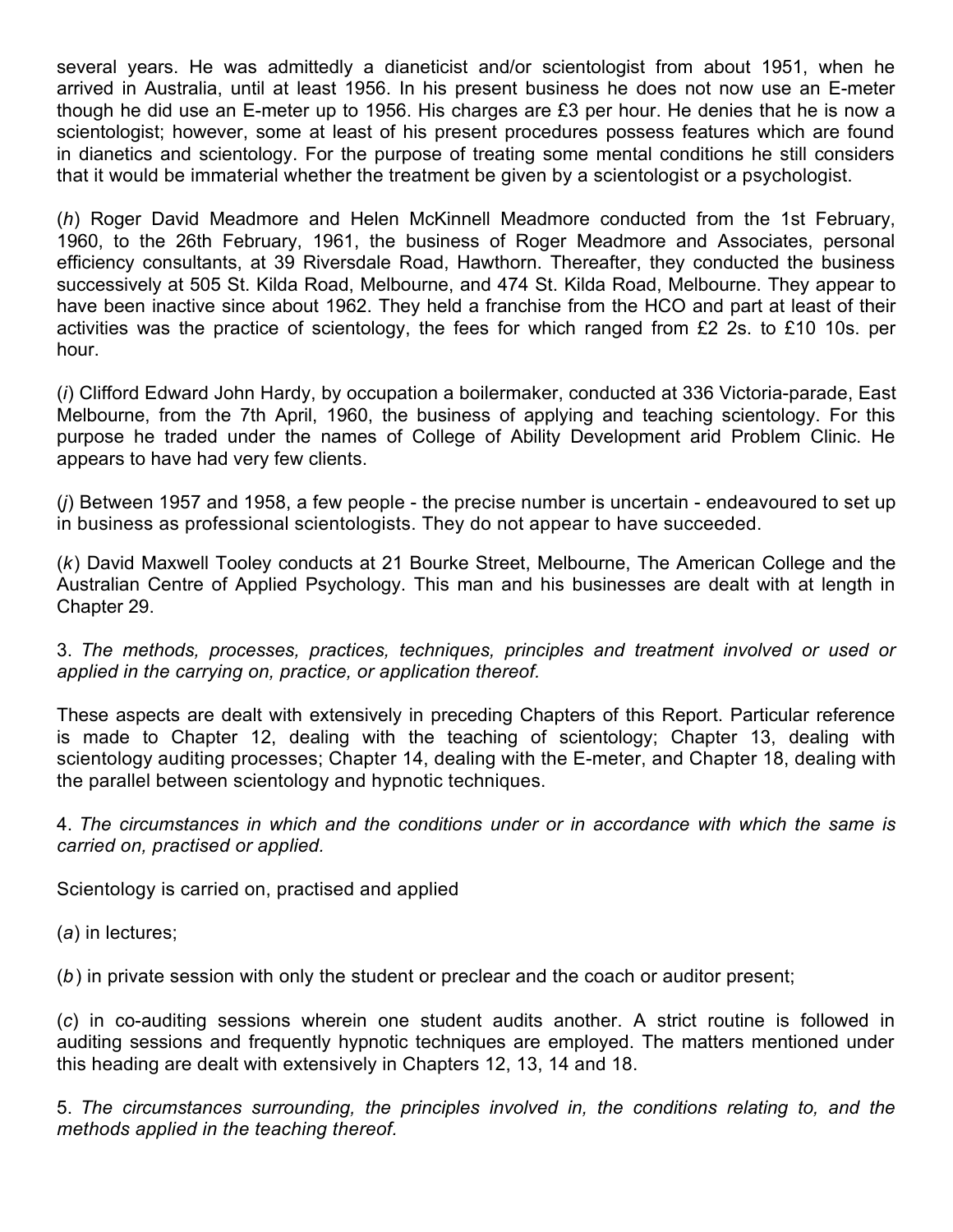A distinction is to be drawn between -

(*a*) the giving or receiving of scientology processing and

(*b*) the teaching of scientology principles and practices to enable students to attain scientology qualifications and so practise on others.

A person who is not and has not been a student may undergo elementary processing, but advanced processing is not available to him unless he is a student whose education in scientology is of a standard appropriate to the processing techniques involved. it is a rule that a person may only be processed at a level appropriate to his knowledge of scientology. Accordingly, eligibility for anything beyond elementary processing involves a requirement that the individual shall have been a student at the Academy of Scientology. Auditing is conducted both at the Academy and at the Hubbard Guidance Centre. An individual may make his introduction to scientology by being introduced by a friend, through free lectures conducted by the HASI, or through the Melbourne Test Centre, or some other associated concern which advertises IQ and personality testing and offers a variety of scientology advantages.

The teaching of scientology is dealt with at length in Chapter 12. 6. *The nature and amount of fees charged or remuneration received by persons or organizations engaged in the carrying on, practice, application and teaching thereof.*

Fees are charged both for administering processing and training students in scientology theory and techniques. At the HASI processing fees have varied from time to time. The ordinary rate was £4 14s. 6d. per hour for processing, but in various ways concessions were available because of various memberships, &c. and also where a "package deal" was done for a course of auditing for a specified period. For instance, an " intensive" of 25 hours was available for amounts ranging around £100; where long courses of processing were undertaken, e.g., for 250 or 300 hours, the rate was lower, in the region of about £2 per hour for the hours of processing actually given.

For processing, the Geelong organization has charged fees generally ranging from 3 to 41⁄2 guineas per hour.

For processing, the Hawthorn organization has charged up to 41⁄2 guineas. Other smaller charges were made for co-auditing and particular courses.

Individual auditors in "private practice" have charged various fees ranging around £2 2s. per hour. One such practitioner for a short period charged £10 10s. per hour.

For training, specific charges were made for individual courses. At the HASI, the following were the fees charged up to November, 1964

Hubbard Qualified Scientologist Course (HQS) £40 cash or £44 on terms Hubbard Professional Auditor Course (HPA) £140 cash or £160 on terms

From November, 1964, the scale was

Hubbard Qualified Scientologist £75 Hubbard Certificated Scientologist £75 Hubbard Professional Auditor £75 Hubbard Clearing Scientologist (a course in contemplation) £100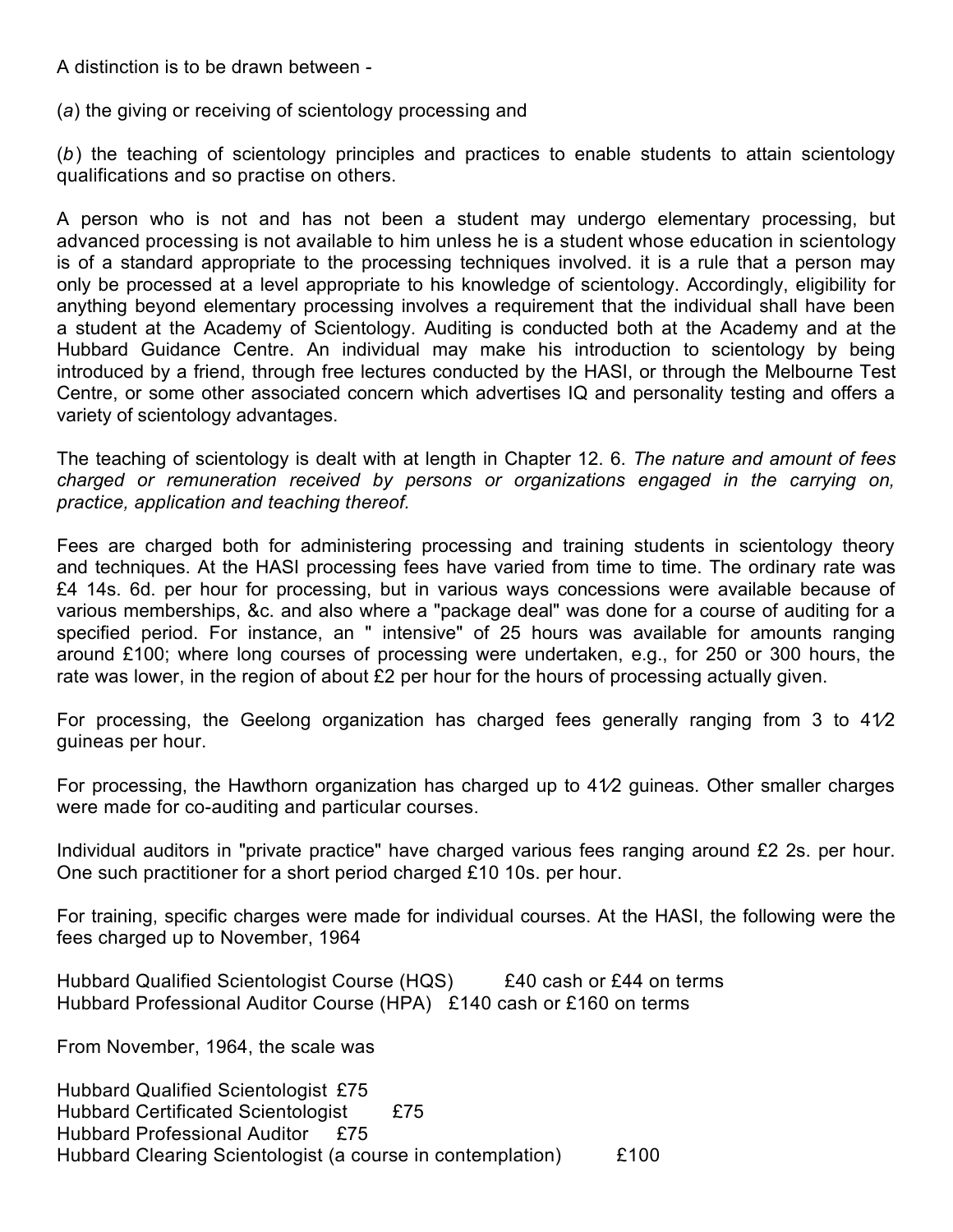The actual amounts charged for processing and training were infinitely variable, the figures given being either the advertised, standard or normal figures.

A negligible amount of training was done at the Geelong and Hawthorn organizations.

For six years to the 30th June, 1963, the income of the HASI was £273,373.

Full details of the financial position of the HASI and of the Geelong and Hawthorn organizations appear in Chapter 5.

7. *The instruments, machines, devices or other apparatus used in the carrying on, practice, or application thereof and the manner of use of and the effectiveness of the same*.

The only instrument, device or apparatus used is an electrical instrument called an E-meter, for which fantastic claims are made that it records the reaction of the thetan to questions asked. In practice, the preclear holds two electrodes attached to the meter and is thus part of the circuit the auditor asks the preclear questions and the claim is made that the meter records the reaction of the preclear's reactive mind. A variety of deductions are then drawn from the reading of the meter. In reality, the E-meter is akin to a lie detector and is an efficient instrument for recording electrical resistance, and nothing more. The claims made for the E-meter are entirely unjustified.

This subject is dealt with at length in Chapter 14.

8. *The illnesses or ailments, mental or physical, treated in the course of the carrying on, practice or application thereof, the effectiveness of such treatment, and whether such treatment is in any way harmful or beneficial or likely to be harmful or beneficial to the persons treated.*

(*a*) The claim is made for dianetics, which is part of scientology, and inferentially for the whole of scientology, that between them they can positively cure all psychosomatic ailments, which it is claimed represent 70 per cent. of man's illnesses.

(*b*) These claims are entirely unjustified.

(*c*) On the contrary, scientology techniques, beyond the elementary stages, are potentially and, in some instances, positively harmful to mental health.

(*d*) Scientology is practised by "auditors" who have no medical training; they use dangerous techniques; they are unable to recognize symptoms and diagnose particular mental and physical conditions of ill health; they indiscriminately apply dangerous techniques irrespective of the circumstances; they not only administer the wrong treatment, but also poison their patients' minds against orthodox medicine and thus prevent them from obtaining proper medical treatment which they may require.

These aspects are dealt with in Chapters 19, 22 and 23.

9. *The advertisements used in the carrying on, practice, or application thereof and whether the same have been in any and what manner false or misleading, and whether the same should be prohibited, regulated, or restricted in any and what way.*

With few exceptions, in recent years the advertisements addressed to the public generally in the press, pamphlet and preliminary brochure have been confined to offering free lectures, with "no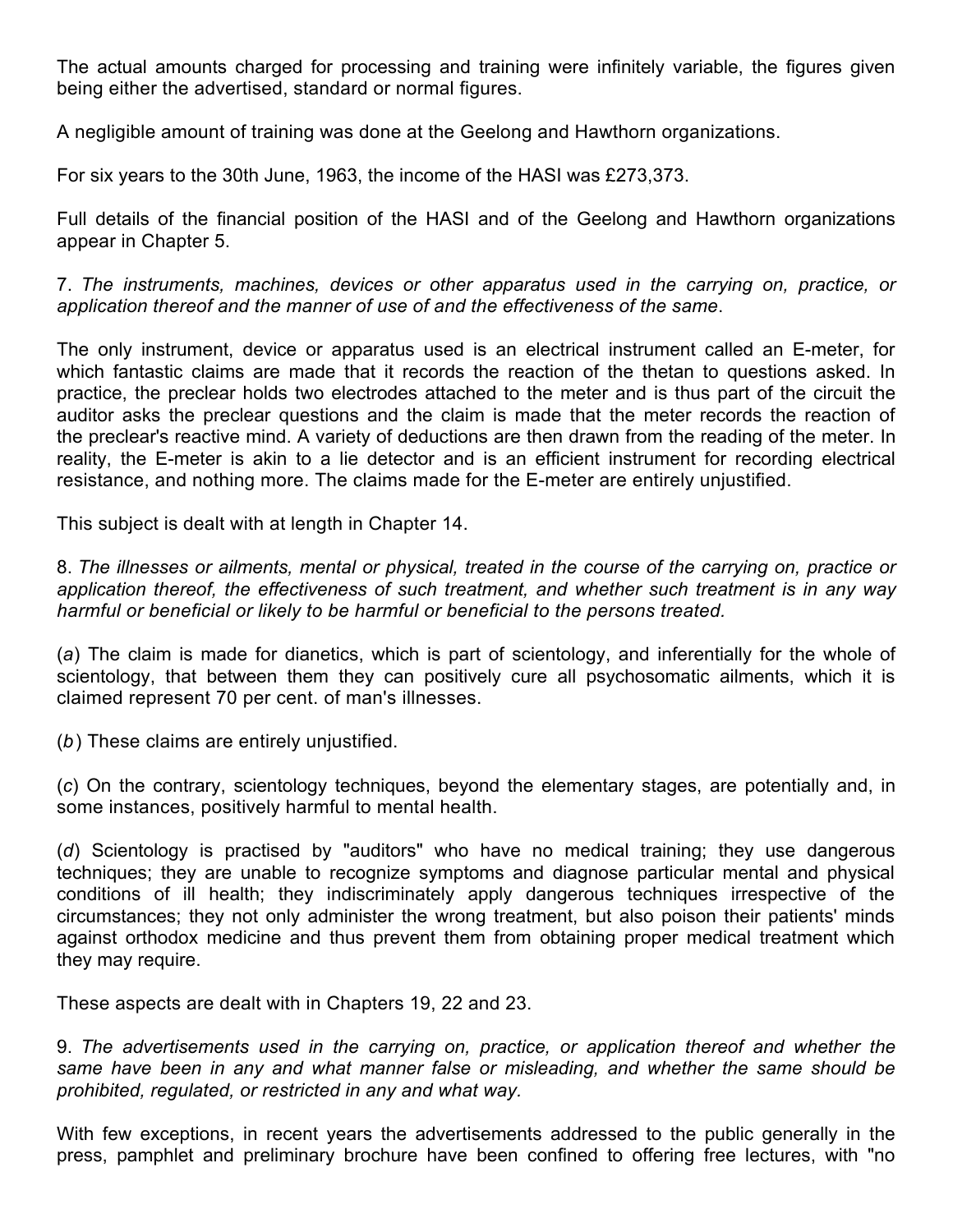obligation" and "no financial obligation", and promising to make the able more able, to increase confidence, improve IQ and personality, &c. These advertisements have not mentioned advanced scientology theory or techniques, but have been of the "personal efficiency" kind, appealing to the anxious, worried, lonely and ambitious.

Such advertisements are part of a large scale deception, and are designed to inveigle unsuspecting persons into the organization, where high pressure techniques are designed to coerce the gullible..

In advertisements with a more limited distribution addressed to scientologists and to persons on mailing lists, reference is made to scientology processing and courses, and extravagant claims for scientology and dianetics in relation to healing and to attaining the states of clear and OT are common. These advertisements appear in such documents as the monthly Melbourne HASI magazine *Communication*, which frequently contains articles by Hubbard. The advertisements are false in that they offer the impossible and unattainable goals of scientology, promising attainment through scientology processing.

Books by Hubbard and others on scientology and dianetics are available at the HASI and at some booksellers for purchase by the general public. These books are, of course, a form of advertising of Hubbard's "sciences". Several of these books deal with advanced features of scientology and dianetics.

Advertising by the HASI is dealt with in *Chapter 15*.

The question of prohibition, regulation or restriction of such advertisements is dealt with in Chapter 31, where the broad topic of advertising generally is considered.

10. *Whether persons or organizations engaged in the carrying on, practice, or application thereof have indulged in any and what unlawful, improper, harmful or prejudicial practices or activities.*

This term of reference was taken to refer to the practices of scientology and the activities of scientologists *qua* scientologists.

In scientology there is a very great scope for coercion. Very intimate matters are revealed by preclears in the course of auditing and records are kept by the organization of such revelations.

There was no evidence that blackmail in the legal sense had been practised ; but the basis for such criminal activity exists in the files of the organization and preclears could readily be criminally exploited, though at this stage there is no evidence that it has happened.

However, that coercive use is made of the incriminating confessions contained in the HASI records is undoubted. These confessions, which are often of secret weaknesses and feelings, misconduct and prurient ambitions, are made in such circumstances that the organization develops domination over preclears.

The nature of the coercive use to which the HASI records could be put is dealt with in Chapter 24.

Though the practice of scientology has many undesirable features, such is the novelty of many of its activities that it is difficult to classify them precisely as being in breach of existing laws. That scientology practices and activities are improper and are harmful and prejudicial to mental health is evident. This is the most important and most serious feature of the practice of scientology. It is a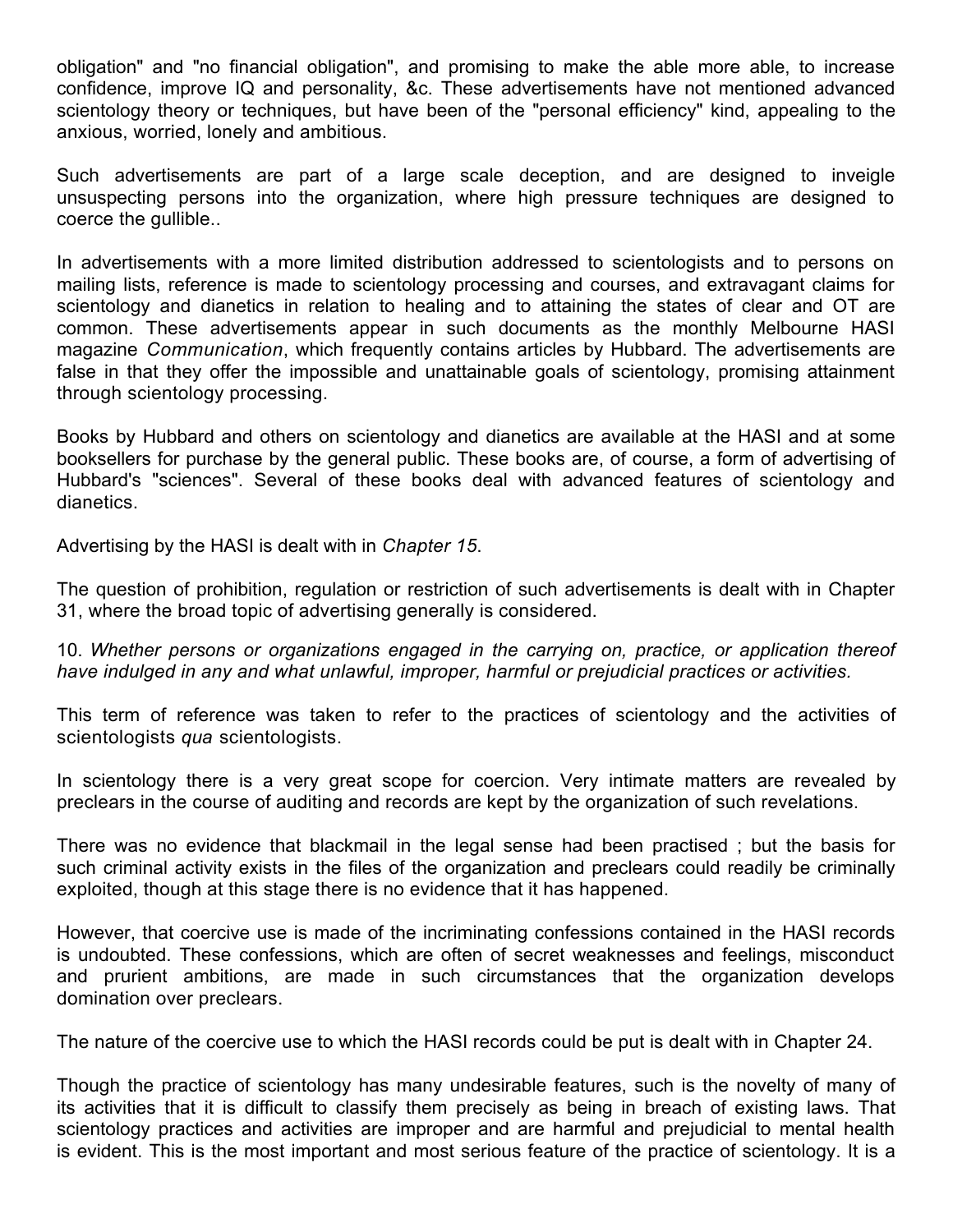large subject, and is the burden of most of this Report; it is dealt with especially in Chapter 23.

11. *Whether children under the age of sixteen years have been treated by any and what persons or organizations in the carrying on, practice, or application thereof the circumstances and conditions under which such children have been treated and whether such treatment has been or was likely to be in any and what manner harmful or beneficial.*

The application of scientology processing to children does not appear to have developed in Victoria to any substantial extent.

What seemed to be half-hearted attempts were made to establish Saturday morning classes for children both at the HASI in Melbourne and at Geelong. These classes dealt with only the most elementary procedures, which were not novel or exclusive to scientology and were designed to do little more than teach children to mix and play games ; they were psychological techniques and were of a kindergarten nature.

At the Melbourne HASI, Saturday morning classes were conducted from 1961 to late 1962 about 15 to 20 children at a time, aged 8 to 14 years, attended. Saturday morning shoppers rather used the HASI as a creche. These classes were not successful; the children exhausted the auditors and the classes were discontinued.

The evidence showed that in a few instances children with one or both parents in scientology received scientology processing. They received such processing with the approval of at least one parent. The number of children involved was small, the techniques do not appear to have been advanced and the Board did not hear evidence that in fact harm did result from such processing. It appeared from the evidence that one scientologist, Mrs. Katherine Steele, who conducted a private school, introduced scientology techniques into her establishment. Some of these techniques were potentially harmful, though the Board heard no evidence that lasting harm was done to any student at the school. Parents of students became aware of and apparently alarmed by the practices being engaged in, and the school closed. Mrs. Steele also had as private clients a few children to whom she applied scientology techniques. Mrs. Steele was herself "addicted" to past experiences involving extraordinary encounters with electrical phenomena; she claimed, amongst other things, to have been struck by lightning at least twice; her peculiar acquaintance with electricity was reflected in past experiences which her suggestible child preclears revealed when she processed them. The Board did not hear any evidence of permanent harm to these particular preclears.

The Board heard evidence from a school teacher from South Australia, a woman dedicated to her task of teaching brain-damaged children, who gave evidence of some success she had at such work by the use of what she claimed were scientology techniques. However, from the evidence of an expert psychologist of wide experience both in Australia and abroad, it is evident that the methods claimed to be scientological are well known and commonly practised in various parts of the world. They are not in any way the discovery of scientology, but are virtually identical with principles and methods which were known and developed before scientology existed. As already mentioned, the alleged scientology methods of handling young children are those of school and kindergarten psychology. The Board heard no evidence of alleged scientology treatment being applied to brain-damaged children in Victoria.

As to older children under sixteen years, the Board heard very little evidence. Though the public was invited to come forward with any helpful evidence, there was no public response as to the teaching of scientology to children, and the Board on this aspect had to rely, in the main, on evidence of scientologists and the contents of a very few files. However, there seems to be no reason to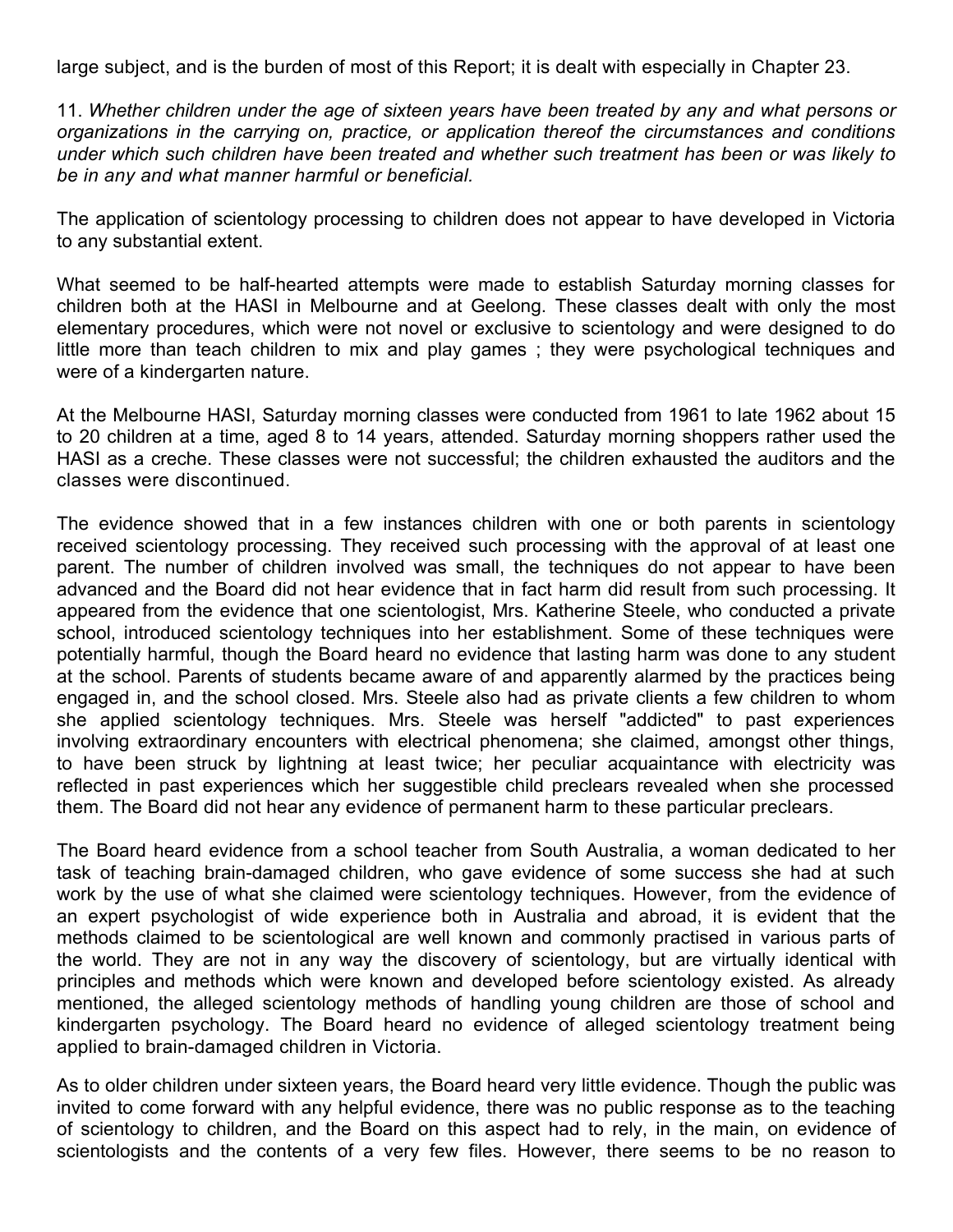suppose that the application of scientology to children in Victoria assumed any substantial proportions ; and, except in cases where a parent is a scientologist, it is probable that children are not now being brought into contact with scientology. However, scientology is potentially the same danger to children as to adults, and the absence of positive evidence may well be due to the fact that the practice of scientology in relation to children has been desultory and negligible in Victoria. There is no reason to suppose that its application to children has been in any way beneficial.

A former Chief Probation Officer of the Children's Court, about eight years ago, investigated scientology sufficiently to satisfy himself that it was of no value in treating child delinquents. Of four delinquent children who had some treatment by scientologists, one appeared to obtain some benefit, one lapsed into criminal habits and no information was available as to the other two. The techniques applied were elementary and were not novel to scientology.

12. *The terms and conditions under which and the circumstances in which persons are engaged for employment and employed by persons or organizations carrying on, practising or applying the same.*

In Victoria, the Melbourne HASI at 157-159 Spring Street, Melbourne, was the only substantial employer of labour. The Geelong and Hawthorn organizations were each a husband-and-wife partnership whose staff establishments were very small ; on the occasions when staff was employed, generally only nominal payments were made ; some of the help was even voluntary. At the Melbourne HASI, the staff was remunerated on a unit basis, each member being allotted a particular number of units according to the position which he or she held. Staff was paid each week according to the number of units held.

The amount available for distribution amongst the unit holders was a fixed percentage of each week's receipts. it was a variable amount and the unit value varied accordingly. There were thus good and bad weeks. At the beginning of the Inquiry the staff of the HASI numbered approximately 70, some full-time and others part-time. The most senior and highest ranking in the organization were receiving an average of about £17 per week, and other full-time employees were receiving about £11 per week. Part-time employees were, of course, receiving less. A few appear to have been voluntary. Frequently, the weekly wage of an individual staff member fell far below the basic wage. By mid-November, 1964, the staff of the HASI was only about one third of what it had been at the beginning of the Inquiry, and the unit had fallen to 1s. 9d. At that time the chief executive officers of the HASI were averaging about £5 per week or less. Some may have been receiving slightly in excess of this amount by performing the duties of more than one position.

The remuneration of the HASI staff was not liberal. Long hours were frequently worked weekend work was common. Hubbard appears to have made it a practice to increase staff whenever the financial position of the HASI improved, thereby perpetuating the depressed rate of remuneration.

Further details of remuneration appear in Chapters 5 and 17.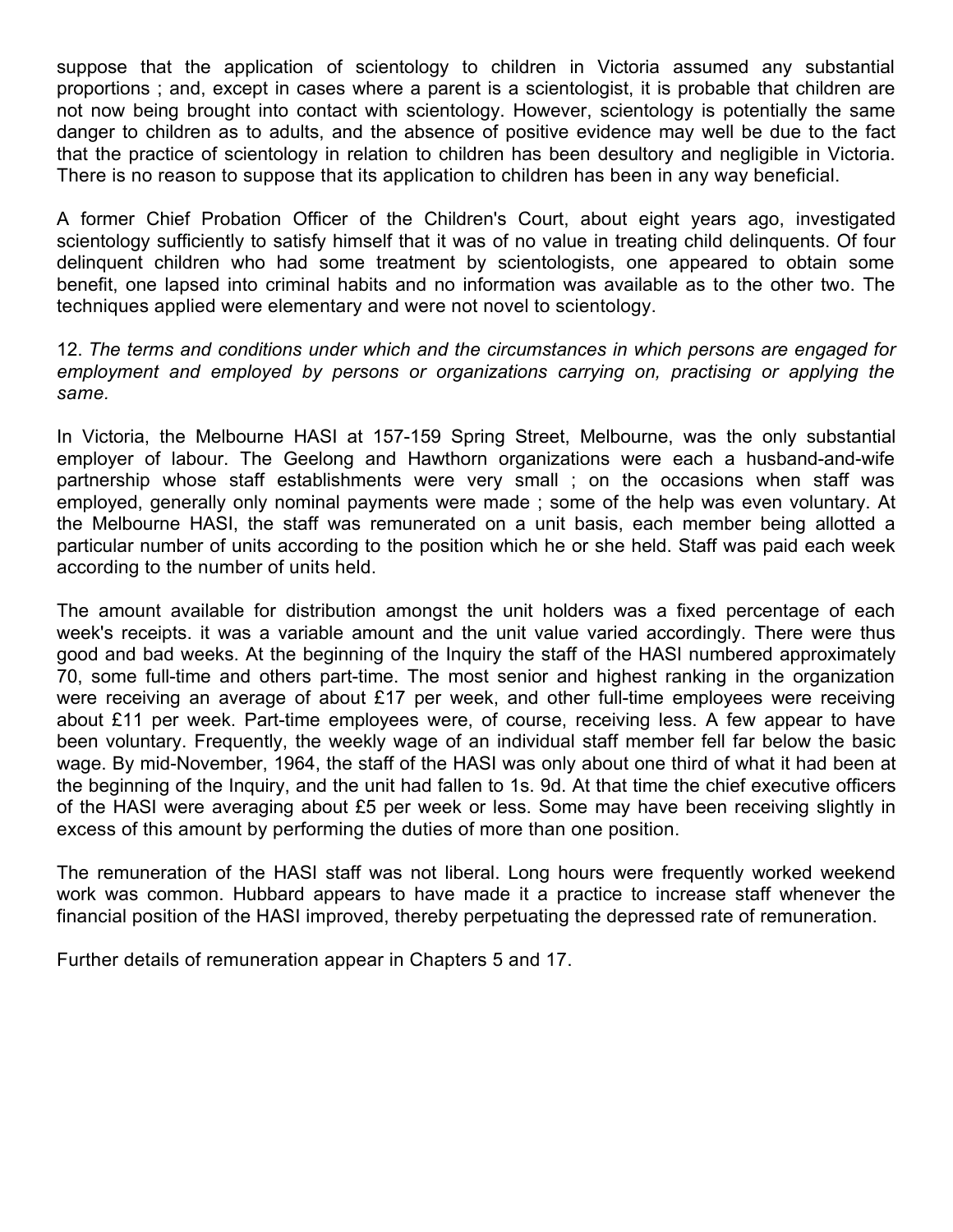# **The Anderson Report CHAPTER 31 RECOMMENDATIONS**

The Inquiry has revealed the real nature of scientology and its serious threat to the mental health of the community, and it is evident that its continued practice should not be permitted.

There are indications that, temporarily at least, there has been a substantial curtailment of scientology activities in Victoria, due to unfavourable reaction to the publicity necessarily attendant upon the Inquiry. This has been reflected in the big decline in the income of the HASI, the drastic reduction in its staff and the discontinuance of the Academy of Scientology at 2 Coates Lane, Melbourne. There is reason to believe, also, that the Geelong and Hawthorn centres are now quite attenuated.

It appeared from the evidence that to be a scientologist has in some instances attracted ridicule and discrimination. To be, or to have been, a scientologist, should not, of itself, carry any opprobrium. For many people, dalliance in scientology has been an unhappy interlude-a somewhat unnerving experience unwittingly embarked upon and thankfully escaped from. Hubbard claims that once a person has been in scientology he is really never the same again; this may well be so because, when disillusionment dawns, there may still remain the seared memory of chastening experiences in scientology. Very often persons in scientology have been, and still are, normal people who, however, have lapsed into gullibility and have had disquieting experiences without which they would have been far better off. It is unfair to ostracize or otherwise punish these innocent victims of scientology's deception. " There, but for the grace of God, go 1," should be the fervent prayer of many who resisted the urge to sample scientology.

Unless some action is taken it is unlikely that the fortunes of scientology in Victoria will remain at tl1eir present low ebb for very long. Hubbard is very resilient; his organization is international, large, efficient and powerful, and can comfortably absorb the reverse which it is presently suffering in Victoria. Hubbard still has loyal henchman in Victoria. As well as the disillusioned persons mentioned above, there are those who are the hard core of scientology in Victoria. They are the professional scientologists; they may well be deluded and their dedication may be sincere, but they are the people who have been keeping the flag of scientology flying during the Inquiry, who sought to underplay certain features of scientology theory and practice - " to go very slowly and use watered down scientology" - and who proclaim in the Melbourne HASI *Communication* Magazine of January, 1965, that "We will be here teaching and listening when our opponents' names are merely misspelled references in a history book of tyranny".

Notwithstanding that their revenue has almost ceased and their numbers are decimated, they are waiting to re-establish themselves along much the same lines as formerly, though possibly under some disguise. The registration of a new business name by the HASI in February, 1965, namely, "The College of Applied Philosophy", almost suggests that plans are being laid for scientology to blossom forth as a new philosophy.

## **Scientology and Religion.**

In considering the nature, extent and effect of recommendations which it deems proper to make, the Board has constantly kept in mind the distinction between the holding of beliefs on the one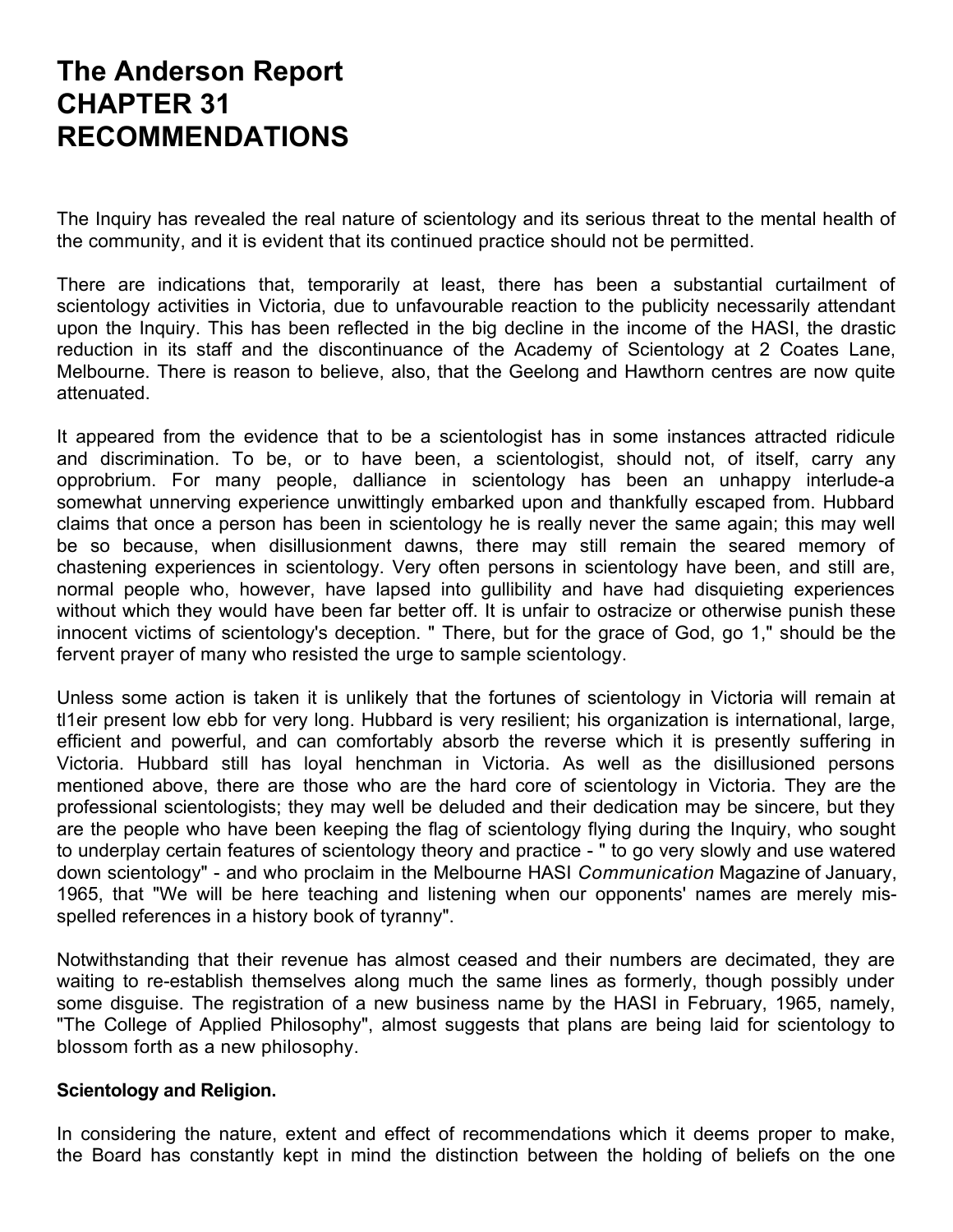hand and harmful practices based on such beliefs on the other. Such a distinction assumes added importance when the body of beliefs under consideration may reasonably be described as a religion. It is quite clear, however, that scientology in Victoria does not remotely resemble anything even vaguely religious, and no serious claim was made that it did.

Even if scientology could reasonably claim to be a religion, such are its practices that government action may be required to curtail or prohibit certain of its activities. In Adelaide Company of Jehovah's Witnesses Inc. v. The Commonwealth (1943) 67 C.L.R. 116, (1943) A.L.R. 193, the High Court of Australia unanimously ruled that, notwithstanding section 116 of the Australian Constitution which provides that " The Commonwealth shall not make laws for establishing any religion, and no religious test shall be required as a qualification for any office or public trust under the Commonwealth", the Parliament of the Commonwealth was not prevented from making laws prohibiting the advocacy of doctrines or principles which, though advocated in pursuance of religious convictions, were prejudicial to the prosecution of a war in which the Commonwealth was engaged. Thus, even where there are constitutional guarantees as to freedom of religious beliefs the advocacy of such beliefs may be curtailed or prohibited in the national interest. In the course of his judgment, the Chief Justice, Sir John Latham, referred with approval to a number of decisions of the Supreme Court of the United States dealing with restrictive action which the government was entitled to take to curtail or punish allegedly religious practices, even though constitutional safeguards for the freedom of religious belief existed. One such case, Reynolds v. The United States (1878) 98 U.S. 145, will serve as an illustration. In that case, Reynolds, a Mormon who had a religious belief in polygamy, and who had more than one wife, was convicted of bigamy. In announcing the unanimous decision of the Court, which refused to set aside Reynolds's conviction, Waite, C. J. said at p. 166, "Suppose one believed that human sacrifices were a necessary part of religious worship, would it be seriously contended that the civil government under which he lived could not interfere to prevent a sacrifice? Or if a wife religiously believed it was her duty to burn herself upon the funeral pile of her dead husband, would it be beyond the power of the civil government to prevent her carrying her belief into practice? So here, as a law of the organization of society under the exclusive domination of the United States, it is provided that plural marriages shall not be allowed. Can a man excuse his practices to the contrary because of his religious belief? To permit this would be to make the professed doctrines of religious belief superior to the law of the land, and in effect to permit every citizen to become a law unto himself. Government could exist only in name under such circumstances ".

Where there are no constitutional guarantees, the position of the State would be at least as strong.

## **Inadequacy of present laws.**

There are many features of scientology which are to be condemned, but its disturbing features possess a certain novelty, and many of its aspects, criticized in this Report, are merely on the fringe of existing laws which have not been designed to deal with the particular problems which scientology presents.

The Board heard a submission by the Committee for Mental Health and National Security that much that the HASI had done was actionable civilly in fraud, negligence, for breach of contract and assault. The Board expresses no views on individual rights in respect of remediable grievances which persons may consider, or be advised, they have against the HASI or individual scientology practitioners.

The Board also heard submissions by the same Committee that the activities of the HASI and of scientology practitioners have revealed a variety of offences, including treason, sedition,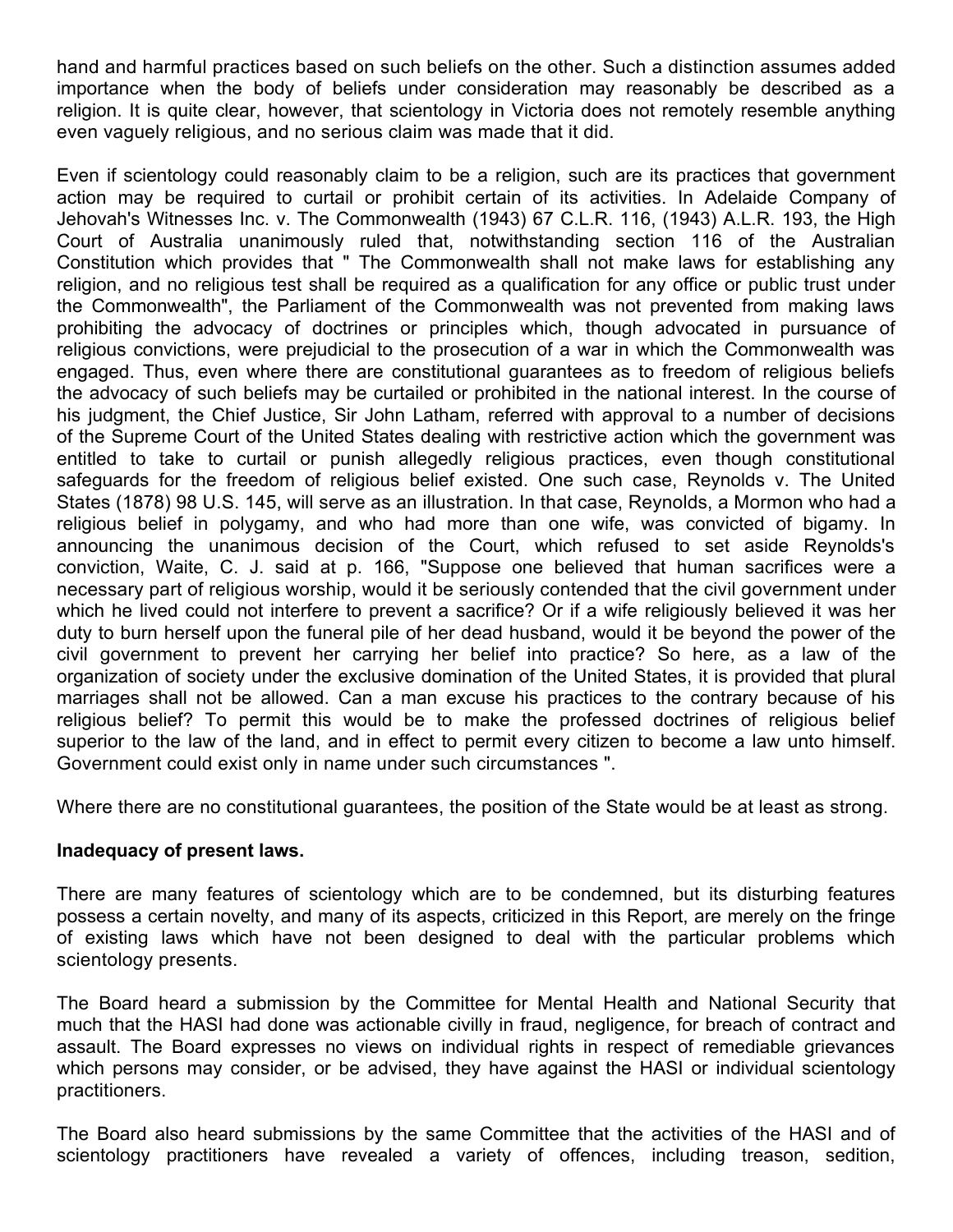blasphemy, assault and conspiracy. Conduct of which one disapproves may readily be stigmatized by being vaguely denounced as criminal, without regard to the precise constituents of criminal offences and the insuperable difficulties of evidence and proof which often exist . The Board does not consider that the problems which scientology presents may appropriately be dealt with by invoking the criminal law in respect of the past conduct of the HAS1 and of scientology practitioners.

It is of this view for these reasons:

(*a*) the real problem of scientology is not one of repeated and clearly defined breaches of existing laws, but rather of a special course of conduct not adequately controlled by law, namely, the invasion of the field of mental health and the propagating of harmful psychological practices. Such features as may be contrary to existing laws are merely incidental to the overall problem;

(*b*) there are difficult questions of law as to whether such offences as have been enumerated and other similar offences have been committed and are capable of proof;

(*c*) an unsuccessful prosecution would be claimed as a vindication of the past conduct of the HASI and of scientology generally;

(*d*) even a successful prosecution for a breach of an existing law would be of little significance-like prosecuting a bank robber for driving his get-away car against the traffic lights.

The Board is of the view that scientology presents a problem which is not to be adequately dealt with by peripheral sniping. The Inquiry has revealed that many people, not necessarily scientologists, have taken advantage of the virtual absence of any control over practices or techniques which are concerned with the treatment of the mind and mental health generally. As the Board sees the matter, the problem which the Inquiry has revealed is not confined to practices and techniques which, for the time being, are labelled "scientology", but extends to a variety of pseudopsychological practices which flourish under a variety of names.

Scientology, it is true, embodies a large number of fantastic theories and it so happens that the processes of scientology have been built around these theories. However, the processes of scientology could be administered with equal harm without one word of scientology theories being mentioned. People accept the fantasy of scientology theories because they have been processed and have become mentally crippled; it is not the fantasy that leads them into scientology though it may help to sustain their servitude.

The real dangers of scientology processing and of the harmful hypnotic and other techniques it uses are not in relation to the fantasy which its adherents believe; such beliefs are merely symptomatic. The harm is done by the processes used and it is the prohibition of such processes which is necessary.

## **Suppression of scientology by name insufficient.**

An attempt to suppress or proscribe scientology and scientologists specifically by name would probably be ineffective, and, in any event, would be undesirable.

It would probably be ineffective because scientologists, who are not lacking in mental agility, would find ways of changing names of processes-even changing the name of scientology- and continuing to practise in much the same way under another guise. Hubbard changed the name of his " science " from scientology to dianetics, and back again to scientology. " Doctor" Marcus Tooley, dealt with in Chapter 29, has his " dynamic psychology " and, as earlier mentioned, the HASI has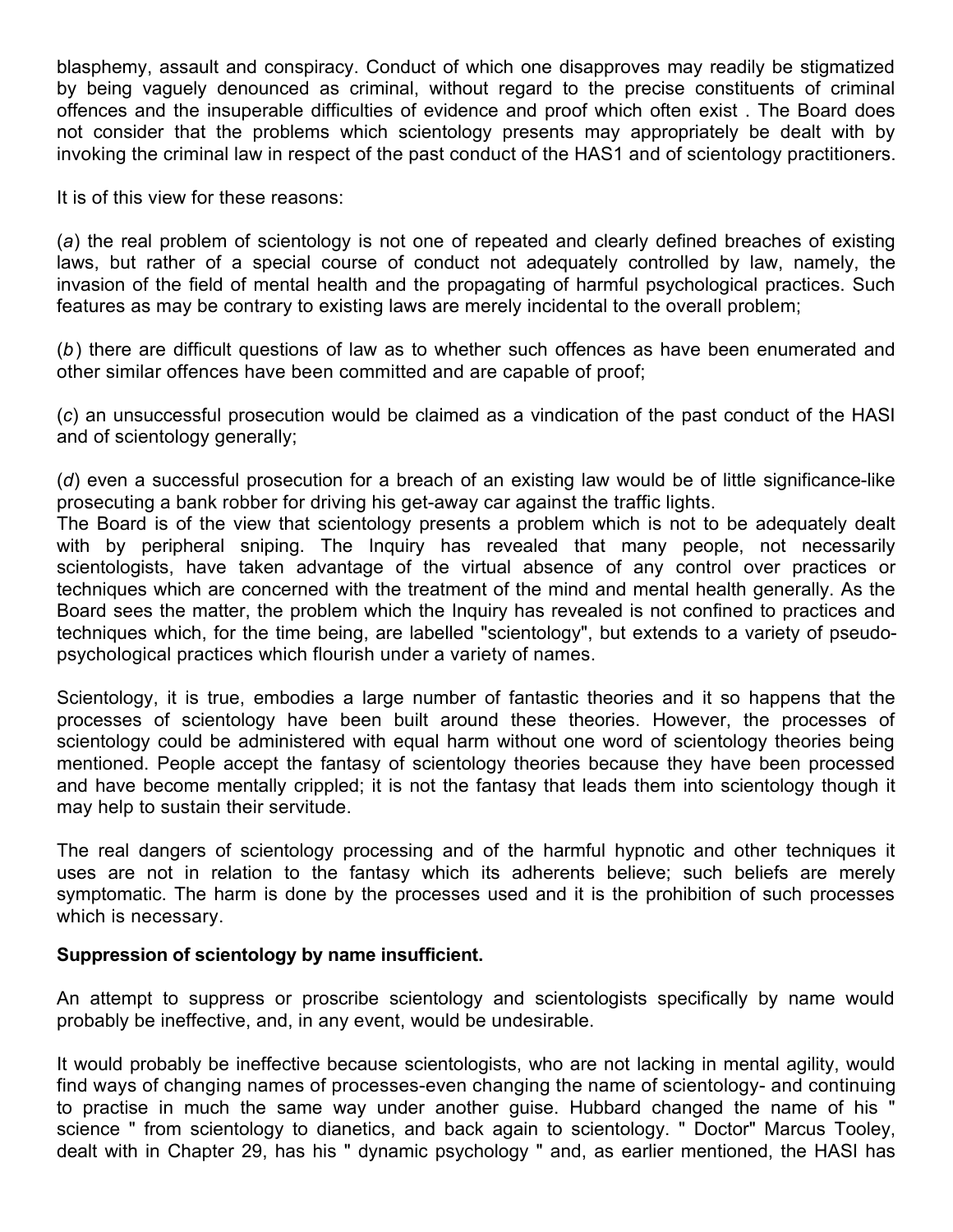now registered the business name of " The College of Applied Philosophy ".

Action against scientology specifically by name would be undesirable for at least two reasons: -

(*a*) Though scientology is not, and does not claim to be, a religion, it is a system of beliefs. Notwithstanding its weird theories and the peculiar practices based on them, it is a system of beliefs which any person is at liberty to hold, just as whoever wishes may believe that the moon is made of green cheese. That the rest of the community believes that it knows better is not recognized as a reason for coercing the Green Cheese School to believe what the most recent lunar observations have revealed. The proscribing of persons for beliefs which they may hold has so many undesirable features as not to need elaboration.

(*b*) An attempt specifically to proscribe scientology and scientologists would tend to bestow on them the quality of an oppressed minority suffering for its beliefs.

Hubbard is adept at turning to advantage any opposition to himself and his " science". He has often told his followers that they would meet opposition and persecution because of what they believe; when views are expressed or action taken hostile to scientology, such events are complacently accepted by his followers as further proof that " Ron is right". Misplaced compassion and sympathy for scientologists, who would parade as martyrs suffering for their faith, might well be engendered in sections of the community.

In the view of the Board, however, there are more effective and less controversial ways of dealing with the dangerous practices of scientology than by prohibiting it by name. In order to control scientology, it is necessary to strike at the heart of the problem. This involves an appreciation of the essential nature and quality of its processes. Hubbard claims that scientology is a form of psychology and the evidence shows it to be psychology practised in a perverted and dangerous way by persons who are not only lacking any qualifications which would fit them to practise psychology but who have been indoctrinated and trained in beliefs and practices which equip them to do no more than apply dangerous techniques harmfully and indiscriminately.

## **Control scientology by controlling Psychology.**

There are no standards prescribed in Victoria for persons who wish to practise psychology. Very considerable use is made, of course, Of psychological theory and practice by the medical profession, especially in psychiatry and psycho-analysis. As used in medicine it is ancillary to the broader profession of medicine. It is, of course, a learned science in its own right and many universities and other recognized institutions of learning award degrees or diplomas in psychology, or award degrees and diplomas which comprehend or embrace the very extensive study of psychology

A person so qualified may properly describe himself as a psychologist and may practise psychology; yet, legally, so may the most ignorant and least qualified person. The absence of any legal restrictions has enabled many persons, including scientologists, to describe themselves in various ways and to practise psychology though quite unqualified to do so.

In Victoria there is no legal control of hypnosis which is generally a major technique in the routine of the pseudo-psychologist. In England, there are restrictions on stage hypnosis. In the *Hypnotism Act* 1952 (15 and 16 Geo. 6 and 1 Eliz. 2, c. 46), hypnotism is stated to include hypnotism, mesmerism and any other similar act or process which produces or is intended to produce in any person any form of induced sleep or trance in which the susceptibility of the mind of that person to suggestion or direction is increased or intended to be increased. Restrictions are imposed on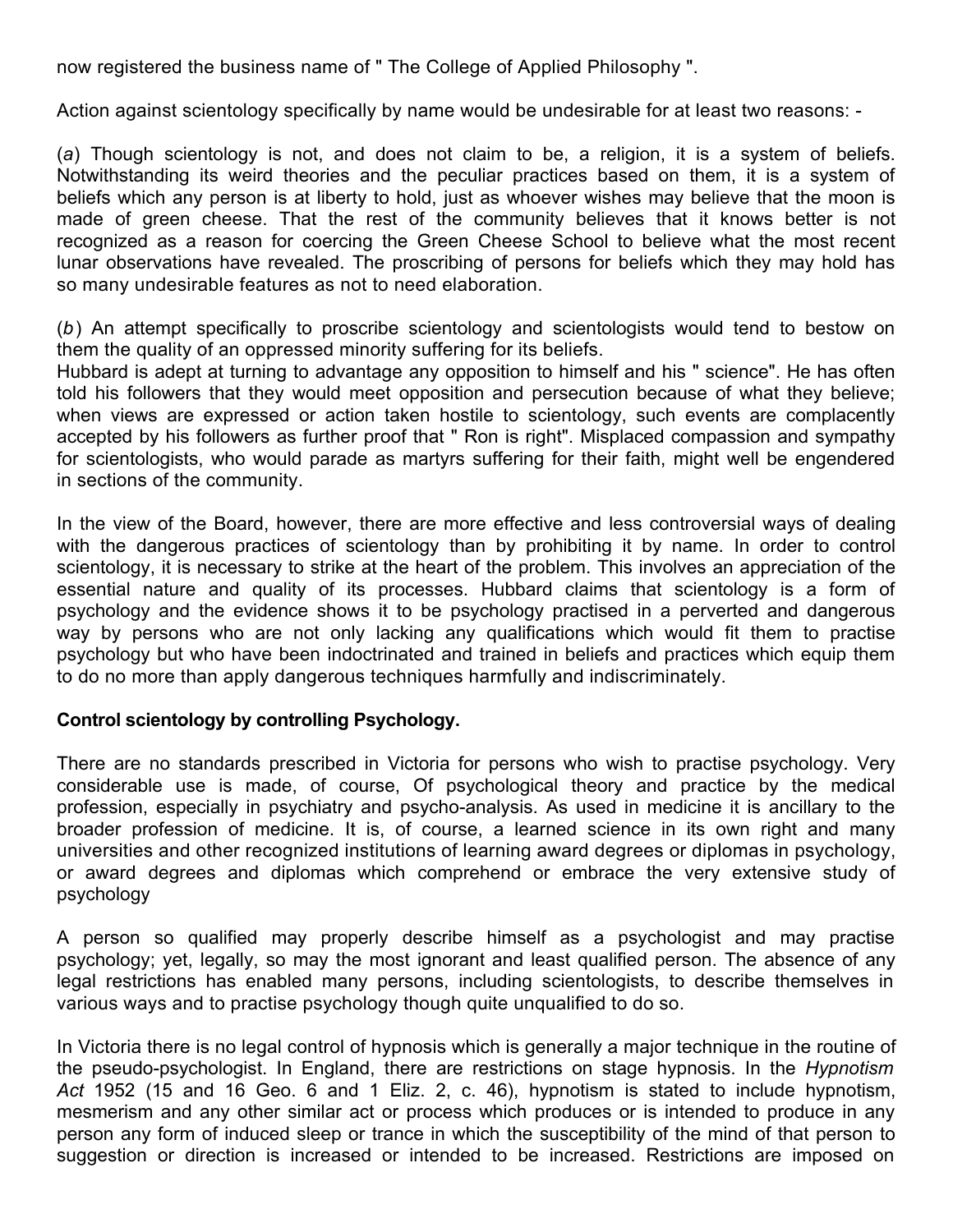exhibitions, demonstrations or performances of hypnotism at or in connexion with an entertainment to which the public are admitted. They do not extend to the practice of hypnotism privately.

Despite the affinity between psychology and medicine no assistance in the control of the practice of psychology is to be obtained from Victorian legislation relating to the medical profession.

This year is the centenary of the *Medical Practitioners Statute* 1865 which enacted in substantially the same form as the law stands today sections which were the predecessors of section 24 of the *Medical Act* 1958. In Victoria, there is no statutory prohibition on the practice of medicine or surgery as such by other than legally qualified medical practitioners. Virtually the only control is that effected by section 24. Section 24 (1) provides that " No person shall be entitled to recover any charge in any court of law for any medical or surgical advice or attendance or for the performance of any operation or for any medicine which he has both prescribed and supplied unless he proves on the trial that he is registered in accordance with the provisions of Division two of this Part". Section 24 (3) makes it unlawful for any person unless registered " to pretend to be or to take or use the name or title of a physician doctor of medicine licentiate in medicine and surgery master in surgery bachelor of medicine doctor surgeon medical or general practitioner or apothecary or surgeon apothecary or accoucheur or licentiate or practitioner in midwifery or any other medical or surgical name or title".

After the passage of one hundred years and the tremendous advances in medicine and surgery, which cannot now be effectively practised except in association with a system of hospitals from which those regarded as unqualified are excluded, there are very few who would presume to practise medicine or surgery if not registered under the Medical Act. On the contrary the problem of the unqualified psychologist is substantial. Psychology is a relatively new science and similar safeguards in respect of its practice have not yet developed.

In the Board's view, rather more stringent provisions than those in the Medical Act are needed to curb the emergence of a class of unqualified pseudo-psychologists of whom scientologists are the prime examples. Prohibitions on the right to sue for fees and on the use of deceptive titles are, of course, necessary; but such minimal restrictions could readily be overcome by payment in advance or some form of psychological coercion afterwards, and by the dropping of deceptive titles which, though often used, are not a necessary part of the pseudo-psychologist's act.

## **Regulation of the Practice of Psychology.**

In order adequately to control the practice of psychology, the Board considers that measures of a regulatory and economic nature are necessary. In essence, the Board envisages a system of registration of psychologists, and prohibition on the advertising of psychological services and on practising psychology for fee or reward, unless registered. The practice of scientology is a business, and its attraction lies in the opportunity it affords for making money. Without revenue to maintain its organization its activities could not continue, and even its most dedicated adherents would find it impossible to practise professionally unless financially endowed. The prescribing of minimum standards for the practice of psychology and a prohibition on receiving payment for substandard services appear, therefore, to be the most effective means of procuring the cessation of scientology practices, except in the most attenuated and honorary way.

## **Recommended Action.**

Appropriate action to deal with scientology involves three steps: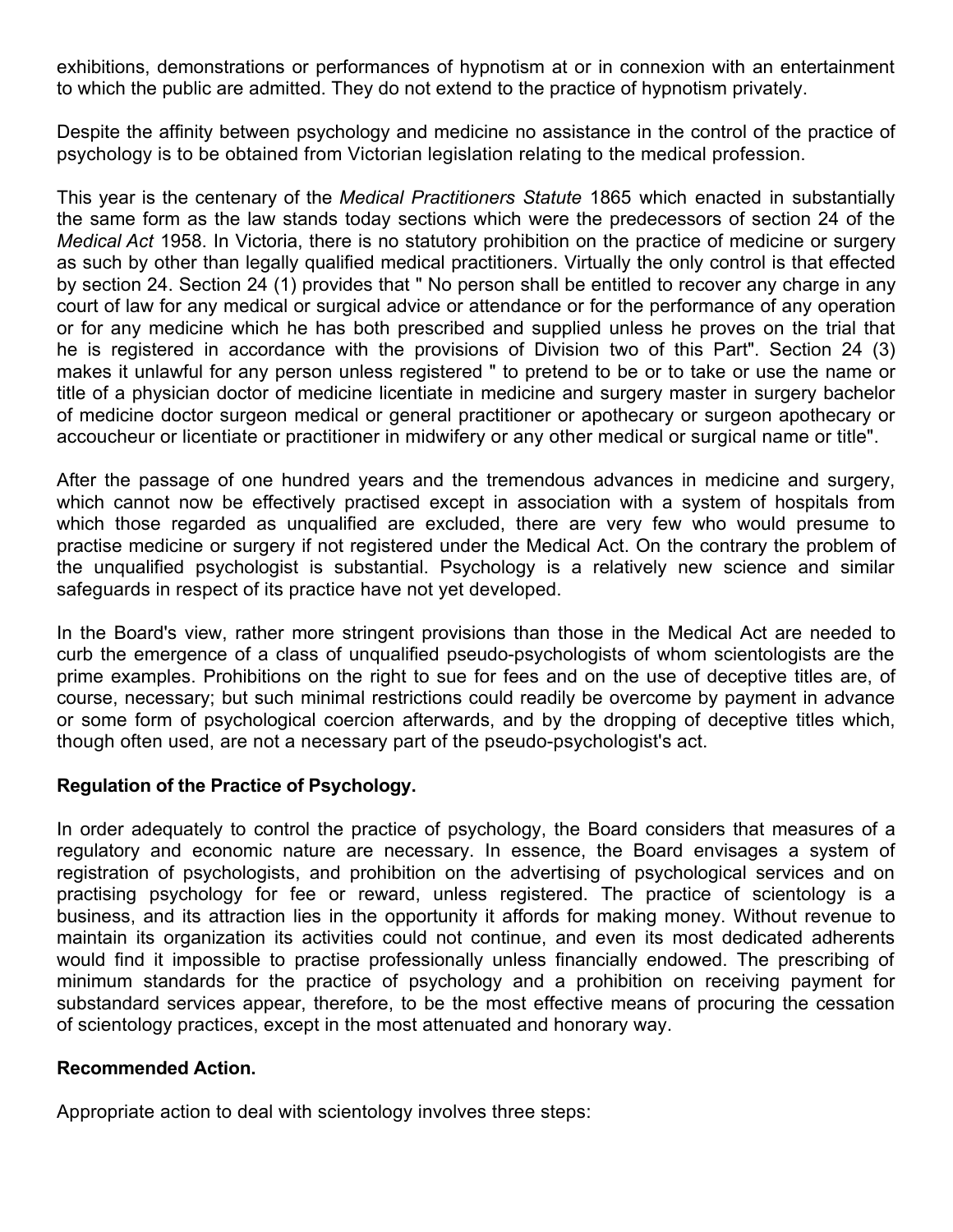## 1. **Public Awareness.**

As already mentioned the adverse publicity which scientology received during the lnquiry has seriously curtailed its activities. However, the HASI may well regard such a reverse as temporary and may be awaiting the time when interest in the Inquiry and this Report will have waned. Thereafter, either at 157-159 Spring Street, Melbourne, or elsewhere, it will, under its own name or some other name, seek to re-establish itself. The likelihood is that scientology is planning to extend, if it has not already done so, to new areas in Victoria. It is important, in the Board's view, that the public be repeatedly warned of the dangers to mental health of psychological techniques practised by unqualified persons.

## 2. **Registration of Psychologists.**

## *Psychologists Registration Board.*

The system of registration of psychologists envisaged as a means of controlling the practice of psychology in Victoria is one which involves the establishment by statute of a Psychologists Registration Board and the prescribing of minimum standards for registration. In considering the structure of such a Board, it would be necessary to safeguard the interests of those who are not professional or academic psychologists, but for justifiable reasons should be permitted to practise psychology in particular circumstances and are entitled to be registered or, alternatively, to be exempted from registration. Some consideration is given later in this Chapter to the kind of persons who should be exempted.

It is not the function of this Board of Inquiry to determine minimum standards or qualifications. It is sufficient for the Board to say that, in its opinion, scientology qualifications should not entitle a person to registration as a psychologist.

Of prime importance in any system of registration would be the meaning to be given to the word "psychology". It would need to be defined in terms which ensured that scientology techniques came under control.

The full scope of such a definition involves a consideration of many factors as to which the Board heard little or no evidence. The techniques and practices of scientology include -

hypnotic and similar techniques, IQ testing, personality assessment, the use of the E-meter. Whatever else may be comprehended by " psychology ", the above particular activities should evidently be included.

## *Prohibited Practices.*

The purpose of the proposed legislation should be to prohibit generally the practice of psychology for fee or reward by persons who are not registered or who are not exempted from registration.

It should also be an offence, unless in the case of permitted exceptions, for any unregistered person, for fee or reward,

(*a*) to practise hypnosis, defined in terms similar to, but not necessarily identical with, the definition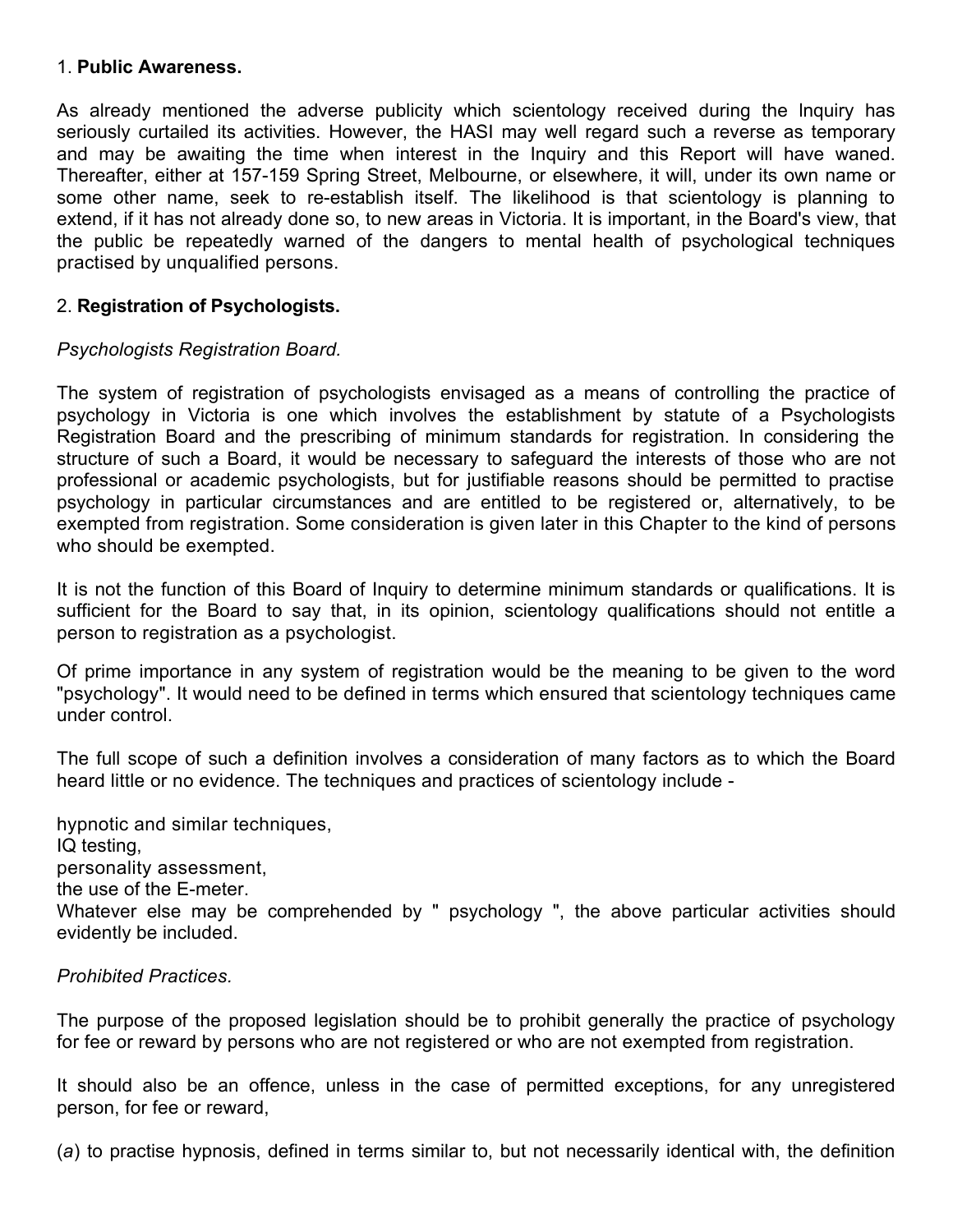of " hypnotism " in the English Act, and enlarged to describe more specifically scientology processes which involve a series of commands, repetitive or otherwise, designed or intended to be used for the purpose of inducing the absence or lessening of inhibitions and repressions;

(*b*) to administer IQ tests or personality assessments or similar tests or assessments;

(*c*) to use an E-meter or similar electrical device whether or not in conjunction with (*a*) or (*b*). *Prohibition on Advertising.*

It should also be an offence for any person, unless in the excepted classes or unless registered, to advertise -

(*a*) that he is skilled in psychology or psychological or similar techniques, psychological or similar counselling, hypno-therapy, psycho-therapy or any other similar alleged skills; or

(*b*) that he is available whether for fee or reward or not to render services in respect of any such skills, or

(*c*) that he will render such services whether for fee or reward or not.

## *Prohibition of Deceptive Titles.*

The trappings of scientology include the pretentious use of titles, referred to in detail in Chapter 15. The use by scientologists and others of the title "Doctor" in relation to their practising of psychological techniques is a calculated deception where they are not possessed of any recognized degree which justifies the use of the title. An unregistered person may not lawfully use the title of "Doctor" in the practice of medicine or surgery. A similar prohibition should exist in relation to those who practise any form of psychology. The Board is of opinion that the restriction on the use of deceptive titles and qualifications should go further. It considers that it should be an offence for a person practising any form of psychology to use any title, letters or abbreviations in association with his name, unless he possesses a degree, diploma, licence or other authorization to use it or them from a university, college or other institution recognized by the Psychologists Registration Board. The deceptive "degrees" of "doctor of scientology" and "bachelor of scientology", both in extenso and abbreviated to "D.Scn." and "B.Scn.", and the additions of such letters as "HCA" and "HPA" to the name of a person practising scientology or some other form of psychology should not be permitted.

#### *Exemptions from Registration.*

Exceptions to or exemptions from the requirement of registration would need to be carefully considered. Prima facie, persons proper to be excepted would seem to include -

legally qualified medical practitioners, dentists, ministers and other individuals engaged in recognized or usual activities of any bona fide religion, teachers in universities and registered or otherwise recognized schools and similar institutions, employees or other persons engaged by a person or organization for the purpose of determining the quality, capacity, ability or potentiality of persons employed or seeking employment, various social workers, officials of marriage guidance organizations, etc.

This list is by no means exhaustive; it is capable of being, and probably should be, substantially enlarged, for care has to be taken to guard against the establishment of too narrow a category of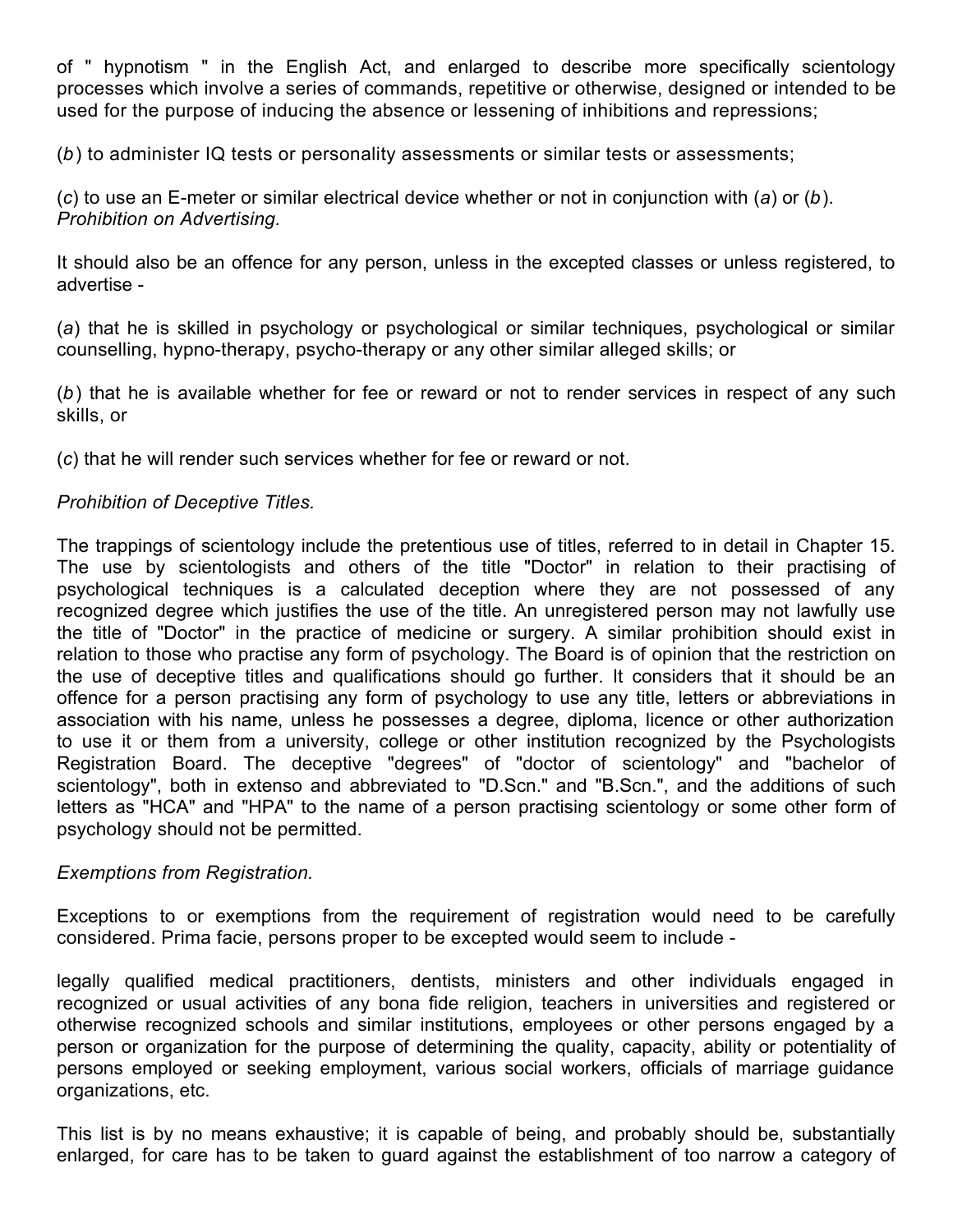persons who have the right to practise for fee or reward techniques of psychology which are in varying degrees of constant application in almost every occupation and walk of life.

The Board's recommendations, within its terms of reference, are of course limited to scientology, though the method recommended of dealing with scientology necessarily involves the surveillance of practices and conduct by persons other than scientologists.

## 3. **The HASI Records.**

In Chapter 24 and in other parts of this Report reference has been made to the nature and extent of records made and kept by the Melbourne HASI of the processing of preclears. These records, containing details of intimate and secret matters relating to preclears, are a potential threat to preclears who may be subjected to various forms of coercion. Preclears could be constrained to return to their earlier allegiance to scientology, and, in some hands, files could be used for the purposes of extortion and blackmail.

The Board has given consideration to the question of what action, if any, should be taken in respect of the HASI processing files. Though the files were not entitled to any form of privileged nondisclosure, the HASI created the false impression that the contents of its files were completely secret and that nothing in them would be disclosed, whatever the circumstances. Such a protection is considerably greater than the privilege which attaches to communications made by a patient to his doctor (see section 28 of the Evidence Act 1958), but, as a matter of law, no vestige of legal privilege attaches to the HASI files. Though the disclosure of the contents of the processing files is highly undesirable, to prohibit by legislation the disclosure of their contents would give to them an entirely unjustified quality of importance and security. The FIASI would probably boast that it was recognized by the State as of such importance that the contents of its files were by law made secret. However, while the files exist, they are a potential threat to the people to whom they relate.

All the HASI records, including the files, were tendered as exhibits before the Board, but their physical possession (other than of those which were specifically and individually tendered as separate exhibits) remained in Williams on his undertaking to produce them as and when required. The Board now sees no practicable way of procuring the files which are still in possession of the HASI, short of legislation requiring their surrender for the purpose of destruction. It should be pointed out that copies of preclear's processing reports are also kept by Hubbard at Saint Hill Manor in England, so that destruction of the files of the Melbourne HASI would not entirely remove the threat.

## **Interstate Aspects.**

Though the Board was required to investigate scientology in Victoria and has made the foregoing recommendations for its curtailment in this State, it is proper to point out by way of final comment that while scientology is permitted to flourish in other States, any action taken in Victoria could not be fully effective. It seems certain that continental headquarters of the HASI would be transferred from Melbourne to another capital city from which residents of Victoria would be bombarded with a barrage of scientology literature. It is also probable that Victorians addicted to processing would readily travel interstate for courses in processing and training.

## **Commendations.**

In concluding this Report, the Board wishes to thank the many persons whose co-operation very materially assisted the Board in its inquiry. Of these, certain persons merit particular mention.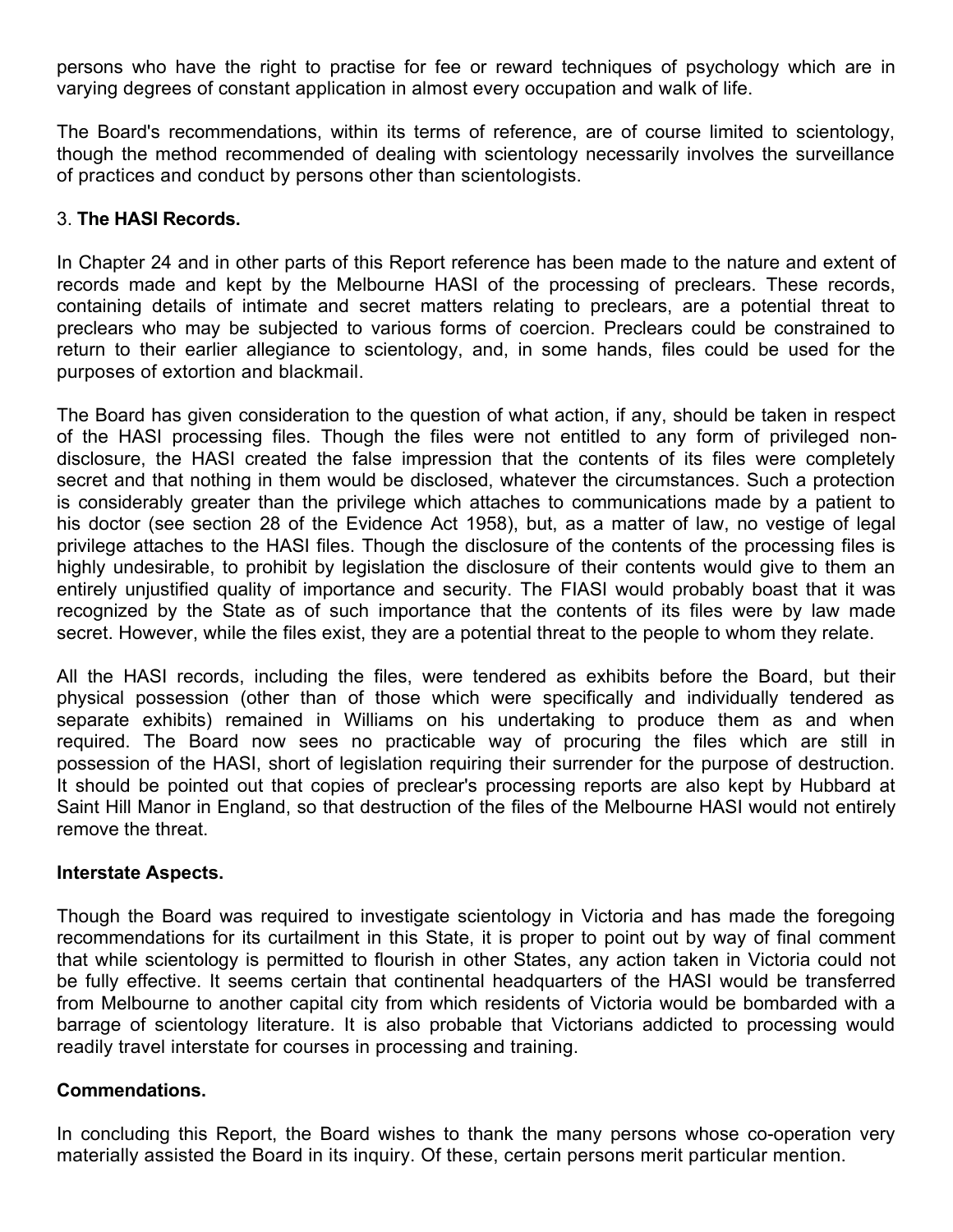The Board is grateful to counsel who appeared before it. Mr. Gordon Just, then of counsel (now his Honour Judge Just of the County Court), who appeared to assist the Board, brought to the Inquiry his customary courtesy, skill and thoroughness. Mr. J. R. O'Shea, who, until May, 1964, appeared as counsel for the scientology interests, and Mr. Ian G. Abraham, who thereafter and until November, 1964, appeared as counsel for the scientology interests, greatly helped the Board in the clear presentation of the views and the evidence of their clients; Mr. Abraham, in particular, bore the burden of his clients' cause for six difficult months during which he very competently and conscientious1y presented to the Board every relevant consideration in favour of his clients' case and tested evidence hostile to their cause. The Board regrets that his clients' instructions constrained Mr. Abraham to withdraw from the Inquiry on the 30th November, 1964. Mr. Warren C. Fagan, of counsel, who appeared for the Committee for Mental Health and National Security made an important contribution to the material placed before the Board by his cross-examination on a number of aspects of scientology which assumed increasing importance as the Inquiry proceeded. The Board is grateful to these counsel whose very considerable labours were of real value to the Board in its deliberations.

The evidence of the 151 witnesses was recorded by a team of shorthand writers, typists and their assistants under the direction of Mr. J. May, the Chief Government Shorthand Writer. These ladies and gentlemen performed the colossal task of recording nearly 4,000,000 words covering nearly 9,000 pages, with speed and accuracy. Their co-operation and efficiency resulted in a complete daily transcript being available shortly after the Board adjourned each day. The Board's task was greatly facilitated by the immediate availability of a complete and accurate transcript.

The Board also wishes to thank Mr. John Herbert Joseph Campbell, who conducted a thorough investigation of the financial affairs of the scientology organizations in Victoria and whose very valuable services to the Board are not to be measured by the relatively short time which he took to give his evidence, which was almost unique at the Inquiry for it was accepted by all concerned without challenge, and he was virtually not cross-examined. Mr. Campbell's evidence threw light on certain features of scientology in Victoria, which might not have been fully appreciated without his thorough investigation.

The Board also wishes to thank the Director of the Royal Botanic Gardens, Mr. R. T. M. Pescott, for the use of the theatrette at the National Herbarium, where almost all the proceedings of the Board were held. Though the presence for many months of the Board and its entourage involved Mr. Pescott in some inconvenience he readily made available for the Inquiry adequate facilities in idyllic surroundings.

The Board reserves for final mention the secretary to the Board, Mr. Ian Edward Crook. The Board cannot too highly commend Mr. Crook for the consistently efficient and thorough manner in which he cheerfully and unobtrusively carried out the very burdensome duties which fell to him. He performed the tasks normally performed by at least two persons, for he worked in collaboration with counsel assisting the Board in sifting material and preparing it for presentation to the Board, and he carried out the very substantial secretarial duties required of him both while the Board was sitting and while it was in recess. His services to the Board in the preparation of this Report were of incalculable assistance and were beyond the call of duty. The Board is aware that his Honour Judge Just shares the Board's views regarding Mr. Crook. The Board considers it fitting that its Report should end with its grateful acknowledgement to the secretary whose constant attention, intelligence, efficiency and skills sustained the Board and made more bearable the burdens involved in the conduct of the Inquiry and the writing of this Report.